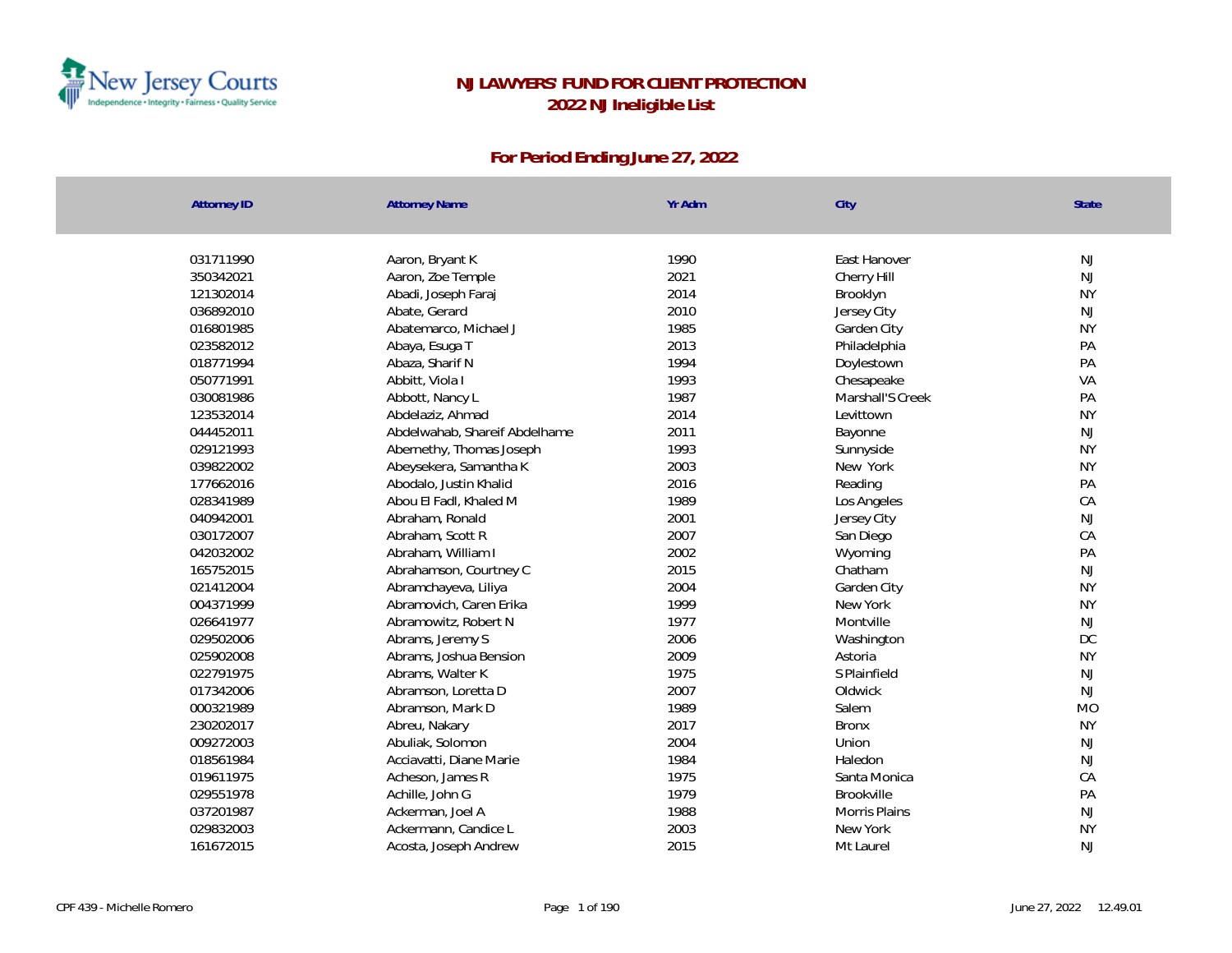

| <b>Attorney ID</b> | <b>Attorney Name</b>         | Yr Adm | City          | State         |
|--------------------|------------------------------|--------|---------------|---------------|
| 041391989          | Acosta, Roger                | 1990   | Huntingtn Sta | <b>NY</b>     |
| 006952000          | Adamo, Gabriel               | 2000   | Palm Harbor   | FL            |
| 004842010          | Adams Ryan, Stephanie Maria  | 2010   | San Francisco | CA            |
| 026642011          | Adams, Ashley Marie          | 2011   | Wilkes-Barre  | PA            |
| 018991997          | Adams, Christopher Robert    | 1997   | Middletown    | NJ            |
| 026192005          | Adams, Jennifer D            | 2006   | Washington    | DC            |
| 027122010          | Adams, Matthew Michael       | 2011   | Washington    | DC            |
| 029541991          | Adams, Robert J              | 1991   | Yonkers       | <b>NY</b>     |
| 357022020          | Adamson, Robert D            | 2020   | Lilburn       | GA            |
| 024381987          | Addonizio, Peter J           | 1987   | Manlius       | <b>NY</b>     |
| 041862008          | Addy, Cristina L             | 2008   | New York      | <b>NY</b>     |
| 012691986          | Adelman, Amy K               | 1986   | New York      | <b>NY</b>     |
| 029262011          | Adelsberg, David             | 2011   | Brooklyn      | <b>NY</b>     |
| 028831988          | Adelsberger, Donna L         | 1988   | Glenside      | PA            |
| 062952017          | Adenaike, Samuel O           | 2017   | I ansdowne    | PA            |
| 040921987          | Adinolfi, Thomas R           | 1987   | Staten Island | <b>NY</b>     |
| 004002008          | Adivari, Heather Suzanne     | 2008   | New York      | <b>NY</b>     |
| 031412000          | Adkins-Sharif, Jamel R       | 2002   | Cambridge     | MA            |
| 068902013          | Adler, Mark G                | 2013   | Inwood        | <b>NY</b>     |
| 025771999          | Adler, Russell Evan          | 1999   | New York      | <b>NY</b>     |
| 013491974          | Adlerstein, Lee A            | 1974   | New York      | <b>NY</b>     |
| 908282012          | Adon, Rolfi Jason            | 2012   | <b>Bronx</b>  | <b>NY</b>     |
| 041272003          | Aflalo, Lisa J Chaiklin      | 2004   | Elizabeth     | NJ            |
| 010751986          | Afran, Bruce Ira             | 1986   | Princeton     | <b>NJ</b>     |
| 096482014          | Afshari, Morteza             | 2014   | Lawrenceville | NJ            |
| 001801993          | Agacinski, Catherine Frances | 1993   | Tampa         | $\mathsf{FL}$ |
| 006282008          | Agarwal, Rachita             | 2008   | New York      | <b>NY</b>     |
| 212272018          | Agathis, Sophia A            | 2018   | New York      | <b>NY</b>     |
| 027262010          | Agati, Amanda B              | 2010   | New York      | <b>NY</b>     |
| 261962018          | Aghili Chamberlain, Sherry   | 2018   | New York      | <b>NY</b>     |
| 009352011          | Agin, Mark Jason             | 2011   | Melville      | <b>NY</b>     |
| 042921990          | Agoglia, Thomas Aloysious    | 1991   | Scarsdale     | <b>NY</b>     |
| 004321996          | Agudelo, Adriana             | 1996   | Ocean         | NJ            |
| 034232002          | Ahearn, Michael S            | 2002   | Indialantic   | FL            |
| 016372014          | Ahmad, Brian V               | 2014   | Millburn      | <b>NJ</b>     |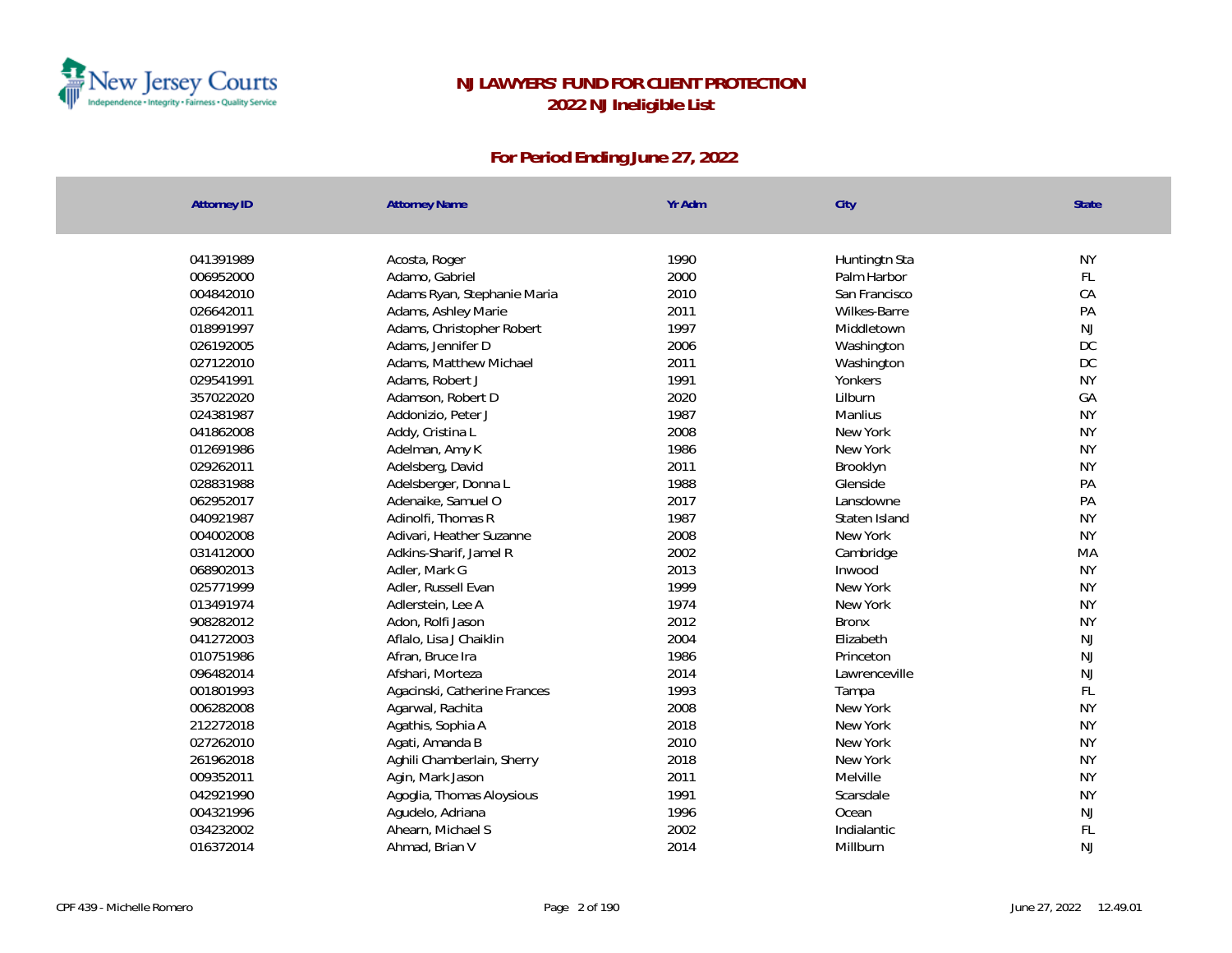

| <b>Attorney ID</b> | <b>Attorney Name</b>            | Yr Adm | City               | <b>State</b>  |
|--------------------|---------------------------------|--------|--------------------|---------------|
|                    |                                 |        |                    |               |
| 090852013          | Ahmad, Rahat                    | 2013   | Flushing           | <b>NY</b>     |
| 015722009          | Ahmad, Rubaba                   | 2009   | Farmingville       | <b>NY</b>     |
| 265622018          | Ahmed, Ibrahim                  | 2018   | Piscataway         | NJ            |
| 377152021          | Ahmed, Mohamed K                | 2021   | Whippany           | NJ            |
| 100652014          | Ahmed, Sajaa Sameeha            | 2014   | New York           | <b>NY</b>     |
| 020912003          | Ahn, Han J                      | 2003   | Foster City        | CA            |
| 011202008          | Ahn, Minyoung                   | 2008   | Chevy Chase        | MD            |
| 036791992          | Ahren, Jeffrey Alan             | 1992   | Bonita Springs     | FL            |
| 321802019          | Ainbinder, Charles Louis        | 2019   | New York           | <b>NY</b>     |
| 301172019          | Ajayi, Adetola                  | 2019   | Haddonfield        | $\mathsf{NJ}$ |
| 245672018          | Akinola, Janet O                | 2018   | San Diego          | CA            |
| 264132019          | Akpaka, Erica Nkaskiopi         | 2019   | Brooklyn           | <b>NY</b>     |
| 146102015          | Akpan, Ubong E                  | 2015   | Washigton          | DC            |
| 037192008          | Al-Shawwaf, Sarah               | 2008   | Washington         | DC            |
| 001191985          | Alaburda, Lawrence              | 1985   | <b>Bound Brook</b> | NJ            |
| 020792005          | Alaimo, Claudia                 | 2005   | <b>Great Neck</b>  | <b>NY</b>     |
| 039062012          | Alam, Faisal                    | 2012   | New York           | <b>NY</b>     |
| 026031995          | Albano, Michael Gerard          | 1996   | Hartford           | CT            |
| 077242013          | Albert, Arielle Joy             | 2013   | Plainview          | <b>NY</b>     |
| 027442006          | Alberto, Lucy Joo               | 2006   | Red Bank           | NJ            |
| 145602015          | Alberts, Hillary Marie          | 2015   | Lyndhurst          | NJ            |
| 017361982          | Albino, Arlene Florence         | 1982   | Newton             | $\mathsf{NJ}$ |
| 017942011          | Albrecht, Andrea Joy B          | 2011   | Los Angeles        | CA            |
| 008461985          | Albuerme-Diaz, Amarilis Antonia | 1985   | West New York      | NJ            |
| 001622007          | Aldea, Alexandru Dan            | 2007   | North Caldwell     | <b>NJ</b>     |
| 033852007          | Alden, Jonathan Robert          | 2007   | Fort Myers         | FL            |
| 013442012          | Alemo, Kajal A                  | 2013   | Philadelphia       | PA            |
| 015341984          | Alencewicz, Robert Gregory      | 1984   | Millburn           | NJ            |
| 031541995          | Alexander, Michele J            | 1995   | New York           | <b>NY</b>     |
| 044012005          | Alfson, Brian Charles           | 2005   | New York           | <b>NY</b>     |
| 036132013          | Ali, Fatima I                   | 2013   | New York           | <b>NY</b>     |
| 021252005          | Ali, Najma                      | 2005   | New York           | <b>NY</b>     |
| 069282013          | Alicea, Elizabeth Victoria      | 2013   | Brooklyn           | <b>NY</b>     |
| 021102003          | Alifanz, Marc Elliot            | 2003   | Portland           | OR            |
| 155242015          | Alipour, Achille                | 2015   | Morristown         | <b>NJ</b>     |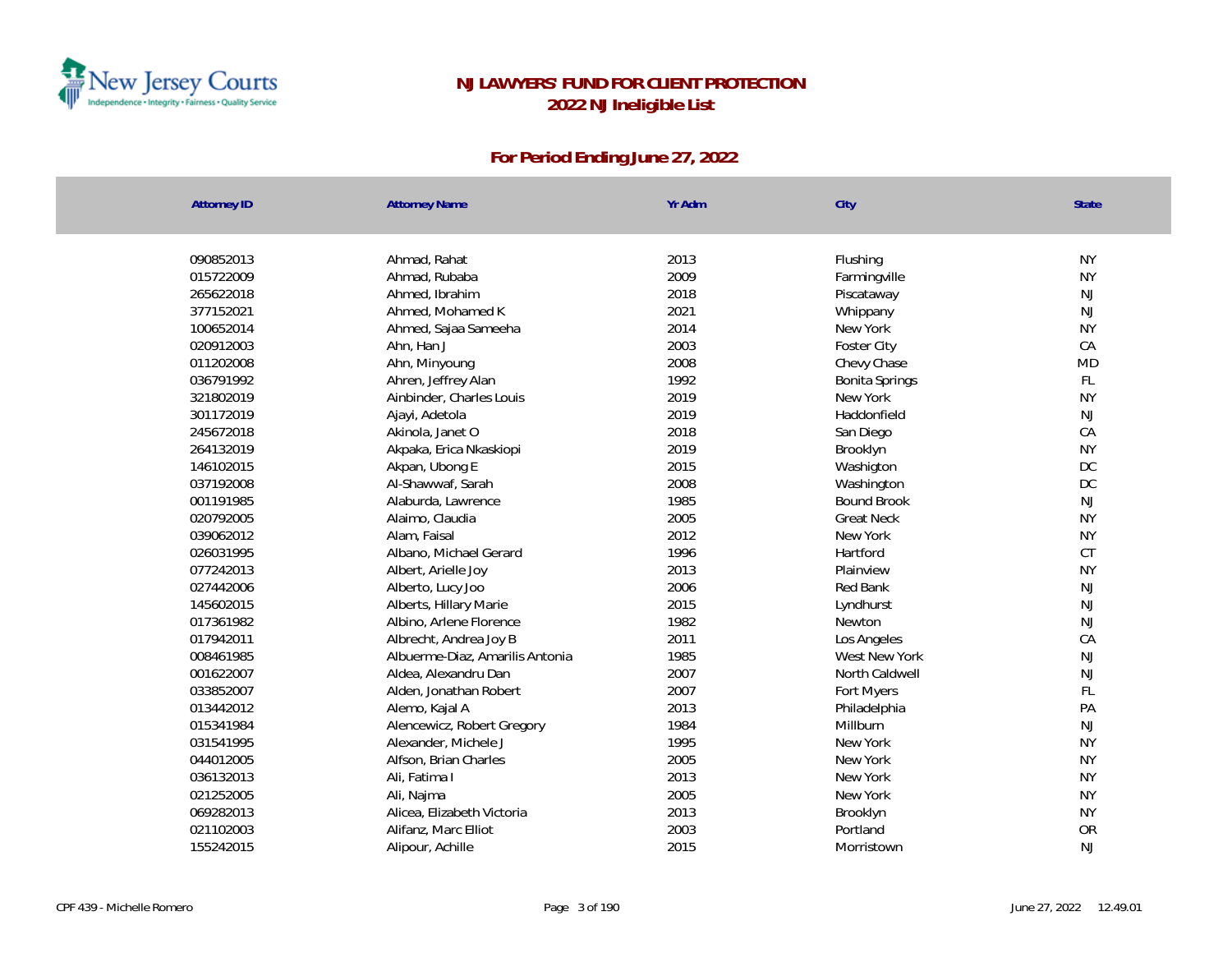

| <b>Attorney ID</b> | <b>Attorney Name</b>            | Yr Adm | City              | <b>State</b>  |
|--------------------|---------------------------------|--------|-------------------|---------------|
|                    |                                 |        |                   |               |
| 128972015          | Alkon, Matthew J                | 2015   | Hackettstown      | <b>NJ</b>     |
| 029342001          | Allen, Charles Leo              | 2002   | Morrisville       | $\rm NC$      |
| 034652012          | Allen, Justin Benjamin          | 2013   | Brooklyn          | <b>NY</b>     |
| 047832011          | Allen, Lauren Michelle          | 2012   | New York          | <b>NY</b>     |
| 014312012          | Allen, Randall E                | 2012   | New York          | <b>NY</b>     |
| 051641997          | Allen-Hart, Michele Dana        | 1999   | New Orleans       | LA            |
| 214752016          | Alleva, Heather Robyn           | 2016   | Philadelphia      | PA            |
| 026581994          | Allison, Elizabeth Teresa       | 1994   | Warrington        | PA            |
| 025922005          | Allswang, Chava Menucha         | 2005   | Far Rockaway      | <b>NY</b>     |
| 324822020          | Almonacy, Jalessa Lenise        | 2020   | New York          | <b>NY</b>     |
| 046841984          | Aloi, Michael P                 | 1984   | Cherry Hill       | NJ            |
| 340502021          | Alonso, Marisabel De La Caridad | 2021   | Philadelphia      | PA            |
| 161602015          | Alonzo, Courtney Helene         | 2015   | New York          | <b>NY</b>     |
| 017922011          | Alpago, Michael E               | 2011   | Horsham           | PA            |
| 025311978          | Alpert, Clark E                 | 1978   | Parsippany        | <b>NJ</b>     |
| 048271991          | Alter, Daniel Stuart            | 1991   | Scarsdale         | <b>NY</b>     |
| 044361987          | Alterman, Lauren Palik          | 1989   | Malvern           | PA            |
| 024991978          | Altieri, John R                 | 1978   | Ridgewood         | NJ            |
| 033132001          | Altman, Erika Leigh             | 2001   | Scarsdale         | <b>NY</b>     |
| 018322005          | Altman, Jo Rosenberger          | 2005   | Philadelphia      | PA            |
| 031742004          | Altman, Jordan J                | 2005   | New York          | <b>NY</b>     |
| 343142021          | Altman, Theodore C              | 2021   | New York          | <b>NY</b>     |
| 015701995          | Altschuler, Mitchell Adam       | 1995   | Kng Of Prussia    | PA            |
| 001762009          | Alvarado, Christopher J         | 2009   | New York          | <b>NY</b>     |
| 039422006          | Alworth, Christopher T          | 2006   | Washington        | $\mathsf{DC}$ |
| 046011996          | Amadeo, Mark Anthony            | 1996   | Frederick         | <b>MD</b>     |
| 016081980          | Amadeo, Natial S                | 1980   | Jersey City       | <b>NJ</b>     |
| 002962015          | Amalfe, Michael S               | 2015   | New York          | <b>NY</b>     |
| 022371977          | Amana, Caryl M                  | 1977   | West Deptford     | NJ            |
| 077872013          | Amato, Laura Park               | 2013   | Fort Washington   | PA            |
| 006081990          | Amato, Michael Augustine        | 1990   | <b>Toms River</b> | <b>NJ</b>     |
| 027952005          | Ambekar, Deepa                  | 2005   | Brooklyn          | <b>NY</b>     |
| 023411981          | Ambrosio, Joseph P              | 1981   | Parlin            | NJ            |
| 006861992          | Amorison, John Michael          | 1992   | San Antonio       | TX            |
| 011582011          | Amoroso, Alex Anthony           | 2012   | Media             | PA            |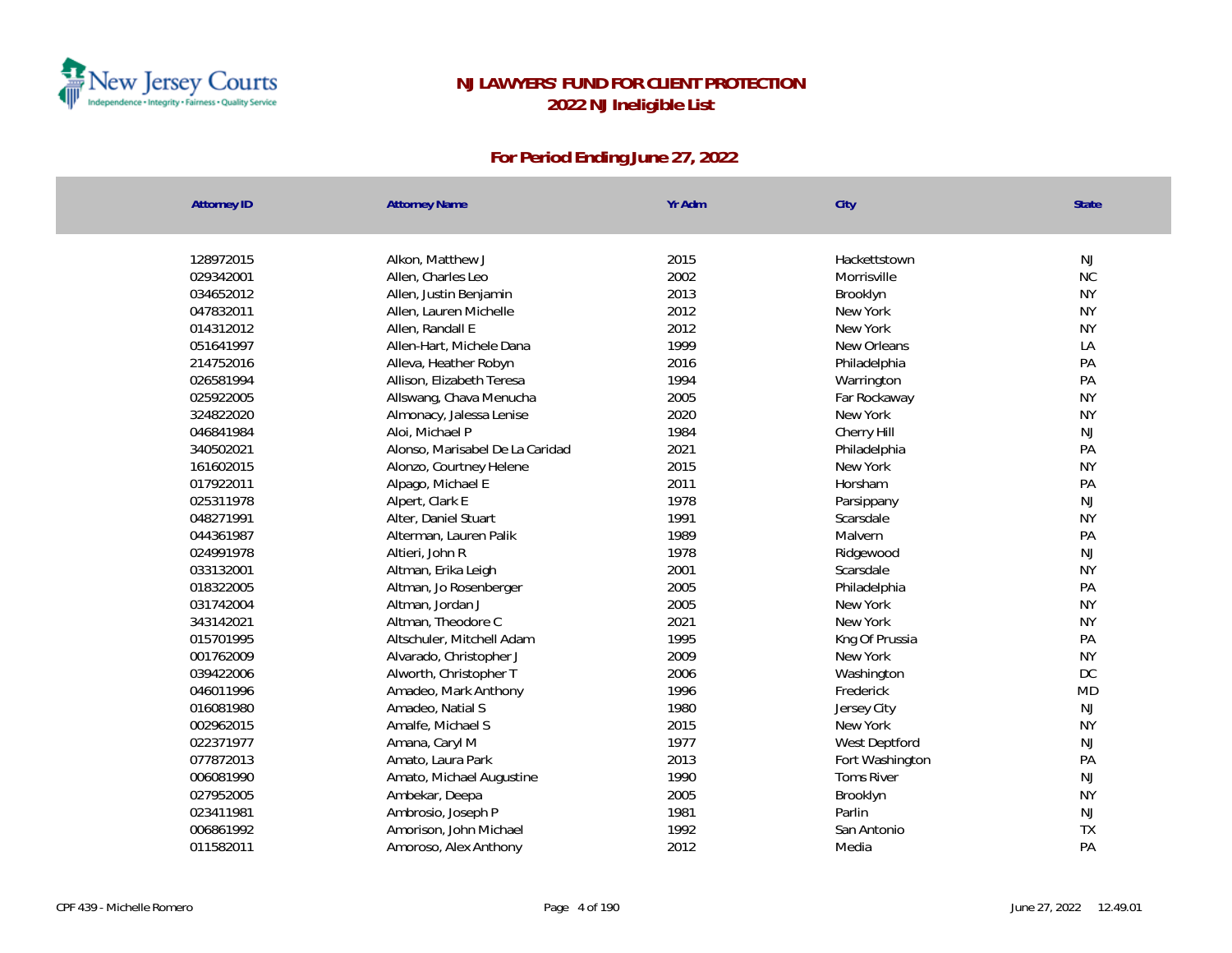

| <b>Attorney ID</b> | <b>Attorney Name</b>       | Yr Adm | City              | State     |
|--------------------|----------------------------|--------|-------------------|-----------|
|                    |                            |        |                   |           |
| 009521977          | Amron, Robert K            | 1977   | Cherry Hill       | <b>NJ</b> |
| 035462002          | Anah, Pamela Maureen       | 2002   | Atlanta           | GA        |
| 003192003          | Anand, Kenneth John        | 2003   | New York          | <b>NY</b> |
| 015812002          | Anand, Safia Anisa         | 2002   | New York          | <b>NY</b> |
| 041242001          | Anastos, Cassandra         | 2001   | Stamford          | CT        |
| 013742005          | Anclien, Joseph            | 2006   | Ambler            | PA        |
| 035051989          | Anderson, Angelique Layton | 1989   | Louisville        | CO        |
| 043081996          | Anderson, Bruce Clifton    | 1996   | Minneapolis       | <b>MN</b> |
| 049872013          | Anderson, Emily Diane      | 2013   | New York          | <b>NY</b> |
| 062032013          | Anderson, Emily Louise     | 2013   | New York          | <b>NY</b> |
| 012931996          | Anderson, James Louis      | 1996   | Chevy Chase       | <b>MD</b> |
| 036112011          | Anderson, Kevin Bradley    | 2011   | Philadelphia      | PA        |
| 039172005          | Anderson, Ryan             | 2006   | Glenside          | PA        |
| 010371991          | Anderson, Wanda G          | 1991   | Colorado Spring   | $\rm CO$  |
| 018642008          | Andolina, Joseph B         | 2008   | Philadelphia      | PA        |
| 049252011          | Andrade, Eli               | 2011   | Sacramento        | CA        |
| 289092018          | Andreou, Mila N            | 2018   | New York          | <b>NY</b> |
| 023341982          | Andres, James              | 1983   | Ft. Lauderdale    | FL        |
| 022332008          | Andrews, Otilia Diana      | 2009   | Wilmington        | DE        |
| 028292009          | Andrews-Santillo, Ashley   | 2009   | New York          | <b>NY</b> |
| 034081992          | Anekwe, Cecilia Nwanne     | 1993   | New York          | <b>NY</b> |
| 027932001          | Angelis, Dimitrios J       | 2001   | Chatham           | NJ        |
| 034492012          | Angelo, Lawrence Matthew   | 2013   | Acushnet          | MA        |
| 027161987          | Anise, Magdy F             | 1987   | Jersey City       | NJ        |
| 006871997          | Anise, Olabomi TO          | 1999   | Cruz Bay St. John | OC        |
| 332662021          | Ankamah, Nana Adwoa Dufie  | 2021   | Rosedale          | <b>NY</b> |
| 021471998          | Anklowitz, J Bret          | 1998   | Hicksville        | <b>NY</b> |
| 006312008          | Ansari, Imran H            | 2008   | Long Is City      | <b>NY</b> |
| 039022008          | Anselmo, John A            | 2011   | Glen Head         | <b>NY</b> |
| 025712005          | Anstraus, Noah             | 2005   | Bethesda          | <b>MD</b> |
| 025291997          | Antczak, David J           | 1998   | Drexel Hill       | PA        |
| 004142012          | Antonacci, Sophia Elena    | 2012   | North Pole        | AK        |
| 006841997          | Antonelli, Daniel          | 1997   | Livingston        | <b>NJ</b> |
| 006161985          | Antonucci, Cynthia Weiss   | 1986   | New York          | <b>NY</b> |
| 031892008          | Anway, Michael R           | 2009   | Tallahassee       | <b>FL</b> |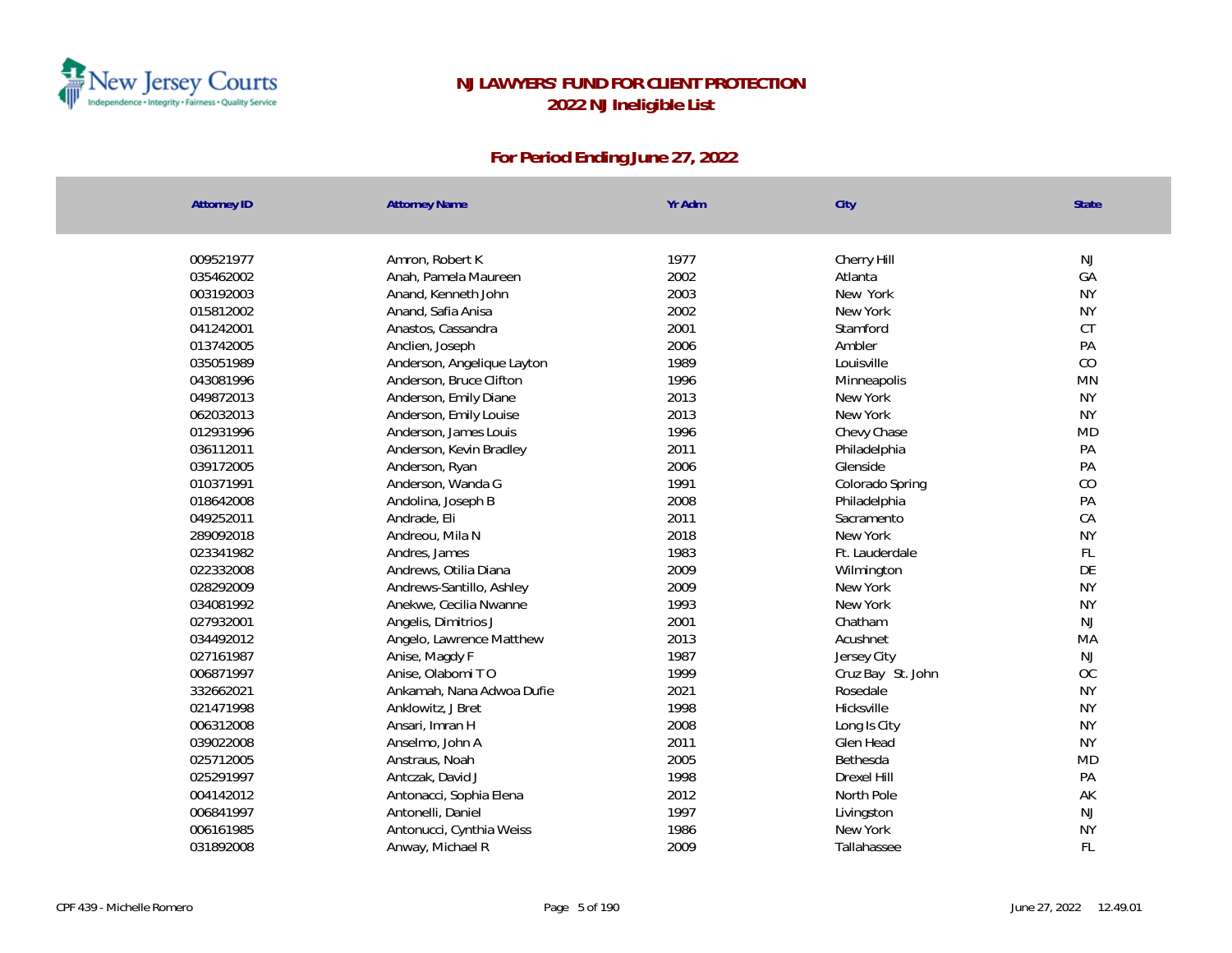

| <b>Attorney ID</b> | <b>Attorney Name</b>      | Yr Adm | City             | State     |
|--------------------|---------------------------|--------|------------------|-----------|
|                    |                           |        |                  |           |
| 014351990          | Anyaele, Emmanuel Orindu  | 1990   | North Plainfield | <b>NJ</b> |
| 034731987          | Apasu-Gbotsu, Yao         | 1987   | Houston          | TX        |
| 032302005          | Apicella, Jolie Alexandra | 2006   | Brooklyn         | <b>NY</b> |
| 022401991          | Aplin, Alison M           | 1991   | Staten Island    | <b>NY</b> |
| 009472005          | Aponte Borden, Kimberly   | 2005   | Philadelphia     | PA        |
| 012792008          | Applebaum, Aaron S        | 2008   | Wilmington       | DE        |
| 010211974          | April, Jeffery A          | 1974   | Sea Isle City    | NJ        |
| 019652010          | Arabnia, Samira           | 2011   | Brooklyn         | <b>NY</b> |
| 030711988          | Arandia, Olga M           | 1989   | Dunellen         | <b>NJ</b> |
| 018601991          | Araten, Michael           | 1991   | Hatfield         | PA        |
| 031672007          | Archambault, Bree Fane    | 2007   | Radnor           | PA        |
| 004461985          | Archer, Richard Harold    | 1985   | <b>Brick</b>     | <b>NJ</b> |
| 038271990          | Ardizzone, Dale Steadwell | 1990   | Indian Land      | SC        |
| 002972011          | Arefin, Refai Mirza       | 2011   | East Berlin      | CT        |
| 024132005          | Arena, Alexis Kathryn     | 2006   | Bryn Mawr        | PA        |
| 076862014          | Arenas, Hugo Ernesto      | 2014   | Lyndhurst        | <b>NJ</b> |
| 000201979          | Arenstein, Robert D       | 1979   | Teaneck          | <b>NJ</b> |
| 002771974          | Argentieri, Thomas P      | 1974   | Neptune          | <b>NJ</b> |
| 017862009          | Argo, Sarah Elizabeth     | 2009   | Scranton         | PA        |
| 038322006          | Arias, Kevin P            | 2006   | Newfoundland     | <b>NJ</b> |
| 141712015          | Armady, Becky             | 2015   | Plainfield       | <b>NJ</b> |
| 039522007          | Armand, Rodrigo           | 2008   | Yonkers          | <b>NY</b> |
| 022741986          | Armenti, Joseph R         | 1987   | Philadelphia     | PA        |
| 365792021          | Armin, Leslie S           | 2021   | Westfield        | <b>NJ</b> |
| 019311994          | Armstrong, Kevin James    | 1994   | Minneapolis      | <b>MN</b> |
| 011362002          | Arner, Bryan Vaughan      | 2003   | Philadelphia     | PA        |
| 039791983          | Arnes, Wilson             | 1984   | Orlando          | FL        |
| 055632013          | Arnett, Jacqueline        | 2013   | Flemington       | <b>NJ</b> |
| 166582015          | Aronin, Dean Geller       | 2015   | New York         | <b>NY</b> |
| 020282001          | Aronov, Rita F            | 2001   | New York         | <b>NY</b> |
| 278972018          | Aronson, Justin Todd      | 2018   | New York         | <b>NY</b> |
| 009641987          | Arpino, Arnold Anthony    | 1987   | Commack          | <b>NY</b> |
| 031962005          | Arroyo, David M           | 2007   | Red Bank         | <b>NJ</b> |
| 038442001          | Arsaga, Laura E           | 2002   | Tijeras          | <b>NM</b> |
| 031411982          | Arschin, Arthur Neal      | 1983   | Jericho          | <b>NY</b> |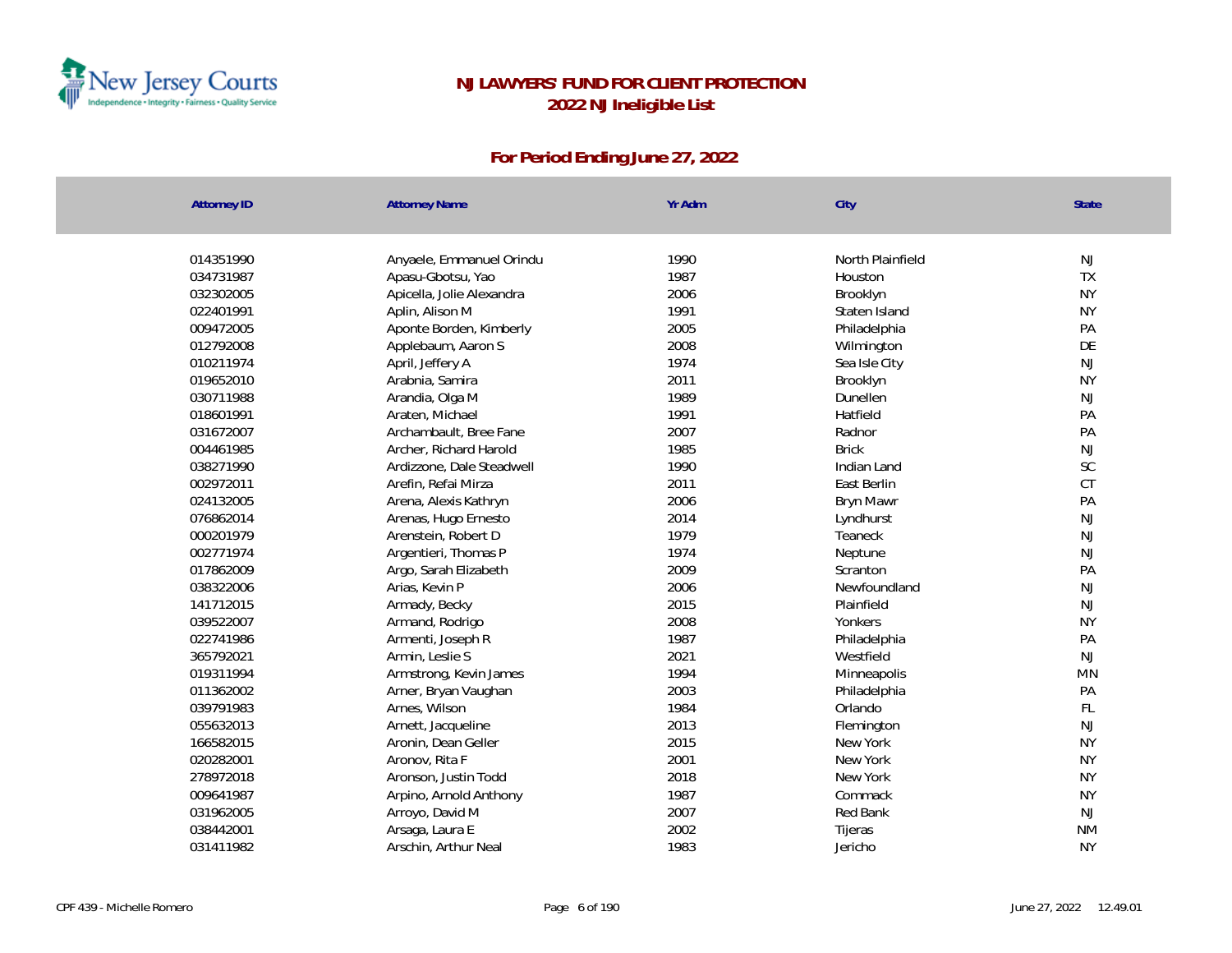

| 037932001<br>2003<br>New York<br><b>NY</b><br>Arsenis, Spyridon Marinos<br>2020<br><b>NY</b><br>299862020<br>Artel, Craig A<br>New York<br>2014<br><b>NY</b><br>131752014<br>Artusa, Philip J<br>Massapequa<br>2009<br>NJ<br>043212009<br>Artusa, Santo V<br>Jersey City<br>2014<br><b>NY</b><br>121792014<br>Asante, Jelani K<br>New York<br>000271988<br>1988<br><b>NY</b><br>Asen, Barry Lewis<br>Larchmont<br>FL<br>1994<br>000691994<br>Asgard, Ramin<br>Tampa<br><b>NY</b><br>Ash, Jeffrey H<br>1993<br>051891993<br>New York<br>2001<br>042972000<br>Ashcroft, Barbara Lynn<br>NJ<br>Longport<br>1974<br><b>NC</b><br>010201974<br>Asher, Alan<br>Arapahoe<br>2015<br><b>NY</b><br>133452015<br>Asherian, Joshua<br><b>Great Neck</b><br>036612010<br>2011<br>New York<br><b>NY</b><br>Ashley, David E<br>159772016<br>2016<br>PA<br>Ashton, Michael D<br>Philadelphia<br>1990<br><b>NY</b><br>035091990<br>Askin, Jonathan<br>Brooklyn<br>1973<br>GA<br>003891973<br>Asman, Sanford J<br>Atlanta<br>2009<br><b>NY</b><br>034052009<br>New York<br>Assadipour, Azad<br>NJ<br>009221975<br>1975<br>Assan, Joseph M<br>Cherry Hill<br>PA<br>042992010<br>2010<br>Assetto, Rita Ann<br>Wayne<br>OC<br>157972016<br>2016<br>Assouline, Adi E<br>Geneva<br>NJ<br>025932010<br>2010<br>Astalos, Shari L<br>Millburn<br>2012<br><b>NY</b><br>903262012<br>Aster, Samantha R<br>Plainview<br>1980<br>013741980<br>Astore, Matthew<br>Westfield<br>NJ<br>2006<br>023472006<br>Mahwah<br>NJ<br>Astwood, Kiesha T<br>017072006<br>2006<br><b>NY</b><br>Atassi, Isha<br>Westbury<br>019622008<br>2008<br><b>WA</b><br>Aten, Jamie M<br>Kirkland<br>1979<br>NJ<br>016591979<br>Trenton<br>Atkins, Patricia B<br>1990<br>NJ<br>036521989<br>Atkins, Sally H<br>Livingston<br>VT<br>2011<br>029162011<br>Atwood, Katelyn Breanne<br>Rutland<br><b>NY</b><br>009192013<br>Auer, Allison Marie<br>2013<br>New York<br><b>NY</b><br>2008<br>New York<br>037952008<br>Auerbach, Michael E<br>039952008<br>2008<br><b>NY</b><br>St. James<br>Augello, Cynthia Ann<br>2001<br>DE<br>037822001<br>Augustin, Raymond W<br>Wilmington<br>NJ<br>022151985<br>Auriemma, Marianne Frances<br>1985<br>Maywood<br><b>NY</b><br>2010<br>043622010<br>Austin, Alina<br>Northport<br>2008<br>023352008<br><b>NY</b><br>Austin, Darryl E<br>Brooklyn | <b>Attorney ID</b> | <b>Attorney Name</b> | Yr Adm | City | State |
|----------------------------------------------------------------------------------------------------------------------------------------------------------------------------------------------------------------------------------------------------------------------------------------------------------------------------------------------------------------------------------------------------------------------------------------------------------------------------------------------------------------------------------------------------------------------------------------------------------------------------------------------------------------------------------------------------------------------------------------------------------------------------------------------------------------------------------------------------------------------------------------------------------------------------------------------------------------------------------------------------------------------------------------------------------------------------------------------------------------------------------------------------------------------------------------------------------------------------------------------------------------------------------------------------------------------------------------------------------------------------------------------------------------------------------------------------------------------------------------------------------------------------------------------------------------------------------------------------------------------------------------------------------------------------------------------------------------------------------------------------------------------------------------------------------------------------------------------------------------------------------------------------------------------------------------------------------------------------------------------------------------------------------------------------------------------------------------------------------------------------------------------------------------------------------------------------------------------------------------------------------------------------------------------------------------------------|--------------------|----------------------|--------|------|-------|
|                                                                                                                                                                                                                                                                                                                                                                                                                                                                                                                                                                                                                                                                                                                                                                                                                                                                                                                                                                                                                                                                                                                                                                                                                                                                                                                                                                                                                                                                                                                                                                                                                                                                                                                                                                                                                                                                                                                                                                                                                                                                                                                                                                                                                                                                                                                            |                    |                      |        |      |       |
|                                                                                                                                                                                                                                                                                                                                                                                                                                                                                                                                                                                                                                                                                                                                                                                                                                                                                                                                                                                                                                                                                                                                                                                                                                                                                                                                                                                                                                                                                                                                                                                                                                                                                                                                                                                                                                                                                                                                                                                                                                                                                                                                                                                                                                                                                                                            |                    |                      |        |      |       |
|                                                                                                                                                                                                                                                                                                                                                                                                                                                                                                                                                                                                                                                                                                                                                                                                                                                                                                                                                                                                                                                                                                                                                                                                                                                                                                                                                                                                                                                                                                                                                                                                                                                                                                                                                                                                                                                                                                                                                                                                                                                                                                                                                                                                                                                                                                                            |                    |                      |        |      |       |
|                                                                                                                                                                                                                                                                                                                                                                                                                                                                                                                                                                                                                                                                                                                                                                                                                                                                                                                                                                                                                                                                                                                                                                                                                                                                                                                                                                                                                                                                                                                                                                                                                                                                                                                                                                                                                                                                                                                                                                                                                                                                                                                                                                                                                                                                                                                            |                    |                      |        |      |       |
|                                                                                                                                                                                                                                                                                                                                                                                                                                                                                                                                                                                                                                                                                                                                                                                                                                                                                                                                                                                                                                                                                                                                                                                                                                                                                                                                                                                                                                                                                                                                                                                                                                                                                                                                                                                                                                                                                                                                                                                                                                                                                                                                                                                                                                                                                                                            |                    |                      |        |      |       |
|                                                                                                                                                                                                                                                                                                                                                                                                                                                                                                                                                                                                                                                                                                                                                                                                                                                                                                                                                                                                                                                                                                                                                                                                                                                                                                                                                                                                                                                                                                                                                                                                                                                                                                                                                                                                                                                                                                                                                                                                                                                                                                                                                                                                                                                                                                                            |                    |                      |        |      |       |
|                                                                                                                                                                                                                                                                                                                                                                                                                                                                                                                                                                                                                                                                                                                                                                                                                                                                                                                                                                                                                                                                                                                                                                                                                                                                                                                                                                                                                                                                                                                                                                                                                                                                                                                                                                                                                                                                                                                                                                                                                                                                                                                                                                                                                                                                                                                            |                    |                      |        |      |       |
|                                                                                                                                                                                                                                                                                                                                                                                                                                                                                                                                                                                                                                                                                                                                                                                                                                                                                                                                                                                                                                                                                                                                                                                                                                                                                                                                                                                                                                                                                                                                                                                                                                                                                                                                                                                                                                                                                                                                                                                                                                                                                                                                                                                                                                                                                                                            |                    |                      |        |      |       |
|                                                                                                                                                                                                                                                                                                                                                                                                                                                                                                                                                                                                                                                                                                                                                                                                                                                                                                                                                                                                                                                                                                                                                                                                                                                                                                                                                                                                                                                                                                                                                                                                                                                                                                                                                                                                                                                                                                                                                                                                                                                                                                                                                                                                                                                                                                                            |                    |                      |        |      |       |
|                                                                                                                                                                                                                                                                                                                                                                                                                                                                                                                                                                                                                                                                                                                                                                                                                                                                                                                                                                                                                                                                                                                                                                                                                                                                                                                                                                                                                                                                                                                                                                                                                                                                                                                                                                                                                                                                                                                                                                                                                                                                                                                                                                                                                                                                                                                            |                    |                      |        |      |       |
|                                                                                                                                                                                                                                                                                                                                                                                                                                                                                                                                                                                                                                                                                                                                                                                                                                                                                                                                                                                                                                                                                                                                                                                                                                                                                                                                                                                                                                                                                                                                                                                                                                                                                                                                                                                                                                                                                                                                                                                                                                                                                                                                                                                                                                                                                                                            |                    |                      |        |      |       |
|                                                                                                                                                                                                                                                                                                                                                                                                                                                                                                                                                                                                                                                                                                                                                                                                                                                                                                                                                                                                                                                                                                                                                                                                                                                                                                                                                                                                                                                                                                                                                                                                                                                                                                                                                                                                                                                                                                                                                                                                                                                                                                                                                                                                                                                                                                                            |                    |                      |        |      |       |
|                                                                                                                                                                                                                                                                                                                                                                                                                                                                                                                                                                                                                                                                                                                                                                                                                                                                                                                                                                                                                                                                                                                                                                                                                                                                                                                                                                                                                                                                                                                                                                                                                                                                                                                                                                                                                                                                                                                                                                                                                                                                                                                                                                                                                                                                                                                            |                    |                      |        |      |       |
|                                                                                                                                                                                                                                                                                                                                                                                                                                                                                                                                                                                                                                                                                                                                                                                                                                                                                                                                                                                                                                                                                                                                                                                                                                                                                                                                                                                                                                                                                                                                                                                                                                                                                                                                                                                                                                                                                                                                                                                                                                                                                                                                                                                                                                                                                                                            |                    |                      |        |      |       |
|                                                                                                                                                                                                                                                                                                                                                                                                                                                                                                                                                                                                                                                                                                                                                                                                                                                                                                                                                                                                                                                                                                                                                                                                                                                                                                                                                                                                                                                                                                                                                                                                                                                                                                                                                                                                                                                                                                                                                                                                                                                                                                                                                                                                                                                                                                                            |                    |                      |        |      |       |
|                                                                                                                                                                                                                                                                                                                                                                                                                                                                                                                                                                                                                                                                                                                                                                                                                                                                                                                                                                                                                                                                                                                                                                                                                                                                                                                                                                                                                                                                                                                                                                                                                                                                                                                                                                                                                                                                                                                                                                                                                                                                                                                                                                                                                                                                                                                            |                    |                      |        |      |       |
|                                                                                                                                                                                                                                                                                                                                                                                                                                                                                                                                                                                                                                                                                                                                                                                                                                                                                                                                                                                                                                                                                                                                                                                                                                                                                                                                                                                                                                                                                                                                                                                                                                                                                                                                                                                                                                                                                                                                                                                                                                                                                                                                                                                                                                                                                                                            |                    |                      |        |      |       |
|                                                                                                                                                                                                                                                                                                                                                                                                                                                                                                                                                                                                                                                                                                                                                                                                                                                                                                                                                                                                                                                                                                                                                                                                                                                                                                                                                                                                                                                                                                                                                                                                                                                                                                                                                                                                                                                                                                                                                                                                                                                                                                                                                                                                                                                                                                                            |                    |                      |        |      |       |
|                                                                                                                                                                                                                                                                                                                                                                                                                                                                                                                                                                                                                                                                                                                                                                                                                                                                                                                                                                                                                                                                                                                                                                                                                                                                                                                                                                                                                                                                                                                                                                                                                                                                                                                                                                                                                                                                                                                                                                                                                                                                                                                                                                                                                                                                                                                            |                    |                      |        |      |       |
|                                                                                                                                                                                                                                                                                                                                                                                                                                                                                                                                                                                                                                                                                                                                                                                                                                                                                                                                                                                                                                                                                                                                                                                                                                                                                                                                                                                                                                                                                                                                                                                                                                                                                                                                                                                                                                                                                                                                                                                                                                                                                                                                                                                                                                                                                                                            |                    |                      |        |      |       |
|                                                                                                                                                                                                                                                                                                                                                                                                                                                                                                                                                                                                                                                                                                                                                                                                                                                                                                                                                                                                                                                                                                                                                                                                                                                                                                                                                                                                                                                                                                                                                                                                                                                                                                                                                                                                                                                                                                                                                                                                                                                                                                                                                                                                                                                                                                                            |                    |                      |        |      |       |
|                                                                                                                                                                                                                                                                                                                                                                                                                                                                                                                                                                                                                                                                                                                                                                                                                                                                                                                                                                                                                                                                                                                                                                                                                                                                                                                                                                                                                                                                                                                                                                                                                                                                                                                                                                                                                                                                                                                                                                                                                                                                                                                                                                                                                                                                                                                            |                    |                      |        |      |       |
|                                                                                                                                                                                                                                                                                                                                                                                                                                                                                                                                                                                                                                                                                                                                                                                                                                                                                                                                                                                                                                                                                                                                                                                                                                                                                                                                                                                                                                                                                                                                                                                                                                                                                                                                                                                                                                                                                                                                                                                                                                                                                                                                                                                                                                                                                                                            |                    |                      |        |      |       |
|                                                                                                                                                                                                                                                                                                                                                                                                                                                                                                                                                                                                                                                                                                                                                                                                                                                                                                                                                                                                                                                                                                                                                                                                                                                                                                                                                                                                                                                                                                                                                                                                                                                                                                                                                                                                                                                                                                                                                                                                                                                                                                                                                                                                                                                                                                                            |                    |                      |        |      |       |
|                                                                                                                                                                                                                                                                                                                                                                                                                                                                                                                                                                                                                                                                                                                                                                                                                                                                                                                                                                                                                                                                                                                                                                                                                                                                                                                                                                                                                                                                                                                                                                                                                                                                                                                                                                                                                                                                                                                                                                                                                                                                                                                                                                                                                                                                                                                            |                    |                      |        |      |       |
|                                                                                                                                                                                                                                                                                                                                                                                                                                                                                                                                                                                                                                                                                                                                                                                                                                                                                                                                                                                                                                                                                                                                                                                                                                                                                                                                                                                                                                                                                                                                                                                                                                                                                                                                                                                                                                                                                                                                                                                                                                                                                                                                                                                                                                                                                                                            |                    |                      |        |      |       |
|                                                                                                                                                                                                                                                                                                                                                                                                                                                                                                                                                                                                                                                                                                                                                                                                                                                                                                                                                                                                                                                                                                                                                                                                                                                                                                                                                                                                                                                                                                                                                                                                                                                                                                                                                                                                                                                                                                                                                                                                                                                                                                                                                                                                                                                                                                                            |                    |                      |        |      |       |
|                                                                                                                                                                                                                                                                                                                                                                                                                                                                                                                                                                                                                                                                                                                                                                                                                                                                                                                                                                                                                                                                                                                                                                                                                                                                                                                                                                                                                                                                                                                                                                                                                                                                                                                                                                                                                                                                                                                                                                                                                                                                                                                                                                                                                                                                                                                            |                    |                      |        |      |       |
|                                                                                                                                                                                                                                                                                                                                                                                                                                                                                                                                                                                                                                                                                                                                                                                                                                                                                                                                                                                                                                                                                                                                                                                                                                                                                                                                                                                                                                                                                                                                                                                                                                                                                                                                                                                                                                                                                                                                                                                                                                                                                                                                                                                                                                                                                                                            |                    |                      |        |      |       |
|                                                                                                                                                                                                                                                                                                                                                                                                                                                                                                                                                                                                                                                                                                                                                                                                                                                                                                                                                                                                                                                                                                                                                                                                                                                                                                                                                                                                                                                                                                                                                                                                                                                                                                                                                                                                                                                                                                                                                                                                                                                                                                                                                                                                                                                                                                                            |                    |                      |        |      |       |
|                                                                                                                                                                                                                                                                                                                                                                                                                                                                                                                                                                                                                                                                                                                                                                                                                                                                                                                                                                                                                                                                                                                                                                                                                                                                                                                                                                                                                                                                                                                                                                                                                                                                                                                                                                                                                                                                                                                                                                                                                                                                                                                                                                                                                                                                                                                            |                    |                      |        |      |       |
|                                                                                                                                                                                                                                                                                                                                                                                                                                                                                                                                                                                                                                                                                                                                                                                                                                                                                                                                                                                                                                                                                                                                                                                                                                                                                                                                                                                                                                                                                                                                                                                                                                                                                                                                                                                                                                                                                                                                                                                                                                                                                                                                                                                                                                                                                                                            |                    |                      |        |      |       |
|                                                                                                                                                                                                                                                                                                                                                                                                                                                                                                                                                                                                                                                                                                                                                                                                                                                                                                                                                                                                                                                                                                                                                                                                                                                                                                                                                                                                                                                                                                                                                                                                                                                                                                                                                                                                                                                                                                                                                                                                                                                                                                                                                                                                                                                                                                                            |                    |                      |        |      |       |
|                                                                                                                                                                                                                                                                                                                                                                                                                                                                                                                                                                                                                                                                                                                                                                                                                                                                                                                                                                                                                                                                                                                                                                                                                                                                                                                                                                                                                                                                                                                                                                                                                                                                                                                                                                                                                                                                                                                                                                                                                                                                                                                                                                                                                                                                                                                            |                    |                      |        |      |       |
|                                                                                                                                                                                                                                                                                                                                                                                                                                                                                                                                                                                                                                                                                                                                                                                                                                                                                                                                                                                                                                                                                                                                                                                                                                                                                                                                                                                                                                                                                                                                                                                                                                                                                                                                                                                                                                                                                                                                                                                                                                                                                                                                                                                                                                                                                                                            |                    |                      |        |      |       |
|                                                                                                                                                                                                                                                                                                                                                                                                                                                                                                                                                                                                                                                                                                                                                                                                                                                                                                                                                                                                                                                                                                                                                                                                                                                                                                                                                                                                                                                                                                                                                                                                                                                                                                                                                                                                                                                                                                                                                                                                                                                                                                                                                                                                                                                                                                                            |                    |                      |        |      |       |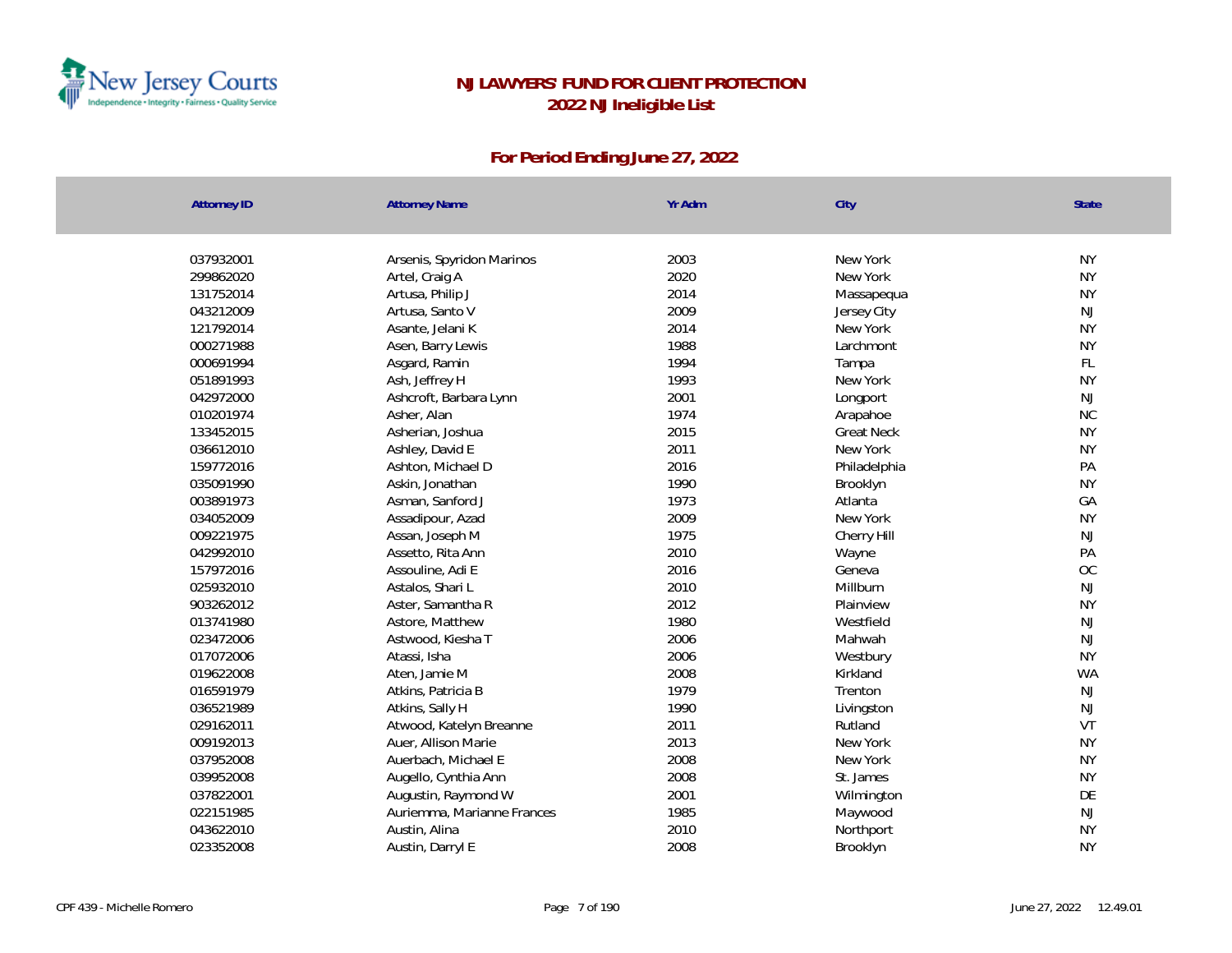

| <b>Attorney ID</b> | <b>Attorney Name</b>         | Yr Adm       | City                | State           |
|--------------------|------------------------------|--------------|---------------------|-----------------|
|                    |                              |              |                     |                 |
| 239032017          | Avanzino, Corinne M          | 2017         | New York            | <b>NY</b>       |
| 140402015          | Avedissian, Astrid Haroutiun | 2015         | New York            | <b>NY</b>       |
| 035082009          | Awad, Mahmoud                | 2010<br>1998 | Old Bridge          | NJ              |
| 051311997          | Awadalla, Mark R             |              | East Brunswick      | NJ              |
| 132292014          | Axelrod Cates, Zoe Sorrel    | 2014         | Delray Beach        | FL<br><b>NY</b> |
| 025252012          | Axelrod, Jessica             | 2012         | New York            |                 |
| 295252019          | Ayarra, Manuel               | 2019         | New York            | <b>NY</b>       |
| 349802021          | Ayoub, Elias Issa            | 2021         | New York            | <b>NY</b>       |
| 019991996          | Ayvas, Ming K                | 1996         | Jackson Hts         | <b>NY</b>       |
| 152542015          | Azer, Antoney B              | 2015         | Fort Lee            | <b>NJ</b>       |
| 044482006          | Aziz, Nadiyyah Khalifah      | 2008         | Hackensack          | $\mathsf{NJ}$   |
| 034762004          | Azotea, David J              | 2005         | Maitland            | FL              |
| 050841994          | Azriliant, Janine Robin      | 1994         | New York            | <b>NY</b>       |
| 009972005          | Baas, Adam P                 | 2005         | San Francisco       | CA              |
| 119312014          | Babeu, Kevin Thomas          | 2014         | <b>Forked River</b> | NJ              |
| 029871985          | Bacallao, Nise Francisca     | 1985         | Cliffside Park      | NJ              |
| 002541976          | Bach, Mitchell L             | 1976         | Philadephia         | PA              |
| 035771987          | Bach, Scott L                | 1987         | Newfoundland        | $\mathsf{NJ}$   |
| 035132000          | Backentose, Amy Hall         | 2000         | Hershey             | PA              |
| 032621987          | Badenhausen, Thomas Michael  | 1987         | Annapolis           | MD              |
| 026012005          | Baez, Jennifer Marie         | 2005         | White Plains        | <b>NY</b>       |
| 029972003          | Bagga, Aman                  | 2003         | Hicksville          | <b>NY</b>       |
| 016402011          | Bagnuola, Anthony            | 2012         | Brooklyn            | <b>NY</b>       |
| 039192001          | Bahar, Ardrelle M            | 2001         | Washington          | DC              |
| 031552010          | Bahng, Joon Kee              | 2011         | Singapore           | OC              |
| 290182021          | Baig, Sabrina                | 2021         | Monroe Township     | NJ              |
| 031382012          | Bailey, Angelique Mary       | 2012         | Slatington          | PA              |
| 129012014          | Bailey, Leslie Claire        | 2014         | Washington          | <b>DC</b>       |
| 041192004          | Bailey, Nikeva Shontelle     | 2005         | Norfolk             | VA              |
| 015292010          | Bailey, Robert               | 2010         | Hatboro             | PA              |
| 066952014          | Bair, Kiandra D              | 2014         | Lancaster           | PA              |
| 019672006          | Baird, Macavan A             | 2007         | Burlington          | <b>NC</b>       |
| 152762015          | Bajaj, Shanu                 | 2015         | Paramus             | NJ              |
| 044311991          | Bajohr, Deborah Y            | 1992         | Freehold            | NJ              |
| 142122015          | Bajor, Zayln Zakre           | 2015         | Boca Raton          | FL              |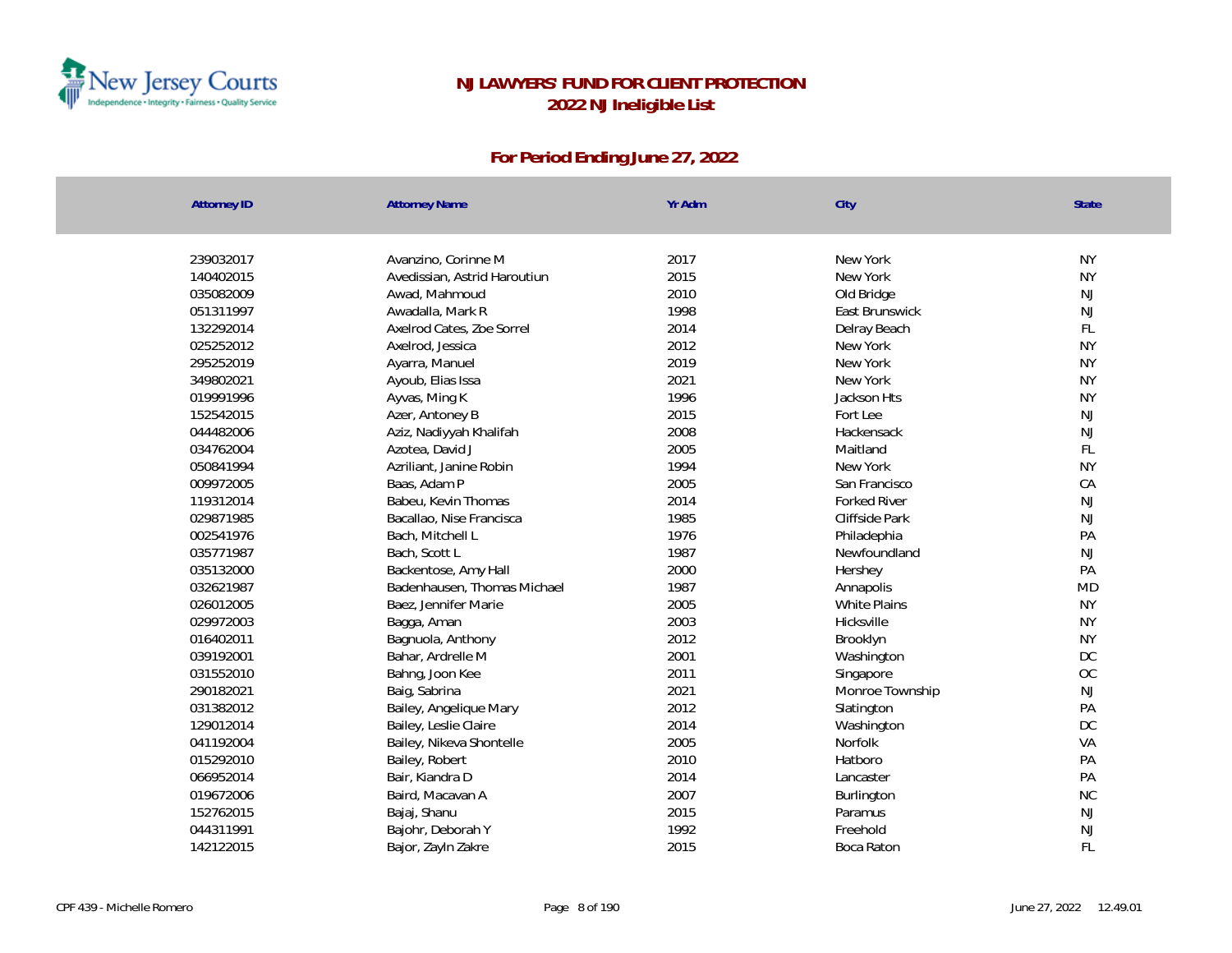

| <b>Attorney ID</b> | <b>Attorney Name</b>       | Yr Adm | City                 | State          |
|--------------------|----------------------------|--------|----------------------|----------------|
|                    |                            |        |                      |                |
| 019471975          | Baker, Gerald E            | 1975   | Manassas             | VA             |
| 022252009          | Baker, Jesse M             | 2009   | Jersey City          | NJ             |
| 005302008          | Baker, Stephanie C         | 2008   | Brooklyn             | <b>NY</b>      |
| 038861987          | Baker, Theresa Jeszeck     | 1987   | New York             | <b>NY</b>      |
| 015131996          | Baksh, Affar               | 1997   | Rosedale             | <b>NY</b>      |
| 045512006          | Baldeh, Momodou O S        | 2007   | <b>Bronx</b>         | <b>NY</b>      |
| 062272013          | Baldock, Tiffanie E        | 2013   | Camp Hill            | PA             |
| 002172001          | Baler, Carleton Ezra       | 2001   | <b>Berkeley Hgts</b> | NJ             |
| 108262014          | Baliga, Shabri             | 2014   | Cambridge            | MA             |
| 163872016          | Balkin, Mary Meghan        | 2016   | <b>Buffalo</b>       | <b>NY</b>      |
| 041132002          | Ball, Christopher D        | 2003   | Houston              | TX             |
| 014771984          | Ball, Stuart Seth          | 1984   | Uniondale            | <b>NY</b>      |
| 022921999          | Balouskas, Peter Paul      | 1999   | Greenfield Center    | <b>NY</b>      |
| 032762004          | Balsam, Suzanne            | 2004   | <b>Dulles</b>        | VA             |
| 003822002          | Balser, Tanya S            | 2002   | Dumont               | NJ             |
| 013851991          | Bancks, Daryl Ann          | 1991   | Old Bridge           | NJ             |
| 035571991          | Bancroft, Anne Ciesla      | 1992   | Philadelphia         | PA             |
| 047102004          | Bang, Jun Ho               | 2004   | Fairfax              | VA             |
| 027601977          | Bannon, William D          | 1978   | Westfield            | $\mathsf{NJ}$  |
| 007052011          | Bao, Shihao                | 2011   | New York             | <b>NY</b>      |
| 031602012          | Baraka, Suzen Jenne        | 2013   | Colonia              | NJ             |
| 036072011          | Baranetsky, Diana Victoria | 2011   | Emeryville           | CA             |
| 027382000          | Baratta, Robert Marc       | 2000   | Glen Rock            | NJ             |
| 011391997          | Barber, Joseph Robert      | 1998   | Washington           | DC             |
| 031471982          | Bard, Amy Beth             | 1983   | Florham Park         | $\mathsf{NJ}$  |
| 001431986          | Barlow, Deborah Wooden     | 1986   | Bensalem             | PA             |
| 086272014          | Barlow, James Scott        | 2014   | Richmond             | VA             |
| 014832011          | Barna, Nicole Casey        | 2011   | Hamilton             | OC             |
| 043371996          | Barnes, Leo Kenneth        | 1997   | Melville             | <b>NY</b>      |
| 011071985          | Barnett, David Alan        | 1985   | Brooklyn             | <b>NY</b>      |
| 250622017          | Baron, Hannah Rose         | 2017   | Detroit              | M <sub>l</sub> |
| 022321987          | Baron, Ivan M              | 1987   | Jersey City          | NJ             |
| 163452015          | Baron, Shira Pickard       | 2015   | Chicago              | $\mathsf{IL}$  |
| 021741990          | Baroska, Ralph             | 1990   | Howell               | $\mathsf{NJ}$  |
| 322662020          | Barr, Isiah D              | 2020   | Carteret             | <b>NJ</b>      |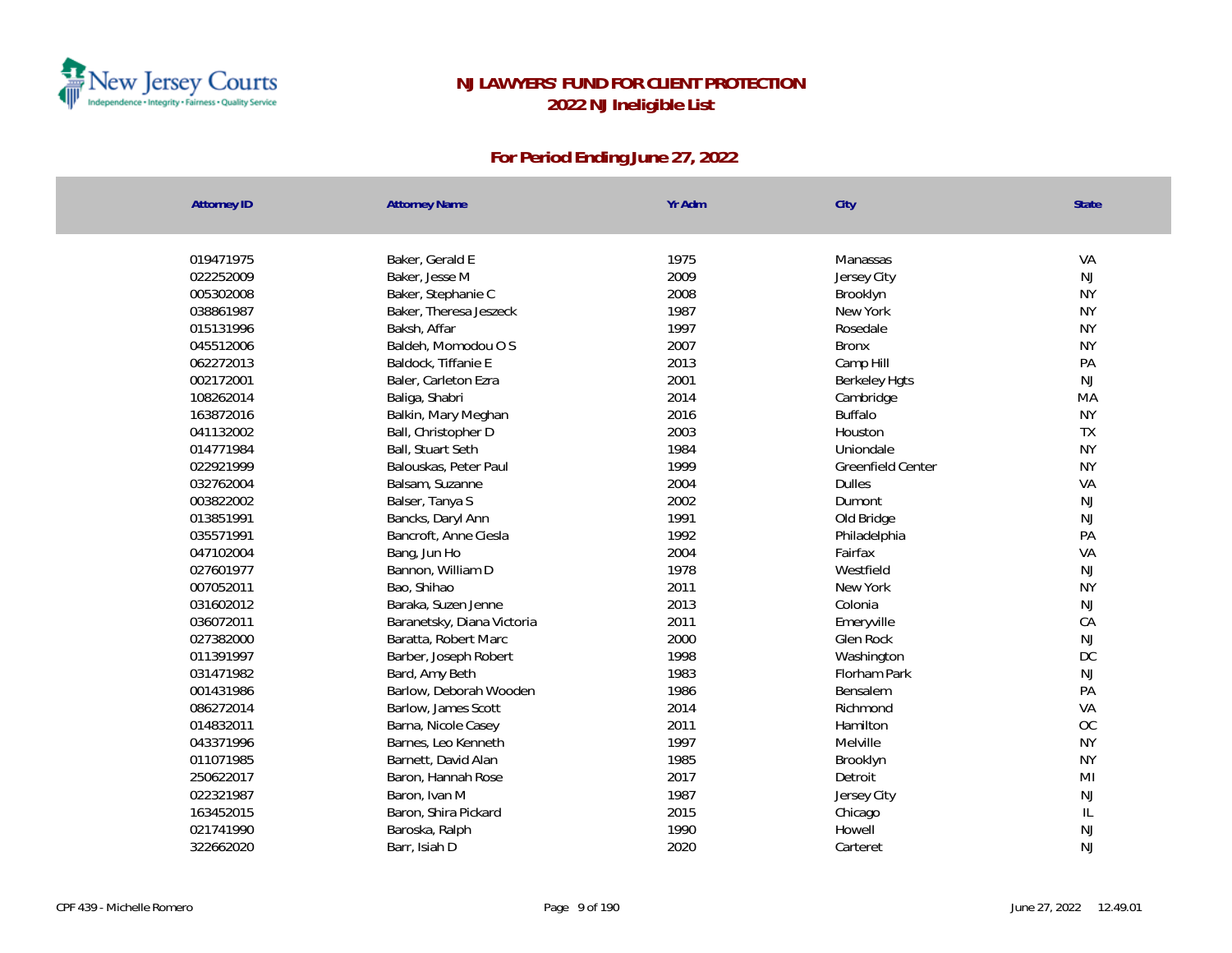

| <b>Attorney ID</b> | <b>Attorney Name</b>      | Yr Adm | City             | State     |
|--------------------|---------------------------|--------|------------------|-----------|
|                    |                           |        |                  |           |
| 039861983          | Barr, Jeffrey Alan        | 1984   | New York         | <b>NY</b> |
| 034692011          | Barrera, Amanda Renee     | 2012   | Cliffside Park   | NJ        |
| 071092013          | Barresi, Michael Joseph   | 2013   | Rockville Centre | <b>NY</b> |
| 002791985          | Barreto, Daisy Brunilda   | 1985   | Pennington       | NJ        |
| 007301985          | Barrett, James L          | 1985   | Flanders         | NJ        |
| 027841982          | Barrett, Michael John     | 1983   | Somerset         | NJ        |
| 037211988          | Barrett, Monica Carol     | 1988   | New York         | <b>NY</b> |
| 023171979          | Barrett, William J        | 1979   | Lawrenceville    | <b>NJ</b> |
| 013231992          | Barroway, Andrew Lawrence | 1992   | Scottsdale       | AZ        |
| 041022007          | Barrows, Warren E         | 2007   | New York         | <b>NY</b> |
| 090532013          | Barry, Elizabeth Marren   | 2013   | Pelham           | <b>NY</b> |
| 041952003          | Barry, George J           | 2003   | Atlanta          | GA        |
| 039231994          | Barry, John Patrick       | 1994   | New York         | <b>NY</b> |
| 045122005          | Barry, Jordan Michael     | 2007   | San Diego        | CA        |
| 015282010          | Barry, Maxime Donahue     | 2010   | Philadelphia     | PA        |
| 288622019          | Barry, Michael Richard    | 2019   | Cherry Hill      | <b>NJ</b> |
| 083972013          | Barry, Sean P             | 2013   | Pelham           | <b>NY</b> |
| 190262016          | Bart, Andrew lan          | 2016   | Brooklyn         | <b>NY</b> |
| 900792012          | Barth, Ashley Brooke      | 2012   | Yardley          | PA        |
| 088182014          | Barth, Jason Maxwell      | 2014   | Brooklyn         | <b>NY</b> |
| 002621996          | Bartley, Jacqueline M     | 1996   | Red Bank         | NJ        |
| 179822015          | Bartron, Brielle F        | 2015   | Danvers          | MA        |
| 023592006          | Bashore, Amy L            | 2006   | Penn Wynne       | PA        |
| 137392014          | Bass, Emily Z             | 2014   | New York         | <b>NY</b> |
| 028562008          | Bateman, Janet M          | 2008   | Wilmington       | DE        |
| 006902004          | Bates, Robert Kenneth     | 2004   | Ridgewood        | NJ        |
| 014962002          | Batson, Dean R            | 2003   | Conshocken       | PA        |
| 019162006          | Battista, Sandra Leigh    | 2007   | Cherry Hill      | <b>NJ</b> |
| 038841991          | Bauer, Jonathan Oscar     | 1991   | Hackensack       | <b>NJ</b> |
| 032622008          | Baum, Christopher James   | 2009   | Lynbrook         | <b>NY</b> |
| 106232014          | Bauman, Brandon Spiegel   | 2014   | W Hollywood      | CA        |
| 027961986          | Baumann, Richard Mark     | 1987   | Sharon           | CT        |
| 030082008          | Baumol, Naomi Lee         | 2008   | New York         | <b>NY</b> |
| 017112009          | Bausinger, P Leigh        | 2009   | Philadelphia     | PA        |
| 022321992          | Bavagnoli, Robert J       | 1992   | Totowa           | <b>NJ</b> |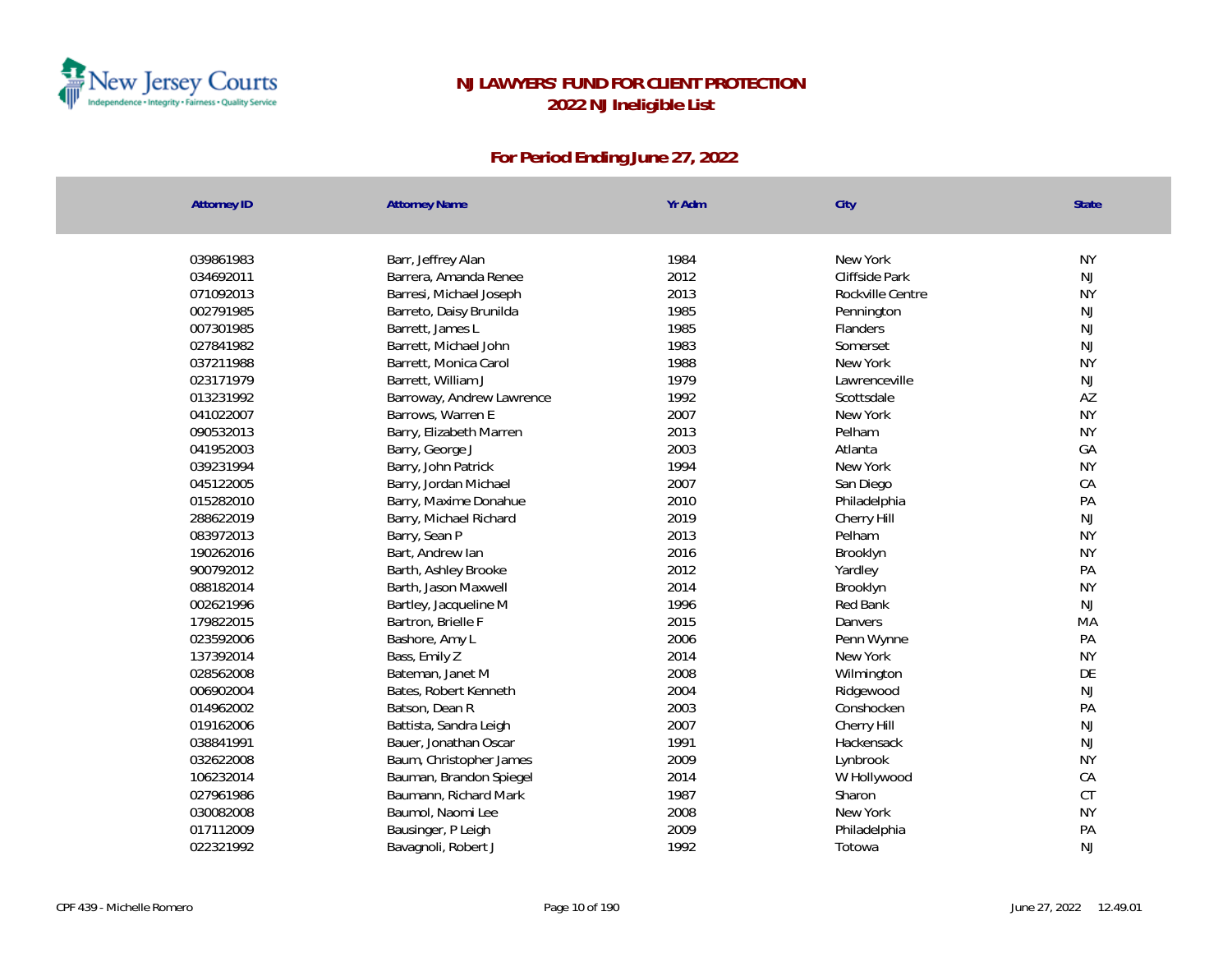

| <b>Attorney ID</b>     | <b>Attorney Name</b>      | Yr Adm       | City               | State               |
|------------------------|---------------------------|--------------|--------------------|---------------------|
|                        |                           |              |                    |                     |
| 038652010              | Bayer, Jordi Stacy        | 2010         | New York           | <b>NY</b>           |
| 045351990              | Bayles, William Mark      | 1990         | <b>Toms River</b>  | NJ                  |
| 066182013              | Bays, Christopher Michael | 2013         | Hoboken            | NJ<br><b>NY</b>     |
| 122992014              | Bazian, Samuel J          | 2014         | New York           | <b>NY</b>           |
| 387012021<br>016111983 | Bazur, Kevin Lee          | 2021<br>1983 | New York           |                     |
|                        | Bazzani, Scott William    |              | North Bergen       | $\mathsf{NJ}$<br>CA |
| 027412005              | Bazzi, Michael H          | 2005         | Palo Alto          |                     |
| 087202013<br>172282016 | Beale, Edward James       | 2013<br>2016 | Philadelphia       | PA<br><b>NY</b>     |
|                        | Bean, Robert Danforth     | 1978         | Mahopac            |                     |
| 004481978              | Beane, Dorothea A         |              | St Petersburg      | FL<br><b>NY</b>     |
| 005292007              | Beaubouef, David Cole     | 2007         | New York           |                     |
| 006921982              | Beckelman, Steven Arthur  | 1982         | <b>Newark</b>      | NJ                  |
| 102332014              | Becker, Brett Matthew     | 2014         | Greensboro         | <b>NC</b>           |
| 076202013              | Becker, Danielle Lynn     | 2013         | Lake Success       | <b>NY</b>           |
| 019611990              | Becker, Donald William    | 1991         | Palisades          | <b>NY</b>           |
| 051591994              | Becker, Paula Alexander   | 1994         | Clinton            | <b>NJ</b>           |
| 028031989              | Beckerman, Lisa Gaye      | 1989         | Hoboken            | <b>NJ</b>           |
| 108652015              | Becz, Helen               | 2015         | Somerville         | MA                  |
| 351042021              | Bedgood, Isel Maria       | 2021         | Hyattsville        | <b>MD</b>           |
| 100872014              | Bediako, Sherine N        | 2014         | <b>Blue Bell</b>   | PA                  |
| 155542017              | Bedor, Christopher R      | 2017         | New York           | <b>NY</b>           |
| 029992008              | Beemer, Tanja Marie       | 2008         | Goshen             | <b>NY</b>           |
| 018142012              | Beeson, Nicholas Kiernan  | 2013         | Norristown         | PA                  |
| 035632006              | Behm, Kristine D          | 2006         | Marianna           | PA                  |
| 072902014              | Behr, Lauren D            | 2014         | New York           | <b>NY</b>           |
| 016832001              | Behrendt, Thomas A        | 2001         | Fdison             | NJ                  |
| 008552006              | Beige, Rachel Kate        | 2006         | Palm Beach Gardens | FL                  |
| 010391974              | Beimfohr, Edward G        | 1974         | New Brunswick      | NJ                  |
| 003082005              | Beisker, Joshua Brian     | 2005         | Penfield           | <b>NY</b>           |
| 014131978              | Beitch, Bernard D         | 1979         | Miami Beach        | FL                  |
| 120372014              | Belfer, Emily A           | 2014         | New York           | <b>NY</b>           |
| 015052009              | Belfi, Catherine          | 2009         | Austin             | <b>TX</b>           |
| 040472007              | Beline, Thomas Martin     | 2007         | Washington         | DC                  |
| 127812014              | Bell, Carey Linwood       | 2014         | Denver             | CO                  |
| 047882005              | Beller, Brian J           | 2005         | Port Washington    | <b>NY</b>           |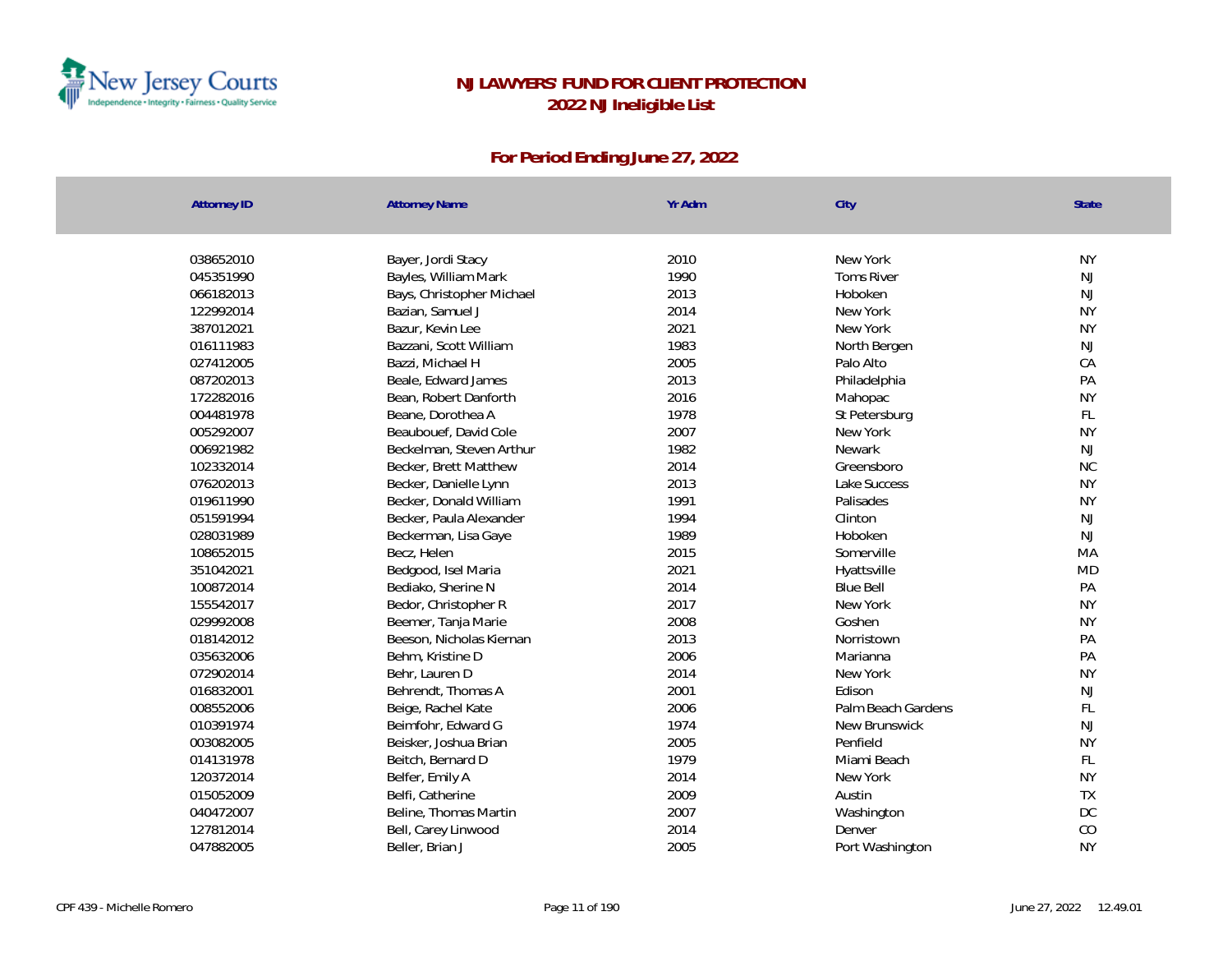

| <b>Attorney ID</b> | <b>Attorney Name</b>             | Yr Adm | City                   | <b>State</b>  |
|--------------------|----------------------------------|--------|------------------------|---------------|
|                    |                                  |        |                        |               |
| 020141980          | Belli, Simon, I                  | 1981   | Trenton                | <b>NJ</b>     |
| 002982003          | Bellwoar, Robert George          | 2003   | <b>Chester Springs</b> | PA            |
| 028761991          | Beloch, John Gilbert             | 1991   | West Haverstraw        | <b>NY</b>     |
| 169832016          | Belostock, Lorraine              | 2016   | New York               | <b>NY</b>     |
| 121352015          | Bender, John E                   | 2015   | Lancaster              | PA            |
| 041202008          | Bender, Justin B                 | 2008   | New York               | <b>NY</b>     |
| 029242011          | Bendory, Addie A                 | 2011   | Pittsburgh             | PA            |
| 005881987          | Bendush, David Cecil             | 1987   | Indianapolis           | $\mathsf{IN}$ |
| 039421996          | Benedetto, Cathleen Theresa      | 1997   | Selden                 | <b>NY</b>     |
| 202172017          | Benedon, Alison R G              | 2017   | Teaneck                | <b>NJ</b>     |
| 000301980          | Benevento, Anthony               | 1980   | Totowa                 | NJ            |
| 032342004          | Benevento, Michael A             | 2004   | Washington             | $DC$          |
| 058261994          | Benischek, Christopher Paul Mich | 1994   | Palisades              | <b>NY</b>     |
| 173932021          | Benitez, Nicole O                | 2021   | New York               | <b>NY</b>     |
| 244452017          | Benjamin, Joshua A               | 2017   | Haddonfield            | <b>NJ</b>     |
| 005192009          | Benjamin, Marnie Greenberg       | 2009   | Marlton                | <b>NJ</b>     |
| 007392011          | Benner, Brandon M                | 2011   | Bethlehem              | PA            |
| 001532007          | Bennett, Andrew David            | 2007   | San Marcos             | CA            |
| 000291979          | Bennett, David R                 | 1979   | West Palm Beach        | FL            |
| 053721991          | Bennett, Frank Xavier            | 1992   | Wayne                  | PA            |
| 010291974          | Bennett, John O                  | 1974   | Oceanport              | NJ            |
| 032171992          | Bennett, William Robert          | 1992   | New York               | <b>NY</b>     |
| 097732021          | Benoit, Rebecca                  | 2021   | Maplewood              | <b>NJ</b>     |
| 023891998          | Benson, John Stewart             | 1998   | Doylestown             | PA            |
| 004171992          | Benvenuto, Thomas J              | 1992   | <b>Tuxedo Park</b>     | <b>NY</b>     |
| 018121990          | Benziger, Richard                | 1990   | <b>West Trenton</b>    | <b>NJ</b>     |
| 289391973          | Berenson, Harvey S               | 1973   | New York               | <b>NY</b>     |
| 028302004          | Berger, Alex Joseph              | 2006   | Brooklyn               | <b>NY</b>     |
| 110832014          | Berger, Daniel Benjamin          | 2014   | New York               | <b>NY</b>     |
| 906532012          | Berger, Eliot                    | 2012   | Lawrence               | <b>NY</b>     |
| 005382004          | Berger, Eric J                   | 2004   | Cherry Hill            | NJ            |
| 001041989          | Berger, Jeffrey Steven           | 1989   | New York               | <b>NY</b>     |
| 032271981          | Berger, Mitchell W               | 1982   | Fort Lauderdale        | FL            |
| 088752013          | Bergman, Jeffrey Eli-Ran         | 2013   | New York               | <b>NY</b>     |
| 073292013          | Bergsohn, Samuel C               | 2013   | Goshen                 | <b>NY</b>     |
|                    |                                  |        |                        |               |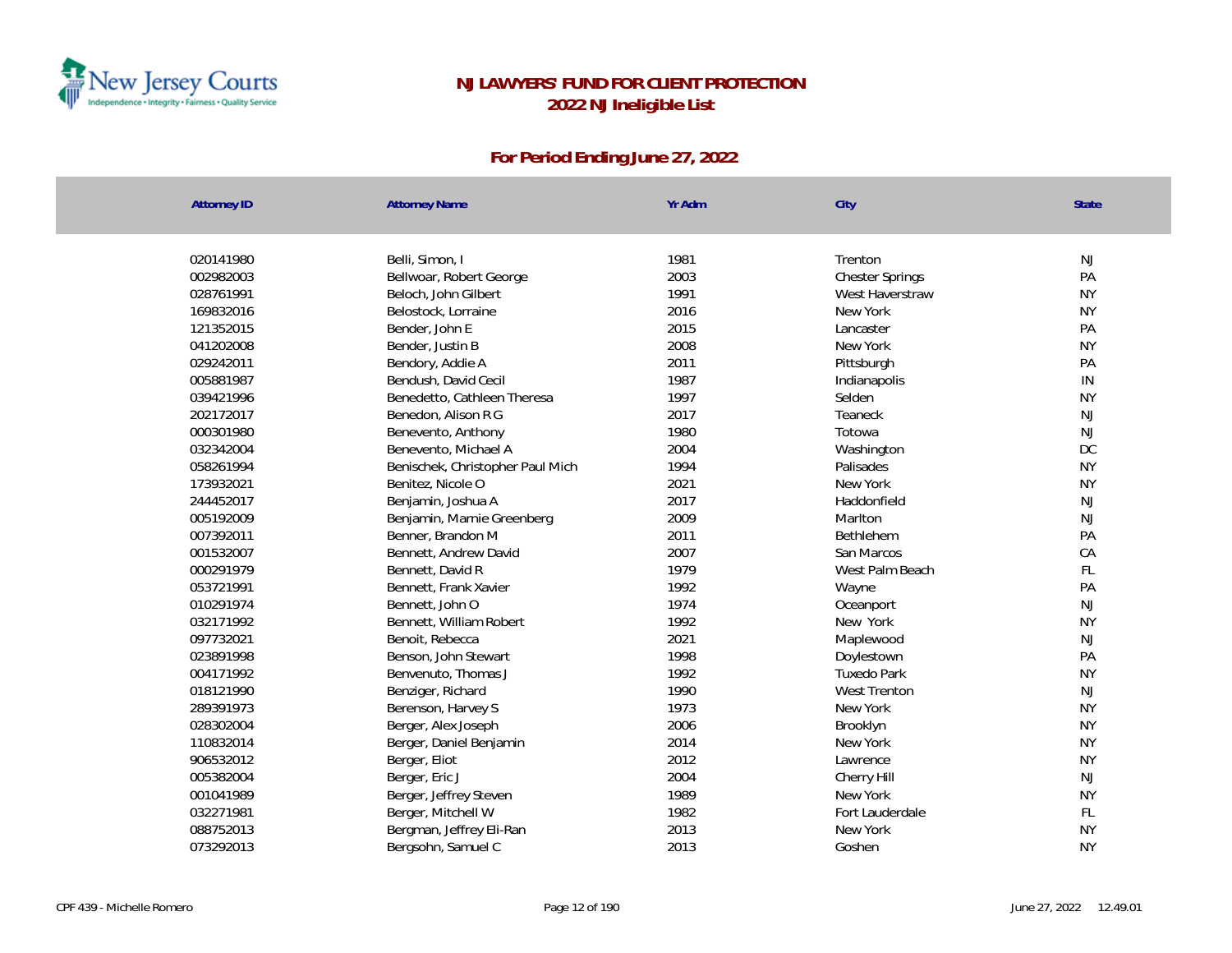

| Attorney ID            | <b>Attorney Name</b>                        | Yr Adm | City                             | State           |
|------------------------|---------------------------------------------|--------|----------------------------------|-----------------|
|                        | Berk, Pari                                  | 2018   |                                  |                 |
| 270222018<br>038271987 | Berka, Richard J                            | 1987   | Morganville<br>Babylon           | NJ<br><b>NY</b> |
|                        |                                             | 2015   |                                  | PA              |
| 100892015<br>032661981 | Berkowitz, Michael Neil<br>Berlin, Robert L | 1982   | Plymouth Meeting<br>Jacksonville | FL              |
| 035171999              | Berman, Ari M                               | 2000   | West Caldwell                    | <b>NJ</b>       |
| 018621977              | Berman, Arnold L                            | 1977   | Boynton Beach                    | $\mathsf{FL}$   |
| 263931970              | Berman, Barry D                             | 1970   | W Orange                         | <b>NJ</b>       |
| 024832007              | Berman, Jason M                             | 2007   | Bethesda                         | <b>MD</b>       |
| 017672010              | Berman, Jenna B                             | 2010   | Philadelphia                     | PA              |
| 065912013              | Berman, Michael K                           | 2013   | Bethesda                         | <b>MD</b>       |
| 009982007              | Berman, Randall Markam                      | 2007   | Valhalla                         | <b>NY</b>       |
| 030802012              | Berman, Samantha Kaskey                     | 2012   | Philadelphia                     | PA              |
| 000691990              | Berman, Seth Wayne                          | 1990   | Greenvale                        | <b>NY</b>       |
| 041992003              | Bermingham, Bevin B                         | 2003   | Los Angeles                      | CA              |
| 013872012              | Bernal, Matthew John                        | 2012   | Stroudsburg                      | PA              |
| 032922008              | Bernard, Lauren G                           | 2008   | <b>Bronx</b>                     | <b>NY</b>       |
| 145492015              | Bernard, Robert Thayer                      | 2015   | Flemington                       | <b>NJ</b>       |
| 035292012              | Bernardo, Amanda J                          | 2012   | New York                         | <b>NY</b>       |
| 034732013              | Bernardo, Laura Bove                        | 2013   | Wexford                          | PA              |
| 007241975              | Bernetich, John D                           | 1975   | Cherry Hill                      | NJ              |
| 036202011              | Bernfeld, Michael J                         | 2011   | New York                         | <b>NY</b>       |
| 000661977              | Bernstein, Edward M                         | 1977   | Las Vegas                        | <b>NV</b>       |
| 042082008              | Bernstein, Janessa L                        | 2009   | East Atlantic Beach              | <b>NY</b>       |
| 031612006              | Bernstein, Jonathan M                       | 2007   | Westlake                         | <b>TX</b>       |
| 911412012              | Bernstein, Justin M                         | 2012   | Media                            | PA              |
| 017801997              | Bernstein, Mark A                           | 1997   | Cherry Hill                      | NJ              |
| 909452012              | Bernstein, Steven J                         | 2013   | Brooklyn                         | <b>NY</b>       |
| 200052016              | Berry, Dalila J                             | 2016   | Philadelphia                     | PA              |
| 029842009              | Berry, Elvira Nonye                         | 2010   | Philadelphia                     | PA              |
| 027712008              | Berry, Sarah K                              | 2008   | Pittsburgh                       | PA              |
| 361532021              | Bertan-Chung, Amanda                        | 2021   | Freehold                         | <b>NJ</b>       |
| 012701991              | Berthiaume, David Alan                      | 1991   | Swan Point                       | <b>MD</b>       |
| 200972017              | Bertil, Steve Renand                        | 2017   | Philadelphia                     | PA              |
| 041171995              | Bertini, Joseph John                        | 1996   | Oradell                          | NJ              |
| 033222000              | Bertorelli, David Andrew                    | 2000   | Haddonfield                      | <b>NJ</b>       |
|                        |                                             |        |                                  |                 |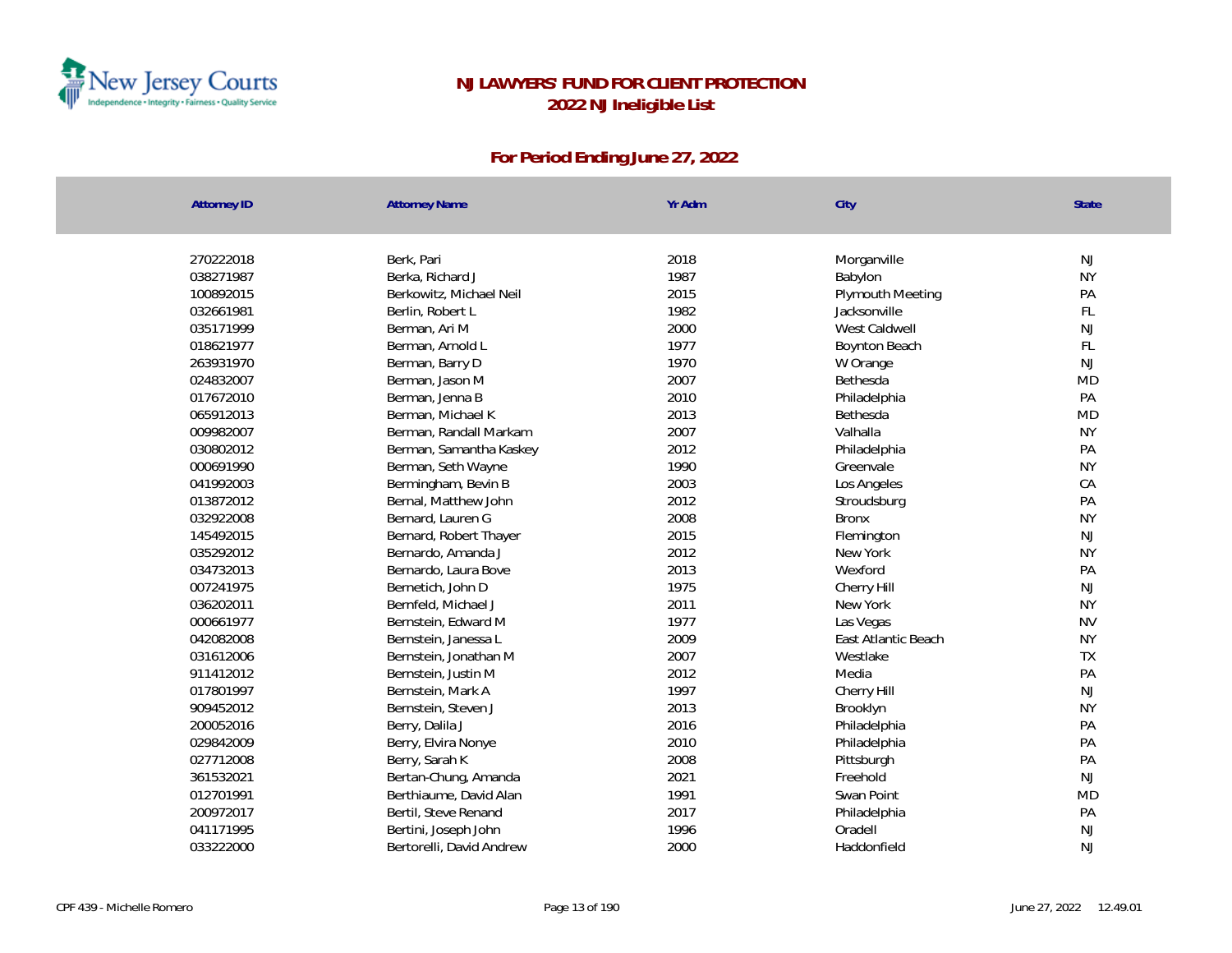

| <b>Attorney ID</b> | <b>Attorney Name</b>           | Yr Adm | City          | State     |
|--------------------|--------------------------------|--------|---------------|-----------|
|                    |                                |        |               |           |
| 031441983          | Bertucio, Edward C             | 1983   | Freehold      | NJ        |
| 023522002          | Bertuna, Marianne E            | 2002   | Brooklyn      | <b>NY</b> |
| 094862015          | Beshay, Ronny S                | 2015   | Jersey City   | NJ        |
| 128342014          | Betancourth, Caroline Isabelle | 2014   | San Diego     | CA        |
| 054202013          | Bethuy, Sun Ryang              | 2013   | Springfield   | VA        |
| 205912017          | Betley, Brian Joseph           | 2017   | Philadelphia  | PA        |
| 030081984          | Betz, Eleanor J                | 1985   | Philadelphia  | PA        |
| 170252017          | Bevams, Alyssia Nicole         | 2017   | Denver        | CO        |
| 045052010          | Bevelle, Damien L              | 2010   | Newark        | NJ        |
| 126682014          | Bevenour, Kristina A           | 2014   | Wayne         | PA        |
| 009071983          | Bey-Christopher, Sharon        | 1983   | Raleigh       | NC        |
| 042932006          | Beyer, Phillip M               | 2006   | Islandia      | <b>NY</b> |
| 041331999          | Bhalla, Ravinder Singh         | 1999   | Hackettstown  | <b>NJ</b> |
| 027192005          | Bhandari, Amita K              | 2006   | Brooklyn      | <b>NY</b> |
| 020452010          | Bhasin, Anisha                 | 2010   | New York      | <b>NY</b> |
| 125092015          | Bhatia, Kevin                  | 2015   | New York      | <b>NY</b> |
| 167322021          | Bhatnagar, Sonal               | 2021   | West New York | NJ        |
| 091752014          | Bhattacharjee, Shikha Silliman | 2014   | New York      | <b>NY</b> |
| 212972019          | Bhatte, Nemesh Rajesh          | 2019   | Norwood       | <b>NJ</b> |
| 062812014          | Bhugra, Karan                  | 2014   | Weehawken     | NJ        |
| 010492012          | Bhuta, Neel                    | 2012   | Cherry Hill   | <b>NJ</b> |
| 036801988          | Bianchi, Robert Anthony        | 1988   | Parsippany    | <b>NJ</b> |
| 017221977          | Biancola, Frank A              | 1977   | Madison       | <b>NJ</b> |
| 042802008          | Bieber, Emily A                | 2008   | San Francisco | CA        |
| 017672007          | Biedermann, Theresa Marie      | 2007   | New York      | <b>NY</b> |
| 001511982          | Biegeleisen, Robin Lippitt     | 1982   | New York      | <b>NY</b> |
| 015531989          | Biehl, James                   | 1989   | Princeton     | <b>NJ</b> |
| 027641978          | Bier, Richard I                | 1978   | New York      | <b>NY</b> |
| 036281995          | Bierman, Kenneth Tod           | 1995   | New York      | <b>NY</b> |
| 040222011          | Biggs, Brian A                 | 2012   | Wilmington    | DE        |
| 011701995          | Biggs, Neda                    | 1995   | Smyrna        | DE        |
| 037162013          | Bigley, Sean Francis           | 2013   | Los Angeles   | CA        |
| 046491988          | Bilkis, David                  | 1988   | New York      | <b>NY</b> |
| 047041984          | Billups, Richard Cort          | 1984   | Watchung      | <b>NJ</b> |
| 324852020          | Binns, Christopher Gerald      | 2020   | New York      | <b>NY</b> |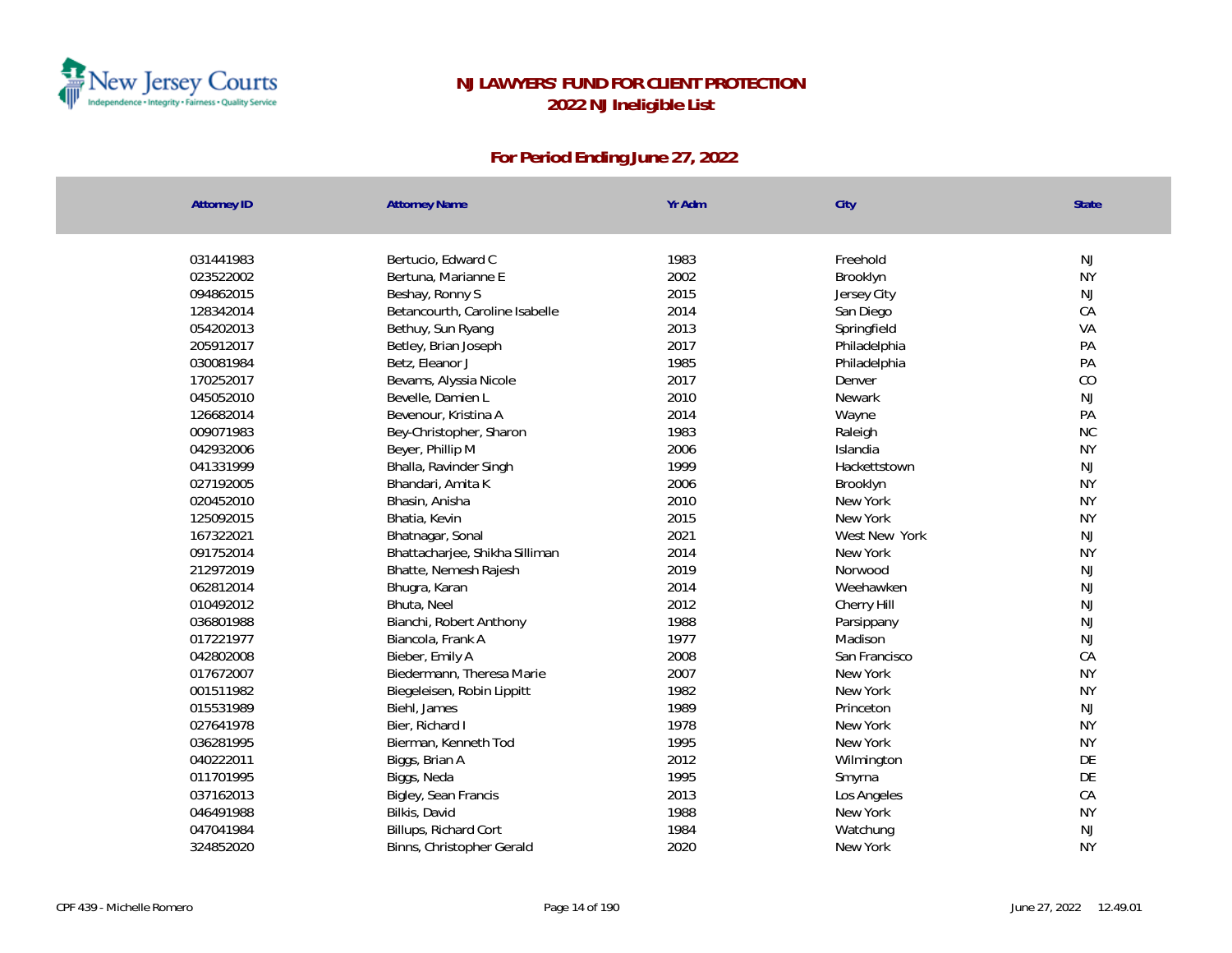

| <b>Attorney ID</b> | <b>Attorney Name</b>        | Yr Adm | City            | State     |
|--------------------|-----------------------------|--------|-----------------|-----------|
|                    |                             |        |                 |           |
| 119042014          | Birdsell, Bonnie Gail       | 2014   | Kansas City     | <b>MO</b> |
| 010591981          | Birenz, Jerry S             | 1982   | Belmar          | NJ        |
| 026022003          | Birnhak, Daniel A           | 2003   | New York        | <b>NY</b> |
| 038711992          | Bisceglie, Kyle Christin    | 1993   | New York        | <b>NY</b> |
| 035282001          | Bisordi, John E             | 2001   | Valley Forge    | PA        |
| 169342017          | Bisset, Christina Elle      | 2017   | Orlando         | FL        |
| 172152016          | Bitar, Andrew G             | 2016   | East Brunswick  | NJ        |
| 038832007          | Bitici, Teuta               | 2007   | Falls Church    | VA        |
| 037711997          | Bittens, Andrew Brian       | 1997   | New York        | <b>NY</b> |
| 023601996          | Bivans, Lorenzo Andrew      | 1996   | Washington      | DC        |
| 042212001          | Bjorkman, Russell Lennard   | 2001   | Vero Beach      | FL        |
| 378172021          | Blabolil, Daniel Joseph     | 2021   | Bridgewater     | NJ        |
| 159362015          | Black, Christine Margherite | 2015   | Scranton        | PA        |
| 035032006          | Black-Smith, Morgen N       | 2006   | Philadelphia    | PA        |
| 013561974          | Blackburn, Audrey P         | 1974   | Trenton         | NJ        |
| 029831982          | Blackburn, Harry R          | 1984   | Melbourne Beach | FL        |
| 015392012          | Blacker, Douglas            | 2012   | New York        | <b>NY</b> |
| 068642013          | Blackmer, Kathryn Dee       | 2013   | New York        | <b>NY</b> |
| 028871998          | Blackwell, Ayesha           | 1998   | South Orange    | NJ        |
| 010151974          | Blader, Steven              | 1974   | Lawrenceville   | NJ        |
| 040872005          | Blaeser, Alycia K           | 2005   | Oyster Bay      | <b>NY</b> |
| 027122002          | Blagrove, Jodyann Kimberley | 2003   | Jersey City     | NJ        |
| 049242011          | Blair, Jamison D            | 2011   | Niskayuna       | <b>NY</b> |
| 021871993          | Blake, Christopher John     | 1993   | Columbus        | OH        |
| 012561984          | Blakeman, Bruce Arthur      | 1984   | Atlantic Bch    | <b>NY</b> |
| 012441981          | Blanco, Franklin A          | 1982   | Plantation      | FL        |
| 010012013          | Blane, Lindsay              | 2013   | Port Washington | <b>NY</b> |
| 042052002          | Blashka, David M            | 2002   | Baltimore       | <b>MD</b> |
| 002061989          | Blatcher, Pamela Willett    | 1989   | Media           | PA        |
| 040202003          | Blau, Andrew G              | 2003   | Chappaqua       | <b>NY</b> |
| 041722003          | Blauser, Dionis Elaine      | 2004   | Sharon          | PA        |
| 026632012          | Blaustein, Corey David      | 2012   | Waltham         | MA        |
| 353072021          | Blazer, Sierra Dawn         | 2021   | New York        | <b>NY</b> |
| 023231998          | Blazick, Stephen Jeffrey    | 1999   | Philadelphia    | PA        |
| 015711999          | Bleice, Chandra Vitelli     | 1999   | Easton          | PA        |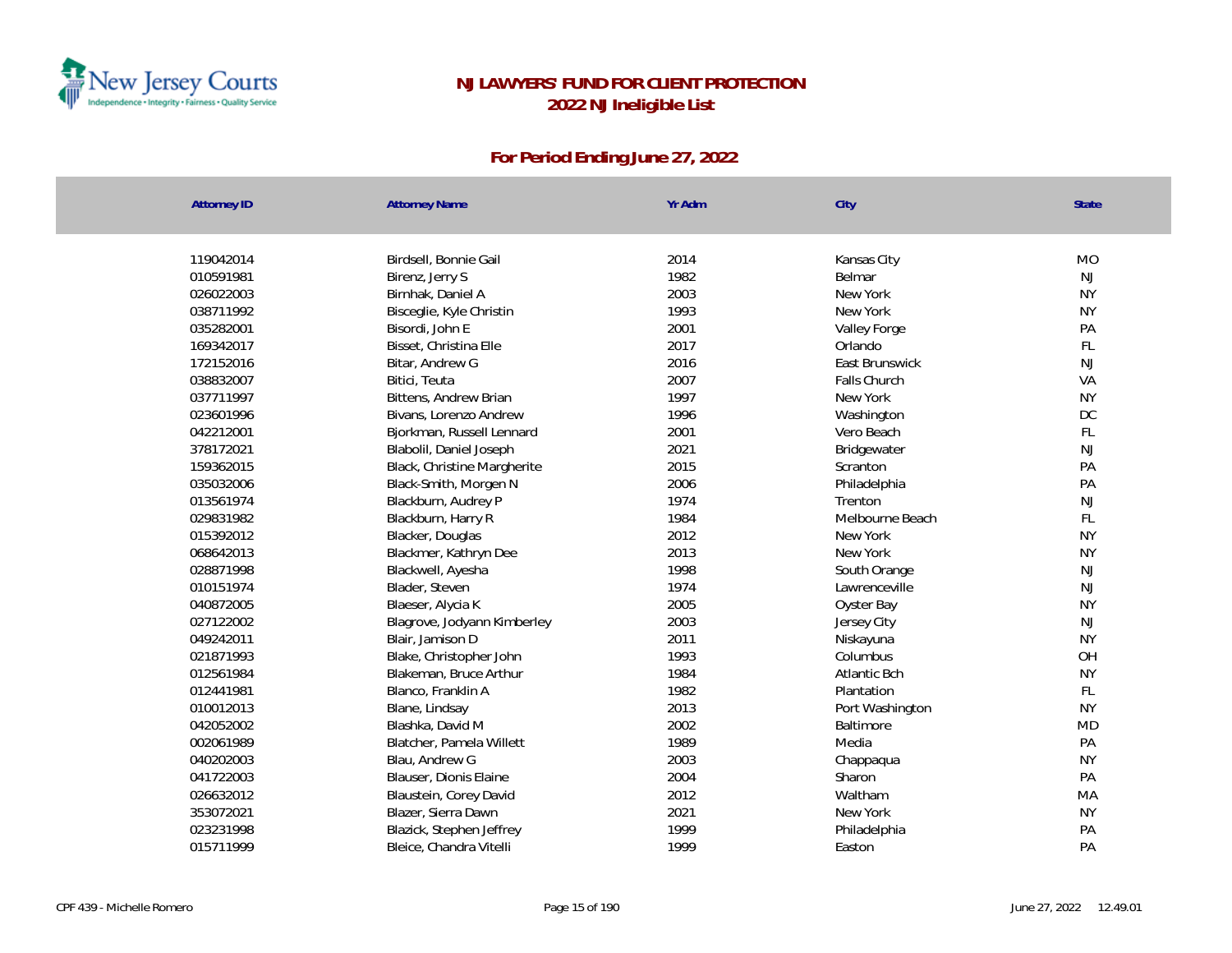

| <b>Attorney ID</b> | <b>Attorney Name</b>    | Yr Adm | City                 | <b>State</b> |
|--------------------|-------------------------|--------|----------------------|--------------|
|                    |                         |        |                      |              |
| 027992007          | Blewitt, Regina M       | 2007   | Scranton             | PA           |
| 030561999          | Block, Marc Jonas       | 1999   | New York             | <b>NY</b>    |
| 090072013          | Block, Nancy J          | 2013   | Montclair            | <b>NJ</b>    |
| 009842010          | Blocker, Tanya N        | 2010   | Jamaica              | <b>NY</b>    |
| 086302014          | Blok, Richard Jan       | 2014   | Idaho Falls          | ID           |
| 299292019          | Blood, Alexander J      | 2019   | Jersey City          | NJ           |
| 033552003          | Bloom, Mitchell J       | 2003   | Livingston           | <b>NJ</b>    |
| 045971997          | Bloom, Thomas Sander    | 1997   | Philadelphia         | PA           |
| 048732013          | Blount-Hill, Kwan-Lamar | 2013   | Woodside             | <b>NY</b>    |
| 042162002          | Blum, Jennifer Michele  | 2002   | Hackensack           | <b>NJ</b>    |
| 043321984          | Blume, Robin L          | 1985   | Gibbsboro            | <b>NJ</b>    |
| 018061981          | Blythe, Michael D       | 1982   | New Windsor          | <b>NY</b>    |
| 045131992          | Blythe, Wendy Ellen     | 1992   | New York             | <b>NY</b>    |
| 031842007          | Boardman, Erin W        | 2007   | Melville             | <b>NY</b>    |
| 075202013          | Bobick, Michael Max     | 2013   | <b>Forest Hills</b>  | <b>NY</b>    |
| 039971983          | Bock, Jeffrey Bruce     | 1983   | Boca Raton           | FL           |
| 020631980          | Boda, Steven J          | 1980   | <b>Highland Park</b> | <b>NJ</b>    |
| 144792015          | Bodek, Esther Hana      | 2015   | Aurora               | CO           |
| 084052013          | Bogale, Tsedey A        | 2013   | New York             | <b>NY</b>    |
| 117482014          | Bogan, John Charles     | 2014   | Conshohocken         | PA           |
| 348032021          | Bogert, Edwin Adrian    | 2021   | New York             | <b>NY</b>    |
| 010241974          | Boggie, Jean C          | 1974   | Milford              | PA           |
| 025552011          | Bogunova, Anna          | 2011   | Brooklyn             | <b>NY</b>    |
| 004062012          | Bohl, Nickolas          | 2012   | Seattle              | <b>WA</b>    |
| 045921998          | Bohn, Douglas John      | 2000   | Garden City          | <b>NY</b>    |
| 033941999          | Bohrer, David K         | 1999   | New York             | <b>NY</b>    |
| 025602013          | Bolduc, Nathan Gregory  | 2013   | Washington           | DC           |
| 016821987          | Bonanni, Raymond Joseph | 1987   | <b>Blue Bell</b>     | PA           |
| 329432020          | Bond, Derek R           | 2020   | Clementon            | <b>NJ</b>    |
| 038571999          | Bondar, Stella          | 1999   | East Brunswick       | <b>NJ</b>    |
| 047531990          | Bonder, Sandra Laura    | 1990   | Bayside              | <b>NY</b>    |
| 025951998          | Bonds, Lorry Bluitt     | 1998   | Clinton              | <b>MD</b>    |
| 027901992          | Bonfield, Howard Scott  | 1993   | New York             | <b>NY</b>    |
| 036581987          | Bonfiglio, Thomas John  | 1987   | Staten Island        | <b>NY</b>    |
| 049401997          | Bonomolo, Cara Marie    | 1998   | Vly Cottage          | <b>NY</b>    |
|                    |                         |        |                      |              |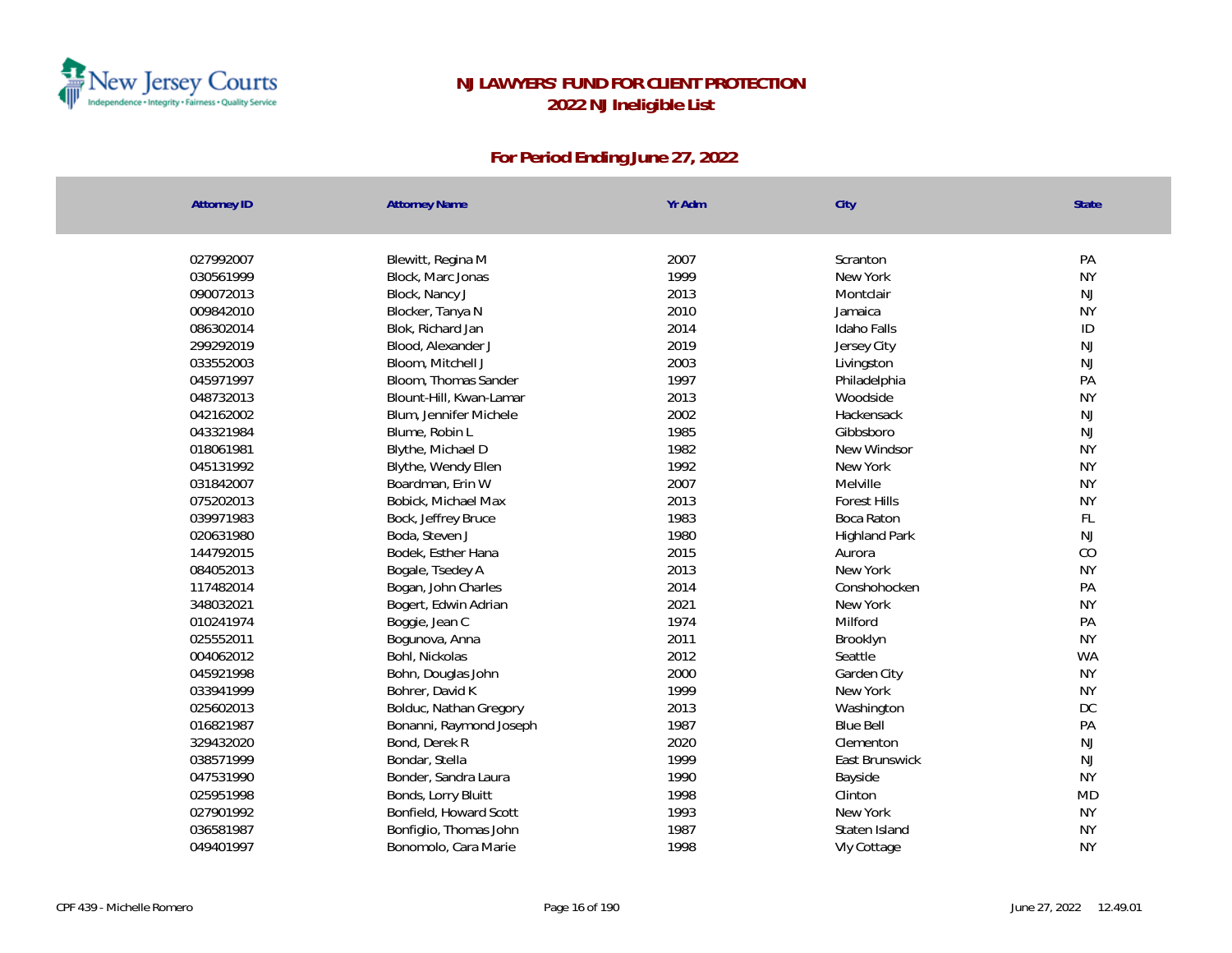

| <b>Attorney ID</b> | <b>Attorney Name</b>            | Yr Adm | City                | State          |
|--------------------|---------------------------------|--------|---------------------|----------------|
|                    |                                 |        |                     |                |
| 350672021          | Bonsu, Bethany E                | 2021   | <b>Bronx</b>        | <b>NY</b>      |
| 006681979          | Booth, Joyce C                  | 1979   | Newark              | NJ             |
| 046041994          | Bordwin, Matthew                | 1994   | Melville            | <b>NY</b>      |
| 270522018          | Borgese, Frank J                | 2018   | Webster             | <b>NY</b>      |
| 003181992          | Bornstein, Philip Jeffrey       | 1992   | Astoria             | <b>NY</b>      |
| 171022016          | Boroosan, Moshe O               | 2016   | Brooklyn            | <b>NY</b>      |
| 030821988          | Borowsky, Jay Michael           | 1988   | Philadelphia        | PA             |
| 169482015          | Bort, Olivia Unger              | 2015   | Enola               | PA             |
| 011391991          | Borucki, Joseph William         | 1991   | Mt Laurel           | NJ             |
| 030051978          | Borzelli, Theresa J             | 1978   | Mendham             | NJ             |
| 043162008          | Bosket, Kyle Franklin           | 2009   | Westmont            | NJ             |
| 052201997          | Bost, Richard Bartley           | 1997   | Philadelphia        | PA             |
| 005572000          | Bostrom, Antoinette             | 2000   | Verona              | NJ             |
| 018291975          | Bosworth, James L               | 1975   | Hoboken             | NJ             |
| 070822013          | Bott, Robert Matthew            | 2013   | Uniondale           | <b>NY</b>      |
| 037021984          | Botwinick, Jeffrey              | 1985   | <b>Bronx</b>        | <b>NY</b>      |
| 019682004          | Boulos, David A                 | 2005   | Tampa               | FL             |
| 032521988          | Bowe, Joseph George             | 1989   | East Greenwich      | R <sub>l</sub> |
| 018031982          | Bowe, Richard Aloysius          | 1982   | Stanhope            | NJ             |
| 042202009          | Bowen, Lindsay W                | 2010   | Brooklyn            | <b>NY</b>      |
| 041272008          | Bowles, Rita Lee                | 2009   | Brooklyn            | <b>NY</b>      |
| 045352004          | Bowling, Dana Renee             | 2004   | Vincentown          | <b>NJ</b>      |
| 010352004          | Bowman, Amy Jennifer            | 2004   | Norwell             | MA             |
| 903322012          | Bowser, Logan M                 | 2013   | Addison             | <b>TX</b>      |
| 131052014          | Bowser, Michaella Ann Tassinari | 2014   | Philadelphia        | PA             |
| 376112021          | Boy Skipsey, Katherine Anne     | 2021   | New York            | <b>NY</b>      |
| 105162014          | Boyd, Christopher Allen         | 2014   | Leesburg            | VA             |
| 033781992          | Boyer, David Wayne              | 1992   | Trenton             | NJ             |
| 023022010          | Boyle, Christopher H            | 2011   | Burlington          | VT             |
| 216802016          | Boyle, Megan Lee                | 2016   | Kinnelon            | NJ             |
| 049531991          | Boyle, Susan                    | 1992   | Spring Lake Heights | NJ             |
| 010241989          | Boyle, William Michael          | 1989   | New York            | <b>NY</b>      |
| 037582003          | Braca, Emil E                   | 2004   | Riverdale           | NJ             |
| 025051980          | Bracaglia, Thomas P             | 1981   | Mount Laurel        | $\mathsf{NJ}$  |
| 026932001          | Bracco, Ann Holmes              | 2002   | New York            | <b>NY</b>      |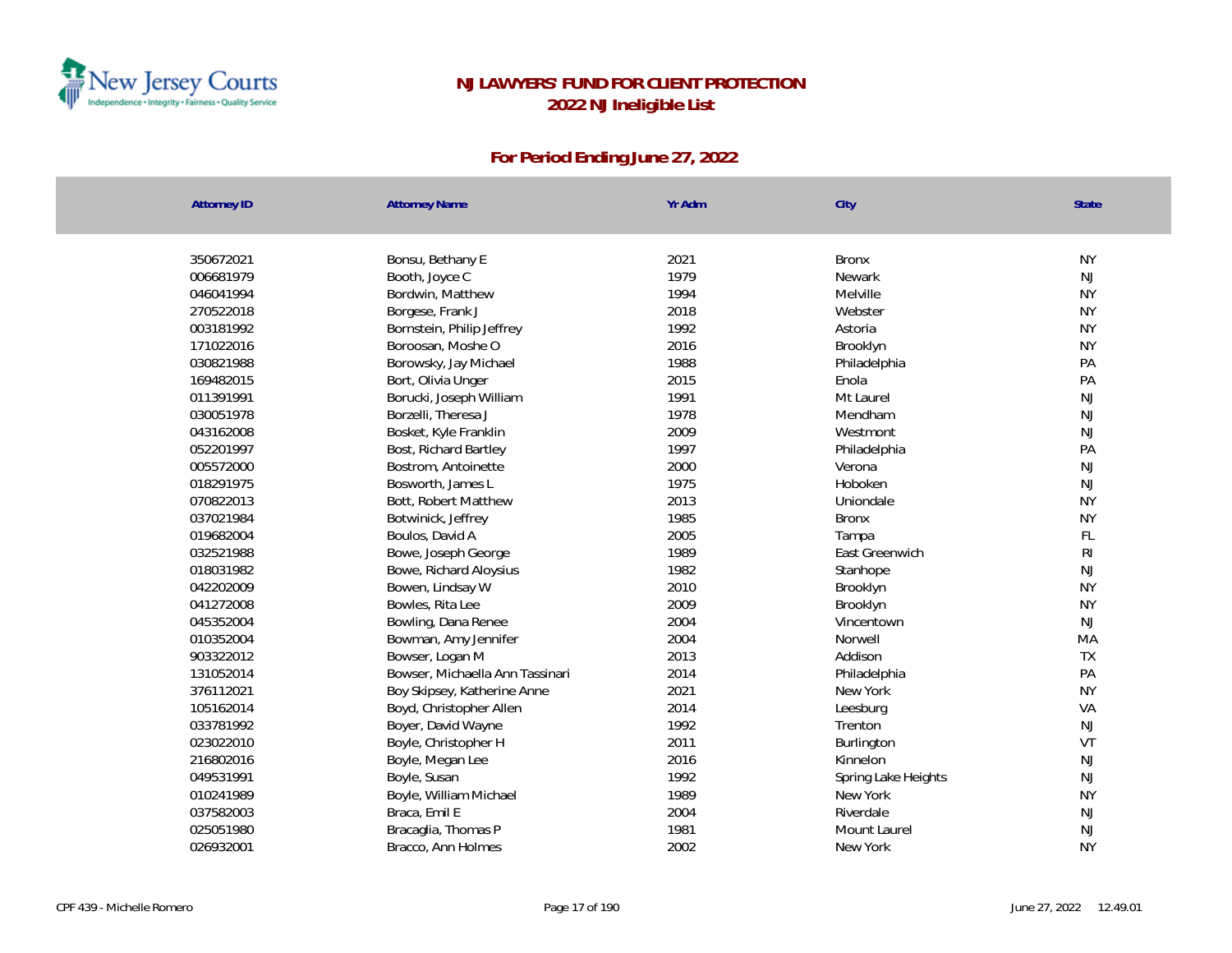

| <b>Attorney ID</b> | <b>Attorney Name</b>         | Yr Adm | City           | State         |
|--------------------|------------------------------|--------|----------------|---------------|
| 032992007          | Brachfeld, Zev               | 2007   | Brooklyn       | <b>NY</b>     |
| 032811994          | Bradford, Stacey Ann         | 1994   | Washington     | <b>DC</b>     |
| 046271996          | Bradley, Becky L             | 1997   | Elverson       | PA            |
| 067582014          | Bradley, Jessica Lea         | 2014   | Plano          | <b>TX</b>     |
| 006981986          | Bradley, John Edward         | 1986   | New York       | <b>NY</b>     |
| 004381985          | Bradshaw, Paul Thomas        | 1985   | Lansdale       | PA            |
| 023071997          | Brady, Carlia Marie          | 1997   | New Brunswick  | NJ            |
| 024641985          | Brady, Frank James           | 1985   | Sparta         | NJ            |
| 024251976          | Braeuer, Wayne M             | 1976   | Alexandria     | VA            |
| 037691990          | Brafman, Ari Milton          | 1990   | Orange         | NJ            |
| 008271992          | Bragg, Brian Edward          | 1992   | Summit         | NJ            |
| 030162005          | Brand, Jessica Rose          | 2005   | New York       | <b>NY</b>     |
| 032341990          | Brandeis-Roman, Tracy        | 1990   | Philadelphia   | PA            |
| 001182002          | Brandmayr, Ronald J          | 2002   | Freehold Twp   | $\mathsf{NJ}$ |
| 030002003          | Brandstatter, Dov Benjamin   | 2004   | Bergenfield    | NJ            |
| 344932020          | Brantley, Clifford Steven    | 2020   | Staten Island  | <b>NY</b>     |
| 013891994          | Branton, Winifred Marie      | 1994   | Philadelphia   | PA            |
| 016222008          | Braswell, Maritza D          | 2008   | Denver         | CO            |
| 028132007          | Bratsafolis, Alexandra R     | 2007   | Riverhead      | <b>NY</b>     |
| 001541986          | Braude, Jacob                | 1986   | Brooklyn       | <b>NY</b>     |
| 025582012          | Braun, David Gabriel         | 2013   | Jersey City    | NJ            |
| 002371989          | Braunreuther, Joseph George  | 1989   | New Brunswick  | NJ            |
| 049532011          | Braunstein, Michael Louis    | 2012   | West Nyack     | <b>NY</b>     |
| 014011990          | Braverman, Michael Ira       | 1990   | Paramus        | $\mathsf{NJ}$ |
| 020371994          | Bravo, Richard               | 1994   | Turnersville   | <b>NJ</b>     |
| 020171993          | Braxton, Michael Scott       | 1994   | Miami          | FL            |
| 172322016          | Breakstone, Chelsea Lauren   | 2016   | New York       | <b>NY</b>     |
| 027881994          | Brehm, Diane Elizabeth       | 1994   | Midland        | MI            |
| 043741989          | Breit, Mitchell Mark         | 1989   | New York       | <b>NY</b>     |
| 035692006          | Breitenbach, Laura Christine | 2006   | Emerson        | NJ            |
| 013682000          | Brennan, Christopher S       | 2000   | Princeton      | NJ            |
| 001051996          | Brennan, Deborah C           | 1996   | Haddonfield    | NJ            |
| 025952010          | Brennan, James P             | 2010   | London         | <b>OC</b>     |
| 032052007          | Brennan, Joseph C            | 2007   | South Royalton | VT            |
| 137452015          | Brennan, Sean Patrick        | 2015   | Philadelphia   | PA            |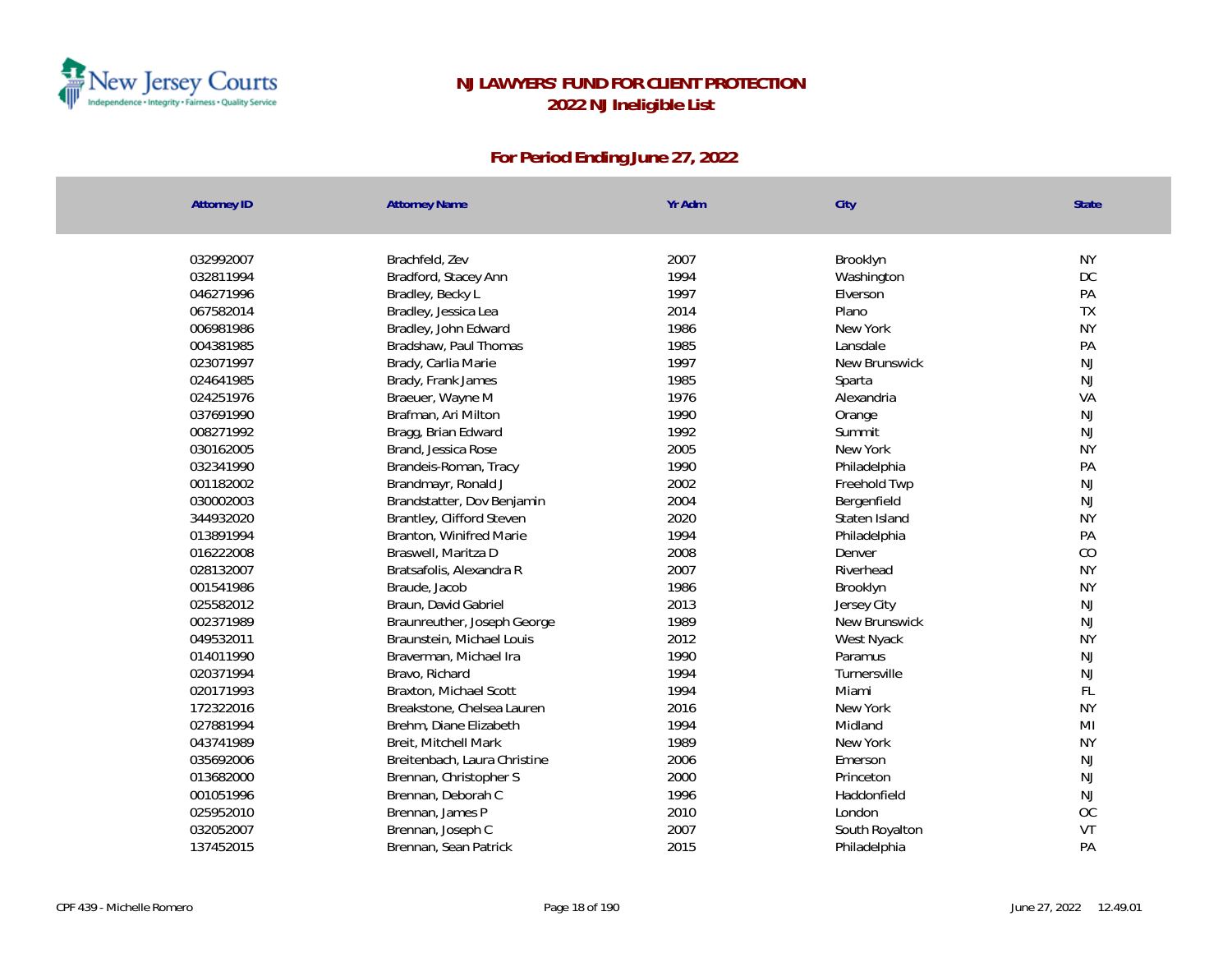

| <b>Attorney ID</b> | <b>Attorney Name</b>       | Yr Adm | City                | State     |
|--------------------|----------------------------|--------|---------------------|-----------|
|                    |                            |        |                     |           |
| 038662003          | Brennan, Terence R         | 2004   | Cincinnati          | OH        |
| 909042012          | Bresler, Lauren Kate       | 2012   | Brooklyn            | <b>NY</b> |
| 232281971          | Breslin, Edward F          | 1971   | Englewood Cliffs    | NJ        |
| 032372011          | Bressler, Justine Louise   | 2011   | Mechanicsburg       | PA        |
| 010141987          | Brettschneider, Scott      | 1987   | <b>Forest Hills</b> | <b>NY</b> |
| 101712014          | Brewer-Clarius, Sarah P    | 2014   | West Chester        | PA        |
| 028092007          | Bria, Jennifer A           | 2008   | Doylestown          | PA        |
| 032422003          | Bridges, A Wesley          | 2003   | Trenton             | NJ        |
| 042382006          | Brien, Colin Daniel        | 2007   | Brooklyn            | <b>NY</b> |
| 004062011          | Briganti, Michael L        | 2011   | Manalapan           | <b>NJ</b> |
| 001911989          | Briggs, Louise Susan       | 1989   | Beverly Hills       | CA        |
| 040331987          | Bright, Paula Jean         | 1987   | Burlington          | <b>NJ</b> |
| 009301983          | Brinn, Eugene Paul         | 1983   | Tampa               | FL        |
| 019741982          | Briody, Stephanie Jordan   | 1982   | S. Chatham          | MA        |
| 036001999          | Britton, Isabelle F        | 2000   | Rumson              | <b>NJ</b> |
| 001712012          | Broccoli, Victor Salvatore | 2012   | New Brunswick       | <b>NJ</b> |
| 120632015          | Brock, Cameron Ross        | 2015   | Boca Raton          | FL        |
| 049531998          | Brodbeck, Sheila Mary      | 1999   | New York            | <b>NY</b> |
| 022451988          | Brodsky, Kenneth Noel      | 1988   | Philadelphia        | PA        |
| 006881988          | Brodsky, Marla Naomi       | 1988   | Marlboro            | NJ        |
| 004621982          | Brody, Philip Scott        | 1982   | Ridgewood           | NJ        |
| 020951979          | Brody, Susan               | 1979   | West Orange         | NJ        |
| 004651987          | Bromberg, Rachelle         | 1987   | Sacramento          | CA        |
| 022602008          | Brookins, Irene Lippa      | 2008   | Pittsburgh          | PA        |
| 042431998          | Brookman, Howard J         | 1998   | Elizabeth           | NJ        |
| 028432008          | Brooks, Lia Marie          | 2008   | Brooklyn            | <b>NY</b> |
| 130582014          | Brosnan, Angela            | 2014   | Bryn Mawr           | PA        |
| 256052017          | Brossman, William Francis  | 2017   | Mendham             | NJ        |
| 036951991          | Brotmann, Stephen Johannes | 1991   | <b>White Plains</b> | <b>NY</b> |
| 027081986          | Broujos, Frank Nicholas    | 1987   | Wilmington          | DE        |
| 014892005          | Brown, Crystal Lynne       | 2005   | Washington          | DC        |
| 031802012          | Brown, Daniel Michael      | 2012   | Elmsford            | <b>NY</b> |
| 044772006          | Brown, David M             | 2007   | Philadelphia        | PA        |
| 008582006          | Brown, Denika G            | 2006   | Richboro            | PA        |
| 015621984          | Brown, Donald Roscoe       | 1984   | Trenton             | <b>NJ</b> |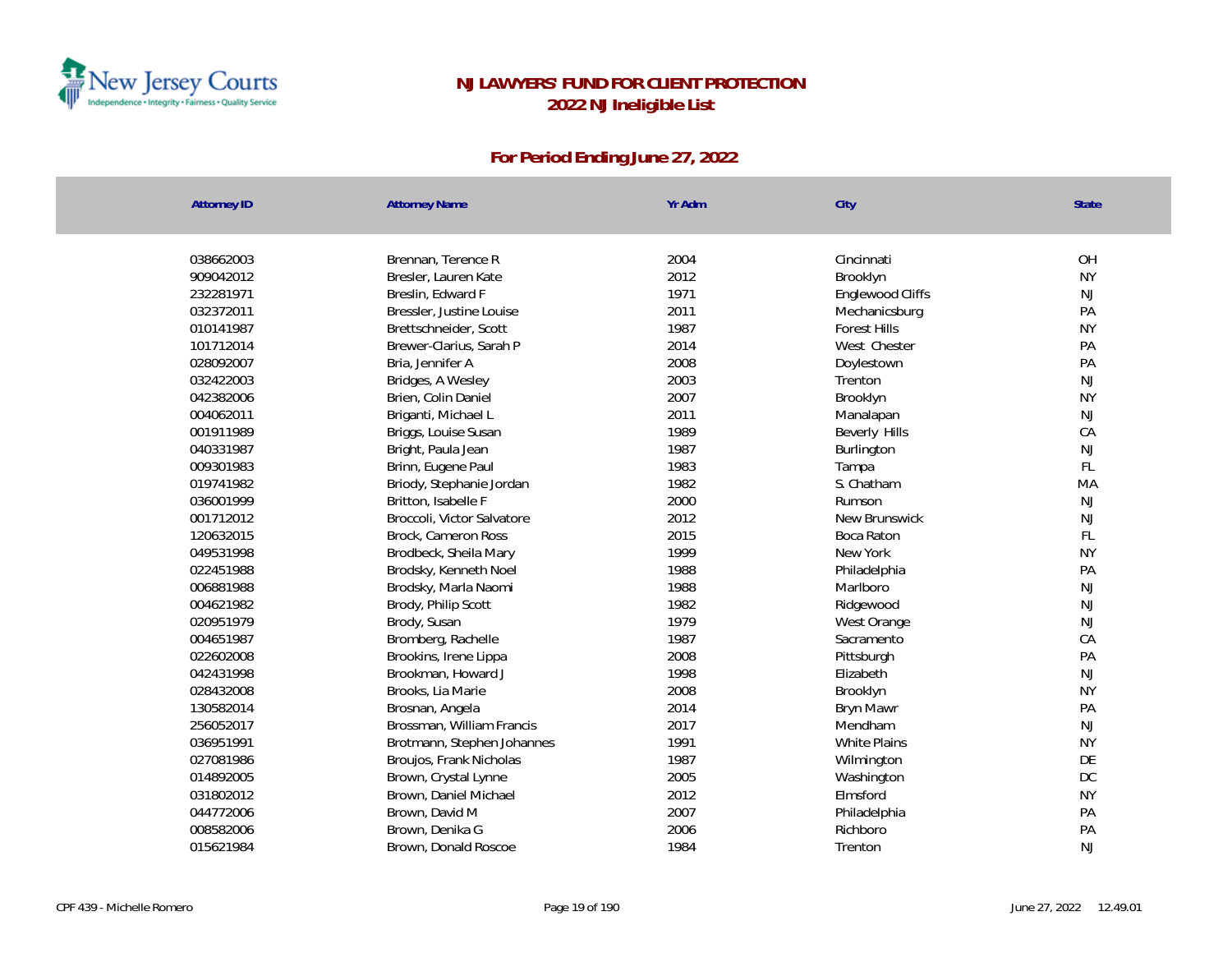

| <b>Attorney ID</b>     | <b>Attorney Name</b>         | Yr Adm       | City                       | State           |
|------------------------|------------------------------|--------------|----------------------------|-----------------|
| 026822011              |                              | 2017         |                            | PA              |
|                        | Brown, Dylan D               |              | Philadelphia               |                 |
| 034442004              | Brown, Elizabeth Koniers     | 2004         | Wayne                      | PA              |
| 129242014              | Brown, Eric Louis            | 2014<br>2012 | Brooklyn                   | <b>NY</b><br>FL |
| 007042011              | Brown, Evan Scott            | 1992         | Ft. Lauderdale             | NJ              |
| 010001992<br>049371995 | Brown, Geraldine Reed        | 1996         | Montclair<br>Glen Rock     | NJ              |
|                        | Brown, Hallie Kostrinsky     |              |                            | PA              |
| 025542008              | Brown, Kevin Conroy          | 2009         | Philadelphia               | <b>NY</b>       |
| 059122013<br>019571998 | Brown, Lauren Ashley         | 2013<br>1998 | New York<br>Moorestown     | $\mathsf{NJ}$   |
|                        | Brown, Lora Ann              | 1983         |                            |                 |
| 035721983              | Brown, Melanie Elizabeth     | 2003         | Hackensack                 | NJ<br>NJ        |
| 029092002              | Brown, Nia M                 | 1999         | Parsippany<br>Woodland HIs |                 |
| 048541998              | Brown, Russell B             |              |                            | CA              |
| 157442016              | Brown, Tareq Gamal           | 2016         | Brooklyn                   | <b>NY</b>       |
| 017231989              | Brown, William Robert        | 1989         | Zionsville                 | IN              |
| 003831996              | Brown, Wilson Montgomer      | 1996         | Wyndmoor                   | PA              |
| 087742015              | Brown-Steiner, Jacob W       | 2015         | Pittsford                  | <b>NY</b>       |
| 032251986              | Browne, Christopher Peter    | 1991         | New York                   | <b>NY</b>       |
| 001351988              | Browne, John Joseph          | 1988         | New York City              | <b>NY</b>       |
| 035152004              | Browne, Vaughn N             | 2005         | White Plains               | <b>NY</b>       |
| 017412009              | Bruch, Ross Edward           | 2009         | Yardley                    | PA              |
| 007531993              | Bruenner, Eric William       | 1993         | New Brunswick              | NJ              |
| 024592005              | Brunetti, Christopher J      | 2005         | Gig Harbor                 | <b>WA</b>       |
| 035202002              | Bruschi, Christopher         | 2002         | Wayne                      | NJ              |
| 037341997              | Brushaber, Susan Jean        | 1997         | Denver                     | CO              |
| 036861999              | Bruzzese-Szczygiel, Pamela   | 1999         | New York                   | <b>NY</b>       |
| 016071987              | Bublewicz, John Joseph       | 1987         | Hightstown                 | $\mathsf{NJ}$   |
| 256482017              | Buccola, Cristina Donata Zoe | 2017         | New York                   | <b>NY</b>       |
| 200262016              | Buck, Caroline Tatem         | 2016         | Philadelphia               | PA              |
| 012132000              | Buck, Meredith J             | 2000         | Chalfont                   | PA              |
| 047202013              | Buckelew, Alixandra Sage     | 2013         | Fort Lauderdale            | FL              |
| 060792013              | Buckley, Douglas P           | 2013         | New York                   | <b>NY</b>       |
| 033471989              | Buckley, William Daniel      | 1990         | New York                   | <b>NY</b>       |
| 175672016              | Bucknor, Radiance            | 2016         | Philadelphia               | PA              |
| 027452006              | Bucksner, Lauren Erika       | 2007         | Doylestown                 | PA              |
| 015321978              | Budd, Carlotta M             | 1978         | Madison                    | <b>NJ</b>       |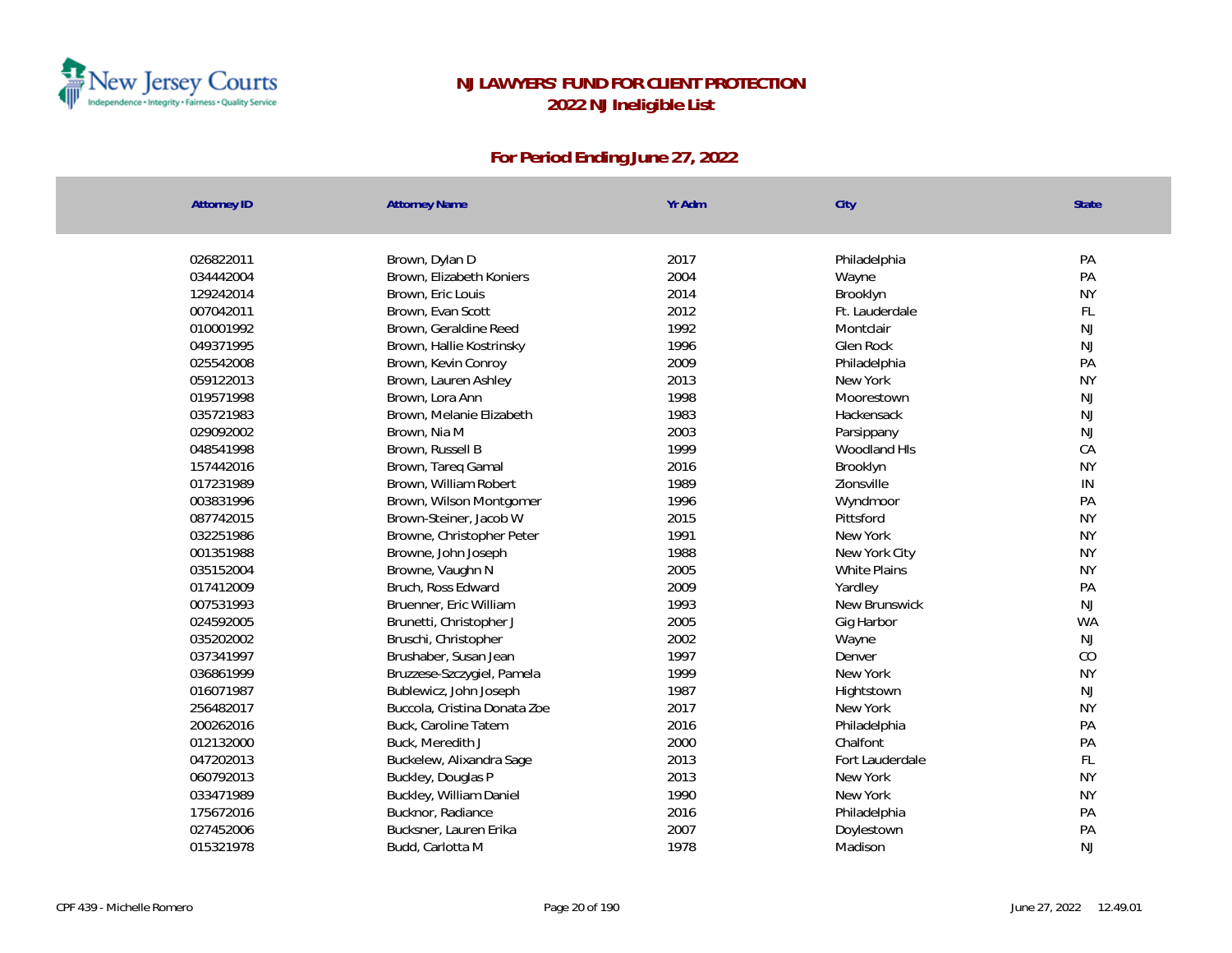

| <b>Attorney ID</b> | <b>Attorney Name</b>       | Yr Adm | City                  | State     |
|--------------------|----------------------------|--------|-----------------------|-----------|
|                    |                            |        |                       |           |
| 024021992          | Buder, Rebecca Ann         | 1992   | Singapore             | OC        |
| 303452019          | Bukani, Adam M             | 2019   | Camden                | <b>NJ</b> |
| 062502013          | Bull, Lydia Nicola         | 2013   | New York              | <b>NY</b> |
| 017442009          | Bullen, Stacyann Simone    | 2009   | Morris Plains         | NJ        |
| 031802011          | Bullock, Joseph Bart       | 2015   | Bridgeton             | NJ        |
| 900762012          | Buls, Mordechai            | 2012   | Brooklyn              | <b>NY</b> |
| 002091992          | Bunitsky, Gregory N        | 1992   | Wilmington            | DE        |
| 025101981          | Bunn, Nancy J              | 1981   | Red Bank              | <b>NJ</b> |
| 141422014          | Buonocore, Alexander James | 2014   | New York              | <b>NY</b> |
| 022792001          | Burak, Ilene S             | 2002   | Philadelphia          | PA        |
| 040341989          | Burbage, James Stephen     | 1989   | Bronxville            | <b>NY</b> |
| 053121994          | Burgess, Angela Teresa     | 1995   | New York              | <b>NY</b> |
| 028271995          | Burgess, Kristan ML        | 1996   | Devon                 | PA        |
| 041941990          | Burgess, Mary E            | 1991   | Waterford             | <b>NY</b> |
| 041782010          | Burgos, Noe                | 2010   | New York              | <b>NY</b> |
| 027091981          | Burk, Joann E              | 1981   | Mashpee               | MA        |
| 030541999          | Burke, Timothy Joseph      | 2002   | <b>Merion Station</b> | PA        |
| 346862021          | Burle, Efraim              | 2021   | New York              | <b>NY</b> |
| 041412007          | Burns, F Tighe             | 2008   | Philadelphia          | PA        |
| 135102015          | Burns, Jared Taylor        | 2015   | Philadelphia          | PA        |
| 047981992          | Burns, Kathleen Sholette   | 1993   | Mt Laurel             | NJ        |
| 034451990          | Burns, Kathryn A           | 1990   | Holmdel               | <b>NJ</b> |
| 125982015          | Burns, Mark P              | 2015   | Ashley                | PA        |
| 010381974          | Burns, Matthew J           | 1974   | Jersey City           | NJ        |
| 012701982          | Burns, Paul Brian          | 1982   | Cedar Park            | <b>TX</b> |
| 058212015          | Burrell, Antonio Jefferson | 2015   | Philadelphia          | PA        |
| 044241991          | Burrell, Walter Paterson   | 1991   | Red Bank              | NJ        |
| 034551994          | Burrell-Newman, Julianne   | 1996   | Teaneck               | <b>NJ</b> |
| 014201999          | Burris, Anne Steel         | 1999   | Westfield             | NJ        |
| 028222012          | Burt, Jessica Ann          | 2012   | Morristown            | <b>NJ</b> |
| 004452008          | Burton, Monique Renee      | 2008   | Roslyn Hgts           | <b>NY</b> |
| 002211978          | Busch, Nancy K             | 1978   | Allentown             | PA        |
| 003611979          | Bush, Harold J             | 1979   | Flemington            | NJ        |
| 000461974          | Bushell, Kenneth M         | 1974   | Randollph             | <b>NJ</b> |
| 021722003          | Bushey, Michael Edmond     | 2004   | Philadelphia          | PA        |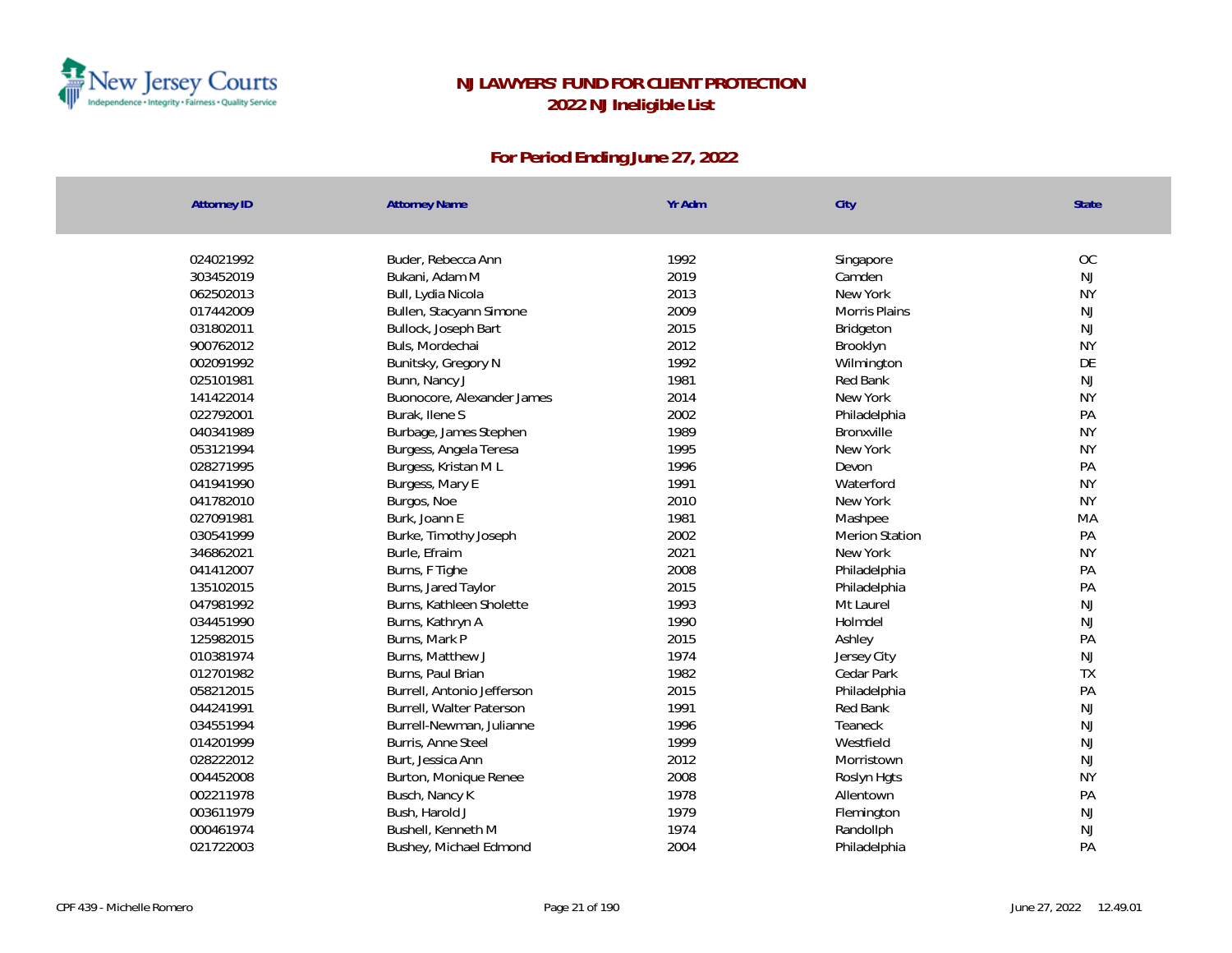

| <b>Attorney ID</b> | <b>Attorney Name</b>            | Yr Adm | City                   | <b>State</b> |
|--------------------|---------------------------------|--------|------------------------|--------------|
| 013782004          | Buskin, Jason A                 | 2004   | West Orange            | NJ           |
| 040592003          | Bussel, Tracy Brooke            | 2003   | Flemington             | <b>NJ</b>    |
| 024871990          | Butler, Cynthia Louise          | 1990   |                        | DC           |
| 039671998          | Butterfield, Frank Richard      | 1999   | Washington<br>Roseland | <b>NJ</b>    |
| 034441989          | Butto, Lisa Ann                 | 1989   | Wall                   | <b>NJ</b>    |
| 114402014          | Button Aguilar, Emily Ann       | 2014   | Blairstown             | NJ           |
| 023631985          | Butvinik, Jeffrey Ira           | 1985   |                        | <b>TX</b>    |
| 037031996          | Buzin, Heath Todd               | 1996   | Montgomery<br>New York | <b>NY</b>    |
| 157092015          |                                 | 2015   | Philadelphia           | PA           |
| 034872004          | Byard, Kyle R                   | 2005   | Scottsdale             | AZ           |
| 010961979          | Bycer, Jaclyn<br>Byers, James T | 1979   | Roseland               | NJ           |
| 044592000          |                                 | 2000   |                        | <b>NY</b>    |
|                    | Bynoe-Kasden, Valerie Ann       |        | Brooklyn               |              |
| 088722014          | Byrd, Vernon R                  | 2014   | New Brunswick          | <b>NJ</b>    |
| 906012012          | Byrne, Kathleen Grace           | 2012   | Doylestown             | PA           |
| 025622012          | Cabasso, Andrew Joseph          | 2012   | New York               | <b>NY</b>    |
| 025672010          | Caberto, Nathaniel Yante        | 2012   | Egg Harbor Twnsp       | <b>NJ</b>    |
| 024262005          | Cabott, Christopher Joseph      | 2006   | Philadelphia           | PA           |
| 121662014          | Cabral, Ariel                   | 2014   | Jersey City            | <b>NJ</b>    |
| 042081988          | Cabrera, Eralides Eric          | 1988   | Perth Amboy            | NJ           |
| 028981999          | Cadore, John Dale               | 2000   | Binghamton             | <b>NY</b>    |
| 043671996          | Cafferty, Maureen E             | 1996   | Wall Township          | <b>NJ</b>    |
| 011952002          | Caffrey, Andrew A               | 2002   | Bridgeton              | <b>NJ</b>    |
| 017732003          | Cagan, Meredith Blake           | 2003   | Livingston             | NJ           |
| 060382013          | Cage, Gregory G                 | 2013   | New York               | <b>NY</b>    |
| 006552016          | Cahall, Alisha Elizabeth Ann    | 2016   | Weare                  | <b>NH</b>    |
| 088012014          | Cahill, Kerrin Thomas           | 2014   | Philadelphia           | PA           |
| 037852012          | Cahill, William Charles         | 2013   | Worcester              | MA           |
| 027752008          | Cahn, Joshua Baron              | 2008   | <b>Forest Hills</b>    | <b>NY</b>    |
| 035072005          | Cahn, Samuel                    | 2005   | Long Island City       | <b>NY</b>    |
| 023382001          | Cai, Li                         | 2001   | Shanghai               | OC           |
| 037061988          | Caiazzo, Nicholas R             | 1988   | Glen Cove              | <b>NY</b>    |
| 000231996          | Caiola, Alexander Thomas        | 1996   | Springfiled            | NJ           |
| 039222009          | Calabrese, John Amerigo         | 2009   | Brooklyn               | <b>NY</b>    |
| 100942014          | Calandra, Michael John          | 2014   | Wall                   | <b>NJ</b>    |
| 046661988          | Calcagno, Steven Richard        | 1988   | Staten Island          | <b>NY</b>    |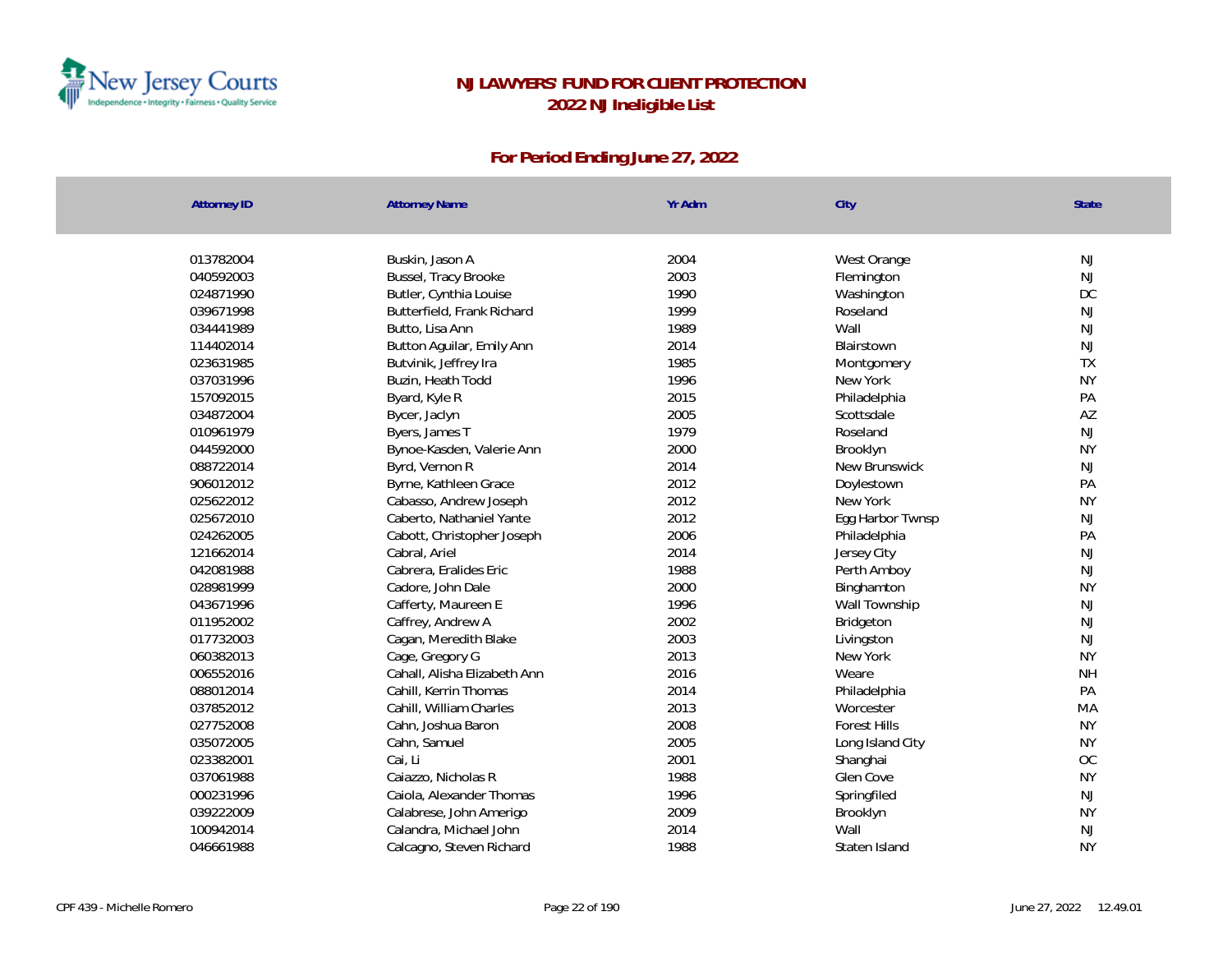

| <b>Attorney ID</b> | <b>Attorney Name</b>  |                            | Yr Adm       | City                 | State         |
|--------------------|-----------------------|----------------------------|--------------|----------------------|---------------|
|                    |                       |                            |              |                      |               |
| 232242017          | Calia, Angela Marie   |                            | 2017         | Bellmore             | <b>NY</b>     |
| 029262003          |                       | Calingo, Mylene Pinky      | 2003         | Summit               | $\mathsf{NJ}$ |
| 038621992          | Callahan, Beth A      |                            | 1992         | Roseland             | $\mathsf{NJ}$ |
| 020821976          | Callahan, Glenn P     |                            | 1976         | Cape May Court House | $\mathsf{NJ}$ |
| 064142013          | Callahan, Kathryn     |                            | 2013<br>1984 | Basking Ridge        | NJ            |
| 042611984          |                       | Callahan, Patrick Michael  |              | Oakland              | CA            |
| 000501990          |                       | Callahan, William Boniface | 1990         | Pottstown            | PA            |
| 122792015          |                       | Callan, Gwen Elizabeth     | 2015         | Philadelphia         | PA            |
| 009932005          | Callari, Joseph A     |                            | 2005         | Bridgewater          | $\mathsf{NJ}$ |
| 002381998          | Calle, Grace Victoria |                            | 1998         | New York             | <b>NY</b>     |
| 047072004          | Calloway, Teri L      |                            | 2005         | Ocean City           | NJ            |
| 133792014          |                       | Calogrias, Taylor A N      | 2014         | East Hampton         | <b>NY</b>     |
| 000062005          |                       | Calve, John Nicholas       | 2005         | Washington           | <b>DC</b>     |
| 331942021          | Calvo, John A         |                            | 2021         | Whippany             | NJ            |
| 002081997          |                       | Camacho, Andrea Sacco      | 1997         | New York             | <b>NY</b>     |
| 112552015          | Camacho, Diane M      |                            | 2015         | <b>Newark</b>        | NJ            |
| 029162001          | Camiso, Diane L       |                            | 2001         | Trenton              | NJ            |
| 008911975          |                       | Cammerzell, Frederick E    | 1975         | Princeton            | NJ            |
| 042032008          | Camp, Courtney C      |                            | 2008         | New York             | <b>NY</b>     |
| 038212014          |                       | Campanelli, M Andrew       | 2014         | Lewes                | DE            |
| 246892017          | Campanile, Kyle J     |                            | 2017         | Red Bank             | NJ            |
| 029551985          |                       | Campano, Paul Francis      | 1985         | Berkeley Heights     | $\mathsf{NJ}$ |
| 028702003          | Campano, Teresa       |                            | 2004         | Oceanside            | <b>NY</b>     |
| 137072015          |                       | Campbell, Brandon E        | 2015         | Newark               | NJ            |
| 037032001          |                       | Campbell, Cindy Marie      | 2002         | St Petersburg        | FL            |
| 028191997          | Campbell, Dean A      |                            | 1997         | Georgetown           | DE            |
| 035332005          | Campbell, John F      |                            | 2005         | Smithtown            | <b>NY</b>     |
| 116212014          | Campbell, Joseph V    |                            | 2014         | Irvington            | NJ            |
| 042552009          |                       | Campbell, Natalie Flores   | 2009         | Mexico City          | <b>OC</b>     |
| 032641992          |                       | Campbell, Ronald James     | 1992         | Pennington           | NJ            |
| 127432014          | Campbell, Ryan W      |                            | 2014         | Bayonne              | NJ            |
| 007621996          |                       | Campese, Matthew C         | 1996         | Douglaston           | <b>NY</b>     |
| 043642002          |                       | Campo, Joseph Peter        | 2003         | <b>Mission Viejo</b> | CA            |
| 020931989          | Cane, Eugenia         |                            | 1989         | Bridgewater          | $\mathsf{NJ}$ |
| 048411997          | Canino, Valerie Ann   |                            | 1998         | Olney                | <b>MD</b>     |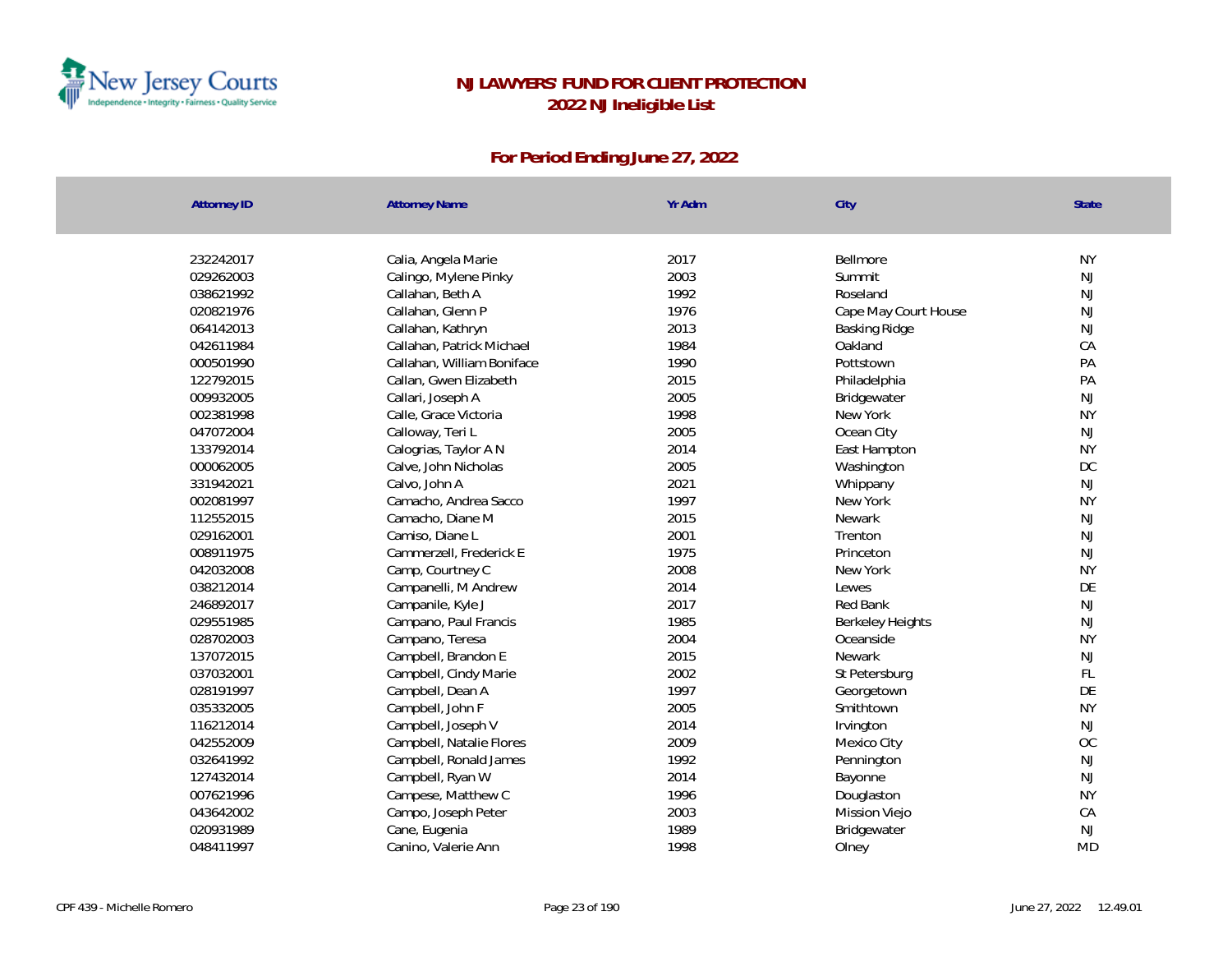

| 048562011<br>2012<br>Cannon, Kimberly M<br>Brooklyn<br>1999<br>000971999<br>Canter, Mitchell Jeffrey<br>Nanuet<br>1992<br>042771991<br>Cantilina, Paul Richard<br>Wyckoff<br>2014<br>080102014<br>Cantor, Courtney Starr<br>Armonk<br>1989<br>043641986<br>Cantor, David K. H.<br><b>Brussels</b><br>1986<br>023671985<br>Cantwell-Sweeney, Ann C<br>New York<br>036571988<br>1989<br>Canty, Bonnie Lynn<br>Delray Beach |           |
|--------------------------------------------------------------------------------------------------------------------------------------------------------------------------------------------------------------------------------------------------------------------------------------------------------------------------------------------------------------------------------------------------------------------------|-----------|
|                                                                                                                                                                                                                                                                                                                                                                                                                          |           |
|                                                                                                                                                                                                                                                                                                                                                                                                                          | <b>NY</b> |
|                                                                                                                                                                                                                                                                                                                                                                                                                          | <b>NY</b> |
|                                                                                                                                                                                                                                                                                                                                                                                                                          | <b>NJ</b> |
|                                                                                                                                                                                                                                                                                                                                                                                                                          | <b>NY</b> |
|                                                                                                                                                                                                                                                                                                                                                                                                                          | OC        |
|                                                                                                                                                                                                                                                                                                                                                                                                                          | <b>NY</b> |
|                                                                                                                                                                                                                                                                                                                                                                                                                          | FL        |
| 009171987<br>1987<br>Caplan, Darryl Scott<br>Hainesport Township                                                                                                                                                                                                                                                                                                                                                         | NJ        |
| 1969<br>257661969<br>Caplan, Richard V<br>New York                                                                                                                                                                                                                                                                                                                                                                       | <b>NY</b> |
| 2018<br>207432018<br>Cappelli, Amy D<br><b>Glen Mills</b>                                                                                                                                                                                                                                                                                                                                                                | PA        |
| 2007<br>029222007<br>Cappio, Christopher G<br>Glassboro                                                                                                                                                                                                                                                                                                                                                                  | NJ        |
| 2015<br>117722015<br>Caramenico, Phillip J<br>Norristown                                                                                                                                                                                                                                                                                                                                                                 | PA        |
| 1997<br>023291997<br>Carbin, James William<br>Newark                                                                                                                                                                                                                                                                                                                                                                     | <b>NJ</b> |
| 1991<br>022421991<br>Carbone, John Salvatore<br>Hackensack                                                                                                                                                                                                                                                                                                                                                               | NJ        |
| 2011<br>039002011<br>Carbone, Patricia A<br>Keansburg                                                                                                                                                                                                                                                                                                                                                                    | NJ        |
| 2005<br>039682005<br>Cardillo, Joseph Pollara<br>New York                                                                                                                                                                                                                                                                                                                                                                | <b>NY</b> |
| 2011<br>East Brunswick<br>003162011<br>Cardinal, Allison Nicole                                                                                                                                                                                                                                                                                                                                                          | <b>NJ</b> |
| 2007<br>036002007<br>Cardinale, Philip John<br>Raleigh                                                                                                                                                                                                                                                                                                                                                                   | NC        |
| 1979<br>025821979<br>Cardinale, Robert T<br>Lunenburg                                                                                                                                                                                                                                                                                                                                                                    | MA        |
| 264121970<br>Carducci, Leonard A<br>1970<br>Hackettstown                                                                                                                                                                                                                                                                                                                                                                 | NJ        |
| 213212016<br>2016<br>Care, Matthew C<br>Philadelphia                                                                                                                                                                                                                                                                                                                                                                     | PA        |
| 2015<br>113802015<br>Caretsky, Jeffrey Ross<br>New York                                                                                                                                                                                                                                                                                                                                                                  | <b>NY</b> |
| 013321983<br>1983<br>Carey, Christopher James<br>Morristown                                                                                                                                                                                                                                                                                                                                                              | NJ        |
| 2010<br>013992010<br>Carey, Sean T<br>White Plains                                                                                                                                                                                                                                                                                                                                                                       | <b>NY</b> |
| 2012<br>006582012<br>Caridi, Nino James<br>Merrick                                                                                                                                                                                                                                                                                                                                                                       | <b>NY</b> |
| 018211976<br>Carini, Dominic L<br>1976<br>Harrington Park                                                                                                                                                                                                                                                                                                                                                                | NJ        |
| 010981983<br>Carlesimo, Mark Thomas<br>1983<br>Bronxville                                                                                                                                                                                                                                                                                                                                                                | <b>NY</b> |
| 2009<br>016512009<br>Carley, Anna N<br>Miami Beach                                                                                                                                                                                                                                                                                                                                                                       | FL        |
| 2013<br>070582013<br>Carlos, Michael<br>Mineola                                                                                                                                                                                                                                                                                                                                                                          | <b>NY</b> |
| 2006<br>000262006<br>Carlton, John Thomas<br>New York                                                                                                                                                                                                                                                                                                                                                                    | <b>NY</b> |
| 1984<br>003111984<br>Carmen, Kathleen P<br><b>Blue Bell</b>                                                                                                                                                                                                                                                                                                                                                              | PA        |
| 2004<br>020852003<br>Carmody, Heather Wight<br>Philadelphia                                                                                                                                                                                                                                                                                                                                                              | PA        |
| 013951995<br>1995<br>Carp, Gerald Ira<br>West Orange                                                                                                                                                                                                                                                                                                                                                                     | NJ        |
| 2021<br>295962021<br>Carpenter, Marta Michael<br>South Orange                                                                                                                                                                                                                                                                                                                                                            | <b>NJ</b> |
| 2007<br>036932007<br>Carpenter, Susan Cole<br>Woodbury                                                                                                                                                                                                                                                                                                                                                                   | <b>NJ</b> |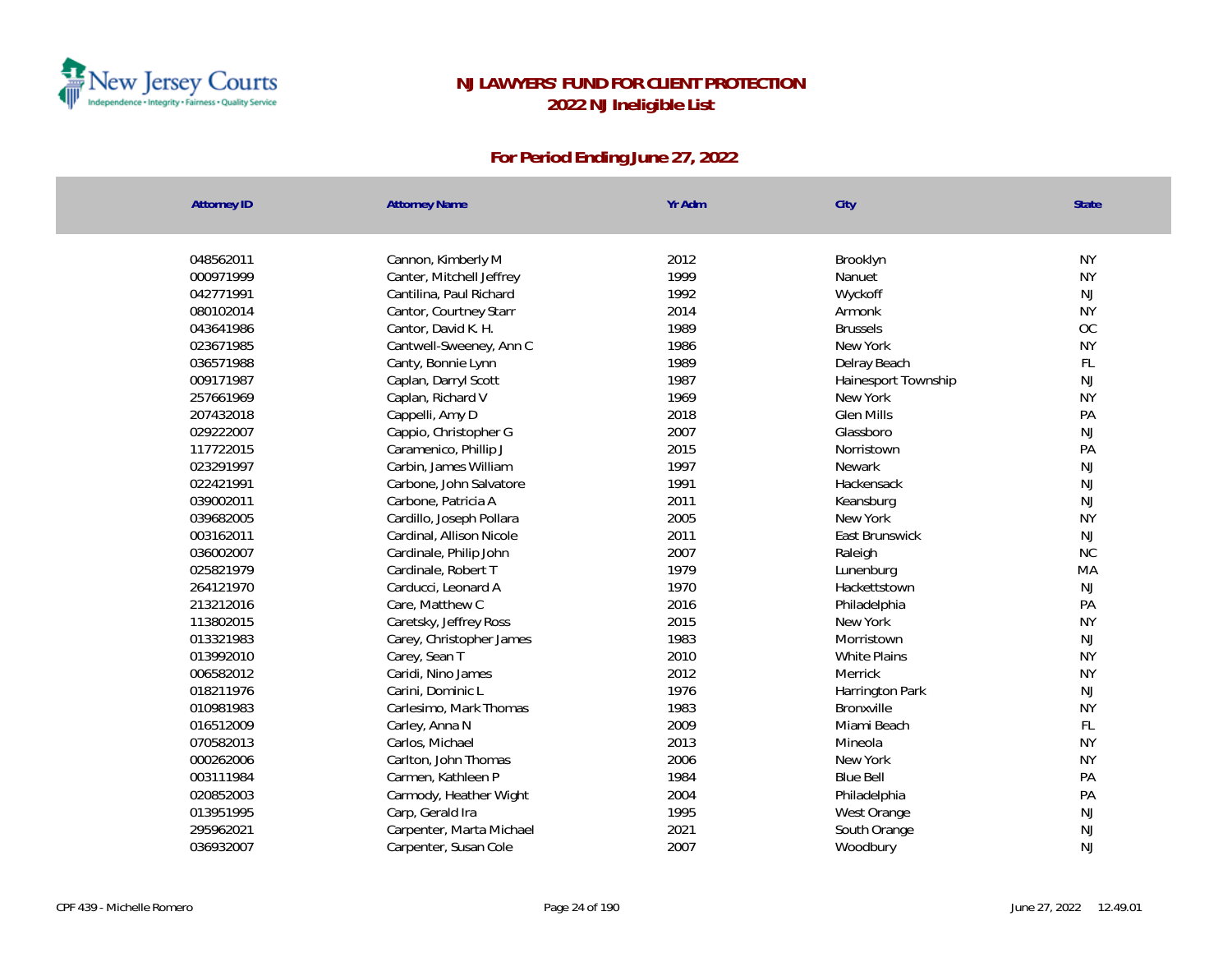

| <b>Attorney ID</b> | <b>Attorney Name</b>      | Yr Adm | City                    | State     |
|--------------------|---------------------------|--------|-------------------------|-----------|
|                    |                           |        |                         |           |
| 329322020          | Carr, Daniel C            | 2020   | Mountain Lakes          | NJ        |
| 024941977          | Carr, John C              | 1977   | Mahtomedi               | <b>MN</b> |
| 289011973          | Carr, John J              | 1973   | Middletown              | <b>NJ</b> |
| 051862013          | Carr, Timothy Sean        | 2013   | Westbury                | <b>NY</b> |
| 022262002          | Carr, Wendy E             | 2002   | <b>Tenants Harbor</b>   | ME        |
| 207412017          | Carrabus, Wayne R         | 2017   | Hoboken                 | NJ        |
| 027932005          | Carrara, Nicole M         | 2005   | Jackson                 | NJ        |
| 168892015          | Carrero, Carl             | 2015   | Wyomissing              | PA        |
| 024322005          | Carroll, James Connor     | 2006   | Philadelphia            | PA        |
| 007541973          | Carroll, John W           | 1973   | Lemoyne                 | PA        |
| 035832007          | Carroll, Meghan Cannella  | 2007   | Darien                  | CT        |
| 025251998          | Carroll, Noreen Grayce    | 1999   | Alpharetta              | GA        |
| 029661997          | Carson, Michael E         | 1998   | Sun Prairie             | WI        |
| 023131998          | Carson, Sheila E          | 1999   | New York                | <b>NY</b> |
| 349562021          | Carswell, Jihan Iris      | 2021   | Bridgeport              | CT        |
| 050231992          | Cartafalsa, Joseph Blaise | 1992   | <b>White Plains</b>     | <b>NY</b> |
| 022181994          | Carter, John H            | 1994   | New York                | <b>NY</b> |
| 020662002          | Carter, Michelle Alicia   | 2002   | <b>Bloomfield Mills</b> | MI        |
| 009731987          | Carter, Osborne           | 1987   | New York                | <b>NY</b> |
| 010662010          | Carter, Rachelle Darlene  | 2010   | Sugar Land              | TX        |
| 038532003          | Carter, Robert W          | 2004   | Dumfries                | VA        |
| 018822013          | Carter, Steven R          | 2013   | Marietta                | GA        |
| 040432011          | Casa, Christopher Michael | 2011   | Long Beach              | <b>NY</b> |
| 022142010          | Casagrande, Alexandra K   | 2010   | Richmond                | VA        |
| 035832003          | Casamento, Patricia S     | 2004   | Bridgewater             | <b>NJ</b> |
| 103832014          | Casas, Andrew             | 2014   | Staten Island           | <b>NY</b> |
| 027062006          | Casaw, Tobias J           | 2006   | Sioux Falls             | SD        |
| 035751983          | Casey, Edith Blair        | 1984   | New York                | <b>NY</b> |
| 019961984          | Casey, John Francis       | 1984   | <b>Hilton Hed</b>       | SC        |
| 040502007          | Casey, Thomas E           | 2007   | Glen Ridge              | NJ        |
| 029161982          | Cash, Joseph Anthony      | 1984   | Wilmington              | DE        |
| 074992013          | Casola, Anthony Louis     | 2013   | Ardmore                 | PA        |
| 001482004          | Cason, Danielle M         | 2004   | Laurence Harbor         | NJ        |
| 030472012          | Casserly, Danna Leigh     | 2013   | Aston                   | PA        |
| 031861992          | Cassidy, Bart Edward      | 1992   | <b>Merion Station</b>   | PA        |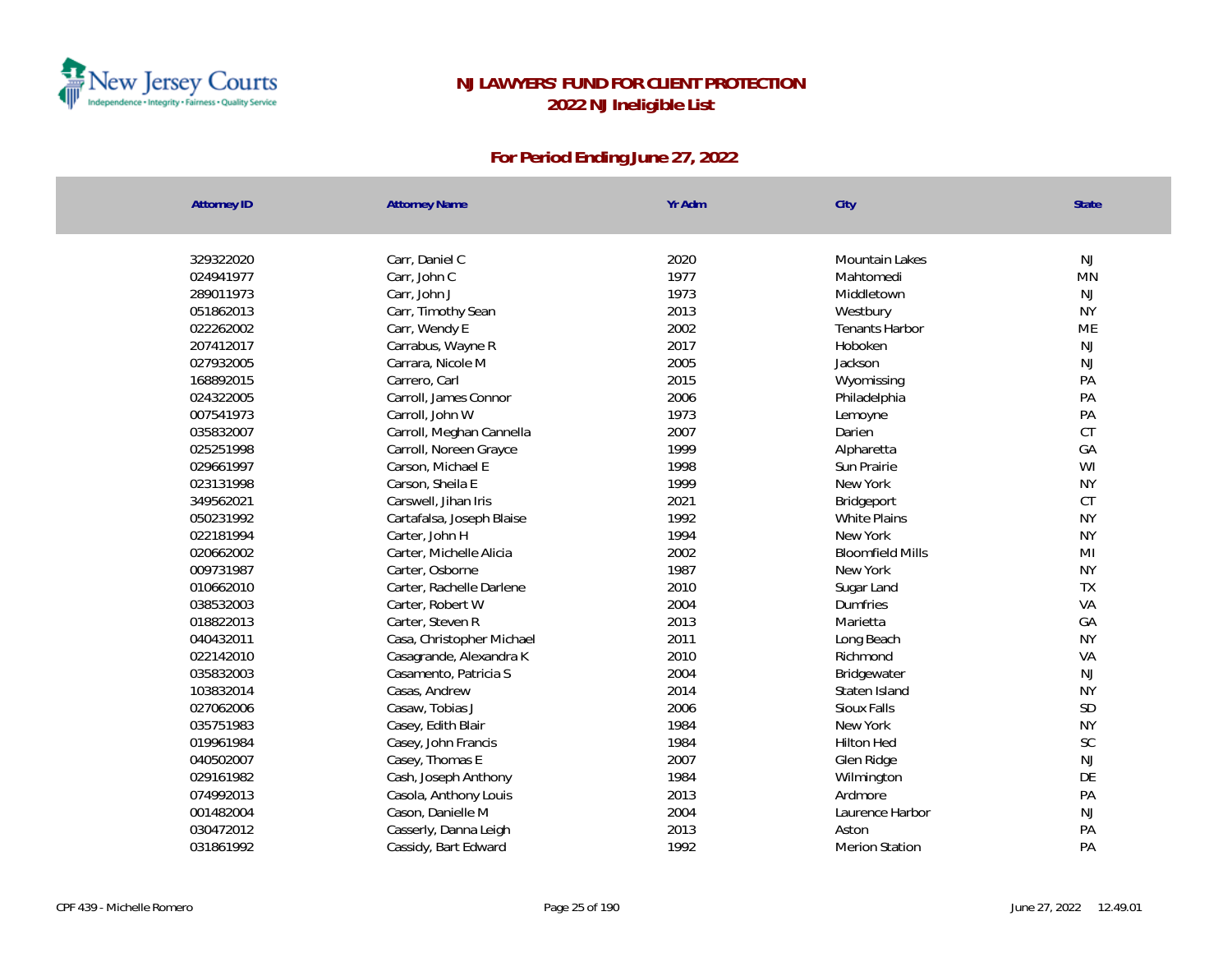

| <b>Attorney ID</b> | Yr Adm<br><b>Attorney Name</b>    | City                | State         |
|--------------------|-----------------------------------|---------------------|---------------|
|                    |                                   |                     |               |
| 024532004          | 2005<br>Cassidy, Jacqueline Y     | Philadelphia        | PA            |
| 910412012          | 2012<br>Cassidy, Michael G        | New York            | <b>NY</b>     |
| 172612015          | 2015<br>Castiglie, Maria Anne     | Woodbury            | <b>NY</b>     |
| 179572016          | 2016<br>Castner, Larissa Woskob   | Philadelphia        | PA            |
| 289502019          | 2019<br>Castrianni, Joseph J      | New York            | <b>NY</b>     |
| 001052000          | 2000<br>Castrovinci, Loretta A    | Roseland            | NJ            |
| 024481989          | 1989<br>Catalina, Richard Anthony | Florham Park        | $\mathsf{NJ}$ |
| 006921999          | 1999<br>Cataneo, Andrea J         | Nutley              | NJ            |
| 019081993          | Catania, Pamela<br>1993           | Richmond            | VA            |
| 030932004          | 2007<br>Catlett, Amy KZ           | Vineland            | NJ            |
| 005251975          | 1975<br>Catlett, George           | Old Greenwich       | CT            |
| 024761975          | 1976<br>Cattell, Edward V         | Philadelphia        | PA            |
| 042762009          | 2010<br>Cattich, Rebecca Lynn     | San Rafel           | CA            |
| 033101989          | 1989<br>Caulfield, Joseph Thomas  | Short Hills         | NJ            |
| 029431998          | 1999<br>Cavalier, Candace Cape    | Newton Center       | MA            |
| 034571996          | 1997<br>Cavallaro, John David     | Queens              | <b>NY</b>     |
| 018532011          | 2012<br>Cavanaugh, Colleen B      | Merchantville       | <b>NJ</b>     |
| 022111982          | 1983<br>Cavanaugh, Mary Louise    | Nantucket           | MA            |
| 018751992          | 1992<br>Cecala, Robert Joseph     | Massapequa          | <b>NY</b>     |
| 031751989          | Cecchi, Claire C<br>1990          | <b>Newark</b>       | NJ            |
| 038592003          | 2003<br>Celentano, Christopher J  | <b>White Plains</b> | <b>NY</b>     |
| 012191995          | Celley, Scott W<br>1995           | Annandale           | NJ            |
| 231892017          | 2017<br>Celt, Justin Adam         | New York            | <b>NY</b>     |
| 010001988          | 1988<br>Cember, Alicia Berliner   | New City            | <b>NY</b>     |
| 348402021          | 2021<br>Cerchione, Gregory Joseph | Brooklyn            | <b>NY</b>     |
| 158972015          | 2015<br>Cerone, Daniel V          | Philadelphia        | PA            |
| 016742010          | 2010<br>Cerrati, Corrinne         | Hillsdale           | NJ            |
| 009831999          | 1999<br>Cervini, Joseph Peter     | New York            | <b>NY</b>     |
| 037652004          | 2005<br>Chacker, Aaron R          | Philadelphia        | PA            |
| 046072004          | 2005<br>Chaikin, Ian M            | New York            | <b>NY</b>     |
| 247712018          | 2018<br>Challappa, Ramya L        | Bloomfield          | NJ            |
| 028241993          | Chamides, Nancy Jill<br>1993      | Hollywood           | FL            |
| 002851983          | Chamish, Larry Albert<br>1983     | Newark              | NJ            |
| 031382003          | 2004<br>Chan, Connie              | New Westminster     | BC            |
| 030762012          | 2012<br>Chan, Wai Carolyne        | New York            | <b>NY</b>     |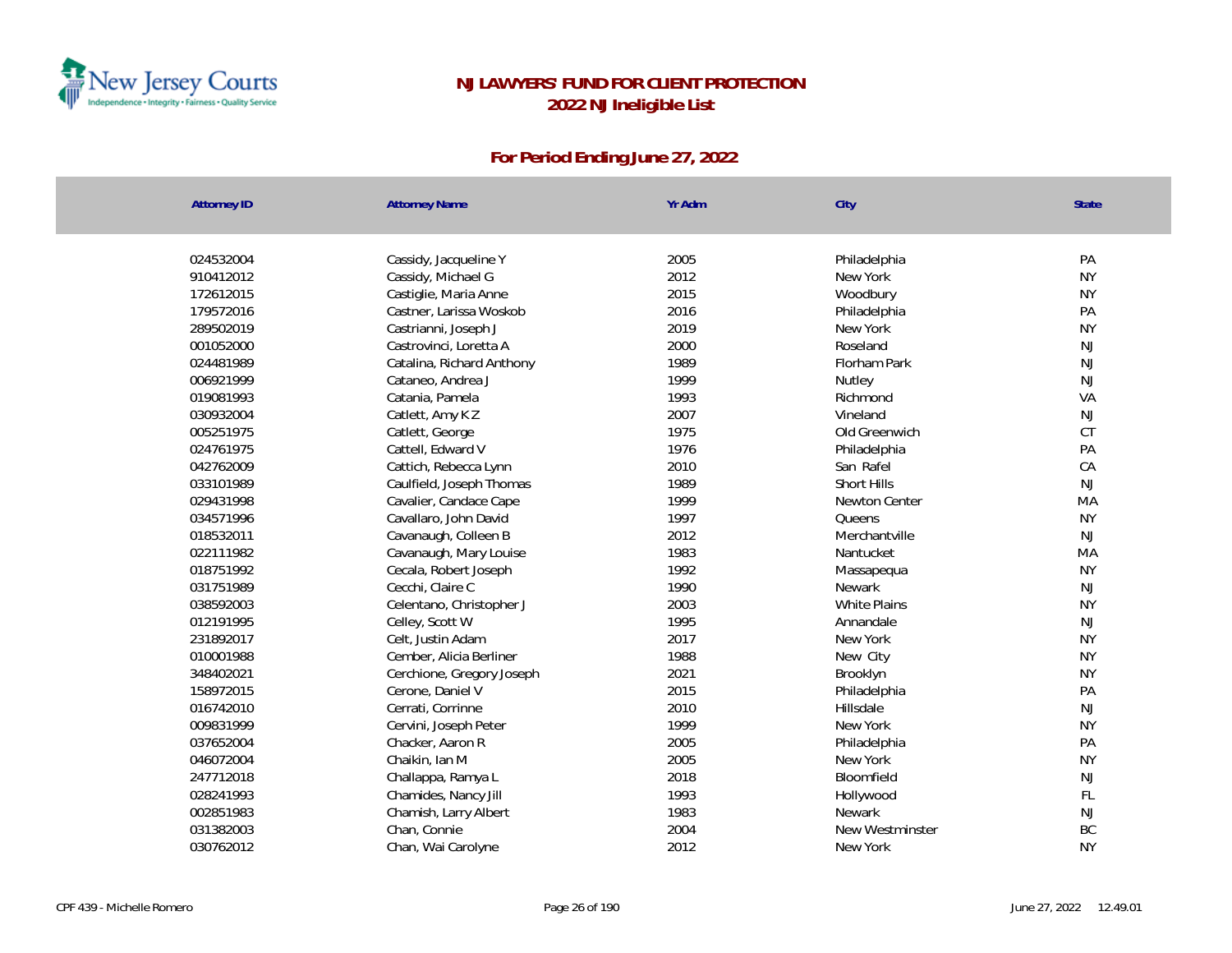

| Yr Adm<br><b>Attorney ID</b><br><b>Attorney Name</b><br>City      | <b>State</b>  |
|-------------------------------------------------------------------|---------------|
|                                                                   |               |
| 028102007<br>2007<br>Chang, April B<br>Los Angeles                | CA            |
| 2014<br>106562014<br>Chang, Edward Y<br>New York                  | <b>NY</b>     |
| 2005<br>031702004<br>Chang, Gordon P<br><b>Great Neck</b>         | <b>NY</b>     |
| 2008<br>026032008<br>Chang, Jisun<br>Newark                       | DE            |
| 2008<br>038842007<br>Chang, Jungwon Julia<br>Seoul                | OC            |
| 2004<br>009272004<br>Ping Tung City<br>Chang, Ming Han            | OC            |
| 182172017<br>Chapa, Rogelio M<br>2017<br>Yuma                     | AZ            |
| 1987<br>017231987<br>Chapman, Thomas A<br>Philadelphia            | PA            |
| 2007<br>023542007<br>Chapman, Thomas Justin<br>Philadelphia       | PA            |
| 260111970<br>Charla, Leonard F<br>1970<br><b>Bloomfield Hills</b> | MI            |
| 1989<br>012231989<br>Charles, Beverly Malvina M<br>Kingwood       | TX            |
| 2014<br>126572014<br>Chasan, Alexander Fernando<br>Conshohocken   | PA            |
| 2013<br>077602013<br>Chase, Dwayne Richard<br>Hillside            | <b>NJ</b>     |
| 2002<br>034862002<br>Chase, Heather J<br>New York                 | <b>NY</b>     |
| 2001<br>037762000<br>Chase, Michael Clinton<br>Reston             | VA            |
| 1992<br>031081992<br>Chatfield, Jeffrey Charles<br>Parsippany     | <b>NJ</b>     |
| 1976<br>019481976<br>Chatterjee, Ella B<br>Bend                   | <b>OR</b>     |
| 032572003<br>Chatterjee, Suchis Mita<br>2004<br>Philadelphia      | PA            |
| 1988<br>038201988<br>Chau, Frank<br>Woodbury                      | <b>NY</b>     |
| 2008<br>041172008<br>Chauhan, Vicky<br>Brooklyn                   | <b>NY</b>     |
| 216822016<br>2016<br>Chaverri, Judy Gabrielle<br>Lansdale         | PA            |
| 2021<br>362712021<br>Chaykovskiy, Ivan<br>New York                | <b>NY</b>     |
| 2021<br>352092021<br>Cheatle, Sean D<br>Chapel Hill               | <b>NC</b>     |
| 1988<br>020781988<br>Cheli, Jacob A<br>Exton                      | PA            |
| 009722008<br>Chelst, Dina<br>2008<br>Cedarhurst                   | <b>NY</b>     |
| 155302015<br>2015<br>Chen, Cheng Rebecca<br>Rochester             | <b>NY</b>     |
| 2010<br>008052010<br>Chen, Deborah J<br>Livingston                | NJ            |
| 2006<br>034082006<br>Chen, Kathleen<br>Philadelphia               | PA            |
| 2017<br>241992017<br>Cheng, Christopher Ting-Hung<br>Raleigh      | NC            |
| 2002<br>005642002<br>Cheng, Jack<br>Flushing                      | <b>NY</b>     |
| 2008<br>022612008<br>New York<br>Cheng, Monica M                  | <b>NY</b>     |
| 2015<br>150172015<br>Chenman, Barry Edward<br>Miami               | FL            |
| 2008<br>004862008<br>Chentis-Stevens, Virginia A<br>Rock Island   | $\mathsf{IL}$ |
| 2003<br>013002003<br>Cherner-Ranft, Meghan<br>New York            | <b>NY</b>     |
| 017501999<br>1999<br>Chernev, Mark B<br>San Francisco             | CA            |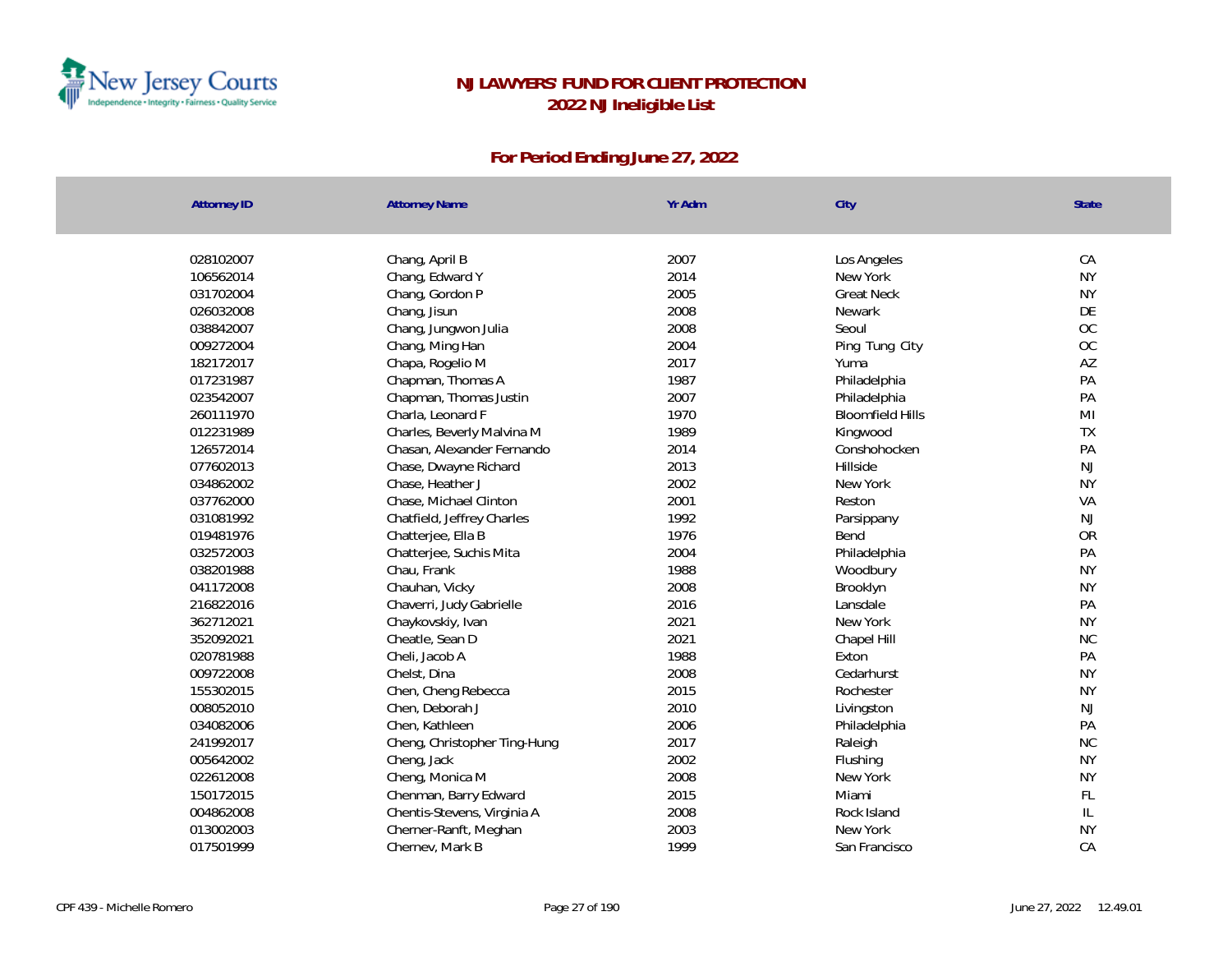

| <b>Attorney ID</b> | <b>Attorney Name</b>      | Yr Adm | City           | <b>State</b> |
|--------------------|---------------------------|--------|----------------|--------------|
|                    |                           |        |                |              |
| 012962003          | Cherny, Aleksandr S       | 2003   | Brooklyn       | <b>NY</b>    |
| 023562012          | Chesnut, Katherine        | 2013   | New York       | <b>NY</b>    |
| 000902006          | Chhe, Soriya R            | 2006   | Washington     | DC           |
| 023391987          | Chiavaroli-Johns, Irene   | 1987   | Allentown      | PA           |
| 024632006          | Child, Tracy Mc Sweeney   | 2006   | Florham Park   | NJ           |
| 025912010          | Chin Feman, Dai Wai       | 2010   | New York       | <b>NY</b>    |
| 016162008          | Chin, Christopher Charles | 2008   | Albany         | <b>NY</b>    |
| 140962015          | Chin, Danielle Elizabeth  | 2015   | Deer Park      | <b>NY</b>    |
| 010871991          | Chin, Jenifer M           | 1991   | Flushing       | <b>NY</b>    |
| 031162001          | Chin, Jennifer Ruth       | 2002   | Brooklyn       | <b>NY</b>    |
| 124232015          | Chin, Kahye               | 2015   | Seoul          | OC           |
| 047741994          | Chin, Stephen Mark        | 1994   | New York       | <b>NY</b>    |
| 006792004          | Ching, Adriana A C        | 2004   | New York       | <b>NY</b>    |
| 176462015          | Ching, Steven             | 2015   | East Northport | <b>NY</b>    |
| 031921995          | Chipperson, Amy S         | 1995   | Warren         | <b>NJ</b>    |
| 081262013          | Chirichella, Jessica Lee  | 2013   | Mahopac        | <b>NY</b>    |
| 045061990          | Chirnomas, Morton         | 1990   | Clifton        | NJ           |
| 004452000          | Chisholm, Robert F        | 2000   | Marlborough    | MA           |
| 028822008          | Chitalia, Santosh         | 2009   | Valley Stream  | <b>NY</b>    |
| 042182000          | Chiu, Irene               | 2000   | New York       | <b>NY</b>    |
| 036062008          | Chiusano, Robert J        | 2009   | Cherry Hill    | NJ           |
| 024612003          | Chlupsa, Jaime Leigh      | 2003   | New York       | <b>NY</b>    |
| 016412007          | Cho, Edward               | 2007   | Los Angeles    | CA           |
| 173852017          | Cho, Jaewoo               | 2017   | Fort Lee       | NJ           |
| 005932007          | Cho, Kyungsoo             | 2007   | Seoul          | OC           |
| 090052013          | Cho, Yoonmee Ann          | 2013   | New York       | <b>NY</b>    |
| 200432017          | Choe, Geary               | 2017   | Seoul          | OC           |
| 022632012          | Choi, Sarah J             | 2013   | Weehawken      | NJ           |
| 069952014          | Choksi, Anish             | 2014   | New York       | <b>NY</b>    |
| 023842012          | Choo, So Jung             | 2012   | San Mateo      | CA           |
| 025562009          | Chopnick, Sarah Bridget   | 2009   | New York       | <b>NY</b>    |
| 014562002          | Chopra, Sanjana           | 2002   | Northbrook     | L            |
| 025672009          | Chou, Jean Ling           | 2009   | New York       | <b>NY</b>    |
| 032232009          | Chou, Jonathan            | 2009   | New York       | <b>NY</b>    |
| 027302010          | Choudhry, Kiren           | 2010   | Jupiter        | FL           |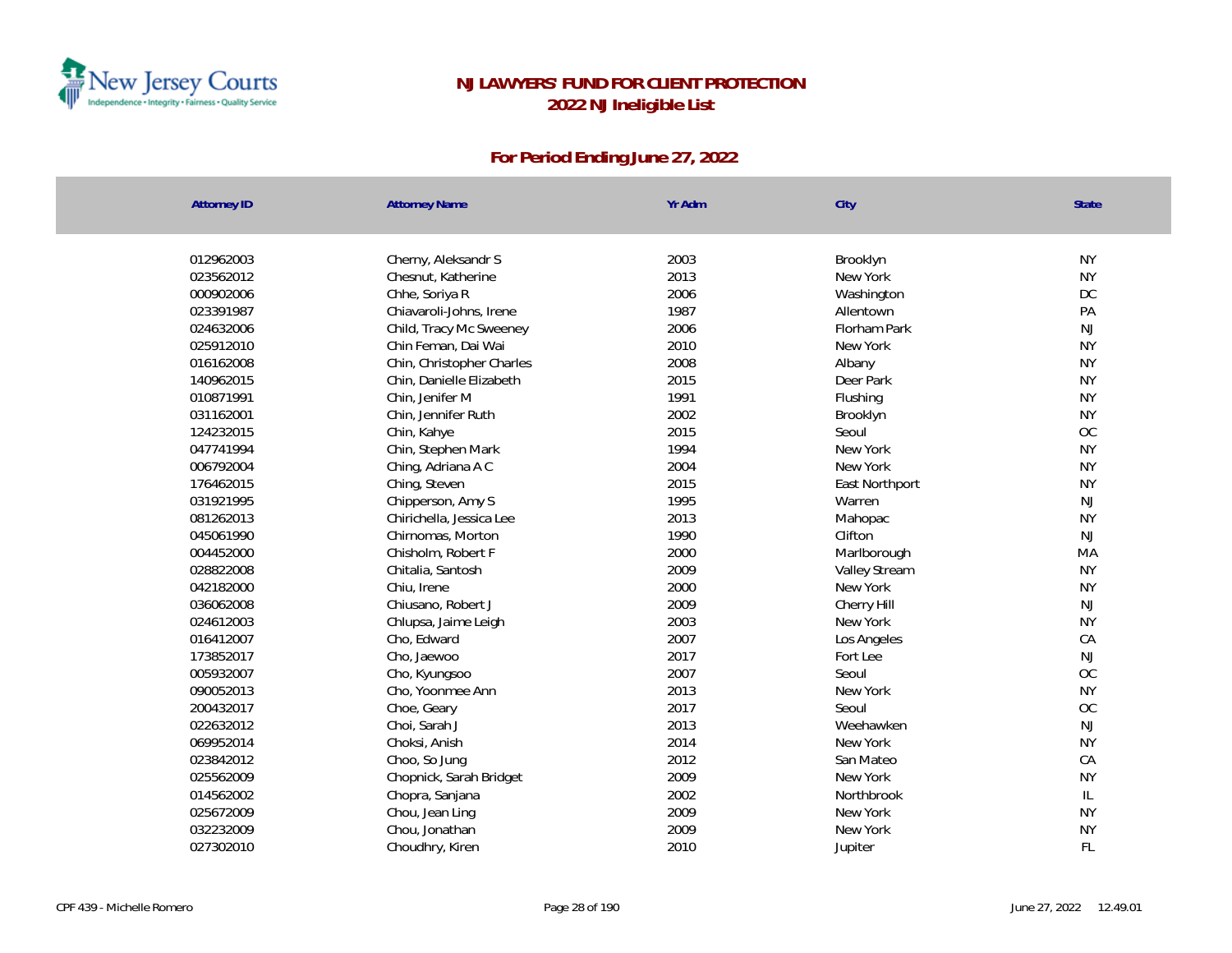

| <b>Attorney ID</b> | <b>Attorney Name</b>         | Yr Adm | City              | State     |
|--------------------|------------------------------|--------|-------------------|-----------|
| 027512006          | Chrisomallides, Kyriaki      | 2006   | Garden City       | <b>NY</b> |
| 135072014          | Christian, Brielle Jean      | 2014   | Albany            | <b>NY</b> |
| 078922014          | Christian, Crystal P         | 2014   | Morristown        | NJ        |
| 020262009          | Christopher, Catherine Verna | 2009   | Gladwyne          | PA        |
| 043181997          | Chronakis, Philip C          | 1998   | West Orange       | NJ        |
| 209722017          | Chu, Katherine B             | 2017   | Newark            | NJ        |
| 031371998          | Chu, Sherry Lee              | 1998   | <b>Great Neck</b> | <b>NY</b> |
| 079042014          | Chu, Wayne                   | 2014   | Skillman          | <b>NJ</b> |
| 040651995          | Chuckrow, Deidre Aukburg     | 1995   | Saratoga Springs  | <b>NY</b> |
| 015732006          | Chun, Howard C               | 2006   | New York          | <b>NY</b> |
| 020822001          | Chun, Jae W                  | 2001   | New York          | <b>NY</b> |
| 034002006          | Chung, Amy Hyonna            | 2007   | New York          | <b>NY</b> |
| 124452014          | Chung, Hyo Jung              | 2014   | Seoul             | <b>OC</b> |
| 041071995          | Chung, Nancy                 | 1995   | New York          | <b>NY</b> |
| 005802008          | Chung, Samantha Elizabeth    | 2008   | Jamaica           | <b>NY</b> |
| 004461991          | Chung, Suey Kay              | 1991   | Edison            | <b>NJ</b> |
| 010282008          | Churchelow, Thomas Raymond   | 2008   | Cherry Hill       | NJ        |
| 017822010          | Churgin, Daniel Mason        | 2011   | New York          | <b>NY</b> |
| 052851991          | Churin, Kenneth Stephen      | 1991   | New York          | <b>NY</b> |
| 333312020          | Churneftsky, John Michael    | 2020   | Merrick           | <b>NY</b> |
| 037931995          | Ciallella, Susan Dee         | 1995   | Kennett Square    | PA        |
| 027931987          | Ciambrone Coletti, Ellen G   | 1987   | Lavallette        | NJ        |
| 121322015          | Ciampaglio, Robert Joseph    | 2015   | Chester           | NJ        |
| 018532014          | Ciaramella, Lana L           | 2014   | Dobbs Ferry       | <b>NY</b> |
| 041541996          | Cibella, Michael Vincent     | 1998   | New York          | <b>NY</b> |
| 042811992          | Ciccia, Durrell Wachtler     | 1992   | Asbury Park       | NJ        |
| 009292000          | Cichowlas, Andrij B.         | 2000   | Yonkers           | <b>NY</b> |
| 026061981          | Cieslewicz, Mark M           | 1981   | Cherry Hill       | NJ        |
| 041592006          | Cimone, Kathryn Elizabeth    | 2007   | Hempstead         | <b>NY</b> |
| 116482014          | Ciocca, Henry G              | 2014   | Brooklyn          | <b>NY</b> |
| 024661994          | Cioffi, Gina Louise          | 1994   | <b>Toms River</b> | NJ        |
| 018181976          | Cioffi, James A              | 1976   | Palm Beach Grdns  | FL        |
| 005462002          | Ciolko, Edward W             | 2002   | Radnor            | PA        |
| 025352005          | Cirilla, Ashleigh            | 2005   | Washington        | DC        |
| 027422012          | Cirrinicione, Peter Anthony  | 2012   | Tampa             | FL        |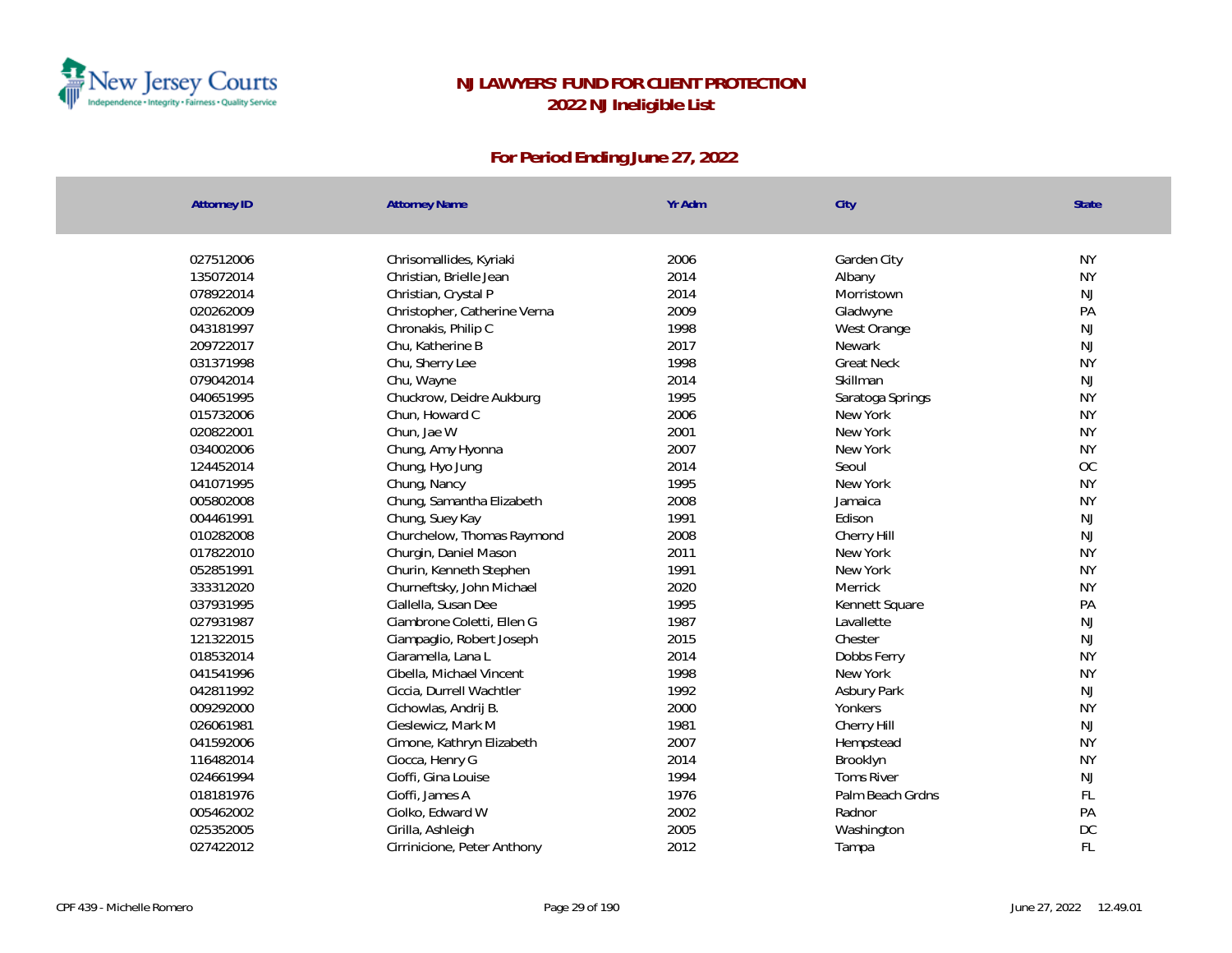

| <b>Attorney ID</b> | <b>Attorney Name</b>        | Yr Adm | City               | State         |
|--------------------|-----------------------------|--------|--------------------|---------------|
|                    |                             |        |                    |               |
| 024291977          | Citta, James N              | 1977   | <b>Toms River</b>  | NJ            |
| 078422013          | Claiborne, Meghan Elizabeth | 2013   | Philadelphia       | PA            |
| 276922018          | Clark, Erin H               | 2018   | Monmouth Junctio   | NJ            |
| 041232005          | Clark, Kenneth S            | 2006   | Baltimore          | <b>MD</b>     |
| 003441983          | Clark, Thomas Joseph        | 1983   | Newton             | NJ            |
| 013261976          | Clarke, Bogda M             | 1976   | New York           | <b>NY</b>     |
| 031881988          | Clarke, Karen Elaine        | 1988   | New York           | <b>NY</b>     |
| 000762010          | Clarke, Keith Robert        | 2010   | South Glastonbury  | <b>CT</b>     |
| 008622010          | Claudio, Desiree Marie      | 2010   | Jamaica            | <b>NY</b>     |
| 182552016          | Clay, Valerie               | 2016   | Charlotte          | <b>NC</b>     |
| 016492001          | Cleary, Elain Kam           | 2001   | Moorpark           | CA            |
| 042751986          | Cleary, William J           | 1987   | New York           | <b>NY</b>     |
| 012861987          | Clemente, Irma              | 1987   | New York           | <b>NY</b>     |
| 017021999          | Clemons, Lucretia Caliese   | 1999   | Philadelphia       | PA            |
| 031512008          | Clore, Christopher J        | 2008   | New York           | <b>NY</b>     |
| 033352009          | Clyne, Andrew E             | 2010   | New York           | <b>NY</b>     |
| 037782004          | Coakley, Josephine D        | 2004   | Cranford           | NJ            |
| 127142014          | Coble, Richard Paul         | 2014   | Philadelphia       | PA            |
| 015891980          | Cochran, Glenn R            | 1980   | Princeton          | $\mathsf{NJ}$ |
| 353192021          | Coe, Austin Parker          | 2021   | Washington         | DC            |
| 041961987          | Coen, Maureen Rita          | 1988   | <b>Tuxedo Park</b> | <b>NY</b>     |
| 050581991          | Coffee, Evanthia            | 1992   | New York           | <b>NY</b>     |
| 017181991          | Coffey, Timothy Francis     | 1991   | Cherry Hill        | NJ            |
| 038032002          | Coger, Karin Y              | 2002   | Marlton            | NJ            |
| 217712016          | Cogill, John M              | 2016   | Philadelphia       | PA            |
| 013082009          | Cohen, Andrew Benjamin      | 2009   | Philadelphia       | PA            |
| 023052003          | Cohen, Anita S              | 2003   | Staten Island      | <b>NY</b>     |
| 040452011          | Cohen, Ari Mintz            | 2012   | New York           | <b>NY</b>     |
| 044782005          | Cohen, Brent Philip         | 2005   | Millburn           | NJ            |
| 033471999          | Cohen, Celia Amy            | 1999   | Glen Ridge         | NJ            |
| 017081980          | Cohen, Charles S            | 1980   | Metuchen           | NJ            |
| 035121997          | Cohen, David Samuel         | 1997   | Philadelphia       | PA            |
| 033742002          | Cohen, Eric Scott           | 2002   | Garden City        | <b>NY</b>     |
| 020941977          | Cohen, Harvey L             | 1977   | Matawan            | NJ            |
| 016051986          | Cohen, Ilene H              | 1987   | Roslyn             | <b>NY</b>     |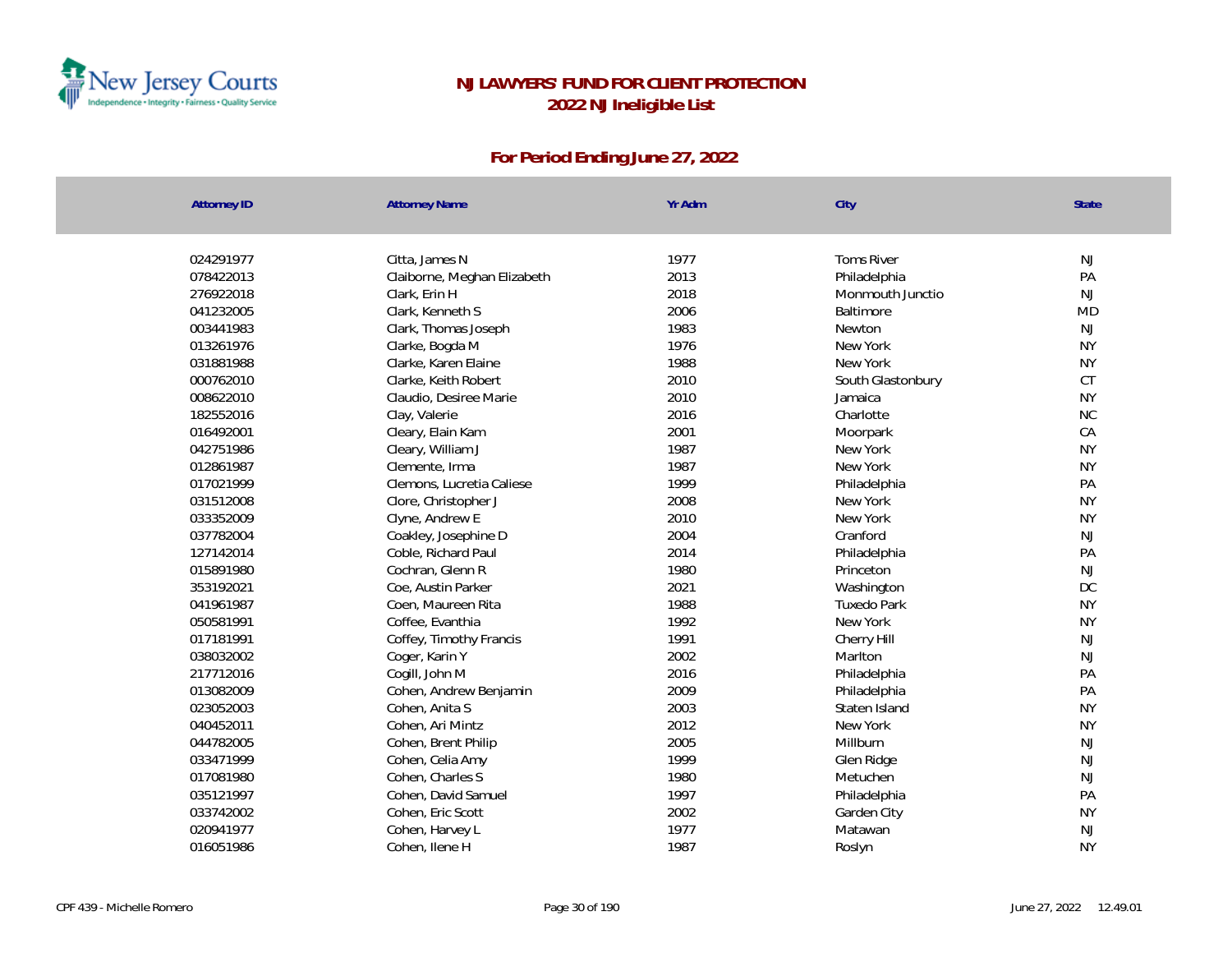

| <b>Attorney ID</b> | <b>Attorney Name</b>        | Yr Adm | City                  | State     |
|--------------------|-----------------------------|--------|-----------------------|-----------|
|                    |                             |        |                       |           |
| 010741998          | Cohen, Jeffrey E            | 1998   | <b>Chester Sprgs</b>  | PA        |
| 031891997          | Cohen, Joan Blatcher        | 1998   | <b>Chester Sprgs</b>  | PA        |
| 030161980          | Cohen, Kenneth              | 1980   | West Orange           | <b>NJ</b> |
| 026552009          | Cohen, Marjorie P           | 2009   | New York              | <b>NY</b> |
| 008301994          | Cohen, Mark Stuart          | 1994   | New York              | <b>NY</b> |
| 000711998          | Cohen, Martin Alan          | 1998   | Wilton                | <b>NY</b> |
| 029091998          | Cohen, Mitchell D           | 1999   | New York              | <b>NY</b> |
| 034591984          | Cohen, Neil Lewis           | 1985   | Commack               | <b>NY</b> |
| 244682017          | Cohen, Steven Howard        | 2017   | New York              | <b>NJ</b> |
| 210312016          | Cohen, Taylor J             | 2016   | Philadelphia          | PA        |
| 030072013          | Cohenson, Melissa Ilona     | 2013   | New York              | <b>NY</b> |
| 037252011          | Cohn, Joshua R              | 2011   | New York              | <b>NY</b> |
| 063612013          | Cohn, Yisroel S             | 2013   | <b>Forest Hills</b>   | <b>NY</b> |
| 041992011          | Coira, Jennifer Hart        | 2011   | <b>Franklin Lakes</b> | <b>NJ</b> |
| 034582011          | Coira, Rafael               | 2011   | Franklin Lakes        | <b>NJ</b> |
| 025812007          | Colantonio, Regina Mc Mahon | 2007   | Philadelphia          | PA        |
| 016951997          | Colburn, Jamison Edward     | 1998   | State College         | PA        |
| 047752005          | Cole, Nicole D              | 2005   | Mountainside          | NJ        |
| 168692015          | Coleman, Adam Jonas         | 2015   | Philadelphia          | PA        |
| 089162014          | Coleman, Danielle Louise    | 2014   | New York              | <b>NY</b> |
| 005892000          | Coleman, Kendal             | 2000   | Clifton               | NJ        |
| 031622007          | Coleman, Michelle A         | 2007   | Sketty                | OC        |
| 037032003          | Coleman, Nora               | 2003   | New York              | <b>NY</b> |
| 028872012          | Coletta, Anthony Vincent    | 2013   | Malvern               | PA        |
| 000131990          | Coletti, Vincent Anthony    | 1990   | <b>Colts Neck</b>     | NJ        |
| 040322011          | Colianni, Stephen J         | 2011   | Freehold              | NJ        |
| 011351989          | Colica, Carmel              | 1989   | Millsboro             | DE        |
| 016062006          | Colin, Kyle F               | 2007   | Philadelphia          | PA        |
| 044931992          | Colleran, Frank T           | 1992   | Philadelphia          | PA        |
| 041332003          | Colletti, David J           | 2004   | Irving                | <b>TX</b> |
| 335662021          | Collins, James William      | 2021   | Marlton               | NJ        |
| 022481976          | Collins, John B             | 1976   | Livingston            | NJ        |
| 026552007          | Collins, Joseph Edward      | 2008   | New York              | <b>NY</b> |
| 035721998          | Collins, Kristine W         | 1999   | Portland              | OR        |
| 027302007          | Collins, Lisamarie Frances  | 2008   | New York              | <b>NY</b> |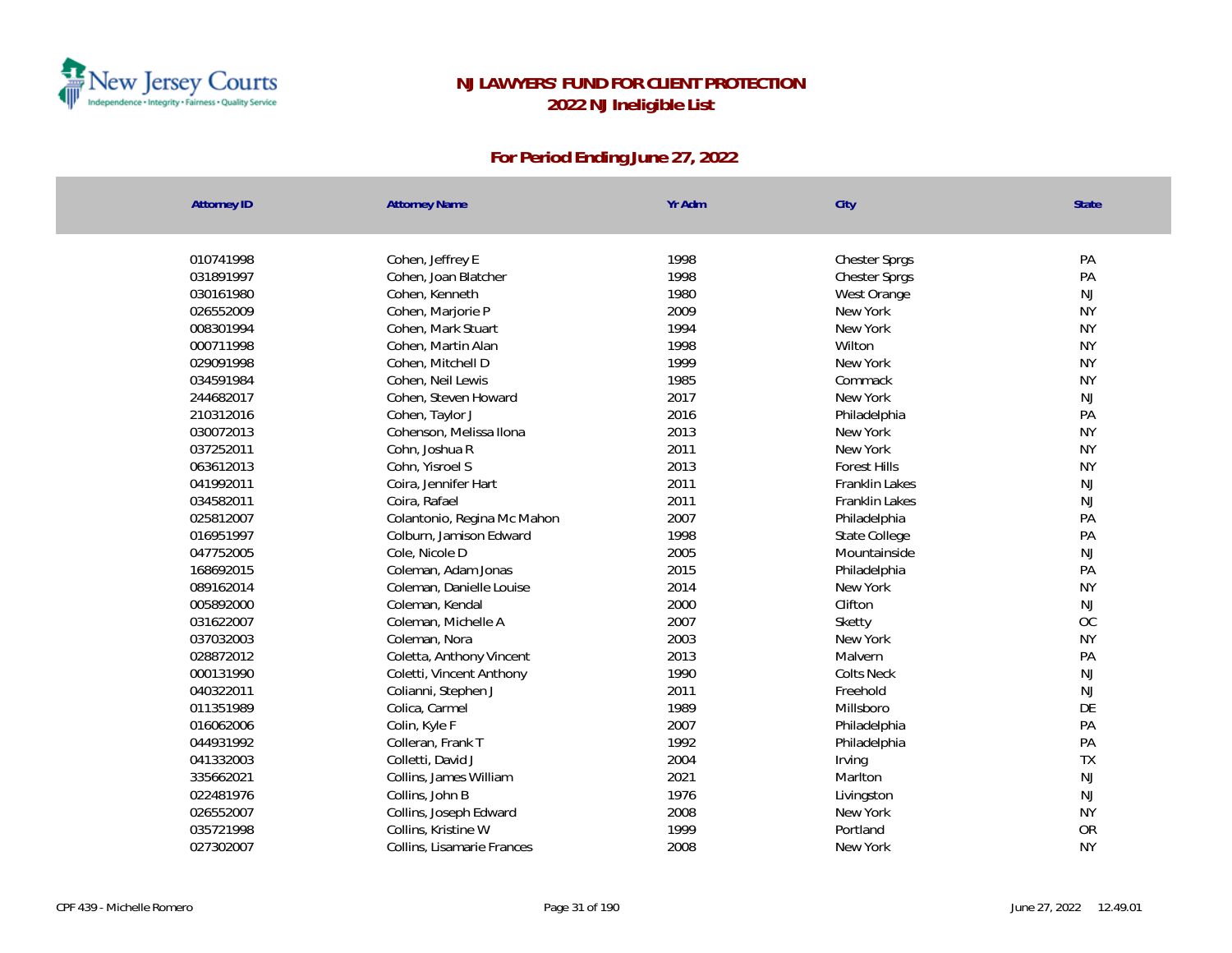

| <b>Attorney ID</b> | <b>Attorney Name</b>        | Yr Adm | City            | <b>State</b> |
|--------------------|-----------------------------|--------|-----------------|--------------|
|                    |                             |        |                 |              |
| 030671998          | Collins, Sigmund Jermaine   | 1998   | Richmond        | VA           |
| 032101987          | Comerford, Thomas Patrick   | 1987   | Scranton        | PA           |
| 036282010          | Comiskey, Christopher       | 2010   | Charlotte       | <b>NC</b>    |
| 139052015          | Compitello, Serena M        | 2015   | Rochester       | <b>NY</b>    |
| 052261994          | Cona, Frank A               | 1994   | Boca Raton      | FL           |
| 036511999          | Concannon, Patricia Ann     | 1999   | Bordentown      | <b>NJ</b>    |
| 000812011          | Concepcion, Cronder Nicolas | 2011   | New York        | <b>NY</b>    |
| 364642021          | Concolino, Juliana          | 2021   | Cedar Knolls    | <b>NJ</b>    |
| 037122007          | Confino, Brian Isaac        | 2008   | Oradell         | <b>NJ</b>    |
| 013312004          | Conklin, Edward G           | 2004   | Fords           | <b>NJ</b>    |
| 028041988          | Conn, Andrew Gregory        | 1988   | Wayne           | PA           |
| 038152006          | Conn, Jessica Lauren        | 2007   | Fort Washington | PA           |
| 012731978          | Connahan, Matthew J         | 1978   | Chester         | <b>NJ</b>    |
| 015952010          | Connahan, Matthew Joseph    | 2010   | <b>Bronx</b>    | <b>NY</b>    |
| 364212021          | Connelly, Sarah Renee       | 2021   | South Orange    | <b>NJ</b>    |
| 032891986          | Connelly, Sean M            | 1987   | Jersey City     | <b>NJ</b>    |
| 020302012          | Conner, Christin Caroline   | 2012   | Carmel          | IN           |
| 010631984          | Conod, Marianne             | 1984   | Long Valley     | <b>NJ</b>    |
| 344842020          | Conrad, Annika B            | 2020   | Woodcliff Lake  | NJ           |
| 040092000          | Conrad, Jenna Anne          | 2001   | Philadelphia    | PA           |
| 030531994          | Conroy, David Hugh          | 1994   | Philadelphia    | PA           |
| 030421997          | Conroy, Jacqueline Frances  | 1997   | New Hyde Park   | <b>NY</b>    |
| 018881998          | Conselyea, Liza Lynn        | 1998   | Morganville     | <b>NJ</b>    |
| 388572021          | Constance, Caroline Sharon  | 2021   | <b>Bronx</b>    | <b>NY</b>    |
| 048761996          | Constantine, Mark Edmond    | 1997   | Yonkers         | <b>NY</b>    |
| 048792011          | Constanzer, Amanda M        | 2011   | Centreville     | VA           |
| 035232000          | Conti, Angela A             | 2000   | Staten Island   | <b>NY</b>    |
| 051641991          | Conyers, Carol Ruth         | 1992   | Albany          | <b>NY</b>    |
| 052891997          | Cook, Bart Jasen            | 1998   | Asbury Park     | <b>NJ</b>    |
| 018372007          | Cook, Chanel C              | 2007   | Montclair       | <b>NJ</b>    |
| 036041998          | Cook, John William          | 1998   | Plainfield      | <b>NJ</b>    |
| 031862000          | Cook, Kimberly S            | 2000   | Philadelphia    | PA           |
| 004782002          | Cook, Michele C             | 2002   | Metuchen        | <b>NJ</b>    |
| 022461993          | Cook, Peter A               | 1994   | Millburn        | <b>NJ</b>    |
| 025211989          | Cook, Steven Lee            | 1989   | Belford         | <b>NJ</b>    |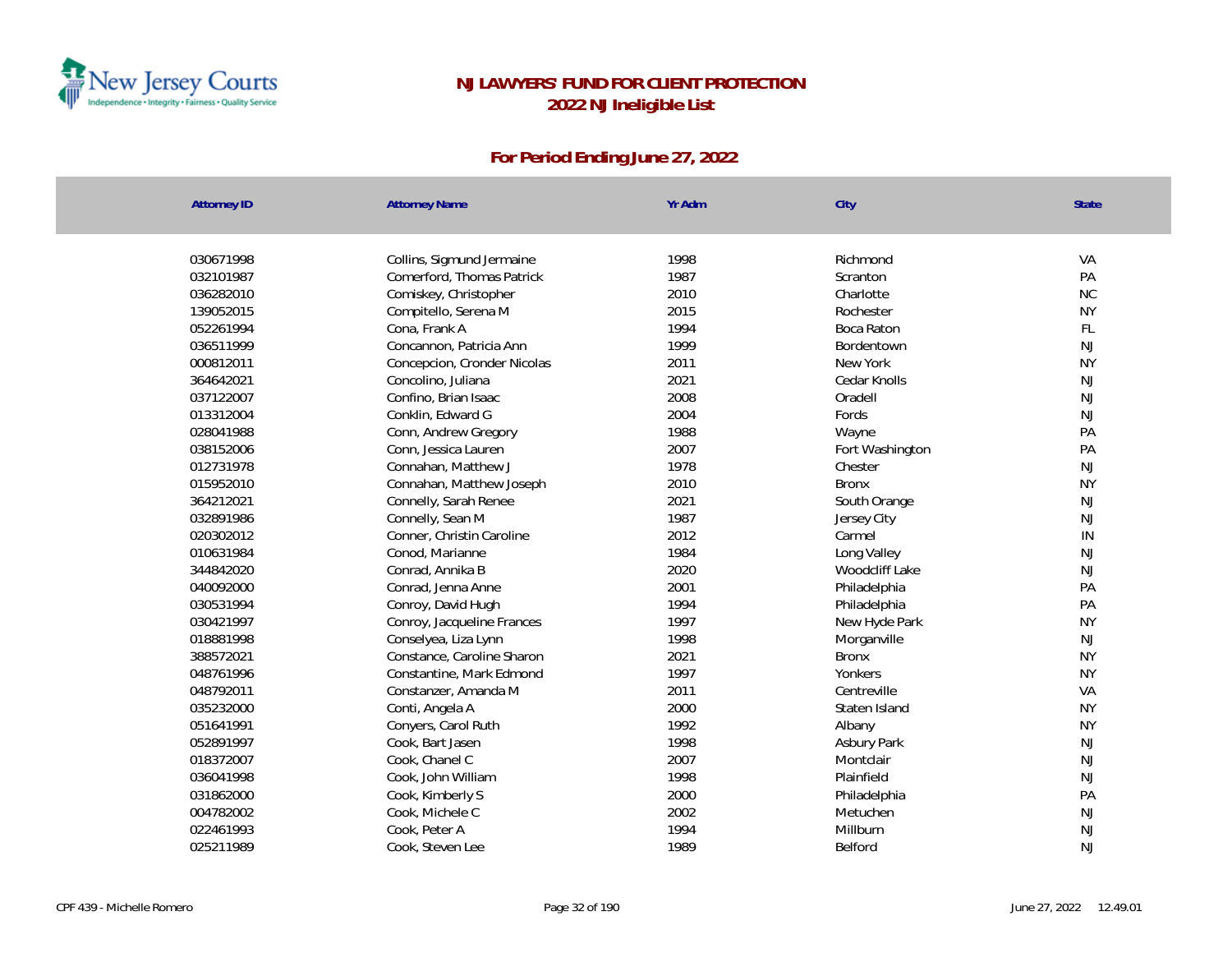

| <b>Attorney ID</b> | <b>Attorney Name</b>        | Yr Adm | City            | State         |
|--------------------|-----------------------------|--------|-----------------|---------------|
|                    |                             |        |                 |               |
| 153422015          | Cooksey, Michael Brent      | 2015   | Wilmington      | DE            |
| 108202014          | Coombe, Christina M         | 2014   | Fort Lee        | <b>NJ</b>     |
| 010391987          | Coombs, Cyril Francis       | 1987   | Hanover         | VA            |
| 031812001          | Cooney, William M           | 2001   | Rockville Ctr   | <b>NY</b>     |
| 011921986          | Cooper, Alfred Donald       | 1986   | Elmont          | <b>NY</b>     |
| 001862002          | Cooper, Brett A             | 2002   | Hillsborough    | NJ            |
| 025772010          | Cooper, Christine Elizabeth | 2010   | New Milford     | NJ            |
| 130072015          | Cooper, James Samuel        | 2015   | Valley Forge    | PA            |
| 017911992          | Cooper, Karen Foytlin       | 1992   | Moorestown      | <b>NJ</b>     |
| 043692010          | Cooper, Stacy D             | 2010   | Bethesda        | <b>MD</b>     |
| 043941992          | Cooper, Steven J            | 1992   | Scarsdale       | <b>NY</b>     |
| 032531998          | Cooperman, Jonathan Lloyd   | 1998   | Philadelphia    | PA            |
| 024331987          | Copeland, Lawrence Keith    | 1987   | Philadelphia    | PA            |
| 012881975          | Coplon, Richard K           | 1976   | Newark          | NJ            |
| 043192011          | Copoulos, Mark D            | 2012   | Philadelphia    | PA            |
| 152372016          | Corbalis, Brendan           | 2016   | <b>Bristol</b>  | PA            |
| 022832009          | Corbett, Jonah Gregory      | 2010   | Linwood         | NJ            |
| 069302015          | Corbett, Timothy            | 2015   | Scranton        | PA            |
| 036432004          | Corbin, Kimberly S          | 2004   | Washington      | $D C$         |
| 047192011          | Corbin, Robert W            | 2011   | Brooklyn        | <b>NY</b>     |
| 022892011          | Corcoran, Michael J         | 2011   | Lavallette      | NJ            |
| 049141990          | Corcoran, Michael Patrick   | 1991   | Netcong         | NJ            |
| 029442001          | Cordera, Michael William    | 2001   | Woodcliff Lakes | NJ            |
| 208562016          | Cordero, Brittany Christine | 2016   | New City        | <b>NY</b>     |
| 157332016          | Cordova, Allison S M        | 2016   | Chicago         | $\mathsf{IL}$ |
| 018992008          | Corea, Manisha Nicoli       | 2008   | Moscow          | ID            |
| 035071982          | Corey, Daniel Alosius       | 1983   | Drexel Hill     | PA            |
| 034861995          | Corkery, Nicole Estelle     | 1995   | Philadelphia    | PA            |
| 002682005          | Corliss, Claire Halligan    | 2005   | East Windsor    | <b>NJ</b>     |
| 248772017          | Corman, Samuel              | 2017   | New York        | <b>NY</b>     |
| 014872006          | Cormier, Andrew William     | 2006   | Kennett Square  | PA            |
| 021182011          | Cornell, Shara Claire       | 2011   | Chicago         | $\mathsf{IL}$ |
| 211002016          | Cornwell, Michael C         | 2016   | Collingswood    | <b>NJ</b>     |
| 034871990          | Corr, Sean M                | 1990   | Warminster      | PA            |
| 000331978          | Corrigan, Brian H           | 1978   | Warren          | <b>NJ</b>     |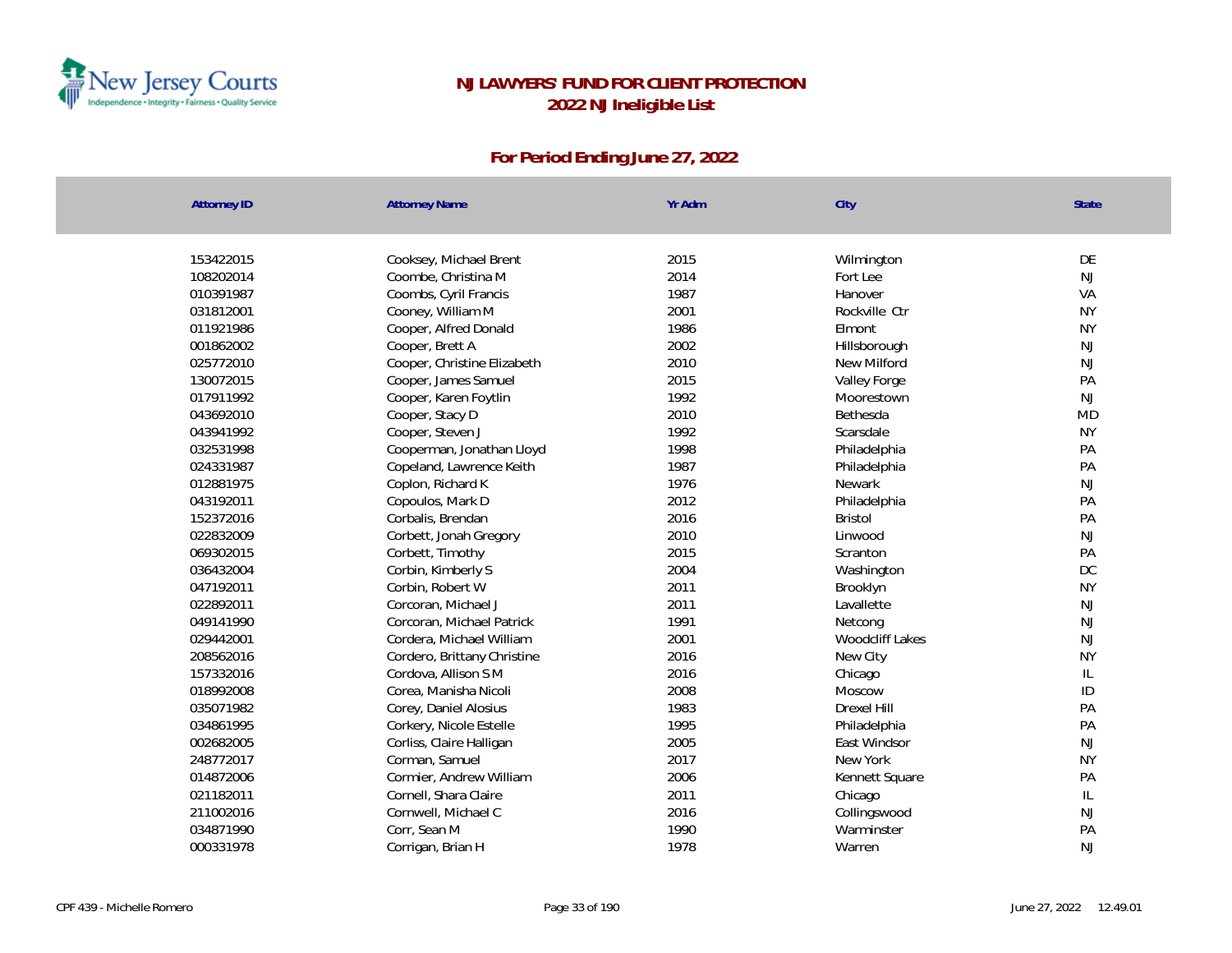

| <b>Attorney ID</b> | <b>Attorney Name</b>          | Yr Adm | City               | State     |
|--------------------|-------------------------------|--------|--------------------|-----------|
|                    |                               |        |                    |           |
| 189002016          | Corrigan, Julia Whaley Kiefer | 2016   | Astoria            | <b>NY</b> |
| 020171981          | Corrigan, William J           | 1981   | Wayne              | PA        |
| 021612003          | Cortes, Karen M C             | 2003   | New York           | <b>NY</b> |
| 003492012          | Cortes, Nathalie Giselle      | 2013   | Elizabeth          | <b>NJ</b> |
| 028112004          | Cortes, Robert Edward         | 2004   | Astoria            | <b>NY</b> |
| 022282002          | Corwin, Melissa               | 2002   | Setauket           | <b>NY</b> |
| 037472009          | Costanzo, Michael             | 2010   | New York           | <b>NY</b> |
| 003792003          | Cote, John R                  | 2005   | Philadelphia       | PA        |
| 025102005          | Cote, Russell Ernest          | 2007   | Hazlet             | <b>NJ</b> |
| 029942012          | Cottone, Anthony Salvatore    | 2012   | Richmond           | VA        |
| 004732007          | Couch, David A                | 2008   | <b>Little Rock</b> | AR        |
| 167002015          | Coulson, Chris F              | 2015   | Livingston         | NJ        |
| 136252015          | Coulson, Peter Nicholas       | 2015   | New York           | <b>NY</b> |
| 047881988          | Courtney, Maryanne            | 1989   | Chevy Chase        | <b>MD</b> |
| 036171991          | Coven, Janet Barbara          | 1991   | Freehold           | NJ        |
| 001992000          | Cox, Amy                      | 2000   | Cherry Hill        | NJ        |
| 032322003          | Cox, Leslie Anne              | 2004   | Hatboro            | PA        |
| 218062019          | Coyle, Leanne Lane            | 2019   | Philadelphia       | PA        |
| 190042016          | Coyle, Sarah Marie            | 2016   | Philadelphia       | PA        |
| 031752011          | Coyne, Dana Kate              | 2011   | Philadelphia       | PA        |
| 123872014          | Cozzetto, Christina Agans     | 2014   | Royersford         | PA        |
| 024982012          | Craft, Micah L                | 2012   | Morristown         | NJ        |
| 003321982          | Craig, Walter M               | 1982   | Spring Lake        | NJ        |
| 172362015          | Cramer, Matthew W             | 2015   | Greenfld Ctr       | <b>NY</b> |
| 028712008          | Crane, Catherine A            | 2009   | Minneapolis        | MN        |
| 043792010          | Crawford, Ashanti Monique     | 2010   | Philadelphia       | PA        |
| 009072007          | Crawford, Kalisha M           | 2007   | Los Angeles        | CA        |
| 031751999          | Crawford, Kareem J            | 2000   | Willingboro        | NJ        |
| 007911990          | Crawford, Lynne Ellen         | 1990   | S Orange           | NJ        |
| 012131987          | Crawford, Thomas Francis      | 1987   | Langhorne          | PA        |
| 035022007          | Creighton, Gerald L           | 2007   | Randolph           | NJ        |
| 003521986          | Crelin, Ralph Bruce           | 1986   | Port Murray        | NJ        |
| 021132011          | Crespo, Gianna                | 2011   | Lindenhurst        | <b>NY</b> |
| 137822014          | Cressman, Paul W              | 2014   | Harleysville       | PA        |
| 037551994          | Crinigan, Deborah Ann         | 1994   | Philadelphia       | PA        |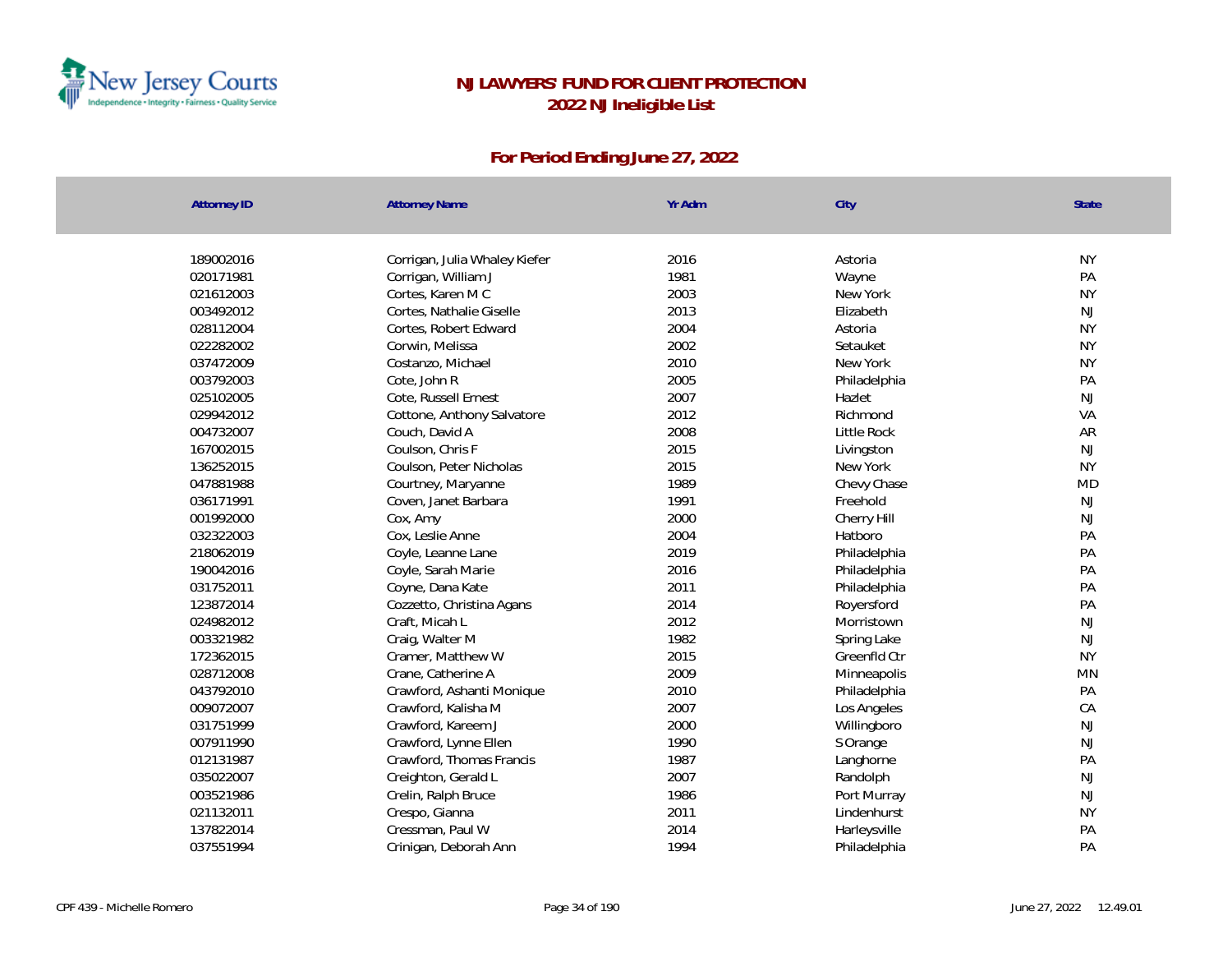

| <b>OC</b><br>168982015<br>2015<br>London<br>Crispi, Katherine Anne<br>1995<br>Roseland<br><b>NJ</b><br>055861994<br>Critchley, Michael<br>2012<br>PA<br>023332012<br>Crohe, John William<br>Harrisburg<br><b>NY</b><br>049461993<br>Cronin, Colleen Mary<br>1994<br>Melville<br>1991<br><b>NJ</b><br>035031991<br>Cronin, Joseph Daniel<br>Cherry Hill<br>039902008<br>2008<br><b>NY</b><br>Cronin, Ryan E<br>Garden City<br>1983<br><b>NJ</b><br>004171982<br>Crook, David Wayne<br>Rutherford<br>1987<br>NJ<br>004711987<br>Cross, Audrey Tittle<br>Phillipsburg<br>2001<br>032632001<br>IL<br>Crotser, Larry A<br>Elmhurst<br>2015<br>PA<br>105732015<br>Crouthamel, Anylise Cecilia<br>Oley<br>1975<br>NJ<br>008721975<br>Crowley, Donald L<br>Edison<br>1999<br>044651998<br>NJ<br>Crump, Cecil L<br><b>Newark</b><br>1998<br><b>NY</b><br>007651998<br>Crupi, Joseph A<br>Gwl<br>1990<br><b>NY</b><br>040851990<br>Cruz, Jeffrey Roger<br>New York<br>2007<br>PA<br>004092007<br>Cruz, Shaela<br>Bridgeport<br>2011<br><b>NY</b><br>039282011<br>Cucco, Joseph H<br>Staten Island<br><b>NJ</b><br>019071978<br>1978<br>Cucco, William P<br><b>Newark</b><br><b>NJ</b><br>010322004<br>2004<br>Cucolo, Heather Ellis<br>Holmdel<br>045441992<br>1992<br>NJ<br>Cuddy, Edward Michael<br>Ramsey<br>1981<br><b>NJ</b><br>003271981<br>Cudina, Marcus N<br>Upper Saddle Riv<br>2016<br><b>NY</b><br>169692016<br>Cueva, Victor Hugo<br>Kingston<br>2010<br><b>NY</b><br>004752010<br>Cullen, Meghan A<br>Brooklyn<br>027421991<br>1991<br>New York<br><b>NY</b><br>Culley, Kevin Patrick<br>108172014<br>Cullin, Brian R<br>2014<br>PA<br>Philadelphia<br>021731984<br>1984<br>NJ<br>Culp, Jean Hartman<br>Moorestown<br>2013<br>DC<br>023652012<br>Cummings, John Ryan D<br>Washington<br><b>NJ</b><br>Cummings, Michael Owen<br>1996<br>053651994<br>Bloomfield<br>2001<br><b>NY</b><br>Cummiskey, Timothy B<br>006402001<br>New York<br>Cuneo, Charles Robert<br>1992<br><b>NY</b><br>013221992<br>Huntington<br>2013<br><b>NJ</b><br>050982013<br>Cuneo, Kevin Mcdermott<br>Marlton<br>030522003<br>2003<br><b>NY</b><br>Cuniberti, Desiree A W<br>New York<br>2010<br><b>NC</b><br>035542010<br>Cunningham, Caitlin Ella<br>Chapel Hill<br><b>NC</b><br>024121988<br>1988<br>Cunningham, Michael Robert<br>Cary | <b>Attorney ID</b> | <b>Attorney Name</b>      | Yr Adm | City        | <b>State</b> |
|-----------------------------------------------------------------------------------------------------------------------------------------------------------------------------------------------------------------------------------------------------------------------------------------------------------------------------------------------------------------------------------------------------------------------------------------------------------------------------------------------------------------------------------------------------------------------------------------------------------------------------------------------------------------------------------------------------------------------------------------------------------------------------------------------------------------------------------------------------------------------------------------------------------------------------------------------------------------------------------------------------------------------------------------------------------------------------------------------------------------------------------------------------------------------------------------------------------------------------------------------------------------------------------------------------------------------------------------------------------------------------------------------------------------------------------------------------------------------------------------------------------------------------------------------------------------------------------------------------------------------------------------------------------------------------------------------------------------------------------------------------------------------------------------------------------------------------------------------------------------------------------------------------------------------------------------------------------------------------------------------------------------------------------------------------------------------------------------------------------------------------------------------------------------------------------------------------------------------------------------------------------------------------------------------------------------------|--------------------|---------------------------|--------|-------------|--------------|
|                                                                                                                                                                                                                                                                                                                                                                                                                                                                                                                                                                                                                                                                                                                                                                                                                                                                                                                                                                                                                                                                                                                                                                                                                                                                                                                                                                                                                                                                                                                                                                                                                                                                                                                                                                                                                                                                                                                                                                                                                                                                                                                                                                                                                                                                                                                       |                    |                           |        |             |              |
|                                                                                                                                                                                                                                                                                                                                                                                                                                                                                                                                                                                                                                                                                                                                                                                                                                                                                                                                                                                                                                                                                                                                                                                                                                                                                                                                                                                                                                                                                                                                                                                                                                                                                                                                                                                                                                                                                                                                                                                                                                                                                                                                                                                                                                                                                                                       |                    |                           |        |             |              |
|                                                                                                                                                                                                                                                                                                                                                                                                                                                                                                                                                                                                                                                                                                                                                                                                                                                                                                                                                                                                                                                                                                                                                                                                                                                                                                                                                                                                                                                                                                                                                                                                                                                                                                                                                                                                                                                                                                                                                                                                                                                                                                                                                                                                                                                                                                                       |                    |                           |        |             |              |
|                                                                                                                                                                                                                                                                                                                                                                                                                                                                                                                                                                                                                                                                                                                                                                                                                                                                                                                                                                                                                                                                                                                                                                                                                                                                                                                                                                                                                                                                                                                                                                                                                                                                                                                                                                                                                                                                                                                                                                                                                                                                                                                                                                                                                                                                                                                       |                    |                           |        |             |              |
|                                                                                                                                                                                                                                                                                                                                                                                                                                                                                                                                                                                                                                                                                                                                                                                                                                                                                                                                                                                                                                                                                                                                                                                                                                                                                                                                                                                                                                                                                                                                                                                                                                                                                                                                                                                                                                                                                                                                                                                                                                                                                                                                                                                                                                                                                                                       |                    |                           |        |             |              |
|                                                                                                                                                                                                                                                                                                                                                                                                                                                                                                                                                                                                                                                                                                                                                                                                                                                                                                                                                                                                                                                                                                                                                                                                                                                                                                                                                                                                                                                                                                                                                                                                                                                                                                                                                                                                                                                                                                                                                                                                                                                                                                                                                                                                                                                                                                                       |                    |                           |        |             |              |
|                                                                                                                                                                                                                                                                                                                                                                                                                                                                                                                                                                                                                                                                                                                                                                                                                                                                                                                                                                                                                                                                                                                                                                                                                                                                                                                                                                                                                                                                                                                                                                                                                                                                                                                                                                                                                                                                                                                                                                                                                                                                                                                                                                                                                                                                                                                       |                    |                           |        |             |              |
|                                                                                                                                                                                                                                                                                                                                                                                                                                                                                                                                                                                                                                                                                                                                                                                                                                                                                                                                                                                                                                                                                                                                                                                                                                                                                                                                                                                                                                                                                                                                                                                                                                                                                                                                                                                                                                                                                                                                                                                                                                                                                                                                                                                                                                                                                                                       |                    |                           |        |             |              |
|                                                                                                                                                                                                                                                                                                                                                                                                                                                                                                                                                                                                                                                                                                                                                                                                                                                                                                                                                                                                                                                                                                                                                                                                                                                                                                                                                                                                                                                                                                                                                                                                                                                                                                                                                                                                                                                                                                                                                                                                                                                                                                                                                                                                                                                                                                                       |                    |                           |        |             |              |
|                                                                                                                                                                                                                                                                                                                                                                                                                                                                                                                                                                                                                                                                                                                                                                                                                                                                                                                                                                                                                                                                                                                                                                                                                                                                                                                                                                                                                                                                                                                                                                                                                                                                                                                                                                                                                                                                                                                                                                                                                                                                                                                                                                                                                                                                                                                       |                    |                           |        |             |              |
|                                                                                                                                                                                                                                                                                                                                                                                                                                                                                                                                                                                                                                                                                                                                                                                                                                                                                                                                                                                                                                                                                                                                                                                                                                                                                                                                                                                                                                                                                                                                                                                                                                                                                                                                                                                                                                                                                                                                                                                                                                                                                                                                                                                                                                                                                                                       |                    |                           |        |             |              |
|                                                                                                                                                                                                                                                                                                                                                                                                                                                                                                                                                                                                                                                                                                                                                                                                                                                                                                                                                                                                                                                                                                                                                                                                                                                                                                                                                                                                                                                                                                                                                                                                                                                                                                                                                                                                                                                                                                                                                                                                                                                                                                                                                                                                                                                                                                                       |                    |                           |        |             |              |
|                                                                                                                                                                                                                                                                                                                                                                                                                                                                                                                                                                                                                                                                                                                                                                                                                                                                                                                                                                                                                                                                                                                                                                                                                                                                                                                                                                                                                                                                                                                                                                                                                                                                                                                                                                                                                                                                                                                                                                                                                                                                                                                                                                                                                                                                                                                       |                    |                           |        |             |              |
|                                                                                                                                                                                                                                                                                                                                                                                                                                                                                                                                                                                                                                                                                                                                                                                                                                                                                                                                                                                                                                                                                                                                                                                                                                                                                                                                                                                                                                                                                                                                                                                                                                                                                                                                                                                                                                                                                                                                                                                                                                                                                                                                                                                                                                                                                                                       |                    |                           |        |             |              |
|                                                                                                                                                                                                                                                                                                                                                                                                                                                                                                                                                                                                                                                                                                                                                                                                                                                                                                                                                                                                                                                                                                                                                                                                                                                                                                                                                                                                                                                                                                                                                                                                                                                                                                                                                                                                                                                                                                                                                                                                                                                                                                                                                                                                                                                                                                                       |                    |                           |        |             |              |
|                                                                                                                                                                                                                                                                                                                                                                                                                                                                                                                                                                                                                                                                                                                                                                                                                                                                                                                                                                                                                                                                                                                                                                                                                                                                                                                                                                                                                                                                                                                                                                                                                                                                                                                                                                                                                                                                                                                                                                                                                                                                                                                                                                                                                                                                                                                       |                    |                           |        |             |              |
|                                                                                                                                                                                                                                                                                                                                                                                                                                                                                                                                                                                                                                                                                                                                                                                                                                                                                                                                                                                                                                                                                                                                                                                                                                                                                                                                                                                                                                                                                                                                                                                                                                                                                                                                                                                                                                                                                                                                                                                                                                                                                                                                                                                                                                                                                                                       |                    |                           |        |             |              |
|                                                                                                                                                                                                                                                                                                                                                                                                                                                                                                                                                                                                                                                                                                                                                                                                                                                                                                                                                                                                                                                                                                                                                                                                                                                                                                                                                                                                                                                                                                                                                                                                                                                                                                                                                                                                                                                                                                                                                                                                                                                                                                                                                                                                                                                                                                                       |                    |                           |        |             |              |
|                                                                                                                                                                                                                                                                                                                                                                                                                                                                                                                                                                                                                                                                                                                                                                                                                                                                                                                                                                                                                                                                                                                                                                                                                                                                                                                                                                                                                                                                                                                                                                                                                                                                                                                                                                                                                                                                                                                                                                                                                                                                                                                                                                                                                                                                                                                       |                    |                           |        |             |              |
|                                                                                                                                                                                                                                                                                                                                                                                                                                                                                                                                                                                                                                                                                                                                                                                                                                                                                                                                                                                                                                                                                                                                                                                                                                                                                                                                                                                                                                                                                                                                                                                                                                                                                                                                                                                                                                                                                                                                                                                                                                                                                                                                                                                                                                                                                                                       |                    |                           |        |             |              |
|                                                                                                                                                                                                                                                                                                                                                                                                                                                                                                                                                                                                                                                                                                                                                                                                                                                                                                                                                                                                                                                                                                                                                                                                                                                                                                                                                                                                                                                                                                                                                                                                                                                                                                                                                                                                                                                                                                                                                                                                                                                                                                                                                                                                                                                                                                                       |                    |                           |        |             |              |
|                                                                                                                                                                                                                                                                                                                                                                                                                                                                                                                                                                                                                                                                                                                                                                                                                                                                                                                                                                                                                                                                                                                                                                                                                                                                                                                                                                                                                                                                                                                                                                                                                                                                                                                                                                                                                                                                                                                                                                                                                                                                                                                                                                                                                                                                                                                       |                    |                           |        |             |              |
|                                                                                                                                                                                                                                                                                                                                                                                                                                                                                                                                                                                                                                                                                                                                                                                                                                                                                                                                                                                                                                                                                                                                                                                                                                                                                                                                                                                                                                                                                                                                                                                                                                                                                                                                                                                                                                                                                                                                                                                                                                                                                                                                                                                                                                                                                                                       |                    |                           |        |             |              |
|                                                                                                                                                                                                                                                                                                                                                                                                                                                                                                                                                                                                                                                                                                                                                                                                                                                                                                                                                                                                                                                                                                                                                                                                                                                                                                                                                                                                                                                                                                                                                                                                                                                                                                                                                                                                                                                                                                                                                                                                                                                                                                                                                                                                                                                                                                                       |                    |                           |        |             |              |
|                                                                                                                                                                                                                                                                                                                                                                                                                                                                                                                                                                                                                                                                                                                                                                                                                                                                                                                                                                                                                                                                                                                                                                                                                                                                                                                                                                                                                                                                                                                                                                                                                                                                                                                                                                                                                                                                                                                                                                                                                                                                                                                                                                                                                                                                                                                       |                    |                           |        |             |              |
|                                                                                                                                                                                                                                                                                                                                                                                                                                                                                                                                                                                                                                                                                                                                                                                                                                                                                                                                                                                                                                                                                                                                                                                                                                                                                                                                                                                                                                                                                                                                                                                                                                                                                                                                                                                                                                                                                                                                                                                                                                                                                                                                                                                                                                                                                                                       |                    |                           |        |             |              |
|                                                                                                                                                                                                                                                                                                                                                                                                                                                                                                                                                                                                                                                                                                                                                                                                                                                                                                                                                                                                                                                                                                                                                                                                                                                                                                                                                                                                                                                                                                                                                                                                                                                                                                                                                                                                                                                                                                                                                                                                                                                                                                                                                                                                                                                                                                                       |                    |                           |        |             |              |
|                                                                                                                                                                                                                                                                                                                                                                                                                                                                                                                                                                                                                                                                                                                                                                                                                                                                                                                                                                                                                                                                                                                                                                                                                                                                                                                                                                                                                                                                                                                                                                                                                                                                                                                                                                                                                                                                                                                                                                                                                                                                                                                                                                                                                                                                                                                       |                    |                           |        |             |              |
|                                                                                                                                                                                                                                                                                                                                                                                                                                                                                                                                                                                                                                                                                                                                                                                                                                                                                                                                                                                                                                                                                                                                                                                                                                                                                                                                                                                                                                                                                                                                                                                                                                                                                                                                                                                                                                                                                                                                                                                                                                                                                                                                                                                                                                                                                                                       |                    |                           |        |             |              |
|                                                                                                                                                                                                                                                                                                                                                                                                                                                                                                                                                                                                                                                                                                                                                                                                                                                                                                                                                                                                                                                                                                                                                                                                                                                                                                                                                                                                                                                                                                                                                                                                                                                                                                                                                                                                                                                                                                                                                                                                                                                                                                                                                                                                                                                                                                                       |                    |                           |        |             |              |
|                                                                                                                                                                                                                                                                                                                                                                                                                                                                                                                                                                                                                                                                                                                                                                                                                                                                                                                                                                                                                                                                                                                                                                                                                                                                                                                                                                                                                                                                                                                                                                                                                                                                                                                                                                                                                                                                                                                                                                                                                                                                                                                                                                                                                                                                                                                       |                    |                           |        |             |              |
|                                                                                                                                                                                                                                                                                                                                                                                                                                                                                                                                                                                                                                                                                                                                                                                                                                                                                                                                                                                                                                                                                                                                                                                                                                                                                                                                                                                                                                                                                                                                                                                                                                                                                                                                                                                                                                                                                                                                                                                                                                                                                                                                                                                                                                                                                                                       |                    |                           |        |             |              |
|                                                                                                                                                                                                                                                                                                                                                                                                                                                                                                                                                                                                                                                                                                                                                                                                                                                                                                                                                                                                                                                                                                                                                                                                                                                                                                                                                                                                                                                                                                                                                                                                                                                                                                                                                                                                                                                                                                                                                                                                                                                                                                                                                                                                                                                                                                                       |                    |                           |        |             |              |
|                                                                                                                                                                                                                                                                                                                                                                                                                                                                                                                                                                                                                                                                                                                                                                                                                                                                                                                                                                                                                                                                                                                                                                                                                                                                                                                                                                                                                                                                                                                                                                                                                                                                                                                                                                                                                                                                                                                                                                                                                                                                                                                                                                                                                                                                                                                       |                    |                           |        |             |              |
|                                                                                                                                                                                                                                                                                                                                                                                                                                                                                                                                                                                                                                                                                                                                                                                                                                                                                                                                                                                                                                                                                                                                                                                                                                                                                                                                                                                                                                                                                                                                                                                                                                                                                                                                                                                                                                                                                                                                                                                                                                                                                                                                                                                                                                                                                                                       | 021022006          | Cunningham, Timothy James | 2006   | Haddonfield | NJ           |
| 2000<br><b>NY</b><br>016722000<br>Curcio, Donna C<br>Staten Island                                                                                                                                                                                                                                                                                                                                                                                                                                                                                                                                                                                                                                                                                                                                                                                                                                                                                                                                                                                                                                                                                                                                                                                                                                                                                                                                                                                                                                                                                                                                                                                                                                                                                                                                                                                                                                                                                                                                                                                                                                                                                                                                                                                                                                                    |                    |                           |        |             |              |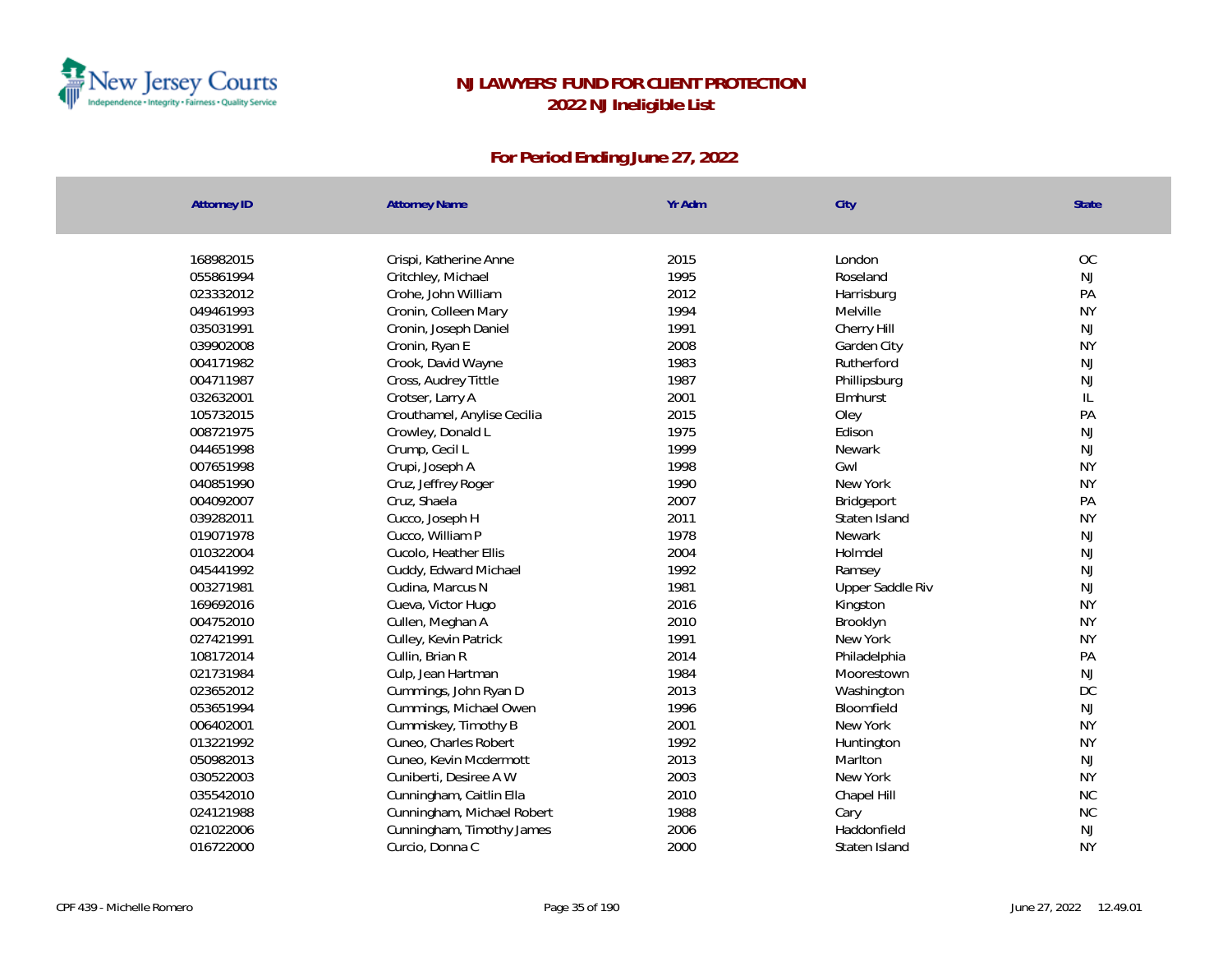

| <b>Attorney ID</b> | <b>Attorney Name</b>       | Yr Adm | City                   | State     |
|--------------------|----------------------------|--------|------------------------|-----------|
|                    |                            |        |                        |           |
| 009621985          | Curran, Kevin Christoph    | 1986   | St Louis               | <b>MO</b> |
| 039292008          | Currie, Ryan L             | 2009   | Missouri City          | TX        |
| 027812003          | Curry, Angela Kweon        | 2003   | Exton                  | PA        |
| 048401988          | Curtin, Teresa A           | 1989   | New York               | <b>NY</b> |
| 018441976          | Curtin, Timothy R          | 1976   | Rochester              | <b>NY</b> |
| 044982006          | Curtis, Christian D        | 2006   | New York               | <b>NY</b> |
| 017202012          | Cusack, Mary Katharine     | 2013   | Atlantic Highlands     | NJ        |
| 016271977          | Cutchall, Thomas T         | 1977   | Freehold               | <b>NJ</b> |
| 052301992          | Cutrona, Robert Stephen    | 1993   | Staten Island          | <b>NY</b> |
| 138282014          | Cutrona, Salvatore Michael | 2014   | <b>Chester Springs</b> | PA        |
| 232272017          | Cutuli, Sara Elizabeth     | 2017   | Sacramento             | CA        |
| 018721975          | Cuyler, Stephen D          | 1975   | Parsippany             | <b>NJ</b> |
| 041252007          | Cyriac, Jobil P            | 2007   | Glenview               | IL        |
| 034521987          | Cyruli, Robert Joseph      | 1987   | Livingston             | NJ        |
| 010121997          | Czepiel, Robert Henry      | 1997   | Southampton            | <b>NJ</b> |
| 002732002          | D'Aiuto, Antonino          | 2002   | New York               | <b>NY</b> |
| 046162005          | D'Alba, Michael G          | 2005   | Los Angeles            | CA        |
| 009531975          | D'Alessandro, James P      | 1975   | Fair Lawn              | NJ        |
| 036151993          | D'Alessio, Diana Maria     | 1993   | Mineola                | <b>NY</b> |
| 040881995          | D'Aloise, Scott Lawrence   | 1996   | Jersey City            | NJ        |
| 046411997          | D'Amore, Paul Michael      | 1997   | Annapolis              | <b>MD</b> |
| 037752000          | D'Emidio, Kristi A         | 2001   | Ashburn                | VA        |
| 027382008          | D'Lauro, Timothy Michael   | 2008   | Warrington             | PA        |
| 025292008          | D'Orazi, Amanda J          | 2008   | Brooklyn               | <b>NY</b> |
| 031901998          | D'Souza, Mansueta          | 1999   | New York               | <b>NY</b> |
| 041561984          | D'Urso, Martin Joseph      | 1985   | Harrisburg             | PA        |
| 020772001          | Da Costa, Ana G            | 2001   | Whippany               | NJ        |
| 030512008          | Da Costa, Jennifer         | 2008   | Baltimore              | <b>MD</b> |
| 010501987          | Da Silva, Eugene H         | 1987   | Wilmington             | <b>NC</b> |
| 207842017          | Dadulla, Katherine G       | 2017   | Jersey City            | <b>NJ</b> |
| 049341996          | Dahl, Michael Bruce        | 1996   | Princeton              | NJ        |
| 041142002          | Dahl, Terence John         | 2003   | <b>Midland Park</b>    | NJ        |
| 908432012          | Dai, Shirley               | 2013   | Washington             | DC        |
| 026532012          | Dalal, Sagar Mayur         | 2013   | Jericho                | <b>NY</b> |
| 037781989          | Daley, Bernard Charles     | 1989   | New York               | <b>NY</b> |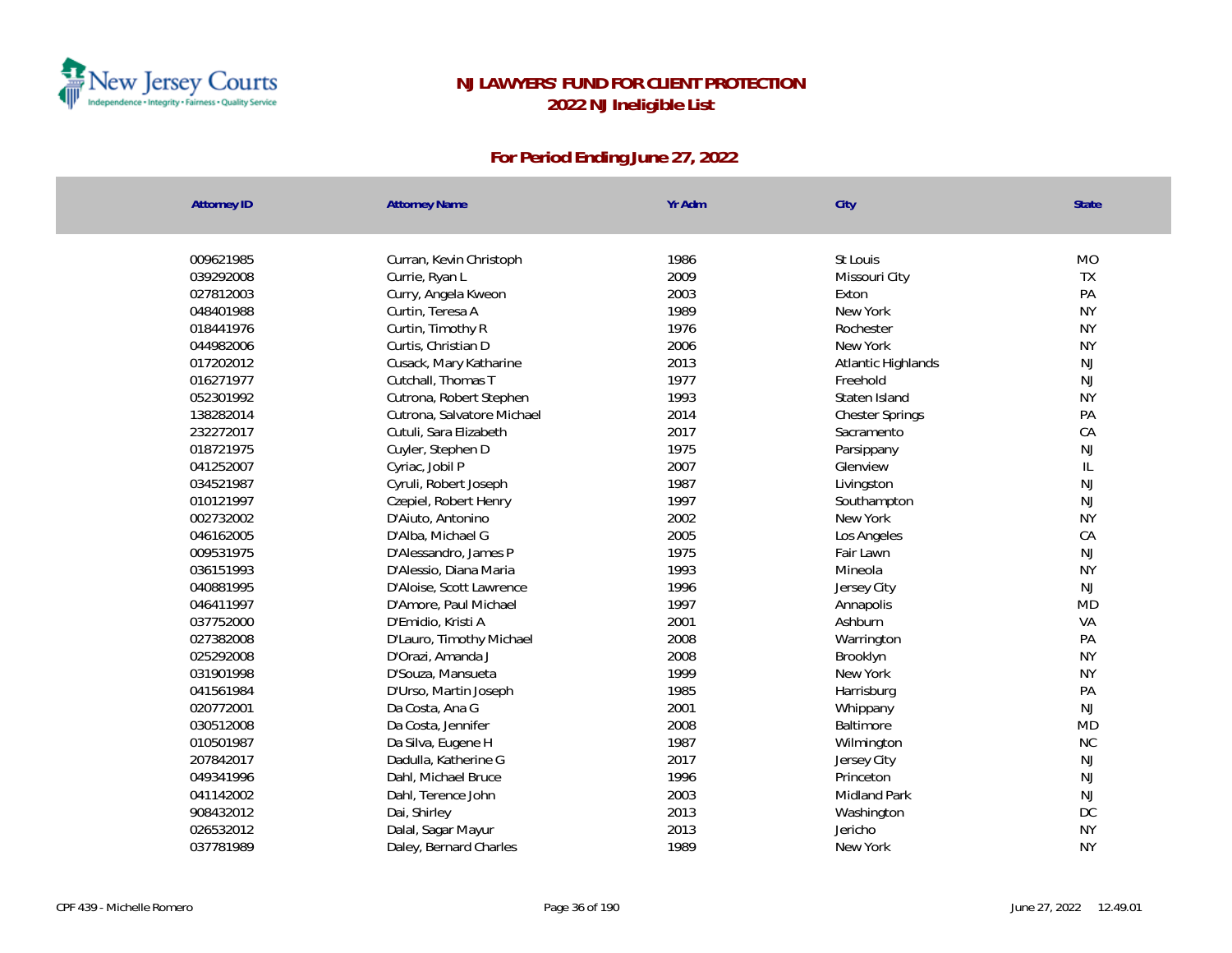

| <b>Attorney ID</b> | <b>Attorney Name</b>     | Yr Adm | City          | <b>State</b>  |
|--------------------|--------------------------|--------|---------------|---------------|
|                    |                          |        |               |               |
| 004911995          | Dalli, John              | 1996   | Centerport    | <b>NY</b>     |
| 046981989          | Dalton, Daniel James     | 1989   | Daniel Island | SC            |
| 018271974          | Dalton, John J           | 1974   | Cedar Grove   | $\mathsf{NJ}$ |
| 002651993          | Dalton, Kenneth M        | 1993   | Staten Island | <b>NY</b>     |
| 207232016          | Dalton, Leslie Anne      | 2016   | Doylestown    | PA            |
| 039631992          | Daly, Linda Rachel       | 1992   | New York      | <b>NY</b>     |
| 282622021          | Daly, Thomas Joseph      | 2021   | Somerville    | <b>NJ</b>     |
| 031071987          | Dalzell, William Alan    | 1987   | Lyndhurst     | NJ            |
| 134292014          | Damiano, Anthony J       | 2014   | Lancaster     | PA            |
| 021902008          | Daniel, Malkie Rivka     | 2009   | Far Rockaway  | <b>NY</b>     |
| 032651997          | Daniello, John P         | 1998   | Wilmington    | DE            |
| 013951980          | Daniels, Barbara A       | 1980   | West Orange   | <b>NJ</b>     |
| 039292001          | Daniels, Christopher E   | 2002   | Villanova     | PA            |
| 008612006          | Daniels, Derek M         | 2006   | Tampa         | $\mathsf{FL}$ |
| 070872014          | Daniels, Melissa M       | 2014   | Brooklyn      | <b>NY</b>     |
| 034502011          | Daniels, Seth Clinton    | 2011   | Salt Lake     | UT            |
| 001471985          | Daniels, Thomas Robert   | 1985   | Factoryville  | PA            |
| 105532014          | Danoff, Jesse            | 2014   | New York      | <b>NY</b>     |
| 024621980          | Danziger, Patricia C     | 1980   | Freehold Twp  | $\mathsf{NJ}$ |
| 007531994          | Darby, Alvin Lee         | 1994   | Parsippany    | NJ            |
| 013352008          | Darden, Silas V          | 2008   | Arlington     | VA            |
| 008422003          | Darling, Heather J       | 2003   | Morris Plains | $\mathsf{NJ}$ |
| 025732010          | Darlington, Brooke Carey | 2010   | Philadelphia  | PA            |
| 030222002          | Darpino, Deborah L       | 2002   | Bridgeton     | <b>NJ</b>     |
| 040811993          | Dartley, Jon Lawrence    | 1994   | New York      | <b>NY</b>     |
| 044831998          | Datta, Ruchi Bajaj       | 1999   | Princeton Jct | <b>NJ</b>     |
| 167672015          | Dave, Puja               | 2015   | New York      | <b>NY</b>     |
| 033842012          | David, Jesse Frederick   | 2012   | N/A           | <b>NY</b>     |
| 098562014          | Davidoff, Rikki Leigh    | 2014   | Jersey City   | $\mathsf{NJ}$ |
| 018492008          | Davidovitch, Gal J       | 2008   | New York      | <b>NY</b>     |
| 042912010          | Davidow, Daniel A        | 2010   | Mount Laurel  | <b>NJ</b>     |
| 020652002          | Davidowitz, Ephraim Y    | 2002   | Bergenfield   | <b>NJ</b>     |
| 041652011          | Davidson, Isis Danette   | 2012   | Rosedale      | <b>NY</b>     |
| 019531986          | Davidson, Rachel Naomi   | 1986   | New York      | <b>NY</b>     |
| 908692012          | Davis, Alex              | 2013   | Los Angeles   | CA            |
|                    |                          |        |               |               |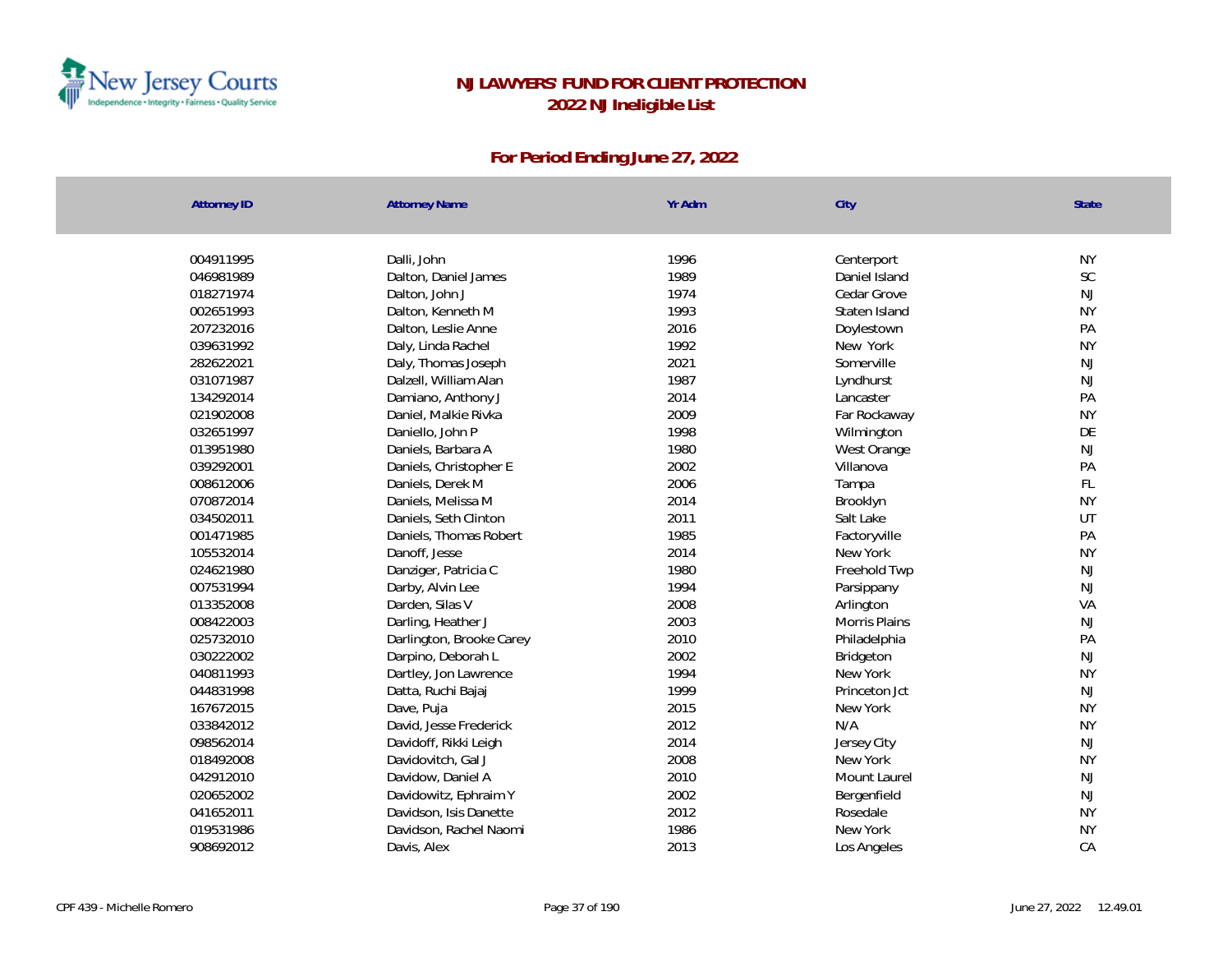

| <b>Attorney ID</b> | <b>Attorney Name</b>          | Yr Adm | City             | <b>State</b>  |
|--------------------|-------------------------------|--------|------------------|---------------|
|                    |                               |        |                  |               |
| 090582014          | Davis, Amy G                  | 2014   | Cranford         | NJ            |
| 052312013          | Davis, Cira C                 | 2013   | Oakland          | CA            |
| 040911994          | Davis, Jason Richard          | 1994   | Naples           | FL            |
| 904092012          | Davis, Martina Angelique      | 2012   | Brooklyn         | <b>NY</b>     |
| 009592006          | Davis, Megan Clare            | 2006   | Orange           | VA            |
| 029411995          | Davis, Thomas Michael         | 1996   | St Paul          | <b>MN</b>     |
| 007962009          | Davis, Timmery Philana        | 2009   | New York         | <b>NY</b>     |
| 024111992          | Davis, Veronica Mc Kee        | 1992   | Spring Lake      | $\mathsf{NJ}$ |
| 030772002          | Davis, Zachary R              | 2003   | Philadelphia     | PA            |
| 280271972          | Day, Bradford R               | 1972   | Belvidere        | <b>NJ</b>     |
| 035771995          | Day, Christopher Joseph       | 1995   | Philadelphia     | PA            |
| 265202018          | Day, Courtney J               | 2018   | Paramus          | NJ            |
| 005741999          | Dayton, John M                | 1999   | Salt Lake City   | UT            |
| 039661983          | De Boissiere, Alexander J     | 1984   | Washington       | DC            |
| 040692006          | De Bono, Michael              | 2006   | Irving           | TX            |
| 022932011          | De Campo, Joseph Owen         | 2011   | Huntersville     | <b>NC</b>     |
| 031352011          | De Fazio, Nichole E           | 2012   | Charleston       | SC            |
| 043582002          | De Filippis, Patricia J       | 2002   | Englewood Cliffs | $\mathsf{NJ}$ |
| 026672002          | De Flece, David A             | 2003   | Princeton        | $\mathsf{NJ}$ |
| 052471993          | De Freitas, Peachetta Sabrina | 1993   | New York         | <b>NY</b>     |
| 050811993          | De Laurentis, Brian Matthew   | 1993   | New York         | <b>NY</b>     |
| 023522001          | De Liberty, Daniel Anthony    | 2001   | Bromall          | PA            |
| 008162001          | De Meyer, Suzanne             | 2001   | Staten Island    | <b>NY</b>     |
| 020971999          | De Mora, Daniel Leon          | 1999   | Swedesboro       | <b>NJ</b>     |
| 019081998          | De Naro, Stephen              | 1998   | Florham Park     | <b>NJ</b>     |
| 042142009          | De Nucci, Matthew A           | 2009   | Newtown Square   | PA            |
| 083702014          | De Paz, Anastasia M           | 2014   | Philadelphia     | PA            |
| 003652010          | De Phoure, Emily Ann          | 2010   | Warren           | NJ            |
| 035052005          | De Primo, Annmarie F          | 2006   | Somerville       | <b>NJ</b>     |
| 025141997          | De Rose, Lisa Maria           | 1998   | Florham Park     | <b>NJ</b>     |
| 035021985          | De Santis, William James      | 1986   | Cherry Hill      | $\mathsf{NJ}$ |
| 029102002          | De Silva, Naomi M             | 2003   | San Francisco    | CA            |
| 023551998          | De Sipio, Richard Louis       | 1998   | Philadelphia     | PA            |
| 040942004          | De Socio, Christopher M       | 2004   | Jersey City      | NJ            |
| 018902010          | De Sousa, Tanya Paula         | 2010   | London           | OC            |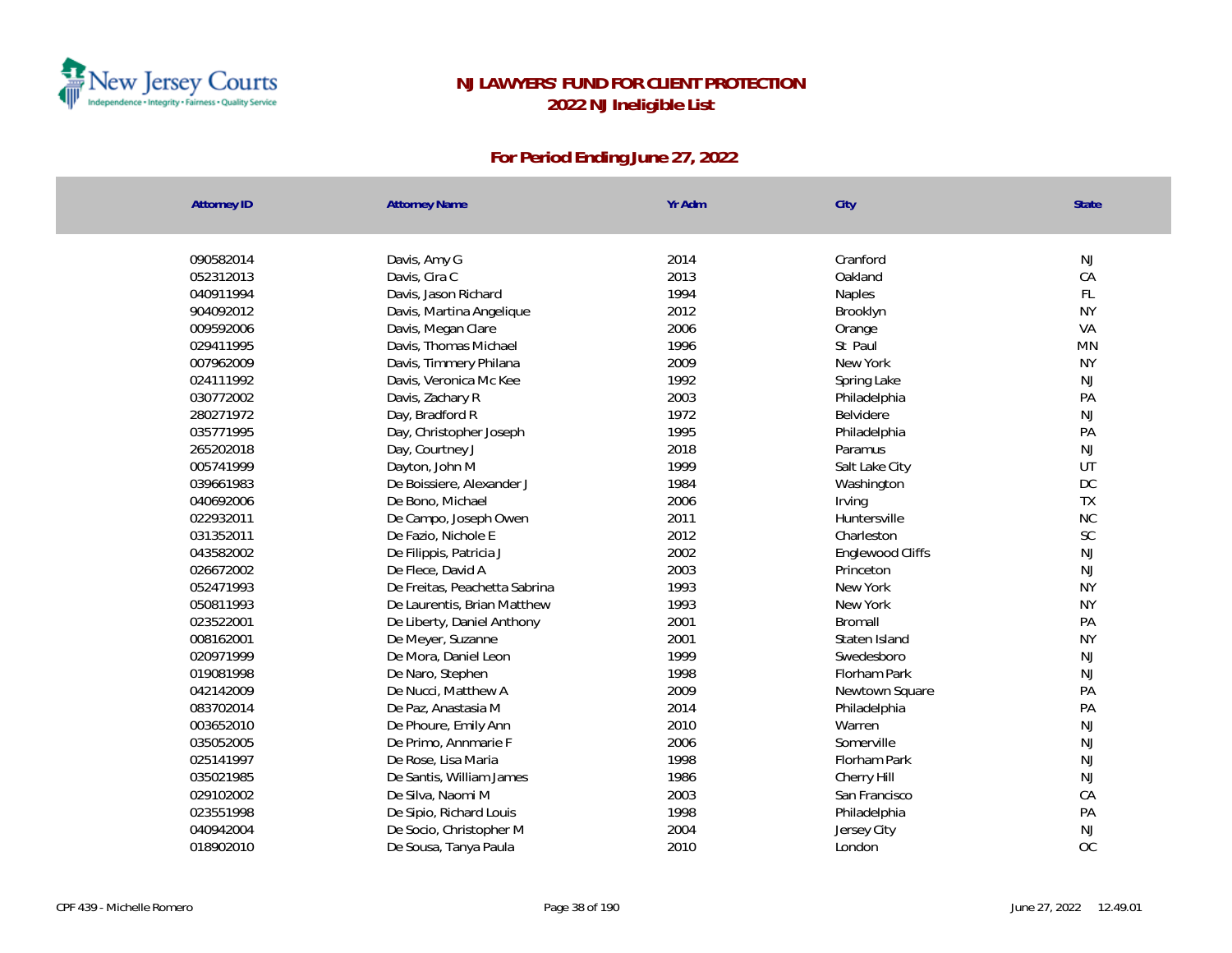

| <b>Attorney ID</b> | <b>Attorney Name</b>       | Yr Adm | City             | <b>State</b>  |
|--------------------|----------------------------|--------|------------------|---------------|
|                    |                            |        |                  |               |
| 042662011          | De Souza, Keita Ayo        | 2011   | New York         | <b>NY</b>     |
| 035272001          | De Vito, Joanna Marie      | 2002   | New City         | <b>NY</b>     |
| 028241999          | De Vito, Joseph            | 1999   | Syosset          | <b>NY</b>     |
| 046022004          | De Vito, Terri             | 2004   | Dix Hills        | <b>NY</b>     |
| 033342006          | Debs, Jacqueline M         | 2007   | Brooklyn         | <b>NY</b>     |
| 034782012          | Decktor, Blakeley Rose     | 2013   | Woodstown        | NJ            |
| 032281988          | Dederick, David Scott      | 1988   | West Caldwell    | $\mathsf{NJ}$ |
| 044841984          | Deeb, Peter Joseph         | 1984   | Philadelphia     | PA            |
| 039541989          | Deegan, Daniel Paul        | 1989   | Uniondale        | <b>NY</b>     |
| 025992010          | Deely, Susan               | 2011   | Bethlehem        | PA            |
| 042872008          | Deeney, George             | 2008   | Philadelphia     | PA            |
| 015251983          | Defeis, Elizabeth Frances  | 1983   | Newark           | NJ            |
| 282361972          | Del Colliano, Arthur G     | 1972   | Hackensack       | $\mathsf{NJ}$ |
| 022181982          | Del Duca, Joseph Anthony   | 1982   | Haddonfield      | NJ            |
| 030262009          | Del Priore, Denise M       | 2009   | Hackensack       | <b>NJ</b>     |
| 021062002          | Del Rey-Cone, Christie     | 2003   | New York         | <b>NY</b>     |
| 018152007          | Del Rios, Marcia           | 2007   | Austin           | TX            |
| 002281997          | Del Tufo, Douglas Joseph   | 1997   | Cedar Knolls     | NJ            |
| 037652005          | Delaney, Kevin D           | 2006   | Philadelphia     | PA            |
| 049031994          | Delany, William James      | 1995   | Philadelphia     | PA            |
| 020152007          | Delay, Christina J         | 2007   | New York         | <b>NY</b>     |
| 039611995          | Delgado, Patrick Adam      | 1995   | Hauppauge        | <b>NY</b>     |
| 035002006          | Delinko, David Michael     | 2006   | Livingston       | NJ            |
| 019872008          | Dellatore, Carolyn M       | 2008   | Somerset         | NJ            |
| 174322016          | Demedeiros, Alison Gene    | 2016   | South Hampton    | PA            |
| 258122018          | Demidov, Andrey            | 2018   | Woodhaven        | <b>NY</b>     |
| 010692004          | Demosthene, Natasha        | 2004   | New York         | <b>NY</b>     |
| 029902003          | Demourtzidis, Nikolaos I   | 2003   | Chadds Ford      | PA            |
| 110632014          | Denaples, Ciara Lucianna   | 2014   | West Abington Tw | PA            |
| 028721977          | Denbeaux, Mark P           | 1978   | Westwood         | NJ            |
| 238802018          | Denis, Kassandra Jordan    | 2018   | Jersey City      | NJ            |
| 027651998          | Denneler, Joseph William   | 1998   | King Of Prussia  | PA            |
| 172962015          | Dennerlein, Robert Michael | 2015   | Wayne            | NJ            |
| 035562010          | Dennis, Ethan Mark         | 2010   | Philadelphia     | PA            |
| 028711986          | Dennis, James Michael      | 1986   | New York         | <b>NY</b>     |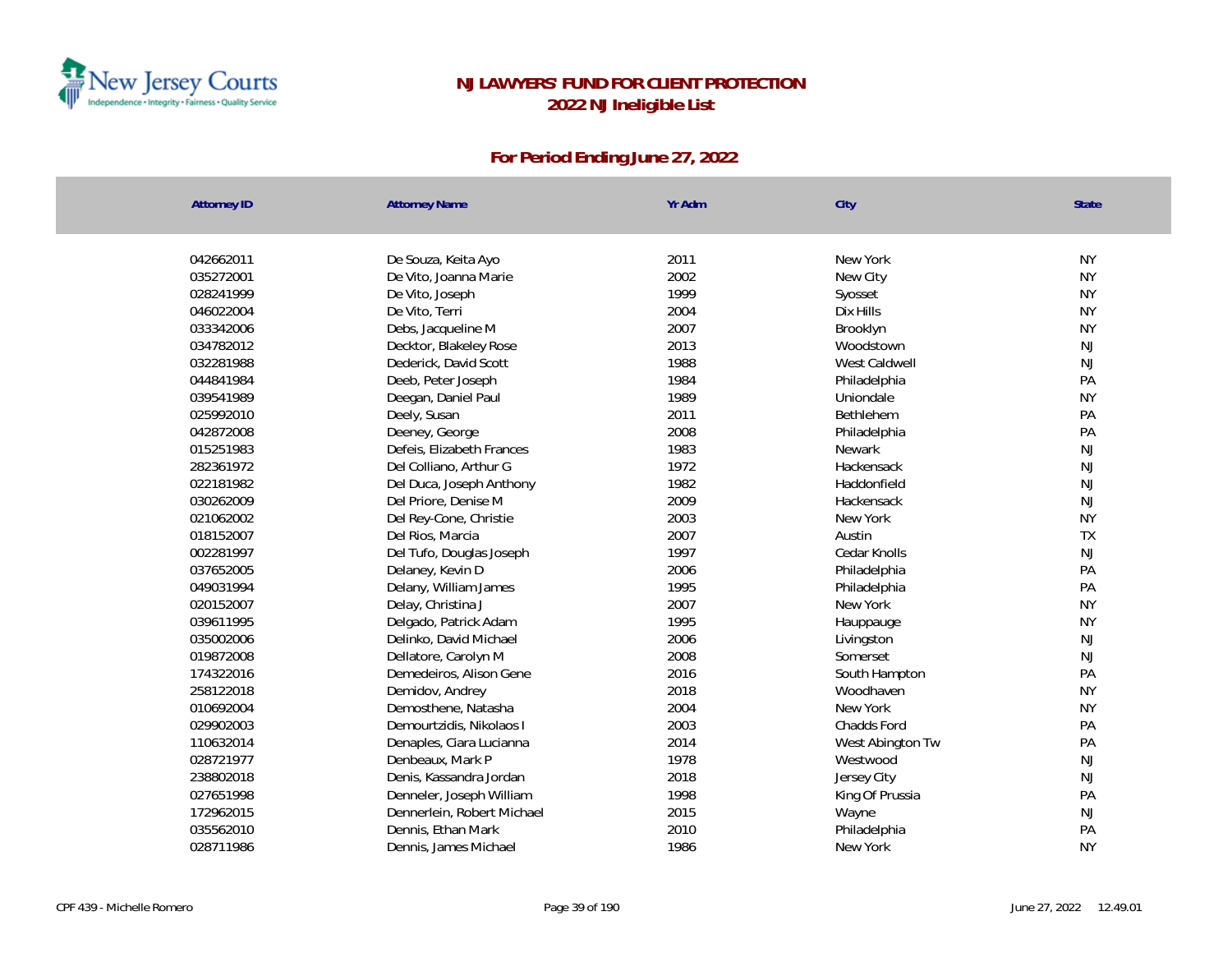

| <b>Attorney ID</b> | <b>Attorney Name</b>        | Yr Adm | City              | State           |
|--------------------|-----------------------------|--------|-------------------|-----------------|
|                    |                             |        |                   |                 |
| 032261998          | Dennis, Joseph Brian        | 1999   | Livingston        | NJ<br><b>NY</b> |
| 051871988          | Dennis, Willie Eugene       | 1988   | New York          |                 |
| 041312004          | Dennison, Richard S         | 2004   | Florence          | NJ<br>OC        |
| 008751984          | Depoo, Dharamchand          | 1984   | Port Of Spain     |                 |
| 085912013          | Derbesy, Thomas Jared       | 2013   | Yardley           | PA<br><b>NY</b> |
| 050501992          | Derman, Bret Steven         | 1992   | Brooklyn          |                 |
| 009021995          | Derman, Lisa Sawyer         | 1995   | Westfield         | NJ              |
| 015671995          | Dermody, Michael O'Malley   | 1996   | Jensen Beach      | FL              |
| 046612011          | Derr, Tyler Jose            | 2011   | Tampa             | FL              |
| 349322021          | Desa, Elysa R               | 2021   | Monroe Township   | NJ              |
| 281842020          | Desalvo, Elizabeth J        | 2020   | Hackensack        | <b>NJ</b>       |
| 053031992          | Desharnais, Kevin G         | 1993   | Chicago           | IL              |
| 261412018          | Desmarais, James Robert     | 2018   | Warwick           | R <sub>l</sub>  |
| 022782004          | Despinos-Peavey, Natacha    | 2004   | Somerville        | NJ              |
| 021031978          | Dessel, Lisa J              | 1978   | Washington        | DC              |
| 023252011          | Devaney, Kristen Kelley     | 2011   | Carle Place       | <b>NY</b>       |
| 102892014          | Devito, Paul Joseph         | 2014   | Freehold          | NJ              |
| 386972021          | Devlin, John Matthew        | 2021   | Philadelphia      | PA              |
| 021552006          | Devlin, Rebecca Kate        | 2006   | Islandia          | <b>NY</b>       |
| 023861997          | Devlin, Richard Gerald      | 1997   | Philadelphia      | PA              |
| 044142011          | Dewalt, William             | 2011   | Mountain View     | CA              |
| 011241999          | Dewoski, John Frederick     | 2001   | Hasbrouck Heights | <b>NJ</b>       |
| 035082002          | Dhanjal, Manpreet Singh     | 2003   | Vienna            | VA              |
| 015201996          | Di Bernardo, Mary Dorey     | 1997   | Westmont          | NJ              |
| 041612008          | Di Lena, Joshua A           | 2008   | Stamford          | CT              |
| 016812001          | Di Marco, Benjamin S        | 2001   | Verona            | NJ              |
| 001951981          | Di Mare, Louis A            | 1981   | Piscataway        | NJ              |
| 004351987          | Di Maria, Susan E           | 1987   | Atlantic City     | <b>NJ</b>       |
| 017281986          | Di Martino, Donna A         | 1986   | Whitehouse Sta    | NJ              |
| 040801988          | Di Matteo, John Michael     | 1988   | New York          | <b>NY</b>       |
| 040151997          | Di Napoli, Leslie Pregel    | 1998   | Trevose           | PA              |
| 005761997          | Di Nardo, Thomas David      | 1998   | Key Largo         | FL              |
| 038951998          | Di Nicola, John William     | 1998   | Needham           | MA              |
| 907932012          | Di Pano, Robert Christopher | 2012   | Sarasota          | FL              |
| 050901997          | Di Paolo, Anthony           | 1998   | Queens Village    | <b>NY</b>       |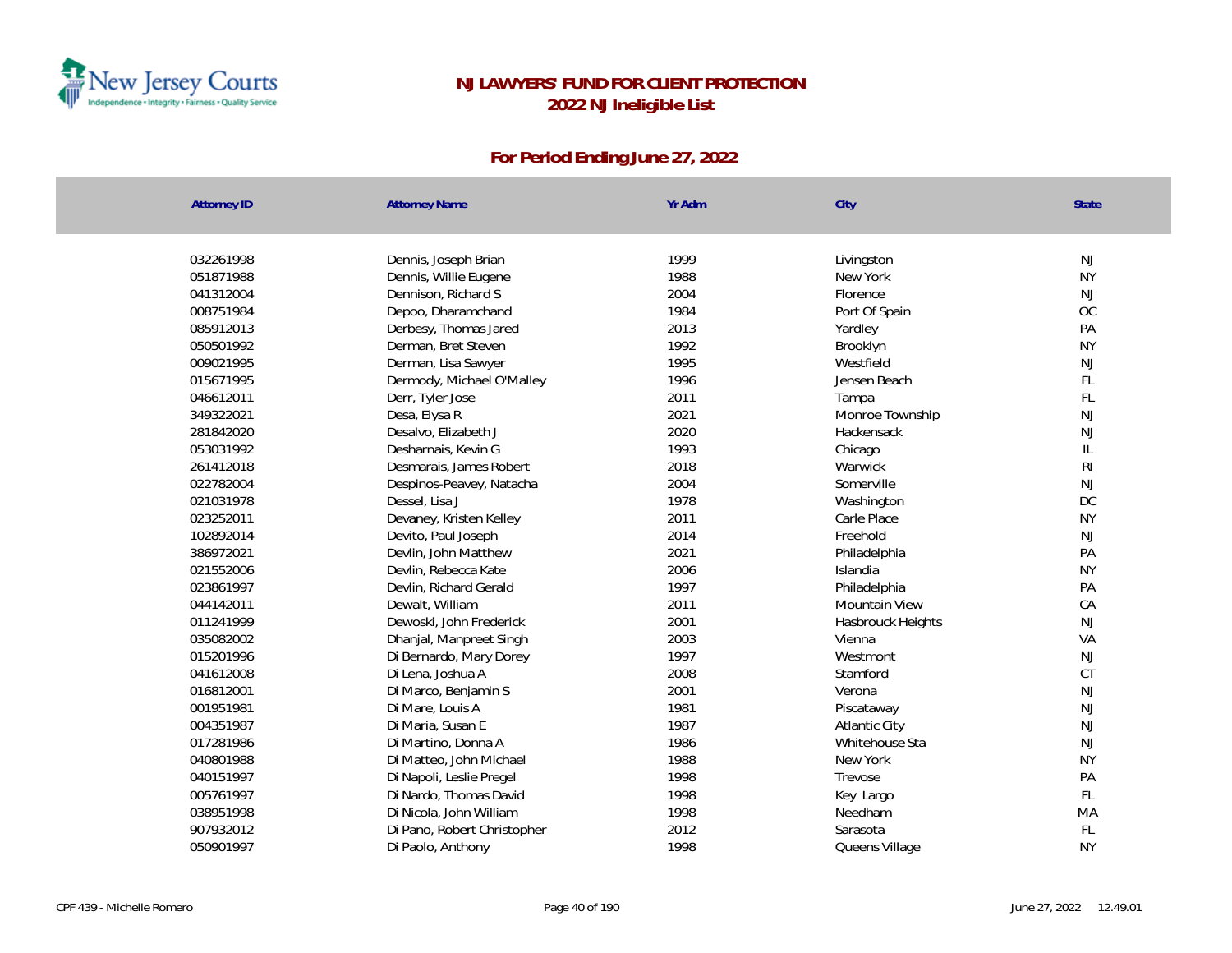

| <b>Attorney ID</b> | <b>Attorney Name</b>          | Yr Adm | City               | <b>State</b> |
|--------------------|-------------------------------|--------|--------------------|--------------|
| 042282004          | Di Sabato, Dennis J           | 2005   | Myrtle Bch         | SC           |
| 383822021          | Di Stasio, Leonardo A         | 2021   | East Hanover       | NJ           |
| 027391990          | Di Stefano, Anthony Robert    | 1990   | Edison             | NJ           |
| 037792007          | Di Stefano, Douglas Craig     | 2007   | Brooklyn           | <b>NY</b>    |
| 041471996          | Di Stefano, Gregory Vincent   | 1996   | Maastrchit         | OC           |
| 029181985          | Diamond, Andrew Richard       | 1985   | Jericho            | <b>NY</b>    |
| 027591994          | Diamond, Richard Harris       | 1995   | Livingston         | <b>NJ</b>    |
| 025082005          | Diana, Thomas R               | 2005   | St Petersburg      | FL           |
| 024042005          | Diaz, Bozena M                | 2006   | West Orange        | NJ           |
| 010642006          | Diaz, Eduardo Javier          | 2006   | Rochelle Park      | <b>NJ</b>    |
| 009081987          | Dicker, Joshua                | 1987   | New York           | <b>NY</b>    |
| 041491991          | Dickey, Jeffrey Scott         | 1992   | New York           | <b>NY</b>    |
| 218582016          | Diclemente, Rhiannon          | 2016   | Philadelphia       | PA           |
| 139722014          | Diefenbach, James C           | 2014   | San Diego          | CA           |
| 024642004          | Diefenderfer, Brent Christian | 2004   | York               | PA           |
| 020461991          | Diego, Caridad                | 1991   | Medford            | <b>NJ</b>    |
| 017562004          | Diffley, Elizabeth A          | 2005   | Philadelphia       | PA           |
| 344312020          | Digirolamo, Joseph A          | 2020   | <b>Brookfield</b>  | CT           |
| 151082015          | Dilella, Carling Lauren       | 2015   | Miami              | FL           |
| 036022007          | Diliberto, Benjamin M         | 2008   | Annandale          | VA           |
| 035112012          | Dill, Benjamin F              | 2013   | Glen Allen         | VA           |
| 007272009          | Dill, Elizabeth Read          | 2009   | Wayne              | PA           |
| 024152007          | Dillon, Michael C             | 2008   | Pine Beach         | <b>NJ</b>    |
| 026521981          | Dillon, Paul J                | 1981   | Brooklyn           | <b>NY</b>    |
| 010832002          | Dimitry, Eileen               | 2004   | Middletown         | NJ           |
| 090002014          | Dinardo, Robert Paul          | 2014   | New York           | <b>NY</b>    |
| 038832004          | Dineen, Elizabeth A           | 2004   | New York           | <b>NY</b>    |
| 011661979          | Dinenberg, Gary               | 1979   | Pleasantville      | <b>NJ</b>    |
| 152672015          | Dingman, Cherie-Lynn          | 2015   | Johnsburg          | L            |
| 034392013          | Dinnerstein, Jed E            | 2013   | New York           | <b>NY</b>    |
| 033441996          | Dinstell, Scott Robert        | 1996   | Huntington Station | <b>NY</b>    |
| 025891980          | Dintino, Robert P             | 1980   | Haddon Heights     | NJ           |
| 029532012          | Diodato, Danielle Marie       | 2012   | Ringwood           | <b>NJ</b>    |
| 034861988          | Diorio, Joseph Anthony        | 1988   | North Wales        | PA           |
| 131252014          | Diradji, Joanna Kathleen      | 2014   | Canterbury         | OC           |
|                    |                               |        |                    |              |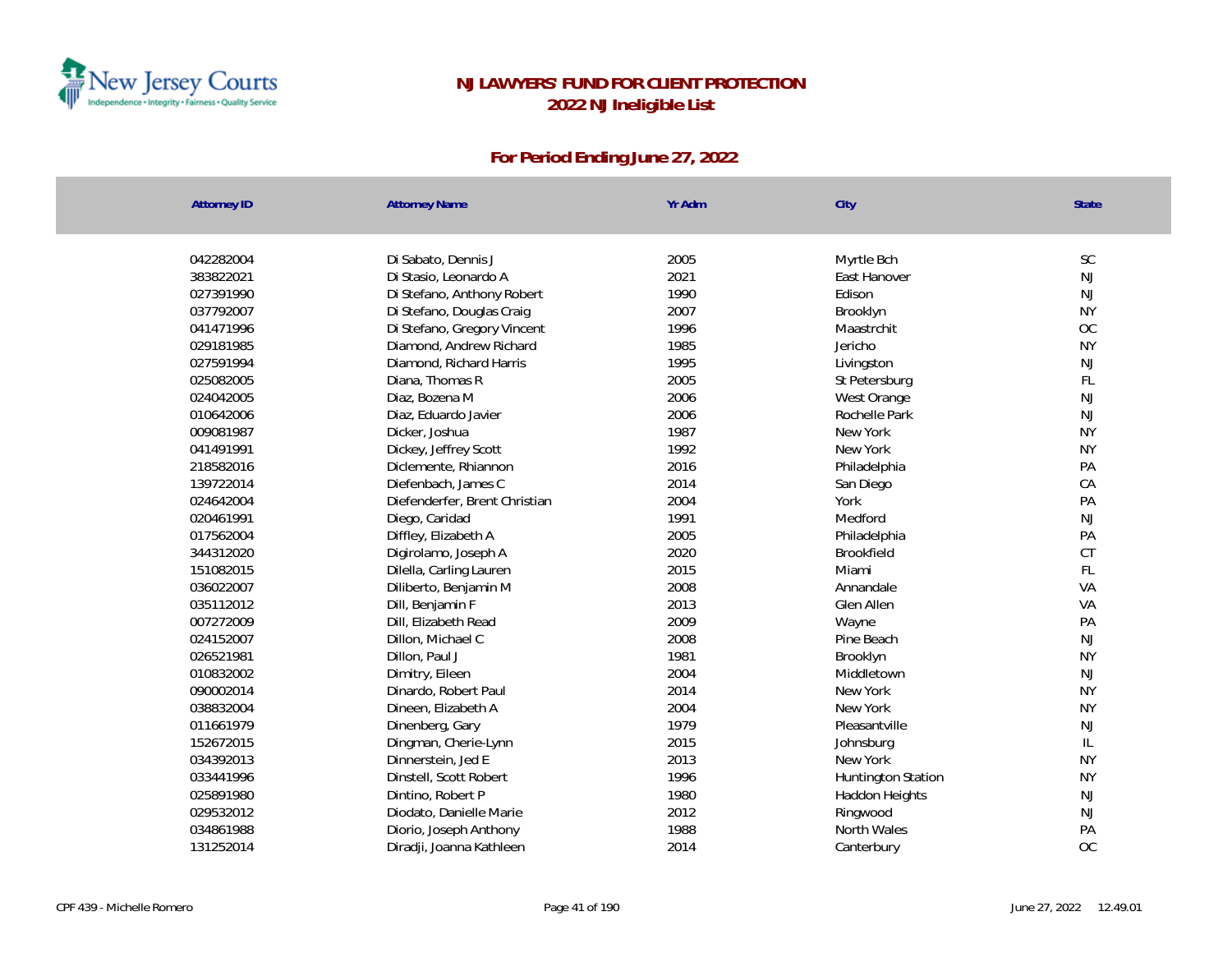

| <b>Attorney ID</b> | <b>Attorney Name</b>           | Yr Adm | City                 | <b>State</b> |
|--------------------|--------------------------------|--------|----------------------|--------------|
|                    |                                |        |                      |              |
| 037132002          | Director, Seth A               | 2002   | Monroe               | NJ           |
| 039542001          | Disel Allman, Amy Kathleen     | 2002   | Suffolk              | VA           |
| 048782015          | Disilvestro-Kulp, Daria Lauren | 2015   | Philadelphia         | PA           |
| 038802000          | Diskin, Kevin P                | 2000   | Collegeville         | PA           |
| 002962011          | Ditzhazy, Michelle Erin        | 2011   | Huntington Beach     | CA           |
| 039412008          | Diviaio, Danielle A            | 2008   | New York             | <b>NY</b>    |
| 051241996          | Divins, Byron A                | 1997   | Garden City          | <b>NY</b>    |
| 226402017          | Diviny, Thomas F               | 2017   | Pearl River          | <b>NY</b>    |
| 008752010          | Dixon, Marsha T                | 2010   | Hyattsville          | <b>MD</b>    |
| 048171992          | Dizengoff, Ira Scott           | 1992   | New York             | <b>NY</b>    |
| 136212015          | Do, Yune T                     | 2015   | Philadelphia         | PA           |
| 263962018          | Dobrusin, Danielle             | 2018   | New York             | <b>NY</b>    |
| 905592012          | Dobtsis, Julia                 | 2012   | San Francisco        | CA           |
| 022762008          | Docabo, Kristy M               | 2008   | <b>Scotch Plains</b> | <b>NJ</b>    |
| 033351991          | Doda, Paul Frank               | 1991   | New York             | <b>NY</b>    |
| 028671984          | Doerr, Thomas Spencer          | 1984   | Andover              | <b>NJ</b>    |
| 023022006          | Doherty, Ian Anthony           | 2006   | Philadelphia         | PA           |
| 022451976          | Doherty, John F                | 1976   | <b>Newark</b>        | <b>NJ</b>    |
| 027052004          | Doherty, Mary C                | 2004   | Philadelphia         | PA           |
| 033501988          | Dolan, Susan Kulik             | 1989   | New Egypt            | NJ           |
| 044741995          | Dolgenas, Ilyse Sue            | 1995   | New York             | <b>NY</b>    |
| 252832018          | Dolinsky, Jaclyn Cheri         | 2018   | New York             | <b>NY</b>    |
| 016112003          | Domante, Jonathan              | 2003   | Staten Island        | <b>NY</b>    |
| 295382019          | Domineske, Catherine Olive     | 2019   | Philadelphia         | PA           |
| 026112009          | Dompierre, Yvonne              | 2009   | New York             | <b>NY</b>    |
| 031062010          | Don Diego, Leonard V           | 2010   | Derry                | <b>NH</b>    |
| 039992009          | Don, Shana Thayer              | 2009   | Cherry Hill          | <b>NJ</b>    |
| 035432010          | Donahue, Hannah Lin            | 2011   | King Of Prussia      | PA           |
| 031511991          | Donaldson, Richard Montgomery  | 1992   | Wilmington           | DE           |
| 170802015          | Donato, Tyler Robert           | 2015   | Millville            | NJ           |
| 155612015          | Donio, Michael Carmine         | 2015   | Hammonton            | <b>NJ</b>    |
| 030312006          | Donio, Tiffany Wagner          | 2006   | Haddonfield          | NJ           |
| 269572018          | Donis, Natalie                 | 2018   | New Brunswick        | NJ           |
| 013711989          | Donlon, Anne Marie             | 1989   | Parsippany           | <b>NJ</b>    |
| 012291998          | Donlon, Mark F                 | 1999   | Lambertville         | <b>NJ</b>    |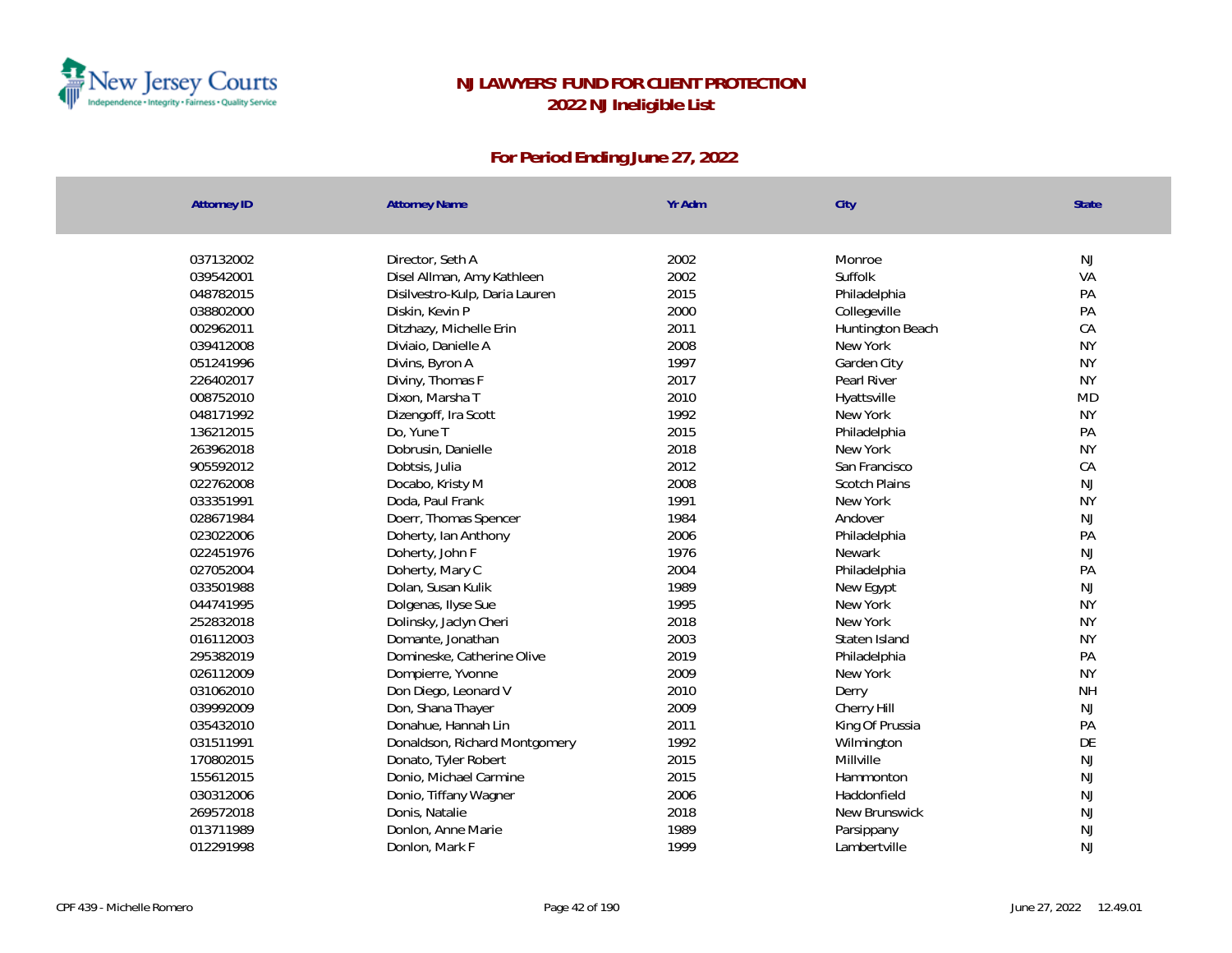

| Yr Adm<br><b>Attorney ID</b><br><b>Attorney Name</b><br>City      | <b>State</b>                  |
|-------------------------------------------------------------------|-------------------------------|
|                                                                   |                               |
| 022331986<br>1987<br>Saint Davids<br>Donnella, Michael Andre      | PA                            |
| 2006<br>031132006<br>Donnelly, Jessica M<br><b>Forked River</b>   | NJ                            |
| 007101976<br>Donnelly, Joan M<br>1976<br>Wall Township            | <b>NJ</b>                     |
| 1980<br>025151980<br>Donnelly, Robert W<br>Cranford               | <b>NJ</b>                     |
| 022371975<br>Donohue, John P<br>1975<br>Philadelphia              | PA                            |
| 022292004<br>Donohue, Julia<br>2004<br>Parsippany                 | NJ                            |
| 2002<br>020682001<br>Donohue, Kevin M<br>Maplewood                | $\mathsf{NJ}$                 |
| 112412014<br>2014<br>Donovan, Carling Elizabeth<br>New York       | <b>NY</b>                     |
| 1987<br>021491987<br>Donovan, Colleen R<br>Parsippany             | NJ                            |
| 2001<br>000872001<br>Donovan, John Joseph<br>Nashville            | <b>TN</b>                     |
| 207592016<br>2016<br>New York<br>Donovan, Katelyn Anne Elizabeth  | <b>NY</b>                     |
| 000281988<br>1988<br>Donovan, Mary Frances<br>Staten Island       | <b>NY</b>                     |
| 2016<br>194632016<br>Donovan, Megan Anne<br>Philadelphia          | PA                            |
| 037972002<br>2003<br>Donovan, Susan L<br>Cape Carteret            | <b>NC</b>                     |
| 015762013<br>Dooley, Thomas J<br>2013                             | NJ<br><b>Berkeley Heights</b> |
| 1979<br>013861979<br>Dopf, Glenn W<br>New York                    | <b>NY</b>                     |
| 2011<br>029792011<br>New York<br>Doppelt, Caryn Celia             | <b>NY</b>                     |
| 088832013<br>2013<br>New York<br>Doran, Kiel M                    | <b>NJ</b>                     |
| Doran, Patricia Eileen<br>1992<br>044791992<br>New York           | <b>NY</b>                     |
| 003752010<br>2010<br>Dore, Sonya<br>Philadelphia                  | PA                            |
| 016421993<br>1993<br>Dorfman, Debra J<br>Purchase                 | <b>NY</b>                     |
| 034112008<br>2008<br>Carle Place<br>Dorfman, Leo                  | <b>NY</b>                     |
| 2007<br>000282007<br>Dorfman, Richard Daniel<br>Boca Raton        | FL                            |
| 008881990<br>1990<br>Dorr, Patrick Charles<br>Chesapeake          | VA                            |
| 1989<br>019401987<br>Dorta, Joseph Albert<br>Weston               | FL                            |
| 2002<br>000872002<br>Dougherty, Anne Stallman                     | PA<br>Plymouth Meeting        |
| 2015<br>142992015<br>Dougherty, Ashley Celeste<br>Castleton       | <b>NY</b>                     |
| 045781990<br>1991<br>Dougherty, C Michael<br><b>Highland Park</b> | <b>NJ</b>                     |
| 1987<br>001791987<br>Dougherty, Carolann Jackson<br>Chesterbrook  | PA                            |
| 2002<br>026612002<br>Dougherty, James J<br>Pottstown              | PA                            |
| 2013<br>033302013<br>Douglas, Marsha A<br>Westbury                | <b>NY</b>                     |
| 013681976<br>1976<br>Douglas, Raymond G<br>Metuchen               | NJ                            |
| 2012<br>004912012<br>Dowell, Eric Donovan<br>Princeton            | NJ                            |
| 901662012<br>2012<br>Dower, Christine P<br><b>West Chester</b>    | PA                            |
| 1986<br>031761985<br>Downes, Christopher F<br><b>Floral Park</b>  | <b>NY</b>                     |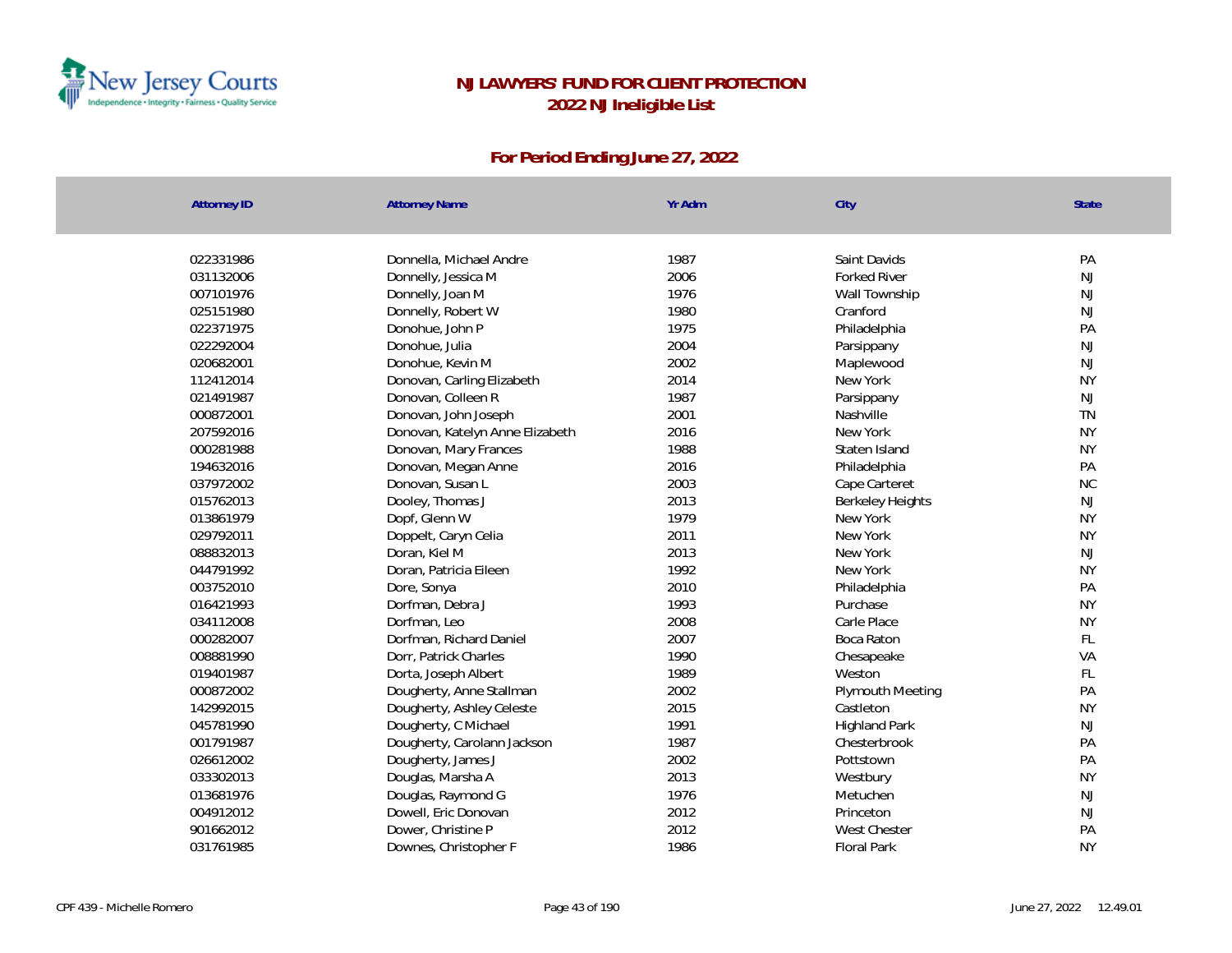

| <b>Attorney ID</b> | <b>Attorney Name</b>       | Yr Adm | City                  | <b>State</b>  |
|--------------------|----------------------------|--------|-----------------------|---------------|
|                    |                            |        |                       |               |
| 136972016          | Downey-Zayas, Elisa Kelly  | 2016   | Philadelphia          | PA            |
| 006242014          | Doyle, James D             | 2014   | West Chester          | PA            |
| 024812012          | Doyle, John Edmund         | 2013   | Fishkill              | <b>NY</b>     |
| 040661995          | Doyle, Rani Elizabeth      | 1995   | Washington            | <b>DC</b>     |
| 313252019          | Drachlis, Eric             | 2019   | New York              | <b>NY</b>     |
| 042412004          | Drachman, Evan R           | 2004   | Maplewood             | <b>NJ</b>     |
| 018882006          | Drake, Rachel B            | 2006   | Roseland              | <b>NJ</b>     |
| 015931984          | Drasheff, Gerald Robert    | 1985   | Guttenberg            | <b>NJ</b>     |
| 023031982          | Drasin, Judith             | 1983   | Voorhees              | <b>NJ</b>     |
| 049081990          | Dratfield, Sherri Felt     | 1990   | New York              | <b>NY</b>     |
| 015571989          | Dreises, Howard Ira        | 1989   | Brooklyn              | <b>NY</b>     |
| 011532005          | Dreiss, Erik R             | 2005   | Silver Spring         | <b>MD</b>     |
| 004481994          | Driscoll, Stephen John     | 1994   | Wallingford           | PA            |
| 004651982          | Driskell, Quentin Douglas  | 1982   | Washington            | DC            |
| 013841990          | Drobenko, Walter           | 1990   | Astoria               | <b>NY</b>     |
| 039491995          | Drood, Jessica Ellen       | 1995   | Loa Angeles           | CA            |
| 018501989          | Drozd, Patricia            | 1989   | N Caldwell            | <b>NJ</b>     |
| 019971991          | Drozd, Peter Francis       | 1991   | Fair Lawn             | <b>NJ</b>     |
| 046621993          | Druckman, Marc Lawrence    | 1993   | Miami Beach           | $\mathsf{FL}$ |
| 016471975          | Drugach, Claire            | 1975   | Newark                | NJ            |
| 030342013          | Dry, Catherine R           | 2013   | King Of Prussia       | PA            |
| 033582006          | Du Boff, Rebecca Auerbach  | 2006   | Livingston            | <b>NJ</b>     |
| 034591983          | Dubow, Steve H             | 1983   | Philadelphia          | PA            |
| 005341985          | Dudley, James Bernard      | 1985   | Metuchen              | <b>NJ</b>     |
| 041741991          | Dueker, Alice K            | 1991   | Berkeley              | CA            |
| 039732001          | Duff, John R               | 2002   | West Orange           | NJ            |
| 009401978          | Duff, Vaughn W             | 1978   | <b>Tarpon Springs</b> | FL            |
| 051911995          | Duffy, Christopher Michael | 1995   | Milton                | MA            |
| 066712013          | Duffy, Liam J              | 2013   | Lansdale              | PA            |
| 127002015          | Duffy, Michael Francis     | 2015   | Cherry Hill           | <b>NJ</b>     |
| 002392004          | Dugan, Sean F X            | 2004   | New York              | <b>NY</b>     |
| 039822001          | Duignan, John G            | 2001   | Chicago               | IL            |
| 037192011          | Dukhovich, Lidiya          | 2011   | Brooklyn              | <b>NY</b>     |
| 017282006          | Duncan, Charles Lang       | 2008   | Middletown            | PA            |
| 026041992          | Duncan, Dorothy Brown      | 1992   | Red Bank              | <b>NJ</b>     |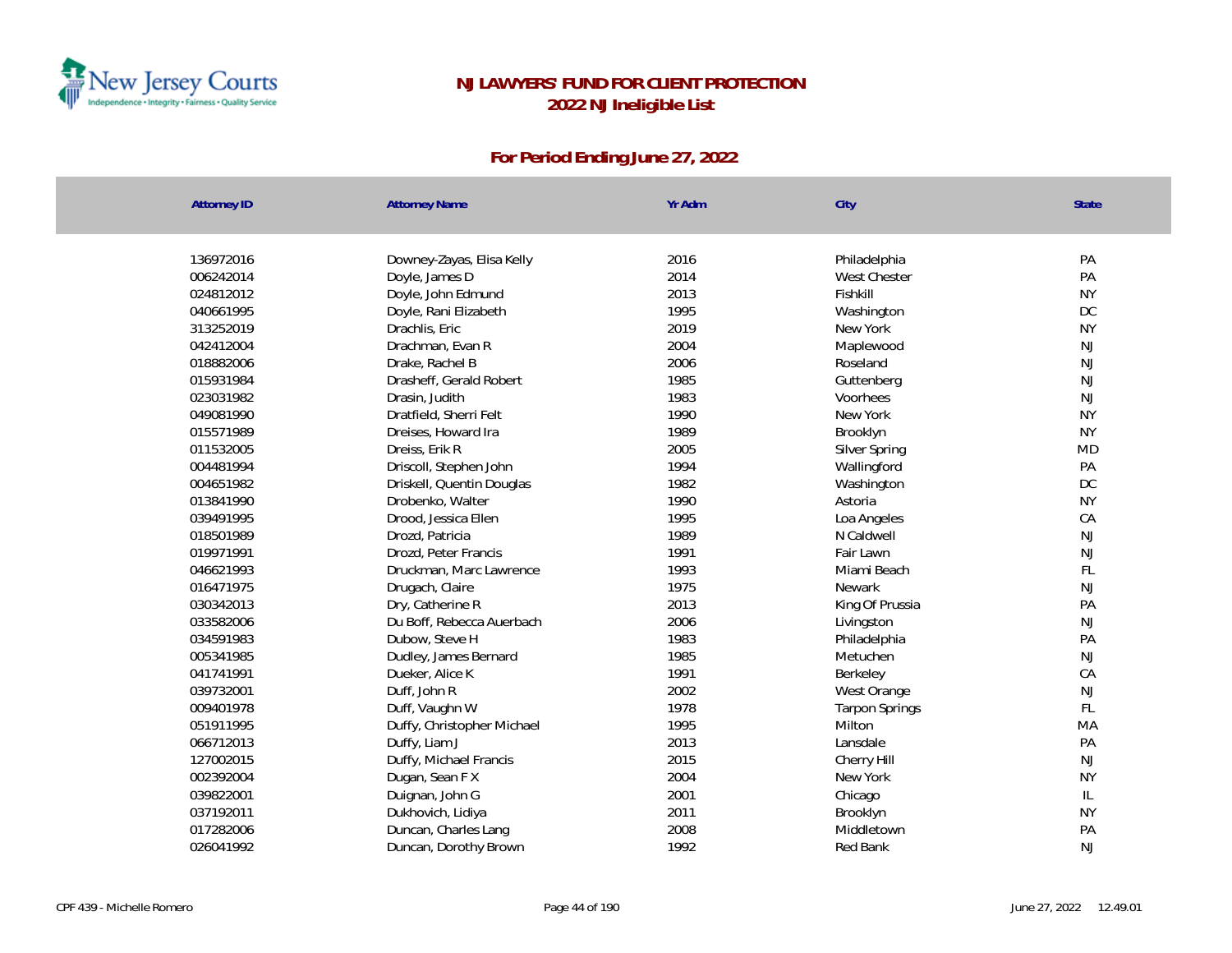

| Yr Adm<br><b>Attorney ID</b><br><b>Attorney Name</b><br>City | State                             |
|--------------------------------------------------------------|-----------------------------------|
|                                                              |                                   |
| 004322008<br>2008<br>Duncan, Dwayne Berisford                | Bloomfield<br>NJ                  |
| 2003<br>032962002<br>Duncan, Sammy George                    | <b>NY</b><br>Stony Brook          |
| Dunderdale, Marissa Elizabeth<br>2019<br>304112019           | Hackensack<br>NJ                  |
| 1991<br>002471991<br>Dunne, Carleen Ann                      | <b>NY</b><br>Tonawanda            |
| 2005<br>028662004<br>Dunne, Peter M                          | PA<br>Philadelphia                |
| 1992<br>029091992<br>Dunst, Lee Gordon<br>New York           | <b>NY</b>                         |
| 039891991<br>1991<br>Yardley<br>Dupree, Anita J              | PA                                |
| 2012<br>030062011<br>Durham, Clem M                          | NJ<br>Bridgeton                   |
| 2008<br>027812007<br>Durivage, Lee C                         | NJ<br>Mt. Laurel                  |
| 024531990<br>1990<br>Durkin, Brian J                         | PA<br>Havertown                   |
| 2008<br>023172008<br>Duronio, Joseph F<br>Bellaire           | TX                                |
| 1984<br>037201983<br>Durr, Jo-Ann Geremia                    | NJ<br>Morristown                  |
| 1995<br>038191994<br>Duseau, Deborah<br>Arlington            | VA                                |
| 1989<br>002621989<br>Duthie, Daniel Patrick<br>Bellvale      | <b>NY</b>                         |
| 2021<br>New York<br>345712021<br>Duval, Jordan R             | <b>NY</b>                         |
| 1991<br>038531991<br>Dweck, Stuart Marc                      | White Plains<br><b>NY</b>         |
| 1999<br>007531999<br>Dwyer, Thomas P<br>Berwyn               | PA                                |
| 2015<br>142102015<br>Dynkin, Barry lan                       | <b>NY</b><br><b>Great Neck</b>    |
| 1980<br>004251980<br>Earisman, Peggy<br>New York             | <b>NY</b>                         |
| 2017<br>158012017<br>Earley, Amanda T                        | PA<br>Philadelphia                |
| 2007<br>040882006<br>Easterly, Edward Jonathan               | PA<br>Allentown                   |
| 1995<br>043581994<br>Eastlack, David Paul<br>Berlin          | NJ                                |
| 031872007<br>Eberle, Katherine R<br>2007<br>Wayne            | PA                                |
| 009671982<br>1982<br>Echevarria, Robin E<br>Yardley          | PA                                |
| 2001<br>039642001<br>Eckelkamp, Joseph M                     | FL<br>Plantation                  |
| 050971997<br>1999<br>Eddy, Derek                             | PA<br>Philadelphia                |
| 021132005<br>Edelman, Alexandra Eve<br>2006                  | VT<br>Burlington                  |
| Edelman, Glen Steven<br>1985<br>030461984                    | Lake Success<br><b>NY</b>         |
| 2010<br>021632010<br>Edelman, Lauren B<br>Brooklyn           | <b>NY</b>                         |
| 2016<br>070952016<br>Edelman, Michael Joseph                 | PA<br>Philadelphia                |
| 2008<br>035382007<br>Edelstein, David A                      | DC<br>Washington                  |
| 2014<br>132602014<br>New York<br>Edelstein, Lindsay Rebecca  | <b>NY</b>                         |
| 047391989<br>Edgcomb, John Drury<br>1989                     | CA<br>San Francisco               |
| 1987<br>013891987<br>Edmonds, Cornell Alfred                 | $\mathsf{NJ}$<br>Princeton Junctn |
| 1988<br>023961988<br>Edward, Sterling                        | CA<br>Santa Monica                |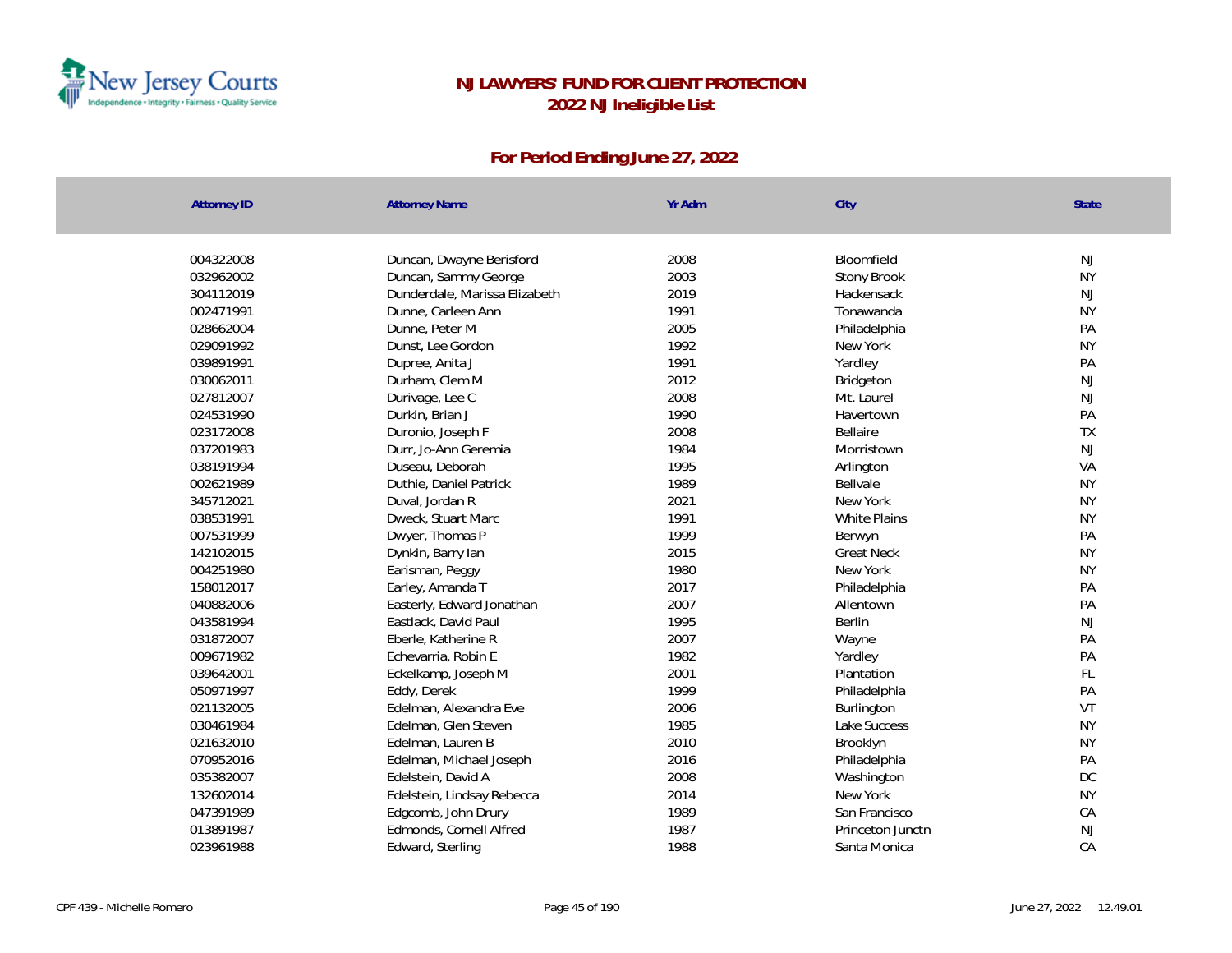

| <b>Attorney ID</b> | <b>Attorney Name</b>         | Yr Adm | City            | State     |
|--------------------|------------------------------|--------|-----------------|-----------|
|                    |                              |        |                 |           |
| 042702011          | Edwards, Kathryn R           | 2012   | Astoria         | <b>NY</b> |
| 008991974          | Edwards, Virginia M          | 1974   | Waban           | MA        |
| 090452014          | Effertz, Christina N         | 2014   | Nashville       | <b>TN</b> |
| 170382015          | Efstathiou, Arianna          | 2015   | Massapequa Park | <b>NY</b> |
| 047991990          | Egan, Thomas A               | 1990   | Manasquan       | <b>NJ</b> |
| 014932012          | Egert, Joshua Paul           | 2012   | Hackensack      | <b>NJ</b> |
| 022782008          | Ehrhardt, Rachel A           | 2008   | Mount Kisco     | <b>NY</b> |
| 026712002          | Ehrlich, Laurie Beth         | 2003   | New York        | <b>NY</b> |
| 053921993          | Eighan, Margaret T           | 1993   | Brookhaven      | PA        |
| 910482012          | Einav, Joseph Reuben         | 2012   | Woodmere        | <b>NY</b> |
| 003872002          | Einbinder, Michael P         | 2002   | Murray Hill     | <b>NJ</b> |
| 011162010          | Eisen, Adriane S             | 2010   | New York        | <b>NY</b> |
| 046641988          | Eisenberg, Mark Robert       | 1989   | Westfield       | NJ        |
| 023492007          | Eisenberg, Michael Adam      | 2007   | Scarsdale       | <b>NY</b> |
| 053421992          | Eisman, Adrian               | 1993   | New York        | <b>NY</b> |
| 039681998          | Eisner, Susan B              | 1998   | Garden City     | <b>NY</b> |
| 184082016          | Ejimadu, Catherine Ihioma    | 2016   | <b>Buffalo</b>  | <b>NY</b> |
| 036762009          | Elan, Evan Stuart            | 2009   | Washington      | DC        |
| 041641985          | Elbogen, William             | 1986   | Brooklyn        | <b>NY</b> |
| 024492002          | Elefant, Sheldon             | 2002   | Brooklyn        | <b>NY</b> |
| 022661987          | Elfenbein, Linda Aileen      | 1987   | North Caldwell  | <b>NJ</b> |
| 017702001          | Elliot, Tracye Wilson        | 2001   | Williamstown    | <b>NJ</b> |
| 003812008          | Elliott, Deborah E           | 2008   | Austin          | TX        |
| 049341991          | Ellis, Adeline               | 1991   | Richmond        | MA        |
| 026021988          | Ellis, Bruce Warren          | 1989   | Kenilworth      | <b>NJ</b> |
| 012932011          | Ellis, Megan Evone           | 2011   | Philadelphia    | PA        |
| 048552011          | Ellis, Stefan David Nicholas | 2011   | Philadelphia    | PA        |
| 031612012          | Ellis, Zachary Jerome        | 2012   | Waverly         | PA        |
| 024841986          | Ellmer, Raymond Jude         | 1987   | Syosset         | <b>NY</b> |
| 025851990          | Ellsworth, Kathryn C         | 1990   | New York        | <b>NY</b> |
| 382322021          | Elmonairy, Amir M            | 2021   | Riverview       | FL        |
| 018852001          | Elwell, David R              | 2001   | Philadelphia    | PA        |
| 011041996          | Emandi, Rani Madhavi         | 1996   | New York        | <b>NY</b> |
| 059832013          | Emery, Julia F               | 2013   | Clinton         | NJ        |
| 031902007          | Emkey, Bethany W             | 2007   | Wyomissing      | PA        |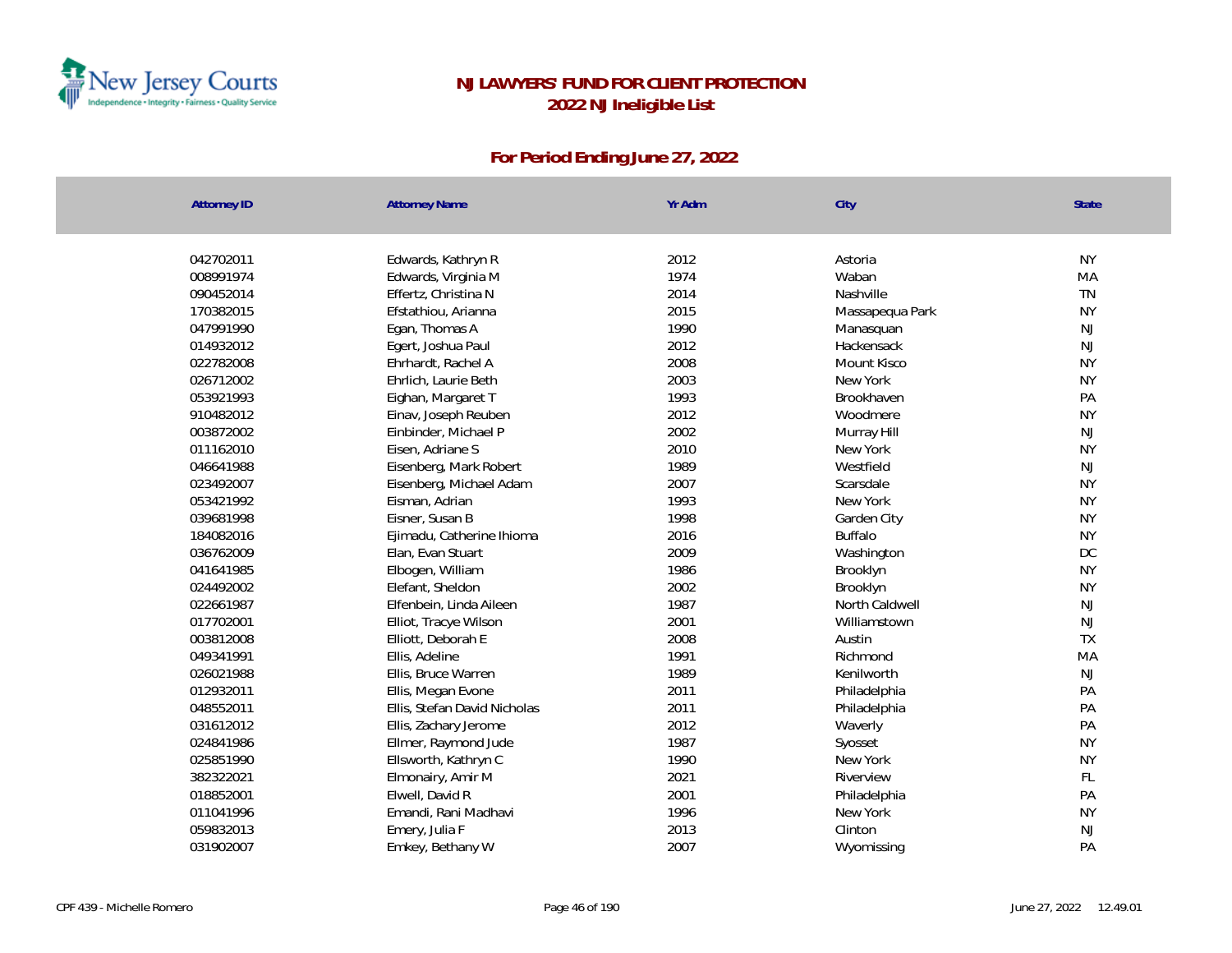

| <b>Attorney ID</b> | <b>Attorney Name</b>            | Yr Adm | City                 | State     |
|--------------------|---------------------------------|--------|----------------------|-----------|
|                    |                                 |        |                      |           |
| 018651991          | Emma, Karen Marie               | 1991   | Brooklyn             | <b>NY</b> |
| 017871998          | Emmons, Ann Marie               | 1998   | Bainbridge           | GA        |
| 035201990          | Emmons, John Melampy            | 1990   | <b>Buffalo</b>       | <b>NY</b> |
| 011632002          | Encarnacion, Odalis Martin      | 2002   | Long Is City         | <b>NY</b> |
| 034271996          | Enders, Howard Alan             | 1996   | Chalfont             | PA        |
| 027102002          | Enders, Ross S                  | 2002   | Furlong              | PA        |
| 010932005          | Endler, Jordan M                | 2005   | E Northport          | <b>NY</b> |
| 170162015          | Endres, Sarah Cassidy           | 2015   | <b>Stephens City</b> | VA        |
| 004112011          | Eng, Bruce                      | 2011   | Richmond Hill        | <b>NY</b> |
| 001561989          | Eng, Richard K                  | 1989   | Brooklyn             | <b>NY</b> |
| 039202001          | Engel, Falk                     | 2001   | Lawrenceville        | NJ        |
| 141032015          | Engel, Jonathan                 | 2015   | Brooklyn             | <b>NY</b> |
| 111292014          | Engel, Matthew R                | 2014   | Brooklyn             | <b>NY</b> |
| 009201990          | Engelsen, Ruth Martha           | 1990   | Lantana              | FL        |
| 012062001          | Engler, John G                  | 2001   | <b>Morris Plains</b> | <b>NJ</b> |
| 043131996          | English-Martin, Christine Marie | 1997   | Hammonton            | <b>NJ</b> |
| 043942011          | Engst, Kathleen                 | 2012   | Venice               | CA        |
| 014582005          | Enriquez, Miriam E              | 2006   | Philadelphia         | PA        |
| 044641990          | Entin, Michelle Carol           | 1991   | Port Washington      | <b>NY</b> |
| 009541975          | Eory, John S                    | 1975   | Princeton            | NJ        |
| 217752016          | Epelle, Glory Ifeoma            | 2016   | Folcroft             | PA        |
| 011892008          | Epilone, Alison Leigh           | 2008   | Bayport              | <b>NY</b> |
| 135062016          | Eppler, William F               | 2016   | Royersford           | PA        |
| 026012000          | Epstein, Alissa L               | 2000   | Maplewood            | <b>NJ</b> |
| 030871992          | Epstein, Andrew Scott           | 1992   | North Caldwell       | <b>NJ</b> |
| 015851984          | Epstein, Ellyn Michele          | 1984   | Cherry Hill          | NJ        |
| 038872009          | Epstein, Michael S              | 2009   | Miami                | FL        |
| 056411993          | Epstein, Robert Joseph          | 1994   | Brooklyn             | <b>NY</b> |
| 002732004          | Epstein-Hersko, Bathsheba       | 2004   | Brooklyn             | <b>NY</b> |
| 036721990          | Erichson, Howard Mark           | 1990   | New York             | <b>NY</b> |
| 009511988          | Erickson, Stephen Edward        | 1988   | Lake Success         | <b>NY</b> |
| 027862005          | Erk, Nicole T                   | 2006   | Columbia             | <b>MD</b> |
| 026321985          | Erlanger, Robert Keith          | 1985   | New York             | <b>NY</b> |
| 040841988          | Errichetti, Janis Lee           | 1988   | Goshen               | <b>NY</b> |
| 040372002          | Ertle, Michael P                | 2002   | King Of Prussia      | PA        |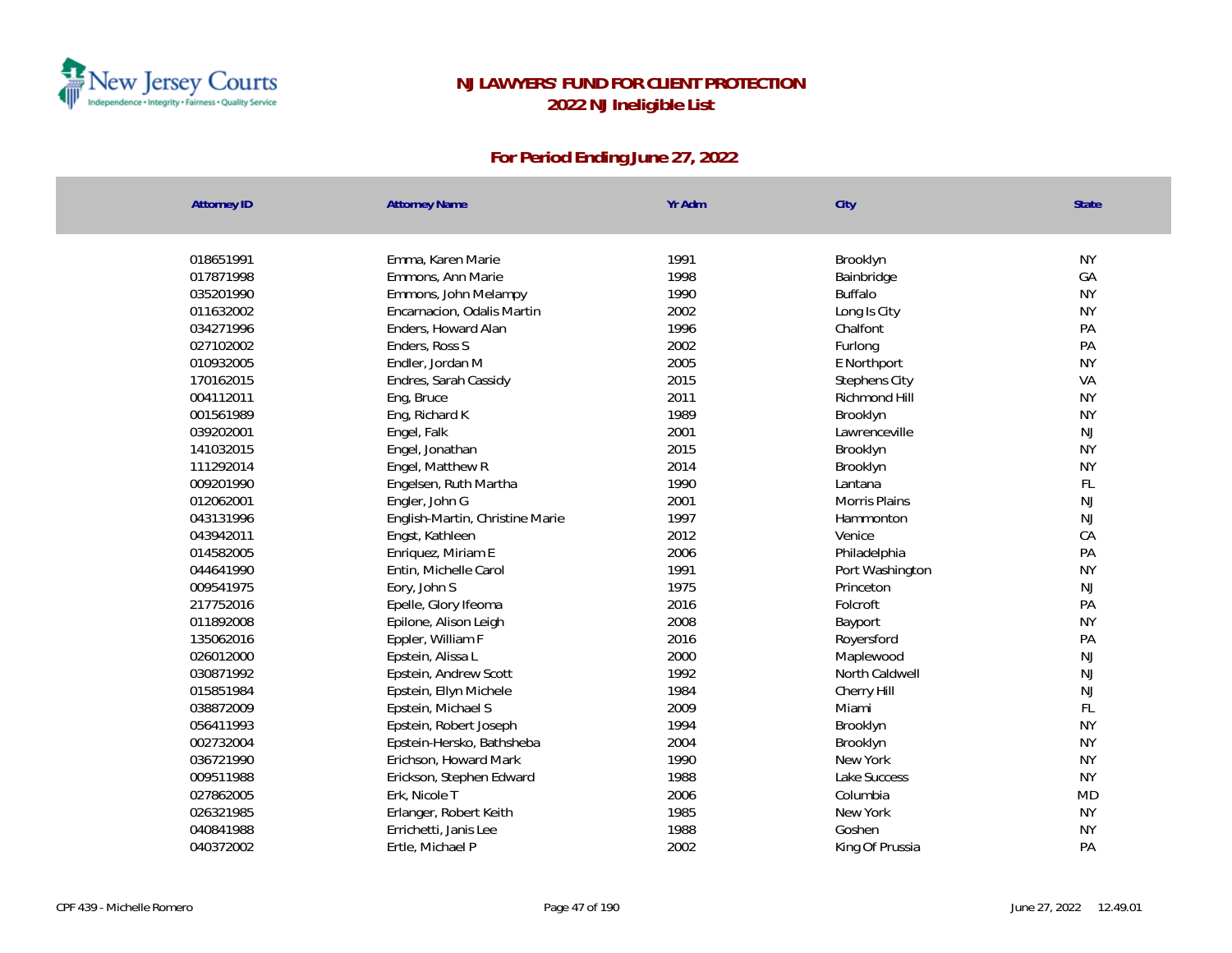

| Yr Adm<br><b>Attorney ID</b><br><b>Attorney Name</b> | City<br><b>State</b>          |  |
|------------------------------------------------------|-------------------------------|--|
|                                                      |                               |  |
| 042481997<br>Eschmann, Paul Andrew<br>1999           | Hoboken<br><b>NJ</b>          |  |
| 1999<br>044751999<br>Eskesen, Frank N                | <b>NY</b><br>New York         |  |
| 2014<br>055132014<br>Espinoza, Gerardo Luis          | <b>NY</b><br>Port Chester     |  |
| 2010<br>026002010<br>Esposito, Robert T              | New York<br><b>NY</b>         |  |
| 2018<br>282492018<br>Esquivel, Eric T                | <b>NY</b><br>Mt. Kisco        |  |
| 2006<br>007262006<br>Esterov, Rina                   | <b>NY</b><br>Albertson        |  |
| 2010<br>006682010<br>Estrella, Jeffrey J             | <b>NY</b><br>Brooklyn         |  |
| 019681994<br>1994<br>Euler, Bereth Kerston           | PA<br>Phoenixville            |  |
| 2017<br>212412017<br>Evans, Jared M                  | NJ<br>Basking Ridge           |  |
| 1996<br>005951996<br>Evans, Mechelle                 | <b>NJ</b><br>Morristown       |  |
| 2004<br>038452003<br>Evans, Melina Frances           | <b>NJ</b><br>Rumson           |  |
| 199812016<br>2016<br>Evans, Robert Ian               | PA<br>Philadelphia            |  |
| 047441992<br>1993<br>Exposito, Jeffrey               | $\mathsf{FL}$<br>Miami Shores |  |
| 017561989<br>Extavour, Winston Conrad<br>1989        | <b>NJ</b><br>Haddonfield      |  |
| 033322009<br>Fabian, Andrew Kenneth<br>2010          | Haverford<br>PA               |  |
| 1992<br>033531992<br>Fabiani, Christa A              | PA<br>Philadelphia            |  |
| 140972014<br>2014<br>Fachler, Amanda J               | <b>NY</b><br>New York         |  |
| 003182008<br>2008<br>Faciana, R Todd                 | PA<br>Downingtown             |  |
| 043872010<br>2010<br>Faddis, Hannah Victoria         | <b>NY</b><br>New York         |  |
| 028592010<br>2011<br>Faderl, Robert J                | <b>NY</b><br>Syosset          |  |
| 1992<br>003911991<br>Fadini, Lisa M                  | NJ<br>Ironia                  |  |
| 2017<br>229432017<br>Fadul, Peter N                  | <b>TX</b><br>Richmond         |  |
| 2013<br>023172012<br>Faehner, Kathleen Ann           | <b>NJ</b><br>West Orange      |  |
| 1991<br>016091991<br>Fagan, Michael James            | PA<br>Conshohocken            |  |
| 2001<br>032552001<br>Fagan, Renet M A                | CT<br>Guilford                |  |
| 183592016<br>2016<br>Fagbami, Olufunke Omolara       | PA<br>Philadelphia            |  |
| 037722002<br>2003<br>Fahey, Brian William            | <b>NJ</b><br>Far Hills        |  |
| 2013<br>025202012<br>Faigen, Lisanne                 | PA<br>Philadelphia            |  |
| 2011<br>007862011<br>Faivus, Lindsey                 | <b>NY</b><br>Brooklyn         |  |
| 2014<br>061332014<br>Falco, Fara M                   | <b>NY</b><br>Staten Island    |  |
| 2019<br>298282019<br>Falcone, Marc John              | <b>NY</b><br>Staten Island    |  |
| 1988<br>031631988<br>Falkides, A Nicholas            | <b>Buffalo</b><br><b>NY</b>   |  |
| 039222005<br>2005<br>Falkowitz, Gary Paul            | <b>NY</b><br>Roslyn           |  |
| 2012<br>035122011<br>Fallon, Timothy J               | <b>NY</b><br>Syosset          |  |
| 2010<br>040022009<br>Falls, Nicole Muriel            | CA<br>Sherman Oaks            |  |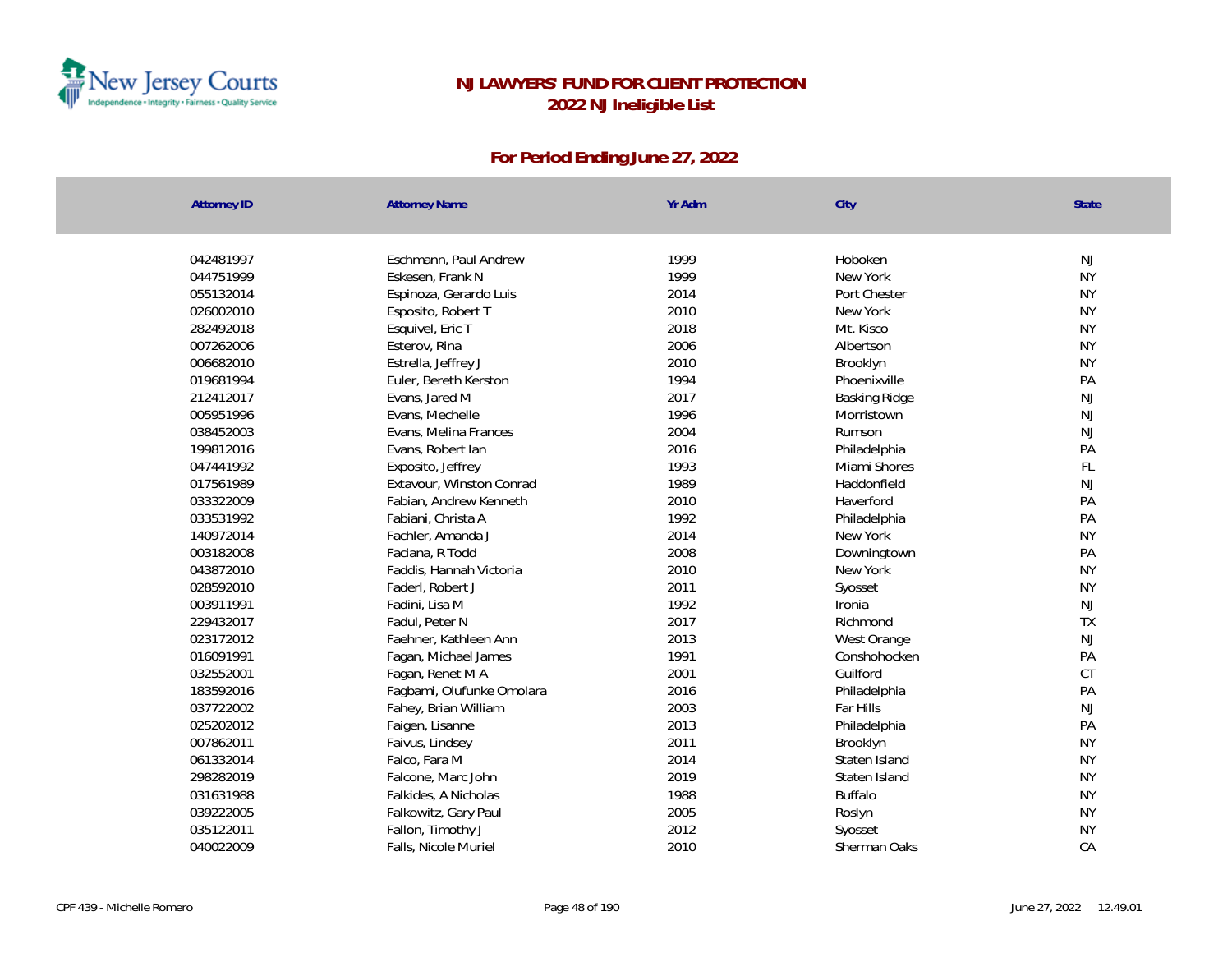

| <b>Attorney ID</b> | <b>Attorney Name</b>      | Yr Adm | City             | State     |
|--------------------|---------------------------|--------|------------------|-----------|
|                    |                           |        |                  |           |
| 025062001          | Famulari, Gianna Marie    | 2002   | Staten Island    | <b>NY</b> |
| 116112014          | Fand, Matthew David       | 2014   | Hoboken          | <b>NJ</b> |
| 011461999          | Fanous, Michael           | 1999   | Bakersfield      | CA        |
| 002222009          | Fansler, Zachary J        | 2009   | Bethel           | AK        |
| 003082009          | Farella, Joseph           | 2009   | New York         | <b>NY</b> |
| 258682018          | Farinacci, Jessica Baquet | 2018   | Garden City      | <b>NY</b> |
| 110892014          | Faris, Kathryn R          | 2014   | Collingswood     | NJ        |
| 021422012          | Farkas, Edward M          | 2012   | Brooklyn         | <b>NY</b> |
| 037201993          | Farmer, Thomas Leo        | 1993   | Fairfax          | VA        |
| 055152014          | Farooqi, Subhan           | 2014   | Ridgewood        | <b>NJ</b> |
| 038181988          | Fasehun, Oludamilola      | 1988   | Florham Park     | <b>NJ</b> |
| 011412009          | Fask, Sarah Bryan         | 2009   | Philadelphia     | PA        |
| 002692006          | Fasullo, Anthony A        | 2006   | Fairfax          | VA        |
| 027542008          | Fattell, Jeffrey Scott    | 2008   | Fort Lee         | <b>NJ</b> |
| 039221999          | Faure, Sharifah Fatin     | 2000   | London           | OC        |
| 042591999          | Faux, Meghan              | 1999   | Brooklyn         | <b>NY</b> |
| 006542010          | Fava, Marco Emanuele      | 2010   | Larchmont        | <b>NY</b> |
| 041432006          | Favilukis, Vladimir       | 2006   | New York         | <b>NY</b> |
| 027121999          | Fayerman, Larisa          | 2000   | New York         | <b>NY</b> |
| 074902014          | Fazio, Leslie Michelle    | 2014   | Yonkers          | <b>NY</b> |
| 095402014          | Feder, Samuel             | 2014   | Baltimore        | <b>MD</b> |
| 028852012          | Federman, Heather Maxie   | 2012   | Alpine           | <b>NJ</b> |
| 016082004          | Fedun, John Alexander     | 2004   | Woodcliff Lake   | <b>NJ</b> |
| 019601975          | Feehan, Natalie E         | 1975   | Jersey City      | <b>NJ</b> |
| 021021989          | Feeney, James Patrick     | 1990   | Fairfield        | <b>CT</b> |
| 010942005          | Fegan, Jeffrey C          | 2005   | Cranford         | <b>NJ</b> |
| 219162017          | Feigenbaum, James Andrew  | 2017   | Philadelphia     | PA        |
| 035492010          | Feiger, Michael J         | 2010   | Brooklyn         | <b>NY</b> |
| 051791992          | Feinerman, Jeffrey S      | 1995   | Rockville Centre | <b>NY</b> |
| 043571998          | Feingold, Leon Adam       | 1998   | New York         | <b>NY</b> |
| 309672021          | Feingold, Zara            | 2021   | Astoria          | <b>NY</b> |
| 905992012          | Feinman, Leah W           | 2012   | Atlanta          | GA        |
| 001472009          | Feinstein, Joan Aimee     | 2009   | Marlton          | <b>NJ</b> |
| 027931998          | Feldman, Brett David      | 1999   | Philadelphia     | PA        |
| 017241998          | Feldman, Brian M          | 1999   | New York         | <b>NY</b> |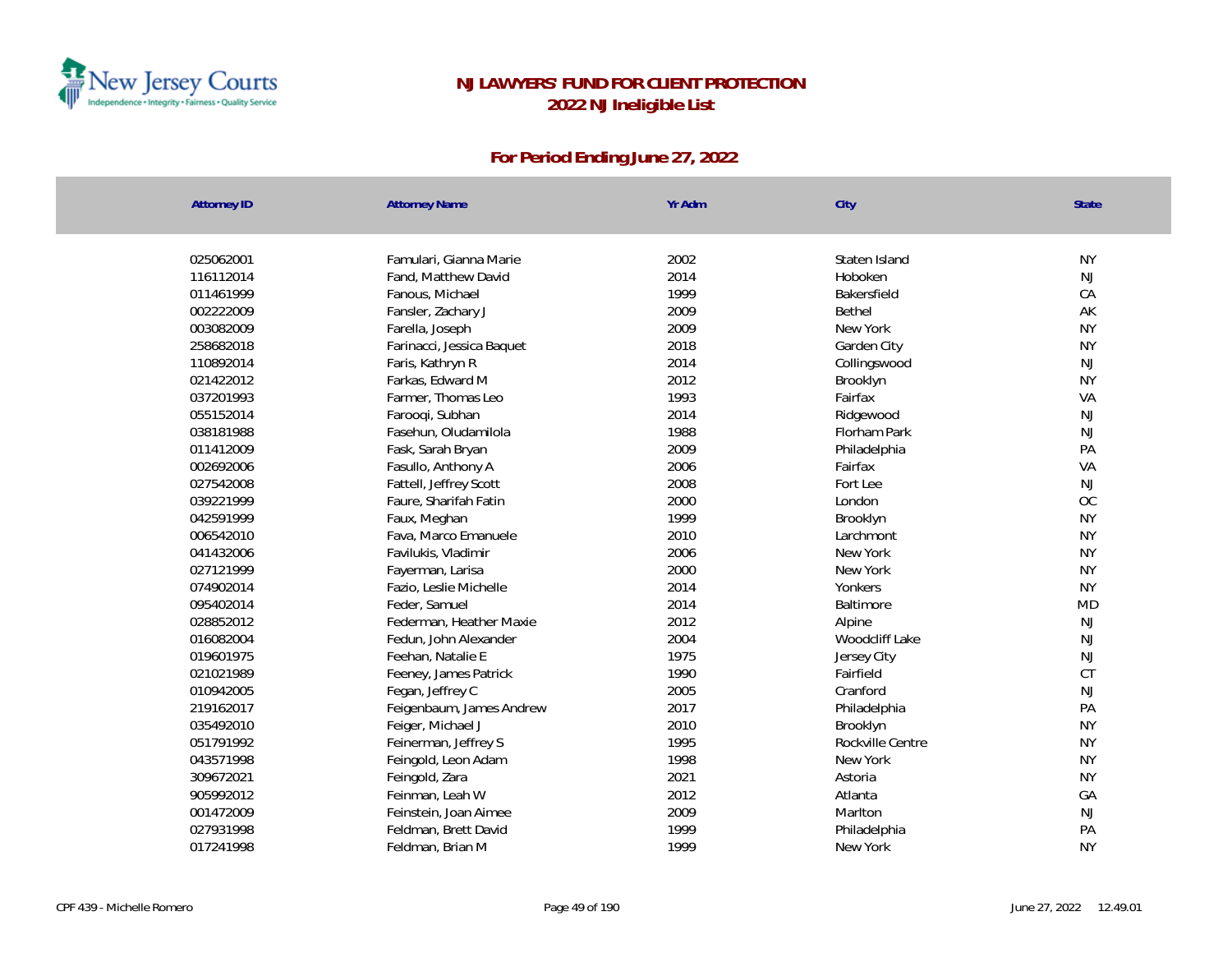

| <b>Attorney ID</b> | <b>Attorney Name</b>      | Yr Adm | City                | <b>State</b> |
|--------------------|---------------------------|--------|---------------------|--------------|
|                    |                           |        |                     |              |
| 049651993          | Feldman, David Michael    | 1993   | Larchmont           | <b>NY</b>    |
| 023141980          | Feldman, Richard P        | 1980   | Bloomington         | IL           |
| 055422014          | Felix, James L            | 2014   | Jersey City         | NJ           |
| 152792018          | Feliz, Yafresie           | 2018   | Passaic             | NJ           |
| 004031980          | Fellheimer, Judith E      | 1980   | Philadelphia        | PA           |
| 015061979          | Fellinger, John G         | 1979   | Ridgewood           | NJ           |
| 172232016          | Feloney, John Anthony     | 2016   | New Brunswick       | NJ           |
| 038841984          | Femia, Nicholas Roman     | 1985   | Washington          | DC           |
| 295452019          | Fenicle, Matthew L        | 2019   | Columbia            | <b>MD</b>    |
| 014472005          | Fenster, Hylan Brett      | 2006   | New York            | <b>NY</b>    |
| 035482002          | Ferado, Deena C           | 2003   | New York            | <b>NY</b>    |
| 038511994          | Feraru, Kenneth Steven    | 1994   | Mineola             | <b>NY</b>    |
| 052381996          | Ferguson, Gerald Joseph   | 1996   | New York            | <b>NY</b>    |
| 021762010          | Ferioli, Lindsey          | 2011   | Millstone Twp       | <b>NJ</b>    |
| 043832010          | Fern, Bess Hannah         | 2010   | New York            | <b>NY</b>    |
| 006361981          | Fern, Frederick H         | 1981   | New York            | <b>NY</b>    |
| 034262006          | Fernandez, Amy M          | 2008   | <b>West Chester</b> | PA           |
| 025652012          | Fernandez, David B        | 2012   | Miami               | FL           |
| 041621996          | Fernandez, Eduardo Jose   | 1996   | Paris               | <b>OC</b>    |
| 032721980          | Fernandez, Jose W         | 1981   | New York            | <b>NY</b>    |
| 263612018          | Fernandez, Roman Daniel   | 2018   | Corona              | <b>NY</b>    |
| 174242016          | Ferrari, David R          | 2016   | Fresh Meadows       | <b>NY</b>    |
| 039251985          | Ferraro, Madeline         | 1985   | <b>Brielle</b>      | NJ           |
| 029482002          | Ferraro, Mario A          | 2003   | Rahway              | NJ           |
| 043061999          | Ferraro, Mark V           | 1999   | Ho Ho Kus           | NJ           |
| 012392000          | Ferreira, Marcus Peterson | 2000   | Cherry Hill         | NJ           |
| 002992009          | Ferrell, Emily Anne       | 2009   | Wilmington          | DE           |
| 003811992          | Ferrell, Michael William  | 1992   | Fairfax Sta         | VA           |
| 006101978          | Ferrell, Paul             | 1978   | Marlton             | NJ           |
| 282161972          | Ferrucci, James D         | 1972   | West Orange         | NJ           |
| 374152021          | Ferszt, Courtney J        | 2021   | New York            | <b>NY</b>    |
| 039551985          | Ferszt, Stephen Leonard   | 1986   | New York            | <b>NY</b>    |
| 043672002          | Fertig, Daniel            | 2002   | Hong Kong           | OC           |
| 003951987          | Fessler, Thomas Allan     | 1987   | Knoxville           | <b>TN</b>    |
| 016002008          | Festante, Amy L           | 2008   | New York            | <b>NY</b>    |
|                    |                           |        |                     |              |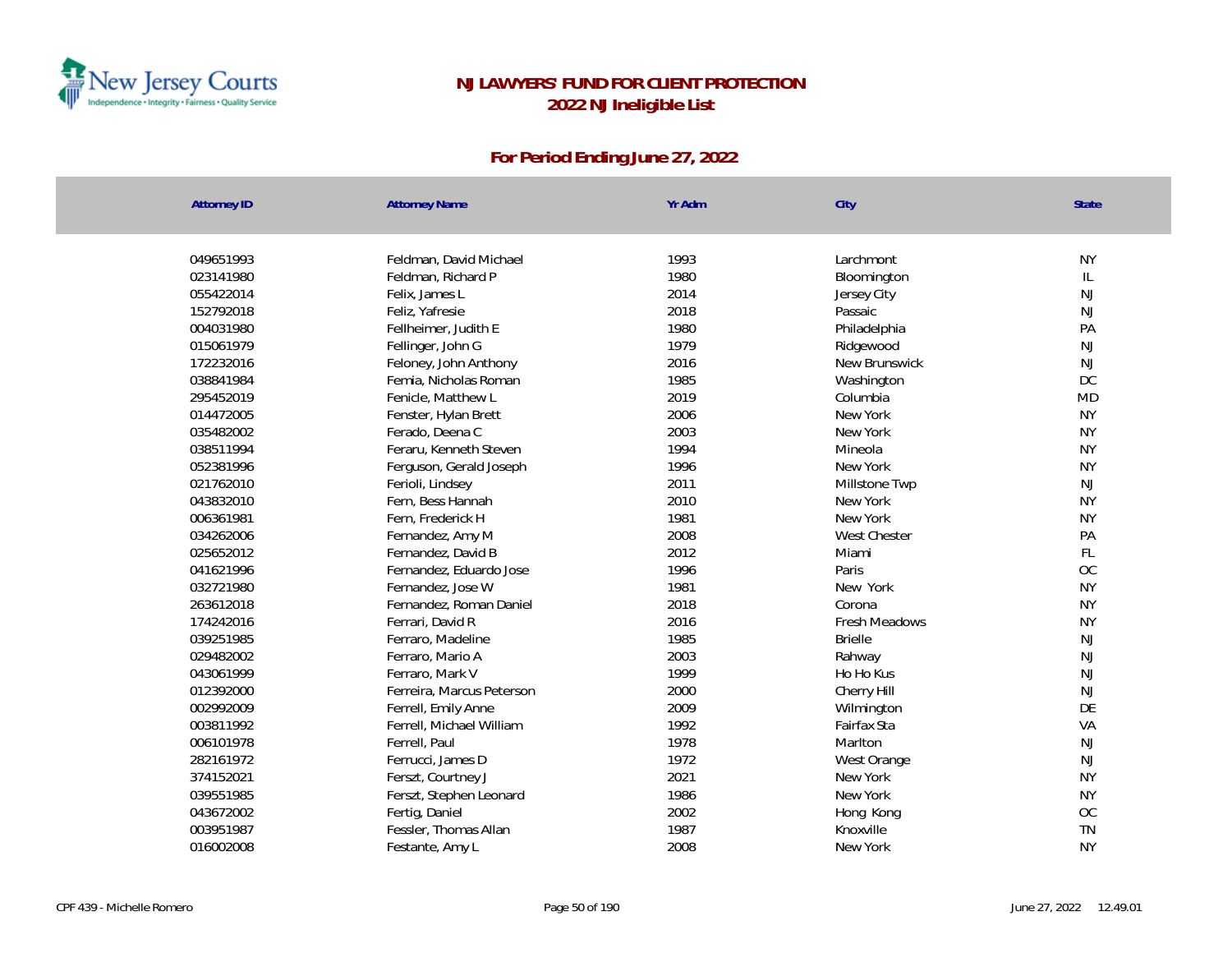

| <b>Attorney ID</b> | <b>Attorney Name</b>     | Yr Adm | City               | State     |
|--------------------|--------------------------|--------|--------------------|-----------|
|                    |                          |        |                    |           |
| 164062015          | Fetten, Sydney A         | 2015   | New York           | <b>NY</b> |
| 042611988          | Feuerstein, Daniel Alan  | 1988   | Morristown         | NJ        |
| 037221997          | Feuerstein, Debra Lynn   | 1998   | Fair Lawn          | NJ        |
| 023651989          | Fewell, John Bradley     | 1989   | Warrenville        | L         |
| 258002017          | Feyler, Heidi A          | 2017   | Sayville           | <b>NY</b> |
| 043541994          | Fiala, Alison Theresa    | 1994   | <b>Glen Mills</b>  | PA        |
| 019482009          | Fiala, Jacquelyne Diane  | 2009   | Tampa              | FL        |
| 041012002          | Fiala, Melissa Kay       | 2003   | Trevose            | PA        |
| 081232013          | Fialkowski, Emily Dean   | 2013   | Riverhead          | <b>NY</b> |
| 246882018          | Ficarrotta, Angelo Mario | 2018   | Staten Island      | <b>NY</b> |
| 122472014          | Fidel, Eric Nathan       | 2014   | <b>Great Neck</b>  | <b>NY</b> |
| 040092002          | Fiel, Wendy M            | 2002   | <b>Great Neck</b>  | <b>NY</b> |
| 041982007          | Field, Melissa H         | 2007   | New York           | <b>NY</b> |
| 017511992          | Fielo, Brett Reid        | 1992   | West Orange        | NJ        |
| 007571984          | Fiest, Andrea Cramer     | 1984   | Wayside            | NJ        |
| 011221994          | Figlin, Cheryl Rosa      | 1994   | Boca Raton         | FL        |
| 171782015          | Figueroa, Alyssa         | 2015   | Jersey City        | NJ        |
| 039572001          | Figueroa, Damien J       | 2002   | Mt. Laurel         | NJ        |
| 002702004          | Filitti, Gerard          | 2004   | Northville         | <b>NY</b> |
| 039121997          | Finch, Amy Lee           | 1997   | Pomona             | <b>NY</b> |
| 343102021          | Findlay, Loren           | 2021   | New York           | <b>NY</b> |
| 001101993          | Fine, Douglas Craig      | 1993   | Verona             | NJ        |
| 029231998          | Fine, Jason E            | 1998   | Philadelphia       | PA        |
| 029061987          | Fineman, Deborah Berna   | 1987   | Orange             | NJ        |
| 014692001          | Fingerhut, Dana Michelle | 2001   | Merrick            | <b>NY</b> |
| 027501991          | Fingerhut, David Lee     | 1991   | Hilton Head Island | SC        |
| 174632015          | Fingerhut, Michael Brian | 2015   | New York           | <b>NY</b> |
| 041881992          | Fingles, Ira Milton      | 1992   | Philadelphia       | PA        |
| 041741995          | Fink, Denise Lysette     | 1996   | Jersey City        | NJ        |
| 013852011          | Fink, Jeremy S           | 2011   | Allendale          | NJ        |
| 030831998          | Finken, Tracy Ann        | 1998   | Hellertown         | PA        |
| 308502021          | Finkiel, Andrew M        | 2021   | Cedarhurst         | <b>NY</b> |
| 017622004          | Finkle, James Courtland  | 2004   | Franklin Lakes     | NJ        |
| 164362015          | Finley, Lucas William    | 2015   | Windsor            | <b>NY</b> |
| 044552000          | Finnegan, Patrick T      | 2000   | Saratoga Springs   | <b>NY</b> |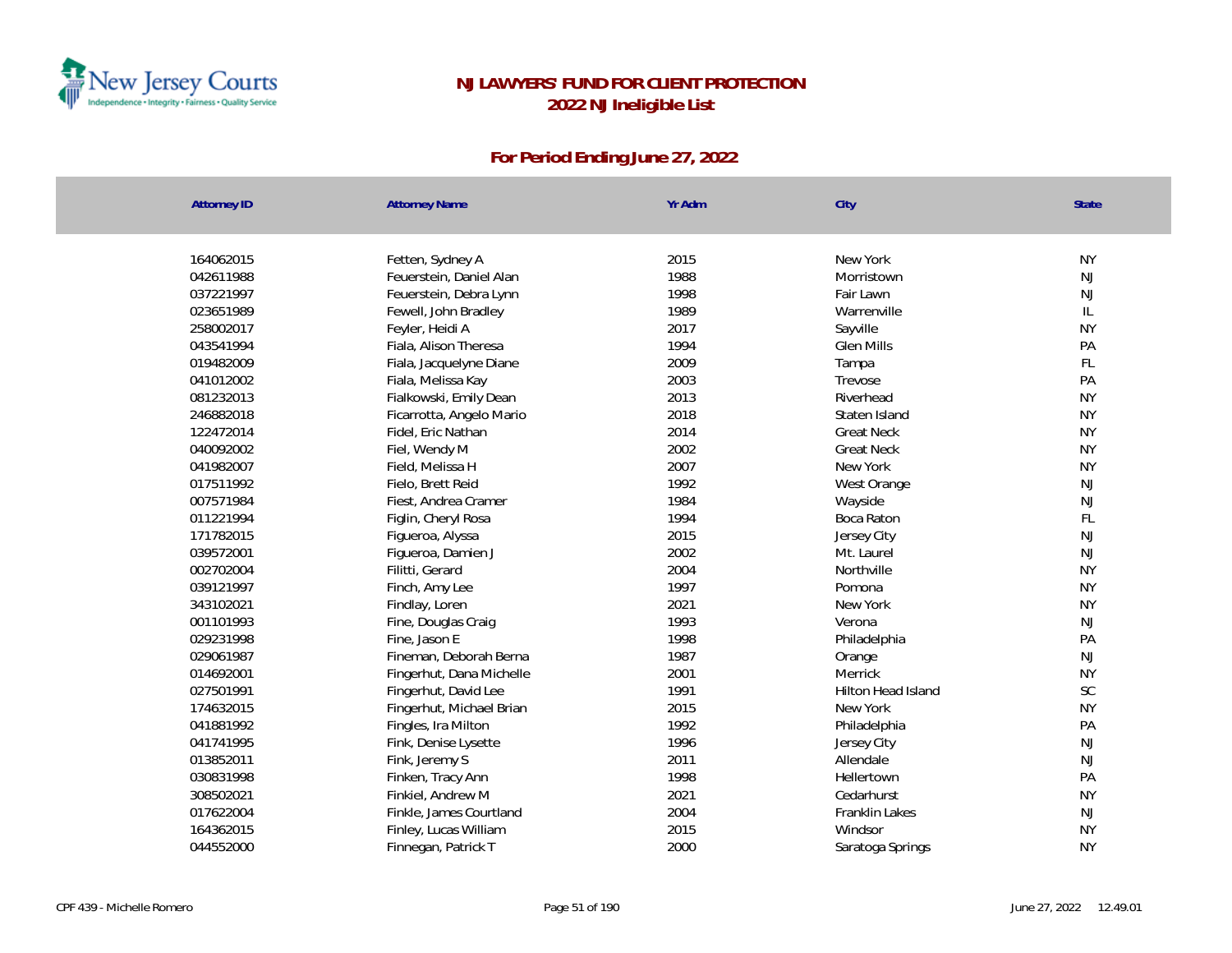

| <b>Attorney ID</b> | <b>Attorney Name</b>            | Yr Adm | City             | <b>State</b>  |
|--------------------|---------------------------------|--------|------------------|---------------|
|                    |                                 |        |                  |               |
| 038412006          | Finnigan, Kimberly Grace        | 2007   | Saratoga Springs | <b>NY</b>     |
| 017331976          | Finnin, Joseph M                | 1976   | Chester          | NJ            |
| 016722012          | Fiorentino, Catherine J         | 2012   | New York         | <b>NY</b>     |
| 185602016          | Firestein, Jordan Robert        | 2016   | Hoboken          | <b>NJ</b>     |
| 016581976          | Firsichbaum, Steven W           | 1976   | Springfield      | NJ            |
| 045771996          | Fischer, Brenda Lynne           | 1998   | Morristown       | NJ            |
| 033112009          | Fischetti, Irene                | 2009   | Haddonfield      | $\mathsf{NJ}$ |
| 023222009          | Fischkelta, Adam J              | 2009   | Jersey City      | NJ            |
| 159422015          | Fischman, Jean                  | 2015   | <b>Bronx</b>     | <b>NY</b>     |
| 007931974          | Fisher, George W                | 1974   | Princeton        | <b>NJ</b>     |
| 027002010          | Fisher, Laura Schlesing         | 2011   | Brooklyn         | <b>NY</b>     |
| 082642013          | Fisher, Wanika Beatrice         | 2013   | Hyattsville      | <b>MD</b>     |
| 008441987          | Fishkin, Craig M                | 1987   | Rockville Ctr    | <b>NY</b>     |
| 000521985          | Fishler, Robert Mark            | 1986   | Staten Island    | <b>NY</b>     |
| 004262006          | Fishman, Jacqueline Lesley      | 2006   | Warrington       | PA            |
| 042152002          | Fishman, Michael N              | 2002   | Roslyn Hts       | <b>NY</b>     |
| 025172005          | Fishman, Neil S                 | 2005   | Springfield      | NJ            |
| 045712014          | Fitzgeorge, Jennifer Lynn       | 2014   | Ft. Lauderdale   | FL            |
| 209732017          | Fitzgerald, John Michael        | 2017   | Parlin           | NJ            |
| 005382003          | Fitzpatrick, Christopher Gerard | 2003   | New York         | <b>NY</b>     |
| 086472014          | Fitzpatrick, Kevin J            | 2014   | Hoboken          | NJ            |
| 010901999          | Fixler, Jason L                 | 1999   | New York         | <b>NY</b>     |
| 293482019          | Flaherty, Kevin Michael         | 2019   | <b>Boston</b>    | MA            |
| 029472003          | Flanagan, Jerome A              | 2005   | Scranton         | PA            |
| 130692015          | Flanagan, Maeve E               | 2015   | Pearl River      | <b>NY</b>     |
| 241722017          | Flanzer, David H                | 2017   | Hoboken          | NJ            |
| 131792014          | Flaschner, Rachel C             | 2014   | New York         | <b>NY</b>     |
| 044881987          | Flateman, Bernard Ira           | 1987   | New York         | <b>NY</b>     |
| 026022009          | Fleischman, Brandon J           | 2009   | Merrick          | <b>NY</b>     |
| 096012013          | Fleisher, Brett Joelle          | 2013   | New York         | <b>NY</b>     |
| 099172014          | Fleming, Alison C               | 2014   | Newtown Square   | PA            |
| 018962006          | Fleming, N Marlene              | 2007   | Monrovia         | CA            |
| 016542004          | Fleming, Timothy J              | 2007   | Morris Plains    | NJ            |
| 046652011          | Fletcher, Celina Kitzie         | 2011   | Brooklyn         | <b>NY</b>     |
| 001581997          | Fletcher, Frank Lawson          | 1997   | Sierra Madre     | CA            |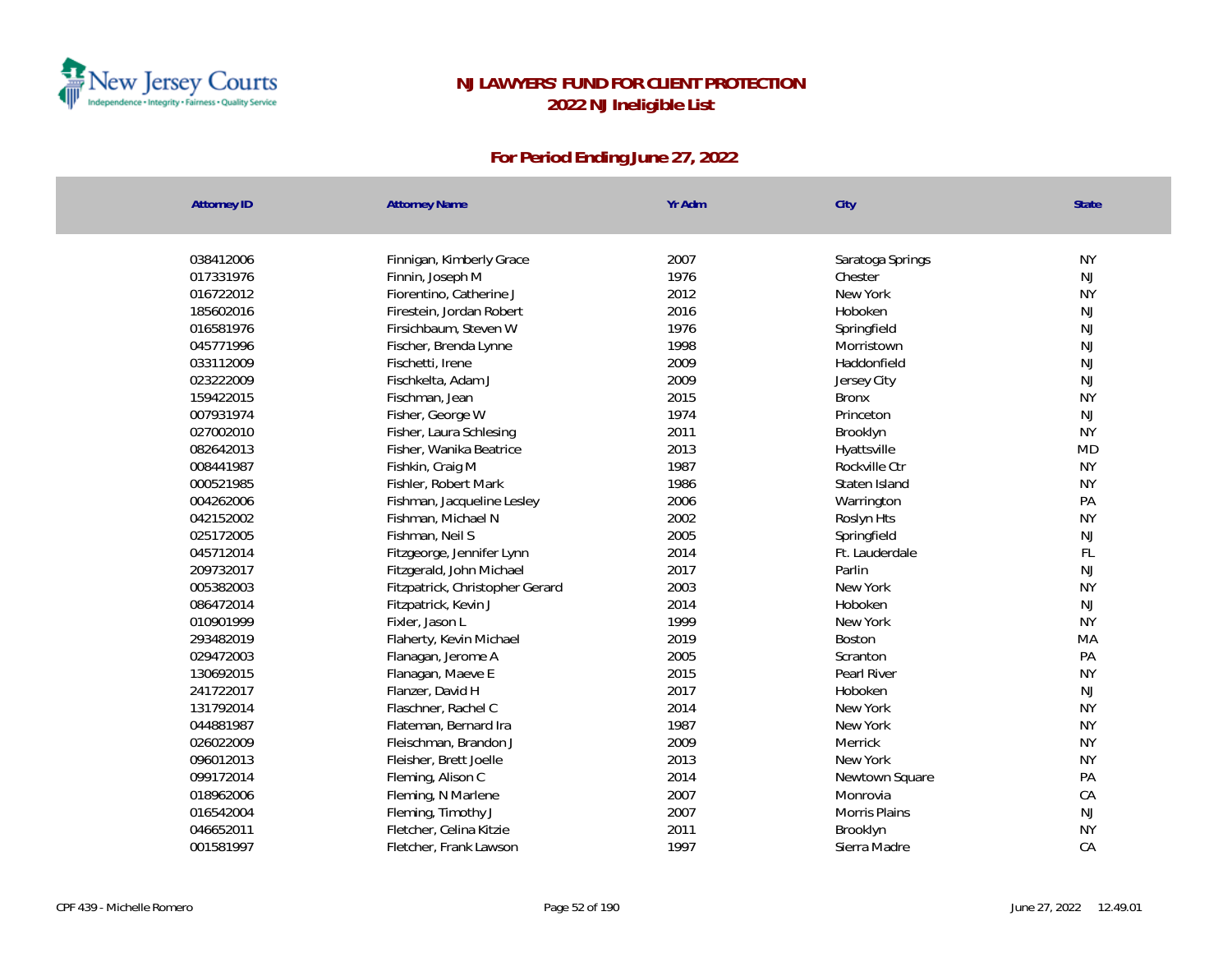

| 013801974<br>Fletcher, Louis D<br>1974<br>Fort Lupton<br>1988<br>032681988<br>Fletcher, Michael Scott<br>Morristown<br>2005<br>047272005<br>Fletcher, Robert E<br>Clearwater<br>1988<br>049761988<br>Fliedner, Marc James<br>New York<br>039872008<br>Fliman, Ariel<br>2009<br>Brooklyn | CO<br>NJ<br>FL<br><b>NY</b><br><b>NY</b><br>PA<br>PA<br>NJ<br>NJ |
|-----------------------------------------------------------------------------------------------------------------------------------------------------------------------------------------------------------------------------------------------------------------------------------------|------------------------------------------------------------------|
|                                                                                                                                                                                                                                                                                         |                                                                  |
|                                                                                                                                                                                                                                                                                         |                                                                  |
|                                                                                                                                                                                                                                                                                         |                                                                  |
|                                                                                                                                                                                                                                                                                         |                                                                  |
|                                                                                                                                                                                                                                                                                         |                                                                  |
|                                                                                                                                                                                                                                                                                         |                                                                  |
| 2021<br>366272021<br>Flitter, Edward M<br>Lansdale                                                                                                                                                                                                                                      |                                                                  |
| 030102007<br>2007<br>Flood, Chad Michael<br>Washington Crossing                                                                                                                                                                                                                         |                                                                  |
| 1994<br>005701994<br>Flor, Deborah Lynn<br>South Plainfield                                                                                                                                                                                                                             |                                                                  |
| 2011<br>003022011<br>Flores, Chad Anthony<br>Murray Hill                                                                                                                                                                                                                                |                                                                  |
| 1984<br>031431984<br>Flynn, James Andrew<br>Waretown                                                                                                                                                                                                                                    | <b>NJ</b>                                                        |
| 018151981<br>1981<br>Fog, Jens B<br>Cape May                                                                                                                                                                                                                                            | <b>NJ</b>                                                        |
| 1987<br>019781986<br>Fogel, Louis I<br>Annandale                                                                                                                                                                                                                                        | <b>NJ</b>                                                        |
| 007691976<br>1976<br>Foley, Dianne<br>Cleveland                                                                                                                                                                                                                                         | OH                                                               |
| 1987<br>040051987<br>Foley, Eileen Kean<br>Trenton                                                                                                                                                                                                                                      | NJ                                                               |
| 2004<br>020732002<br>New York<br>Foley, Kyle G                                                                                                                                                                                                                                          | <b>NY</b>                                                        |
| 2015<br>155082015<br>Foley, Matthew D<br>Philadelphia                                                                                                                                                                                                                                   | PA                                                               |
| 2002<br>014572002<br>Foley, Ryan G<br><b>Grand Rapids</b>                                                                                                                                                                                                                               | MI                                                               |
| 035311993<br>1993<br>Foresta, Michael Anthony<br>Bradford                                                                                                                                                                                                                               | MA                                                               |
| 027582004<br>2004<br>Kenilworth<br>Forrest, Kimberly                                                                                                                                                                                                                                    | $\mathsf{NJ}$                                                    |
| 028271985<br>1985<br>Forsell, Andrew Charles<br>Ewing                                                                                                                                                                                                                                   | <b>NJ</b>                                                        |
| 050961991<br>1991<br>Portland<br>Forssberg, Brita Jeanne                                                                                                                                                                                                                                | ME                                                               |
| 1996<br>013221996<br>Forster, Jeanne Ellen<br>Syosset                                                                                                                                                                                                                                   | <b>NY</b>                                                        |
| 1997<br>026651997<br>New York<br>Forstot, Jonathan David                                                                                                                                                                                                                                | <b>NY</b>                                                        |
| 076482013<br>2013<br>Fortner, Justin Anthony<br>Covington                                                                                                                                                                                                                               | KY                                                               |
| 026252008<br>2008<br>Foruzani, Marjan<br>Issaquah                                                                                                                                                                                                                                       | <b>WA</b>                                                        |
| 043721990<br>1990<br>Fossa, Lisa Mia<br><b>Bartlett</b>                                                                                                                                                                                                                                 | IL                                                               |
| 1981<br>002901981<br>Foster, Beverly<br><b>Tuxedo Park</b>                                                                                                                                                                                                                              | <b>NY</b>                                                        |
| 060602015<br>2015<br>Foster, Ebony Joy<br>Hillsborough                                                                                                                                                                                                                                  | NJ                                                               |
| 2007<br>008832007<br>Foster, Kemoy K<br>Woodside                                                                                                                                                                                                                                        | <b>NY</b>                                                        |
| 2007<br>024952007<br>Foster-Andres, Beryl Vurnen<br>Brooklyn                                                                                                                                                                                                                            | <b>NY</b>                                                        |
| 2012<br>008792012<br>Fotopoulos, Christos<br>Shrewsbury                                                                                                                                                                                                                                 | NJ                                                               |
| 2008<br>012162008<br>Foulkes, Risha K<br>Brooklyn                                                                                                                                                                                                                                       | <b>NY</b>                                                        |
| 033242010<br>Fowlkes, William Y<br>2010<br>West Nyack                                                                                                                                                                                                                                   | <b>NY</b>                                                        |
| 2010<br>035482010<br>Fox, Brian Andrew<br>Brooklyn                                                                                                                                                                                                                                      | <b>NY</b>                                                        |
| 1994<br>016901994<br>Fox, John Richard<br>Bayonne                                                                                                                                                                                                                                       | <b>NJ</b>                                                        |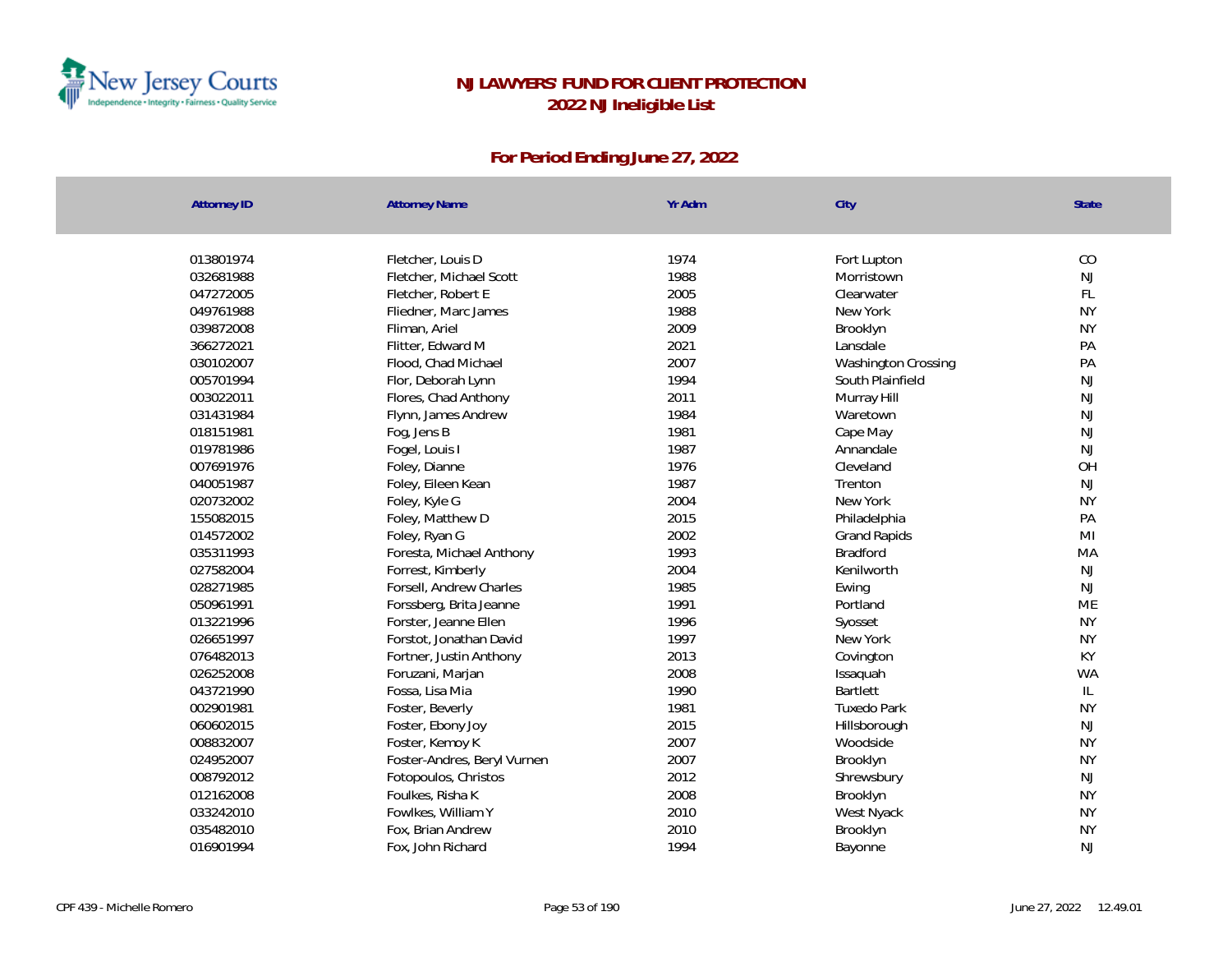

| <b>Attorney ID</b> | <b>Attorney Name</b>       | Yr Adm | City                | <b>State</b>  |
|--------------------|----------------------------|--------|---------------------|---------------|
|                    |                            |        |                     |               |
| 013211982          | Fox, Kenneth Lawrence      | 1983   | <b>Elkins Park</b>  | PA            |
| 030232012          | Fox, Kyle William          | 2012   | Philadelphia        | PA            |
| 056511994          | Fox, Lawrence Matthew      | 1994   | Galloway            | NJ            |
| 036312012          | Fox, Nicholas Vernon       | 2012   | Harrisburg          | PA            |
| 014891996          | Fox, Stephen Rollo         | 1997   | Peaks Island        | ME            |
| 035731991          | Fox, Susan                 | 1991   | Ashburn             | VA            |
| 025331999          | Fox, Todd Jeffrey          | 2001   | Stuttgart           | OC            |
| 034462010          | Foy, Alicia A              | 2010   | Garden City         | <b>NY</b>     |
| 093952014          | Fraile, Brian E            | 2014   | Seattle             | <b>WA</b>     |
| 026972012          | Frame, Whitney L           | 2013   | Wilmington          | DE            |
| 000222004          | Francisco, Russel David    | 2004   | New York            | <b>NY</b>     |
| 009221977          | Frank, Barry A             | 1977   | Parsippany          | NJ            |
| 024891987          | Frank, Robert Gary         | 1987   | <b>Forest Hills</b> | <b>NY</b>     |
| 036031999          | Frankel, Daphna            | 2003   | New York            | <b>NY</b>     |
| 035302007          | Frankel, Jordan Ross       | 2007   | Easton              | PA            |
| 006242012          | Frankel, Lauren Megan      | 2012   | Philadelphia        | PA            |
| 114502015          | Franklin, Aaron D          | 2015   | Brooklyn            | <b>NY</b>     |
| 001222011          | Franklin, Tricia Anika     | 2011   | Jamaica             | <b>NY</b>     |
| 064012015          | Franson, Matthew J         | 2015   | Philadelphia        | PA            |
| 030211993          | Frantz, Michael Alan       | 1993   | Yardley             | PA            |
| 006861983          | Franzino, Frank John       | 1983   | Cresskill           | NJ            |
| 052642013          | Franzolin, Anthony Vincent | 2013   | Staten Island       | <b>NY</b>     |
| 017441999          | Fraser, Kristen M          | 1999   | York                | PA            |
| 204742016          | Fratamico, Kelly Elaine    | 2016   | Orefield            | PA            |
| 009692006          | Frazzano, Jason C          | 2006   | West Long Branch    | $\mathsf{NJ}$ |
| 030822011          | Freckleton, Shante Nicole  | 2012   | Rosedale            | <b>NY</b>     |
| 017981990          | Freda, Andrew Giles        | 1990   | Oradel              | NJ            |
| 273921972          | Fredericks, Barry I        | 1972   | Fortlee             | NJ            |
| 047391994          | Freedman, Mark Franklin    | 1995   | Takoma Park         | MD            |
| 033791990          | Freedman, Terri Jane       | 1991   | West Orange         | <b>NJ</b>     |
| 023172001          | Freeman, Alexis            | 2001   | New York            | <b>NY</b>     |
| 039412004          | Freeman, Howard Adam       | 2004   | Hillsdale           | $\mathsf{NJ}$ |
| 032852000          | Freeman, Jill Ilene        | 2000   | Philadelphia        | PA            |
| 013882007          | Freeman, Lloyd             | 2007   | Philadelphia        | PA            |
| 125772014          | Freeman, Ryan D            | 2014   | Richardson          | <b>TX</b>     |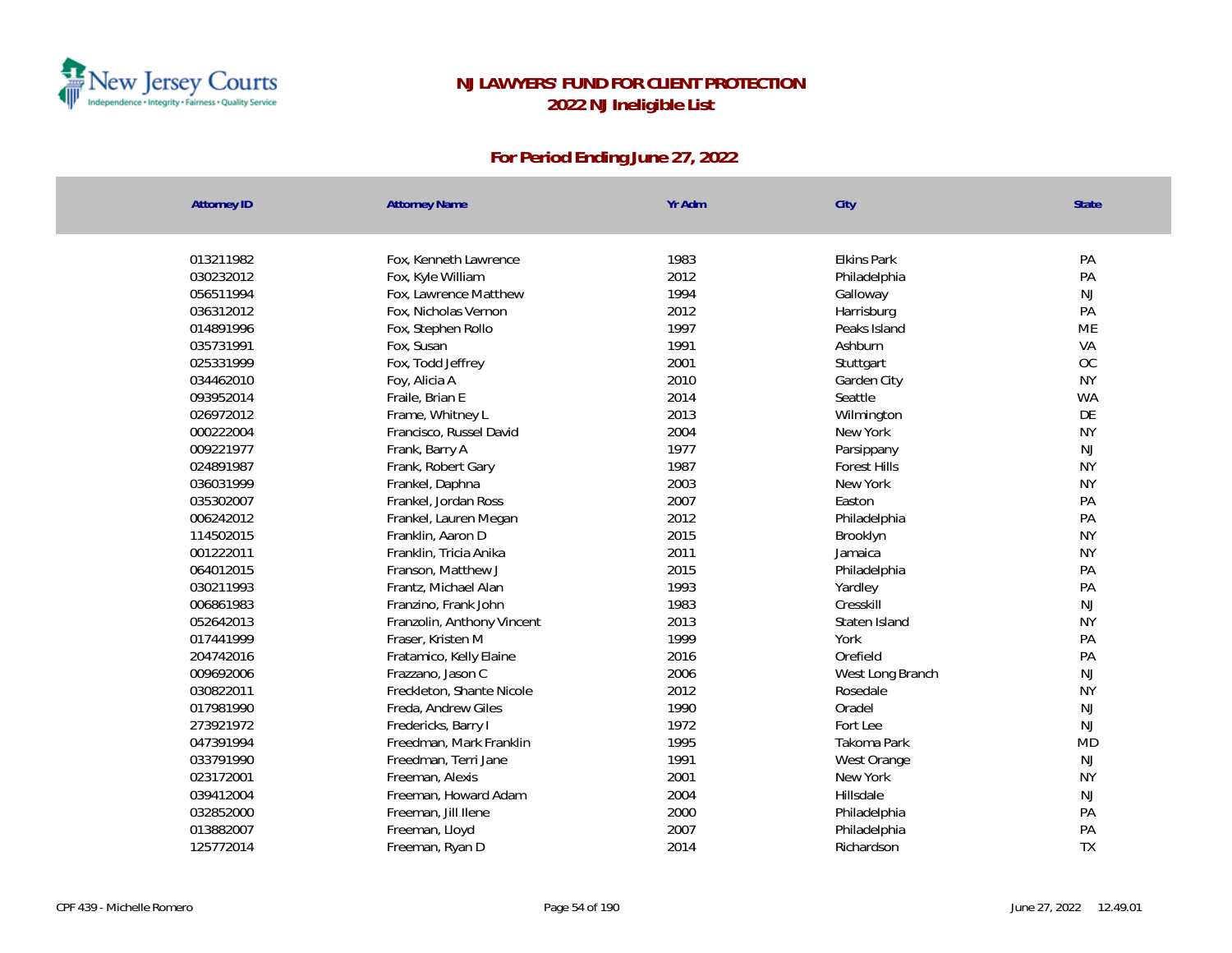

| <b>Attorney ID</b> | <b>Attorney Name</b>        | Yr Adm | City          | State     |
|--------------------|-----------------------------|--------|---------------|-----------|
|                    |                             |        |               |           |
| 032512004          | Freeman, Stephanie Faith    | 2004   | Hillsdale     | NJ        |
| 008211974          | Frega, James J              | 1974   | North Haledon | NJ        |
| 031142007          | Frelinghuysen, Anson B      | 2007   | New York      | <b>NY</b> |
| 156812015          | Frenchman, Samantha Lynn    | 2015   | New York      | <b>NY</b> |
| 025572009          | Freud, Richard P            | 2009   | Portland      | OR        |
| 184972016          | Frey, Samuel Shaw           | 2016   | Alexandria    | PA        |
| 003492004          | Freydin, Anna               | 2004   | Morganville   | NJ        |
| 030752012          | Fried, Ari Benjamin         | 2012   | Alexandria    | VA        |
| 083572014          | Fried, Aryeh E              | 2014   | Brooklyn      | <b>NY</b> |
| 038812004          | Fried, Daniel               | 2004   | Roslyn        | <b>NY</b> |
| 906622012          | Fried, Marc A               | 2012   | Flushing      | <b>NY</b> |
| 024711985          | Fried, Paul Martin          | 1985   | New York      | <b>NY</b> |
| 031591982          | Friedberg, Gary Alan        | 1983   | Penn Valley   | PA        |
| 015082008          | Friedberg, Micah I          | 2008   | White Plains  | <b>NY</b> |
| 023932010          | Friedlander, Andrew P       | 2010   | Devon         | PA        |
| 042752011          | Friedman, Daniel J          | 2012   | New York      | <b>NY</b> |
| 009271991          | Friedman, David B           | 1991   | Westfield     | NJ        |
| 007361975          | Friedman, Dennis L          | 1977   | Bala Cynwyd   | PA        |
| 346382021          | Friedman, Joshua M          | 2021   | Brooklyn      | <b>NY</b> |
| 007921974          | Friedman, Paul A            | 1974   | Chappaqua     | <b>NY</b> |
| 245571971          | Friedman, Richard L         | 1971   | Palm Bch Gdns | FL        |
| 025571983          | Friedman, Russell Charles   | 1983   | Garden City   | <b>NY</b> |
| 032642003          | Friedman, Samantha Erin     | 2003   | La Jolla      | CA        |
| 010761979          | Friedman, Steven J          | 1979   | Yardley       | PA        |
| 041012000          | Friedrich, Jennifer Lynn    | 2001   | Philadelphia  | PA        |
| 050551988          | Friel, Dennis John          | 1988   | W Orange      | NJ        |
| 026922012          | Friel, Ryan P               | 2013   | Philadelphia  | PA        |
| 018332013          | Friend, Ian Michael         | 2013   | Brooklyn      | <b>NY</b> |
| 044551994          | Friend, Martin Barnett      | 1994   | Boca Raton    | FL        |
| 023281996          | Friesz, Michele             | 1996   | New York      | <b>NY</b> |
| 025341984          | Frim, Gerald Samuel         | 1984   | Newton Centre | MA        |
| 023001987          | Frishberg, Aaron David      | 1987   | New York      | <b>NY</b> |
| 020141992          | Fritts, Katherine Henderson | 1992   | New York      | <b>NY</b> |
| 052321996          | Frontczak, Paul Robert      | 1996   | Wassenaar     | OC        |
| 013621976          | Frost, Barry W              | 1976   | Lawrenceville | <b>NJ</b> |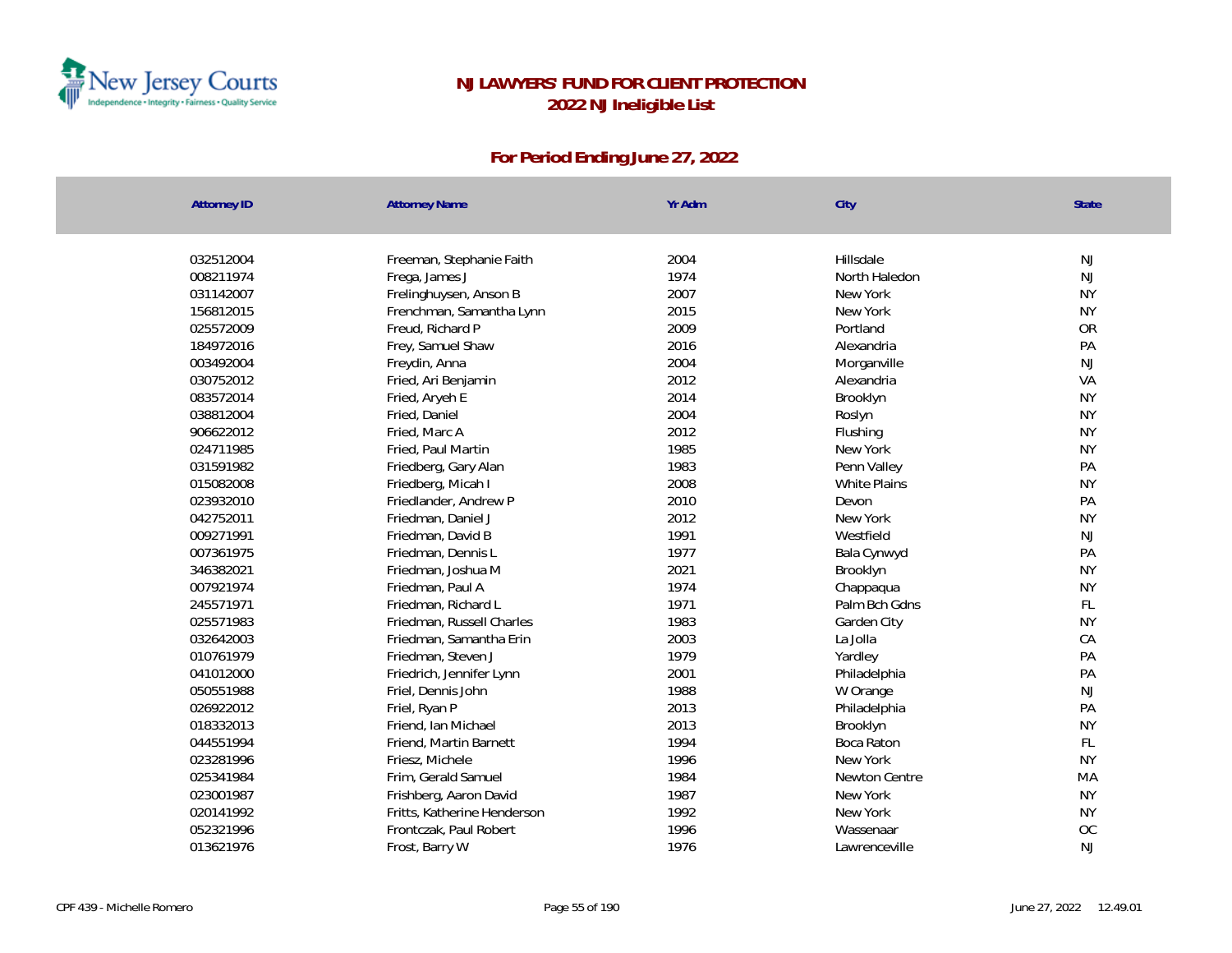

| 1998<br>DC<br>049951998<br>Frost, Jared Alan<br>Washington<br>Frost, John Arthur<br>1986<br>NJ<br>023431986<br>Princeton<br>1982<br>NJ<br>014861982<br>Fruchtman, David Phillip<br>Hoboken<br>2009<br><b>MD</b><br>040342009<br>Fuchs, Jacqueline F<br>Baltimore<br>2003<br>PA<br>015932002<br>Fuchs, Matthew Wade<br>Erie<br>2007<br>NJ<br>039492007<br>Fudim, Elissa<br>Hoboken<br><b>NY</b><br>2012<br>026672012<br>Fudiman, Diana<br>Brooklyn<br>1975<br>008461975<br>NJ<br>Fuentes, Julio M<br>Caldwell<br>011032009<br>2009<br>PA<br>Fuiman, Lauren J<br>Radnor<br>PA<br>2007<br>023492006<br>Fuller, Elissa Joy<br>Newtown<br>2012<br>TX<br>039832012<br>Austin<br>Fuller, Jessica Tammy<br>2003<br>NJ<br>030812002<br>Fultz, David A<br>River Edge<br>2000<br>029851999<br>Funaro, Kimberly M<br>PA<br>Plymouth Meeting<br><b>NY</b><br>021511989<br>Furman, Ariel Michael<br>1989<br>New York<br>2008<br>CT<br>031202008<br>Furmansky, Adam S<br>Stamford<br>2009<br>PA<br>035392009<br>Furnace, Dachan James<br>Pittsburgh<br>NJ<br>042982010<br>Fusco, Antonio<br>2011<br>Mountainside<br>1999<br>NJ<br>044781999<br>Fusco, Peter Justin<br>West Orange<br>FL<br>183822016<br>2016<br>Fusillo, Michelle Lea<br>Jacksonville<br>NJ<br>217542017<br>2017<br>Rivers Edge<br>Futerfas, Matthew Vincent<br>1995<br>FL<br>046671995<br>Gabbay, Ronen<br>Delray Beach<br>FL<br>022321988<br>1988<br>Gabel, Michael Wayne<br>Boynton Beach<br>1991<br>PA<br>029241991<br>Gaber, Lee David<br>Conshohocken<br>145152015<br>2015<br>NJ<br>Gabinelli, Alison G<br>Jersey City<br>020051984<br>1984<br>$\mathsf{NJ}$<br>Gable, Keith Alan<br>Mt Laurel<br>2007<br><b>NY</b><br>006302007<br>Gabor, Jaime H<br>Staten Island<br>2011<br>043162011<br>Gabriele, Jon-Paul<br>Mineola<br><b>NY</b><br>2011<br>039772011<br><b>NY</b><br>Gaeta, Kirsten Tracey<br>New York<br>013711982<br>1983<br>New York<br><b>NY</b><br>Gagliano, Thomas D<br>Gaier, Lisa Joan<br>2010<br>PA<br>035212009<br>Doylestown<br>1990<br><b>NY</b><br>008131990<br>Gaine, Elizabeth Kathleen<br>New York<br>2003<br><b>NY</b><br>042002003<br>Galak, Juliean<br>Brooklyn<br>NJ<br>005811986<br>1986<br>Galanaugh, Timothy J<br>Collings<br>2011<br>Hicksville<br><b>NY</b><br>034242010<br>Galani, Tina<br>PA<br>2014<br>004622014<br>Galante, Jennifer Lynn<br>Broomall | <b>Attorney ID</b> | <b>Attorney Name</b> | Yr Adm | City | <b>State</b> |
|--------------------------------------------------------------------------------------------------------------------------------------------------------------------------------------------------------------------------------------------------------------------------------------------------------------------------------------------------------------------------------------------------------------------------------------------------------------------------------------------------------------------------------------------------------------------------------------------------------------------------------------------------------------------------------------------------------------------------------------------------------------------------------------------------------------------------------------------------------------------------------------------------------------------------------------------------------------------------------------------------------------------------------------------------------------------------------------------------------------------------------------------------------------------------------------------------------------------------------------------------------------------------------------------------------------------------------------------------------------------------------------------------------------------------------------------------------------------------------------------------------------------------------------------------------------------------------------------------------------------------------------------------------------------------------------------------------------------------------------------------------------------------------------------------------------------------------------------------------------------------------------------------------------------------------------------------------------------------------------------------------------------------------------------------------------------------------------------------------------------------------------------------------------------------------------------------------------------------------------------------------------------------------------------------------------------------------------------------|--------------------|----------------------|--------|------|--------------|
|                                                                                                                                                                                                                                                                                                                                                                                                                                                                                                                                                                                                                                                                                                                                                                                                                                                                                                                                                                                                                                                                                                                                                                                                                                                                                                                                                                                                                                                                                                                                                                                                                                                                                                                                                                                                                                                                                                                                                                                                                                                                                                                                                                                                                                                                                                                                                  |                    |                      |        |      |              |
|                                                                                                                                                                                                                                                                                                                                                                                                                                                                                                                                                                                                                                                                                                                                                                                                                                                                                                                                                                                                                                                                                                                                                                                                                                                                                                                                                                                                                                                                                                                                                                                                                                                                                                                                                                                                                                                                                                                                                                                                                                                                                                                                                                                                                                                                                                                                                  |                    |                      |        |      |              |
|                                                                                                                                                                                                                                                                                                                                                                                                                                                                                                                                                                                                                                                                                                                                                                                                                                                                                                                                                                                                                                                                                                                                                                                                                                                                                                                                                                                                                                                                                                                                                                                                                                                                                                                                                                                                                                                                                                                                                                                                                                                                                                                                                                                                                                                                                                                                                  |                    |                      |        |      |              |
|                                                                                                                                                                                                                                                                                                                                                                                                                                                                                                                                                                                                                                                                                                                                                                                                                                                                                                                                                                                                                                                                                                                                                                                                                                                                                                                                                                                                                                                                                                                                                                                                                                                                                                                                                                                                                                                                                                                                                                                                                                                                                                                                                                                                                                                                                                                                                  |                    |                      |        |      |              |
|                                                                                                                                                                                                                                                                                                                                                                                                                                                                                                                                                                                                                                                                                                                                                                                                                                                                                                                                                                                                                                                                                                                                                                                                                                                                                                                                                                                                                                                                                                                                                                                                                                                                                                                                                                                                                                                                                                                                                                                                                                                                                                                                                                                                                                                                                                                                                  |                    |                      |        |      |              |
|                                                                                                                                                                                                                                                                                                                                                                                                                                                                                                                                                                                                                                                                                                                                                                                                                                                                                                                                                                                                                                                                                                                                                                                                                                                                                                                                                                                                                                                                                                                                                                                                                                                                                                                                                                                                                                                                                                                                                                                                                                                                                                                                                                                                                                                                                                                                                  |                    |                      |        |      |              |
|                                                                                                                                                                                                                                                                                                                                                                                                                                                                                                                                                                                                                                                                                                                                                                                                                                                                                                                                                                                                                                                                                                                                                                                                                                                                                                                                                                                                                                                                                                                                                                                                                                                                                                                                                                                                                                                                                                                                                                                                                                                                                                                                                                                                                                                                                                                                                  |                    |                      |        |      |              |
|                                                                                                                                                                                                                                                                                                                                                                                                                                                                                                                                                                                                                                                                                                                                                                                                                                                                                                                                                                                                                                                                                                                                                                                                                                                                                                                                                                                                                                                                                                                                                                                                                                                                                                                                                                                                                                                                                                                                                                                                                                                                                                                                                                                                                                                                                                                                                  |                    |                      |        |      |              |
|                                                                                                                                                                                                                                                                                                                                                                                                                                                                                                                                                                                                                                                                                                                                                                                                                                                                                                                                                                                                                                                                                                                                                                                                                                                                                                                                                                                                                                                                                                                                                                                                                                                                                                                                                                                                                                                                                                                                                                                                                                                                                                                                                                                                                                                                                                                                                  |                    |                      |        |      |              |
|                                                                                                                                                                                                                                                                                                                                                                                                                                                                                                                                                                                                                                                                                                                                                                                                                                                                                                                                                                                                                                                                                                                                                                                                                                                                                                                                                                                                                                                                                                                                                                                                                                                                                                                                                                                                                                                                                                                                                                                                                                                                                                                                                                                                                                                                                                                                                  |                    |                      |        |      |              |
|                                                                                                                                                                                                                                                                                                                                                                                                                                                                                                                                                                                                                                                                                                                                                                                                                                                                                                                                                                                                                                                                                                                                                                                                                                                                                                                                                                                                                                                                                                                                                                                                                                                                                                                                                                                                                                                                                                                                                                                                                                                                                                                                                                                                                                                                                                                                                  |                    |                      |        |      |              |
|                                                                                                                                                                                                                                                                                                                                                                                                                                                                                                                                                                                                                                                                                                                                                                                                                                                                                                                                                                                                                                                                                                                                                                                                                                                                                                                                                                                                                                                                                                                                                                                                                                                                                                                                                                                                                                                                                                                                                                                                                                                                                                                                                                                                                                                                                                                                                  |                    |                      |        |      |              |
|                                                                                                                                                                                                                                                                                                                                                                                                                                                                                                                                                                                                                                                                                                                                                                                                                                                                                                                                                                                                                                                                                                                                                                                                                                                                                                                                                                                                                                                                                                                                                                                                                                                                                                                                                                                                                                                                                                                                                                                                                                                                                                                                                                                                                                                                                                                                                  |                    |                      |        |      |              |
|                                                                                                                                                                                                                                                                                                                                                                                                                                                                                                                                                                                                                                                                                                                                                                                                                                                                                                                                                                                                                                                                                                                                                                                                                                                                                                                                                                                                                                                                                                                                                                                                                                                                                                                                                                                                                                                                                                                                                                                                                                                                                                                                                                                                                                                                                                                                                  |                    |                      |        |      |              |
|                                                                                                                                                                                                                                                                                                                                                                                                                                                                                                                                                                                                                                                                                                                                                                                                                                                                                                                                                                                                                                                                                                                                                                                                                                                                                                                                                                                                                                                                                                                                                                                                                                                                                                                                                                                                                                                                                                                                                                                                                                                                                                                                                                                                                                                                                                                                                  |                    |                      |        |      |              |
|                                                                                                                                                                                                                                                                                                                                                                                                                                                                                                                                                                                                                                                                                                                                                                                                                                                                                                                                                                                                                                                                                                                                                                                                                                                                                                                                                                                                                                                                                                                                                                                                                                                                                                                                                                                                                                                                                                                                                                                                                                                                                                                                                                                                                                                                                                                                                  |                    |                      |        |      |              |
|                                                                                                                                                                                                                                                                                                                                                                                                                                                                                                                                                                                                                                                                                                                                                                                                                                                                                                                                                                                                                                                                                                                                                                                                                                                                                                                                                                                                                                                                                                                                                                                                                                                                                                                                                                                                                                                                                                                                                                                                                                                                                                                                                                                                                                                                                                                                                  |                    |                      |        |      |              |
|                                                                                                                                                                                                                                                                                                                                                                                                                                                                                                                                                                                                                                                                                                                                                                                                                                                                                                                                                                                                                                                                                                                                                                                                                                                                                                                                                                                                                                                                                                                                                                                                                                                                                                                                                                                                                                                                                                                                                                                                                                                                                                                                                                                                                                                                                                                                                  |                    |                      |        |      |              |
|                                                                                                                                                                                                                                                                                                                                                                                                                                                                                                                                                                                                                                                                                                                                                                                                                                                                                                                                                                                                                                                                                                                                                                                                                                                                                                                                                                                                                                                                                                                                                                                                                                                                                                                                                                                                                                                                                                                                                                                                                                                                                                                                                                                                                                                                                                                                                  |                    |                      |        |      |              |
|                                                                                                                                                                                                                                                                                                                                                                                                                                                                                                                                                                                                                                                                                                                                                                                                                                                                                                                                                                                                                                                                                                                                                                                                                                                                                                                                                                                                                                                                                                                                                                                                                                                                                                                                                                                                                                                                                                                                                                                                                                                                                                                                                                                                                                                                                                                                                  |                    |                      |        |      |              |
|                                                                                                                                                                                                                                                                                                                                                                                                                                                                                                                                                                                                                                                                                                                                                                                                                                                                                                                                                                                                                                                                                                                                                                                                                                                                                                                                                                                                                                                                                                                                                                                                                                                                                                                                                                                                                                                                                                                                                                                                                                                                                                                                                                                                                                                                                                                                                  |                    |                      |        |      |              |
|                                                                                                                                                                                                                                                                                                                                                                                                                                                                                                                                                                                                                                                                                                                                                                                                                                                                                                                                                                                                                                                                                                                                                                                                                                                                                                                                                                                                                                                                                                                                                                                                                                                                                                                                                                                                                                                                                                                                                                                                                                                                                                                                                                                                                                                                                                                                                  |                    |                      |        |      |              |
|                                                                                                                                                                                                                                                                                                                                                                                                                                                                                                                                                                                                                                                                                                                                                                                                                                                                                                                                                                                                                                                                                                                                                                                                                                                                                                                                                                                                                                                                                                                                                                                                                                                                                                                                                                                                                                                                                                                                                                                                                                                                                                                                                                                                                                                                                                                                                  |                    |                      |        |      |              |
|                                                                                                                                                                                                                                                                                                                                                                                                                                                                                                                                                                                                                                                                                                                                                                                                                                                                                                                                                                                                                                                                                                                                                                                                                                                                                                                                                                                                                                                                                                                                                                                                                                                                                                                                                                                                                                                                                                                                                                                                                                                                                                                                                                                                                                                                                                                                                  |                    |                      |        |      |              |
|                                                                                                                                                                                                                                                                                                                                                                                                                                                                                                                                                                                                                                                                                                                                                                                                                                                                                                                                                                                                                                                                                                                                                                                                                                                                                                                                                                                                                                                                                                                                                                                                                                                                                                                                                                                                                                                                                                                                                                                                                                                                                                                                                                                                                                                                                                                                                  |                    |                      |        |      |              |
|                                                                                                                                                                                                                                                                                                                                                                                                                                                                                                                                                                                                                                                                                                                                                                                                                                                                                                                                                                                                                                                                                                                                                                                                                                                                                                                                                                                                                                                                                                                                                                                                                                                                                                                                                                                                                                                                                                                                                                                                                                                                                                                                                                                                                                                                                                                                                  |                    |                      |        |      |              |
|                                                                                                                                                                                                                                                                                                                                                                                                                                                                                                                                                                                                                                                                                                                                                                                                                                                                                                                                                                                                                                                                                                                                                                                                                                                                                                                                                                                                                                                                                                                                                                                                                                                                                                                                                                                                                                                                                                                                                                                                                                                                                                                                                                                                                                                                                                                                                  |                    |                      |        |      |              |
|                                                                                                                                                                                                                                                                                                                                                                                                                                                                                                                                                                                                                                                                                                                                                                                                                                                                                                                                                                                                                                                                                                                                                                                                                                                                                                                                                                                                                                                                                                                                                                                                                                                                                                                                                                                                                                                                                                                                                                                                                                                                                                                                                                                                                                                                                                                                                  |                    |                      |        |      |              |
|                                                                                                                                                                                                                                                                                                                                                                                                                                                                                                                                                                                                                                                                                                                                                                                                                                                                                                                                                                                                                                                                                                                                                                                                                                                                                                                                                                                                                                                                                                                                                                                                                                                                                                                                                                                                                                                                                                                                                                                                                                                                                                                                                                                                                                                                                                                                                  |                    |                      |        |      |              |
|                                                                                                                                                                                                                                                                                                                                                                                                                                                                                                                                                                                                                                                                                                                                                                                                                                                                                                                                                                                                                                                                                                                                                                                                                                                                                                                                                                                                                                                                                                                                                                                                                                                                                                                                                                                                                                                                                                                                                                                                                                                                                                                                                                                                                                                                                                                                                  |                    |                      |        |      |              |
|                                                                                                                                                                                                                                                                                                                                                                                                                                                                                                                                                                                                                                                                                                                                                                                                                                                                                                                                                                                                                                                                                                                                                                                                                                                                                                                                                                                                                                                                                                                                                                                                                                                                                                                                                                                                                                                                                                                                                                                                                                                                                                                                                                                                                                                                                                                                                  |                    |                      |        |      |              |
|                                                                                                                                                                                                                                                                                                                                                                                                                                                                                                                                                                                                                                                                                                                                                                                                                                                                                                                                                                                                                                                                                                                                                                                                                                                                                                                                                                                                                                                                                                                                                                                                                                                                                                                                                                                                                                                                                                                                                                                                                                                                                                                                                                                                                                                                                                                                                  |                    |                      |        |      |              |
|                                                                                                                                                                                                                                                                                                                                                                                                                                                                                                                                                                                                                                                                                                                                                                                                                                                                                                                                                                                                                                                                                                                                                                                                                                                                                                                                                                                                                                                                                                                                                                                                                                                                                                                                                                                                                                                                                                                                                                                                                                                                                                                                                                                                                                                                                                                                                  |                    |                      |        |      |              |
|                                                                                                                                                                                                                                                                                                                                                                                                                                                                                                                                                                                                                                                                                                                                                                                                                                                                                                                                                                                                                                                                                                                                                                                                                                                                                                                                                                                                                                                                                                                                                                                                                                                                                                                                                                                                                                                                                                                                                                                                                                                                                                                                                                                                                                                                                                                                                  |                    |                      |        |      |              |
|                                                                                                                                                                                                                                                                                                                                                                                                                                                                                                                                                                                                                                                                                                                                                                                                                                                                                                                                                                                                                                                                                                                                                                                                                                                                                                                                                                                                                                                                                                                                                                                                                                                                                                                                                                                                                                                                                                                                                                                                                                                                                                                                                                                                                                                                                                                                                  |                    |                      |        |      |              |
|                                                                                                                                                                                                                                                                                                                                                                                                                                                                                                                                                                                                                                                                                                                                                                                                                                                                                                                                                                                                                                                                                                                                                                                                                                                                                                                                                                                                                                                                                                                                                                                                                                                                                                                                                                                                                                                                                                                                                                                                                                                                                                                                                                                                                                                                                                                                                  |                    |                      |        |      |              |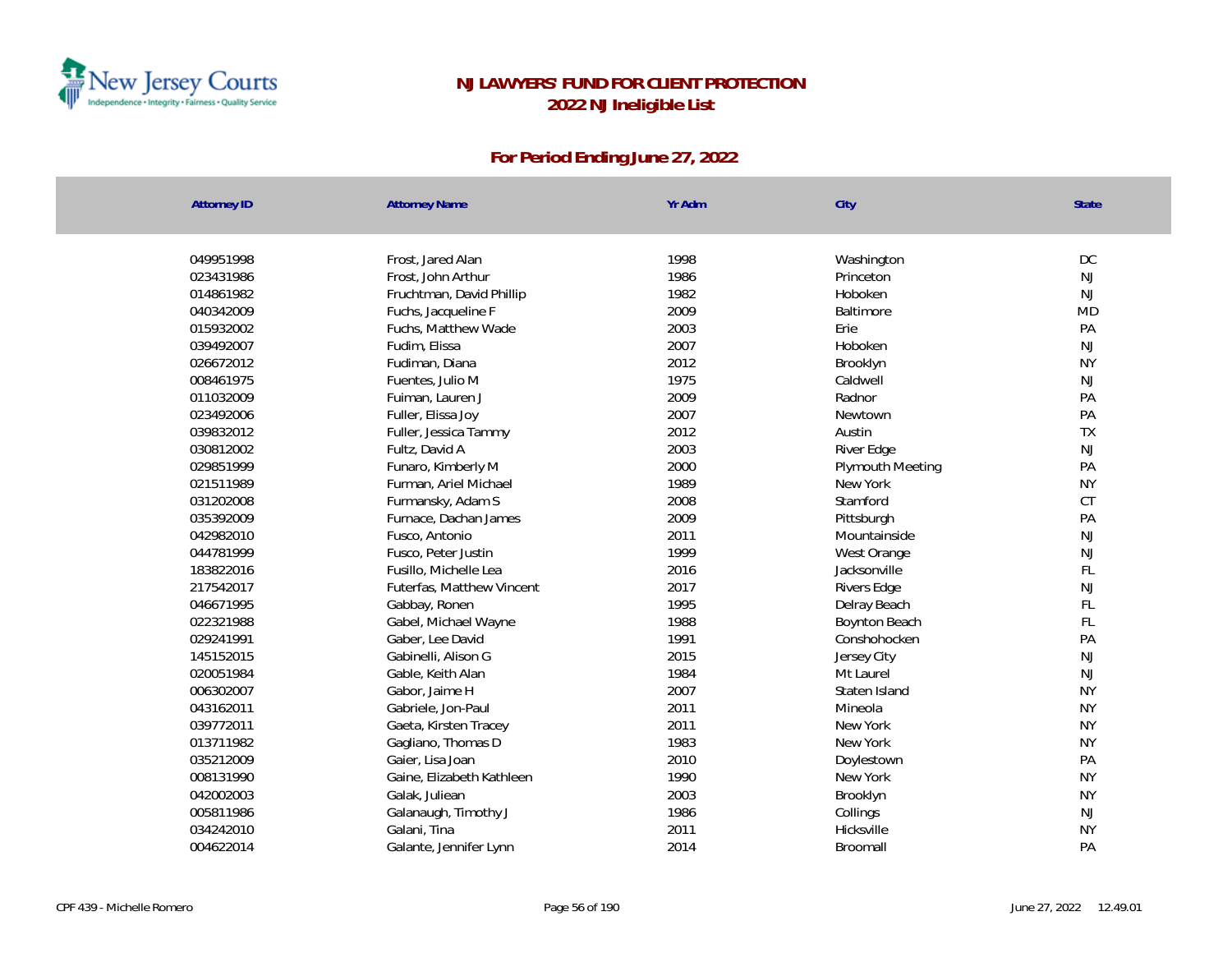

| <b>Attorney ID</b> | <b>Attorney Name</b>           | Yr Adm       | City                 | <b>State</b>    |
|--------------------|--------------------------------|--------------|----------------------|-----------------|
|                    |                                |              |                      | PA              |
| 039612007          | Galas, Roman Tomasz            | 2007         | Philadelphia         |                 |
| 009901998          | Galasso, Amato                 | 1998         | Wyckoff              | NJ              |
| 034012004          | Galati, Glenn P                | 2004<br>1999 | Allentown            | NJ<br><b>NY</b> |
| 008851999          | Gallagher, Christopher Patrick |              | Pearl River          |                 |
| 022501986          | Gallagher, Daniel Joseph       | 1986<br>1982 | Fayetteville         | <b>NY</b>       |
| 007081982          | Gallagher, John Joseph         |              | Rockville Centre     | <b>NY</b>       |
| 023872002          | Gallagher, Peter               | 2002         | Trenton              | NJ              |
| 028671996          | Gallagher, Sherry Kathryn      | 1997         | Philadelphia         | PA              |
| 029411986          | Gallagher, Thomas P            | 1986         | Somers Point         | NJ              |
| 357432021          | Gallagher, Timothy M           | 2021         | Briarwood            | <b>NY</b>       |
| 027152007          | Gallaudet, Lisa M              | 2007         | Brooklyn             | <b>NY</b>       |
| 022681979          | Gallicchio, Raymond G          | 1979         | <b>Woodland Park</b> | NJ              |
| 046642010          | Gallo, Anthony J               | 2010         | Drexel Hill          | PA              |
| 034461982          | Gallo, Vincent John            | 1982         | Staten Island        | <b>NY</b>       |
| 268662018          | Galvani, Lauren A              | 2018         | Boca Raton           | FL              |
| 007271998          | Gamache, Eugene R              | 1998         | E Rockaway           | <b>NY</b>       |
| 018801997          | Gamble, Denise Anne            | 1997         | Mount Laurel         | NJ              |
| 011971981          | Gambro, Michael S              | 1981         | New York             | <b>NY</b>       |
| 021572004          | Gamils, Jeffrey Hunter         | 2005         | <b>White Plains</b>  | <b>NY</b>       |
| 112662016          | Gammill, Victoria A            | 2016         | Albuquerque          | <b>NM</b>       |
| 024972007          | Gammone, Cheryl L              | 2008         | Westfield            | NJ              |
| 025722008          | Gandhi, Amita Nerurkar         | 2008         | Holland              | PA              |
| 358162021          | Gangemi, Samuel Vincent        | 2021         | Philadelphia         | PA              |
| 004462004          | Gani, Doreen J                 | 2004         | New York             | <b>NY</b>       |
| 008441985          | Gannett, Deborah Jean          | 1985         | Newark               | $\mathsf{NJ}$   |
| 044492003          | Gannett, Jennifer C P          | 2004         | Montclair            | NJ              |
| 031122006          | Garbacz, Brian J               | 2006         | Philadelphia         | PA              |
| 167952015          | Garbi-Etedgi, Danielle         | 2015         | New York             | <b>NY</b>       |
| 037862009          | Garcia, Alfredo Jose           | 2014         | Teaneck              | <b>NJ</b>       |
| 129832014          | Garcia, Laura Alexandra        | 2014         | Long Island City     | <b>NY</b>       |
| 023861996          | Garcia, Michael Alexander      | 1996         | Miami                | $\mathsf{FL}$   |
| 265632018          | Garcia, Reana                  | 2018         | Cedar Grove          | NJ              |
| 088512013          | Garcia, Rinerys J              | 2013         | New York             | <b>NY</b>       |
| 105452014          | Garcia-Salgado, Rafael Ramon   | 2014         | Costa Mesa           | CA              |
| 270532018          | Garcia-Vieux, Jasmine          | 2018         | Garden City          | <b>NY</b>       |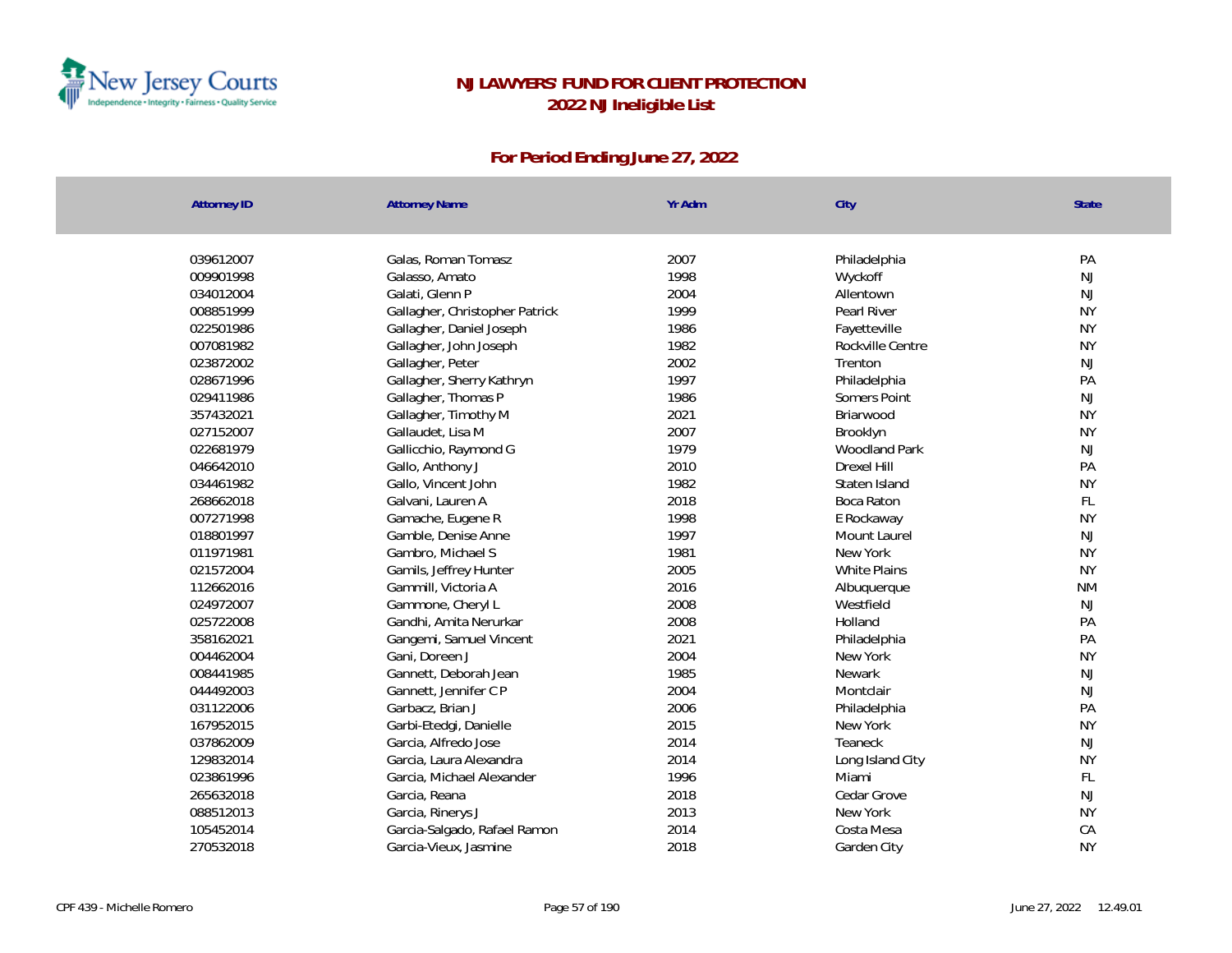

| <b>Attorney ID</b> | <b>Attorney Name</b>          | Yr Adm | City          | <b>State</b> |
|--------------------|-------------------------------|--------|---------------|--------------|
|                    |                               |        |               |              |
| 038981996          | Gardi, T David                | 1997   | Garden City   | <b>NY</b>    |
| 139392014          | Garel, Victoria Elissa        | 2014   | New York      | <b>NY</b>    |
| 030341996          | Garelick, Ronna Ellen         | 1996   | Lebanon       | NJ           |
| 305022019          | Garfield, Jonathan T          | 2019   | Bedminster    | <b>NJ</b>    |
| 207322017          | Garger, Amanda Patricia       | 2017   | Philadelphia  | PA           |
| 182502016          | Garland, Francis James Nelson | 2016   | Philadelphia  | PA           |
| 012411994          | Garpestad, Christopher        | 1994   | Staten Island | <b>NY</b>    |
| 020892008          | Garrett, Troy Adam            | 2008   | Pleasanton    | CA           |
| 001422005          | Garson, Kellie M              | 2005   | Wilmington    | DE           |
| 261792018          | Garson, Samuel Alexander      | 2018   | Marlton       | <b>NJ</b>    |
| 009551993          | Gartenberg, Aviva             | 1993   | Teaneck       | <b>NJ</b>    |
| 317332020          | Garvey, Thomas M              | 2020   | New York      | <b>NY</b>    |
| 030802011          | Garvey-Potvin, Sarah K        | 2012   | South Orange  | <b>NJ</b>    |
| 010072001          | Gasiorowski, Cathy S          | 2001   | Red Bank      | NJ           |
| 033551993          | Gasiorowski, Christie Ann     | 1993   | Red Bank      | <b>NJ</b>    |
| 002151983          | Gass, Thomas Evan             | 1983   | New York      | <b>NY</b>    |
| 014321990          | Gatlin, Karen Boe             | 1990   | Holmdel       | NJ           |
| 036002009          | Gaujean, Martine-Pascale      | 2009   | Washington    | DC           |
| 017811982          | Gautieri, Daniel Vincent      | 1982   | Cranford      | NJ           |
| 032812011          | Gavrin Heymann, Briana Ashley | 2011   | Carle Place   | <b>NY</b>    |
| 105052016          | Gay, John                     | 2016   | South Orange  | NJ           |
| 020982000          | Gaynor, Brian M               | 2000   | Somerset      | NJ           |
| 058412013          | Gaynor, Colin M               | 2013   | Baltimore     | <b>MD</b>    |
| 028801984          | Gazdzinski, Eryk Anthony      | 1984   | West Deptford | <b>NJ</b>    |
| 171122016          | Gazon, Richard                | 2016   | Marlboro      | NJ           |
| 000352012          | Gazzara Doyle, Lorraine       | 2013   | Penn Valley   | PA           |
| 344572021          | Gearty, Julie L               | 2021   | Mendham       | NJ           |
| 025852008          | Gebre, Phoebe Asrat           | 2008   | Washington    | DC           |
| 009572005          | Geczi, Alexandra M            | 2005   | Dallas        | <b>TX</b>    |
| 155382015          | Geddes, Elizabeth Ann         | 2015   | New York      | <b>NY</b>    |
| 016631987          | Gedrich, Alan Ross            | 1987   | Philadelphia  | PA           |
| 043152008          | Gee, Lauren A                 | 2008   | New York      | <b>NY</b>    |
| 289121973          | Gehret, Richard E             | 1973   | Mt Holly      | NJ           |
| 017151992          | Geiger-Lenert, Karen Ann      | 1992   | Asbury        | NJ           |
| 280501972          | Geisler, Robert E             | 1972   | Islamorada    | FL           |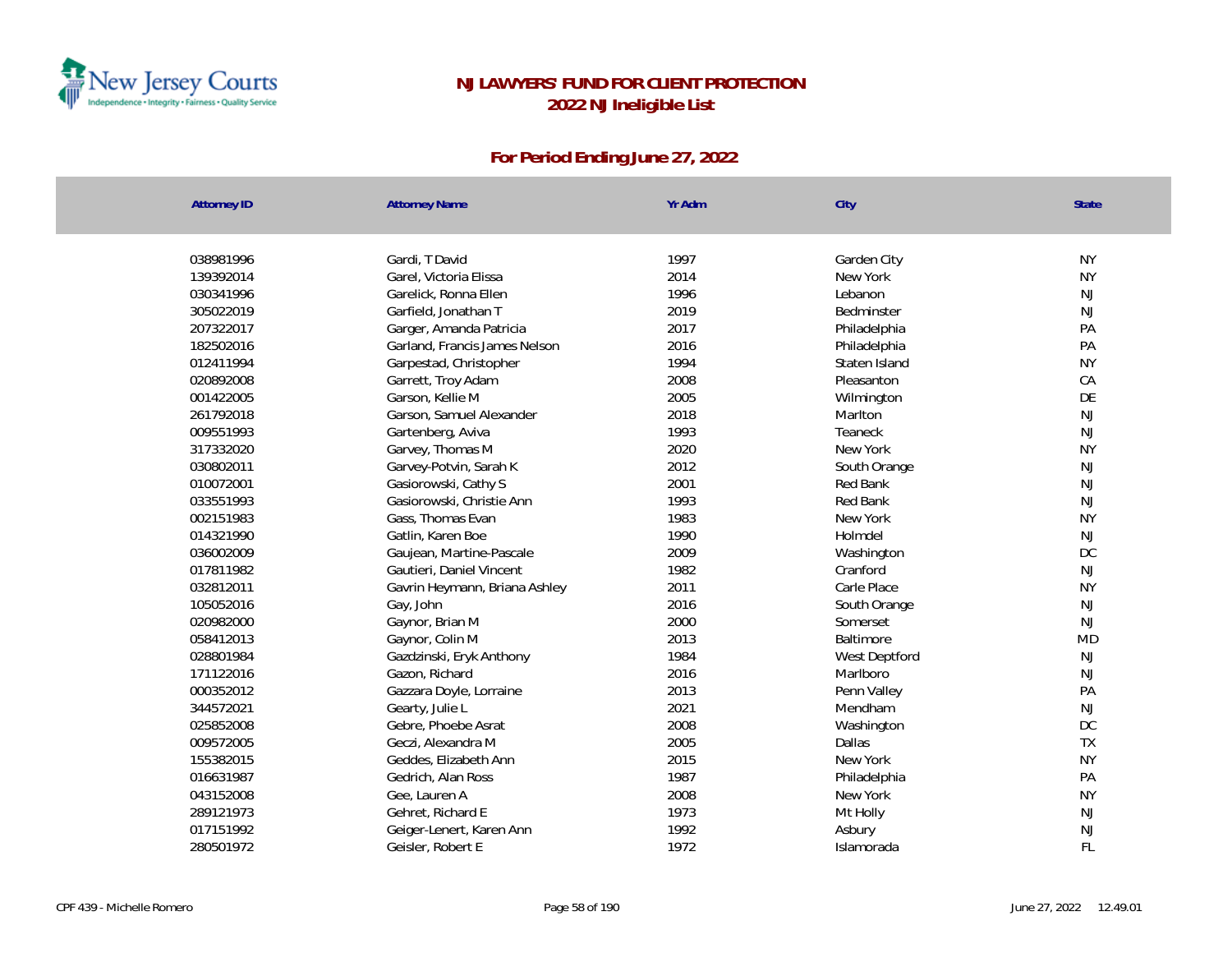

| <b>Attorney ID</b> | <b>Attorney Name</b>               | Yr Adm | City            | State         |
|--------------------|------------------------------------|--------|-----------------|---------------|
|                    |                                    |        |                 |               |
| 119262014          | Gelb, Joshua Stephen               | 2014   | Brooklyn        | <b>NY</b>     |
| 007981974          | Gelber, Joan D                     | 1974   | <b>Newark</b>   | NJ            |
| 334112021          | Gelenius, Sherry Lynn              | 2021   | Wall            | NJ            |
| 010172008          | Gelfand, Matisyahu                 | 2008   | Brooklyn        | <b>NY</b>     |
| 094132013          | Gellen, Andrea Leah                | 2013   | Poughkeepsie    | <b>NY</b>     |
| 052571988          | Geller, Joseph                     | 1989   | Cape Coral      | FL            |
| 013551979          | Geller, Larry S                    | 1980   | West Orange     | NJ            |
| 014391997          | Geller, Richard L                  | 1998   | Boca Raton      | FL            |
| 389732021          | Geller, Samantha Jennifer Michelle | 2021   | Hewlett         | <b>NY</b>     |
| 031591997          | Gellis, George A                   | 1997   | New York        | <b>NY</b>     |
| 025551986          | Gellman, James Franklin            | 1986   | Somerset        | NJ            |
| 023012011          | Gembressi, Krystiana L             | 2011   | Glen Cove       | <b>NY</b>     |
| 249222017          | Gemma, Nicholas Alfred             | 2017   | Mount Dora      | FL            |
| 376792021          | Gengaro, Stephen M                 | 2021   | Hoboken         | NJ            |
| 014731995          | Gensiejewski, Gerald George        | 1995   | Huntingdon VIIy | PA            |
| 011811984          | Gentile, Laurie Jean               | 1985   | Chappaqua       | <b>NY</b>     |
| 019481998          | Genuardi, Aimee Sunday             | 1998   | New Hope        | PA            |
| 034072007          | Georgalas, Shay                    | 2008   | Lic             | <b>NY</b>     |
| 017322010          | George, Karla Shaniece             | 2010   | <b>Bronx</b>    | <b>NY</b>     |
| 371352021          | George, Kevin Aniyan               | 2021   | Roselle Park    | NJ            |
| 016861998          | George, Robert Brian               | 1998   | Media           | PA            |
| 015642011          | George, Susan                      | 2011   | Fort Worth      | <b>TX</b>     |
| 907602012          | George-Wheeler, Leila S            | 2012   | Washington      | DC            |
| 005861974          | Geraghty, John R                   | 1974   | New Milford     | $\mathsf{NJ}$ |
| 042051995          | Geraghty, Patrick Denis            | 1995   | Weston          | <b>CT</b>     |
| 020752013          | Gerard, Victoria                   | 2013   | Manalapan       | NJ            |
| 024762007          | Gerba, David B                     | 2008   | Chatham         | NJ            |
| 026281980          | Gerber, Charles W                  | 1981   | Plantation      | FL            |
| 046751995          | Germana, Sam Joseph                | 1995   | New Hyde Park   | <b>NY</b>     |
| 029162006          | Gershburg, Daniel                  | 2006   | <b>New</b>      | <b>NY</b>     |
| 029932009          | Gershfeld, Yan                     | 2010   | Astoria         | <b>NY</b>     |
| 015312012          | Gershkow, Jamie Merle              | 2013   | Philadelphia    | PA            |
| 004941973          | Gerson, Jeffrey A                  | 1973   | Chatham         | NJ            |
| 025361977          | Gerstenslager, William E           | 1977   | Solon           | OH            |
| 016141984          | Gertler, Marc                      | 1984   | Brooklyn        | <b>NY</b>     |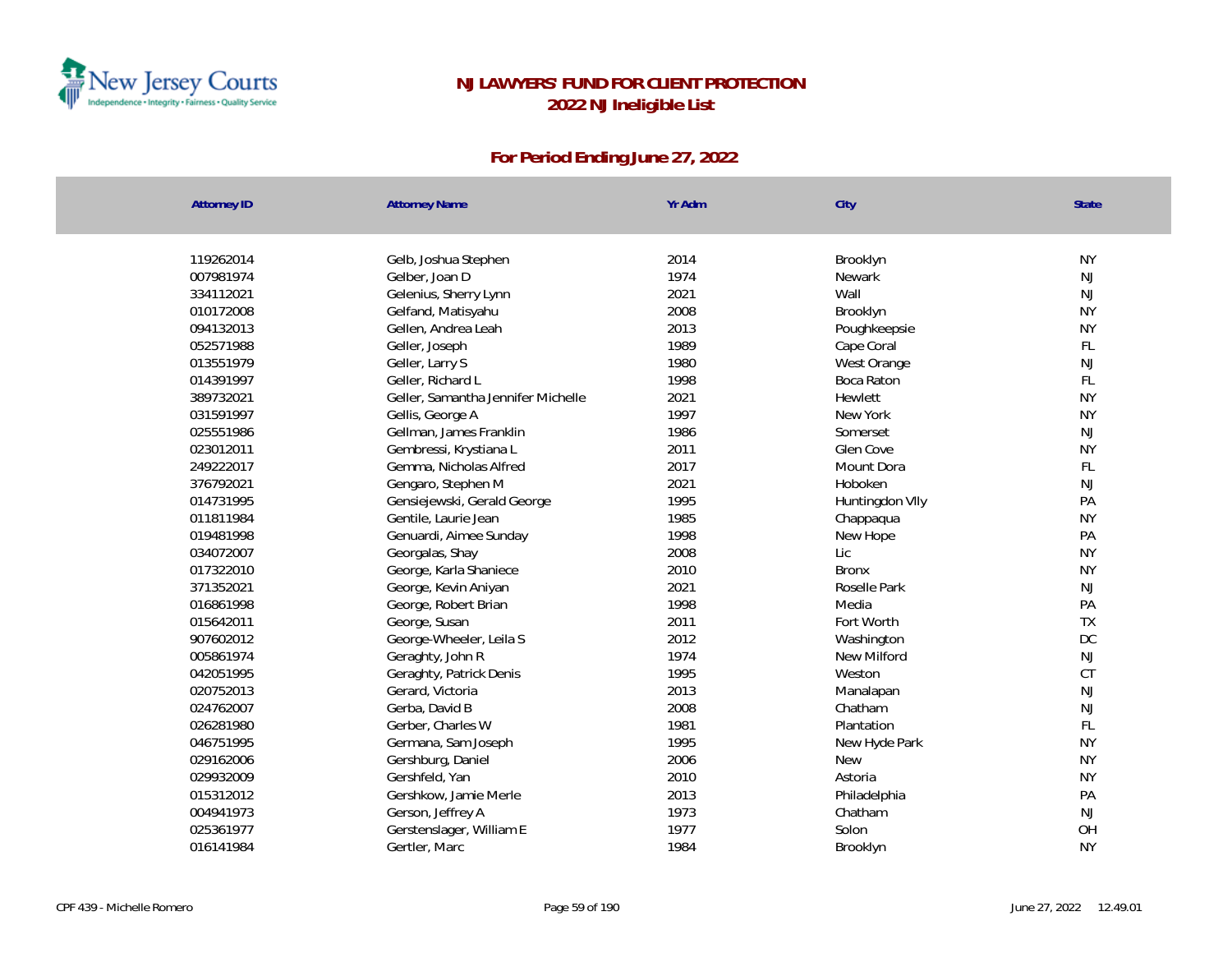

| <b>Attorney ID</b><br><b>Attorney Name</b><br>City                 |           |
|--------------------------------------------------------------------|-----------|
|                                                                    |           |
| 043971998<br>1998<br>Gervais, Rachel L<br>Newark                   | NJ        |
| 2008<br>039142008<br>Gervase, Alexandra Lynn<br>New York           | <b>NY</b> |
| 1982<br>014801982<br>Gervasio, Thomas R<br>Succasunna              | <b>NJ</b> |
| 2002<br>007102002<br>Gessesse, Messai<br>Washington                | <b>DC</b> |
| 022281996<br>1996<br>Getlan, Leah Schmulewitz<br>Bethesda          | <b>MD</b> |
| 1990<br>041971989<br>Ghaly, Deena Ramsis<br>Los Angeles            | CA        |
| 2014<br>133752014<br>Ghiorzi, Alexandra Kathryn<br>Brooklyn        | <b>NY</b> |
| 1999<br>031291998<br>Ghunney, Albert<br>Jamaica                    | <b>NY</b> |
| 1987<br>041291987<br>Giacoia, Joseph Domenic<br>New York           | <b>NY</b> |
| 1985<br>022481985<br>Giampapa, Joseph A<br>Clifton                 | <b>NJ</b> |
| 209782018<br>2018<br>Gianakis, Jerry C<br>Hockessin                | DE        |
| 077512014<br>2014<br>Giannattasio, Alex Edward<br>Brooklyn         | <b>NY</b> |
| 007322009<br>2009<br>Giannetto, Alexander M<br>San Diego           | CA        |
| 2002<br>040562002<br>Giannini, Joseph F<br>Ridgewood               | <b>NJ</b> |
| 039831989<br>Giannone, Richard John<br>1989<br><b>Iselin</b>       | <b>NJ</b> |
| 2011<br>Giantomasi, Francis M<br>006152011<br>West Orange          | <b>NJ</b> |
| 169742016<br>2016<br>Giatras, Jeremy David<br>Philadelphia         | PA        |
| 1973<br>010381973<br>Gibble, Sherrie L<br>Ewing                    | <b>NJ</b> |
| 1991<br>003801991<br>Gibbon, Elizabeth Johanna<br>New York         | <b>NY</b> |
| 900472012<br>2012<br>Gibbons, Sasha Lyn<br>Marietta                | GA        |
| 017621975<br>Gibbs, Charles F<br>1975<br>South Orange              | <b>NJ</b> |
| 2020<br>310592020<br>Gibson, Oliver Edward Bolin<br>Eagle          | WI        |
| 2014<br>090172014<br>Gichuru, A Kiiru<br>Briarwood                 | <b>NY</b> |
| 2021<br>340362021<br>Giddings, Garrison Lee<br>Philadelphia        | PA        |
| 009152008<br>2008<br>Giesler, Tori L<br>Reading                    | PA        |
| 1982<br>019021982<br>Gifford, Jacqueline Moore<br>Houston          | TX        |
| 2008<br>042202007<br>Gigliotti, Michael P<br>Philadelphia          | PA        |
| 012991989<br>1989<br>Gilberg, Jeanne Nicole<br>Nanuet              | <b>NY</b> |
| 2021<br>338602021<br>Gilbert, Alexander D<br>Succasunna            | <b>NJ</b> |
| 1979<br>011531979<br>Gilbert, Robert M<br>Edison                   | <b>NJ</b> |
| 2011<br>030832011<br>Madison<br>Gilfillan, Curtis Bruce            | <b>NJ</b> |
| 2005<br>030172005<br>Gillespie, Juliette<br>Fair Lawn              | NJ        |
| 1987<br>010321987<br>Gilliam, Gerard Conrad<br>Paterson            | NJ        |
| 1980<br>026291980<br>Gillman, Allen B<br>Edison                    | NJ        |
| 2012<br>033772012<br><b>White Plains</b><br>Gilman, Jared Lawrence | <b>NY</b> |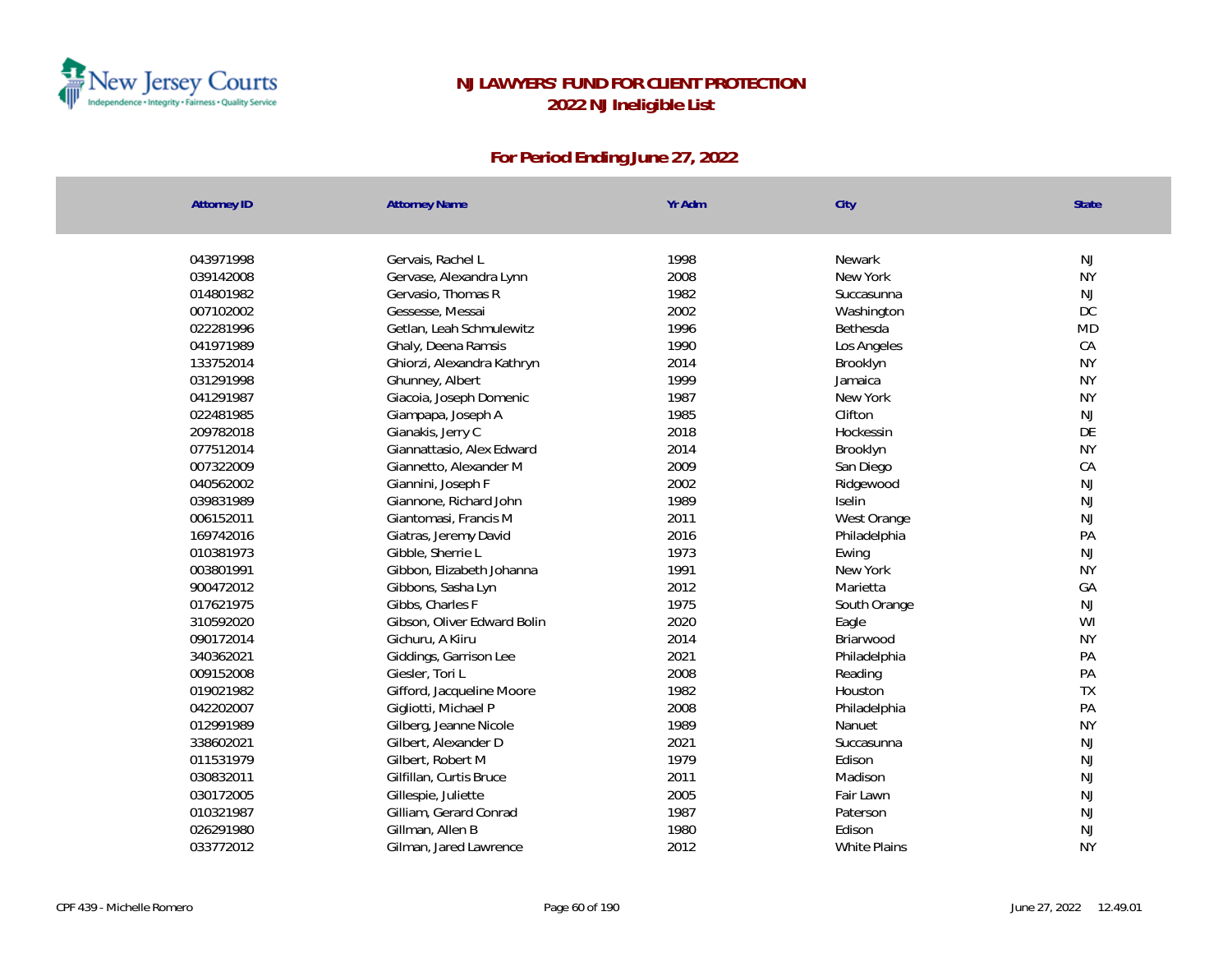

| <b>Attorney ID</b> | <b>Attorney Name</b>             | Yr Adm | City              | <b>State</b>  |
|--------------------|----------------------------------|--------|-------------------|---------------|
|                    |                                  |        |                   |               |
| 010362002          | Gilmore, Katherine L             | 2002   | Mount Laurel      | <b>NJ</b>     |
| 016272003          | Gilson, John C                   | 2003   | Charlotte         | $\rm NC$      |
| 128982015          | Gilson, Stewart R                | 2015   | San Francisco     | CA            |
| 183482016          | Gindi, Rebecca L                 | 2016   | Oakland           | CA            |
| 027912002          | Gingold, Eric David              | 2003   | New York          | <b>NY</b>     |
| 019902008          | Ginsberg, Mark                   | 2008   | Hightstown        | <b>NJ</b>     |
| 044862010          | Giordano, Joseph Gregory         | 2010   | College Point     | <b>NY</b>     |
| 024891984          | Giordano, Nicholas P             | 1984   | Mc Lean           | VA            |
| 040721988          | Giordano, Paul John              | 1988   | Philadelphia      | PA            |
| 239922020          | Giordano, Thomas Christopher     | 2020   | Middletown        | NJ            |
| 215162016          | Girton, Andrew M                 | 2016   | Chester           | PA            |
| 020792007          | Gise, Erin Brooke                | 2007   | Plainview         | <b>NY</b>     |
| 037791985          | Gitten, Howard Mark              | 1985   | Weston            | FL            |
| 027252012          | Gittens, Adrienne Noel           | 2013   | Philadelphia      | PA            |
| 028561986          | Gitter, Kenneth H                | 1986   | <b>Dallas</b>     | <b>TX</b>     |
| 296522019          | Gittler, Garrett Andrew          | 2019   | Malvern           | PA            |
| 020331992          | Giuliana, Cathleen Hannan        | 1992   | Morristown        | NJ            |
| 261892020          | Givner, Ariel E                  | 2020   | Cherry Hill       | NJ            |
| 033781998          | Gizzi, Kristen N                 | 1998   | Yonkers           | <b>NY</b>     |
| 022262006          | Gladney, Alexander D             | 2007   | Trenton           | NJ            |
| 029262009          | Gladstone, Hayley J              | 2009   | Chicago           | $\mathsf{IL}$ |
| 013862010          | Glass, Amy J                     | 2010   | <b>Glen Mills</b> | PA            |
| 019502003          | Glass, Daniel Ari                | 2004   | Washington        | DC            |
| 028831979          | Glass, Jane G                    | 1979   | East Hanover      | NJ            |
| 035202011          | Glasser, Harlan William          | 2011   | Harrisburg        | PA            |
| 044331998          | Glassman, Jayson D               | 1999   | Philadelphia      | PA            |
| 043612004          | Glavin, Marina Ivolgina          | 2005   | Waterford         | <b>NY</b>     |
| 007982006          | Glazer, David A                  | 2006   | New York          | <b>NY</b>     |
| 004161973          | Glazner, Alan L                  | 1973   | Edison            | <b>NJ</b>     |
| 031372011          | Glispie, Amber Joan              | 2012   | Phoenix           | AZ            |
| 017821980          | Gluck, Jeffrey L                 | 1980   | Cliffside Pk      | NJ            |
| 022161995          | Gnesin, Mark M                   | 1995   | Los Angeles       | CA            |
| 020291981          | Goddard, Malcolm S               | 1981   | Absecon           | <b>NJ</b>     |
| 033072010          | Goddard, Natasha Nicole Williams | 2011   | New York          | <b>NY</b>     |
| 251472018          | Goetz, Michelle Anne             | 2018   | Lansing           | MI            |
|                    |                                  |        |                   |               |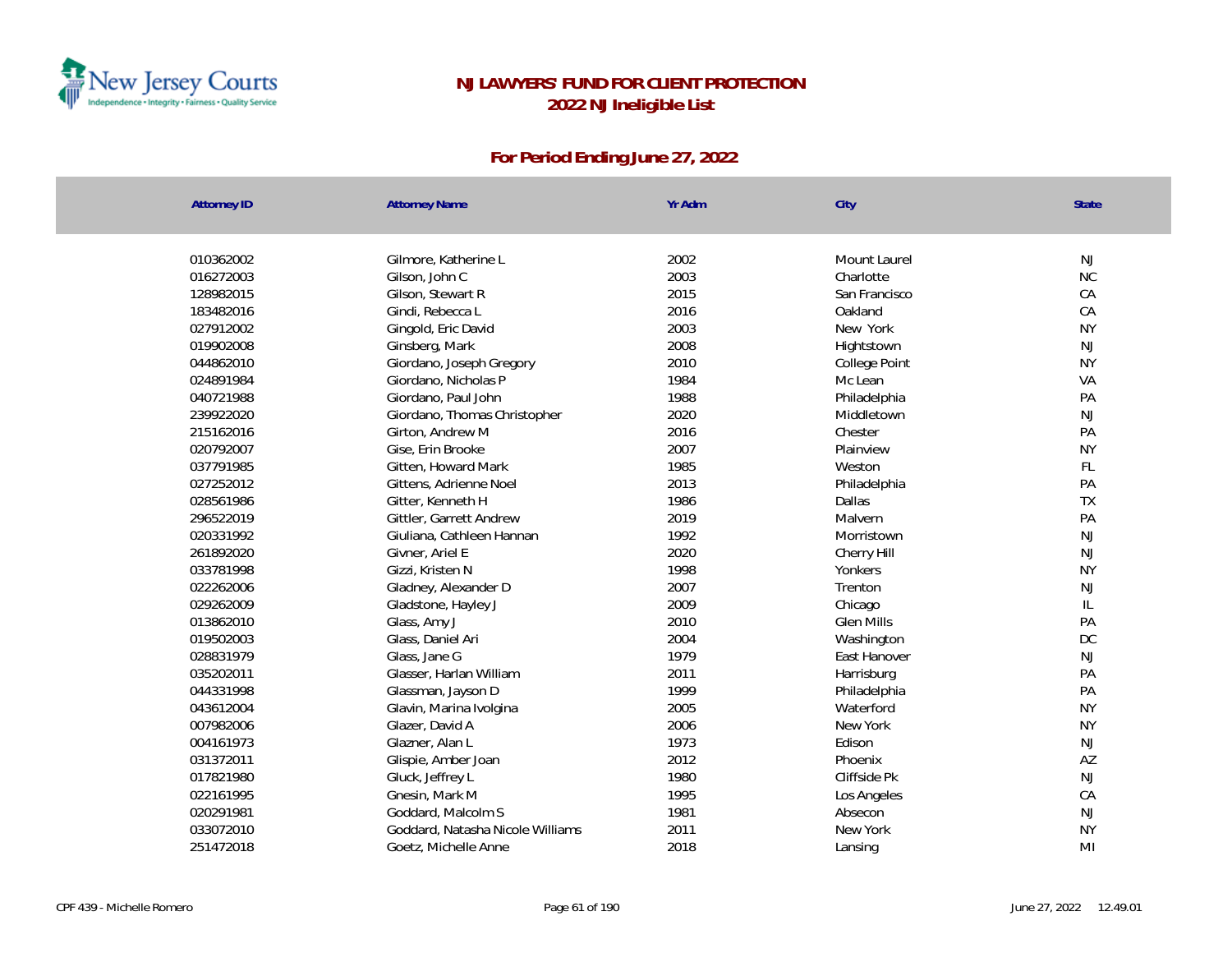

| <b>Attorney ID</b> | <b>Attorney Name</b>        | Yr Adm | City                 | <b>State</b> |
|--------------------|-----------------------------|--------|----------------------|--------------|
|                    |                             |        |                      |              |
| 028531978          | Goins, Patricia A           | 1978   | <b>Hilton Head</b>   | SC           |
| 045891995          | Goiran, Philip Alexander    | 1995   | Denver               | CO           |
| 018082012          | Gokberk, Steve Zaven        | 2012   | Port Washington      | <b>NY</b>    |
| 157852015          | Gold, Elie Brandon          | 2015   | Teaneck              | <b>NJ</b>    |
| 001871984          | Gold, H Scott               | 1984   | Tavares              | FL.          |
| 023232009          | Gold, Jennifer Lynne        | 2009   | Philadelphia         | PA           |
| 001281994          | Gold, Melissa Raff          | 1994   | New York             | <b>NY</b>    |
| 017301976          | Gold, Nancy D               | 1976   | Cherry Hill          | <b>NJ</b>    |
| 001261995          | Goldberg, Daniel lan        | 1995   | South Orange         | <b>NJ</b>    |
| 024171996          | Goldberg, David Jay         | 1996   | Hillsborough         | <b>NJ</b>    |
| 078962013          | Goldberg, Melissa Dale      | 2013   | Jersey City          | <b>NJ</b>    |
| 003032010          | Goldberg, Pinchos N         | 2010   | New York             | <b>NY</b>    |
| 003012011          | Goldberg, Robyn Diane       | 2011   | New York             | <b>NY</b>    |
| 033302011          | Goldberg, Scott Adam        | 2011   | South Orange         | NJ           |
| 007921978          | Goldberg, Stephen M         | 1979   | Baltimore            | <b>MD</b>    |
| 024322012          | Goldblatt, Brian J          | 2012   | Parsippany           | <b>NJ</b>    |
| 288791973          | Goldblatt, Lester S         | 1973   | Monroe Township      | <b>NJ</b>    |
| 028641987          | Goldblatt, Sylvia           | 1987   | Florham Park         | <b>NJ</b>    |
| 012501975          | Golden, Richard N           | 1975   | <b>Forest Hills</b>  | <b>NY</b>    |
| 028181986          | Golden, Thomas Edward       | 1988   | Moorestown           | NJ           |
| 011992012          | Goldenberg, Jessica Lauren  | 2012   | New York             | <b>NY</b>    |
| 004201983          | Goldenberg, Judith Elena    | 1983   | Union City           | NJ           |
| 092922013          | Goldfarb, Kimberly J        | 2013   | Los Angeles          | CA           |
| 166992015          | Goldman, Joshua Christopher | 2015   | Astoria              | <b>NY</b>    |
| 029581978          | Goldman, Robert E           | 1979   | Doylestown           | PA           |
| 016091979          | Goldsamt, Bonnie B          | 1979   | Boynton Beach        | FL           |
| 020022012          | Goldschmidt, Alan           | 2013   | <b>Great Neck</b>    | <b>NY</b>    |
| 032421998          | Goldsmith, Julius           | 1999   | Tokyo                | OC           |
| 012011977          | Goldstein, Barry Z          | 1977   | Edison               | NJ           |
| 024892009          | Goldstein, Benjamin S       | 2009   | Woodmere             | <b>NY</b>    |
| 047151996          | Goldstein, Beth Freya       | 1996   | <b>Scotch Plains</b> | <b>NJ</b>    |
| 022681983          | Goldstein, Blanche K        | 1983   | Verona               | NJ           |
| 042902010          | Goldstein, Daniel S         | 2011   | New York             | <b>NY</b>    |
| 004641998          | Goldstein, Elizabeth R      | 1998   | North Bethesda       | <b>MD</b>    |
| 019091996          | Goldstein, Evelyn           | 1997   | Monroe Township      | <b>NJ</b>    |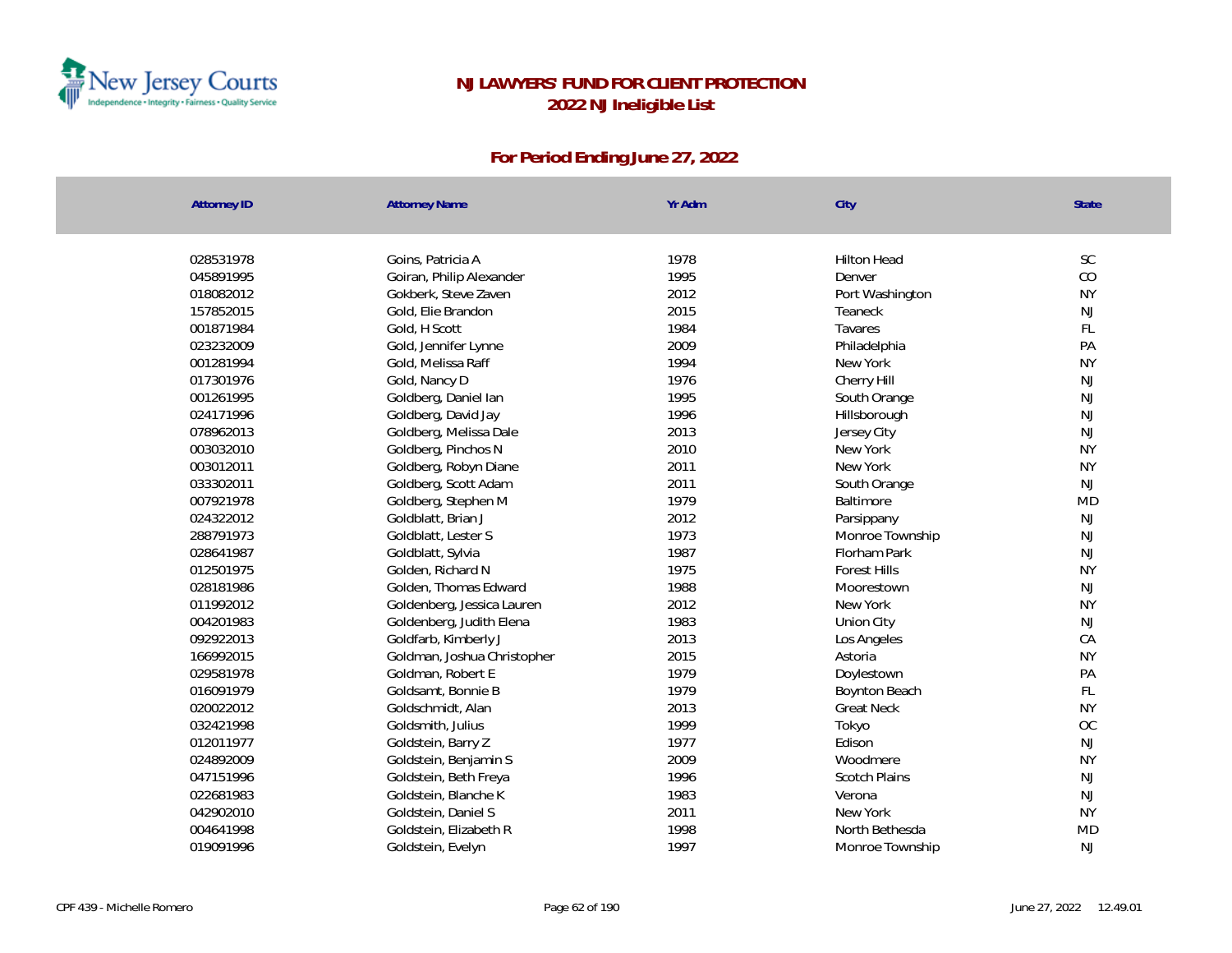

| <b>Attorney ID</b> | <b>Attorney Name</b>        | Yr Adm | City           | State     |
|--------------------|-----------------------------|--------|----------------|-----------|
|                    |                             |        |                |           |
| 015281975          | Goldstein, Gerald C         | 1975   | New York       | <b>NY</b> |
| 033841982          | Goldstein, Robert J         | 1983   | Pleasantville  | <b>NY</b> |
| 044581992          | Goldstein, Steven           | 1992   | Teaneck        | <b>NJ</b> |
| 904312012          | Goldstein, Tomer Y          | 2012   | Tel Aviv       | OC        |
| 014371975          | Golub, David                | 1975   | Wayne          | NJ        |
| 028022008          | Gomez, David A              | 2008   | Philadelphia   | PA        |
| 010091999          | Gomez, Kevin                | 1999   | Middletown     | <b>NY</b> |
| 251262017          | Gomez, Lisa Andreina        | 2017   | Levittown      | <b>NY</b> |
| 087662013          | Gomez, Manuel Fernando      | 2013   | Brooklyn       | <b>NY</b> |
| 042942009          | Gomez-Ocasio, Aisha P       | 2009   | Annapolis      | <b>MD</b> |
| 359402021          | Gonchar, Nicholas P Vincent | 2021   | Staten Island  | <b>NY</b> |
| 038172003          | Gonchoroff, Robert Lee      | 2004   | Bridgewater    | NJ        |
| 003541994          | Gondek, Francis Charles     | 1994   | Wilmington     | DE        |
| 038332001          | Gonnella, Robert J          | 2002   | Philadelphia   | PA        |
| 063892013          | Gontkosky, Stephen          | 2013   | Berwyn         | PA        |
| 015342011          | Gonzales, Sharryann Sherise | 2011   | Jersey City    | NJ        |
| 049691990          | Gonzalez, Andrew A          | 1991   | Brooklyn       | <b>NY</b> |
| 040092007          | Gonzalez, Cynthia Lashonne  | 2008   | Oxnard         | CA        |
| 344702021          | Gonzalez, Katarina Lee      | 2021   | East Brunswick | NJ        |
| 008501983          | Gonzalez, Martha            | 1983   | Flemington     | NJ        |
| 011172003          | Gonzalez, Rebecca A         | 2003   | Stroudsburg    | PA        |
| 033192011          | Gonzalez, Sandra            | 2011   | New York       | <b>NY</b> |
| 035021989          | Gonzalez, William Moises    | 1990   | Holland        | PA        |
| 002931998          | Gooding, Denis A            | 1998   | Franklin Park  | NJ        |
| 909992012          | Goodman, Adam J             | 2012   | Roslindale     | MA        |
| 087932015          | Goodman, Adam Scott         | 2015   | Cherry Hill    | <b>NJ</b> |
| 028401989          | Goodman, Ellen Herman       | 1989   | Philadelphia   | PA        |
| 074672014          | Goodman, Jaclyn C           | 2014   | Jericho        | <b>NY</b> |
| 061282013          | Goodman, Jake F             | 2013   | Short Hills    | NJ        |
| 232572018          | Goodman, Jake Mayer         | 2018   | Boca Raton     | FL        |
| 007172009          | Goodman, Michael A          | 2009   | Muttontown     | <b>NY</b> |
| 024911981          | Goodwin, William W          | 1981   | Clinton        | NJ        |
| 155442015          | Goralski, Steven J          | 2015   | Fort Mill      | SC        |
| 038832010          | Gordin, Vadim Alexander     | 2010   | Louisville     | <b>NY</b> |
| 040862000          | Gordon, Dana Lynne          | 2001   | Ridgewood      | <b>NJ</b> |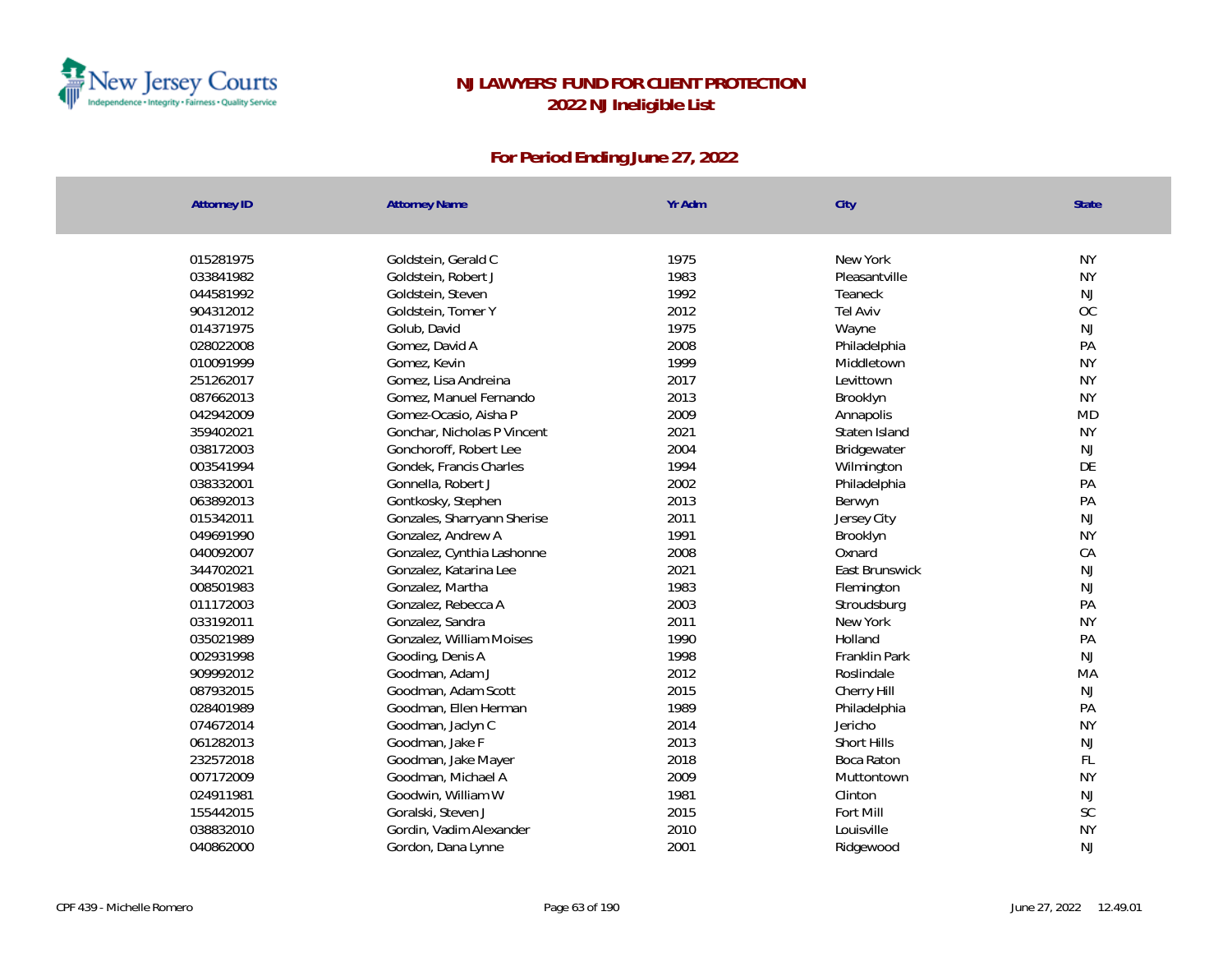

| <b>Attorney ID</b>     | <b>Attorney Name</b>                          | Yr Adm       | City                           | State     |
|------------------------|-----------------------------------------------|--------------|--------------------------------|-----------|
| 057481994              |                                               | 1994         | Old Tappan                     | NJ        |
| 007921977              | Gordon, Donna Lynn<br>Gordon, Gary D          | 1977         | Livingston                     | <b>NJ</b> |
| 037721994              |                                               | 1995         | Goshen                         | KY        |
| 034292009              | Gordon, Joyce M J<br>Gordon, Lorraine Machado | 2010         | Toronto                        | ON        |
| 034231991              | Gordon, Maris Ross                            | 1991         | <b>Forest Hills</b>            | <b>NY</b> |
| 003511998              | Gordon, Paula N                               | 1998         | Atlantic City                  | <b>NJ</b> |
| 265342018              | Gordon, Samantha O                            | 2018         | New York                       | <b>NY</b> |
| 099152015              | Gorenstein, Jeffrey M                         | 2015         | Fair Haven                     | NJ        |
| 046311988              | Gorman, Keith Lawrence                        | 1989         | Cherry Hill                    | <b>NJ</b> |
| 274892018              | Gorman, William Evan                          | 2018         | Little Silver                  | <b>NJ</b> |
| 023511987              | Gorsky, Annette                               | 1987         | West Palm Beach                | FL        |
| 008972006              | Gorsuch, Kenneth Michael                      | 2006         | Florham Park                   | <b>NJ</b> |
| 003722003              |                                               | 2003         | Loch Arbour                    | <b>NJ</b> |
| 026731995              | Gosline, Andrew J<br>Gosselin, Jason Peter    | 1995         | Philadelphia                   | PA        |
| 271781971              | Gottlieb, Barry M                             | 1971         | Montvale                       | <b>NJ</b> |
| 038051987              | Gottlieb, Rhonda Ellen                        | 1988         | New York                       | <b>NY</b> |
| 001052012              | Gouda, Michael I                              | 2012         | Medford                        | NJ        |
| 033761992              |                                               | 1993         |                                | FL        |
| 019631994              | Goudie, Evangelina Ana<br>Gough, John Francis | 1994         | Tampa                          | PA        |
| 136402014              | Gouldsbury, Walter William                    | 2014         | Philadelphia<br>Haddonfield    | <b>NJ</b> |
| 008381979              |                                               | 1979         | Morristown                     | NJ        |
| 051062013              | Gourley-Hart, Mary<br>Govan, Ariel M          | 2013         | New York                       | <b>NY</b> |
|                        |                                               | 2014         |                                |           |
| 131492014              | Goyfman, Eugene                               |              | Staten Island                  | <b>NY</b> |
| 019001982              | Grabelle, Toby                                | 1982<br>1994 | Red Bank                       | <b>NJ</b> |
| 039641994<br>028792009 | Graber, Jacqueline                            | 2010         | Woodcliff Lake<br>West Chester | NJ<br>PA  |
|                        | Grace, Ryan                                   |              |                                | PA        |
| 045002006              | Graefe, William Robert                        | 2007         | Philadelphia                   |           |
| 033321986              | Graff, Caron Pamela                           | 1987         | Jenkintown                     | PA        |
| 038891999              | Graham, Lawrence S                            | 2001         | San Diego                      | CA        |
| 034372003              | Graham, Nicole L                              | 2004         | Philadelphia                   | PA        |
| 039692011              | Graham, Omar Y                                | 2012         | New York                       | <b>NY</b> |
| 042091987              | Graham, Patricia Moira                        | 1987         | Newark                         | NJ        |
| 002142011              | Graham, Timothy M                             | 2011         | Jenkintown                     | PA        |
| 004171976              | Granados, Rose Mary                           | 1976         | Morristown                     | NJ        |
| 014111986              | Grandell, Erik Christoph                      | 1987         | Wilmington                     | DE        |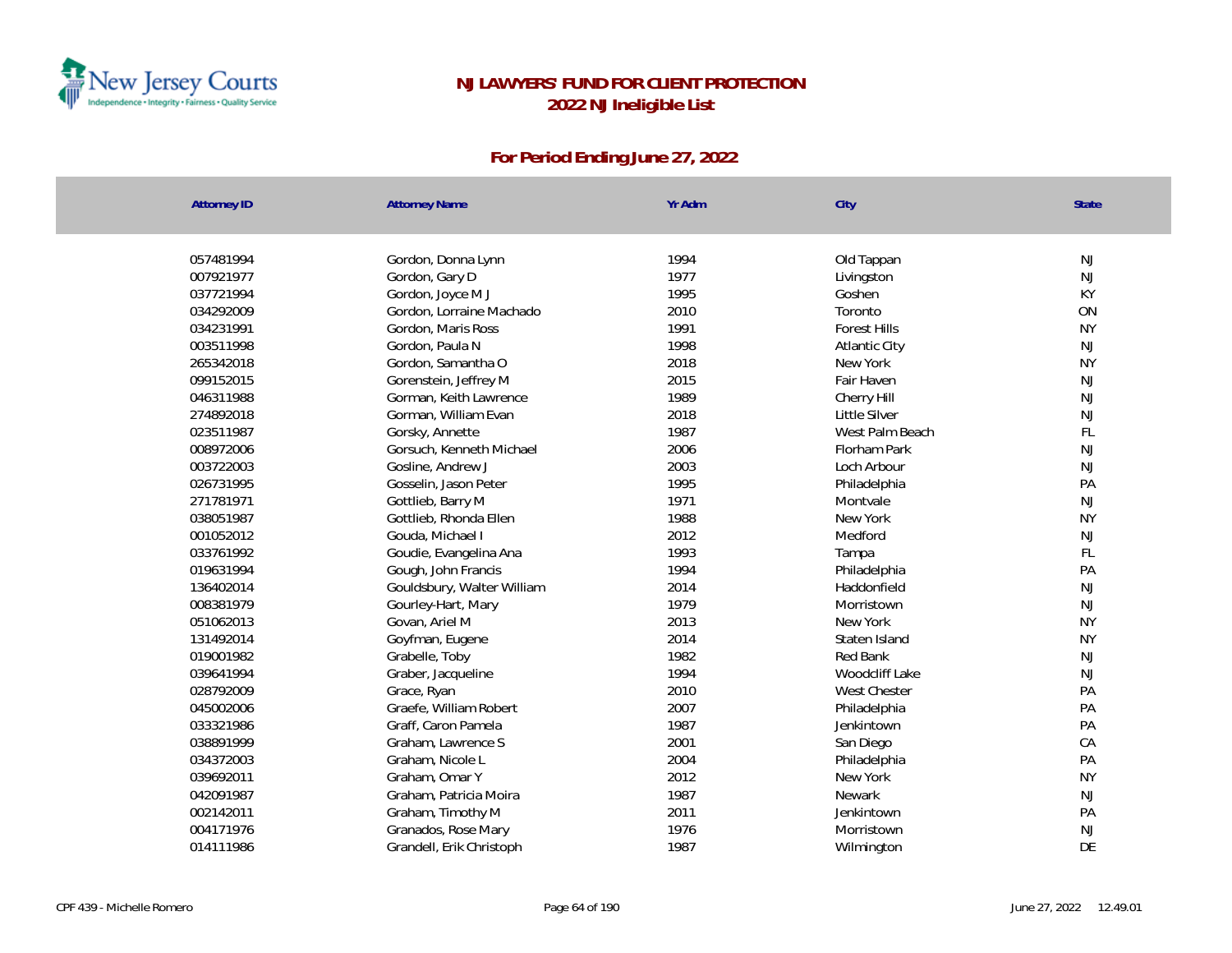

| <b>Attorney ID</b> | <b>Attorney Name</b>      | Yr Adm | City                 | State     |
|--------------------|---------------------------|--------|----------------------|-----------|
|                    |                           |        |                      |           |
| 051291998          | Grant, Evelyn Susan       | 1999   | Metuchen             | NJ        |
| 041011984          | Grant, Gary David         | 1985   | Denville             | <b>NJ</b> |
| 039771999          | Grasso, Laurie Ann        | 2000   | New York             | <b>NY</b> |
| 007612001          | Grasso, Meredith P.       | 2001   | New York             | <b>NY</b> |
| 030002008          | Grasso, Michelle          | 2008   | Richboro             | PA        |
| 272392018          | Grasso, Nicole L          | 2018   | Summit               | NJ        |
| 036102007          | Gratz, R David            | 2007   | Lockhart             | TX        |
| 038952008          | Grauman, Scott A          | 2008   | <b>Great Neck</b>    | <b>NY</b> |
| 010652012          | Gray, Arielle L           | 2012   | <b>Bronx</b>         | <b>NY</b> |
| 029321992          | Gray, Jennifer L          | 1992   | Santa Monica         | CA        |
| 037172005          | Grazioso, Kristy Leigh    | 2005   | Hoboken              | NJ        |
| 034932010          | Greco, James Dominick     | 2011   | Dunmore              | PA        |
| 017982000          | Green, Dennis M           | 2000   | Woodbridge           | <b>NJ</b> |
| 040951988          | Green, Eliot Patrice      | 1988   | Stamford             | <b>CT</b> |
| 019512003          | Green, Jennifer K         | 2003   | Philadelphia         | PA        |
| 019032004          | Green, Joseph             | 2006   | Philadelphia         | PA        |
| 038222001          | Green, Matthew Reid       | 2002   | Florence             | KY        |
| 049401990          | Greenberg, Alan Howard    | 1990   | Melville             | <b>NY</b> |
| 024432006          | Greenberg, Jaclyn Gale    | 2006   | New York             | <b>NY</b> |
| 009842014          | Greenberg, Jared Matthew  | 2014   | King Of Prussia      | PA        |
| 020142010          | Greenberg, Michael A      | 2010   | Tampa                | FL        |
| 014452007          | Greenberg, Susanna Rachel | 2009   | Philadelphia         | PA        |
| 117742014          | Greenblatt, Brandon Tyler | 2014   | New York             | <b>NY</b> |
| 029942004          | Greenblum, Justin A       | 2004   | New York             | <b>NY</b> |
| 038262009          | Greenfeld, Adir E         | 2009   | <b>Bronx</b>         | <b>NY</b> |
| 017652011          | Greenfield, Benjamin D    | 2012   | <b>Bronx</b>         | <b>NY</b> |
| 000311991          | Greenfield, Faith Renee   | 1991   | Media                | PA        |
| 038902002          | Greenlee, Heath C         | 2002   | <b>Ellicott City</b> | <b>MD</b> |
| 019471977          | Greenlee, Janet H         | 1977   | Blackwood            | <b>NJ</b> |
| 044612010          | Greenlees, Robert Bruce   | 2010   | Hoboken              | NJ        |
| 044261997          | Greenspan, Steven Cary    | 1997   | Edgewater            | NJ        |
| 008531996          | Gregory, Howard J         | 1996   | Hackensack           | NJ        |
| 015071984          | Gregory, Samuel           | 1988   | Brooklyn             | <b>NY</b> |
| 036782000          | Greitz, Susan C           | 2000   | Beachwood            | <b>NJ</b> |
| 041211992          | Grenz, Tara Walsh         | 1992   | Mendham              | <b>NJ</b> |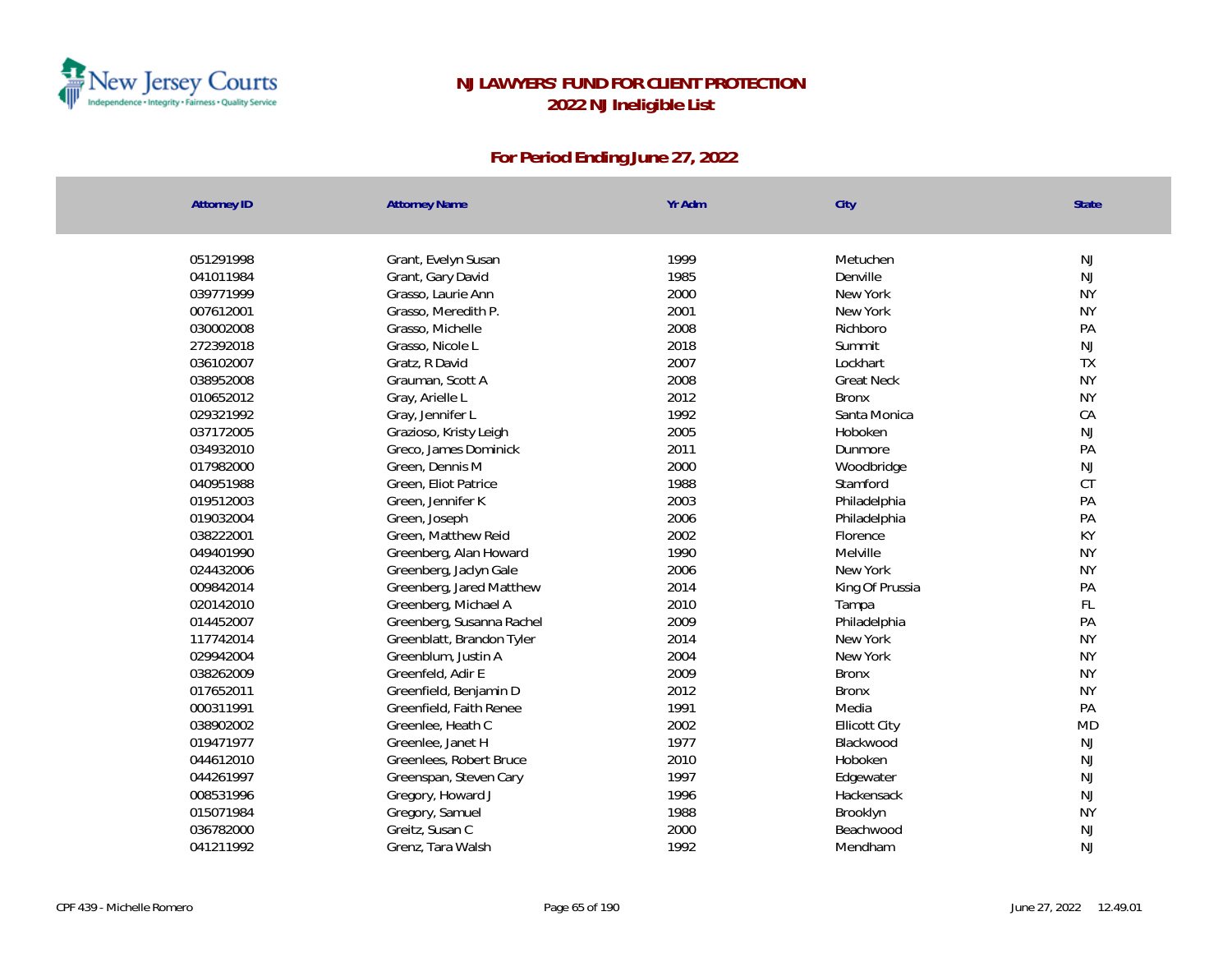

| <b>Attorney ID</b> | <b>Attorney Name</b>       | Yr Adm | City               | State         |
|--------------------|----------------------------|--------|--------------------|---------------|
|                    |                            |        |                    |               |
| 159672015          | Grethlein, Karen Elizabeth | 2015   | Philadelphia       | PA            |
| 294472021          | Grey, Simone Ashley        | 2021   | Cambria Heights    | <b>NY</b>     |
| 044711987          | Griffin, James Alfred      | 1987   | Oyster Bay         | <b>NY</b>     |
| 036482012          | Griffing, Benjamin L       | 2013   | Saratoga Springs   | <b>NY</b>     |
| 045491995          | Griffith, John Joseph      | 1995   | Ocean City         | <b>NJ</b>     |
| 301692019          | Griffith, Thomas K         | 2019   | Jersey City        | <b>NJ</b>     |
| 021311975          | Grimaldi, Michael J        | 1975   | New Brunswick      | NJ            |
| 038061999          | Grinblat, Ronald           | 1999   | Alpine             | NJ            |
| 033002001          | Groarke, Ellen Whiteside   | 2001   | Garden City        | <b>NY</b>     |
| 216142016          | Grobe, Jennifer P          | 2016   | Berwyn             | PA            |
| 021071989          | Grodman, Mitchell E        | 1989   | Marco Island       | FL            |
| 054121996          | Groen, Marlon R            | 1998   | <b>Elkins Park</b> | PA            |
| 024012000          | Groff, Joshua D            | 2000   | Haddon Hts         | NJ            |
| 018632012          | Groh, Andrea Ridge         | 2012   | Pittsburgh         | PA            |
| 035011985          | Gromann, Glenn Eric        | 1985   | Boca Raton         | FL            |
| 034452012          | Grommet, Philip K          | 2012   | Watervliet         | <b>NY</b>     |
| 030501984          | Gronikowski, Lee Anthony   | 1984   | Mount Laurel       | <b>NJ</b>     |
| 009261992          | Gronsky, Robin Miriam      | 1992   | Canton             | GA            |
| 046881993          | Gross, Bradley Joseph      | 1993   | Weston             | $\mathsf{FL}$ |
| 053961991          | Gross, Bradley Stewart     | 1991   | New York           | <b>NY</b>     |
| 132462015          | Gross, Jamie L             | 2015   | San Diego          | CA            |
| 077652013          | Gross, Judah Jay           | 2013   | Lakewood           | <b>NJ</b>     |
| 018311985          | Gross, Mark Paul           | 1985   | Sherman Oaks       | CA            |
| 049441988          | Gross, Michael Aaron       | 1988   | Cedarhurst         | <b>NY</b>     |
| 015901986          | Gross, Philip Stephen      | 1988   | New York           | <b>NY</b>     |
| 000891998          | Gross, Shirell Antionett   | 1998   | Whippany           | <b>NJ</b>     |
| 031511998          | Grossfeld, Howard Daniel   | 1998   | Hopatcong          | <b>NJ</b>     |
| 022862011          | Grosshandler, Eric M       | 2011   | New York           | <b>NY</b>     |
| 031562009          | Grossi, Edward R           | 2009   | Ridgefield Park    | <b>NJ</b>     |
| 081532013          | Grossman, Andrea Nicole    | 2013   | East Northport     | <b>NY</b>     |
| 026151993          | Grossman, Beth Caren       | 1995   | Philadelphia       | PA            |
| 031302011          | Grossman, Daniel B         | 2011   | Brooklyn           | <b>NY</b>     |
| 028241990          | Grossman, Jan Carl         | 1990   | Newportville       | PA            |
| 033032001          | Grossman, Meir R           | 2002   | New York           | <b>NY</b>     |
| 173352015          | Grosso, Gabriella Haywood  | 2015   | Lansdowne          | PA            |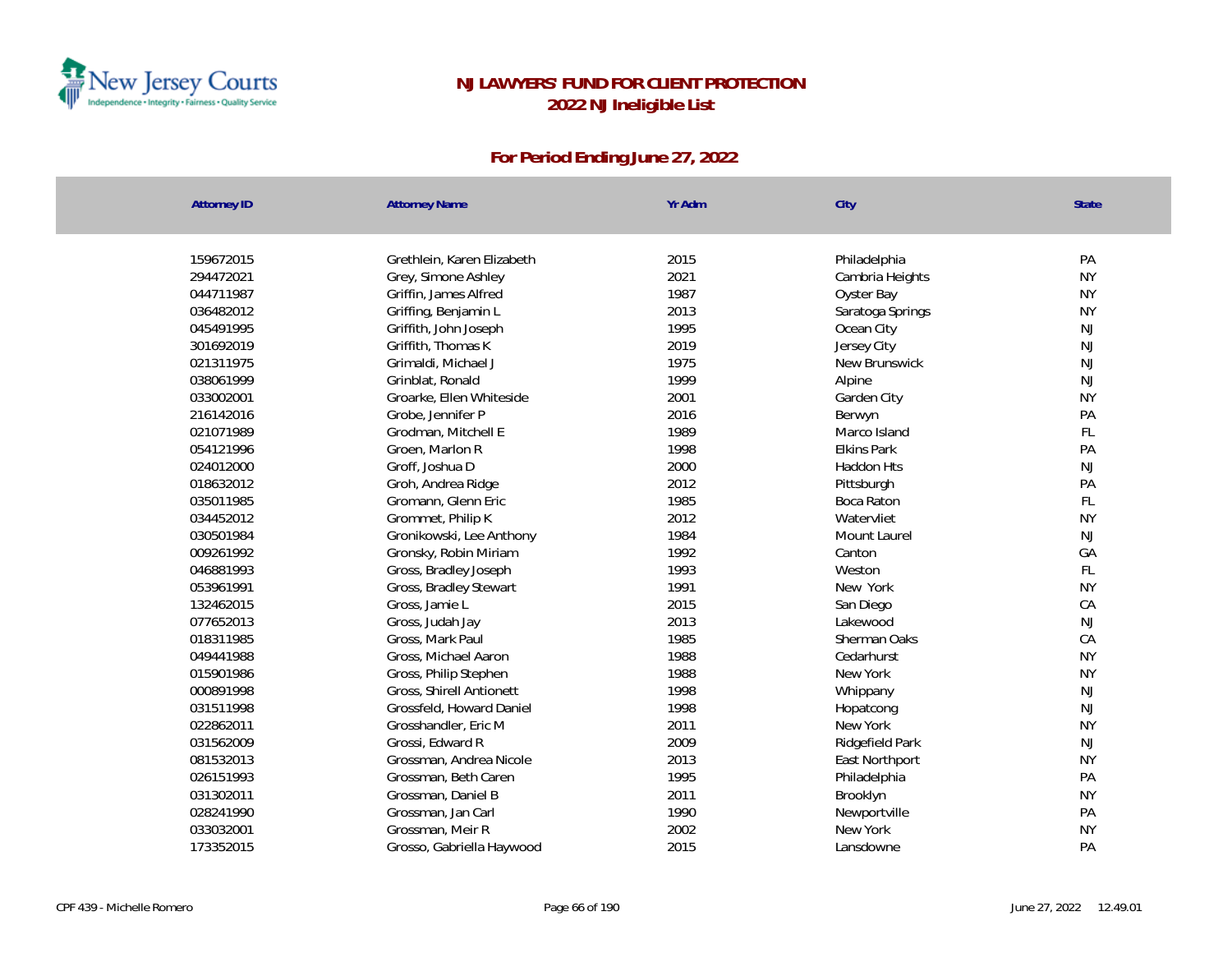

| <b>Attorney ID</b> | <b>Attorney Name</b>      | Yr Adm | City                   | <b>State</b> |
|--------------------|---------------------------|--------|------------------------|--------------|
| 034041998          | Grosso, Jennifer Bradshaw | 1998   | Milltown               | <b>NJ</b>    |
| 212132016          | Grosso, Ryan Michael      | 2016   | Moorestown             | NJ           |
| 209331972          | Gruber, Stanley B         | 1972   | Cherry Hill            | NJ           |
| 007782008          | Grunauer-Igla, Karina     | 2008   | Elizabeth              | NJ           |
| 170492015          | Grzegorzewski, Roisin G   | 2015   | New Rochelle           | <b>NY</b>    |
| 367282021          | Gsovski, Michael          | 2021   | Brooklyn               | <b>NY</b>    |
| 288192019          | Guardino, Joseph T        | 2019   | New York               | <b>NY</b>    |
| 039382005          | Guardino, William L       | 2006   | Montville              | NJ           |
| 001541995          | Guarneri, Eugene          | 1995   | Jersey City            | NJ           |
| 055622013          | Gubbins, Megan Geary      | 2013   | Brooklyn               | <b>NY</b>    |
| 044022011          | Gudis, Amanda Lauren      | 2012   | New York               | <b>NY</b>    |
| 045091998          | Guerrero, Rio M           | 1999   | New York               | <b>NY</b>    |
| 041711999          | Guerriero, John Mark      | 2002   | Massapequa             | <b>NY</b>    |
| 036372003          | Guerriero, Joseph Anthony | 2004   | Greenwood Village      | CO           |
| 165742016          | Guevara, Manuel Antonio   | 2016   | Pleasanton             | CA           |
| 084442014          | Guida, Danielle Nicole    | 2014   | <b>Center Moriches</b> | <b>NY</b>    |
| 056281993          | Guiliano, Joseph M        | 1993   | Manalapan              | NJ           |
| 019431997          | Guinan, Joseph A          | 1999   | Warrington             | PA           |
| 013872009          | Guingrich, Bryce K        | 2010   | New York               | <b>NY</b>    |
| 021102002          | Guiton, Christopher J     | 2003   | Ringoes                | NJ           |
| 014221984          | Gulino, Joseph James      | 1985   | Hackensack             | NJ           |
| 032211986          | Gunn, Robert Kenneth      | 1986   | Atlantic Highlands     | NJ           |
| 034532008          | Gupta, Anita P            | 2008   | Scarsdale              | <b>NY</b>    |
| 182492016          | Gur, Arona Erez           | 2016   | Philadelphia           | PA           |
| 247202021          | Gural, Paige Nicolette    | 2021   | Needham                | MA           |
| 017802004          | Gurkoff, Eugene T         | 2004   | New York               | <b>NY</b>    |
| 002361985          | Gursky, Steven R          | 1985   | New York               | <b>NY</b>    |
| 039702011          | Gutekunst, Neil T         | 2012   | Malvern                | PA           |
| 005622008          | Gutman, Nicole Emley      | 2008   | Westbury               | <b>NY</b>    |
| 038802004          | Gutteridge, Anna          | 2004   | Secaucus               | NJ           |
| 113862014          | Guttman, Avi              | 2014   | Montreal               | QU           |
| 023432007          | Guttman, Jeffrey L        | 2007   | Manalapan              | NJ           |
| 011651978          | Guy, James Z              | 1979   | Clifton Park           | <b>NY</b>    |
| 147402015          | Guzman, Francisco         | 2015   | New York               | <b>NY</b>    |
| 132942014          | Guzman, Gabrielle Marie   | 2014   | Maspeth                | <b>NY</b>    |
|                    |                           |        |                        |              |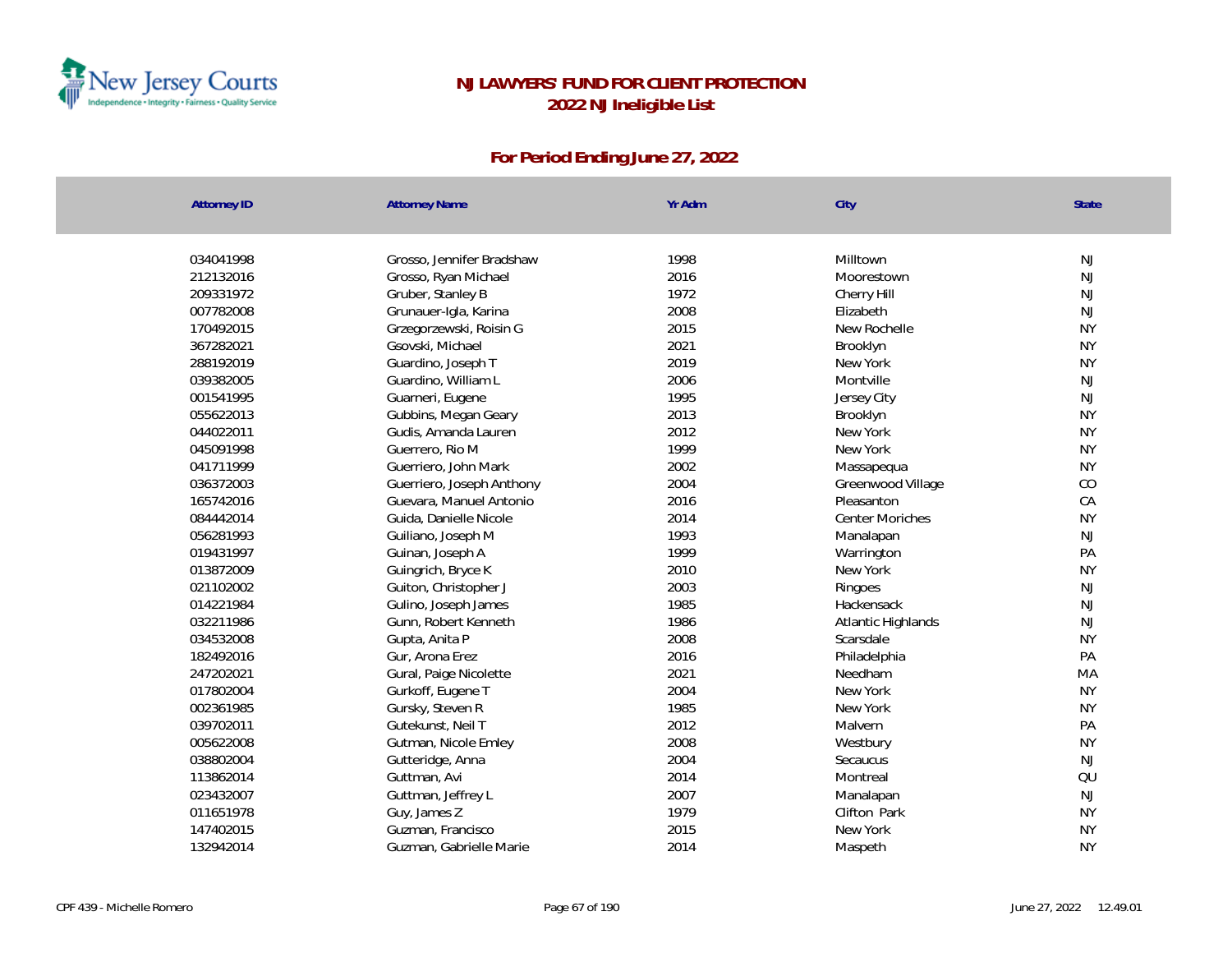

| <b>Attorney ID</b> | <b>Attorney Name</b>       | Yr Adm | City              | <b>State</b>  |
|--------------------|----------------------------|--------|-------------------|---------------|
|                    |                            |        |                   |               |
| 007261985          | Gwathmey, Gaines           | 1985   | New York          | <b>NY</b>     |
| 025092005          | Gwiazda, Danielle N        | 2005   | Lafayette         | CO            |
| 021701982          | Gyimesi, Aladar Geza       | 1983   | Staten Island     | <b>NY</b>     |
| 165922016          | Gynn, Michael R            | 2016   | New York          | <b>NY</b>     |
| 053281994          | Haas, B Benjamin           | 1995   | Philadelphia      | PA            |
| 151922015          | Haber, Benjamin            | 2015   | Staten Island     | <b>NY</b>     |
| 022671977          | Haber, Karin Duchin        | 1977   | Florham Park      | $\mathsf{NJ}$ |
| 323262019          | Habermann, Robert Jonathan | 2019   | North Salem       | <b>NY</b>     |
| 044671993          | Habert, Tricia Eileen      | 1993   | Cherry Hill       | <b>NJ</b>     |
| 304372019          | Hack, Ally                 | 2019   | New York          | <b>NY</b>     |
| 033311991          | Hackett, Colin Paul        | 1992   | Spring Lake       | NJ            |
| 023282006          | Hackett, Victor C          | 2007   | Wrightstown       | NJ            |
| 030892012          | Hadacek, Joseph D          | 2012   | Los Angeles       | CA            |
| 020081984          | Haddad, Louis              | 1985   | Spring Hill       | FL            |
| 019952008          | Hadgis, Michael N          | 2008   | Philadelphia      | PA            |
| 005502001          | Haeberle, Jennifer Lynn    | 2001   | Berwyn            | PA            |
| 005372000          | Haenel, David              | 2000   | Sarasota          | FL            |
| 030352005          | Hafer, Tara E              | 2005   | Wilmington        | DE            |
| 025342006          | Hagarty, Matthew Sherman   | 2006   | Philadelphia      | PA            |
| 024271996          | Hagelin, Anita Kathleen    | 1997   | Philadelphia      | PA            |
| 000452002          | Hager, Barbara Kiely       | 2002   | Philadelphia      | PA            |
| 140822015          | Haggerty, James F          | 2015   | New York          | <b>NY</b>     |
| 110722014          | Haggerty, Lisa Marie       | 2014   | Philadelphia      | PA            |
| 029531996          | Hagstotz, Michael Francis  | 1996   | Abington          | PA            |
| 032682004          | Hagy, Sandra Lynn          | 2005   | Levittown         | PA            |
| 033021986          | Hahn, Karen Kelly          | 1986   | Interlaken        | NJ            |
| 032542012          | Haider, Saira B            | 2012   | Chicago           | $\mathsf{IL}$ |
| 026922010          | Haier, Daniel J            | 2010   | New York          | <b>NY</b>     |
| 000161982          | Haislip, Janet Morgan      | 1982   | Chester           | <b>NY</b>     |
| 088882013          | Hakimian-Shamash, Rosanna  | 2013   | <b>Great Neck</b> | <b>NY</b>     |
| 033432010          | Halal, Matthew Robert      | 2010   | New York          | <b>NY</b>     |
| 004912006          | Haldar, Deeya              | 2006   | Villanova         | PA            |
| 031402015          | Hale, Brittany Sade'       | 2015   | Roseland          | NJ            |
| 031991984          | Hale, Lance Mitchell       | 1984   | Roanoake          | VA            |
| 161522015          | Haley, Daniel J            | 2015   | New York          | <b>NY</b>     |
|                    |                            |        |                   |               |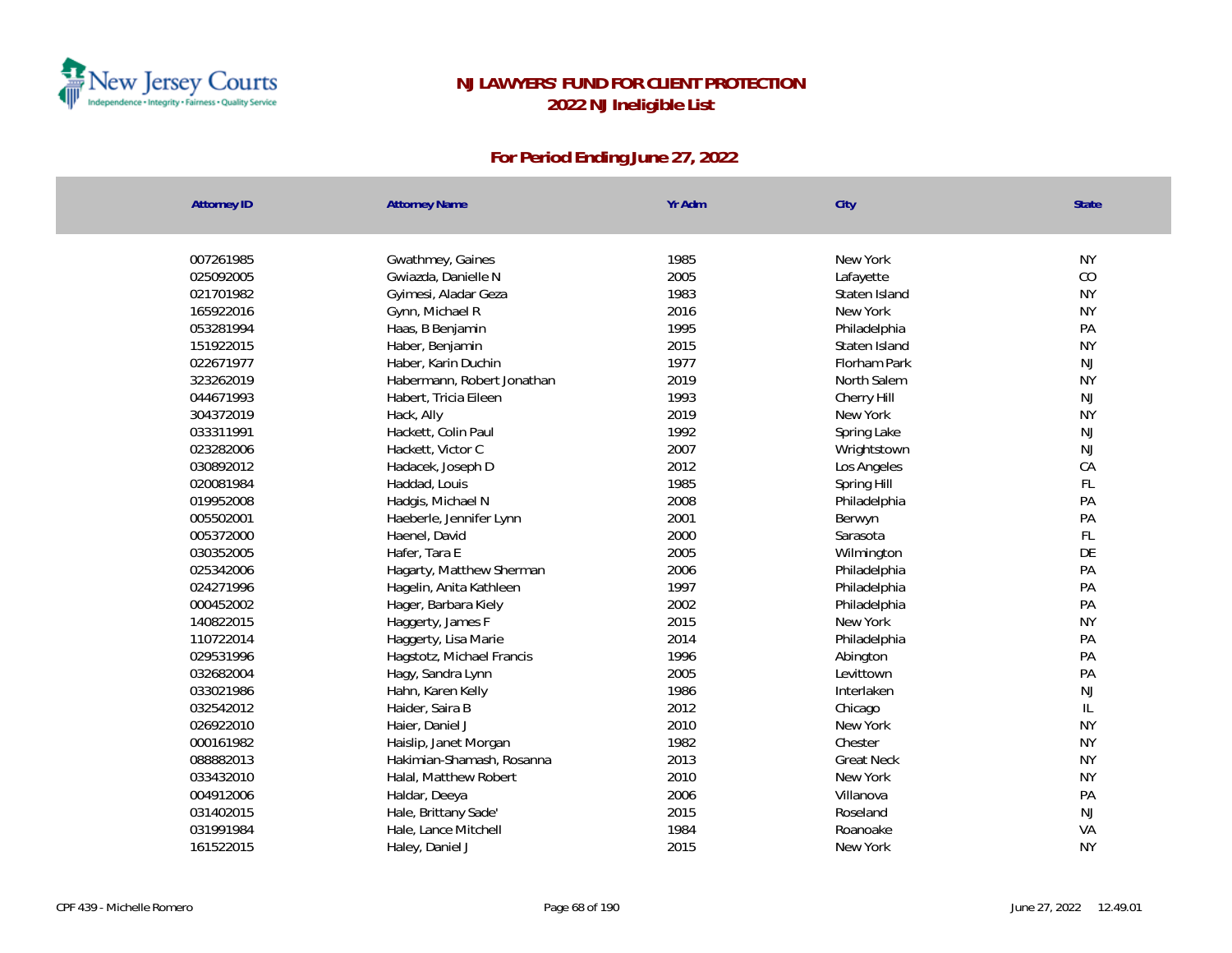

| <b>Attorney ID</b>     | <b>Attorney Name</b>                    | Yr Adm       | City                 | State                      |
|------------------------|-----------------------------------------|--------------|----------------------|----------------------------|
|                        |                                         |              |                      |                            |
| 024351991              | Halfpenny, Thomas Patrick               | 1991         | King Of Prussia      | PA                         |
| 016782010              | Hall, Kristen M                         | 2010         | Arlington            | VA                         |
| 147442015              | Hall, Lauren C                          | 2015<br>1972 | New York             | <b>NY</b>                  |
| 267641972              | Hall, Raymond P                         |              | Jersey City          | <b>NJ</b>                  |
| 031472006<br>038461991 | Hallander, Susan<br>Hallinan, Francis S | 2006<br>1992 | New York             | <b>NY</b><br>$\mathsf{FL}$ |
|                        |                                         |              | Naples               | <b>CT</b>                  |
| 032551998              | Halprin, Jessica Lerner                 | 1998         | Stamford             |                            |
| 052952013              | Halt, James S                           | 2013<br>1999 | Hamburg              | <b>NY</b><br>NJ            |
| 045481999              | Ham, Cynthia S                          |              | Flemington           | PA                         |
| 041352008              | Hamberger, Joshua Adam                  | 2008         | Philadelphia         | <b>NY</b>                  |
| 284732018              | Hamberlin, Karen K                      | 2018         | New York             |                            |
| 034412008              | Hamblin, Dwayne Anthony                 | 2008         | Adelphi              | <b>MD</b>                  |
| 133462014              | Hamid, David A                          | 2014         | <b>Brick</b>         | $\mathsf{NJ}$              |
| 167352018              | Hamilton, Jamoki H                      | 2018         | Howard Beach         | <b>NY</b>                  |
| 006712010              | Hamm, Matthew C                         | 2010         | Bryn Mawr            | PA                         |
| 064332013              | Hamra, Abraham                          | 2013         | <b>Great Neck</b>    | <b>NY</b>                  |
| 042272005              | Hamrick, Heidi Renee                    | 2005         | New Holland          | PA                         |
| 005642006              | Han, Sang Woo                           | 2006         | Seoul                | OC                         |
| 039502009              | Han, Seung Jin                          | 2009         | Fresh Meadows        | <b>NY</b>                  |
| 040322007              | Han, Yale                               | 2007         | Cresskill            | NJ                         |
| 042332004              | Hand, S Joseph                          | 2005         | Morristown           | NJ                         |
| 001942003              | Handler, David S                        | 2003         | <b>Scotch Plains</b> | NJ                         |
| 040301993              | Handler, Stacy                          | 1993         | Freehold             | NJ                         |
| 030631998              | Hangley, Michele                        | 2000         | Cherry Hill          | $\mathsf{NJ}$              |
| 003092005              | Hanna, Robert A                         | 2005         | Paramus              | NJ                         |
| 001522007              | Hanna, Stacey Josephine                 | 2007         | Morristown           | NJ                         |
| 036672012              | Hannibal, Andrew G                      | 2012         | Rockaway Park        | <b>NY</b>                  |
| 033351987              | Hannigan, Raymond Nicholas              | 1987         | New York             | <b>NY</b>                  |
| 000912001              | Hanratty, John A                        | 2001         | Rye                  | <b>NY</b>                  |
| 036211990              | Hansen, Edward James                    | 1990         | Fairfield            | CT                         |
| 048022011              | Hansen, Joseph Francis                  | 2015         | New York             | <b>NY</b>                  |
| 019091993              | Hansen, Timothy Gerard                  | 1994         | Basking Ridge        | NJ                         |
| 014611994              | Hanson, Cindy D                         | 1994         | Atlanta              | GA                         |
| 079982014              | Harahush, Julie A                       | 2014         | Pottsville           | PA                         |
| 017191981              | Hardaker, David A                       | 1981         | Cranbury             | NJ                         |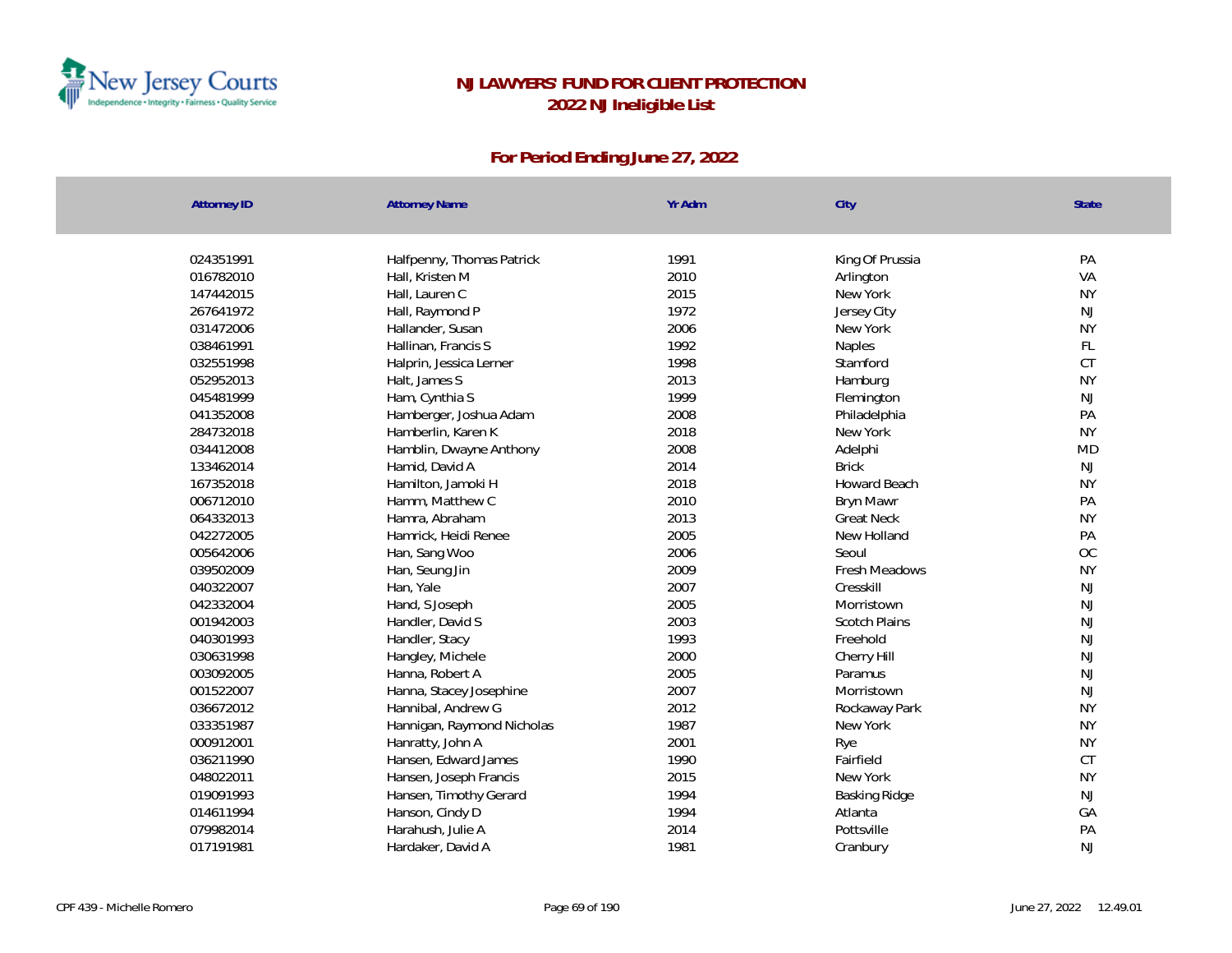

| <b>Attorney ID</b> | <b>Attorney Name</b>       | Yr Adm | City                | <b>State</b>  |
|--------------------|----------------------------|--------|---------------------|---------------|
|                    |                            | 2009   | Unionville          | <b>NY</b>     |
| 031482009          | Harden, Zacharie J         | 2016   |                     |               |
| 198272016          | Harding, Robert Paul       |        | Lebanon             | PA            |
| 160602015          | Hardy, Derek S             | 2015   | Philadelphia        | PA            |
| 335722021          | Haring, Misa               | 2021   | Kirkland            | <b>WA</b>     |
| 005401999          | Harkiewicz, Erin O'Brien   | 1999   | New York            | <b>NY</b>     |
| 270292018          | Harlan, Chad T             | 2018   | New York            | <b>NY</b>     |
| 002631993          | Harmon, Jarrod Wendell     | 1993   | Saint Johns         | FL            |
| 281122018          | Harmon, Jason M            | 2018   | Media               | PA            |
| 035912011          | Harms, Joseph D            | 2011   | Barnegat            | NJ            |
| 003461988          | Harms, Julius Fredrick     | 1988   | Englewood           | CO            |
| 036241997          | Harper, Douglas Robert     | 1997   | Marlton             | <b>NJ</b>     |
| 030262007          | Harper, Heather Ann        | 2007   | Yardley             | PA            |
| 037351988          | Harper, Virginia Alyson    | 1988   | New York            | <b>NY</b>     |
| 008692004          | Harri-Das, Steven          | 2004   | Avenel              | <b>NJ</b>     |
| 217222016          | Harrington, Madelaine J W  | 2016   | New York            | <b>NY</b>     |
| 013352012          | Harris, Ashley Anastasia   | 2013   | San Diego           | CA            |
| 017532003          | Harris, Denise D           | 2003   | Lebanon             | <b>NJ</b>     |
| 039652010          | Harris, Jenna Lee Statfeld | 2010   | Oakland             | CA            |
| 008191975          | Harris, Larry D            | 1975   | Bethesda            | <b>MD</b>     |
| 032682012          | Harris, Monica S           | 2013   | Chicago             | $\mathsf{IL}$ |
| 030772001          | Harris, Robert Thomas      | 2002   | <b>Browns Mills</b> | NJ            |
| 001521989          | Harris, Theodore           | 1989   | Manalapan           | <b>NJ</b>     |
| 209892016          | Harrison, Joseph Peter     | 2016   | Flanders            | <b>NJ</b>     |
| 144732021          | Harrison, Richard Peter    | 2021   | Conroe              | <b>TX</b>     |
| 387982021          | Hart, Meagan Leigh         | 2021   | Marlton             | <b>NJ</b>     |
| 157622016          | Harte, Genevieve Hedwig    | 2016   | Liverpool           | <b>NY</b>     |
| 013022012          | Harteis, Lindsey Rebecca   | 2013   | Philadelphia        | PA            |
| 024252012          | Hartman, Brett J           | 2012   | San Jose            | CA            |
| 037712007          | Hartofilis, Despina        | 2007   | Brooklyn            | <b>NY</b>     |
| 000292002          | Hartt, James D             | 2002   | Fairport            | <b>NY</b>     |
| 139022015          | Hartung, Benjamin Z        | 2015   | Philadelphia        | PA            |
| 033911996          | Harvey, Alyssa Renae       | 1997   | Stamford            | CT            |
| 129232015          | Harvey, James A            | 2015   | Uniondale           | <b>NY</b>     |
| 044832011          | Hasan, Anabia              | 2012   | East Meadow         | <b>NY</b>     |
| 907402012          | Hasan, Kulsoom Z           | 2012   | <b>Buffalo</b>      | <b>NY</b>     |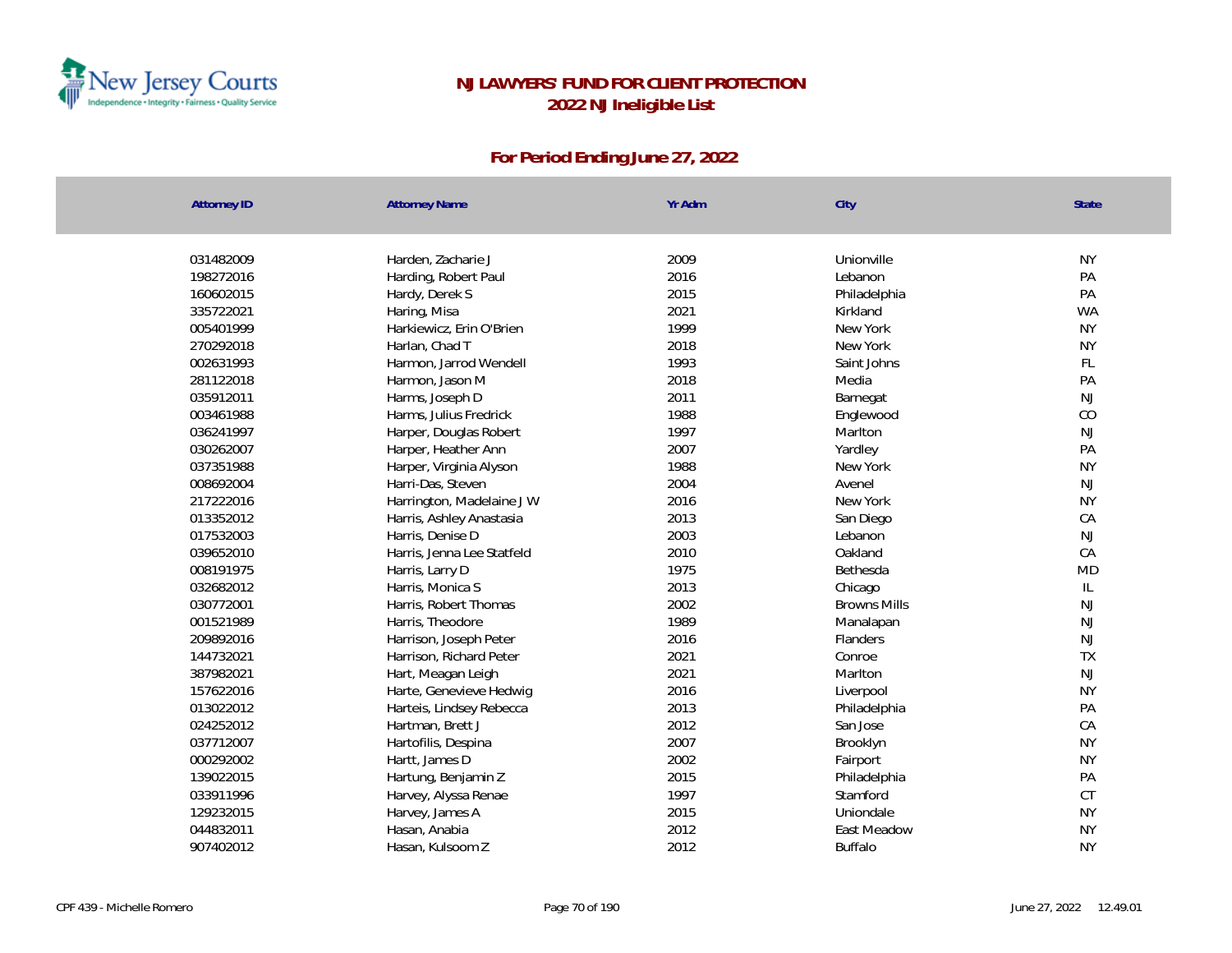

| <b>Attorney ID</b> | <b>Attorney Name</b>     | Yr Adm | City                 | <b>State</b> |
|--------------------|--------------------------|--------|----------------------|--------------|
|                    |                          |        |                      |              |
| 035622012          | Haseebullah, Athar       | 2012   | Las Vegas            | <b>NV</b>    |
| 045142004          | Hashmi, Ferzana          | 2005   | <b>Mount Rainier</b> | <b>MD</b>    |
| 038051986          | Haskins, Joseph John     | 1986   | Hackensack           | NJ           |
| 011341994          | Haskins, Yvonne B        | 1994   | Philadelphia         | PA           |
| 036041999          | Hassan, Taghrid Gamal    | 1999   | Sunrise              | FL           |
| 004882010          | Hatcher, Amy E           | 2010   | Florham Park         | NJ           |
| 048991993          | Hatzell, James Lawrence  | 1993   | Cherry Hill          | NJ           |
| 018541982          | Haviv, Charles           | 1982   | <b>Forest Hills</b>  | <b>NY</b>    |
| 011571992          | Havkins, Abraham E       | 1992   | New York             | <b>NY</b>    |
| 029621990          | Hawco, Kenneth B         | 1991   | New York             | <b>NY</b>    |
| 019121997          | Hawkins, Matthew Stuart  | 1997   | Washington           | DC           |
| 096062013          | Hawthorne, Daren Loroyce | 2013   | <b>Bronx</b>         | <b>NY</b>    |
| 045292011          | Hayden, Daniel R         | 2012   | Jersey City          | NJ           |
| 011431975          | Hayden, Katharine S      | 1975   | Newark               | <b>NJ</b>    |
| 024642003          | Hayden, Kevin M          | 2003   | Warners              | <b>NY</b>    |
| 010241973          | Hayden, Margaret M       | 1973   | Montclair            | NJ           |
| 086752013          | Hayes, Ian H             | 2013   | <b>Buffalo</b>       | <b>NY</b>    |
| 060812013          | Hayes, Nancy Cansler     | 2013   | Ridgewood            | NJ           |
| 043092008          | Hayes, Phillip M         | 2009   | Sherman Oaks         | CA           |
| 176182015          | Hayes-Oberst, Margaret   | 2015   | Harrisburg           | PA           |
| 022121999          | Haymond, Sherri Gayle    | 2000   | Purchase             | <b>NY</b>    |
| 016512001          | Haynes, Angela M         | 2002   | Philadelphia         | PA           |
| 015951977          | Haynes, R M              | 1977   | Washington           | DC           |
| 044752010          | Hays, Corinne Keating    | 2010   | Dallas               | TX           |
| 014452013          | Hazen, Christopher       | 2013   | Staten Island        | <b>NY</b>    |
| 053461996          | Hazlewood, Yanick Toni   | 1997   | Bowie                | <b>MD</b>    |
| 034302004          | He, Xuemei               | 2004   | New York             | <b>NY</b>    |
| 034612008          | Hearn, Meaghan E         | 2008   | Irvine               | CA           |
| 043591995          | Heaton, Jeffrey Charles  | 1995   | Lafayette Hill       | PA           |
| 039211995          | Hebert, Paul Andrew      | 1995   | Pompano Beach        | FL           |
| 121242014          | Hebron, Jayne Mariotti   | 2014   | Philadelphia         | PA           |
| 024051977          | Hebson, James D          | 1977   | Kearny               | NJ           |
| 007102011          | Hecht, Benjamin Daniel   | 2011   | Warren               | NJ           |
| 059232014          | Hecker, Catherine Renee  | 2014   | Elizabethtown        | PA           |
| 013562009          | Hedayati, Diana          | 2009   | Plainview            | <b>NY</b>    |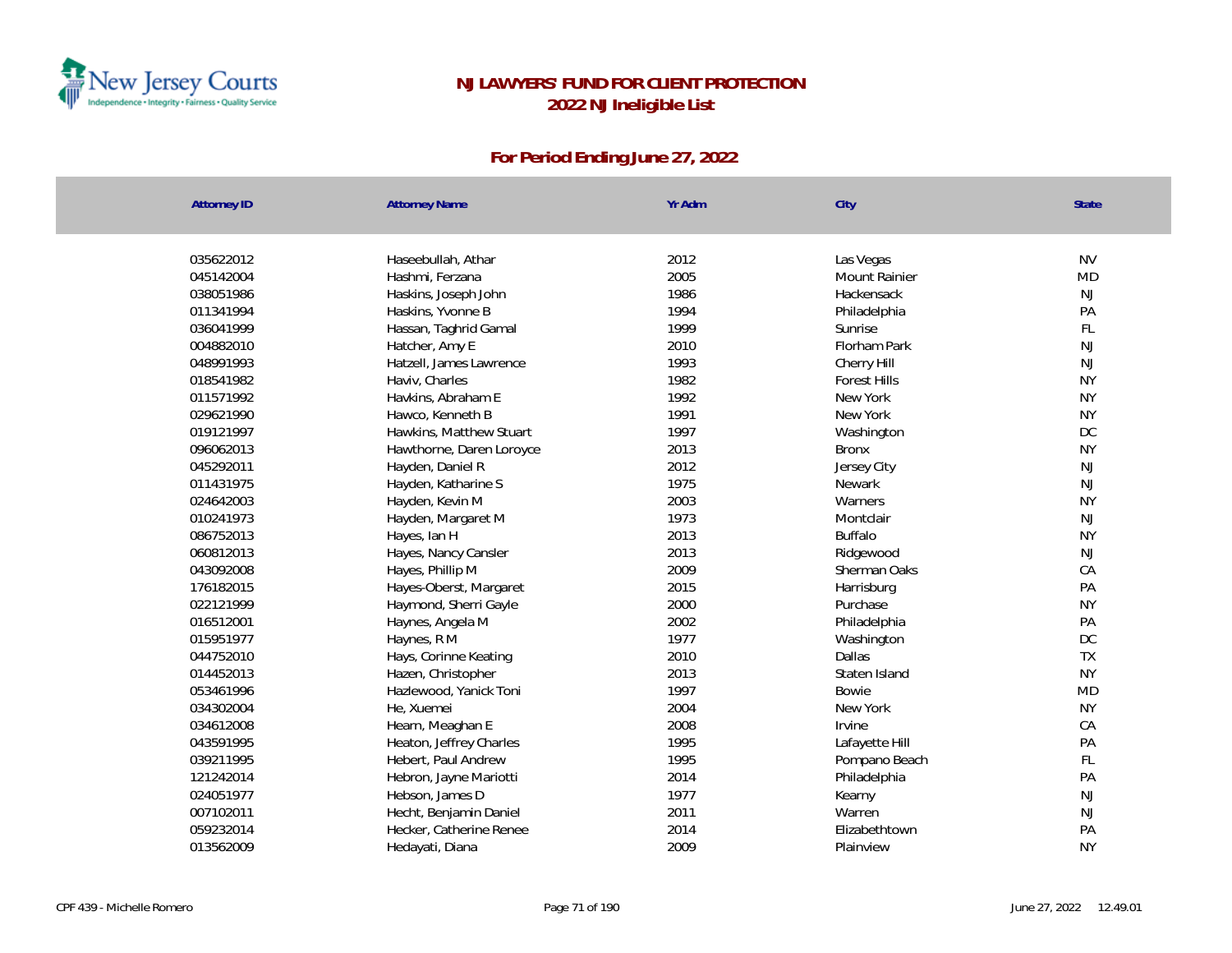

| Attorney ID | <b>Attorney Name</b>           | Yr Adm | City                   | State          |
|-------------|--------------------------------|--------|------------------------|----------------|
|             |                                |        |                        |                |
| 902002012   | Hedeman, Walter Ryder          | 2013   | Fair Lawn              | NJ             |
| 040631997   | Heeb, David Gary               | 1999   | Allendale              | NJ             |
| 033011999   | Heibel, George                 | 2000   | <b>Highland Park</b>   | NJ             |
| 038292001   | Heidary, Shirin                | 2002   | Hamden                 | CT             |
| 044621999   | Heim, David Paul               | 2001   | Mount Holly            | NJ             |
| 015692003   | Heindl, Deborah M              | 2003   | Hawthorne              | <b>NY</b>      |
| 022161980   | Heine, Timothy J               | 1980   | Westfield              | NJ             |
| 030552009   | Heinle, Courtney D             | 2009   | Hockessin              | DE             |
| 036831999   | Heins, Jaimesen J. D.          | 1999   | Waterbury              | VT             |
| 042042007   | Heir, Ajit Singh               | 2008   | Columbus               | <b>NJ</b>      |
| 044131987   | Helbock, Robert J              | 1987   | Staten Island          | <b>NY</b>      |
| 014191979   | Helfman, Lester                | 1979   | Brooklyn               | <b>NY</b>      |
| 023732005   | Helford, Bella S               | 2006   | Bethesda               | <b>MD</b>      |
| 136542017   | Heller, Abbie E                | 2017   | Philadelphia           | PA             |
| 034372006   | Hellman, Jeremy Allan          | 2006   | Cedarhurst             | <b>NY</b>      |
| 087642013   | Henderson, Grant J             | 2013   | Portland               | ME             |
| 178302016   | Henderson, Jason V             | 2016   | Roselle                | NJ             |
| 204532019   | Henderson, Kimberly Wedderburn | 2019   | Brooklyn               | <b>NY</b>      |
| 020892000   | Hendler, Carolyn Tracy         | 2001   | Reston                 | VA             |
| 023621989   | Hendricks, Anne Elizabeth      | 1990   | Huntingdon Valley      | PA             |
| 027512010   | Hengboonyaphan, Panatda        | 2010   | Toms River             | NJ             |
| 029151997   | Henigan, Patrick T             | 1998   | Media                  | PA             |
| 029532004   | Henninger, Jef D               | 2004   | <b>Tinton Falls</b>    | NJ             |
| 185902016   | Henriquez, Andry               | 2016   | Brooklyn               | <b>NY</b>      |
| 314422020   | Henry, Bradley Lamar           | 2020   | New York               | <b>NY</b>      |
| 046991995   | Henry, Jessica Sereyn          | 1995   | Montclair              | NJ             |
| 053441994   | Henry, John Allen              | 1994   | Denver                 | CO             |
| 126862014   | Henry, John P                  | 2014   | <b>Chester Springs</b> | PA             |
| 027441997   | Henseler, Sean Patrick         | 1997   | W Warwick              | R <sub>l</sub> |
| 037232005   | Henslovitz, Seth R             | 2005   | Roslyn                 | <b>NY</b>      |
| 047761998   | Hepworth, Marc S               | 2000   | New York               | <b>NY</b>      |
| 009192006   | Herbst, John J                 | 2006   | Alpharetta             | GA             |
| 020872000   | Herbster, Jessica L            | 2000   | Andover                | MA             |
| 051501998   | Herdelin, Thomas Mc Glade      | 1999   | Haddonfield            | $\mathsf{NJ}$  |
| 017851987   | Herlihy, Mary D                | 1987   | Egg Harbor Township    | NJ             |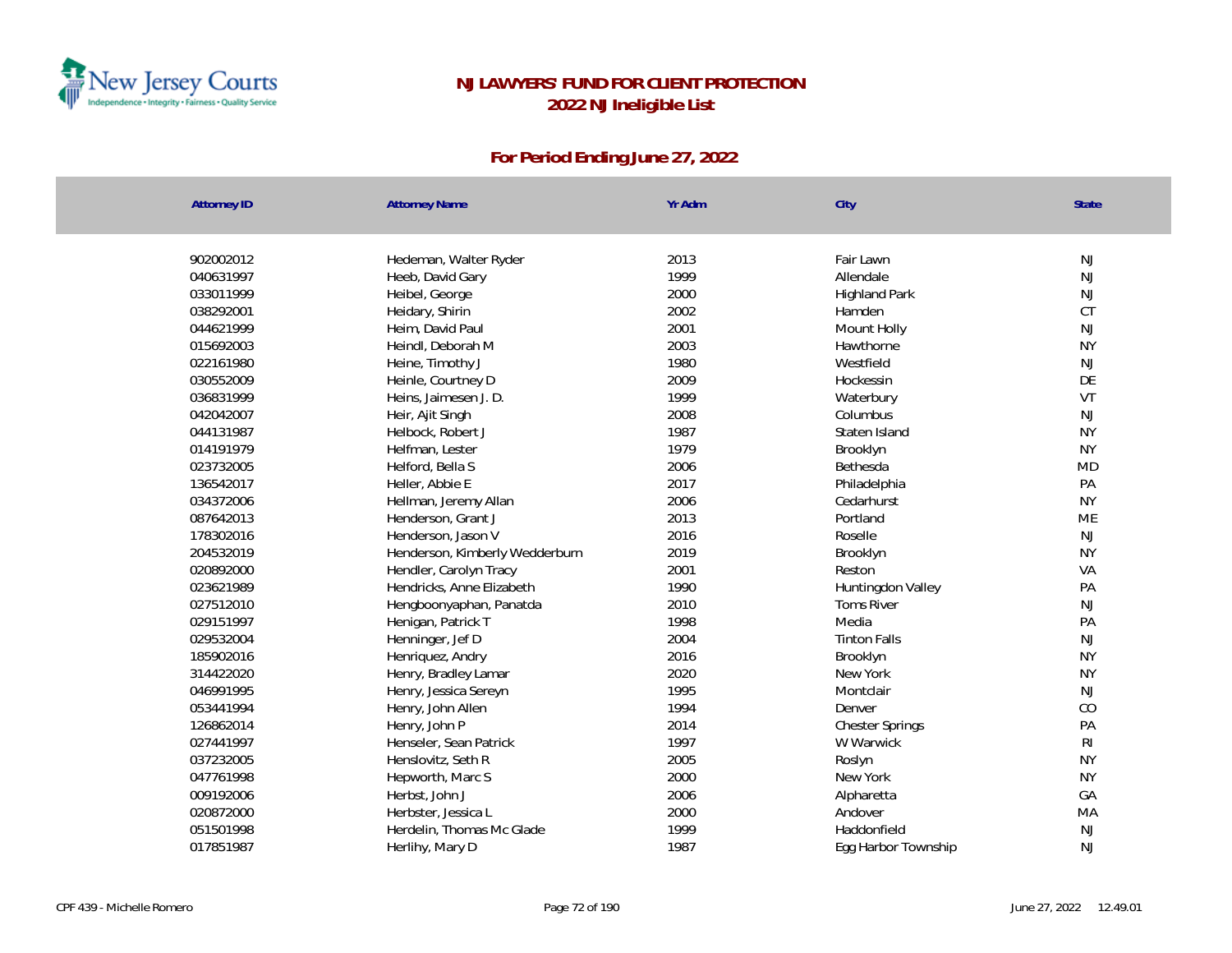

| <b>Attorney ID</b> | <b>Attorney Name</b>          | Yr Adm | City              | <b>State</b> |
|--------------------|-------------------------------|--------|-------------------|--------------|
|                    |                               |        |                   |              |
| 069362013          | Herlihy, Matthew Hannon       | 2013   | Croton On Hudson  | <b>NY</b>    |
| 041771997          | Herlihy, Sarah Barbara        | 1997   | Boston            | MA           |
| 034432006          | Herman, Carly                 | 2007   | New York          | <b>NY</b>    |
| 008882001          | Herman, Lakshmi Srinivasan    | 2001   | Hackensack        | NJ           |
| 007821973          | Herman, Zelig A               | 1973   | Hightstown        | NJ           |
| 049662013          | Hermanovich, Mark J           | 2013   | Philadelphia      | PA           |
| 019382006          | Hernandez, Wendy              | 2006   | Brooklyn          | <b>NY</b>    |
| 012781977          | Herndon, Jerry W              | 1977   | Pittsboro         | $\rm NC$     |
| 206902017          | Herrick, Alexander Charles    | 2017   | New York          | <b>NY</b>    |
| 025621983          | Herrmann, Gerald Felix        | 1984   | Jupiter           | FL           |
| 023292006          | Herrmann, Katherine J         | 2006   | Brooklyn          | <b>NY</b>    |
| 043531989          | Hershenhorn, Howard Scott     | 1989   | <b>Great Neck</b> | <b>NY</b>    |
| 365662021          | Hershman, Jared P             | 2021   | Philadelphia      | PA           |
| 014411985          | Herst, Patricia Urken         | 1985   | Lawrenceville     | <b>NJ</b>    |
| 023371994          | Herzberg, Aliza F             | 1995   | New York          | <b>NY</b>    |
| 032802009          | Herzfeld, Caroline            | 2010   | Closter           | <b>NJ</b>    |
| 027591986          | Herzog, Anne Heaney           | 1986   | Branchburg        | NJ           |
| 263542018          | Hessel, Jack C                | 2018   | Green Bay         | WI           |
| 296452019          | Hessinger, Pierce             | 2019   | Brooklyn          | <b>NY</b>    |
| 046682005          | Hettich, Daniel J             | 2006   | Washington        | $DC$         |
| 028861976          | Heuer, Henry T                | 1977   | Los Angeles       | CA           |
| 019632001          | Heumann, Steven               | 2001   | Los Angeles       | CA           |
| 005812011          | Heyden, Michael C             | 2011   | Wilmington        | DE           |
| 024981990          | Hibbs, Darren Thomas          | 1990   | Marlton           | NJ           |
| 032292012          | Hickey, Ryan W                | 2013   | Queensbury        | <b>NY</b>    |
| 902652012          | Hicks, Kelly M                | 2013   | Wilmington        | DE           |
| 211462016          | Hicks, Shaina Elise           | 2016   | Cherry Hill       | NJ           |
| 138162015          | Hidalgo, Edgar Rafael         | 2015   | West Orange       | NJ           |
| 200062017          | Higgins, Corinne Marie        | 2017   | Cudahy            | WI           |
| 024851987          | Higgins, John Lawrence        | 1987   | Hackensack        | NJ           |
| 029741987          | Higgins, Thomas David         | 1987   | Cherry Hill       | NJ           |
| 056711993          | Higgins, Valerie Jean Salerno | 1994   | Las Vegas         | <b>NV</b>    |
| 183322016          | Higginson, Ashley Nicole      | 2016   | Morristown        | NJ           |
| 168062015          | Hildebrand, Stephen Paul      | 2015   | Ardmore           | PA           |
| 033892004          | Hill, Christopher D           | 2005   | Philadelphia      | PA           |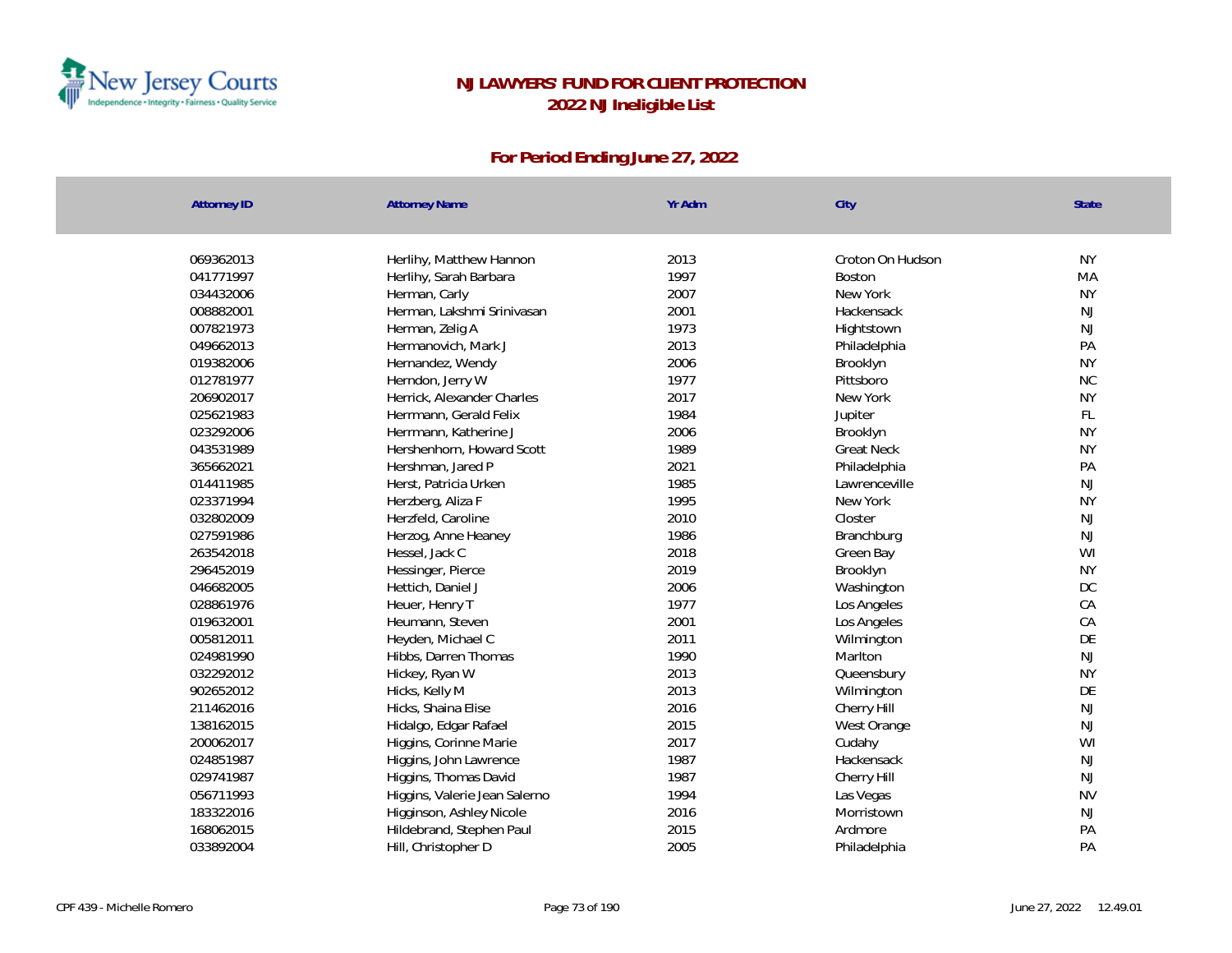

| <b>Attorney ID</b> | <b>Attorney Name</b>       | Yr Adm | City                 | State     |
|--------------------|----------------------------|--------|----------------------|-----------|
|                    |                            |        |                      |           |
| 149412015          | Hill, James Robert         | 2015   | Philadelphia         | PA        |
| 041411988          | Hill, Mark John            | 1988   | Philadelphia         | PA        |
| 035332009          | Hill, Samantha L           | 2009   | Yonkers              | <b>NY</b> |
| 032282005          | Hilliard, Ingrid Alexandra | 2005   | New York             | <b>NY</b> |
| 027911979          | Hilliard, William T        | 1979   | <b>Scotch Plains</b> | NJ        |
| 144902015          | Hilton, Andrea L           | 2015   | Brooklyn             | <b>NY</b> |
| 024851995          | Himmel, Lyle Howard        | 1995   | Aberdeen             | NJ        |
| 022601990          | Hinsdale, Beth Ann         | 1990   | Woodland             | CA        |
| 030512000          | Hirsch, Jillian Beth       | 2000   | Newton               | MA        |
| 039812000          | Hirsch, Lauren T           | 2000   | Wynnewood            | PA        |
| 004032011          | Hirsch, Natalie Morin      | 2011   | <b>Blue Bell</b>     | PA        |
| 067392013          | Hirsch, Rachel A           | 2013   | New York             | <b>NY</b> |
| 150352015          | Hirst, Adam L              | 2015   | Summit               | NJ        |
| 022442009          | Hitchens, Patrick M        | 2009   | Fort Washington      | PA        |
| 174822016          | Hito, Lulia                | 2016   | West Islip           | <b>NY</b> |
| 005182007          | Ho, Kenneth C              | 2007   | <b>Highland Park</b> | NJ        |
| 011782010          | Ho, Nicole                 | 2010   | Phoenixville         | PA        |
| 034932000          | Hochman, Erica L B         | 2000   | Westport             | CT        |
| 125242014          | Hock, Alexandria Lee       | 2014   | New York             | <b>NY</b> |
| 017311999          | Hockfield, Kami Ellen      | 1999   | Cherry Hill          | NJ        |
| 068352013          | Hodgson, C Clark           | 2013   | Philadelphia         | PA        |
| 030102000          | Hoelzel, Jennifer Lynn     | 2000   | North Wales          | PA        |
| 003491981          | Hofer, Mark A              | 1981   | Medway               | MA        |
| 019501999          | Hoffman, Brian L           | 2000   | Keyport              | NJ        |
| 042812015          | Hoffman, Gary D            | 2015   | Keyport              | NJ        |
| 040832011          | Hoffman, Ira M             | 2011   | Hackensack           | NJ        |
| 032422012          | Hoffman, Jessica H         | 2012   | New York             | <b>NY</b> |
| 009681990          | Hoffman, Jonathan Stuart   | 1990   | Lake Success         | <b>NY</b> |
| 011602010          | Hoffman, Kimberly D        | 2010   | N Massapequa         | <b>NY</b> |
| 014112010          | Hoffman, Linda Nicole      | 2010   | Boston               | MA        |
| 039441997          | Hoffman, William Joseph    | 1997   | West Caldwell        | NJ        |
| 018872004          | Hofmann, Lauren Jean       | 2004   | Wilmington           | DE        |
| 034592002          | Hogan, Terence John        | 2002   | Signal Hill          | CA        |
| 201232018          | Hogan, Thomas Michael      | 2018   | Iselin               | NJ        |
| 020251989          | Holahan-Saling, Maureen A  | 1989   | Rumson               | <b>NJ</b> |
|                    |                            |        |                      |           |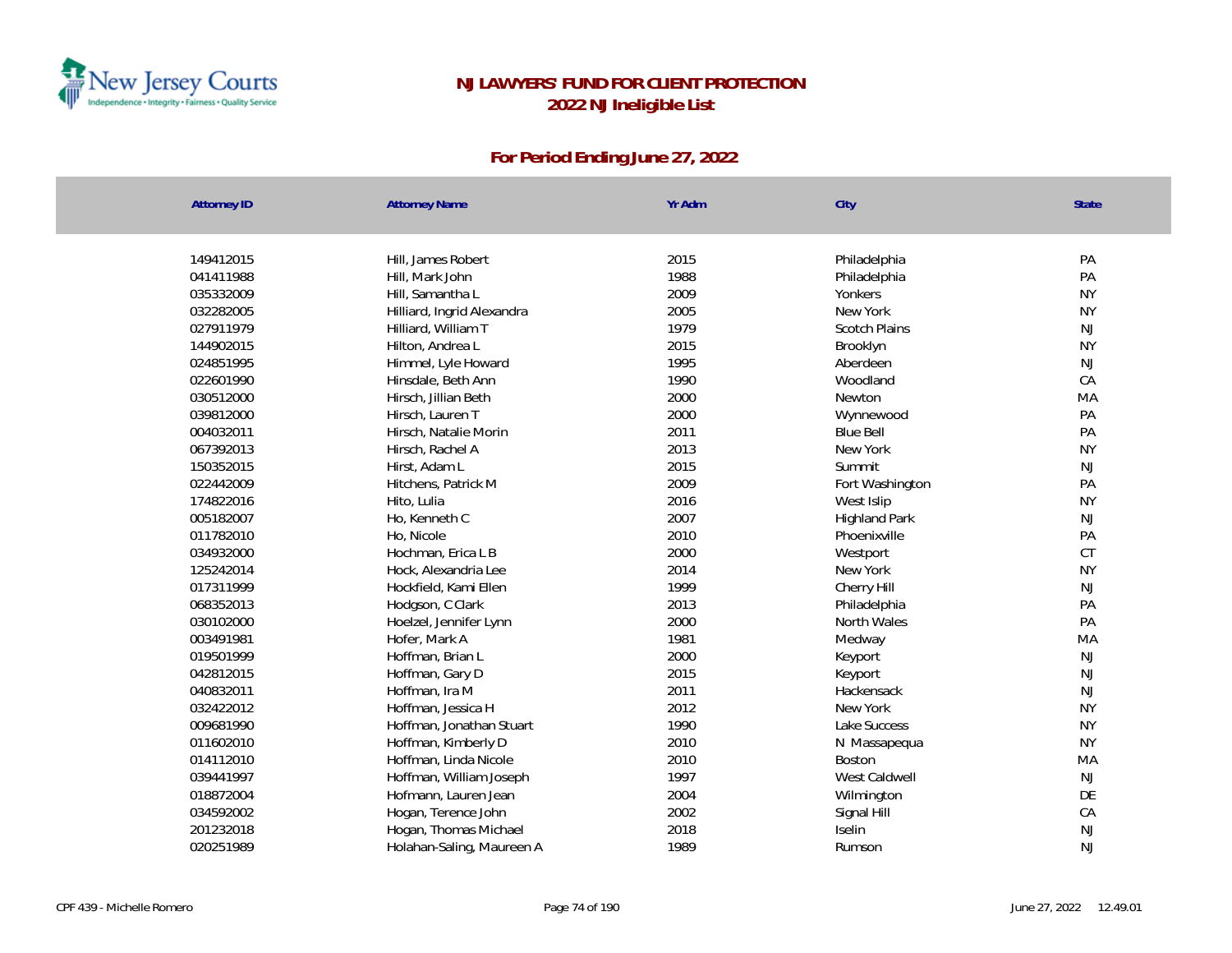

| <b>Attorney ID</b> | <b>Attorney Name</b>      | Yr Adm | City             | State         |
|--------------------|---------------------------|--------|------------------|---------------|
|                    |                           |        |                  |               |
| 170552015          | Holbreich, Matthew Nathan | 2015   | New York         | <b>NY</b>     |
| 034461983          | Holden, Stephen Michael   | 1983   | Camden           | $\mathsf{NJ}$ |
| 015771997          | Holdsworth, Donald M      | 1998   | Dumont           | NJ            |
| 041121991          | Holl, Albert J            | 1991   | Shorewood        | WI            |
| 037311987          | Holland, Sheri Esther     | 1989   | West Orange      | NJ            |
| 007002007          | Holland, Tiffany M        | 2007   | Drexel Hill      | PA            |
| 157592015          | Holland, William R        | 2015   | Canton           | <b>NY</b>     |
| 021362008          | Hollander, Adrienne May   | 2008   | New York         | <b>NY</b>     |
| 022372006          | Hollander, Allan Scott    | 2006   | Melville         | <b>NY</b>     |
| 009431988          | Hollander, Deborah I      | 1988   | Lawrenceville    | NJ            |
| 001821985          | Hollin, Edward Jay        | 1985   | Exton            | PA            |
| 041332012          | Holloway, David H         | 2013   | Wilmington       | DE            |
| 024501975          | Holly, Albert J           | 1976   | Spring           | TX            |
| 020872012          | Holm, Kristine M          | 2012   | Culver City      | CA            |
| 029072012          | Holmes, Jacqueline K      | 2012   | Bridgewater      | NJ            |
| 044212013          | Holovat, John Emmanuel    | 2013   | <b>Bronx</b>     | <b>NY</b>     |
| 023672006          | Holroyd, Kristyn Anne     | 2006   | Collingswood     | NJ            |
| 028841991          | Holstein, Paul Maass      | 1991   | Delmar           | <b>NY</b>     |
| 019871998          | Holt, Kristine W          | 1999   | Berlin           | NJ            |
| 017442001          | Holzman, Allison E        | 2001   | West Caldwell    | NJ            |
| 019582001          | Holzman, Melissa Heather  | 2001   | Margate City     | NJ            |
| 021892010          | Hon, Maryann Margaret     | 2010   | Tulsa            | OK            |
| 021111986          | Honecker, Lee Charles     | 1986   | Somerville       | NJ            |
| 115142014          | Hong, Connie              | 2014   | Staten Island    | <b>NY</b>     |
| 019142003          | Hood, Geoffrey            | 2004   | Horsham          | PA            |
| 016921975          | Hoogstra, Craig E         | 1975   | Jersey City      | $\mathsf{NJ}$ |
| 041052003          | Hook, Jonathan            | 2003   | Spring Valley    | <b>NY</b>     |
| 159232015          | Hooker, Chadwick L        | 2015   | Willingboro      | NJ            |
| 030072007          | Hope, Jennifer L          | 2007   | Philadelphia     | PA            |
| 040792011          | Hope, Walter Joseph       | 2012   | Glastonbury      | CT            |
| 044932005          | Hopkins, Aishania T       | 2008   | Ho Chi Minh City | OC            |
| 060432013          | Hopkins, Christopher D    | 2013   | Brooklyn         | <b>NY</b>     |
| 025081991          | Hopkins, John J           | 1991   | Long Branch      | $\mathsf{NJ}$ |
| 318442019          | Hopkins, Kristin Bria     | 2019   | New York         | <b>NY</b>     |
| 020522004          | Hopkins, Sarah Lessie     | 2004   | Wallingford      | PA            |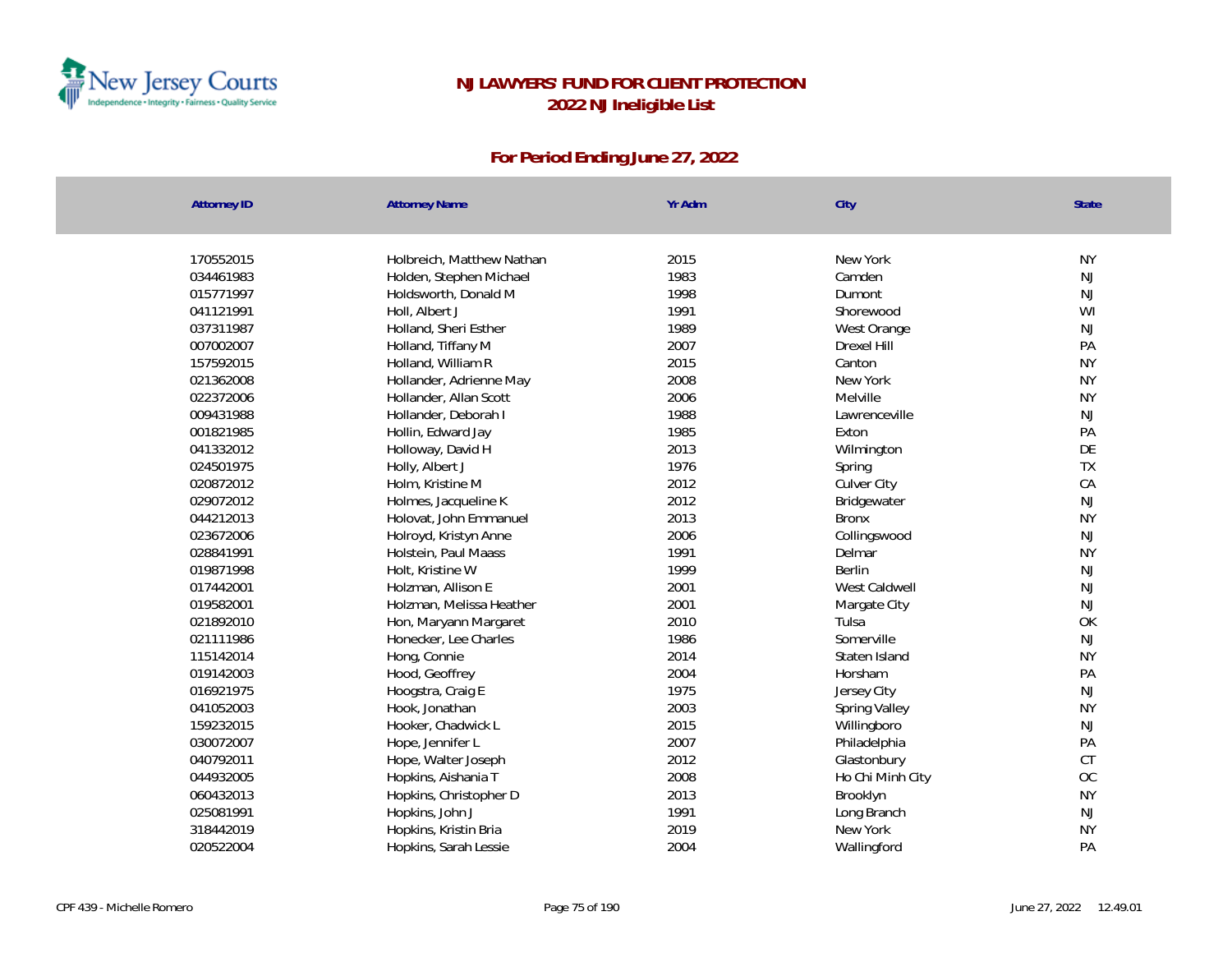

| <b>Attorney ID</b> | <b>Attorney Name</b>       | Yr Adm | City              | State     |
|--------------------|----------------------------|--------|-------------------|-----------|
|                    |                            |        |                   |           |
| 040492002          | Hopwood, John J            | 2002   | Long Is City      | <b>NY</b> |
| 039551990          | Hor, Spenser Yaw-Chen      | 1990   | Taipei            | <b>OC</b> |
| 034112000          | Horan, Brian B             | 2000   | Cliffside Pk      | <b>NJ</b> |
| 042971993          | Horan, James Patrick       | 1993   | Poughkeepsie      | <b>NY</b> |
| 280462019          | Horen, Bryan J             | 2019   | Mount Laurel      | NJ        |
| 344852020          | Horne, Chrysonthia Alexa   | 2020   | New York          | <b>NY</b> |
| 058021994          | Horowitz, Andrew David     | 1995   | Atlanta           | GA        |
| 042821998          | Horowitz, Jennifer M       | 1999   | New York          | <b>NY</b> |
| 009891985          | Horowitz, Steven           | 1985   | Lawrence          | <b>NY</b> |
| 036812001          | Horowitz, Steven J         | 2001   | New York          | <b>NY</b> |
| 038912001          | Horton, Yutonya V          | 2002   | Chatham           | NJ        |
| 036101990          | Hosay, Craig               | 1991   | Norristown        | PA        |
| 030862012          | Hosein, Jasmine Lea        | 2012   | Clevelan          | OH        |
| 017152012          | Hoshiari Pour, Hanieh      | 2012   | Long Island City  | <b>NY</b> |
| 036511994          | Hostin, Asuncion Cummings  | 1994   | Purchase          | <b>NY</b> |
| 004592012          | Hot, Almir                 | 2012   | New York          | <b>NY</b> |
| 029481982          | Hough, Christopher Keene   | 1983   | Madison           | NJ        |
| 165802015          | Houghton, Jennifer Ann     | 2015   | Mount Laurel      | NJ        |
| 027331989          | Houston, Matthew David     | 1989   | Milford           | PA        |
| 049642011          | Howard, Damon P            | 2012   | New York          | <b>NY</b> |
| 037821994          | Howard, Gloria Dawn        | 1994   | Brooklyn          | <b>NY</b> |
| 028252012          | Howard, Nathan L           | 2013   | Hamilton Township | <b>NJ</b> |
| 178102017          | Howell, Micah Johnson      | 2017   | Elkins Park       | PA        |
| 089982013          | Howes, Matthew Thomas      | 2013   | Hoboken           | <b>NJ</b> |
| 010741989          | Howes, William Timothy     | 1989   | Gladstone         | <b>NJ</b> |
| 020441989          | Howlett, Fred James        | 1989   | <b>Brick</b>      | NJ        |
| 023342003          | Hoyer, Rachel C            | 2003   | Santa Monica      | CA        |
| 185952017          | Hranka, Michelle Christine | 2017   | Chicago           | L         |
| 001572006          | Hsing, Weihong             | 2006   | Philadelphia      | PA        |
| 159042016          | Hsu, Chauyin Rebecca       | 2016   | Arllington        | VA        |
| 048721996          | Hsu, Christina C           | 1996   | Austin            | <b>TX</b> |
| 046811996          | Hu, James                  | 1997   | Potomac           | <b>MD</b> |
| 009932003          | Huang, Lenny               | 2003   | San Jose          | CA        |
| 007292010          | Huang, Mimi                | 2010   | Portland          | OR        |
| 044082010          | Huang, Yu-Ching            | 2011   | Wanchai           | OC        |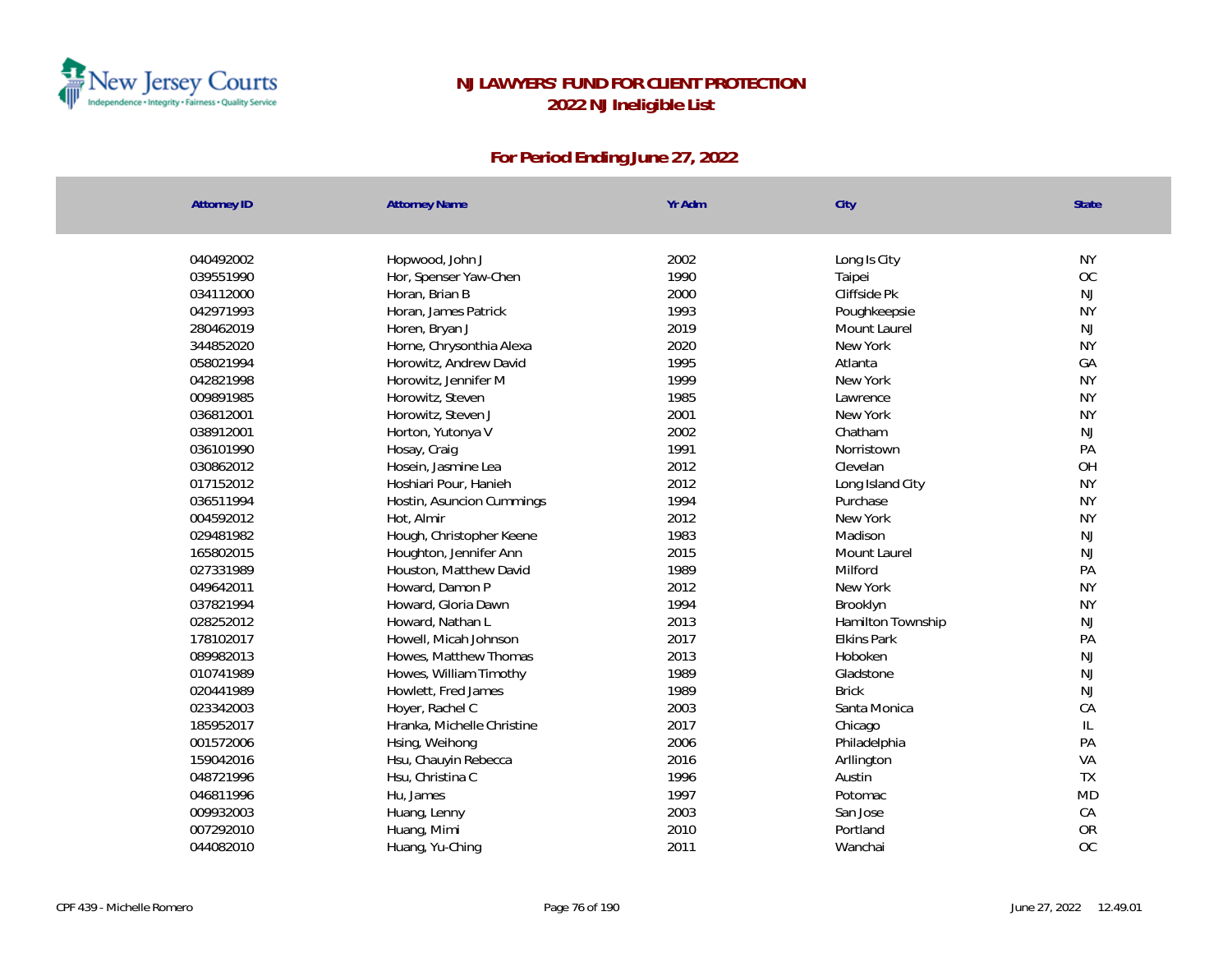

| <b>Attorney ID</b> | <b>Attorney Name</b>      | Yr Adm | City                | <b>State</b>  |
|--------------------|---------------------------|--------|---------------------|---------------|
|                    |                           |        |                     |               |
| 033782011          | Huber, Kevin J            | 2013   | <b>Floral Park</b>  | <b>NY</b>     |
| 027532012          | Huber, Michael K          | 2012   | Philadelphia        | PA            |
| 118262015          | Huberman, Robert Ganc     | 2015   | Brooklyn            | <b>NY</b>     |
| 032451999          | Huc, Joanna               | 1999   | Lake Hiawatha       | NJ            |
| 076832013          | Hudesman, Harry Neil      | 2013   | New York            | <b>NY</b>     |
| 035372001          | Hudson, Eric Vincent      | 2001   | E Orange            | $\mathsf{NJ}$ |
| 276622019          | Hudson-Hill, Imani Hannah | 2019   | Little Rock         | AR            |
| 023181997          | Huggett, Thomas Benjamin  | 1997   | Philadelphia        | PA            |
| 017272001          | Hughes, Heather M         | 2001   | Columbus            | OH            |
| 025891978          | Hughes, Michael S         | 1978   | Mt Vernon           | <b>NY</b>     |
| 040481998          | Hughes, Richard Owen      | 1998   | Somerville          | NJ            |
| 037561997          | Hughes, Thomas Christian  | 1997   | North Haven         | <b>CT</b>     |
| 054412014          | Huh, Dang                 | 2014   | Seoul               | OC            |
| 106612014          | Huh, Kristy Cho           | 2014   | Chicago             | L             |
| 036592010          | Huh, Theresa Laun         | 2010   | Seoul               | OC            |
| 015262008          | Hui, Zhuoyao              | 2008   | Kowloon             | OC            |
| 023112012          | Hulit, Heather J          | 2013   | Philadelphia        | PA            |
| 020572012          | Humphries, Ashley Vaughn  | 2012   | New York            | <b>NY</b>     |
| 013332008          | Humphries, Joshua C       | 2008   | Maple Shade         | $\mathsf{NJ}$ |
| 176512016          | Hung, Leslie W            | 2016   | New York            | <b>NY</b>     |
| 112832014          | Hung, Nicholas Fan Kwon   | 2014   | Toronto             | ON            |
| 118502014          | Hunt, Daniel J            | 2014   | Philadelphia        | PA            |
| 239942017          | Hunte, Janae Rose         | 2017   | <b>Bronx</b>        | <b>NY</b>     |
| 045171995          | Hunter, Edward Justin     | 1996   | New York            | <b>NY</b>     |
| 072442013          | Hupka, Kyrie Allison      | 2013   | <b>Willow Grove</b> | PA            |
| 037621998          | Hupp, Jason Howard        | 1998   | Franklin Lks        | NJ            |
| 153952015          | Hurd, Allison N           | 2015   | Raleigh             | <b>NC</b>     |
| 014231974          | Hurley, Lawrence J        | 1974   | Roseland            | NJ            |
| 029782004          | Hurley, Maeghan Kate      | 2004   | Indianapolis        | IN            |
| 048021997          | Hurley, Michael James     | 1999   | <b>Bronx</b>        | <b>NY</b>     |
| 293292019          | Hurst, Dana Sleeper       | 2019   | Philadelphia        | PA            |
| 001601973          | Hurwitz, Irving L         | 1973   | Somerset            | NJ            |
| 003472008          | Husbands, Tonya L         | 2008   | New York            | <b>NY</b>     |
| 009101997          | Huseby, Laura Schiller    | 1997   | <b>River Forest</b> | $\mathbb{L}$  |
| 022582008          | Hussain, Tariq            | 2008   | Princeton           | <b>NJ</b>     |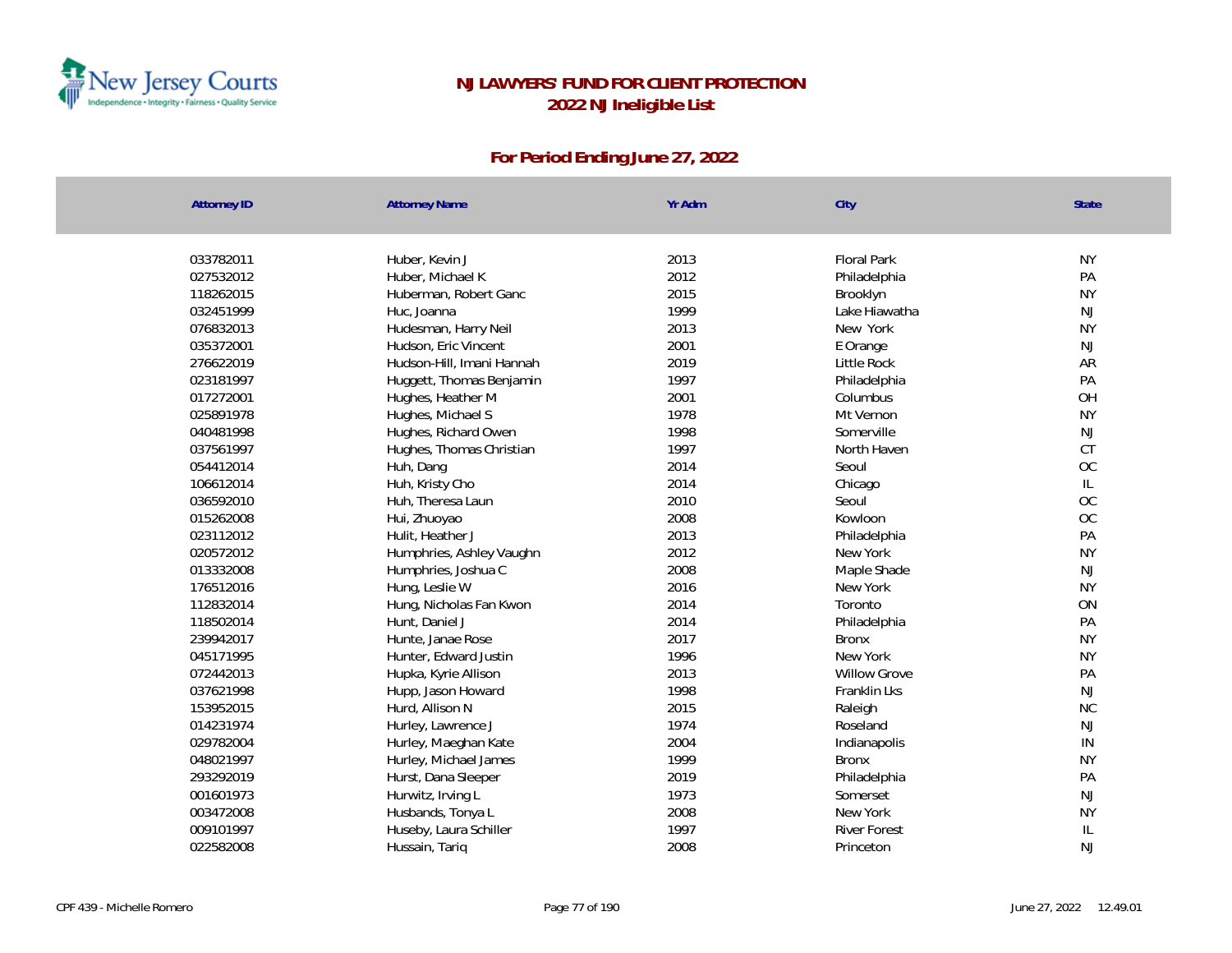

| <b>Attorney ID</b> | <b>Attorney Name</b>     | Yr Adm       | City                 | <b>State</b>    |
|--------------------|--------------------------|--------------|----------------------|-----------------|
|                    |                          |              |                      |                 |
| 012551975          | Huyler, Helen E          | 1975<br>2017 | Stone Mtn            | GA<br><b>NY</b> |
| 177492017          | Huynh, Raymond           |              | Staten Island        |                 |
| 024372000          | Hwang, Jin Y             | 2000         | <b>Basking Ridge</b> | <b>NJ</b><br>VA |
| 043732008          | Hyer, Kevin D            | 2008         | Orange               |                 |
| 012191992          | Hyman, Sandra Ross       | 1992         | Philadelphia         | PA              |
| 004802007          | Hymowitz, Daniel         | 2007         | Brooklyn             | <b>NY</b>       |
| 014562012          | Hymowitz, Sean Philip    | 2013         | Brooklyn             | <b>NY</b>       |
| 036492002          | Hynes, Emily Murphy      | 2003         | Wayne                | PA              |
| 251462017          | Hynes, Princeton         | 2017         | Atlanta              | GA              |
| 048872011          | Ibanez, Jennifer E       | 2011         | Bear                 | DE              |
| 005222006          | Ibarbia, Pedro A         | 2006         | Edgewater            | <b>NJ</b>       |
| 117772014          | Iddrisu, Amtul-Nasir     | 2014         | Laurel               | <b>MD</b>       |
| 013412005          | Igwe, Emeka              | 2006         | Philadelphia         | PA              |
| 047461995          | Im, Chai Seong           | 1995         | Las Vegas            | <b>NV</b>       |
| 048181998          | Im, Richard              | 1999         | New York             | <b>NY</b>       |
| 037162007          | Im, Youngjin             | 2008         | Seoul                | $OC$            |
| 014762008          | Imperatore, Edward A     | 2008         | New York             | <b>NY</b>       |
| 038952006          | Imperioli, Christopher M | 2007         | Brooklyn             | <b>NY</b>       |
| 245422017          | Incle, David             | 2017         | New York             | <b>NY</b>       |
| 007302010          | Indradat, Eve            | 2010         | Jersey City          | $\mathsf{NJ}$   |
| 212172017          | Infanti, Jean-Pasquale   | 2017         | Allentown            | PA              |
| 146072015          | Ingargiola, Susan R      | 2015         | Bernardsville        | $\mathsf{NJ}$   |
| 025671990          | Ingbritsen, Diane M      | 1990         | Philadelphia         | PA              |
| 234012017          | Ingrao, Joseph Louis     | 2017         | Hoboken              | <b>NJ</b>       |
| 032492008          | Innes, Michael           | 2008         | Summit               | <b>NJ</b>       |
| 070042013          | Interrante, Steven M     | 2013         | Astoria              | <b>NY</b>       |
| 216642017          | lodice, Robert Michael   | 2017         | Staten Island        | <b>NY</b>       |
| 177592016          | Iqbal, Daniyal M         | 2016         | Ridgewood            | NJ              |
| 028422007          | Irby, Sandra H           | 2008         | Brooklyn             | <b>NY</b>       |
| 013312011          | Irizarry, Cynthia Maria  | 2011         | New York             | <b>NY</b>       |
| 161502015          | Irwin, Michelle Erica    | 2015         | Seattle              | <b>WA</b>       |
| 270852018          | Isaac, Lakeysha Greer    | 2018         | Jackson              | <b>MS</b>       |
| 025492008          | Islam, Mumin             | 2008         | Philadelphia         | PA              |
| 040371987          | Islam, Shahan            | 1988         | Wilton               | CT              |
| 023932007          | Israel, Susan F          | 2007         | New Hempstead        | <b>NY</b>       |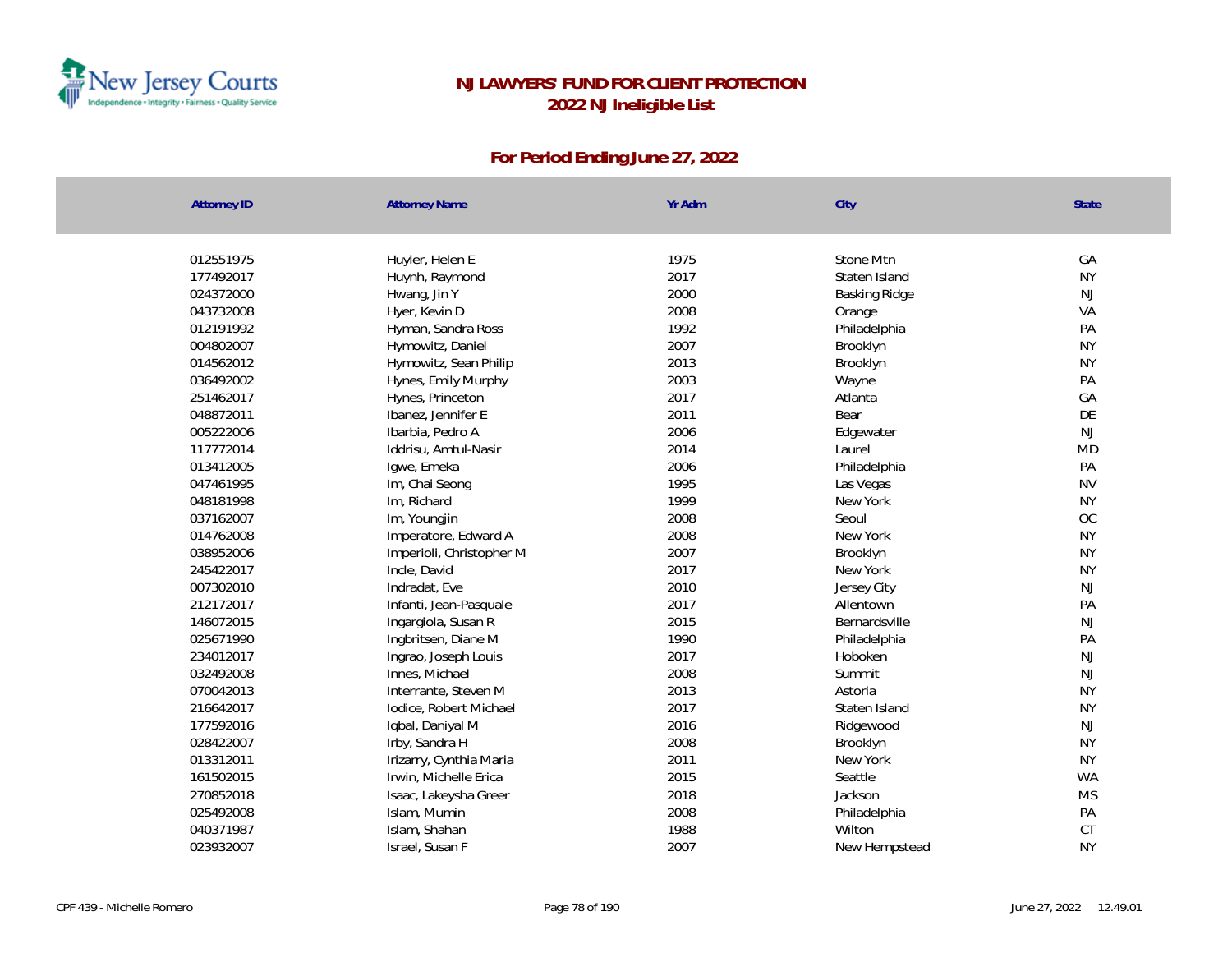

| <b>Attorney ID</b> | <b>Attorney Name</b>     | Yr Adm | City                 | State          |
|--------------------|--------------------------|--------|----------------------|----------------|
|                    |                          |        |                      |                |
| 015442005          | Israelow, Lauren Rachel  | 2005   | Randolph             | NJ             |
| 162492015          | Isser, Benjamin          | 2015   | Philadelphia         | PA             |
| 035032004          | Issing, Corey Andrew     | 2004   | Fair Haven           | NJ             |
| 038272007          | Itskovich, Flora         | 2007   | Brooklyn             | <b>NY</b>      |
| 013412003          | Iuliano, Mary Anne       | 2003   | Princeton            | NJ             |
| 037982008          | luzzolino, Anthony J     | 2008   | Marlboro             | NJ             |
| 033702010          | Jachts, David Martin     | 2010   | <b>Toms River</b>    | NJ             |
| 909622012          | Jack, Jennifer Elizabeth | 2012   | Tempe                | AZ             |
| 018462004          | Jackson, Christopher G   | 2004   | Orange               | NJ             |
| 324612021          | Jackson, Connor Samuel   | 2021   | New York             | <b>NY</b>      |
| 005931977          | Jackson, David A         | 1977   | Maywood              | $\mathsf{NJ}$  |
| 016891977          | Jackson, Francis E       | 1977   | St Thomas            | V <sub>l</sub> |
| 003441975          | Jackson, James L         | 1975   | <b>Atlantic City</b> | NJ             |
| 039452008          | Jackson, Julia M         | 2008   | Brooklyn             | <b>NY</b>      |
| 231012018          | Jackson, Lauren Renee    | 2018   | Washington           | DC             |
| 118662014          | Jackson, Veronica M      | 2014   | Somerville           | MA             |
| 029572005          | Jackson-Woods, Catherine | 2006   | Collingswood         | NJ             |
| 013062010          | Jacobelli, Julia Marie   | 2010   | Paoli                | PA             |
| 029131998          | Jacobs, Eric Douglas     | 1998   | Bay Head             | NJ             |
| 004841981          | Jacobs, Gerry C          | 1981   | Somerville           | NJ             |
| 040422007          | Jacobs, Lee Nolan        | 2007   | New York             | <b>NY</b>      |
| 295072019          | Jacobs, Najah Amani      | 2019   | Philadelphia         | PA             |
| 087522013          | Jacobs, Rachel Levin     | 2013   | New York             | <b>NY</b>      |
| 043172008          | Jacobs, William A        | 2009   | Charlotte            | NC             |
| 009091988          | Jacobson, Andrew C       | 1988   | Ridgewood            | $\mathsf{NJ}$  |
| 016712012          | Jacobson, Erica L        | 2012   | Hoboken              | NJ             |
| 029811976          | Jacobson, Gary S         | 1977   | Reno                 | <b>NV</b>      |
| 022002005          | Jacobson, Jared A        | 2005   | Narberth             | PA             |
| 007222001          | Jacobson, M. Ari         | 2001   | Fort Lee             | NJ             |
| 020561989          | Jacobus, John L          | 1989   | Washington           | DC             |
| 026362009          | Jafar, Maram M           | 2010   | Philadelphia         | PA             |
| 039151993          | Jaffa, Michael A         | 1993   | Santa Monica         | CA             |
| 014972009          | Jaffe, Erica Lindsay     | 2009   | New York             | <b>NY</b>      |
| 031391986          | Jaffe, Steven T          | 1986   | Las Vegas            | <b>NV</b>      |
| 050931991          | Jafri, Reaz Husain       | 1991   | New York             | <b>NY</b>      |
|                    |                          |        |                      |                |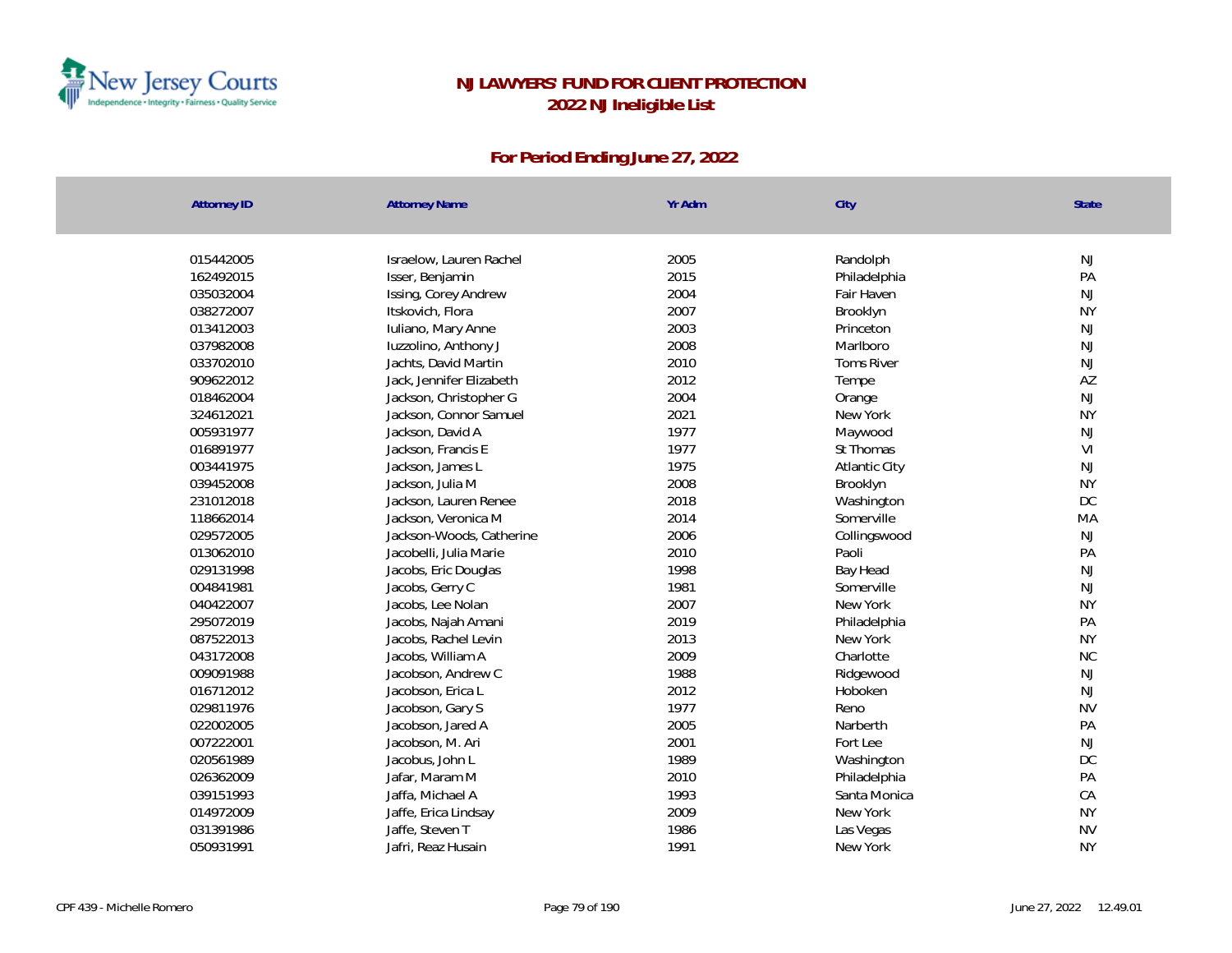

| <b>Attorney ID</b> | <b>Attorney Name</b>          | Yr Adm | City                | State         |
|--------------------|-------------------------------|--------|---------------------|---------------|
|                    |                               |        |                     |               |
| 046322013          | Jakob, Aana Maguire           | 2013   | Wayne               | PA            |
| 024462012          | Jakob, Kyle Mark              | 2013   | Philadelphia        | PA            |
| 003382005          | Jalloh, Alvin Teage           | 2005   | Darby               | PA            |
| 356442020          | Jamail, Justin G              | 2020   | Montclair           | <b>NJ</b>     |
| 019512009          | Jambor, Thomas A              | 2009   | Morristown          | NJ            |
| 029511982          | James, David Henry            | 1982   | Runnemede           | NJ            |
| 038221999          | Jameson, Curtiss T            | 2000   | Morristown          | NJ            |
| 030052005          | Janasie, Catherine M          | 2005   | University          | <b>MS</b>     |
| 104072014          | Jang, Haeyoung                | 2014   | Yongin              | OC            |
| 022072007          | Jano, Jaime Leigh             | 2008   | West Chester        | PA            |
| 023892005          | Jansen, Lorrie Cherillo       | 2005   | Wexford             | PA            |
| 039412006          | Jardine, Kerry K              | 2006   | Myrtle Beach        | SC            |
| 079622013          | Jaret, Amanda M               | 2013   | Washington          | DC            |
| 346842021          | Jaret, Daniel                 | 2021   | <b>White Plains</b> | <b>NY</b>     |
| 008681999          | Jarrach, Patricia L           | 1999   | Denville            | NJ            |
| 042012003          | Jascott, Todd Michael         | 2004   | Marina DI Rey       | CA            |
| 004761999          | Jaso, Eric Hector             | 1999   | Short Hills         | NJ            |
| 035842009          | Jazini Dorcheh, Maryam        | 2010   | New York            | <b>NY</b>     |
| 040762007          | Jean Baptiste, Josue          | 2008   | Clifton             | NJ            |
| 039112010          | Jean, Christy M               | 2010   | Norwalk             | CT            |
| 002362011          | Jean-Baptiste, Daniel         | 2012   | Orlando             | $\mathsf{FL}$ |
| 067002014          | Jean-Baptiste, Gianina Carlie | 2014   | Verona              | NJ            |
| 092522014          | Jean-Philippe, Stephanie      | 2014   | Copiague            | <b>NY</b>     |
| 082842014          | Jeffords, Hayley M            | 2014   | Ardmore             | PA            |
| 000132001          | Jenei, Colin                  | 2001   | New Hope            | PA            |
| 127292016          | Jenkins, Jonathan Elliott     | 2016   | Tampa               | FL            |
| 029022010          | Jenkins, Marina K             | 2010   | Washington          | DC            |
| 035412009          | Jenkins, Peter H              | 2010   | Trenton             | NJ            |
| 027831984          | Jenkins, Thomas John          | 1984   | Woodbury            | NJ            |
| 048071993          | Jenkins-Wacey, Elaine M       | 1994   | Berwyn              | PA            |
| 153352015          | Jensen, Michelle              | 2015   | Long Island City    | <b>NY</b>     |
| 012822008          | Jeon, Don                     | 2008   | Seoul               | OC            |
| 006782007          | Jhun, Helen                   | 2007   | Norfolk             | VA            |
| 037452011          | Jia, Ou                       | 2012   | New York            | <b>NY</b>     |
| 021131995          | Jibilian, William             | 1995   | Acworth             | GA            |
|                    |                               |        |                     |               |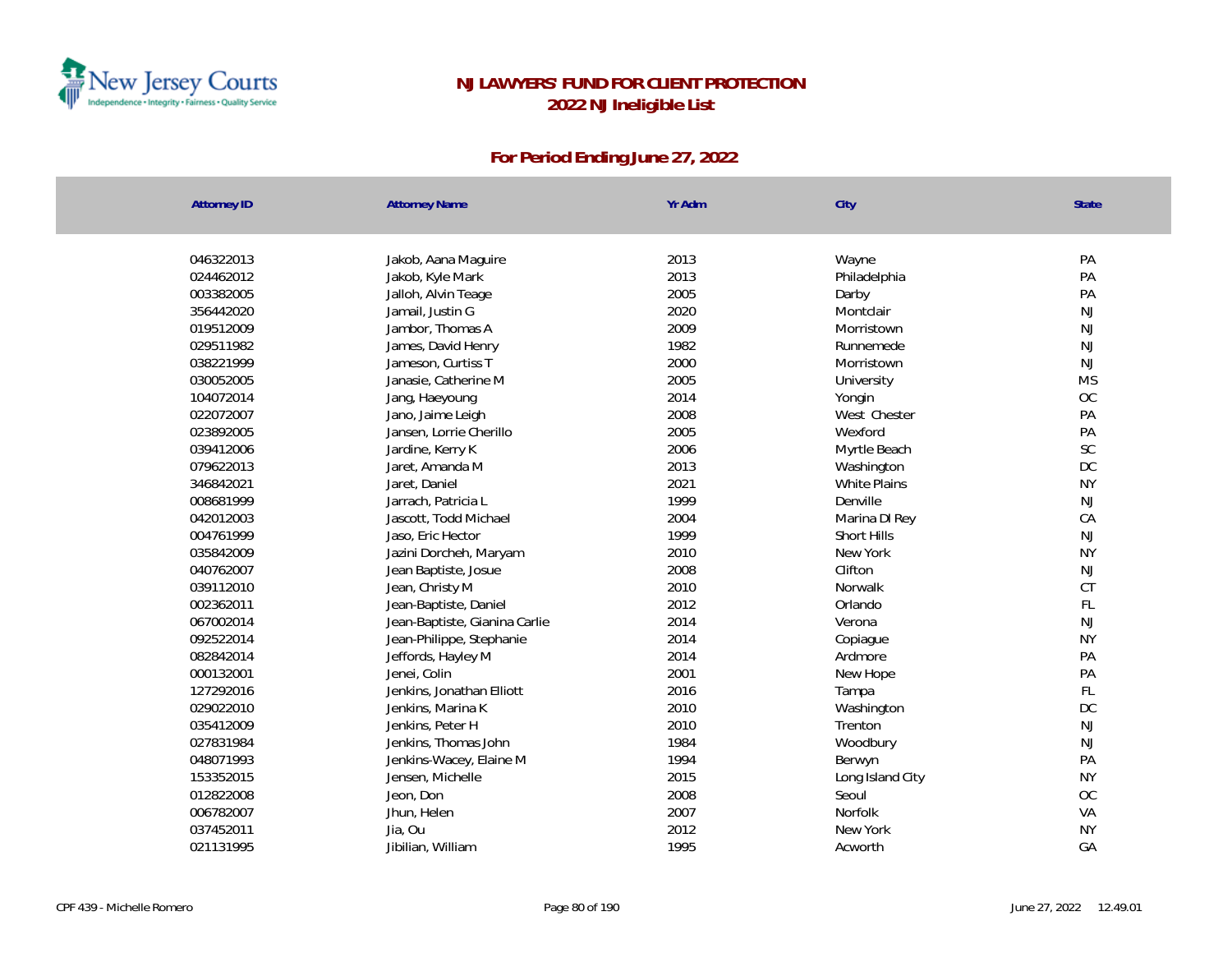

| <b>Attorney ID</b> | <b>Attorney Name</b>              | Yr Adm | City                | State         |
|--------------------|-----------------------------------|--------|---------------------|---------------|
| 048042014          | Jimenez, Alisha S                 | 2014   | Tallahassee         | $\mathsf{FL}$ |
| 351332021          | Jin, Fengming                     | 2021   | Kearny              | $\mathsf{NJ}$ |
| 029641992          | Joergensen, John Patrick          | 1992   | Newark              | NJ            |
| 148282015          | Johnson, Alvin                    | 2015   | Philadelphia        | PA            |
| 204202016          | Johnson, Brian Patrick Darlington | 2016   | Philadelphia        | PA            |
| 029681988          | Johnson, Brigitte Denise          | 1988   | Paramus             | $\mathsf{NJ}$ |
| 001052010          | Johnson, Christofer C             | 2010   | Philadelphia        | PA            |
| 016991997          | Johnson, Claudia Colindres        | 1997   | Richland            | <b>WA</b>     |
| 020521992          | Johnson, Craig Edward             | 1992   | Wilton              | CT            |
| 040372006          | Johnson, David R                  | 2007   | Wyckoff             | $\mathsf{NJ}$ |
| 011252001          | Johnson, Derick                   | 2001   | Belleville          | $\mathsf{NJ}$ |
| 022831991          | Johnson, Elissa Shendalman        | 1991   | New York            | <b>NY</b>     |
| 033701997          | Johnson, Heather Marie            | 1997   | Iselin              | $\mathsf{NJ}$ |
| 044432010          | Johnson, J Matthew                | 2011   | Charleston          | $\mathsf{SC}$ |
| 145452016          | Johnson, Jacob L                  | 2016   | Jersey City         | NJ            |
| 024362010          | Johnson, Jared A                  | 2011   | Charlotte           | <b>NC</b>     |
| 127752014          | Johnson, Joseph Cornelius         | 2014   | Kansas City         | <b>MO</b>     |
| 033021994          | Johnson, Kelley Lynn              | 1994   | Ocean Gate          | NJ            |
| 029691980          | Johnson, Lawrence C               | 1980   | Burlington          | NJ            |
| 022201997          | Johnson, Melissa S                | 1998   | Plymouth Meeting    | PA            |
| 017621989          | Johnson, Nancy Joan               | 1989   | <b>Tinton Falls</b> | $\mathsf{NJ}$ |
| 031901990          | Johnson, Sheryl Lynn              | 1990   | Jacksonville        | FL            |
| 049062016          | Johnson, Sterling Keith           | 2016   | Philadelphia        | PA            |
| 063162013          | Johnson, Timothy Ryan             | 2013   | Alexandria          | VA            |
| 032711992          | Johnson, William C                | 1992   | Secaucus            | $\mathsf{NJ}$ |
| 300052019          | Jonas, Jonathan                   | 2019   | <b>Bronx</b>        | <b>NY</b>     |
| 011671986          | Jones, Frances J                  | 1987   | Austin              | TX            |
| 177752017          | Jones, Jessica Lynn               | 2017   | Yardley             | PA            |
| 005411989          | Jones, Leila Michelle             | 1989   | Brooklyn            | <b>NY</b>     |
| 058832013          | Jones, M Kevin                    | 2013   | North Salt Lake     | UT            |
| 140322015          | Jones, Michael Ryan               | 2015   | Brooklyn            | <b>NY</b>     |
| 008302006          | Jones, Penelope P                 | 2006   | Kansas City         | <b>MO</b>     |
| 006232003          | Jones, Rhoan Casey                | 2003   | Washington          | DC            |
| 035062010          | Jones, Sandra Karin               | 2011   | Philadelphia        | PA            |
| 173732015          | Joosten, Kathleen F               | 2015   | Mission Viejo       | CA            |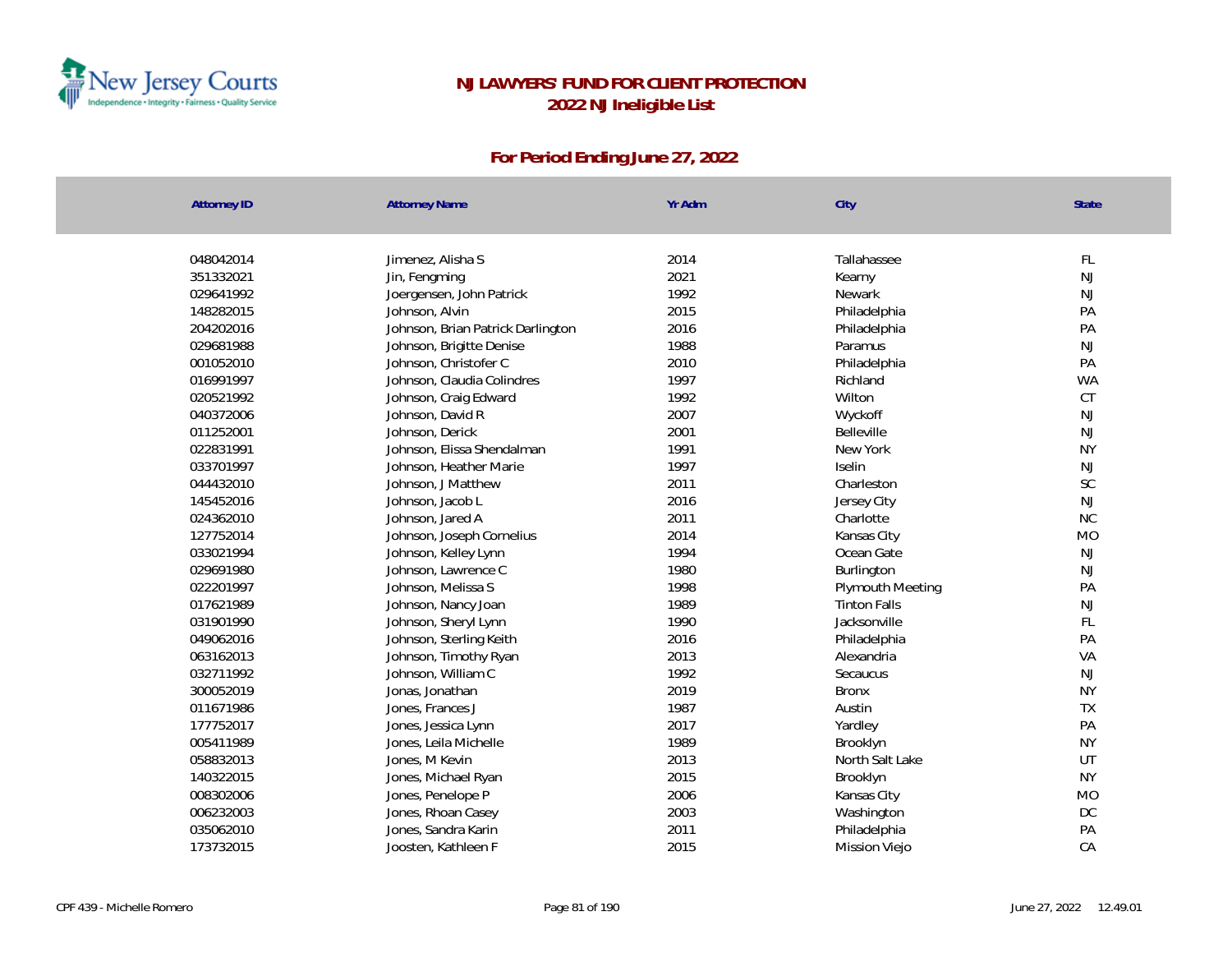

| Attorney ID | <b>Attorney Name</b>      | Yr Adm | City                    | State     |
|-------------|---------------------------|--------|-------------------------|-----------|
|             |                           |        |                         |           |
| 044731995   | Jordan, Bryan Thomas      | 1995   | <b>Berkeley Heights</b> | NJ        |
| 012342000   | Jordan, Stefanie O'Raurke | 2001   | New City                | <b>NY</b> |
| 067912013   | Jordan, Veronica Janet    | 2013   | Woodbridge              | <b>NJ</b> |
| 042082014   | Jorges, George F          | 2014   | Hoboken                 | <b>NJ</b> |
| 011891990   | Joseph, Arnold Christoph  | 1990   | Philadelphia            | PA        |
| 029631992   | Joseph, Christine Alfieri | 1992   | Bloomsbury              | NJ        |
| 033162005   | Josselson, Benay L        | 2005   | New City                | <b>NY</b> |
| 012482003   | Joyal, David              | 2003   | Denville                | <b>NJ</b> |
| 036431994   | Joyce, Catherine Marie    | 1996   | Hawthorne               | <b>NJ</b> |
| 010521991   | Joyce, Maureen T          | 1991   | Nashville               | <b>TN</b> |
| 019361983   | Jukes, James Leroy        | 1983   | Orange                  | <b>NJ</b> |
| 175332015   | Julian, Daniel P          | 2015   | Washington              | DC        |
| 010122005   | Juliano, John             | 2005   | Somerville              | <b>NJ</b> |
| 049012011   | Jun, Hyung Jin            | 2012   | Mississauga             | ON        |
| 044552005   | Jun, Juhee                | 2006   | Atlanta                 | GA        |
| 045552010   | Jung, Hyung Keun          | 2010   | Seoul                   | OC        |
| 041881998   | Jusino, Victor Rene'      | 1999   | Valrico                 | FL        |
| 205602016   | Juste, Cassandre Lucie    | 2016   | Aston                   | PA        |
| 042962006   | Kaal, Wulf Alexander      | 2006   | Chicago                 | IL        |
| 010472011   | Kaari, Kristian           | 2011   | <b>Toms River</b>       | NJ        |
| 040732012   | Kabat, Patrick S          | 2013   | New York                | <b>NY</b> |
| 035962004   | Kadish, Andrew S          | 2004   | Rockville               | <b>MD</b> |
| 288042019   | Kaganovsky, Alina         | 2019   | New York                | <b>NY</b> |
| 371162021   | Kahane, S Joshua          | 2021   | Memphis                 | <b>TN</b> |
| 119512014   | Kahn, Adam Tyler          | 2014   | New York                | <b>NY</b> |
| 021601994   | Kahn, Bruce Warren        | 1994   | Hoboken                 | <b>NJ</b> |
| 049111996   | Kahn, Leigh Baseheart     | 1998   | Montrose                | <b>NY</b> |
| 011701998   | Kahn, Paul Bruce          | 1998   | New City                | <b>NY</b> |
| 008342006   | Kaiser, Rebecca Lynn      | 2006   | Oak Ridge               | NJ        |
| 046612010   | Kalas, Joanne C           | 2010   | Seattle                 | <b>WA</b> |
| 035602011   | Kalayjian, Linda B        | 2012   | New York                | <b>NY</b> |
| 029542004   | Kalichman, Dana           | 2005   | Parkland                | FL        |
| 003951974   | Kalina, Norman G          | 1975   | Tucson                  | AZ        |
| 028202004   | Kalish, Sharon Jill       | 2004   | New York                | <b>NY</b> |
| 036171988   | Kalocsay, Robyn Gnudi     | 1988   | Newark                  | <b>NJ</b> |
|             |                           |        |                         |           |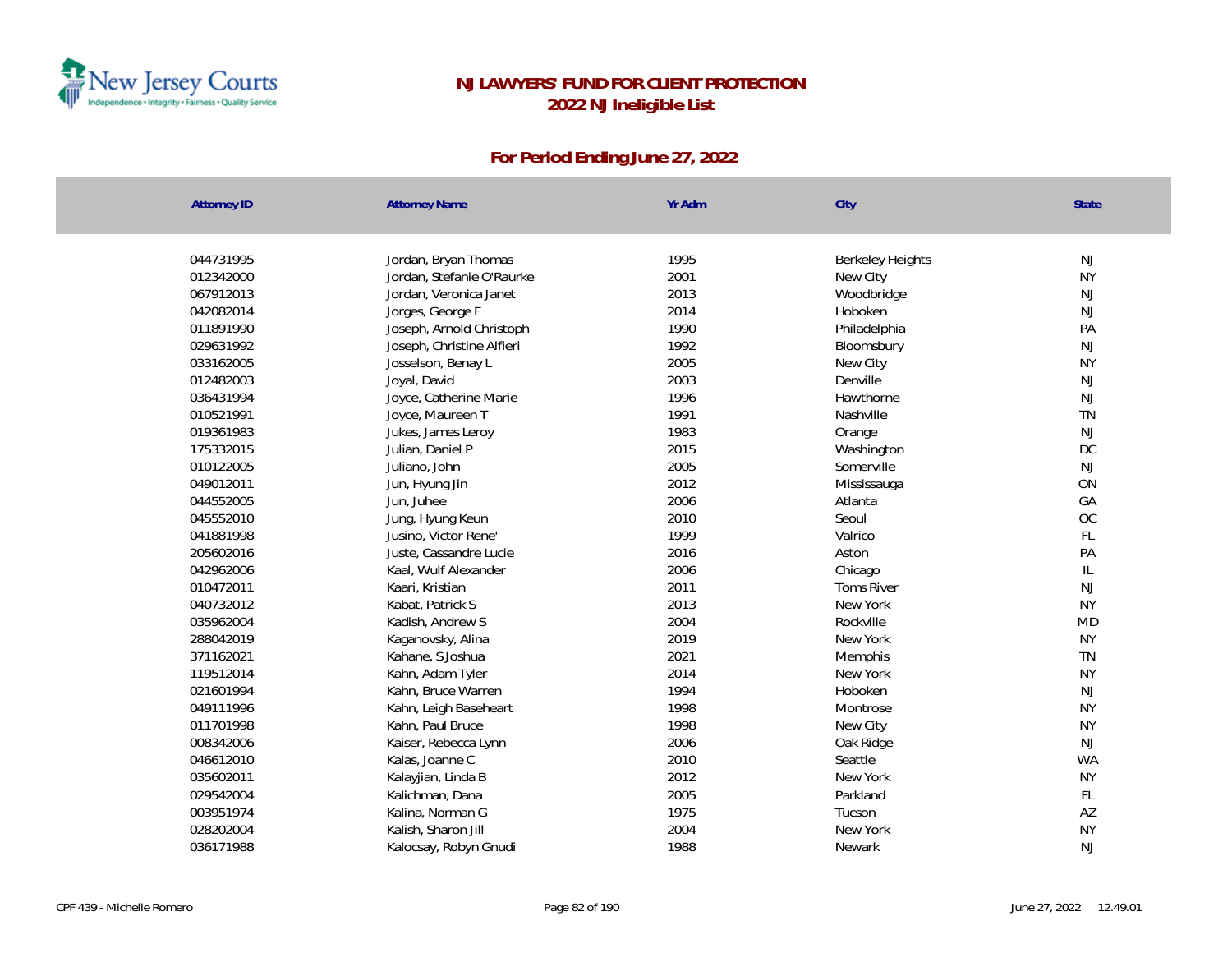

| <b>Attorney ID</b> | <b>Attorney Name</b>         | Yr Adm | City                 | State     |
|--------------------|------------------------------|--------|----------------------|-----------|
| 016031990          | Kalstein, Kenneth Roy        | 1990   | Jericho              | <b>NY</b> |
| 158592016          | Kaltsas, Christopher         | 2016   | San Francisco        | CA        |
| 023401990          | Kamen, Steven Romain         | 1990   | Newark               | NJ        |
| 024391994          | Kaminetzky, Benjamin S       | 1994   | Teaneck              | NJ        |
| 039782001          | Kaminski, Andrew E           | 2001   | Brooklyn             | <b>NY</b> |
| 042442006          | Kaminski, Danielle Sullivan  | 2006   | New York             | <b>NY</b> |
| 047951990          | Kampel, Andrew D             | 1990   | New York             | <b>NY</b> |
| 029132010          | Kampf, Andrew Edward         | 2010   | Wallingford          | PA        |
| 035202010          | Kanatake, Michael            | 2010   | Los Angeles          | CA        |
| 120972014          | Kanawati, Nour               | 2014   | Richboro             | PA        |
| 009782012          | Kane, Bridget V              | 2012   | New York             | <b>NY</b> |
| 083882013          | Kane, Derek Richard          | 2013   | Philadelphia         | PA        |
| 002221996          | Kane, Patricia Della         | 1996   | Warren               | NJ        |
| 028252011          | Kang, Eric Buseung           | 2012   | Woodside             | <b>NY</b> |
| 177202015          | Kang, Jongchan Daniel        | 2015   | New York             | <b>NY</b> |
| 027702000          | Kang, Raymond M              | 2000   | Seoul                | OC        |
| 030442009          | Kania, Joseph P              | 2010   | Marietta             | GA        |
| 012142011          | Kant, Allison Marie          | 2011   | Washington           | DC        |
| 079192015          | Kao, Andrew Galen            | 2015   | Long Island City     | <b>NY</b> |
| 115002016          | Kao, Feng Cheng              | 2016   | Yi Lan City          | OC        |
| 028922012          | Kapitonov, Peter             | 2012   | Tuckahoe             | <b>NY</b> |
| 028942013          | Kapitonova, Natalia Mercedes | 2013   | New York             | <b>NY</b> |
| 029841997          | Kaplan, Lauren D             | 1997   | Millburn             | NJ        |
| 040622004          | Kaplan, Leor J               | 2004   | Livingston           | <b>NJ</b> |
| 002551997          | Kaplin, Richard Alan         | 1997   | Marlboro             | <b>NJ</b> |
| 029472004          | Kappy, Pia Kristina          | 2004   | New York             | <b>NY</b> |
| 026821986          | Karas, Helene L              | 1986   | Rancho Santa Margari | CA        |
| 043562010          | Karikaii-Yawson, Ama Konama  | 2011   | Freeport             | <b>NY</b> |
| 077972013          | Karlitz, Joanna Ivy          | 2013   | Croton Hdsn          | <b>NY</b> |
| 015741992          | Karlstein, Debra A           | 1992   | New York             | <b>NY</b> |
| 011212002          | Karounos, Angela             | 2002   | <b>Bronx</b>         | <b>NY</b> |
| 023051986          | Karp, Michael N              | 1987   | Roseland             | NJ        |
| 031482003          | Kasegrande, Leslie Beth      | 2003   | Staten Island        | <b>NY</b> |
| 027712010          | Kasen, Jenny Rebecca         | 2010   | Cherry Hill          | NJ        |
| 042162001          | Kasenow, Julie Jensen        | 2001   | Santa Clarita        | CA        |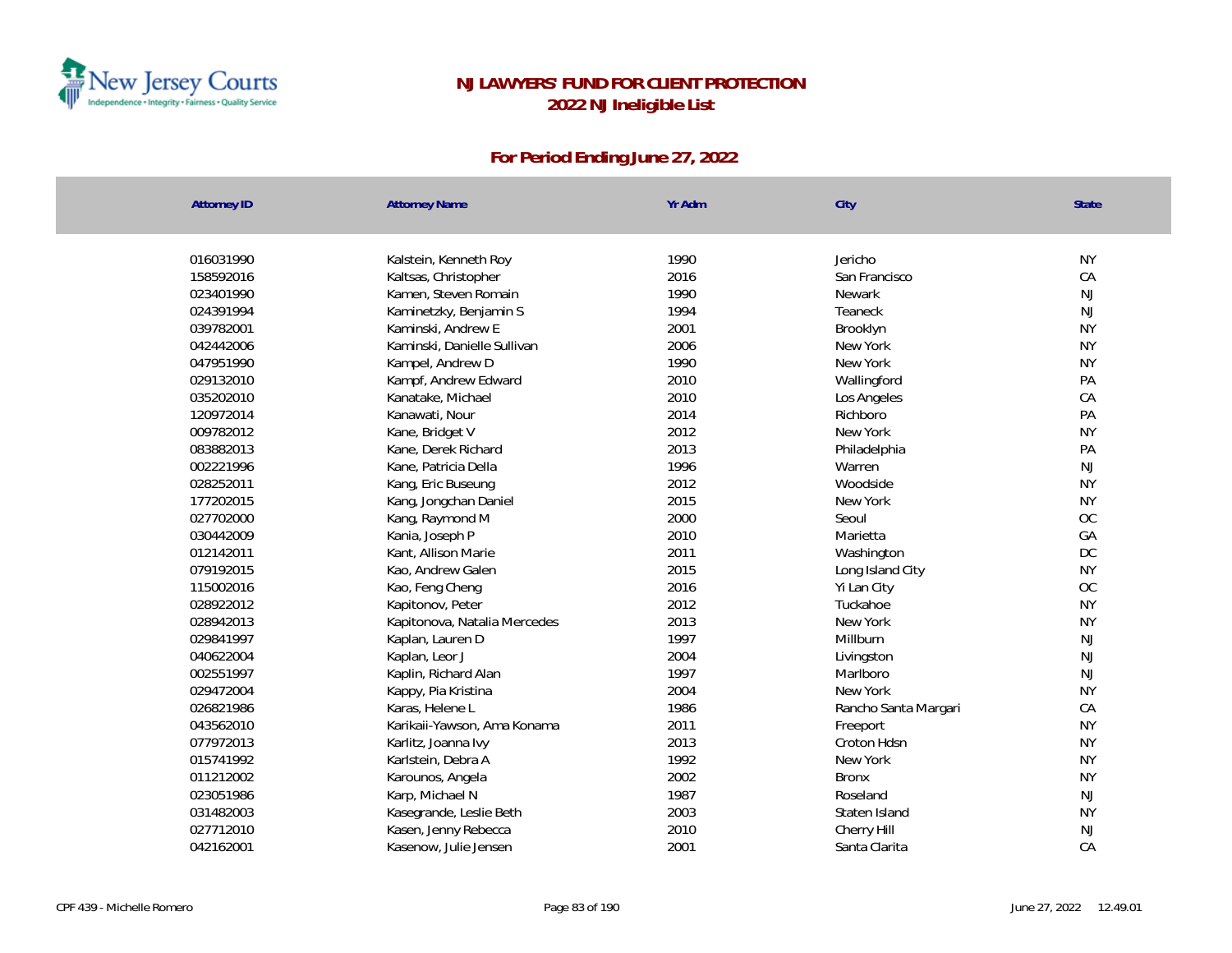

| <b>Attorney ID</b> | <b>Attorney Name</b>       | Yr Adm | City                   | <b>State</b> |
|--------------------|----------------------------|--------|------------------------|--------------|
|                    |                            |        |                        |              |
| 034032000          | Kashickey, Thomas N        | 2000   | San Francisco          | CA           |
| 042342000          | Kashiwabara, Ken Masao     | 2001   | Fort Lee               | <b>NJ</b>    |
| 013521995          | Kashon, Allison L          | 1995   | Longport               | <b>NJ</b>    |
| 091672014          | Kashyap, Monica Kumari     | 2014   | New York               | <b>NY</b>    |
| 020971992          | Kaskel, Daniel Adam        | 1992   | Boca Raton             | FL           |
| 027582006          | Kaskela, David Seamus      | 2006   | Radnor                 | PA           |
| 023181978          | Kasper, Horst M            | 1978   | Somerville             | NJ           |
| 003672011          | Kass, Alida R              | 2011   | Trenton                | <b>NJ</b>    |
| 040211998          | Kass, Spencer              | 1999   | Tampa                  | FL           |
| 130972014          | Kass, Stephanie Ellen      | 2014   | Malverne               | <b>NY</b>    |
| 034331999          | Katcher, Kimberly T        | 2000   | Roslyn                 | <b>NY</b>    |
| 000151988          | Katevatis, Peter           | 1988   | Philadelphia           | PA           |
| 045632005          | Kathpal, Janill K          | 2005   | Stamford               | CT           |
| 015831986          | Katona, Leslie E           | 1987   | San Antonio            | TX           |
| 019542013          | Kats, Maksim               | 2013   | Brooklyn               | <b>NY</b>    |
| 036922007          | Katsihtis, Sarando         | 2007   | Long Island City       | <b>NY</b>    |
| 038182018          | Katsimagles, Christopher M | 2018   | New York               | <b>NY</b>    |
| 045602011          | Katz, Alona Sarah          | 2012   | Brooklyn               | <b>NY</b>    |
| 038321991          | Katz, Alyson Meryl         | 1991   | Glen Oaks              | <b>NY</b>    |
| 039992012          | Katz, Andrew Warren        | 2012   | Seattle                | <b>WA</b>    |
| 170432015          | Katz, Corey Ross           | 2015   | New York               | <b>NY</b>    |
| 287132018          | Katz, Emily P              | 2018   | New York               | <b>NY</b>    |
| 037341991          | Katz, Eric S               | 1991   | Iselin                 | <b>NJ</b>    |
| 114052014          | Katz, Gregory Phillip      | 2014   | Philadelphia           | PA           |
| 010911979          | Katz, Howard               | 1979   | Cedar Knolls           | NJ           |
| 044881993          | Katz, Mark Stephen         | 1994   | Woodbury               | <b>NY</b>    |
| 017551974          | Katz, Martin L             | 1974   | Jerusalem              | OC           |
| 016731994          | Katzban, Joann             | 1994   | <b>Upper Montclair</b> | <b>NJ</b>    |
| 016771996          | Kaufman, Beth Joan         | 1996   | Philadelphia           | PA           |
| 056402013          | Kaufman, Jesse Louis       | 2013   | Brooklyn               | <b>NY</b>    |
| 012381985          | Kaufman, Madeleine Ronner  | 1985   | Jenkintown             | PA           |
| 005712007          | Kaufman, Sarah J           | 2007   | Collingswood           | <b>NJ</b>    |
| 172852015          | Kaufmann, William Gary     | 2015   | Raleigh                | <b>NC</b>    |
| 008772007          | Kaul, Monica               | 2007   | Wayne                  | <b>NJ</b>    |
| 030962010          | Kaupelis, Ryan Peter       | 2010   | Yonkers                | <b>NY</b>    |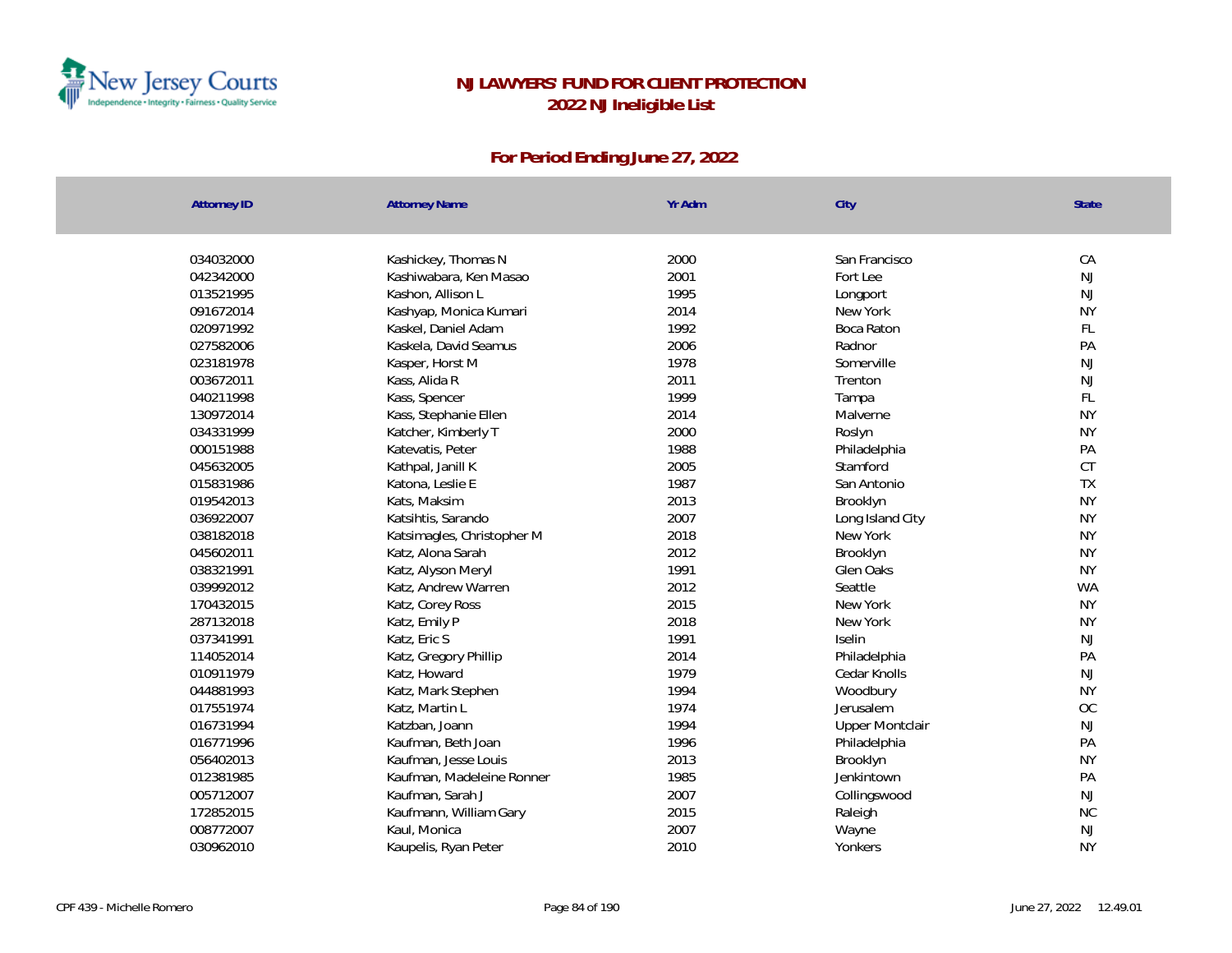

| <b>Attorney ID</b> | <b>Attorney Name</b>        | Yr Adm | City                 | State     |
|--------------------|-----------------------------|--------|----------------------|-----------|
|                    |                             |        |                      |           |
| 023741983          | Kaupp, Gregory Stuart       | 1983   | Scottsdale           | AZ        |
| 316212020          | Kaur, Antarvir              | 2020   | Bordentown           | <b>NJ</b> |
| 173382015          | Kaviar, Brian George Joseph | 2015   | Bethesda             | <b>MD</b> |
| 030572002          | Kaye Watson, Vanessa        | 2003   | Purchase             | <b>NY</b> |
| 018372000          | Kazanjian, Maral N          | 2000   | New York City        | <b>NY</b> |
| 004791997          | Keach, Elmer R              | 1998   | Albany               | <b>NY</b> |
| 034242013          | Kealy, Edward F             | 2013   | Newburgh             | <b>NY</b> |
| 239002017          | Kean, Brian F               | 2017   | Philadelphia         | PA        |
| 003592009          | Keane, Jaclyn Marie         | 2009   | New York             | <b>NY</b> |
| 309912019          | Kearns, Kelley A            | 2019   | Cedar Grove          | <b>NJ</b> |
| 038811984          | Kearns, Thomas Daniel       | 1985   | New York             | <b>NY</b> |
| 233362019          | Keates, Maureen             | 2019   | West Chester         | PA        |
| 182392019          | Keating, Meaghan M          | 2019   | Syosset              | <b>NY</b> |
| 029851981          | Keating, Michael J          | 1981   | Cranford             | NJ        |
| 026471988          | Keating, Sarah Peachy       | 1989   | Gladwyne             | PA        |
| 016941975          | Keefe, Mary P               | 1975   | Union                | <b>NJ</b> |
| 138502014          | Keenan, Raymond F           | 2014   | Chapel Hill          | NC        |
| 008841986          | Keene, Jane Elaine          | 1986   | <b>FstrvI Trvose</b> | PA        |
| 389172021          | Keene, Sarah Michelle       | 2021   | Maspeth              | <b>NY</b> |
| 205072016          | Keener, Craig Ryan          | 2016   | Pittsburgh           | PA        |
| 028761980          | Kehner, Kevin J             | 1980   | Harrisburg           | PA        |
| 020981981          | Keiner, Marilyn Malerba     | 1981   | Linwood              | NJ        |
| 023442006          | Kellenberger, John Paul     | 2006   | Hillsdale            | NJ        |
| 019832007          | Keller, Caroline Amanda     | 2007   | Herndon              | VA        |
| 012371979          | Keller, Chester M           | 1979   | New Providence       | <b>NJ</b> |
| 035512009          | Kellermann, Joseph A        | 2009   | Mineola              | <b>NY</b> |
| 018971996          | Kelley, Kyle Paul           | 1997   | Dallas               | TX        |
| 114032015          | Kelliher, Kathleen Bridget  | 2015   | New York             | <b>NY</b> |
| 166272017          | Kellner, Daniel S           | 2017   | Chicago              | IL        |
| 902102012          | Kellner, Steven M           | 2013   | Philadelphia         | PA        |
| 029871981          | Kelly, Alan B               | 1981   | Fountain Hills       | AZ        |
| 031842013          | Kelly, Crystal Lynn         | 2013   | Philadelphia         | PA        |
| 027771990          | Kelly, Dawn Katherine       | 1990   | Brooklyn             | <b>NY</b> |
| 040381999          | Kelly, Edward Patrick       | 1999   | Springfield          | PA        |
| 183642016          | Kelly, Elizabeth Barnwell   | 2016   | New York             | <b>NY</b> |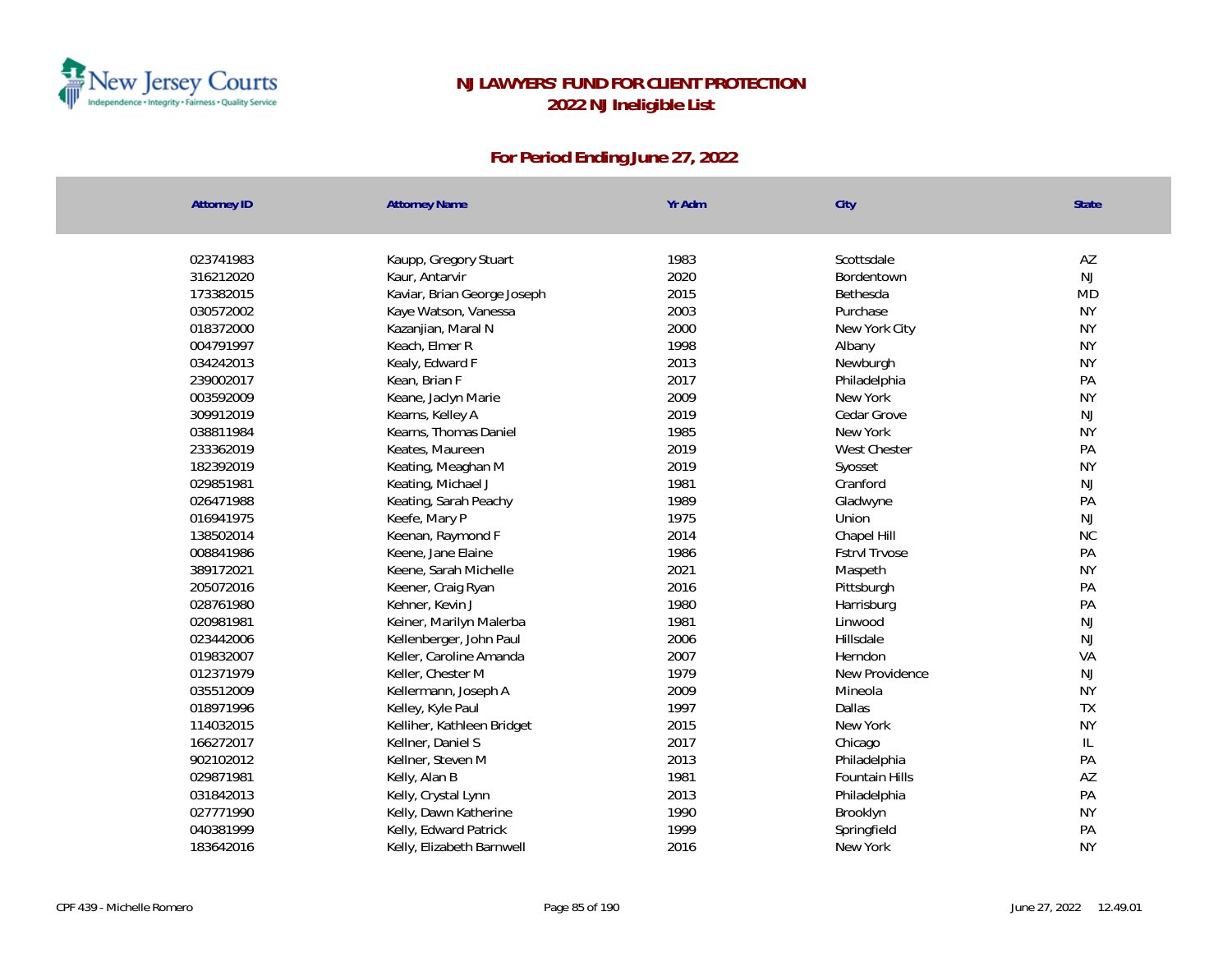

| <b>Attorney ID</b> | <b>Attorney Name</b>            | Yr Adm | City               | <b>State</b> |
|--------------------|---------------------------------|--------|--------------------|--------------|
|                    |                                 |        |                    |              |
| 047711996          | Kelly, Elizabeth Margaret       | 1996   | Hartsdale          | <b>NY</b>    |
| 364752021          | Kelly, Geoffrey D               | 2021   | East Brunswick     | <b>NJ</b>    |
| 023231989          | Kelly, Joanne                   | 1990   | Bensalem           | PA           |
| 008461993          | Kelly, Kate Marie               | 1993   | Norristown         | PA           |
| 019431977          | Kelly, Kevin L                  | 1977   | New York           | <b>NY</b>    |
| 006371984          | Kelly, Mark H                   | 1984   | Sandy Springs      | GA           |
| 023991997          | Kelly, Matthew A                | 1998   | Philadelphia       | PA           |
| 023671982          | Kelly, Michael                  | 1982   | Langhorne          | PA           |
| 035601993          | Kelly, Sean Patrick             | 1993   | Fairfax            | VA           |
| 015392005          | Kelty, Jon D                    | 2006   | Chester            | <b>NJ</b>    |
| 013541994          | Kemether, Sean Vincent          | 1994   | Media              | PA           |
| 030312004          | Kemp, Sean M                    | 2004   | Rhinebeck          | <b>NY</b>    |
| 051671988          | Kempler, Gail M                 | 1988   | Sante Fe           | <b>NM</b>    |
| 173482016          | Kenna, Jenine M                 | 2016   | Cape Coral         | FL           |
| 041772008          | Kennedy, Garrett David          | 2009   | Armonk             | <b>NY</b>    |
| 004932008          | Kennedy, Jessica Grodstein      | 2008   | Seattle            | <b>WA</b>    |
| 042111988          | Kennedy, Michael Ward           | 1988   | Normandy Bch       | <b>NJ</b>    |
| 030092007          | Kennedy, Troy A                 | 2007   | Los Angeles        | CA           |
| 028781985          | Kennelly, Edward J              | 1985   | Irvington          | <b>NY</b>    |
| 035512012          | Kennerly, Maxwell S             | 2012   | <b>Elkins Park</b> | PA           |
| 029102001          | Kenney, Devin Kennedy           | 2002   | Newton             | <b>NJ</b>    |
| 023051985          | Kenney, Mary Catherine          | 1985   | Cherry Hill        | <b>NJ</b>    |
| 027052006          | Kenney, Patrick William         | 2007   | Princeton          | <b>NJ</b>    |
| 007371990          | Kenny, James Michael            | 1990   | Hackensack         | NJ           |
| 266581971          | Kenny, Peter W                  | 1971   | Shrewsbury         | NJ           |
| 013922002          | Kepanis, Douglas S              | 2002   | Central Islip      | <b>NY</b>    |
| 013401981          | Kernan, Stephen P               | 1981   | Bridgeton          | <b>NJ</b>    |
| 041752005          | Kerner, Jessica L               | 2006   | New York           | <b>NY</b>    |
| 013512000          | Kernoschak, Michael Francis     | 2000   | Greenfield Townshp | PA           |
| 216722017          | Kerr, Elissa Kristine           | 2017   | Philadelphia       | PA           |
| 010082005          | Kerrick, Daniel C               | 2005   | Wilmington         | DE           |
| 005682006          | Kerry-Pennock, Marguerite Adele | 2006   | Philadelphia       | PA           |
| 014442006          | Kershenbaum, Joshua Michael     | 2006   | <b>Blue Bell</b>   | PA           |
| 020911995          | Kessel, Michael H               | 1996   | New York           | <b>NY</b>    |
| 037461998          | Kessie, Prince Fifi             | 1998   | Bordentown         | <b>NJ</b>    |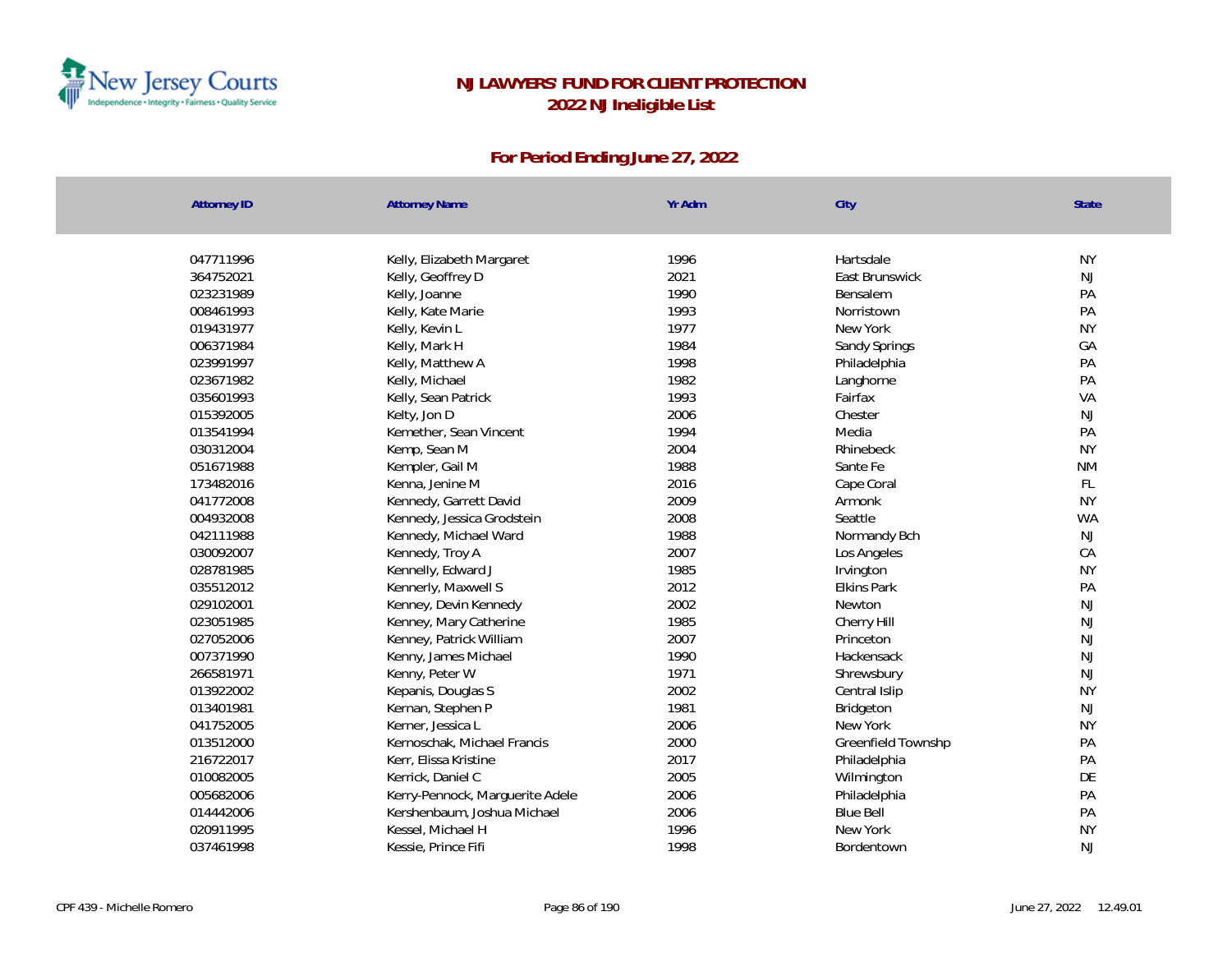

| <b>Attorney ID</b> | <b>Attorney Name</b>     | Yr Adm       | City            | <b>State</b>     |
|--------------------|--------------------------|--------------|-----------------|------------------|
|                    |                          | 2015         |                 |                  |
| 167112015          | Kessler, Anna Marthe     | 1994         | Philadelphia    | PA<br>PA         |
| 017211994          | Kessler, David           |              | Radnor          |                  |
| 028412002          | Kessler, Jason Brent     | 2003<br>2012 | New Rochelle    | <b>NY</b><br>FL. |
| 026382012          | Kessler, Lauren Sarah    |              | Miami           | <b>NY</b>        |
| 029942008          | Kessler, Peter S         | 2008<br>1975 | New York        |                  |
| 018521975          | Kestenbaum, Harold L     |              | Melville        | <b>NY</b>        |
| 012152006          | Khalil, Hani Omar        | 2006         | Brooklyn        | <b>NY</b>        |
| 008182010          | Khan, Asim Masood        | 2010         | Washington      | <b>DC</b>        |
| 008752005          | Khan, Indira Devi        | 2005         | Kew Gardens     | <b>NY</b>        |
| 023392011          | Khan, Javeria            | 2011         | New York        | <b>NY</b>        |
| 013902011          | Khan, Shafaq Jalees      | 2012         | Brooklyn        | <b>NY</b>        |
| 358802021          | Khan, Sumbal             | 2021         | Glen Head       | <b>NY</b>        |
| 040831997          | Kheit, John              | 1998         | Edison          | NJ               |
| 023571988          | Khoudary, Nicholas       | 1988         | East Brunswick  | <b>NJ</b>        |
| 002442012          | Khouri, John Joseph      | 2012         | Haddon Township | <b>NJ</b>        |
| 018702007          | Kiah, Janine Dunlap      | 2007         | Phila           | PA               |
| 044682010          | Kidera, Heather Hiznay   | 2010         | New York        | <b>NY</b>        |
| 170922016          | Kiel, Joshua B           | 2016         | Brooklyn        | <b>NY</b>        |
| 004322007          | Kielty, Sean C           | 2007         | Doylestown      | PA               |
| 030842003          | Kiernan, Edward Philip   | 2004         | La Croix        | OC               |
| 003741974          | Kiernan, Kevin M         | 1974         | West Caldwell   | <b>NJ</b>        |
| 032101996          | Kilduff, James Andrew    | 1998         | Brooklyn        | <b>NY</b>        |
| 166812015          | Kilduff, Trevor Sean     | 2015         | Port Chester    | <b>NY</b>        |
| 041792009          | Kilgannon, Timothy       | 2011         | Douglaston      | <b>NY</b>        |
| 035932008          | Kim, Alexander Myongjoon | 2008         | Hong Kong       | OC               |
| 241282017          | Kim, Alexander Young Jin | 2017         | New York        | <b>NY</b>        |
| 027122007          | Kim, Amanda Young        | 2008         | Purchase        | <b>NY</b>        |
| 006332011          | Kim, Byungkwon           | 2011         | Seoul           | OC               |
| 037112010          | Kim, Cecilia Yuri        | 2010         | Los Angeles     | CA               |
| 017612005          | Kim, Chris Seung         | 2006         | Seoul           | OC               |
| 029562006          | Kim, Christin            | 2006         | Philadelphia    | PA               |
| 026482010          | Kim, Christina J         | 2010         | New York        | <b>NY</b>        |
| 042442011          | Kim, David               | 2011         | New York        | <b>NY</b>        |
| 331252021          | Kim, Diana               | 2021         | Lawrenceville   | NJ               |
| 043242010          | Kim, Elizabeth S         | 2010         | New York        | <b>NY</b>        |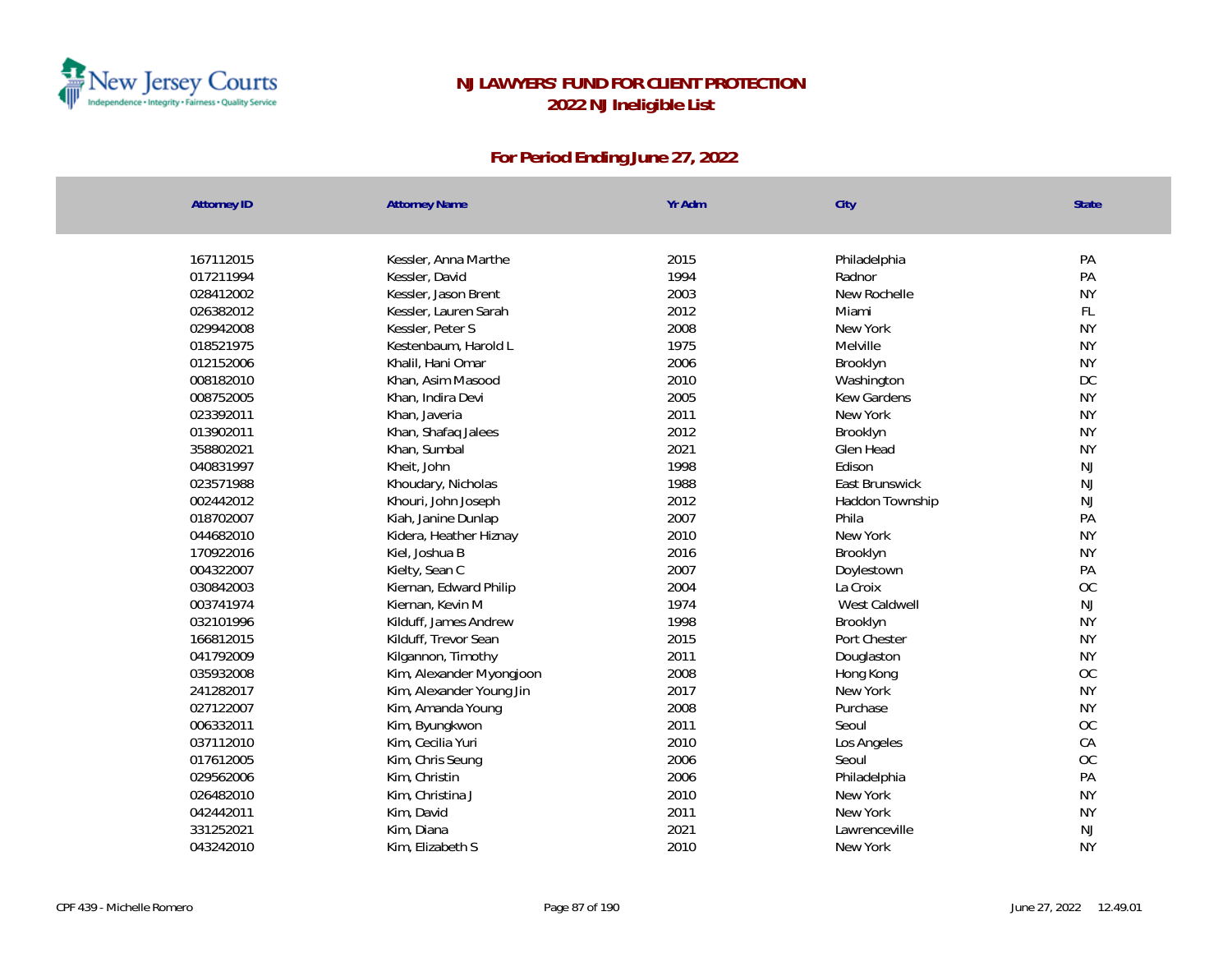

| <b>Attorney ID</b> | <b>Attorney Name</b>         | Yr Adm | City                | State         |
|--------------------|------------------------------|--------|---------------------|---------------|
|                    |                              |        |                     |               |
| 075802013          | Kim, Ellin H                 | 2013   | Seoul               | OC            |
| 013252007          | Kim, Eun Kyoung              | 2007   | Abu Dhabi           | OC            |
| 000721998          | Kim, Heejun                  | 1998   | St Louis            | <b>MO</b>     |
| 017652010          | Kim, Hyo Jin                 | 2011   | Seoul               | <b>OC</b>     |
| 034601995          | Kim, Hyong Kyoo              | 1995   | Fort Lee            | <b>NJ</b>     |
| 030172010          | Kim, Hyun-Jin                | 2011   | Los Angeles         | CA            |
| 169992015          | Kim, Jake S                  | 2015   | Fort Lee            | NJ            |
| 022112007          | Kim, Jane Ji-Yun             | 2007   | Princeton           | NJ            |
| 030982002          | Kim, Jeeyoung                | 2002   | Flushing            | <b>NY</b>     |
| 023242006          | Kim, Jefferson K             | 2006   | Malvern             | PA            |
| 073222013          | Kim, Jennifer                | 2013   | Rahway              | <b>NJ</b>     |
| 025412006          | Kim, Jihyung                 | 2007   | Seoul               | OC            |
| 007352012          | Kim, Jimok                   | 2012   | Seoul               | OC            |
| 035962010          | Kim, Jisoo                   | 2010   | New York            | <b>NY</b>     |
| 035542009          | Kim, Joo Bong                | 2009   | Seoul               | OC            |
| 088612013          | Kim, Joseph Young            | 2013   | <b>Berkeley Hts</b> | $\mathsf{NJ}$ |
| 043721999          | Kim, Kevin D                 | 2000   | New York            | <b>NY</b>     |
| 013412012          | Kim, Kiho                    | 2013   | Seoul               | OC            |
| 134242015          | Kim, Lee Yun                 | 2015   | Old Tappan          | $\mathsf{NJ}$ |
| 175962016          | Kim, Min La                  | 2016   | Fayetteville        | <b>NY</b>     |
| 025822006          | Kim, Minryu Sarah            | 2006   | <b>Buffalo</b>      | <b>NY</b>     |
| 028912008          | Kim, Peter                   | 2008   | Philadelphia        | PA            |
| 035472001          | Kim, Roy B                   | 2001   | New York            | <b>NY</b>     |
| 037502006          | Kim, Si Jung                 | 2006   | Seoul               | OC            |
| 361312021          | Kim, Steve D                 | 2021   | Scarsdale           | <b>NY</b>     |
| 050131998          | Kim, Steve Sae               | 1998   | Seoul               | OC            |
| 020032005          | Kim, Sungu                   | 2005   | Garden Grove        | CA            |
| 088272013          | Kim, Taehyung                | 2013   | Cliffside Park      | $\mathsf{NJ}$ |
| 040362006          | Kim, Terry N                 | 2006   | Dobbs Ferry         | <b>NY</b>     |
| 007061990          | Kim, Yung Mo                 | 1990   | Williamsville       | <b>NY</b>     |
| 029931997          | King Richards, Sheryl Denise | 1997   | Bethpage            | <b>NY</b>     |
| 903032012          | King, Ernest M               | 2013   | Washington          | DC            |
| 044031984          | King, George A               | 1985   | New York            | <b>NY</b>     |
| 018121995          | King, Jeanne Marie           | 1995   | Philadelphia        | PA            |
| 040122001          | King, John Winston           | 2003   | Newark              | <b>NJ</b>     |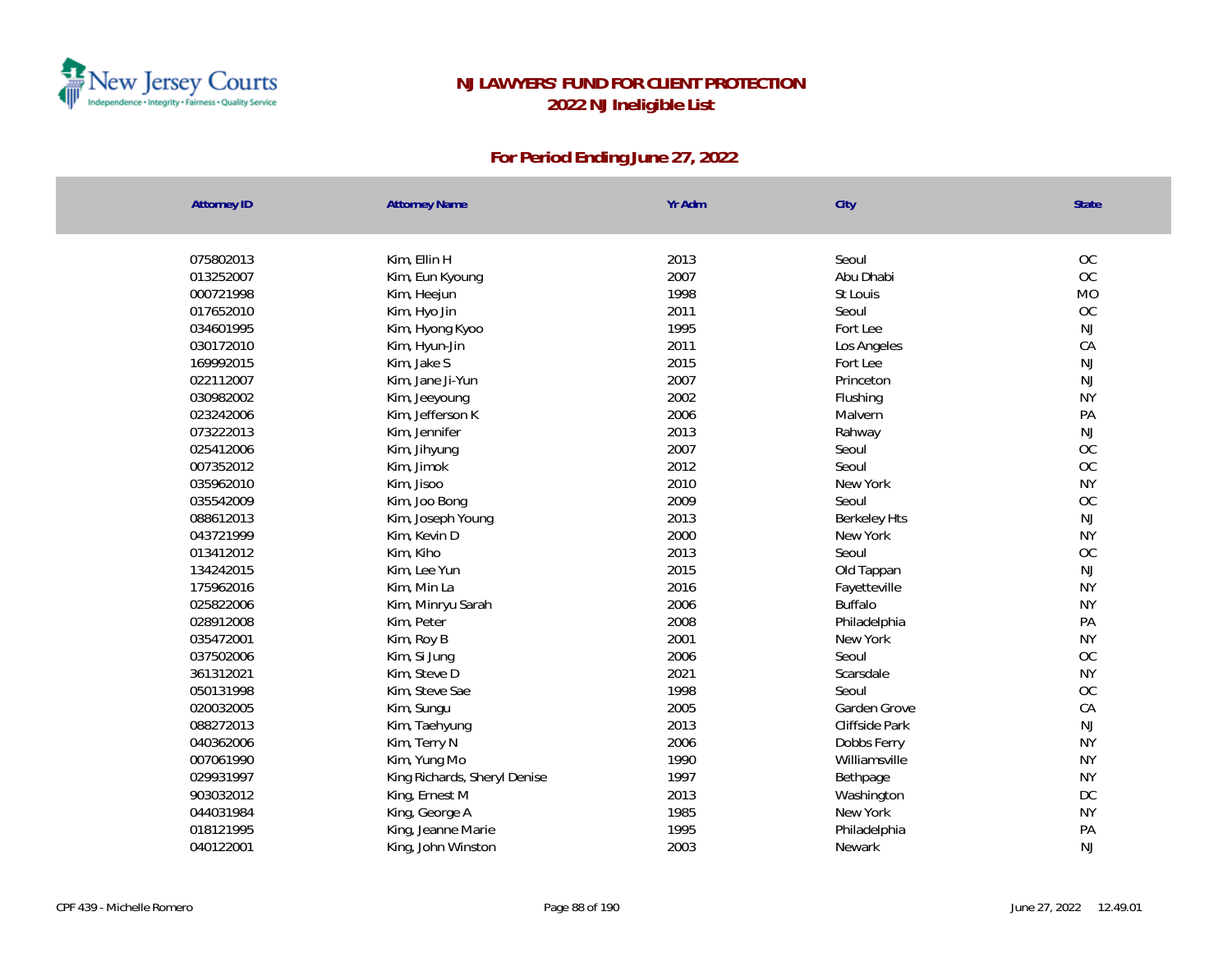

| <b>Attorney ID</b> | <b>Attorney Name</b>        | Yr Adm | City           | State     |
|--------------------|-----------------------------|--------|----------------|-----------|
|                    |                             |        |                |           |
| 018831983          | King, Mariellen Romano      | 1983   | Allentown      | NJ        |
| 010181983          | King, Michael Francis       | 1984   | Jersey City    | <b>NJ</b> |
| 256461973          | King, Richard C             | 1973   | Monmouth Beach | <b>NJ</b> |
| 039602009          | King, Sean P                | 2010   | Westford       | MA        |
| 026681984          | Kingree, Kathryn J          | 1984   | Mendham        | <b>NJ</b> |
| 017201989          | Kinkopf, Michael Patrick    | 1990   | Philadelphia   | PA        |
| 050771993          | Kinney, Justin Nolan        | 1993   | Parsippany     | <b>NJ</b> |
| 289492019          | Kinney, Michele M           | 2019   | Brooklyn       | <b>NY</b> |
| 036871988          | Kinsale, Sterling Hayden    | 1988   | Millburn       | <b>NJ</b> |
| 018102009          | Kiperman, Regina            | 2009   | New York       | <b>NY</b> |
| 139142014          | Kipperman, Alexander H      | 2014   | Cherry Hill    | <b>NJ</b> |
| 005412005          | Kirby, Jennifer Macierowski | 2005   | Washington     | DC        |
| 019902012          | Kirsch, Michelle H          | 2012   | Wayne          | PA        |
| 016641999          | Kirsch, Stephen E           | 2000   | Emmaus         | PA        |
| 096392014          | Kirschenbaum, Jesse         | 2014   | Garden City    | <b>NY</b> |
| 044391995          | Kirschner, David Charles    | 1995   | Arlington      | VA        |
| 036801987          | Kirschner, Glenn Louis      | 1987   | Leesburg       | VA        |
| 011132010          | Kirvan, Kathleen Loring     | 2010   | Mount Laurel   | NJ        |
| 126482014          | Kiselman, Rochelle Sabrina  | 2014   | Hewlett        | <b>NY</b> |
| 012581975          | Kiss, Robert J              | 1975   | Surf City      | <b>NJ</b> |
| 045882006          | Kitchen, Jonathan Keegan    | 2006   | New York       | <b>NY</b> |
| 030071985          | Kitchner, Carl Linn         | 1986   | Ft Lauderdale  | FL        |
| 000172011          | Kitsopoulos, Eleni Makris   | 2011   | Sparks         | <b>MD</b> |
| 184272017          | Kiyono, Hiroyuki            | 2017   | West New York  | NJ        |
| 004401985          | Klafter, Craig Lawrence     | 1985   | Manalapan      | NJ        |
| 037102003          | Klann, Ellen M              | 2003   | Springfield    | VA        |
| 000102012          | Klaproth, Elizabeth Shire   | 2012   | Philadelphia   | PA        |
| 050441998          | Klass, Michelle E           | 2000   | Washington     | DC        |
| 014342005          | Kleba, Kate A               | 2005   | Philadelphia   | PA        |
| 031942008          | Kleban, Alla                | 2008   | Brooklyn       | <b>NY</b> |
| 156672015          | Kleiger, Jason Daniel       | 2015   | Syosset        | <b>NY</b> |
| 118632014          | Klein, Eli H                | 2014   | Philadelphia   | PA        |
| 008701993          | Klein, Mark B               | 1993   | Villanova      | PA        |
| 093962014          | Klein, Martin Enrique       | 2014   | Chicago        | IL        |
| 006901994          | Klein, Richard Philip       | 1994   | East Brunswick | <b>NJ</b> |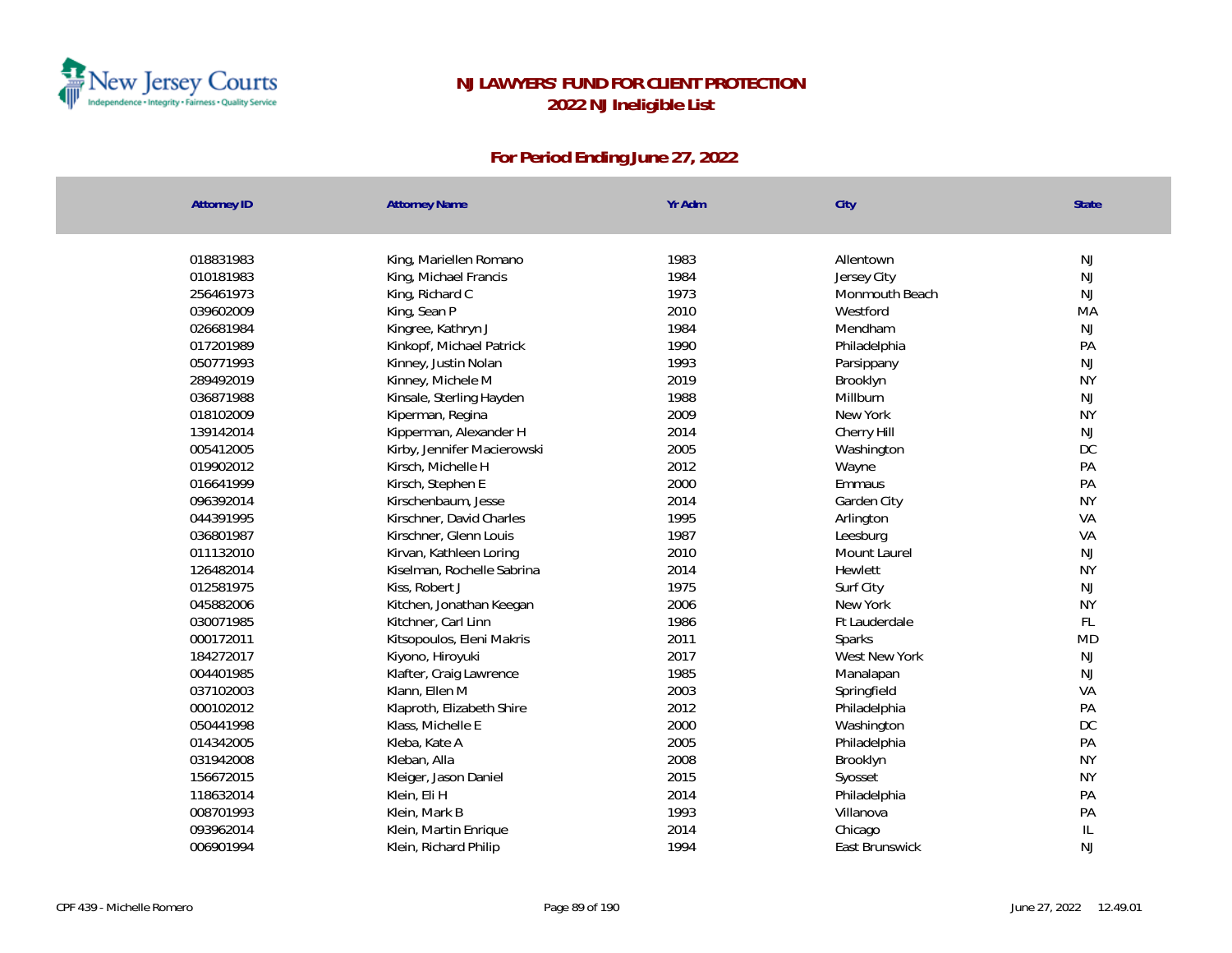

| <b>Attorney ID</b> | <b>Attorney Name</b>      | Yr Adm | City                    | <b>State</b>  |
|--------------------|---------------------------|--------|-------------------------|---------------|
|                    |                           |        |                         |               |
| 028702011          | Klein, Sharon             | 2012   | New York                | <b>NY</b>     |
| 044851995          | Klein, William Jeffrey    | 1995   | Deer Park               | L             |
| 035121986          | Kleinbart, Morrie Isaac   | 1987   | Staten Island           | <b>NY</b>     |
| 009392002          | Kleiner, Marc D           | 2002   | Aventura                | FL            |
| 011472012          | Kleinman, Dyan Lauren     | 2012   | White Plains            | <b>NY</b>     |
| 030072002          | Kleinman, Laurie R        | 2003   | Marlton                 | NJ            |
| 052211988          | Kleissler, Thomas Francis | 1988   | Chapel Hill             | <b>NC</b>     |
| 040222010          | Klevans, Joshua Goheen    | 2011   | Broomfield              | CO            |
| 166842018          | Kleynerman, Mark          | 2018   | Brooklyn                | <b>NY</b>     |
| 140932015          | Kline, Kathleen M         | 2015   | Philadelphia            | PA            |
| 044921994          | Kline, Lisa A             | 1995   | Newtown                 | PA            |
| 252411970          | Klinger, Michael J        | 1970   | <b>Berkeley Heights</b> | $\mathsf{NJ}$ |
| 021671999          | Kloecker, Michelle M      | 2000   | Bloomsbury              | NJ            |
| 043112000          | Klug, Robert J            | 2000   | <b>East Norriton</b>    | PA            |
| 024492010          | Kluk, Agatha              | 2010   | New York                | <b>NY</b>     |
| 023942002          | Knapp, Micah Justin       | 2003   | Bryn Mawr               | PA            |
| 020792006          | Knight, Courrine Michelle | 2006   | Arlington               | VA            |
| 324132020          | Knight, Isaac             | 2020   | Rochester               | <b>NY</b>     |
| 904872012          | Knight, Shera E           | 2013   | New York                | <b>NY</b>     |
| 004001973          | Knox, James H             | 1973   | Clinton                 | NJ            |
| 034352004          | Ko, Julie                 | 2004   | Purchase                | <b>NY</b>     |
| 276812018          | Koch, Aislinn M           | 2018   | Livingston              | NJ            |
| 023761992          | Koenig, Jeffry Hal        | 1992   | Princeton               | NJ            |
| 039661996          | Kogan, Eric Michael       | 1996   | Stamford                | <b>CT</b>     |
| 041682001          | Kogan, Igor               | 2001   | Merrick                 | <b>NY</b>     |
| 004752007          | Kogan, Maya               | 2007   | New York                | <b>NY</b>     |
| 316422021          | Kogel, Chaim              | 2021   | Lakewood                | NJ            |
| 012172007          | Koh, Jiyeon               | 2007   | Seoul                   | <b>OC</b>     |
| 002871974          | Kohlhepp, William J       | 1974   | Somerset                | NJ            |
| 003442001          | Kohn, Susan J             | 2001   | Brooklyn                | <b>NY</b>     |
| 165042015          | Kokkosis, Angeliki        | 2015   | Commack                 | <b>NY</b>     |
| 344812021          | Kolansky, David A         | 2021   | Penn Valley             | PA            |
| 078572016          | Kolansky, Robert J        | 2016   | Cleveland               | OH            |
| 141842014          | Kolasa, Matthew Christoph | 2014   | East Brunswick          | NJ            |
| 022592006          | Kolbe, Alexandra C        | 2006   | Montclair               | <b>NJ</b>     |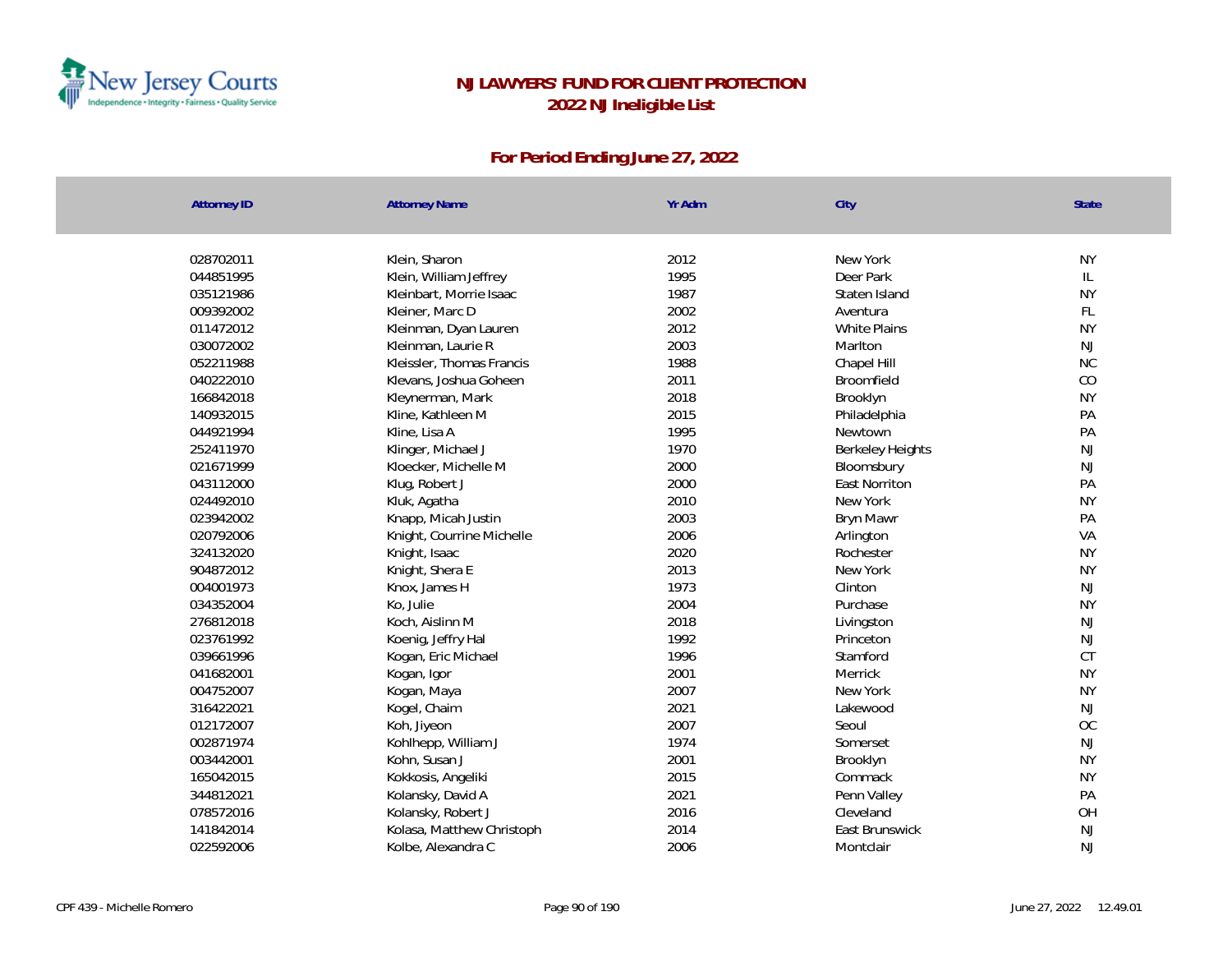

| <b>Attorney ID</b> | <b>Attorney Name</b>          | Yr Adm | City              | State         |
|--------------------|-------------------------------|--------|-------------------|---------------|
|                    |                               |        |                   |               |
| 032451991          | Kolenovsky, Maryanne          | 1991   | Philadelphia      | PA            |
| 042322003          | Kolker, Dina                  | 2003   | Westfield         | NJ            |
| 055282015          | Kolle, Eric Tiernan           | 2015   | White Plains      | <b>NY</b>     |
| 002361986          | Kolos, Chris Nick             | 1986   | Orlando           | FL            |
| 114292014          | Kommatas, Alexander Peter     | 2014   | Brooklyn          | <b>NY</b>     |
| 024362009          | Konczakowski, Francis D       | 2009   | Philadelphia      | PA            |
| 177232016          | Konetski, C Nicholas          | 2016   | Philadelphia      | PA            |
| 020072010          | Konigsberg, Dawn Francine     | 2010   | New York          | <b>NY</b>     |
| 025532007          | Konigsberg, Matthew Fernandez | 2007   | New York          | <b>NY</b>     |
| 030052002          | Konoski, Bryan Matthew        | 2003   | New York          | <b>NY</b>     |
| 005671985          | Konselman, Douglas Derek      | 1985   | Washington        | <b>DC</b>     |
| 023822011          | Koonin, Robert B              | 2011   | <b>Great Neck</b> | <b>NY</b>     |
| 035102009          | Koop, Ronete G                | 2009   | Dix Hills         | <b>NY</b>     |
| 035452009          | Koop, Scott E                 | 2009   | New York          | <b>NY</b>     |
| 041222006          | Kopan, Tovah Lynn             | 2006   | Verona            | NJ            |
| 103292014          | Kopena, Jason A               | 2014   | Philadelphia      | PA            |
| 040001995          | Kopitopoulos, Christina       | 1997   | Annapolis         | <b>MD</b>     |
| 907552012          | Koranteng, Judith Ofosuhemaa  | 2013   | Philadelphia      | PA            |
| 023122011          | Korba, John Farrell           | 2011   | Washington        | DC            |
| 011651987          | Kordisch, Steven Emil         | 1987   | Glendale          | <b>NY</b>     |
| 009922008          | Korenblum, Paulina            | 2008   | Fair Lawn         | NJ            |
| 053952013          | Kornbluh, Joseph              | 2013   | New York          | <b>NY</b>     |
| 041572008          | Kornfeld, Jason Robert        | 2009   | Brooklyn          | <b>NY</b>     |
| 007891973          | Kornhauser, Lewis M           | 1973   | Berlin            | $\mathsf{NJ}$ |
| 023871975          | Kornik, Gary H                | 1975   | Aventura          | $\mathsf{FL}$ |
| 039912008          | Koroleva, Lana                | 2008   | New York          | <b>NY</b>     |
| 089872014          | Korotkin, Lindsay             | 2014   | New York          | <b>NY</b>     |
| 162012015          | Korotun, Roman                | 2015   | Englewood         | NJ            |
| 027841985          | Korovin, Arthur J             | 1986   | New York          | <b>NY</b>     |
| 034291984          | Korpita, George Raymond       | 1984   | Dover             | NJ            |
| 035241990          | Korsh, David Irving           | 1990   | Vienna            | VA            |
| 018352003          | Kosaka, Lilly Wing Yen Heong  | 2003   | Philadelphia      | PA            |
| 273252018          | Koshy, Biju J                 | 2018   | Staten Island     | <b>NY</b>     |
| 015851997          | Koski, Raymond A              | 1998   | Fort Lee          | $\mathsf{NJ}$ |
| 018942001          | Koss, Barri Nicole            | 2001   | New York          | <b>NY</b>     |
|                    |                               |        |                   |               |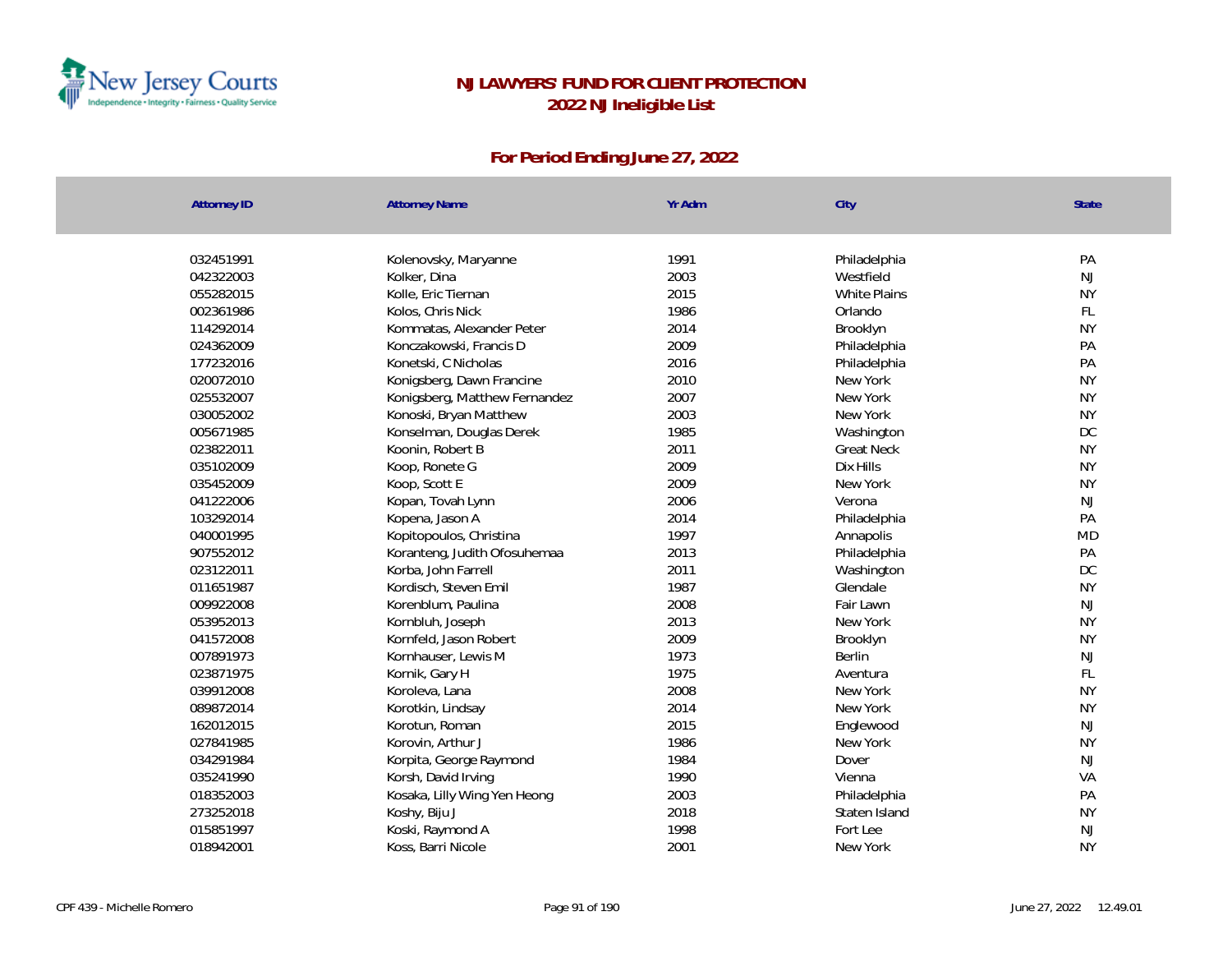

| <b>Attorney ID</b> | <b>Attorney Name</b>          | Yr Adm | City                 | State                   |
|--------------------|-------------------------------|--------|----------------------|-------------------------|
|                    |                               |        |                      |                         |
| 037042010          | Koss, Jordan H                | 2010   | Chicago              | IL                      |
| 281022018          | Kostelak, Joshua M            | 2018   | Bernardsville        | <b>NJ</b>               |
| 038412011          | Kostovski, Richard            | 2011   | East Hanover         | <b>NJ</b>               |
| 033362003          | Kostus, David Solomon         | 2003   | Lodi                 | <b>NJ</b>               |
| 031901983          | Kostyn, Kevin F               | 1983   | New York             | <b>NY</b>               |
| 015252007          | Kothari, Sonia Kiran          | 2007   | New York             | <b>NY</b>               |
| 003041990          | Kotkin, David J               | 1990   | Lynbrook             | <b>NY</b>               |
| 015521996          | Kotler, Joel Raymond          | 1996   | Aurora               | CO                      |
| 003701976          | Kotler, Lawrence Z            | 1976   | Westfield            | <b>NJ</b>               |
| 135922017          | Kotrotsios, Stavroula Barbara | 2017   | Old Bridge           | <b>NJ</b>               |
| 043682007          | Kouassi, Philippe Pierre      | 2007   | Newark               | <b>NJ</b>               |
| 156982015          | Kovacs, Diana M               | 2015   | Brooklyn             | <b>NY</b>               |
| 019891982          | Koval, Jeffrey Lawrence       | 1982   | E Greenwich          | $\mathsf{R} \mathsf{I}$ |
| 025312008          | Kover, Ezra W                 | 2008   | Portland             | <b>OR</b>               |
| 008691989          | Kowalchyn, Theodore Victor    | 1989   | <b>Scotch Plains</b> | NJ                      |
| 039351990          | Kowalewski, Edward            | 1990   | Saratoga Springs     | <b>NY</b>               |
| 030452008          | Kowalski, Elliot H            | 2008   | New York             | <b>NY</b>               |
| 041081995          | Kowalski, Juliane             | 1995   | N Bellmore           | <b>NY</b>               |
| 148022016          | Koza, Pawel Jan               | 2016   | Wanaque              | NJ                      |
| 010202003          | Kozak, Michael G              | 2003   | Honolulu             | $\mathsf{H}\mathsf{I}$  |
| 016561984          | Kozik, Gary Raymond           | 1984   | Throop               | PA                      |
| 002662007          | Krabill, Jennifer J           | 2007   | Annapolis            | <b>MD</b>               |
| 131072014          | Krakovyak, Daniella M         | 2014   | Hoboken              | NJ                      |
| 008291990          | Kralik, Gabriel P             | 1990   | Palo Alto            | CA                      |
| 086552013          | Kralstein, Benjamin Elliot    | 2013   | New York             | <b>NY</b>               |
| 026492000          | Kramer, Leslie A              | 2000   | Villanova            | PA                      |
| 026542010          | Kramer, Seth A                | 2011   | Penn Valley          | PA                      |
| 046071993          | Krane, Steven Scott           | 1994   | Woodbury             | <b>NY</b>               |
| 072682013          | Krantz, Sarah Ruth            | 2013   | <b>Winter Park</b>   | FL                      |
| 036741991          | Kranz, Alexander John         | 1991   | Palm Beach Gardens   | FL                      |
| 043572000          | Kraselnik, Robert Louis       | 2001   | New York             | <b>NY</b>               |
| 025391999          | Krasno, Jason                 | 2000   | Philadelphia         | PA                      |
| 030082004          | Kratz, James Francis          | 2004   | Allentown            | PA                      |
| 015192009          | Kratz, Ryan Andrew            | 2009   | Tarrytown            | <b>NY</b>               |
| 047431996          | Kraus, Joshua Lawrence        | 1997   | New York             | <b>NY</b>               |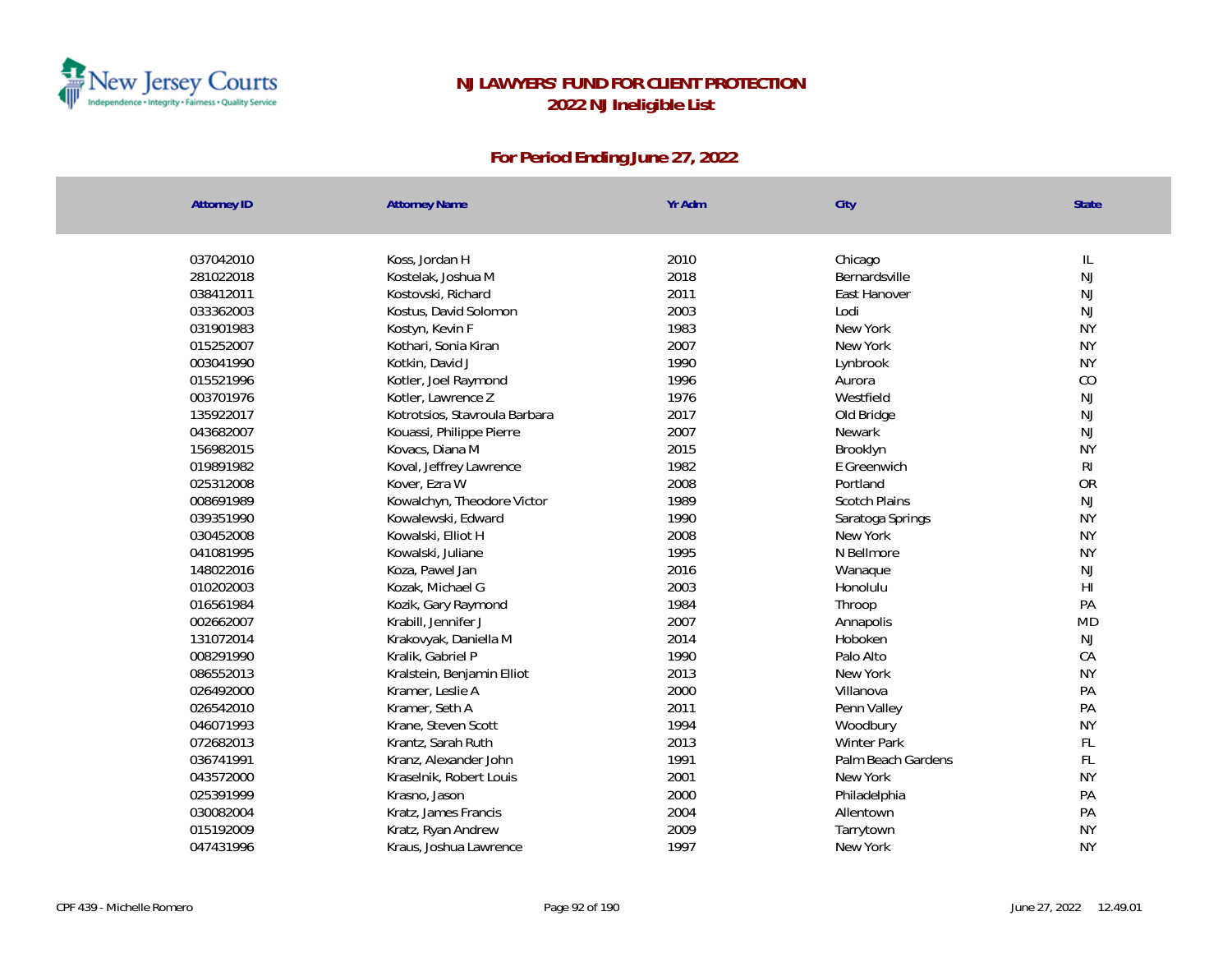

| <b>Attorney ID</b> | <b>Attorney Name</b>      | Yr Adm | City                 | <b>State</b>  |
|--------------------|---------------------------|--------|----------------------|---------------|
|                    |                           |        |                      |               |
| 038262001          | Krausche, Charles E       | 2002   | New York             | <b>NY</b>     |
| 027511976          | Krause, Leslie E          | 1976   | New York             | <b>NY</b>     |
| 024251980          | Krauzlis, James P         | 1980   | New York             | <b>NY</b>     |
| 002422011          | Kravets, Leonid           | 2011   | Wilmington           | DE            |
| 016131989          | Kravit, Craig Bruce       | 1989   | New York             | <b>NY</b>     |
| 029982009          | Kravitz, Adam Freedman    | 2010   | New York             | <b>NY</b>     |
| 056231994          | Krebs, Diane              | 1995   | Melville             | <b>NY</b>     |
| 071592013          | Kreidman, Andrew Mark     | 2013   | Brooklyn             | <b>NY</b>     |
| 038661998          | Kreisler, Kevin Elliot    | 1998   | Alpharetta           | GA            |
| 009192007          | Krell, Justin Slade       | 2007   | Jericho              | <b>NY</b>     |
| 012521990          | Krellen, Joshua Neil      | 1990   | Baldwin              | <b>NY</b>     |
| 010312011          | Krenicky, Michael Stephen | 2011   | Philadelphia         | PA            |
| 022631985          | Krevitz, Arthur Gordon    | 1986   | Bensalem             | PA            |
| 015372012          | Krier, Brian P            | 2012   | Philadelphia         | PA            |
| 031702010          | Krinsky, Scott            | 2010   | New York             | <b>NY</b>     |
| 031611988          | Kristy, Dawn A            | 1988   | Boca Raton           | FL            |
| 176652015          | Krivulets, Yevgeniy       | 2015   | Staten Island        | <b>NY</b>     |
| 033802006          | Kron, Daniel L            | 2006   | Chatham              | NJ            |
| 005431995          | Kruegle, Jeffrey Peter    | 1995   | River Vale           | NJ            |
| 179102017          | Kudler, Seth Irwin        | 2017   | Jersey City          | NJ            |
| 031242013          | Kuhls, Timothy David      | 2013   | Las Vegas            | <b>NV</b>     |
| 002732007          | Kuhn, Brian C             | 2007   | Harleysville         | PA            |
| 018551976          | Kuhn, Lydia               | 1976   | East Windsor         | NJ            |
| 033132006          | Kulp, Peter R             | 2007   | Plymouth Meeting     | PA            |
| 031822009          | Kung, Thomas H C          | 2009   | New York             | <b>NY</b>     |
| 030452011          | Kunis, Brian Scott        | 2012   | Philadelphia         | PA            |
| 037341999          | Kuo, Lisa Wenlin          | 1999   | New York             | <b>NY</b>     |
| 013222012          | Kuperman, Zachary D       | 2012   | New York             | <b>NY</b>     |
| 042872002          | Kupniewski, Greg T        | 2003   | Ft Washington        | PA            |
| 040172007          | Kurland, Chaim Joseph     | 2008   | Lakewood             | NJ            |
| 034232004          | Kurland, Michael J        | 2004   | Saddle Brook         | NJ            |
| 134982014          | Kurlander, David C        | 2014   | <b>Belle Mead</b>    | NJ            |
| 009771974          | Kurtz, Norman I           | 1974   | <b>Buffalo Grove</b> | $\mathsf{IL}$ |
| 007541975          | Kurucza, Robert M         | 1975   | Washington           | DC            |
| 019092006          | Kuruvilla, Stan Sam       | 2006   | Wynnewood            | PA            |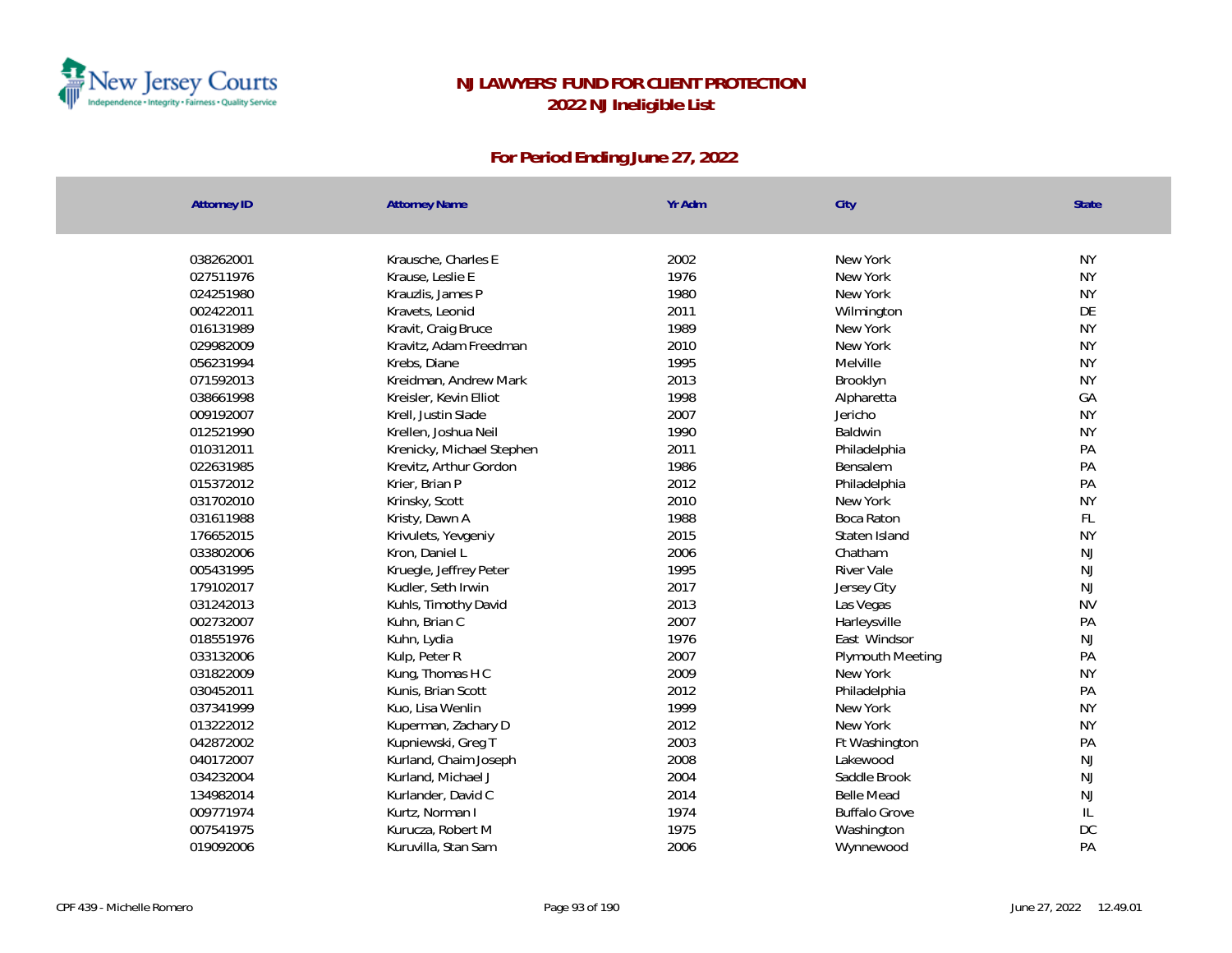

| <b>Attorney ID</b> | <b>Attorney Name</b>      | Yr Adm | City                 | State     |
|--------------------|---------------------------|--------|----------------------|-----------|
|                    |                           |        |                      |           |
| 012302010          | Kuryluk, Amanda Kateri    | 2010   | Albany               | <b>NY</b> |
| 031911992          | Kurzeja, Paul E           | 1993   | Charlotte            | NC        |
| 002471977          | Kurzrok, Morris J         | 1977   | Ltl Egg Hbr          | NJ        |
| 038362012          | Kusjanovic, Henry J       | 2013   | Armonk               | <b>NY</b> |
| 076372013          | Kutner, Elyssa Rose       | 2013   | Washington           | DC        |
| 084452013          | Kuza, Steven Christopher  | 2013   | Brooklyn             | <b>NY</b> |
| 039862000          | Kuzycz, Motria L          | 2000   | Brooklyn             | <b>NY</b> |
| 058092013          | Kvamme, Madison Lynn      | 2013   | Jacksonville         | FL        |
| 020391997          | Kvetan, J Michael         | 1998   | Wayne                | PA        |
| 014932011          | Kwak, John Kejun          | 2012   | Luxembourg           | OC        |
| 047861990          | Kwak, Kurt Joseph         | 1990   | <b>Wilkes Barre</b>  | PA        |
| 034851997          | Kwon, Jessica Sunyoung    | 1997   | New York             | <b>NY</b> |
| 025712008          | Kwon, Tae Woo             | 2008   | Lansdale             | PA        |
| 036871993          | L'Heureux, Elisabeth      | 1994   | Tenafly              | NJ        |
| 016841977          | La Fiura, Dennis R        | 1977   | Morristown           | NJ        |
| 008452005          | La Placa, Gina M          | 2005   | Moorestown           | NJ        |
| 028311982          | La Rocca, ND              | 1983   | Mahhasset            | <b>NY</b> |
| 012172008          | La Rosa, Alexander J      | 2008   | Burlington           | VT        |
| 010192009          | La Tourette, Shawn M      | 2009   | Trenton              | NJ        |
| 002261993          | Labendz, Asher Israel     | 1993   | New York             | <b>NY</b> |
| 025572012          | Labes, Rachel E           | 2012   | Exeter               | <b>NH</b> |
| 103982015          | Labonty, Andrea C         | 2015   | New York             | <b>NY</b> |
| 185642016          | Labossiere, Samantha J    | 2016   | Brooklyn             | <b>NY</b> |
| 039092002          | Labov, Paul J             | 2002   | New York             | <b>NY</b> |
| 025021996          | Labroli, Stephen John     | 1996   | Philadelphia         | PA        |
| 041172007          | Lach, Krzysztof Piotr     | 2007   | Brooklyn             | <b>NY</b> |
| 209632016          | Lacy, Connor Thomas       | 2016   | Philadelphia         | PA        |
| 103232014          | Ladizinski, Renata        | 2014   | Brooklyn             | <b>NY</b> |
| 043931990          | Lafair, Michael S         | 1991   | Austin               | TX        |
| 217302016          | Lafferty, Elizabeth A     | 2016   | Cranford             | NJ        |
| 007561978          | Lafferty, Jane G          | 1978   | Spring Lake Heights  | NJ        |
| 037091994          | Lafferty, Steven Michael  | 1996   | Philadelphia         | PA        |
| 030211998          | Laffey, Jeffrey Fitzgeral | 1999   | Philadelphia         | PA        |
| 027192006          | Lageman, Daniel W         | 2007   | <b>Scotch Plains</b> | NJ        |
| 014692005          | Lager, Ariel C            | 2006   | Philadelphia         | PA        |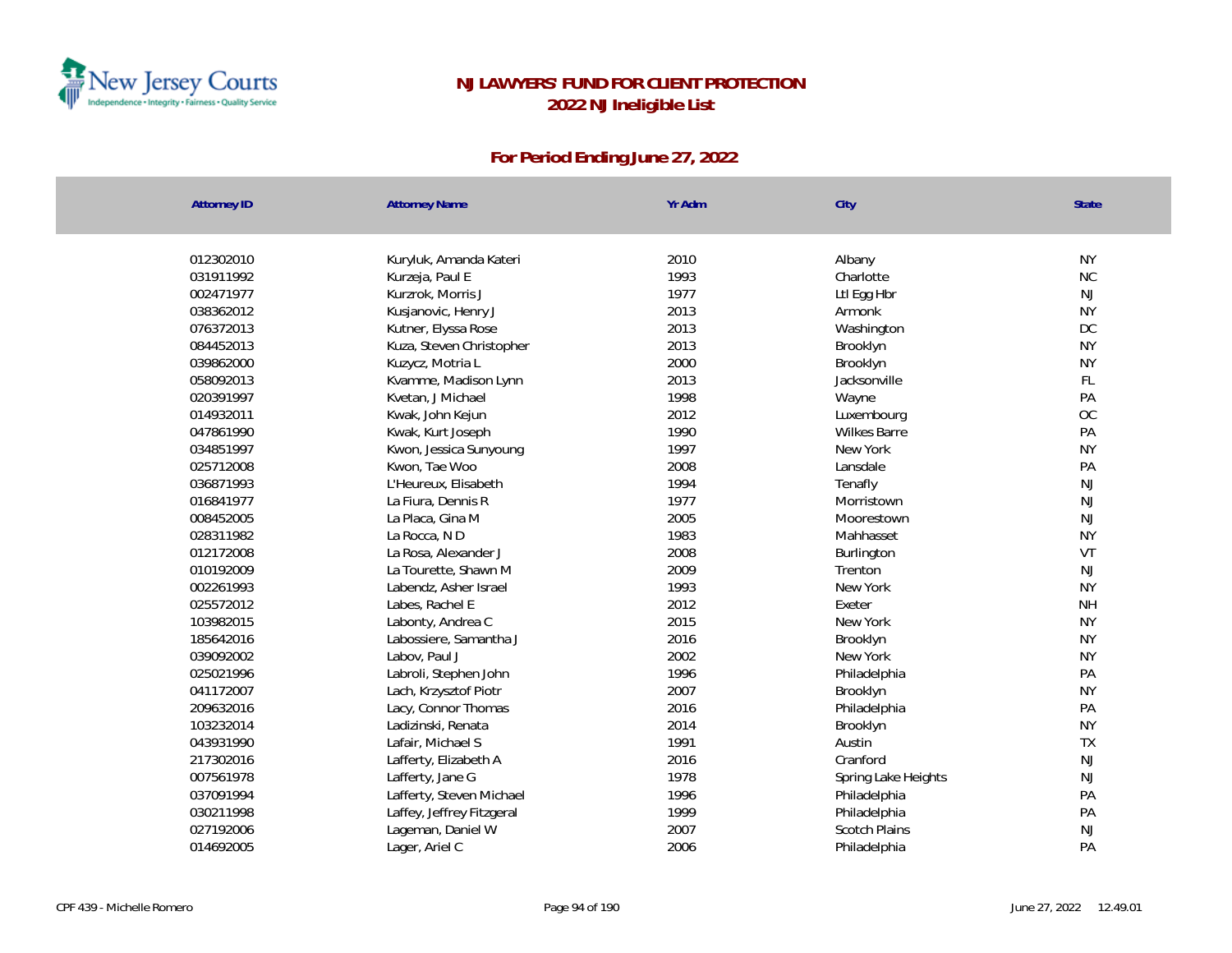

| 033922011<br>2011<br>CA<br>Lah, Veronica Ng<br>Los Angeles<br>011222005<br>2005<br>Lahm, James E<br>Columbus<br>1994<br><b>NY</b><br>011861994<br>Lai, Hon K<br>Brooklyn<br>2017<br>263852017<br>Lai, Jie<br>Beijing<br>Lai, Thomas Yu Hao<br>2008<br><b>NY</b><br>032452008<br>Flushing<br>2015<br><b>NY</b><br>177522015<br>Laine, Joanna Corrie<br>Brooklyn<br>2002<br>006152002<br>Laios, Alexandros<br>Athens<br>2007<br>011302007<br>Lake, Kelley J<br>Cedar Knolls<br>2012<br><b>NY</b><br>039992011<br>Yonkers<br>Lakic, Dusan<br>2000<br>035801999<br>Lam, Corinne Ferraro<br>Estero<br>003982011<br>Lam, Winnie<br>2011<br><b>NY</b><br>New York<br>260212018<br>2018<br>PA<br>Yardley<br>Lamanna, Brendan G<br>170982016<br>2016<br>Lambert, Andrew Thomas<br>Princeton<br>2013<br><b>NY</b><br>021542012<br>New York<br>Lamberti, Rafael<br>2008<br>024032008<br>Titusville<br>Lambrinos, Tracey G | State     |
|----------------------------------------------------------------------------------------------------------------------------------------------------------------------------------------------------------------------------------------------------------------------------------------------------------------------------------------------------------------------------------------------------------------------------------------------------------------------------------------------------------------------------------------------------------------------------------------------------------------------------------------------------------------------------------------------------------------------------------------------------------------------------------------------------------------------------------------------------------------------------------------------------------------|-----------|
|                                                                                                                                                                                                                                                                                                                                                                                                                                                                                                                                                                                                                                                                                                                                                                                                                                                                                                                |           |
|                                                                                                                                                                                                                                                                                                                                                                                                                                                                                                                                                                                                                                                                                                                                                                                                                                                                                                                |           |
|                                                                                                                                                                                                                                                                                                                                                                                                                                                                                                                                                                                                                                                                                                                                                                                                                                                                                                                | OH        |
|                                                                                                                                                                                                                                                                                                                                                                                                                                                                                                                                                                                                                                                                                                                                                                                                                                                                                                                |           |
|                                                                                                                                                                                                                                                                                                                                                                                                                                                                                                                                                                                                                                                                                                                                                                                                                                                                                                                | <b>OC</b> |
|                                                                                                                                                                                                                                                                                                                                                                                                                                                                                                                                                                                                                                                                                                                                                                                                                                                                                                                |           |
|                                                                                                                                                                                                                                                                                                                                                                                                                                                                                                                                                                                                                                                                                                                                                                                                                                                                                                                |           |
|                                                                                                                                                                                                                                                                                                                                                                                                                                                                                                                                                                                                                                                                                                                                                                                                                                                                                                                | OC        |
|                                                                                                                                                                                                                                                                                                                                                                                                                                                                                                                                                                                                                                                                                                                                                                                                                                                                                                                | NJ        |
|                                                                                                                                                                                                                                                                                                                                                                                                                                                                                                                                                                                                                                                                                                                                                                                                                                                                                                                |           |
|                                                                                                                                                                                                                                                                                                                                                                                                                                                                                                                                                                                                                                                                                                                                                                                                                                                                                                                | FL        |
|                                                                                                                                                                                                                                                                                                                                                                                                                                                                                                                                                                                                                                                                                                                                                                                                                                                                                                                |           |
|                                                                                                                                                                                                                                                                                                                                                                                                                                                                                                                                                                                                                                                                                                                                                                                                                                                                                                                |           |
|                                                                                                                                                                                                                                                                                                                                                                                                                                                                                                                                                                                                                                                                                                                                                                                                                                                                                                                | NJ        |
|                                                                                                                                                                                                                                                                                                                                                                                                                                                                                                                                                                                                                                                                                                                                                                                                                                                                                                                |           |
|                                                                                                                                                                                                                                                                                                                                                                                                                                                                                                                                                                                                                                                                                                                                                                                                                                                                                                                | <b>NJ</b> |
| 1997<br><b>NY</b><br>056021994<br>New York<br>Lampert, Lisa Jill                                                                                                                                                                                                                                                                                                                                                                                                                                                                                                                                                                                                                                                                                                                                                                                                                                               |           |
| 1992<br><b>NY</b><br>002931992<br>Lancia, Thomas M<br>New York                                                                                                                                                                                                                                                                                                                                                                                                                                                                                                                                                                                                                                                                                                                                                                                                                                                 |           |
| 2006<br>019102006<br>Landa, Evan M<br>Morganville                                                                                                                                                                                                                                                                                                                                                                                                                                                                                                                                                                                                                                                                                                                                                                                                                                                              | NJ        |
| 1991<br>002361991<br>Landes, Scott S<br>Vienna                                                                                                                                                                                                                                                                                                                                                                                                                                                                                                                                                                                                                                                                                                                                                                                                                                                                 | VA        |
| 037631983<br>1984<br>Hillsdale<br>Landesman, Wayne R                                                                                                                                                                                                                                                                                                                                                                                                                                                                                                                                                                                                                                                                                                                                                                                                                                                           | NJ        |
| 2006<br>CA<br>004632006<br>San Francisco<br>Landfair, Justin James                                                                                                                                                                                                                                                                                                                                                                                                                                                                                                                                                                                                                                                                                                                                                                                                                                             |           |
| 186292016<br>2016<br>PA<br>Landolfi, Steven M<br>Holland                                                                                                                                                                                                                                                                                                                                                                                                                                                                                                                                                                                                                                                                                                                                                                                                                                                       |           |
| 2002<br><b>NY</b><br>040072001<br>Landrigan, Thomas C<br>Chappaqua                                                                                                                                                                                                                                                                                                                                                                                                                                                                                                                                                                                                                                                                                                                                                                                                                                             |           |
| 2013<br>PA<br>090962013<br>Landro, Jason Aaron<br>Philadelphia                                                                                                                                                                                                                                                                                                                                                                                                                                                                                                                                                                                                                                                                                                                                                                                                                                                 |           |
| 1989<br>PA<br>044881989<br>New Hope<br>Lane, Elizabeth                                                                                                                                                                                                                                                                                                                                                                                                                                                                                                                                                                                                                                                                                                                                                                                                                                                         |           |
| 008502006<br>2006<br>New York<br><b>NY</b><br>Lane, Eric Christopher                                                                                                                                                                                                                                                                                                                                                                                                                                                                                                                                                                                                                                                                                                                                                                                                                                           |           |
| 1996<br>002241996<br>Lane, George Joseph<br>Monmouth Junction                                                                                                                                                                                                                                                                                                                                                                                                                                                                                                                                                                                                                                                                                                                                                                                                                                                  | NJ        |
| 2014<br>PA<br>106512014<br>Lane, Mason B<br>Philadelphia                                                                                                                                                                                                                                                                                                                                                                                                                                                                                                                                                                                                                                                                                                                                                                                                                                                       |           |
| 2002<br>014072002<br>Lane, Patricia Erdner<br>Charlottesvle                                                                                                                                                                                                                                                                                                                                                                                                                                                                                                                                                                                                                                                                                                                                                                                                                                                    | VA        |
| 2020<br>324592020<br>Lang, John L<br>Philadelphia                                                                                                                                                                                                                                                                                                                                                                                                                                                                                                                                                                                                                                                                                                                                                                                                                                                              | PA        |
| 2014<br>122202014<br>South Dartmouth<br>Lang, Ryan Daniel                                                                                                                                                                                                                                                                                                                                                                                                                                                                                                                                                                                                                                                                                                                                                                                                                                                      | MA        |
| 1988<br>035941987<br>Lang, Steven L<br>East Brunswick                                                                                                                                                                                                                                                                                                                                                                                                                                                                                                                                                                                                                                                                                                                                                                                                                                                          | <b>NJ</b> |
| 2009<br>037792009<br>Langel, Casey Rutledge<br>Haddonfield                                                                                                                                                                                                                                                                                                                                                                                                                                                                                                                                                                                                                                                                                                                                                                                                                                                     | NJ        |
| 2013<br><b>NY</b><br>078752013<br>Langer, Alan J<br>Valley Stream                                                                                                                                                                                                                                                                                                                                                                                                                                                                                                                                                                                                                                                                                                                                                                                                                                              |           |
| 2003<br>034272003<br>VA<br>Langer, Priti R<br>Fairfax                                                                                                                                                                                                                                                                                                                                                                                                                                                                                                                                                                                                                                                                                                                                                                                                                                                          |           |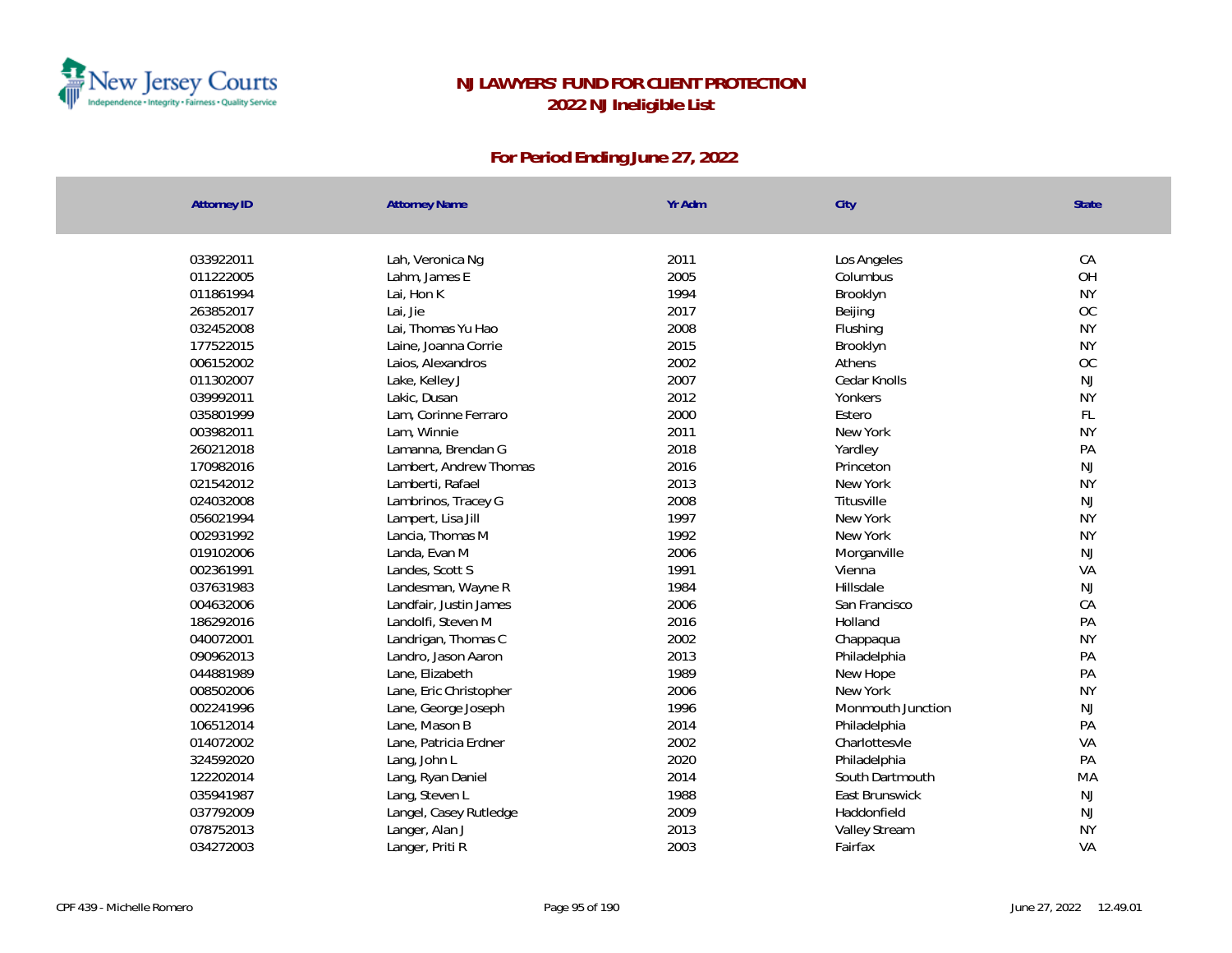

| <b>Attorney ID</b> | <b>Attorney Name</b>          | Yr Adm | City                   | <b>State</b> |
|--------------------|-------------------------------|--------|------------------------|--------------|
|                    |                               |        |                        |              |
| 029302006          | Lanham, Amanda Marie          | 2006   | Washington             | DC           |
| 012252004          | Lankford, Gavin M             | 2004   | Mt Juliet              | <b>TN</b>    |
| 046611989          | Lanuto, Alfio S               | 1989   | Bayonne                | NJ           |
| 007982008          | Lanzet, Jeffrey Scott         | 2008   | <b>Center Moriches</b> | <b>NY</b>    |
| 169072015          | Lanzone, Stephen Christopher  | 2015   | Jackson Heights        | <b>NY</b>    |
| 021001989          | Lapayowker, Stewart H         | 1989   | Plantation             | FL           |
| 043032008          | Lapshina, Nina A              | 2009   | Philadelphia           | PA           |
| 119622014          | Laputka, Kaleena Faye         | 2014   | Philadelphia           | PA           |
| 034822005          | Lare, James Geoffrey          | 2006   | Souderton              | PA           |
| 030391993          | Largey, Linda J               | 1993   | Middletown             | <b>NJ</b>    |
| 031971998          | Lark, Frederick John          | 1998   | Irvington              | <b>NY</b>    |
| 184532016          | Larkin, Jessica D             | 2016   | Kingston               | PA           |
| 253242019          | Larkin, William Robert        | 2019   | Red Bank               | <b>NJ</b>    |
| 028852007          | Larsen, James Cawood          | 2007   | <b>Bothell</b>         | <b>WA</b>    |
| 046401992          | Larsen, Kari E                | 1993   | Rutherford             | NJ           |
| 039851997          | Lash, Danielle Erica          | 1997   | Naples                 | FL           |
| 037462005          | Lasky, Jodi Melissa           | 2006   | Springfield            | VA           |
| 027922002          | Lassen, Joseph                | 2003   | San Antonio            | TX           |
| 026061987          | Lateano, Thomas A             | 1987   | Upper Saddle River     | <b>NJ</b>    |
| 040752010          | Latham, Daniel S              | 2010   | West Chester           | PA           |
| 019352008          | Lathia, Julie D               | 2009   | West Chester           | PA           |
| 025711995          | Latimer, Louis Allen          | 1996   | Houston                | TX           |
| 110182015          | Latonick, Ashleigh Laura      | 2015   | Media                  | PA           |
| 309842019          | Latorre, Michelle             | 2019   | Silver Spring          | <b>MD</b>    |
| 002662009          | Lattibeaudiere, Wendy Alicia  | 2010   | Farmingdale            | <b>NY</b>    |
| 026682012          | Lau, Jessica Mew Luan         | 2013   | New York               | <b>NY</b>    |
| 910792012          | Laurencelle, Alison Elizabeth | 2012   | Branchburg             | <b>NJ</b>    |
| 027632004          | Lavelle, Sarah Ruth           | 2004   | Philadelphia           | PA           |
| 023171978          | Lavenda, Diane M              | 1978   | Montclair              | NJ           |
| 028331982          | Laveson, Robert W             | 1982   | Margate                | <b>NJ</b>    |
| 030772011          | Lavi, Michael J               | 2011   | Teaneck                | NJ           |
| 031422012          | Lavian, Daniel John           | 2012   | New York               | <b>NY</b>    |
| 022741993          | Lavy, Terrence L              | 1993   | Fort Myers             | FL           |
| 000911993          | Lawatsch, Frank E             | 1993   | Parsippany             | <b>NJ</b>    |
| 001052013          | Lawrence, Regina Angelica     | 2013   | Philadelphia           | PA           |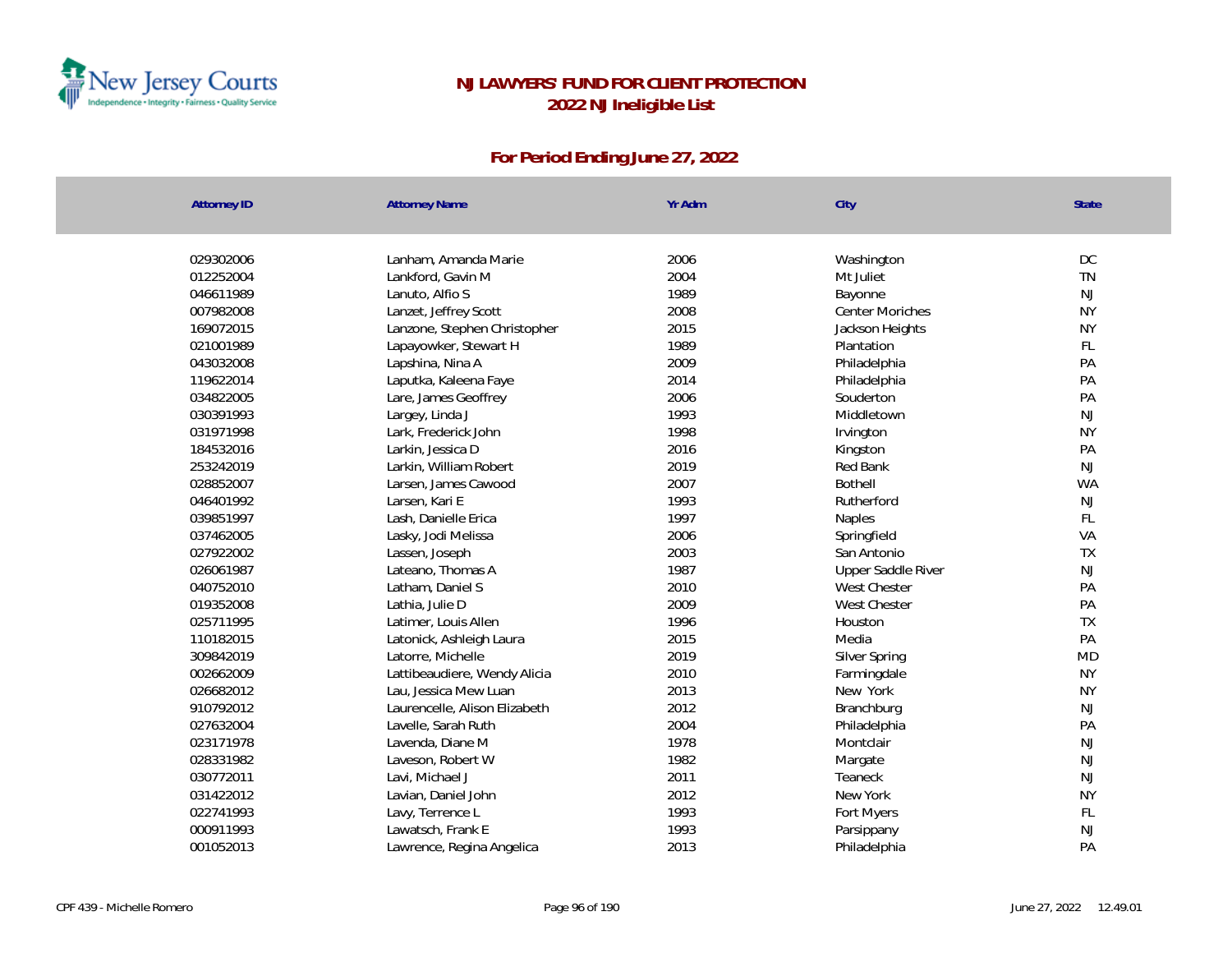

| <b>Attorney ID</b> | <b>Attorney Name</b>     | Yr Adm | City                | State     |
|--------------------|--------------------------|--------|---------------------|-----------|
|                    |                          |        |                     |           |
| 031872003          | Laws, Keyana C           | 2003   | Atlanta             | GA        |
| 011281995          | Lawson, Cheri A          | 1995   | Princeton           | <b>NJ</b> |
| 024521991          | Lawson, Tanya Michelle   | 1991   | Pembroke Pines      | FL        |
| 139442014          | Lazar, Jenny Lynn A      | 2014   | Bellport            | <b>NY</b> |
| 045351995          | Lazaro, Joaquina Maria   | 1996   | <b>Boonton</b>      | <b>NJ</b> |
| 007462009          | Lazarre-White, Khary     | 2009   | New York            | <b>NY</b> |
| 283851972          | Lazarus, David P         | 1972   | South Orange        | NJ        |
| 017112008          | Lazarus, Hillel M        | 2008   | Brooklyn            | <b>NY</b> |
| 246472017          | Lazarus, Matthew Hersch  | 2017   | Philadelphia        | PA        |
| 034792010          | Lazcano, William F       | 2010   | <b>White Plains</b> | <b>NY</b> |
| 091032013          | Lazere, Keith A          | 2013   | New York            | <b>NY</b> |
| 029402004          | Lazinger, Jacob A        | 2004   | Cherry Hill         | <b>NJ</b> |
| 023952001          | Le Blanc, Silvia Adriana | 2001   | Philadelphia        | PA        |
| 022102007          | Le Hew, Samuel Townsend  | 2007   | Philadelphia        | PA        |
| 007412009          | Le Pore, Matthew S       | 2009   | Haddonfield         | <b>NJ</b> |
| 175022016          | Leahy, Joseph Leathem    | 2016   | Chester             | <b>NY</b> |
| 014092008          | Leaman, Hillorie Anne    | 2008   | Philadelphia        | PA        |
| 007692005          | Leaman, Scott Alan       | 2005   | Florham Park        | <b>NJ</b> |
| 067482013          | Leanos, Brendan T        | 2013   | Denver              | CO        |
| 028512013          | Lebowitz, Rebecca        | 2013   | Brooklyn            | <b>NY</b> |
| 118022020          | Lebron, Luisa Maria      | 2020   | Hoboken             | <b>NJ</b> |
| 909732012          | Lech, Nicole             | 2012   | New York            | <b>NY</b> |
| 024911990          | Lechter, Lynne K         | 1990   | Philadelphia        | PA        |
| 041872003          | Leckie, Eric             | 2003   | Virginia Beach      | VA        |
| 006612010          | Lederer, Abe             | 2010   | Brooklynn           | <b>NY</b> |
| 300212020          | Lederman, Eve            | 2020   | New York            | <b>NY</b> |
| 051721997          | Lederman, Keith Scott    | 1997   | Merrick             | <b>NY</b> |
| 038572009          | Lee, Alice Hao I         | 2009   | Newark              | <b>NJ</b> |
| 145952015          | Lee, Anthony Brendon     | 2015   | Bethlehem           | PA        |
| 012741986          | Lee, Calvin A            | 1986   | Ny                  | <b>NY</b> |
| 120712014          | Lee, Chi Mei             | 2014   | Union City          | <b>NJ</b> |
| 236622017          | Lee, Daniel H            | 2017   | Washington          | DC        |
| 122012014          | Lee, David B             | 2014   | Fairfax             | VA        |
| 025692012          | Lee, David J             | 2012   | <b>Great Neck</b>   | <b>NY</b> |
| 008952004          | Lee, Derrick C           | 2004   | Hoboken             | NJ        |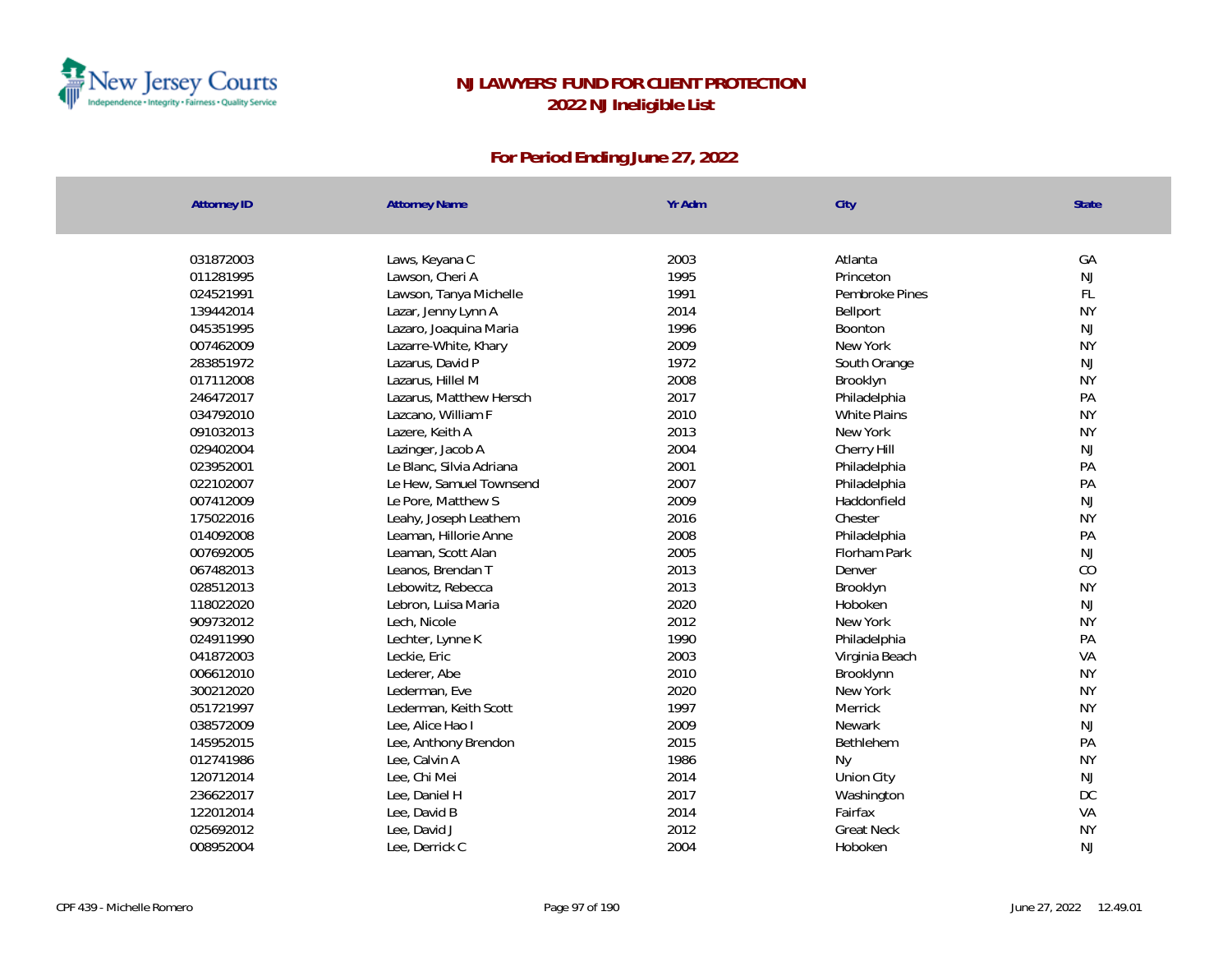

| <b>Attorney ID</b> | <b>Attorney Name</b>     | Yr Adm | City                 | <b>State</b> |
|--------------------|--------------------------|--------|----------------------|--------------|
|                    |                          |        |                      |              |
| 004262007          | Lee, Eun Seong           | 2007   | Seoul                | OC           |
| 011832004          | Lee, Eunice              | 2004   | New York             | <b>NY</b>    |
| 004552004          | Lee, Heiri               | 2004   | Paju                 | OC           |
| 026292008          | Lee, Helen Y             | 2008   | Winchester           | VA           |
| 043982012          | Lee, Hyojin              | 2012   | Lansdale             | PA           |
| 031252009          | Lee, Ian M               | 2010   | New York             | <b>NY</b>    |
| 007652013          | Lee, In Pyo              | 2013   | Mclean               | VA           |
| 023212008          | Lee, Ivan E              | 2008   | Philadelphia         | PA           |
| 035131987          | Lee, James M             | 1987   | Newark               | NJ           |
| 041502003          | Lee, Jean                | 2003   | District Of Columbia | $DC$         |
| 007911973          | Lee, Jeffrey J           | 1973   | Charlotte            | NC           |
| 028611993          | Lee, Jeffrey S           | 1993   | Waverly              | <b>NY</b>    |
| 022822004          | Lee, Jill Hyun           | 2005   | Plainsboro           | NJ           |
| 180152015          | Lee, Jimin               | 2015   | Seoul                | OC           |
| 257492018          | Lee, John Y              | 2018   | Elmhurst             | L            |
| 102862014          | Lee, Joongmin            | 2014   | Seoul                | OC           |
| 282902018          | Lee, Joung Min           | 2018   | Gimpo-Si             | $OC$         |
| 058542014          | Lee, June Yong           | 2014   | West Windsor         | NJ           |
| 137162014          | Lee, Lydia               | 2014   | New York             | <b>NY</b>    |
| 042512007          | Lee, Mark D              | 2007   | New York             | <b>NY</b>    |
| 096642014          | Lee, Minjae              | 2014   | Wyncote              | PA           |
| 026331999          | Lee, Myungjae            | 2000   | Seoul                | OC           |
| 036102010          | Lee, Sana Wing Sze       | 2010   | New York             | <b>NY</b>    |
| 044301994          | Lee, Stephen             | 1994   | <b>Bronx</b>         | <b>NY</b>    |
| 038932007          | Lee, Susan               | 2008   | Jersey City          | <b>NJ</b>    |
| 098542014          | Lee, Suzanne Sejin       | 2014   | Saratoga Springs     | <b>NY</b>    |
| 024871994          | Lee, Sylvia              | 1994   | White Plains         | <b>NY</b>    |
| 048931996          | Lee, Tammy Mea Hwa       | 1996   | New York             | <b>NY</b>    |
| 034732010          | Lee, Won Joon            | 2011   | Seoul                | OC           |
| 038782010          | Lee, Yun                 | 2010   | Seattle              | <b>WA</b>    |
| 023981992          | Leff, Marc J             | 1992   | Mahwah               | NJ           |
| 044791991          | Leff, Richard A          | 1991   | Massapequa           | <b>NY</b>    |
| 036822001          | Leftt, Andrew D          | 2001   | New York             | <b>NY</b>    |
| 026452006          | Legge, Kathryn Goldstein | 2006   | Philadelphia         | PA           |
| 007282004          | Leib, Oren               | 2005   | Voorhees             | NJ           |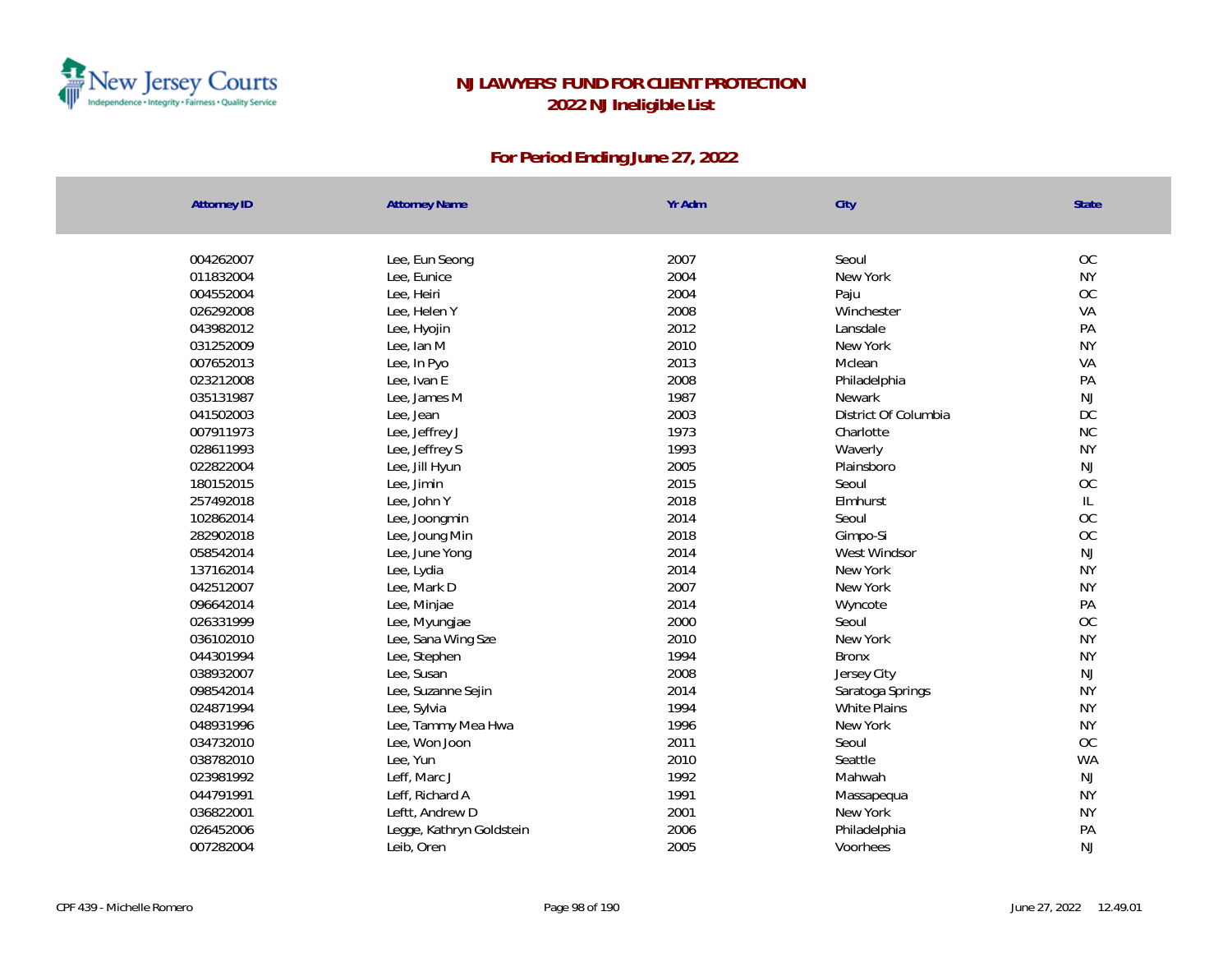

| <b>Attorney ID</b> | <b>Attorney Name</b>    | Yr Adm | City            | State     |
|--------------------|-------------------------|--------|-----------------|-----------|
|                    |                         |        |                 |           |
| 226862021          | Leigh, David S          | 2021   | Jersey City     | NJ        |
| 167272016          | Leight, James Luddy     | 2016   | Ramsey          | NJ        |
| 025741983          | Leightman, Caryl W      | 1983   | West Orange     | <b>NJ</b> |
| 025761983          | Leikauf, Annmarie D     | 1983   | Branchburg      | <b>NJ</b> |
| 047391993          | Leikauf, Conrad R       | 1993   | Branchburg      | NJ        |
| 036481989          | Leinbach, Eric L        | 1990   | Easton          | PA        |
| 171822016          | Leinwand, Suzanne R     | 2016   | Brooklyn        | <b>NY</b> |
| 046422011          | Leite, Robert Captain   | 2012   | Philadelphia    | PA        |
| 045282006          | Leitel Zamorano, Bianca | 2006   | La Canada       | CA        |
| 067502014          | Leitner, Nicole L       | 2014   | <b>Newark</b>   | NJ        |
| 330192021          | Lekht, Eliezer          | 2021   | Brooklyn        | <b>NY</b> |
| 035652002          | Lemberger, Ephraim D    | 2003   | New York        | <b>NY</b> |
| 044862011          | Lemler, Carlys L        | 2011   | West Point      | <b>NY</b> |
| 047132011          | Lemos, Sebastian        | 2011   | West Palm Beach | FL        |
| 039781999          | Lenaghan, Matthew       | 2001   | Ossining        | <b>NY</b> |
| 035671989          | Lentchner, Cassandra F  | 1989   | New York        | <b>NY</b> |
| 029932011          | Lenti, Mary Elizabeth   | 2012   | Wilmington      | DE        |
| 193012017          | Lentini, Jessica Lauren | 2017   | Red Bank        | NJ        |
| 019532009          | Leonard, Christina M    | 2009   | New York        | <b>NY</b> |
| 035191996          | Leonard, Fatima         | 1996   | Morristown      | NJ        |
| 170682016          | Leonard, Matthew Louis  | 2016   | Linwood         | NJ        |
| 045122013          | Leonard, Sean Michael   | 2013   | Bayville        | NJ        |
| 006862009          | Leonetti, Jessica L     | 2009   | Lumberton       | NJ        |
| 011391996          | Lerman, Joseph I        | 1996   | Brooklyn        | <b>NY</b> |
| 022092009          | Lerner, Evan D          | 2009   | Westbury        | <b>NY</b> |
| 062672013          | Lerner, Jason D         | 2013   | Clifton         | <b>NJ</b> |
| 028032003          | Lerner, Jeffrey D       | 2003   | New York        | <b>NY</b> |
| 007221974          | Lesnik, Lawrence K      | 1974   | West Orange     | NJ        |
| 043761987          | Lesser, Jeffrey A       | 1987   | Plainview       | <b>NY</b> |
| 013261982          | Lesser, Robert I        | 1983   | Roseland        | NJ        |
| 025951991          | Lesso, Alan W           | 1991   | Glenside        | PA        |
| 124622014          | Lettiere, Alexa Lee     | 2014   | Philadelphia    | PA        |
| 026222003          | Lettieri, Frances Anne  | 2003   | Philadelphia    | PA        |
| 013032006          | Leva, Michael D         | 2006   | Hockessin       | DE        |
| 022081987          | Levande, Eric M         | 1987   | Boca Raton      | FL        |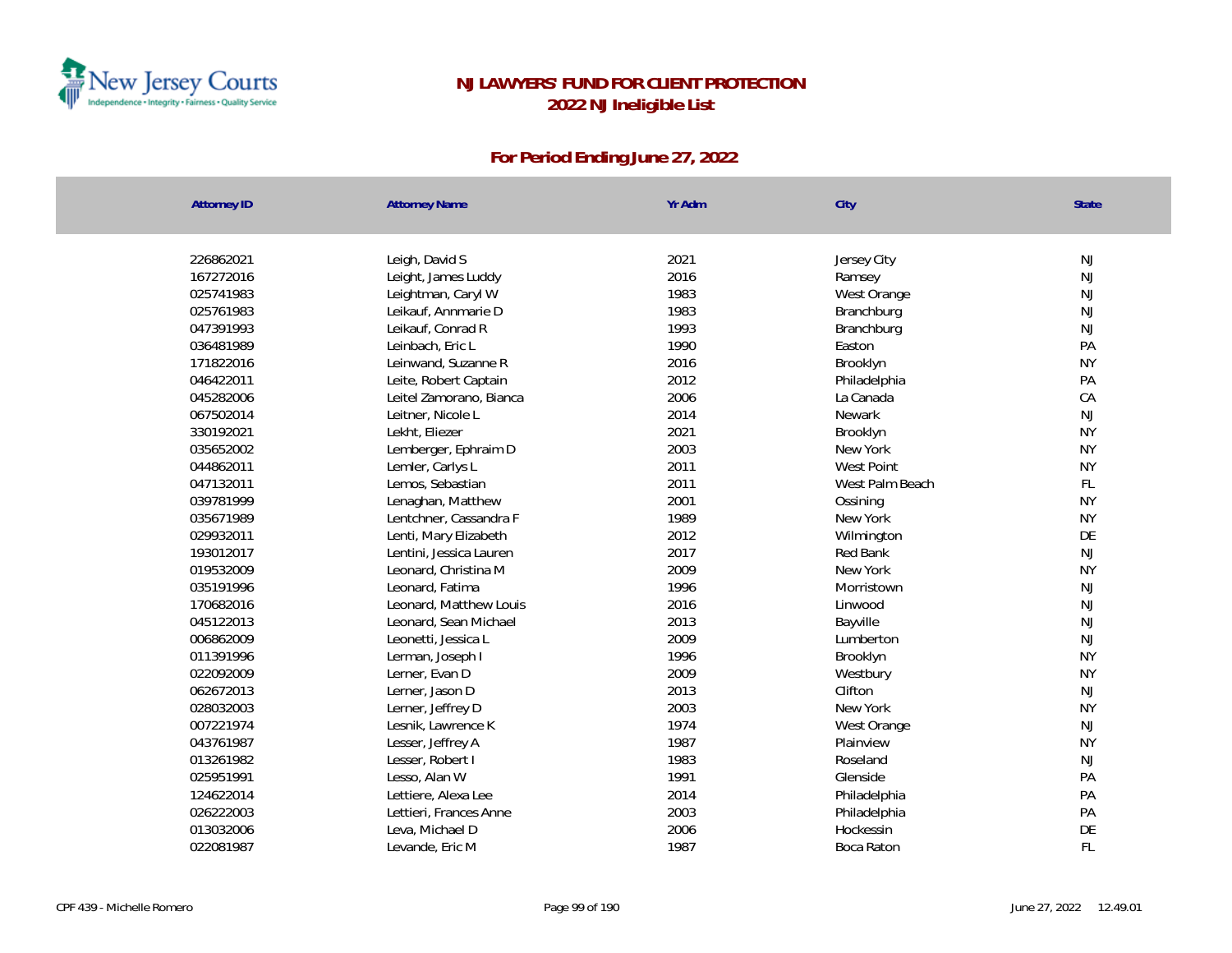

| <b>Attorney ID</b> | <b>Attorney Name</b>      | Yr Adm | City                   | State         |
|--------------------|---------------------------|--------|------------------------|---------------|
|                    |                           |        |                        |               |
| 016392009          | Levandoski, Heather Ann   | 2010   | Doylestown             | PA            |
| 026632005          | Levi, Guy                 | 2006   | Wyckoff                | NJ            |
| 085182014          | Levin, Andrew J           | 2014   | Philadelphia           | PA            |
| 025122008          | Levin, Meeka S            | 2008   | Port Washington        | <b>NY</b>     |
| 083112013          | Levin, Spencer J          | 2013   | <b>Chester Springs</b> | PA            |
| 031082012          | Levina, Alina             | 2012   | Brooklyn               | <b>NY</b>     |
| 023772003          | Levine, Autumn            | 2006   | New York               | <b>NY</b>     |
| 034252011          | Levine, Benjamin A        | 2011   | Long Branch            | $\mathsf{NJ}$ |
| 005962003          | Levine, Cari-Ann R        | 2003   | Boca Raton             | FL            |
| 005901998          | Levine, Jason Erik        | 1998   | Washington             | DC            |
| 014952008          | Levine, Jennifer A        | 2008   | Massapequa             | <b>NY</b>     |
| 016791977          | Levine, Lawrence P        | 1977   | Boynton Beach          | FL            |
| 042351999          | Levine, Michelle Janice   | 1999   | Livingston             | NJ            |
| 002221975          | Levine, Roger N           | 1975   | East Brunswick         | $\mathsf{NJ}$ |
| 233602017          | Levine, Stephanie Rachel  | 2017   | <b>Bellmore</b>        | <b>NY</b>     |
| 016021997          | Levine-Shea, Sheri Robbin | 1997   | New York               | <b>NY</b>     |
| 006272004          | Levison, Brent A          | 2004   | Surfside               | FL            |
| 060922014          | Levit, Daniel             | 2014   | Alexandria             | VA            |
| 047531988          | Levitin, Eliezer R        | 1989   | Brooklyn               | <b>NY</b>     |
| 018661992          | Levitt, Dana S            | 1992   | Charlotte              | <b>NC</b>     |
| 279222018          | Levy, David R             | 2018   | Trenton                | NJ            |
| 041661990          | Levy, Harold J            | 1990   | Fort Pierce            | FL            |
| 005112011          | Levy, Jennifer N          | 2011   | Rego Park              | <b>NY</b>     |
| 022062006          | Levy, Joshua M            | 2006   | Pennington             | NJ            |
| 018472003          | Levy, Kerry Gerace        | 2003   | Philadelphia           | PA            |
| 048741990          | Levy, Sandra L            | 1991   | New York               | <b>NY</b>     |
| 018271997          | Levy-Tatum, Jennifer W    | 1997   | <b>West Chester</b>    | PA            |
| 036761999          | Lewandowski, Henry        | 2000   | Philadelphia           | PA            |
| 027971998          | Lewandowski, Karen Marie  | 1999   | Tequesta               | FL            |
| 019021981          | Lewinson, Barbara K       | 1981   | E Brunswick            | NJ            |
| 017671975          | Lewis, Brenda T           | 1975   | Metuchen               | NJ            |
| 034361996          | Lewis, Deborah G          | 1996   | Kennett Sq             | PA            |
| 035082012          | Lewis, Ginene A           | 2012   | Philadelphia           | PA            |
| 088712014          | Lewis, Marissa Brooke     | 2014   | New York               | <b>NY</b>     |
| 002991988          | Lewis, Patricia V         | 1988   | Livingston             | <b>NJ</b>     |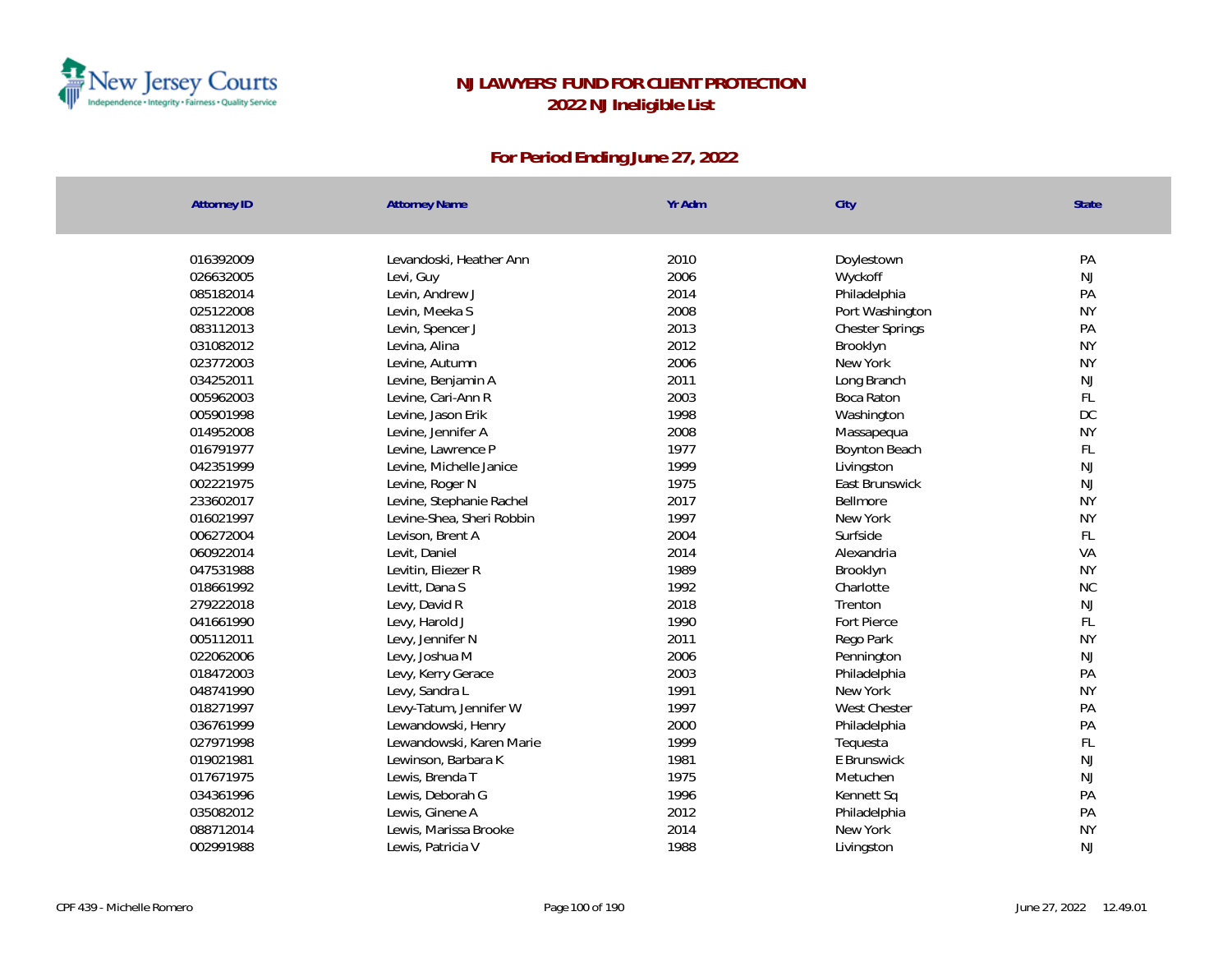

| <b>Attorney ID</b> | <b>Attorney Name</b>         | Yr Adm | City                | State     |
|--------------------|------------------------------|--------|---------------------|-----------|
|                    |                              |        |                     |           |
| 284662019          | Lewis, Renada N              | 2019   | Pomona              | <b>NY</b> |
| 043622012          | Lewis, Ryan Doyle            | 2012   | Frederick           | <b>MD</b> |
| 084702013          | Lewy, Jacki Lauren           | 2013   | Lido Beach          | <b>NY</b> |
| 005182011          | Leydig, Richard A            | 2011   | New York            | <b>NY</b> |
| 355542021          | Li, Benjamin Henry           | 2021   | Mid Levels          | OC        |
| 004251993          | Li, Cang                     | 1993   | New York            | <b>NY</b> |
| 009512003          | Li, Holly Ying               | 2003   | New York            | <b>NY</b> |
| 015682011          | Li, Ling                     | 2011   | New York            | <b>NY</b> |
| 001382005          | Li, Meixian                  | 2005   | Philadelphia        | PA        |
| 013672009          | Li, William                  | 2009   | New York            | <b>NY</b> |
| 011412011          | Liao, Wei-Ching              | 2011   | Taipei              | OC        |
| 179492016          | Liapis, William Constantine  | 2016   | Berkeley            | CA        |
| 342372021          | Liberopoulos, Maria N        | 2021   | New York            | <b>NY</b> |
| 046662010          | Lichtman, Nicole O           | 2010   | <b>White Plains</b> | <b>NY</b> |
| 005902006          | Liddy, Michael W             | 2006   | Kng Of Prussa       | PA        |
| 047041996          | Lieb, Stephen Joseph         | 1997   | Waldwick            | <b>NJ</b> |
| 247802018          | Lieberman, Jesse Sam         | 2018   | Jersey City         | NJ        |
| 006862002          | Lienhardt, Debra C           | 2002   | Roseland            | <b>NJ</b> |
| 018511992          | Lightner, Thomas L           | 1993   | Allentown           | PA        |
| 065412013          | Lillis, Kevin G              | 2013   | New York            | <b>NY</b> |
| 017851996          | Lim, Bryant David            | 1997   | Haverford           | PA        |
| 001791999          | Limjoco, Siegfried Sarmiento | 1999   | Clementon           | NJ        |
| 008632011          | Lin, Ariel Ling              | 2011   | New York            | <b>NY</b> |
| 031802010          | Lin, Shirley                 | 2011   | White Plains        | <b>NY</b> |
| 019742008          | Lin, Yanmin                  | 2008   | Rockville           | <b>MD</b> |
| 043301999          | Lindao, Mercedes             | 2000   | Fair Lawn           | NJ        |
| 008982012          | Lindeen, Lance Michael       | 2012   | Philadelphia        | PA        |
| 044361990          | Lindenman, Eric H            | 1990   | New York            | <b>NY</b> |
| 034791983          | Linder, Brian D              | 1983   | New York            | <b>NY</b> |
| 379872021          | Lindsay, Katherine Loretta   | 2021   | Whippany            | NJ        |
| 005962011          | Lindsey, Telissa K           | 2011   | Marlton             | <b>NJ</b> |
| 019802011          | Link, Joshua M               | 2011   | Berwyn              | PA        |
| 014982009          | Linkletter, Kimberly Jean    | 2010   | St James            | <b>NY</b> |
| 028621977          | Linsey, James L              | 1979   | New York            | <b>NY</b> |
| 035132008          | Linton, Craig A              | 2008   | New York            | <b>NY</b> |
|                    |                              |        |                     |           |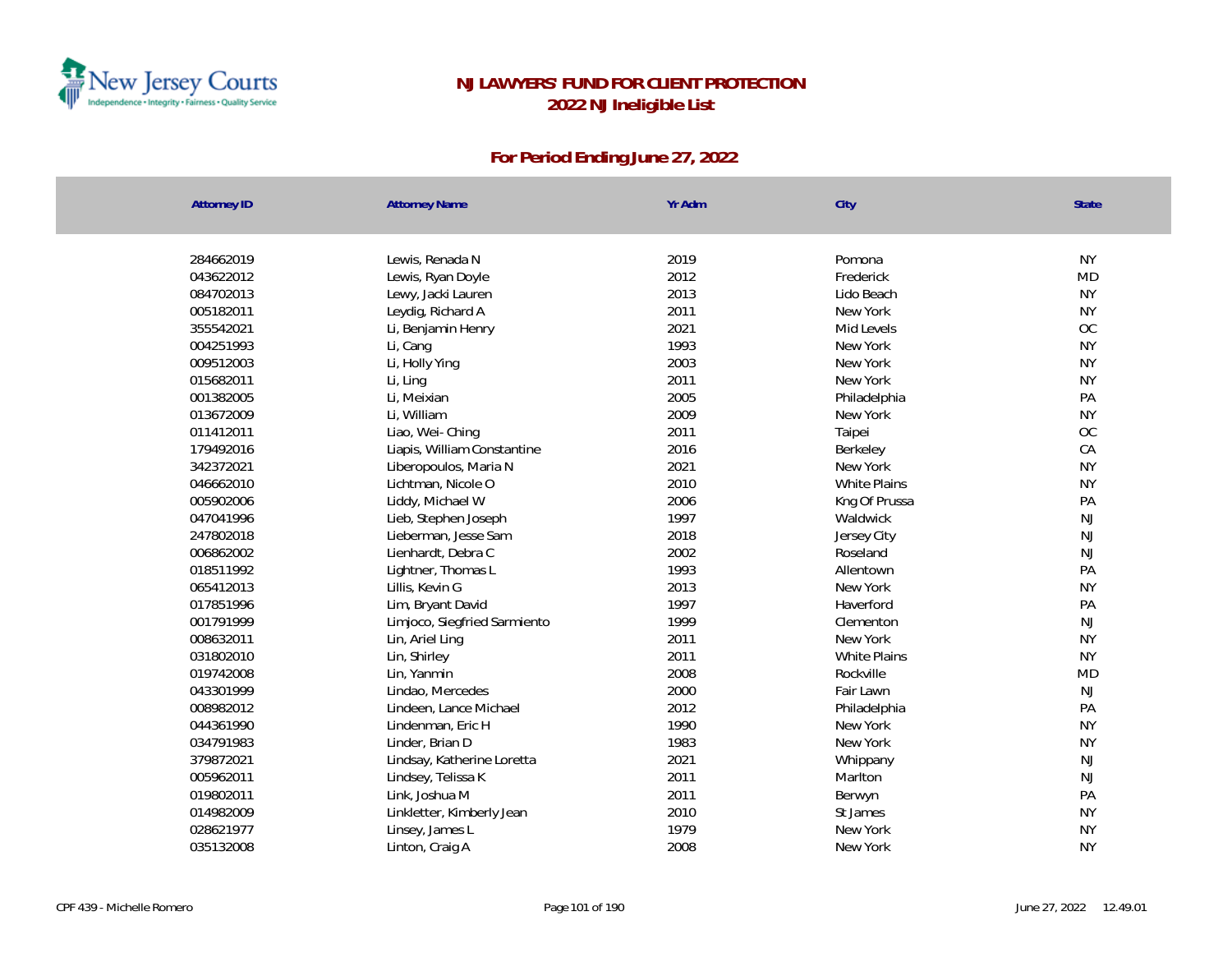

| <b>Attorney ID</b>     | <b>Attorney Name</b>            | Yr Adm | City                    | State         |
|------------------------|---------------------------------|--------|-------------------------|---------------|
| 039132009              | Lipari, Kristy                  | 2010   | Freehold                | NJ            |
| 026712007              | Lipka, Jodi Chaya               | 2007   | Long Island City        | <b>NY</b>     |
| 006821973              | Lipman, Lawrence W              | 1973   | Fair Lawn               | NJ            |
| 026861984              | Lipman, Marylyn P               | 1985   | <b>Belle Harbor</b>     | <b>NY</b>     |
| 018889999              | Lipp, Amy F                     | 1985   | Cliffside Park          | NJ            |
| 906522012              | Lipp, Troy David                | 2012   | White Plains            | <b>NY</b>     |
| 030932013              |                                 | 2013   | Philadelphia            | PA            |
| 028662008              | Lipsky, Alison Mara             | 2008   | New York                | <b>NY</b>     |
| 114782014              | Lipsky, Bryan Daniel            | 2014   | New York                | <b>NY</b>     |
|                        | Lipsky, Paul J<br>Lisa, James R | 1984   |                         | NJ            |
| 035211983<br>019022012 |                                 | 2013   | Jersey City<br>New York | <b>NY</b>     |
| 273982018              | Liskay, Ian A                   | 2018   | New York                | <b>NY</b>     |
|                        | Lisogorsky, Jacob Harris        |        |                         |               |
| 028252009              | Liss, Perry Brandon             | 2009   | Philadelphia            | PA            |
| 138612014              | List, Pamela D                  | 2014   | New City                | <b>NY</b>     |
| 013442003              | Littman, M Jared                | 2003   | Philadelphia            | PA            |
| 035802008              | Litvenko, Viktoriya             | 2008   | Old Bridge              | NJ            |
| 042611993              | Liu, Kelly C                    | 1993   | Glen Ridge              | $\mathsf{NJ}$ |
| 159702016              | Liu, Taishan                    | 2016   | Shanghai                | OC            |
| 148292015              | Liu, Xing                       | 2015   | Shanghai                | OC            |
| 103182014              | Liu, Yi                         | 2014   | Staten Island           | <b>NY</b>     |
| 285582018              | Livecchi, Megan L               | 2018   | Auburn                  | <b>ME</b>     |
| 135682014              | Livermore, Marion D             | 2014   | Westbury                | <b>NY</b>     |
| 046921992              | Livers, Nancy B                 | 1993   | Huntingdon Vly          | PA            |
| 007142002              | Livi, Dale L                    | 2002   | Fair Lawn               | <b>NJ</b>     |
| 174362016              | Livingston, Naeema Shahiydah    | 2016   | New York                | <b>NY</b>     |
| 049052011              | Llosa, Frank B                  | 2012   | Falls Church            | VA            |
| 279711973              | Locatelli, Alexander L          | 1973   | West New York           | NJ            |
| 009621987              | Lockard-Phillips, Linda A       | 1988   | Rutherford              | NJ            |
| 174672015              | Lockhart, Kristin Danielle      | 2015   | Washington              | DC            |
| 051091993              | Lodge, Matthew J                | 1993   | Basking Ridge           | NJ            |
| 001171989              | Loe, Shari                      | 1989   | Bedminster              | NJ            |
| 028391982              | Loeb, Henry A                   | 1983   | Manville                | NJ            |
| 042471998              | Loffredo, Michael               | 1999   | San Diego               | CA            |
| 175002016              | Logan, Marc James               | 2016   | Radnor                  | PA            |
| 323702020              | Loquidice, Christina M          | 2020   | New York                | <b>NY</b>     |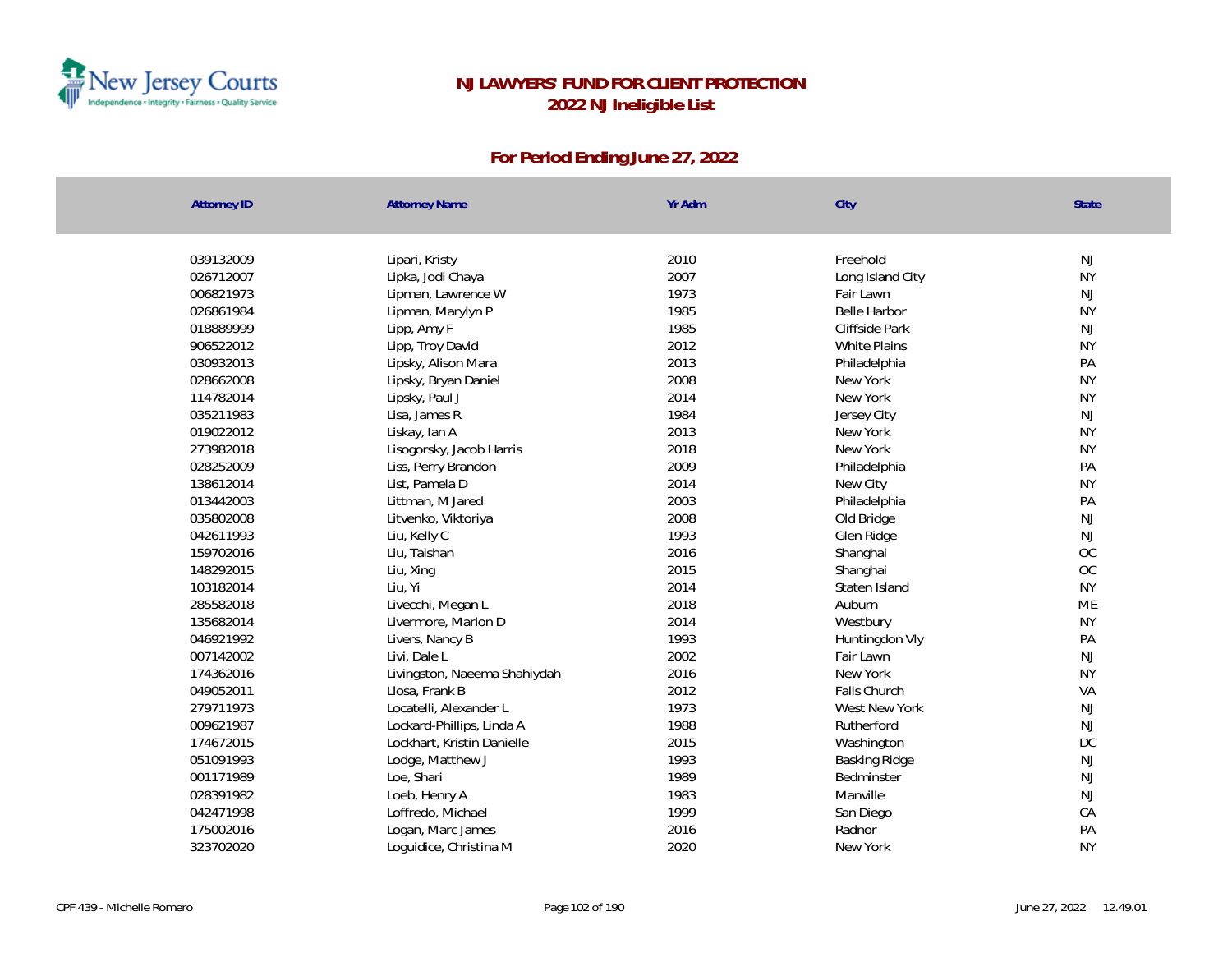

| <b>Attorney ID</b> | <b>Attorney Name</b>     | Yr Adm | City               | State     |
|--------------------|--------------------------|--------|--------------------|-----------|
|                    |                          |        |                    |           |
| 010151995          | Lohr, Robert Joseph      | 1995   | West Chester       | PA        |
| 013782006          | Lohse, John A            | 2007   | Elizabeth          | <b>NJ</b> |
| 043981999          | Lombardo, Mary Craine    | 2000   | Rockville          | <b>MD</b> |
| 034101991          | Lonegan, Bryan M         | 1991   | Rockville          | <b>MD</b> |
| 005172006          | Loney, Stephen Allen     | 2006   | Philadelphia       | PA        |
| 033951994          | Long, Allison            | 1994   | Philadelphia       | PA        |
| 035382006          | Long, Drew Calder        | 2006   | Basking Ridge      | NJ        |
| 024412011          | Long, Iverson Bryans     | 2012   | Eaton              | <b>NH</b> |
| 046071989          | Long, James C            | 1989   | New York           | <b>NY</b> |
| 030142002          | Long, Rachel Ann         | 2003   | Brooklyn           | <b>NY</b> |
| 086682014          | Long, S Knight           | 2014   | Anniston           | AL        |
| 026512003          | Longobardi, Jo Ann M     | 2003   | Jamaica Hills      | <b>NY</b> |
| 035541999          | Lopes, Delores Ann       | 1999   | Mt Vernon          | <b>NY</b> |
| 040151987          | Lopez, Baldwin R         | 1988   | Saint Cloud        | FL        |
| 087982015          | Lopez, Christine L       | 2015   | West Orange        | NJ        |
| 026701995          | Lopiano-Reilly, Alyssa A | 1996   | Pen Argyl          | PA        |
| 009611994          | Lopis, John E            | 1994   | Franklin Lks       | NJ        |
| 020492003          | Lord, Meredith Whitney   | 2003   | Dresher            | PA        |
| 099512014          | Losordo, John J          | 2014   | Freehold           | NJ        |
| 013192000          | Lou, Grace A             | 2000   | Manhattan Beach    | CA        |
| 023871995          | Louderback, Rochelle S   | 1995   | Wallingford        | PA        |
| 031282009          | Louis, Akram M           | 2010   | Staten Island      | <b>NY</b> |
| 248402017          | Loures, Margaux          | 2017   | Wall               | <b>NJ</b> |
| 022821975          | Lourie, Gwen J           | 1975   | New York           | <b>NY</b> |
| 022272007          | Lovejoy, Christopher J   | 2007   | Larchmont          | <b>NY</b> |
| 027051984          | Loveman, Peggy S         | 1985   | Northridge         | CA        |
| 082772013          | Low, Carrie Ann          | 2013   | Staten Island      | <b>NY</b> |
| 275502018          | Lowe, Kazarae A          | 2018   | New York           | <b>NY</b> |
| 011792012          | Lower, Kimberly Franko   | 2012   | New York           | <b>NY</b> |
| 043521984          | Lozoff, Gary L           | 1984   | Philadelphia       | PA        |
| 362432021          | Lu, Ling                 | 2021   | Edison             | NJ        |
| 301492019          | Lu, Nancy Y              | 2019   | New York           | <b>NY</b> |
| 038762002          | Lu, Zhun                 | 2002   | Wilmington         | DE        |
| 078632013          | Lubas, Justin Henry      | 2013   | Freehold           | <b>NJ</b> |
| 042892004          | Lubell, Steven L         | 2004   | Upper Saddle River | <b>NJ</b> |
|                    |                          |        |                    |           |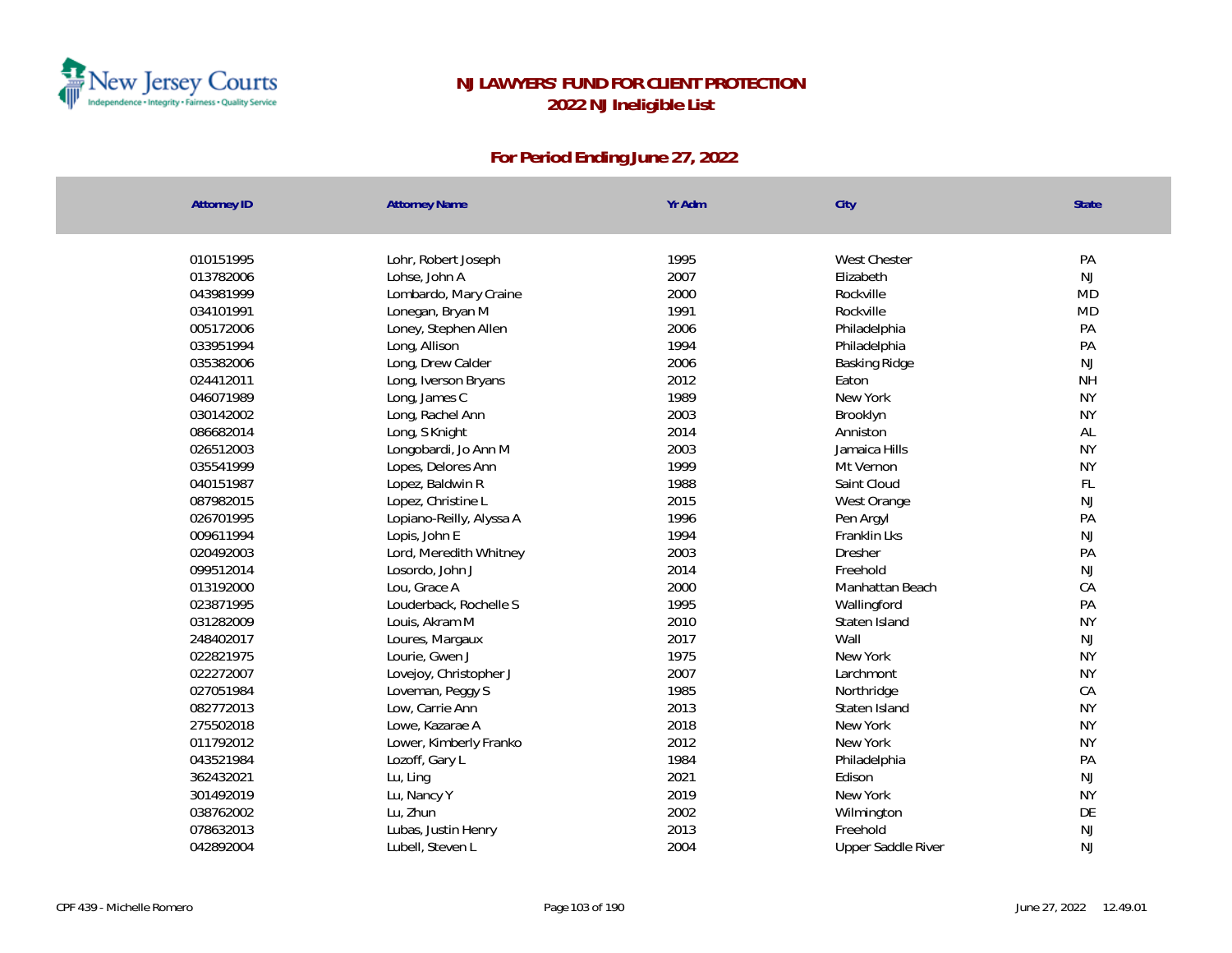

| <b>Attorney ID</b> | <b>Attorney Name</b>        | Yr Adm | City                 | State     |
|--------------------|-----------------------------|--------|----------------------|-----------|
|                    |                             |        |                      |           |
| 112732014          | Lubin, Alex Kevin           | 2014   | Rumson               | NJ        |
| 140042014          | Lucas, Austin Mitchel       | 2014   | Philadelphia         | PA        |
| 018352011          | Lucchesi, Thomas Francis    | 2011   | <b>Ellicott City</b> | <b>MD</b> |
| 059742013          | Lucid, Kevin A              | 2013   | Elizabeth            | NJ        |
| 035672010          | Lucking, Andrew C           | 2012   | New York             | <b>NY</b> |
| 071472013          | Ludvigsen, Lauren Elizabeth | 2013   | Newburgh             | <b>NY</b> |
| 029092012          | Luisi, Daniel M             | 2012   | Brooklyn             | <b>NY</b> |
| 040141989          | Luk, Charles K              | 1989   | New York             | <b>NY</b> |
| 011882006          | Lukaszyk, Jeff              | 2006   | Morristown           | NJ        |
| 365502021          | Luke, John Christopher      | 2021   | Melville             | <b>NY</b> |
| 126542014          | Lukof, Amanda Leigh         | 2014   | Holmdel              | NJ        |
| 008741988          | Lukowski, Jay D             | 1988   | Atlanta              | GA        |
| 007621988          | Luks, Jack D                | 1988   | Fort Lauderdale      | FL        |
| 057641994          | Lumia, Anthony F            | 1995   | Kings Park           | <b>NY</b> |
| 016051989          | Lumley, Jacqueline E        | 1989   | Oakhurst             | NJ        |
| 145982018          | Lundi, Elizabeth Toni       | 2018   | Valley Stream        | <b>NY</b> |
| 083962015          | Lundy, Jordan R             | 2015   | Philadelphia         | PA        |
| 036252012          | Luo, Jie                    | 2012   | New York             | <b>NY</b> |
| 026722007          | Lupinacci, Francis E        | 2008   | New York             | <b>NY</b> |
| 040832000          | Lupu, Emanuela              | 2001   | Yonkers              | <b>NY</b> |
| 000862011          | Lustig, Mollie Hartman      | 2011   | Clark                | NJ        |
| 173012015          | Lustiger, Joshua J          | 2015   | Teaneck              | NJ        |
| 026421991          | Lustigman, Andrew B         | 1991   | New York             | <b>NY</b> |
| 000421978          | Lustigman, Sheldon S        | 1978   | New York             | <b>NY</b> |
| 076782014          | Lutfy, Michael C            | 2014   | Hialeah              | FL        |
| 303022019          | Lutick, Amanda Christine    | 2019   | New York             | <b>NY</b> |
| 008782008          | Lutinger, Susan             | 2008   | Rye Brook            | <b>NY</b> |
| 031291989          | Luzzi, Saadia C             | 1989   | Jersey City          | NJ        |
| 034421998          | Lykins, Deana Le            | 1998   | Newton               | NJ        |
| 029702010          | Lynch, Christopher M        | 2011   | Hempstead            | <b>NY</b> |
| 033062008          | Lynch, Colleen Dougherty    | 2008   | King Of Prussia      | PA        |
| 200212016          | Lynch, Courtney             | 2016   | Cincinnati           | OH        |
| 001491992          | Lynch, James S              | 1992   | Hasbrouck Heights    | NJ        |
| 043992002          | Lynch, Joseph J             | 2002   | New York             | <b>NY</b> |
| 034182011          | Lynch, Megan E              | 2011   | Nesconset            | <b>NY</b> |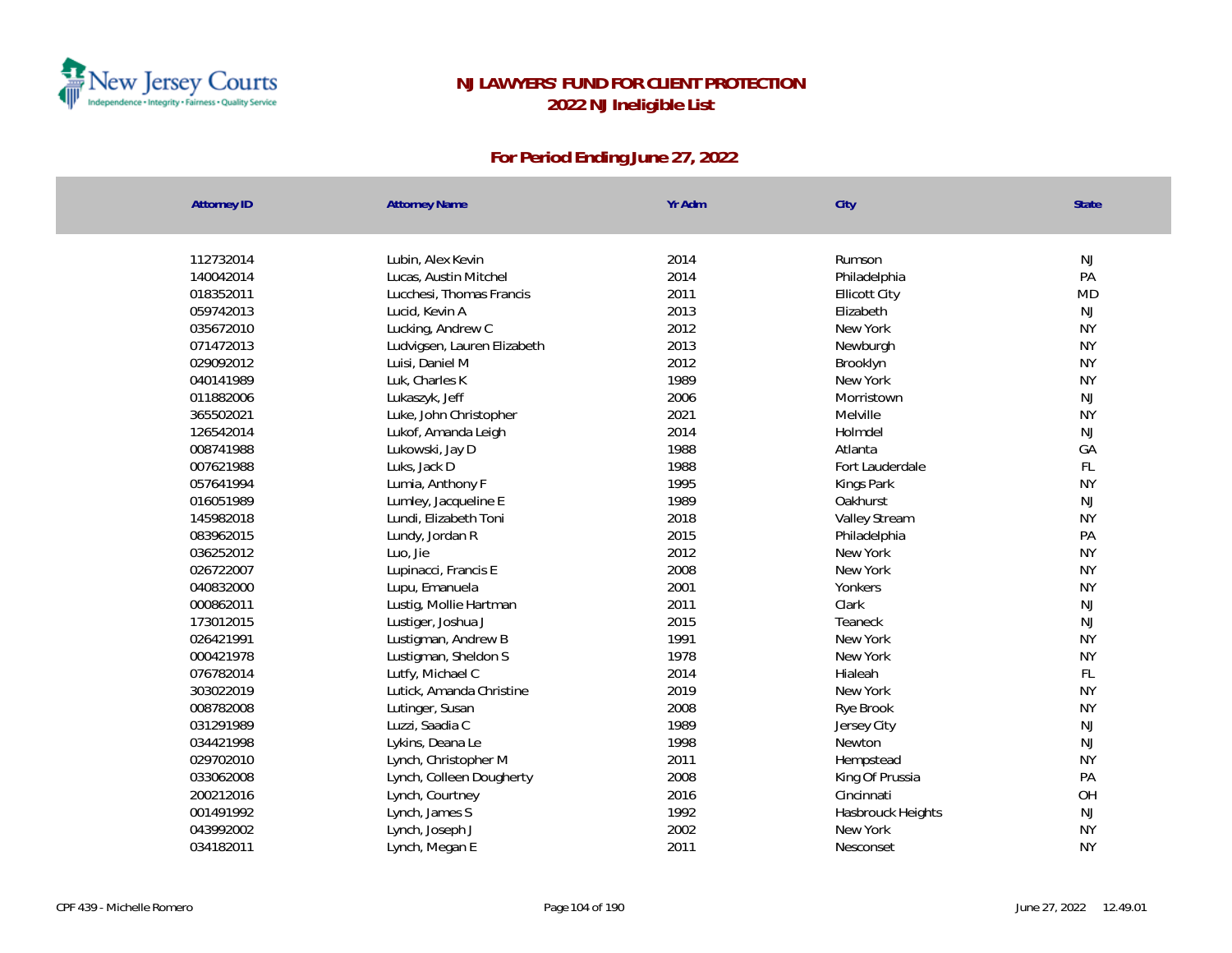

| <b>Attorney ID</b> | <b>Attorney Name</b>          | Yr Adm       | City                | State               |
|--------------------|-------------------------------|--------------|---------------------|---------------------|
|                    |                               | 1987         |                     |                     |
| 001081987          | Lynch, William H              |              | Paoli               | PA                  |
| 130492015          | Ma, Di                        | 2015         | Albany              | <b>NY</b>           |
| 081102014          | Ma, Vanessa Ling-Ling         | 2014<br>1997 | Holmdel             | $\mathsf{NJ}$<br>PA |
| 017141996          | Mac Donald, Kimberly Lynn     |              | West Chester        |                     |
| 010012003          | Mac Intyre, Greig E           | 2005         | Wall                | $\mathsf{NJ}$       |
| 244862017          | Macaluso, Alexandra Elizabeth | 2017         | Passaic             | $\mathsf{NJ}$       |
| 043851987          | Macaluso, Roy R               | 1987         | North Caldwell      | $\mathsf{NJ}$       |
| 042281997          | Macdonald, David              | 1998         | Westfield           | $\mathsf{NJ}$       |
| 392032021          | Macdougall, Bennett A         | 2021         | New York            | <b>NY</b>           |
| 058781994          | Macgregor, Meichelle R        | 1995         | New York            | <b>NY</b>           |
| 080852014          | Macho, Stephen Robert         | 2014         | <b>Forest Hills</b> | <b>NY</b>           |
| 000701974          | Mackey, George F              | 1974         | Saddle River        | NJ                  |
| 021091976          | Mackiewicz, Edward R          | 1976         | Washington          | DC                  |
| 020991986          | Mackler, Daniel M             | 1986         | Miami               | FL                  |
| 002492011          | Mackner, Jessica Lynch        | 2011         | Philadelphia        | PA                  |
| 009021975          | Macksoud, Richard M           | 1975         | Madison             | <b>MS</b>           |
| 325902020          | Macleod, Kaitlyn Mary         | 2020         | Mansfield           | MA                  |
| 024211999          | Macom, V. Scott               | 1999         | Smithville          | NJ                  |
| 022702012          | Macphee, Sean Brendan         | 2013         | Philadelphia        | PA                  |
| 059331994          | Macpherson, Douglas Davidson  | 1996         | Malvern             | PA                  |
| 299282019          | Maddalone, Jonathan Stuart    | 2019         | Syracuse            | <b>NY</b>           |
| 322742020          | Madden, Emily Greene          | 2020         | Philadelphia        | PA                  |
| 029491997          | Maddox, Amina                 | 1998         | Silver Spring       | <b>MD</b>           |
| 018071998          | Madera, Susan Malia           | 1998         | W Chester           | PA                  |
| 029902012          | Madigan, Michael J            | 2013         | Astoria             | <b>NY</b>           |
| 006282012          | Madin, Khaled                 | 2012         | Parsippany          | NJ                  |
| 030792004          | Madni, Sabeeha                | 2004         | Brooklyn            | <b>NY</b>           |
| 134712014          | Mael, Melissa                 | 2014         | Lawrence            | <b>NY</b>           |
| 013081984          | Maertens-Natchev, Alain J     | 1984         | Yonkers             | <b>NY</b>           |
| 030742004          | Magakyan, Karina A            | 2005         | Wilmington          | DE                  |
| 036002006          | Magee, Timothy E              | 2007         | Metuchen            | $\mathsf{NJ}$       |
| 029101998          | Mager, Steven Michael         | 1999         | Washington          | DC                  |
| 000891981          | Maggiotto, Louis J            | 1981         | Bronxville          | <b>NY</b>           |
| 026012006          | Magness, Jennifer Elaine      | 2006         | Philadelphia        | PA                  |
| 004351994          | Magnus, Ilysa M               | 1994         | New York            | <b>NY</b>           |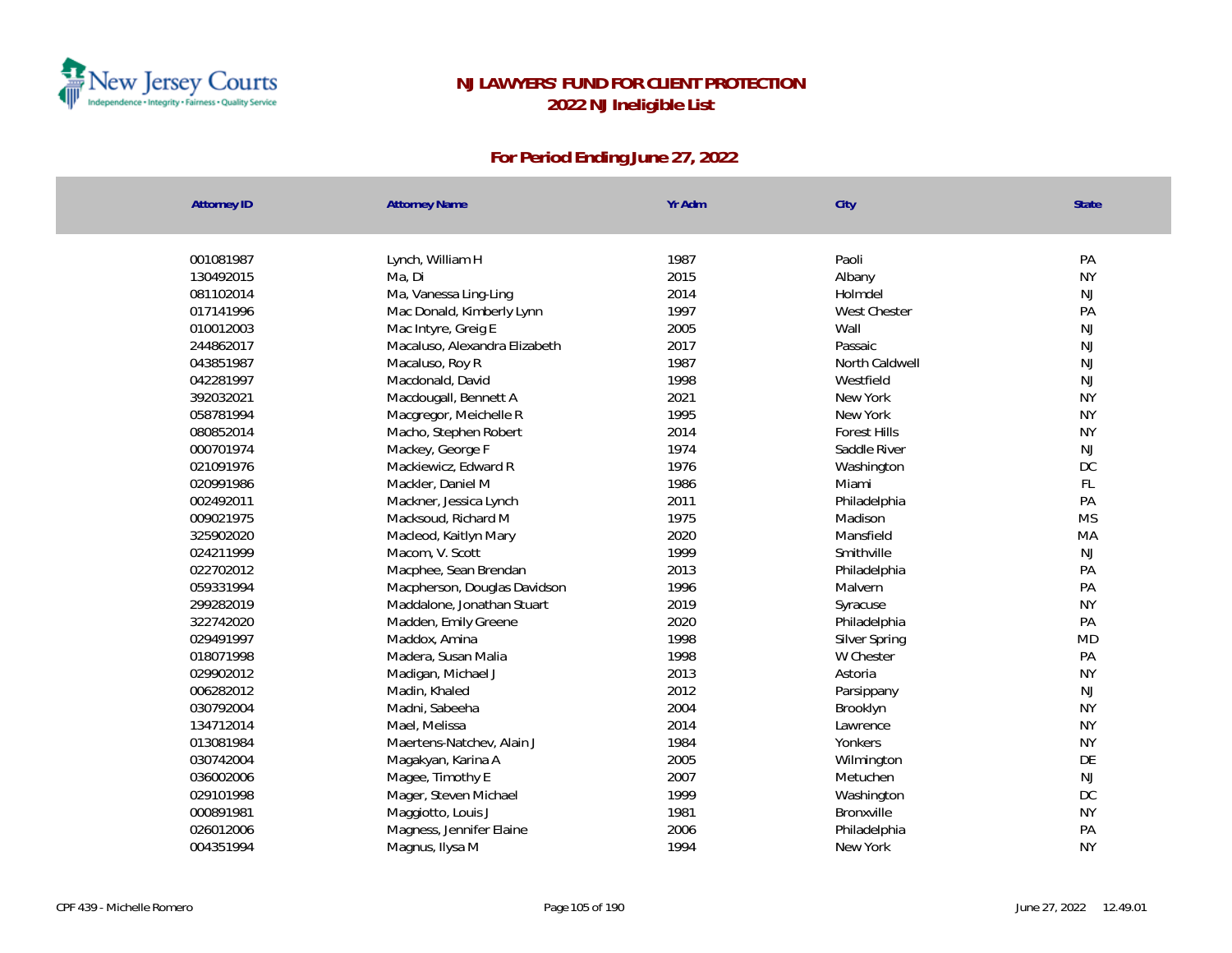

| <b>Attorney ID</b> | <b>Attorney Name</b>          | Yr Adm | City                | <b>State</b> |
|--------------------|-------------------------------|--------|---------------------|--------------|
|                    |                               |        |                     |              |
| 000771973          | Magnus, Neil D                | 1973   | Medford             | <b>NJ</b>    |
| 006231988          | Magro, FL                     | 1988   | Hamilton            | <b>NJ</b>    |
| 354112021          | Maguire, Carter Patrick       | 2021   | New York            | <b>NY</b>    |
| 043951991          | Maguire, Timothy              | 1993   | Jeffersonville      | <b>NY</b>    |
| 013082012          | Mahady, Brooke Burns          | 2012   | Collegeville        | PA           |
| 015502006          | Maher, Brian P                | 2006   | Cranford            | NJ           |
| 037421987          | Maher, Daniel J               | 1987   | Philadelphia        | PA           |
| 021422001          | Maher, Julie Minder           | 2001   | Haddon Hgts         | <b>NJ</b>    |
| 008611973          | Maher, Lawrence P             | 1973   | Woodbridge          | <b>NJ</b>    |
| 036212010          | Mahler, Emily E               | 2010   | Philadelphia        | PA           |
| 033372015          | Mahoney, Katie L              | 2015   | Woolwich            | NJ           |
| 034261998          | Mahoney, Regina Mary          | 1998   | Mooresville         | <b>NC</b>    |
| 136182014          | Mahony, Justin Robert         | 2014   | <b>Bronx</b>        | <b>NY</b>    |
| 003892010          | Maida, Jonathan A             | 2011   | Staten Island       | <b>NY</b>    |
| 003732011          | Maio, Cortney Leigh           | 2015   | <b>Painted Post</b> | <b>NY</b>    |
| 002402011          | Majewski, Laura M             | 2011   | Easton              | PA           |
| 053491994          | Majewski, Thomas M            | 1994   | Monmouth Jnctn      | <b>NJ</b>    |
| 040391987          | Major, A E                    | 1987   | New York            | <b>NY</b>    |
| 026762008          | Majzner, Evan Nathaniel       | 2008   | New York            | <b>NY</b>    |
| 003612004          | Mak, Evelyn C                 | 2004   | Santa Clara         | CA           |
| 328522021          | Makarov, Anthony              | 2021   | New York            | <b>NY</b>    |
| 039202012          | Makhijani, Anil R             | 2012   | Rye                 | <b>NY</b>    |
| 328002020          | Makhmudova, Diyora            | 2020   | Brooklyn            | <b>NY</b>    |
| 027491999          | Mako, Mark D                  | 2000   | Red Bank            | NJ           |
| 024852012          | Malarick, Michael Brendan     | 2013   | Philadelphia        | PA           |
| 037861988          | Malarick, Michael T           | 1988   | Boothwyn            | PA           |
| 041111988          | Malatestinic, Alexandra D     | 1989   | New York            | <b>NY</b>    |
| 081882013          | Malave, Evelyn Lia            | 2013   | Kew Gardens         | <b>NY</b>    |
| 909922012          | Maldonado, Audree Leticia     | 2012   | Brooklyn            | <b>NY</b>    |
| 126272015          | Malik, Sheena                 | 2015   | Skillman            | <b>NJ</b>    |
| 024842003          | Malinowski, Eric Sean         | 2006   | New York            | <b>NY</b>    |
| 325182020          | Malinski, Christopher Francis | 2020   | Newark              | DE           |
| 012382008          | Malkani, Geeta                | 2008   | London              | <b>OC</b>    |
| 039822010          | Malkenson, Sarah Smullin      | 2010   | Boston              | MA           |
| 020392014          | Mall, Rachel Maher            | 2014   | Glenside            | PA           |
|                    |                               |        |                     |              |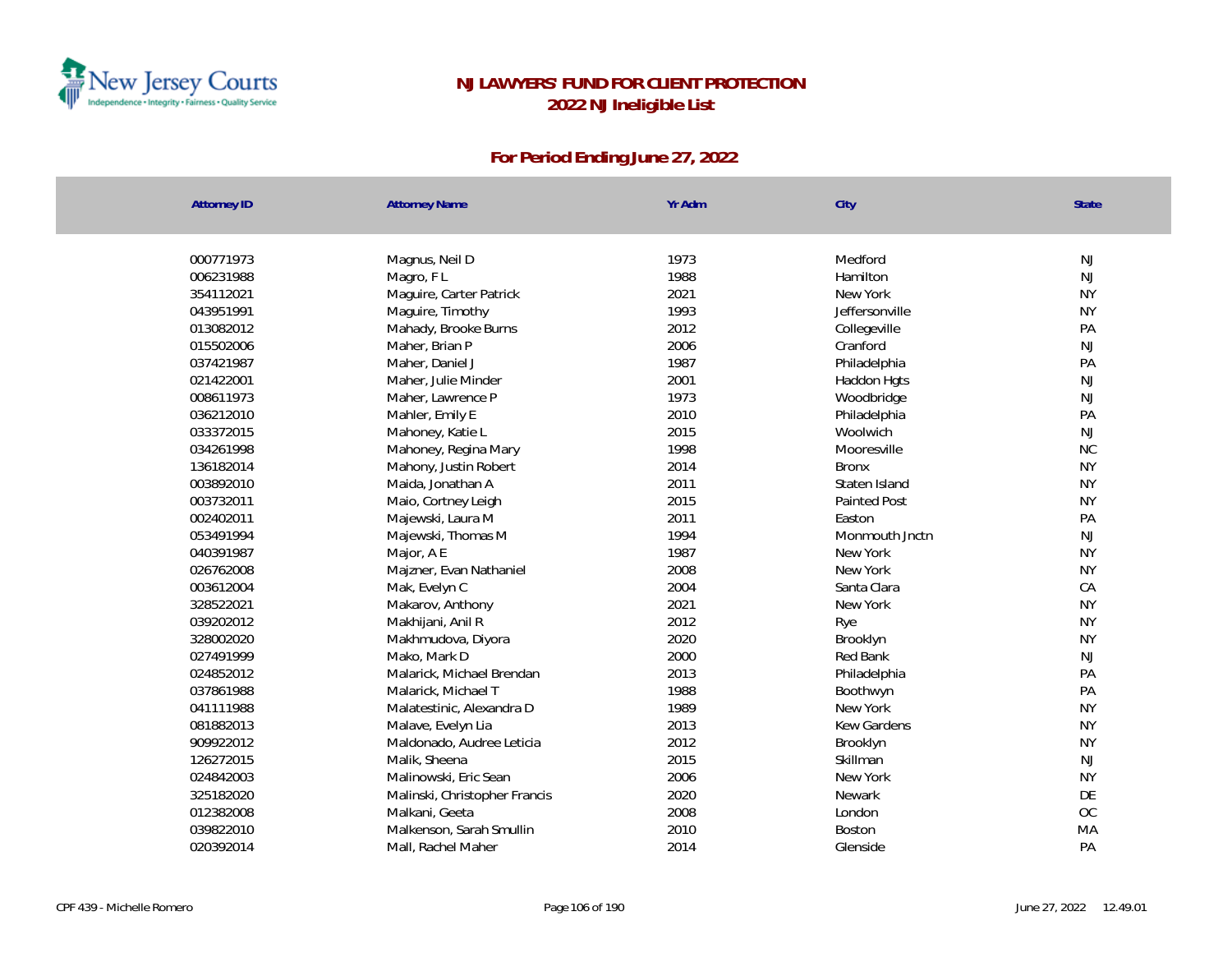

| <b>Attorney ID</b> | <b>Attorney Name</b>     | Yr Adm | City                | State         |
|--------------------|--------------------------|--------|---------------------|---------------|
|                    |                          |        |                     |               |
| 008172004          | Mallebranche, Berlinda   | 2004   | Yonkers             | <b>NY</b>     |
| 078012014          | Malloy, Brian Patrick    | 2014   | Media               | PA            |
| 013741981          | Malloy, Patrick E        | 1981   | Marlton             | NJ            |
| 277612019          | Malloy, Ryan C           | 2019   | Staten Island       | <b>NY</b>     |
| 031192005          | Maloles, Kathleen A      | 2005   | Lansdale            | PA            |
| 906172012          | Malone, Erin P           | 2012   | Teaneck             | NJ            |
| 109112015          | Malone, Susan A          | 2015   | Frenchtown          | NJ            |
| 010661997          | Maloney, James Michael   | 1997   | Port Washington     | <b>NY</b>     |
| 255242017          | Maloney, Lauren N        | 2017   | Mt. Sinai           | <b>NY</b>     |
| 007201986          | Maloney, Mary E          | 1986   | Long Branch         | NJ            |
| 283142019          | Maltezos, Alexander M    | 2019   | Queens              | <b>NY</b>     |
| 043751997          | Malunga, Mxolisi Charles | 1998   | New Milford         | $\mathsf{NJ}$ |
| 028981989          | Malvone, Christopher N   | 1989   | Navesink            | $\mathsf{NJ}$ |
| 021191982          | Manchisi, Francis P      | 1983   | <b>White Plains</b> | <b>NY</b>     |
| 036302004          | Mancini, Louis A         | 2004   | Manhasset           | <b>NY</b>     |
| 042891994          | Mandel, Gary B           | 1994   | Ridgefield          | CT            |
| 033472005          | Mandell, Jodi Robyn      | 2005   | Roslyn Heights      | <b>NY</b>     |
| 024662010          | Mandelstam, Michael      | 2010   | Jamaica             | <b>NY</b>     |
| 025761985          | Mandler, John J          | 1985   | Orangeburg          | <b>NY</b>     |
| 033572004          | Maneckshaw, Zarnosh N    | 2004   | Ambler              | PA            |
| 176622016          | Manekia, Zahra           | 2016   | Jacksonville        | FL            |
| 004192005          | Manevitz, Ben David      | 2005   | Rutherford          | NJ            |
| 001011982          | Manewitz, Mark L         | 1982   | Fortlee             | <b>NJ</b>     |
| 015461997          | Manganelli, Melisa       | 1997   | Boca Raton          | FL            |
| 035662011          | Maniar, Ankur R          | 2011   | Summit              | NJ            |
| 043262010          | Manibo, Victor           | 2010   | Jersey City         | NJ            |
| 036631989          | Mannion, Thomas K        | 1989   | Red Bank            | NJ            |
| 012701987          | Mannix, Thomas P         | 1987   | Kenilworth          | NJ            |
| 016011982          | Manns, Andrew D          | 1982   | New Brunswick       | NJ            |
| 029382009          | Manos, Valerie E         | 2009   | Oak Brook           | $\mathbb{L}$  |
| 040492011          | Mansdorf, Elie J         | 2011   | Woodmere            | <b>NY</b>     |
| 210142016          | Mansell, Kelsey Erin     | 2016   | Barnesville         | PA            |
| 208022016          | Manson, Renee Chantal    | 2016   | Philadelphia        | PA            |
| 123712014          | Mansour, William Paul    | 2014   | Saylorsburg         | PA            |
| 176402015          | Mantellino, Richard A    | 2015   | Staten Island       | <b>NY</b>     |
|                    |                          |        |                     |               |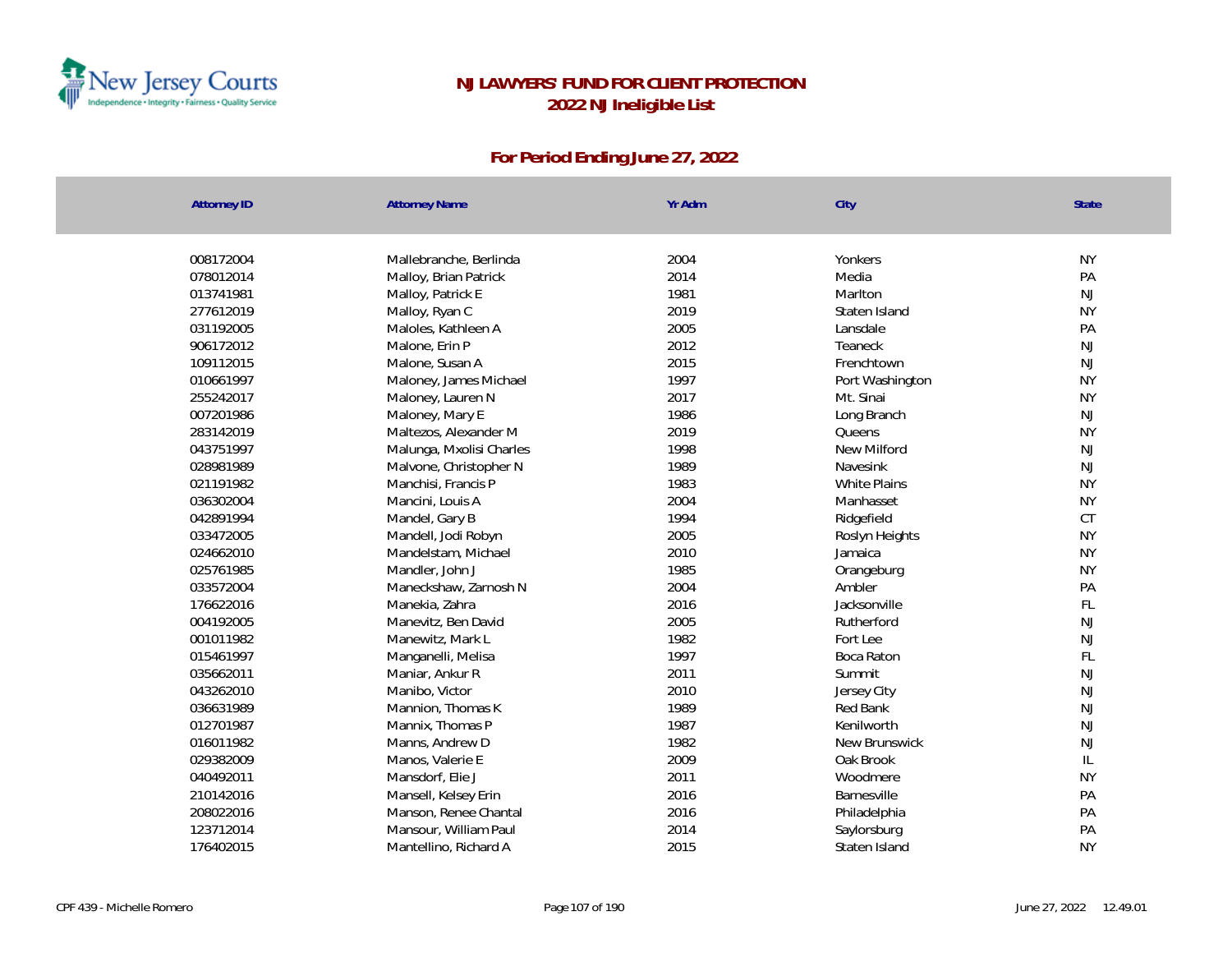

| <b>Attorney ID</b> | <b>Attorney Name</b>           | Yr Adm | City                 | <b>State</b>  |
|--------------------|--------------------------------|--------|----------------------|---------------|
|                    |                                |        |                      |               |
| 079942013          | Mantovani, Michael Vincent     | 2013   | Garden City          | <b>NY</b>     |
| 004312009          | Mao, Chongyi                   | 2009   | Brooklyn             | <b>NY</b>     |
| 904002012          | Mapp, Anthony Randolph         | 2012   | <b>Woodland Park</b> | <b>NJ</b>     |
| 089722014          | Marallo, Frank J               | 2014   | Holbrook             | <b>NY</b>     |
| 005912013          | Marchini, Laura A              | 2013   | Staten Island        | <b>NY</b>     |
| 000031987          | Marchwinski, James J           | 1987   | <b>Bradley Beach</b> | NJ            |
| 052701997          | Marcin, Michael John           | 1999   | Little Silver        | $\mathsf{NJ}$ |
| 028562011          | Marco, Marissa K               | 2011   | New York             | <b>NY</b>     |
| 016471997          | Marcotte, David Paul           | 1997   | Beaverton            | OR            |
| 005032006          | Marcus, Kriste E               | 2006   | Hoboken              | NJ            |
| 237642017          | Marcus, Ruth D                 | 2017   | Bloomfield           | <b>NJ</b>     |
| 034411984          | Marder, Jeffrey                | 1985   | Lady Lake            | FL            |
| 029331993          | Marell, Jeffrey D              | 1993   | Short Hills          | NJ            |
| 029611994          | Margetanski, Daniel S          | 1994   | Bayonne              | NJ            |
| 024531996          | Margetson, Carole              | 1996   | New York             | <b>NY</b>     |
| 185972016          | Margolis, Anna R               | 2016   | Arlington            | VA            |
| 022812010          | Margolis, Beth Lisa            | 2010   | New York             | <b>NY</b>     |
| 007131991          | Margolis, Lisa S               | 1991   | Narberth             | PA            |
| 165682015          | Margulies, Elie                | 2015   | West Hempstead       | <b>NY</b>     |
| 060852013          | Margulis, Jared Michael        | 2013   | Fort Lauderdale      | FL            |
| 004401998          | Marietti, Steven A             | 1998   | Brooklyn             | <b>NY</b>     |
| 020202005          | Marigliano, Dana Marie         | 2005   | Basking Ridge        | $\mathsf{NJ}$ |
| 046011999          | Marin, Ashok David             | 2000   | Morris Plains        | $\mathsf{NJ}$ |
| 047291993          | Marinaro, Michael V            | 1994   | Lancaster            | PA            |
| 025061999          | Marino, Melissa A              | 1999   | Lawrenceville        | NJ            |
| 007892005          | Marino, Michael F              | 2007   | Yardley              | PA            |
| 005452001          | Marino, Paul John              | 2001   | New York             | <b>NY</b>     |
| 036032010          | Marinos, Louis                 | 2010   | Bethpage             | <b>NY</b>     |
| 134442015          | Marion-Landais, Michael        | 2015   | Bryn Mawr            | PA            |
| 127792014          | Mark, Rachel Lauren            | 2014   | Philadelphia         | PA            |
| 001251987          | Mark, Steven                   | 1987   | North Brunswick      | NJ            |
| 023792012          | Markham Coletta, Nastassja Ana | 2012   | Philadelphia         | PA            |
| 041002009          | Markowitz, Erica L             | 2009   | Valley Stream        | <b>NY</b>     |
| 023802011          | Markowitz, Lucas A             | 2012   | Iselin               | NJ            |
| 022431999          | Markowitz, Tammi               | 2000   | Philadelphia         | PA            |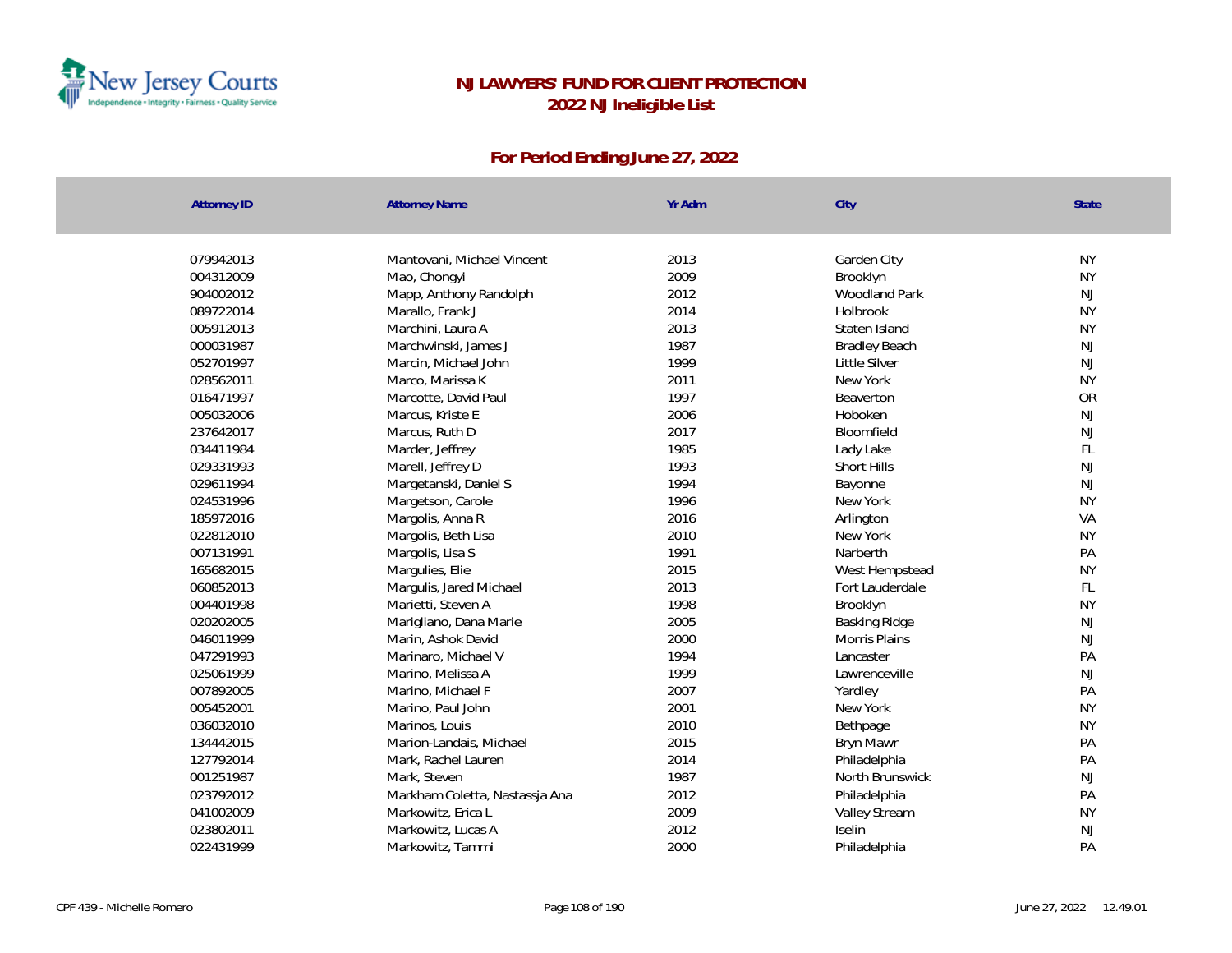

| <b>Attorney ID</b> | <b>Attorney Name</b>      | Yr Adm | City            | State         |
|--------------------|---------------------------|--------|-----------------|---------------|
|                    |                           |        |                 |               |
| 024122008          | Marks, Derek T            | 2008   | Charlotte       | <b>NC</b>     |
| 024052006          | Marks, Emily B            | 2006   | Philadelphia    | PA            |
| 035972011          | Marks, Harris L           | 2011   | Brooklyn        | <b>NY</b>     |
| 043421993          | Marks, Nanette H          | 1993   | New York        | <b>NY</b>     |
| 379732021          | Markus, Michael Roman     | 2021   | Roseland        | NJ            |
| 002331992          | Marley, Joseph E          | 1992   | Marshalls Creek | PA            |
| 006012007          | Marlow, James R F         | 2007   | Fort Pierce     | $\mathsf{FL}$ |
| 037592009          | Marlowe, Eric David       | 2009   | Washington      | DC            |
| 113012015          | Marmora, Ariana           | 2015   | New York        | <b>NY</b>     |
| 140112014          | Marnien, Matthew G        | 2014   | Lock Haven      | PA            |
| 012631976          | Maroccia, John P          | 1976   | Mt Laurel       | NJ            |
| 012531978          | Marootian, George A       | 1978   | Franklin Lakes  | NJ            |
| 023612012          | Marquez, Patricia Midkiff | 2013   | Brooklyn        | <b>NY</b>     |
| 027832002          | Marquez, Rosevelie        | 2002   | New York        | <b>NY</b>     |
| 012162009          | Marsh, Shannon V          | 2009   | New York        | <b>NY</b>     |
| 014331998          | Marshall, Bryon Kevin     | 1998   | Yardley         | PA            |
| 013992012          | Marshall, Kevin Anthony   | 2012   | Charlotte       | <b>NC</b>     |
| 023451990          | Marshall, William P       | 1991   | Hatfield        | PA            |
| 032172006          | Marshfield, Jonathan L    | 2006   | Lincoln         | <b>NE</b>     |
| 024511985          | Martemucci, James F       | 1985   | Portland        | <b>ME</b>     |
| 015941977          | Martin, Alvin C           | 1977   | Boca Raton      | FL            |
| 022462010          | Martin, Cassi Gene        | 2011   | Yardley         | PA            |
| 014751991          | Martin, Gregory L         | 1991   | Sacramento      | CA            |
| 035522008          | Martin, Jessica A         | 2009   | Wyckoff         | NJ            |
| 030831983          | Martin, Jon C             | 1983   | Skillman        | $\mathsf{NJ}$ |
| 002492009          | Martin, Lisa A            | 2009   | Tampa           | $\mathsf{FL}$ |
| 027311990          | Martin, Robert D          | 1990   | Melville        | <b>NY</b>     |
| 034072011          | Martin, Taila L           | 2012   | New York        | <b>NY</b>     |
| 002021986          | Martin, Thomas            | 1986   | Philadelphia    | PA            |
| 024661988          | Martineau, Jacqueline A   | 1988   | Pleasantville   | <b>NY</b>     |
| 007542011          | Martinez, Alejandro D     | 2011   | Clark           | NJ            |
| 027582013          | Martinez, Awinna          | 2013   | Jersey City     | NJ            |
| 014851997          | Martinez, David           | 1997   | Asheville       | <b>NC</b>     |
| 023592013          | Martinez, Irene           | 2013   | Yonkers         | <b>NY</b>     |
| 035251991          | Martinez, Kira M          | 1991   | Morristown      | NJ            |
|                    |                           |        |                 |               |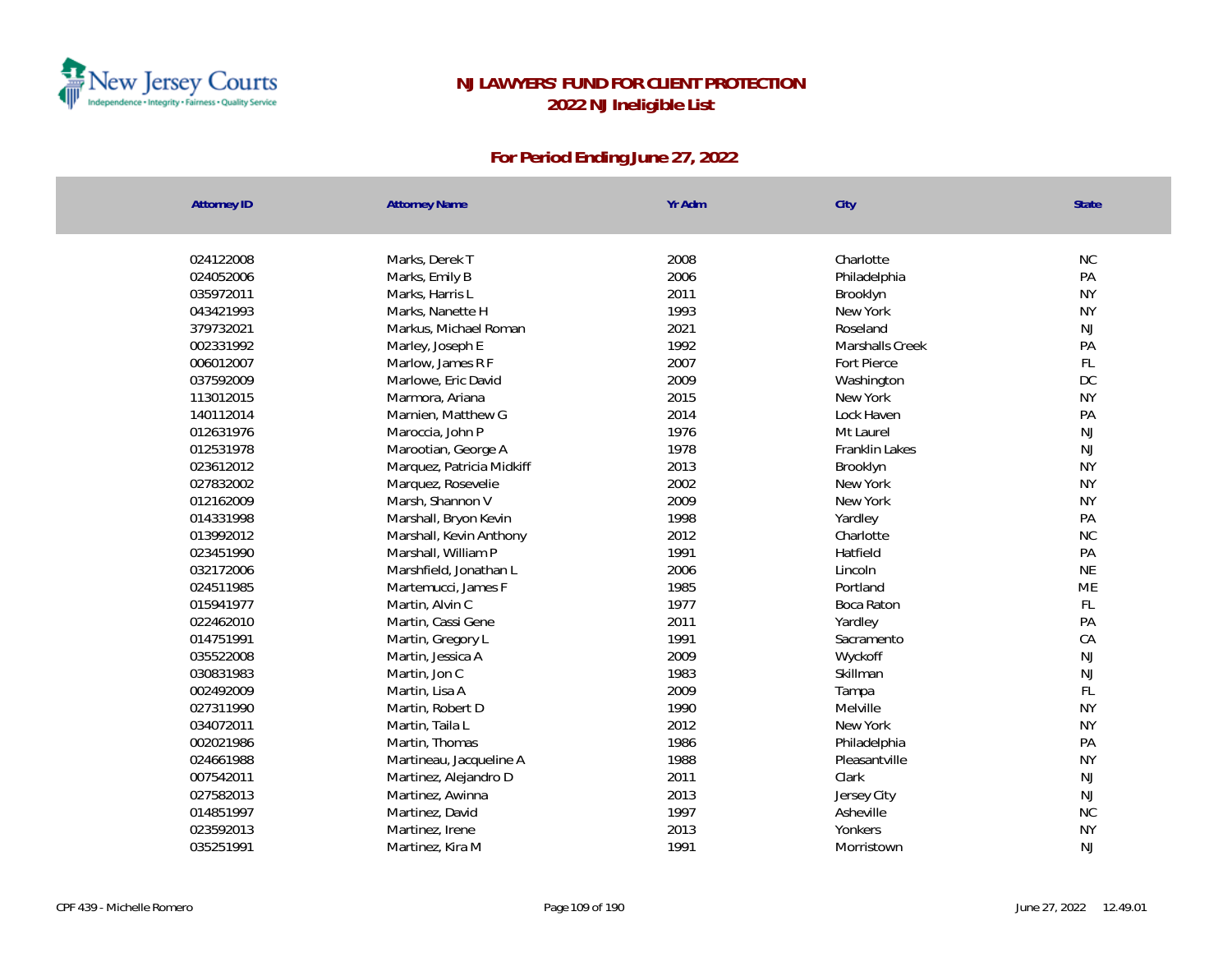

| <b>Attorney ID</b> | <b>Attorney Name</b>        | Yr Adm | City                | State         |
|--------------------|-----------------------------|--------|---------------------|---------------|
| 040112005          |                             | 2006   | Millburn            | NJ            |
|                    | Martinez, Yara M            | 2015   |                     | PA            |
| 147342015          | Martinicchio, Thomas Joseph |        | Media               |               |
| 279441972          | Martino, Michael F          | 1972   | Springfield         | NJ            |
| 036541983          | Martinson, Melinda Rainey   | 1983   | Lawrenceville       | <b>NJ</b>     |
| 034732007          | Martorella, John P          | 2007   | <b>Howard Beach</b> | <b>NY</b>     |
| 015821983          | Marvin, Seth L              | 1983   | New York            | <b>NY</b>     |
| 024212006          | Mascio, Pamela A            | 2007   | New York            | <b>NY</b>     |
| 007832009          | Mascioli, Alice Christina   | 2009   | South Nyack         | <b>NY</b>     |
| 040191992          | Masdeu, Rosa M              | 1992   | New York            | <b>NY</b>     |
| 347962021          | Mashriqi, Yasmeen           | 2021   | New York            | <b>NY</b>     |
| 038042000          | Masini, Mark Ian            | 2000   | Garden City         | <b>NY</b>     |
| 017191974          | Master, John J              | 1974   | Cherry Hill         | NJ            |
| 037332010          | Mastro, Kyle Logan          | 2010   | <b>Boston</b>       | MA            |
| 037641987          | Mastropietro, Donato        | 1987   | Brooklyn            | <b>NY</b>     |
| 023842007          | Matak, Joy Elizabeth        | 2007   | Parsippany          | NJ            |
| 026992012          | Matar, Stephanie S          | 2012   | New York            | <b>NY</b>     |
| 147222017          | Mateiro, Christopher Adam   | 2017   | Hoboken             | NJ            |
| 024962001          | Matera, Matthew S           | 2001   | New York            | <b>NY</b>     |
| 006281985          | Matey, Edward J             | 1985   | New York            | <b>NY</b>     |
| 367342021          | Mathew, Shandy              | 2021   | East Meadow         | <b>NY</b>     |
| 019731997          | Mathis, Michael Christoph   | 1997   | Las Vegas           | <b>NV</b>     |
| 038822008          | Mathur, Anish Kumar         | 2008   | Alexandria          | VA            |
| 099852014          | Matic, Jessica E            | 2014   | Long Island City    | <b>NY</b>     |
| 012891998          | Matos, Manuel               | 2000   | Secaucus            | <b>NJ</b>     |
| 007331973          | Matri, Henry M              | 1973   | Upper Saddle River  | $\mathsf{NJ}$ |
| 008591989          | Mattessich, Carole M        | 1989   | Cape May Crt Hse    | $\mathsf{NJ}$ |
| 044622005          | Matthews, Brian Joshua      | 2006   | <b>White Plains</b> | <b>NY</b>     |
| 096962013          | Mattina, Patrick J          | 2013   | London              | <b>OC</b>     |
| 025161988          | Matusiak, James J           | 1988   | Manhasset           | <b>NY</b>     |
| 001041995          | Maucher, John H             | 1995   | Cherry Hill         | NJ            |
| 016372010          | Maurer-Hollaender, Kate     | 2010   | New York            | <b>NY</b>     |
| 042292008          | Maurus, Meghan Du Puis      | 2008   | San Diego           | CA            |
| 016152009          | Maute, Douglas C            | 2009   | Moorestown          | $\mathsf{NJ}$ |
| 161442016          | Maxwell, Julie L            | 2016   | Malvern             | PA            |
| 047701997          | May, Denise Michelle        | 1999   | Hicksville          | <b>NY</b>     |
|                    |                             |        |                     |               |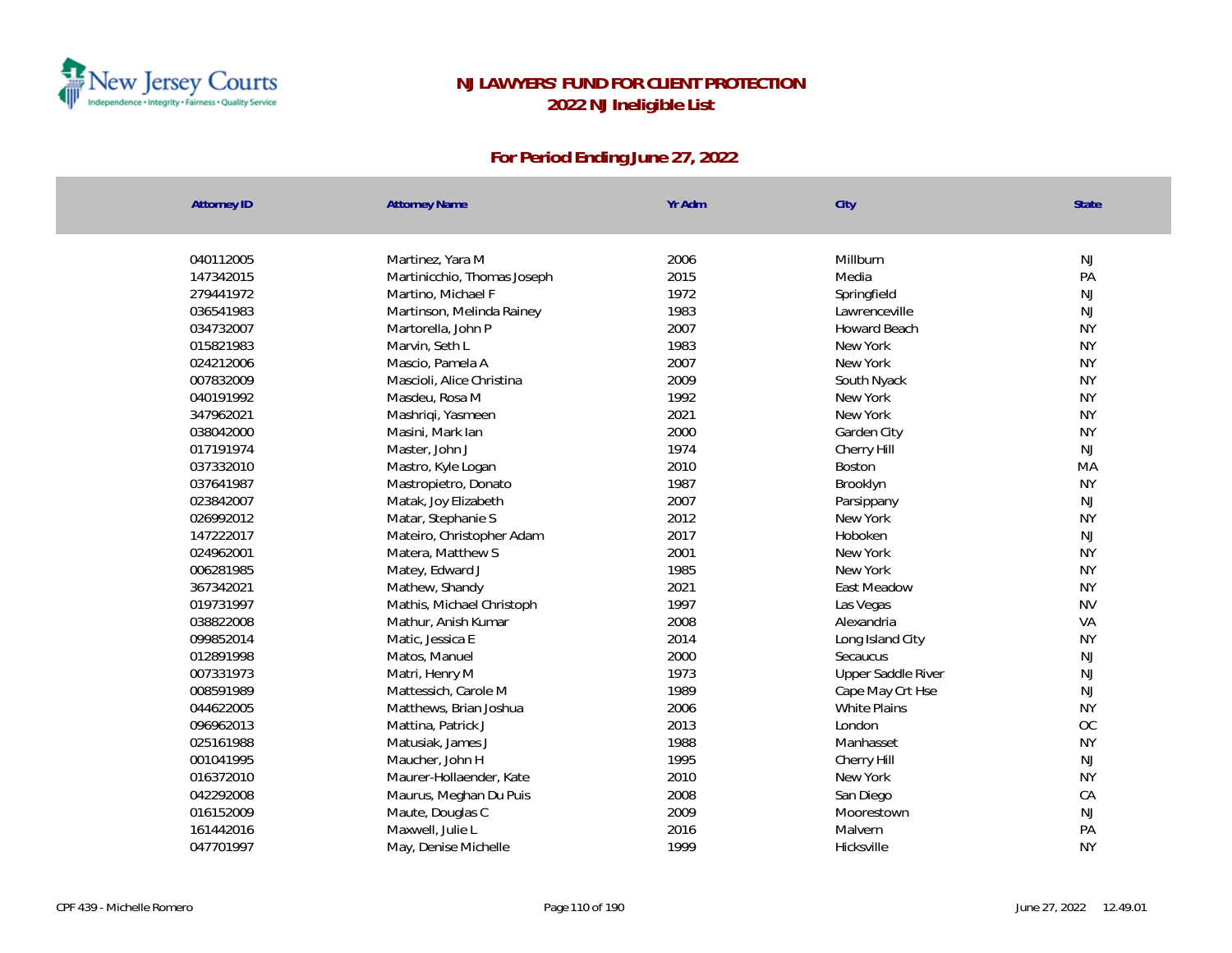

| <b>NY</b><br>120212015<br>2015<br>Brooklyn<br>Mayer, Jessica Grant<br>2016<br><b>NY</b><br>174732016<br>Mayer, Nicholas<br>New York<br>OC<br>2014<br>076042014<br>Mayhew, Thomas Edward<br>London<br>1990<br>NC<br>026141989<br>Mayo, John R<br>Charlotte<br>2013<br><b>NY</b><br>096902013<br>Mayo, Katherine E<br>Brooklyn<br>PA<br>031252010<br>2010<br>Mays, Sean P<br>Warminster<br><b>MD</b><br>028042000<br>2000<br>Mays-Diagne, Sabrina Regina<br>Rockville<br>1987<br><b>NY</b><br>029871986<br>Mazel, Geoffrey R<br><b>Great Neck</b><br>1995<br><b>NY</b><br>003061995<br>Mazer, Jonathan<br>New York<br>1977<br>NJ<br>002681977<br>Mazer, Marcia L<br>Cherry Hill<br>2013<br>065732013<br><b>NY</b><br>Mazor, Morgan<br>New York<br>2012<br>CO<br>046782011<br>Golden<br>Mazzei, Jared J<br>2007<br>New York<br><b>NY</b><br>032442007<br>Mazzei, Robert Michael<br>1993<br>CA<br>054991993<br>Hayward<br>Mazzetti, Peter P<br>1973<br>FL<br>008601973<br>Mc Afoos, Louis G<br>Boynton Beach<br>OH<br>032591993<br>1994<br>Mc Alister, Kevin S<br>Westerville<br>PA<br>045811995<br>1996<br>Mc Andrew, Amy Goodman<br>Berwyn<br><b>NY</b><br>012212006<br>2006<br>Mc Bain, Charles E<br>Harrison<br>030571987<br>1987<br><b>NJ</b><br>Mc Bride, Hesser G<br>Newark<br>2000<br><b>NY</b><br>002292000<br>Mc Cabe, Mark C<br>Hopewell Junction<br>1994<br>NJ<br>056071993<br>Mountainside<br>Mc Cabe, Nancy Kessler<br>1992<br>027131992<br>Mc Cabe-Chiacchio, Lee Ann<br><b>NJ</b><br>Princeton<br>2010<br>031632010<br>New York<br><b>NY</b><br>Mc Cann, Christopher Scott<br>$\mathsf{FL}$<br>047211994<br>1994<br>Mc Carthy, Brian J<br>Boca Raton<br>041531986<br>1987<br>New York<br><b>NY</b><br>Mc Carthy, David J<br><b>NJ</b><br>021581975<br>Mc Carthy, Thomas M<br>1975<br>Red Bank<br>VA<br>022511986<br>Mc Carty, William H<br>1986<br>Manassas<br>2004<br>CA<br>Mc Carty, William R<br>011722004<br>Cupertino<br>DE<br>2008<br>031542007<br>Mc Cauley, Ian D<br>Wilmington<br>PA<br>Mc Clain, John L<br>1990<br>015411989<br>Wynnewood<br>2002<br>NC<br>004472002<br>Mc Clean, Anne-Marie<br>Garner<br>SC<br>1992<br>018881992<br>Mc Clellan, Lisa Celeste<br>Rock Hill<br>VA<br>042152004<br>2004<br>Falls Church<br>Mc Clenney, Joan M<br>1999<br><b>NJ</b><br>035301999<br>Mc Connell, William<br>Hackensack<br>1984<br><b>NJ</b><br>000861984<br>Mc Culloch, Kevin O | <b>Attorney ID</b> | <b>Attorney Name</b> | Yr Adm | City   | State |
|---------------------------------------------------------------------------------------------------------------------------------------------------------------------------------------------------------------------------------------------------------------------------------------------------------------------------------------------------------------------------------------------------------------------------------------------------------------------------------------------------------------------------------------------------------------------------------------------------------------------------------------------------------------------------------------------------------------------------------------------------------------------------------------------------------------------------------------------------------------------------------------------------------------------------------------------------------------------------------------------------------------------------------------------------------------------------------------------------------------------------------------------------------------------------------------------------------------------------------------------------------------------------------------------------------------------------------------------------------------------------------------------------------------------------------------------------------------------------------------------------------------------------------------------------------------------------------------------------------------------------------------------------------------------------------------------------------------------------------------------------------------------------------------------------------------------------------------------------------------------------------------------------------------------------------------------------------------------------------------------------------------------------------------------------------------------------------------------------------------------------------------------------------------------------------------------------------------------------------------------------------------------------------------------------------------------------------------------------------------------------------------------------|--------------------|----------------------|--------|--------|-------|
|                                                                                                                                                                                                                                                                                                                                                                                                                                                                                                                                                                                                                                                                                                                                                                                                                                                                                                                                                                                                                                                                                                                                                                                                                                                                                                                                                                                                                                                                                                                                                                                                                                                                                                                                                                                                                                                                                                                                                                                                                                                                                                                                                                                                                                                                                                                                                                                                   |                    |                      |        |        |       |
|                                                                                                                                                                                                                                                                                                                                                                                                                                                                                                                                                                                                                                                                                                                                                                                                                                                                                                                                                                                                                                                                                                                                                                                                                                                                                                                                                                                                                                                                                                                                                                                                                                                                                                                                                                                                                                                                                                                                                                                                                                                                                                                                                                                                                                                                                                                                                                                                   |                    |                      |        |        |       |
|                                                                                                                                                                                                                                                                                                                                                                                                                                                                                                                                                                                                                                                                                                                                                                                                                                                                                                                                                                                                                                                                                                                                                                                                                                                                                                                                                                                                                                                                                                                                                                                                                                                                                                                                                                                                                                                                                                                                                                                                                                                                                                                                                                                                                                                                                                                                                                                                   |                    |                      |        |        |       |
|                                                                                                                                                                                                                                                                                                                                                                                                                                                                                                                                                                                                                                                                                                                                                                                                                                                                                                                                                                                                                                                                                                                                                                                                                                                                                                                                                                                                                                                                                                                                                                                                                                                                                                                                                                                                                                                                                                                                                                                                                                                                                                                                                                                                                                                                                                                                                                                                   |                    |                      |        |        |       |
|                                                                                                                                                                                                                                                                                                                                                                                                                                                                                                                                                                                                                                                                                                                                                                                                                                                                                                                                                                                                                                                                                                                                                                                                                                                                                                                                                                                                                                                                                                                                                                                                                                                                                                                                                                                                                                                                                                                                                                                                                                                                                                                                                                                                                                                                                                                                                                                                   |                    |                      |        |        |       |
|                                                                                                                                                                                                                                                                                                                                                                                                                                                                                                                                                                                                                                                                                                                                                                                                                                                                                                                                                                                                                                                                                                                                                                                                                                                                                                                                                                                                                                                                                                                                                                                                                                                                                                                                                                                                                                                                                                                                                                                                                                                                                                                                                                                                                                                                                                                                                                                                   |                    |                      |        |        |       |
|                                                                                                                                                                                                                                                                                                                                                                                                                                                                                                                                                                                                                                                                                                                                                                                                                                                                                                                                                                                                                                                                                                                                                                                                                                                                                                                                                                                                                                                                                                                                                                                                                                                                                                                                                                                                                                                                                                                                                                                                                                                                                                                                                                                                                                                                                                                                                                                                   |                    |                      |        |        |       |
|                                                                                                                                                                                                                                                                                                                                                                                                                                                                                                                                                                                                                                                                                                                                                                                                                                                                                                                                                                                                                                                                                                                                                                                                                                                                                                                                                                                                                                                                                                                                                                                                                                                                                                                                                                                                                                                                                                                                                                                                                                                                                                                                                                                                                                                                                                                                                                                                   |                    |                      |        |        |       |
|                                                                                                                                                                                                                                                                                                                                                                                                                                                                                                                                                                                                                                                                                                                                                                                                                                                                                                                                                                                                                                                                                                                                                                                                                                                                                                                                                                                                                                                                                                                                                                                                                                                                                                                                                                                                                                                                                                                                                                                                                                                                                                                                                                                                                                                                                                                                                                                                   |                    |                      |        |        |       |
|                                                                                                                                                                                                                                                                                                                                                                                                                                                                                                                                                                                                                                                                                                                                                                                                                                                                                                                                                                                                                                                                                                                                                                                                                                                                                                                                                                                                                                                                                                                                                                                                                                                                                                                                                                                                                                                                                                                                                                                                                                                                                                                                                                                                                                                                                                                                                                                                   |                    |                      |        |        |       |
|                                                                                                                                                                                                                                                                                                                                                                                                                                                                                                                                                                                                                                                                                                                                                                                                                                                                                                                                                                                                                                                                                                                                                                                                                                                                                                                                                                                                                                                                                                                                                                                                                                                                                                                                                                                                                                                                                                                                                                                                                                                                                                                                                                                                                                                                                                                                                                                                   |                    |                      |        |        |       |
|                                                                                                                                                                                                                                                                                                                                                                                                                                                                                                                                                                                                                                                                                                                                                                                                                                                                                                                                                                                                                                                                                                                                                                                                                                                                                                                                                                                                                                                                                                                                                                                                                                                                                                                                                                                                                                                                                                                                                                                                                                                                                                                                                                                                                                                                                                                                                                                                   |                    |                      |        |        |       |
|                                                                                                                                                                                                                                                                                                                                                                                                                                                                                                                                                                                                                                                                                                                                                                                                                                                                                                                                                                                                                                                                                                                                                                                                                                                                                                                                                                                                                                                                                                                                                                                                                                                                                                                                                                                                                                                                                                                                                                                                                                                                                                                                                                                                                                                                                                                                                                                                   |                    |                      |        |        |       |
|                                                                                                                                                                                                                                                                                                                                                                                                                                                                                                                                                                                                                                                                                                                                                                                                                                                                                                                                                                                                                                                                                                                                                                                                                                                                                                                                                                                                                                                                                                                                                                                                                                                                                                                                                                                                                                                                                                                                                                                                                                                                                                                                                                                                                                                                                                                                                                                                   |                    |                      |        |        |       |
|                                                                                                                                                                                                                                                                                                                                                                                                                                                                                                                                                                                                                                                                                                                                                                                                                                                                                                                                                                                                                                                                                                                                                                                                                                                                                                                                                                                                                                                                                                                                                                                                                                                                                                                                                                                                                                                                                                                                                                                                                                                                                                                                                                                                                                                                                                                                                                                                   |                    |                      |        |        |       |
|                                                                                                                                                                                                                                                                                                                                                                                                                                                                                                                                                                                                                                                                                                                                                                                                                                                                                                                                                                                                                                                                                                                                                                                                                                                                                                                                                                                                                                                                                                                                                                                                                                                                                                                                                                                                                                                                                                                                                                                                                                                                                                                                                                                                                                                                                                                                                                                                   |                    |                      |        |        |       |
|                                                                                                                                                                                                                                                                                                                                                                                                                                                                                                                                                                                                                                                                                                                                                                                                                                                                                                                                                                                                                                                                                                                                                                                                                                                                                                                                                                                                                                                                                                                                                                                                                                                                                                                                                                                                                                                                                                                                                                                                                                                                                                                                                                                                                                                                                                                                                                                                   |                    |                      |        |        |       |
|                                                                                                                                                                                                                                                                                                                                                                                                                                                                                                                                                                                                                                                                                                                                                                                                                                                                                                                                                                                                                                                                                                                                                                                                                                                                                                                                                                                                                                                                                                                                                                                                                                                                                                                                                                                                                                                                                                                                                                                                                                                                                                                                                                                                                                                                                                                                                                                                   |                    |                      |        |        |       |
|                                                                                                                                                                                                                                                                                                                                                                                                                                                                                                                                                                                                                                                                                                                                                                                                                                                                                                                                                                                                                                                                                                                                                                                                                                                                                                                                                                                                                                                                                                                                                                                                                                                                                                                                                                                                                                                                                                                                                                                                                                                                                                                                                                                                                                                                                                                                                                                                   |                    |                      |        |        |       |
|                                                                                                                                                                                                                                                                                                                                                                                                                                                                                                                                                                                                                                                                                                                                                                                                                                                                                                                                                                                                                                                                                                                                                                                                                                                                                                                                                                                                                                                                                                                                                                                                                                                                                                                                                                                                                                                                                                                                                                                                                                                                                                                                                                                                                                                                                                                                                                                                   |                    |                      |        |        |       |
|                                                                                                                                                                                                                                                                                                                                                                                                                                                                                                                                                                                                                                                                                                                                                                                                                                                                                                                                                                                                                                                                                                                                                                                                                                                                                                                                                                                                                                                                                                                                                                                                                                                                                                                                                                                                                                                                                                                                                                                                                                                                                                                                                                                                                                                                                                                                                                                                   |                    |                      |        |        |       |
|                                                                                                                                                                                                                                                                                                                                                                                                                                                                                                                                                                                                                                                                                                                                                                                                                                                                                                                                                                                                                                                                                                                                                                                                                                                                                                                                                                                                                                                                                                                                                                                                                                                                                                                                                                                                                                                                                                                                                                                                                                                                                                                                                                                                                                                                                                                                                                                                   |                    |                      |        |        |       |
|                                                                                                                                                                                                                                                                                                                                                                                                                                                                                                                                                                                                                                                                                                                                                                                                                                                                                                                                                                                                                                                                                                                                                                                                                                                                                                                                                                                                                                                                                                                                                                                                                                                                                                                                                                                                                                                                                                                                                                                                                                                                                                                                                                                                                                                                                                                                                                                                   |                    |                      |        |        |       |
|                                                                                                                                                                                                                                                                                                                                                                                                                                                                                                                                                                                                                                                                                                                                                                                                                                                                                                                                                                                                                                                                                                                                                                                                                                                                                                                                                                                                                                                                                                                                                                                                                                                                                                                                                                                                                                                                                                                                                                                                                                                                                                                                                                                                                                                                                                                                                                                                   |                    |                      |        |        |       |
|                                                                                                                                                                                                                                                                                                                                                                                                                                                                                                                                                                                                                                                                                                                                                                                                                                                                                                                                                                                                                                                                                                                                                                                                                                                                                                                                                                                                                                                                                                                                                                                                                                                                                                                                                                                                                                                                                                                                                                                                                                                                                                                                                                                                                                                                                                                                                                                                   |                    |                      |        |        |       |
|                                                                                                                                                                                                                                                                                                                                                                                                                                                                                                                                                                                                                                                                                                                                                                                                                                                                                                                                                                                                                                                                                                                                                                                                                                                                                                                                                                                                                                                                                                                                                                                                                                                                                                                                                                                                                                                                                                                                                                                                                                                                                                                                                                                                                                                                                                                                                                                                   |                    |                      |        |        |       |
|                                                                                                                                                                                                                                                                                                                                                                                                                                                                                                                                                                                                                                                                                                                                                                                                                                                                                                                                                                                                                                                                                                                                                                                                                                                                                                                                                                                                                                                                                                                                                                                                                                                                                                                                                                                                                                                                                                                                                                                                                                                                                                                                                                                                                                                                                                                                                                                                   |                    |                      |        |        |       |
|                                                                                                                                                                                                                                                                                                                                                                                                                                                                                                                                                                                                                                                                                                                                                                                                                                                                                                                                                                                                                                                                                                                                                                                                                                                                                                                                                                                                                                                                                                                                                                                                                                                                                                                                                                                                                                                                                                                                                                                                                                                                                                                                                                                                                                                                                                                                                                                                   |                    |                      |        |        |       |
|                                                                                                                                                                                                                                                                                                                                                                                                                                                                                                                                                                                                                                                                                                                                                                                                                                                                                                                                                                                                                                                                                                                                                                                                                                                                                                                                                                                                                                                                                                                                                                                                                                                                                                                                                                                                                                                                                                                                                                                                                                                                                                                                                                                                                                                                                                                                                                                                   |                    |                      |        |        |       |
|                                                                                                                                                                                                                                                                                                                                                                                                                                                                                                                                                                                                                                                                                                                                                                                                                                                                                                                                                                                                                                                                                                                                                                                                                                                                                                                                                                                                                                                                                                                                                                                                                                                                                                                                                                                                                                                                                                                                                                                                                                                                                                                                                                                                                                                                                                                                                                                                   |                    |                      |        |        |       |
|                                                                                                                                                                                                                                                                                                                                                                                                                                                                                                                                                                                                                                                                                                                                                                                                                                                                                                                                                                                                                                                                                                                                                                                                                                                                                                                                                                                                                                                                                                                                                                                                                                                                                                                                                                                                                                                                                                                                                                                                                                                                                                                                                                                                                                                                                                                                                                                                   |                    |                      |        |        |       |
|                                                                                                                                                                                                                                                                                                                                                                                                                                                                                                                                                                                                                                                                                                                                                                                                                                                                                                                                                                                                                                                                                                                                                                                                                                                                                                                                                                                                                                                                                                                                                                                                                                                                                                                                                                                                                                                                                                                                                                                                                                                                                                                                                                                                                                                                                                                                                                                                   |                    |                      |        |        |       |
|                                                                                                                                                                                                                                                                                                                                                                                                                                                                                                                                                                                                                                                                                                                                                                                                                                                                                                                                                                                                                                                                                                                                                                                                                                                                                                                                                                                                                                                                                                                                                                                                                                                                                                                                                                                                                                                                                                                                                                                                                                                                                                                                                                                                                                                                                                                                                                                                   |                    |                      |        |        |       |
|                                                                                                                                                                                                                                                                                                                                                                                                                                                                                                                                                                                                                                                                                                                                                                                                                                                                                                                                                                                                                                                                                                                                                                                                                                                                                                                                                                                                                                                                                                                                                                                                                                                                                                                                                                                                                                                                                                                                                                                                                                                                                                                                                                                                                                                                                                                                                                                                   |                    |                      |        |        |       |
|                                                                                                                                                                                                                                                                                                                                                                                                                                                                                                                                                                                                                                                                                                                                                                                                                                                                                                                                                                                                                                                                                                                                                                                                                                                                                                                                                                                                                                                                                                                                                                                                                                                                                                                                                                                                                                                                                                                                                                                                                                                                                                                                                                                                                                                                                                                                                                                                   |                    |                      |        |        |       |
|                                                                                                                                                                                                                                                                                                                                                                                                                                                                                                                                                                                                                                                                                                                                                                                                                                                                                                                                                                                                                                                                                                                                                                                                                                                                                                                                                                                                                                                                                                                                                                                                                                                                                                                                                                                                                                                                                                                                                                                                                                                                                                                                                                                                                                                                                                                                                                                                   |                    |                      |        | Ramsey |       |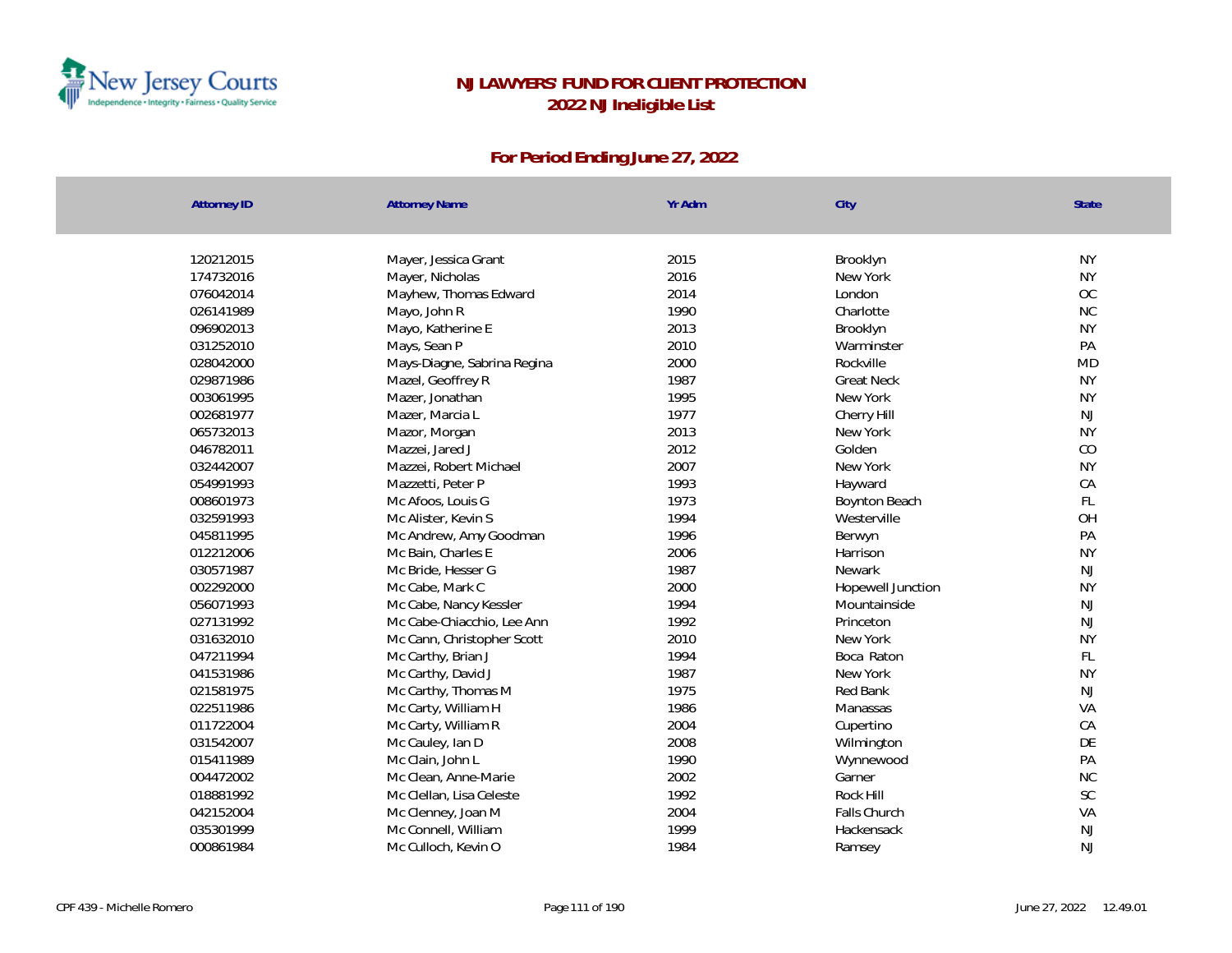

| <b>Attorney ID</b> | <b>Attorney Name</b>        | Yr Adm | City             | <b>State</b>  |
|--------------------|-----------------------------|--------|------------------|---------------|
|                    |                             |        |                  |               |
| 048561994          | Mc Cusker, Paul Gerard      | 1996   | Hackensack       | NJ            |
| 011352005          | Mc Cusker, Quinn Michael    | 2005   | Yardley          | PA            |
| 002632011          | Mc Daniel, Mary-Elizabeth   | 2011   | Bellmawr         | NJ            |
| 034891995          | Mc Demus, Christopher D     | 1996   | Philadelphia     | PA            |
| 018721992          | Mc Dermott, Robert A        | 1992   | Mechanicsburg    | PA            |
| 027581979          | Mc Donald, Gary S           | 1979   | Cherry Hill      | $\mathsf{NJ}$ |
| 024392006          | Mc Donald, Kevin G          | 2006   | Philadelphia     | PA            |
| 015261995          | Mc Donnell, Michael Martin  | 1995   | Elizabeth        | $\mathsf{NJ}$ |
| 023971999          | Mc Donough, Daniel William  | 1999   | Princeton        | NJ            |
| 005692011          | Mc Donough, Lauren Ashley   | 2011   | Glenwood Landing | <b>NY</b>     |
| 048161997          | Mc Elduff, Timothy Patrick  | 1998   | Slate Hill       | <b>NY</b>     |
| 042942011          | Mc Elhoe, David             | 2012   | New York         | <b>NY</b>     |
| 036492006          | Mc Elroy, Brian Patrick     | 2006   | Fair Lawn        | $\mathsf{NJ}$ |
| 030372011          | Mc Elwee, Alexandra Chapman | 2012   | New York         | <b>NY</b>     |
| 025621984          | Mc Elwee, Kenneth L         | 1984   | Mendham          | $\mathsf{NJ}$ |
| 051491997          | Mc Elwreath, Suzanne Marie  | 1999   | Pompton PIns     | <b>NJ</b>     |
| 035442008          | Mc Evoy, Brian B            | 2008   | Madison          | $\mathsf{NJ}$ |
| 005872011          | Mc Evoy, Emily Catherine    | 2011   | Philadelphia     | PA            |
| 025642008          | Mc Evoy, Geri Anne          | 2008   | Madison          | NJ            |
| 005711986          | Mc Fadden, Louis P          | 1986   | Northfield       | NJ            |
| 006282009          | Mc Farlane, Alicia Ann      | 2009   | Mt Vernon        | <b>NY</b>     |
| 025862011          | Mc Field, Chemere Kesha     | 2011   | Clearwater       | FL            |
| 030422011          | Mc Ginnis, Kolleen          | 2012   | Philadelphia     | PA            |
| 000592006          | Mc Govern, Elizabeth Ann    | 2006   | London           | <b>OC</b>     |
| 030552001          | Mc Govern, James Peter      | 2001   | Newton           | NJ            |
| 050611994          | Mc Grane, Virginia L        | 1994   | Rye              | <b>NY</b>     |
| 039912011          | Mc Grath, Harry Patrick     | 2015   | Kingston         | PA            |
| 032112005          | Mc Grath, John J            | 2005   | Philadelphia     | PA            |
| 029572010          | Mc Grath, Katherine Mary    | 2011   | Sunnyside        | <b>NY</b>     |
| 017791978          | Mc Grath, Robert            | 1978   | Middletown       | $\mathsf{NJ}$ |
| 037102006          | Mc Guane, Rachel W          | 2006   | Washington       | DC            |
| 025701998          | Mc Guckin, Janice Lynne     | 1998   | Roslyn Harbor    | <b>NY</b>     |
| 039951987          | Mc Guire, John C            | 1987   | Morristown       | NJ            |
| 016921995          | Mc Ilvain, James Bradford   | 1995   | Philadelphia     | PA            |
| 023441990          | Mc Intyre, Timothy          | 1990   | Glen Rock        | <b>NJ</b>     |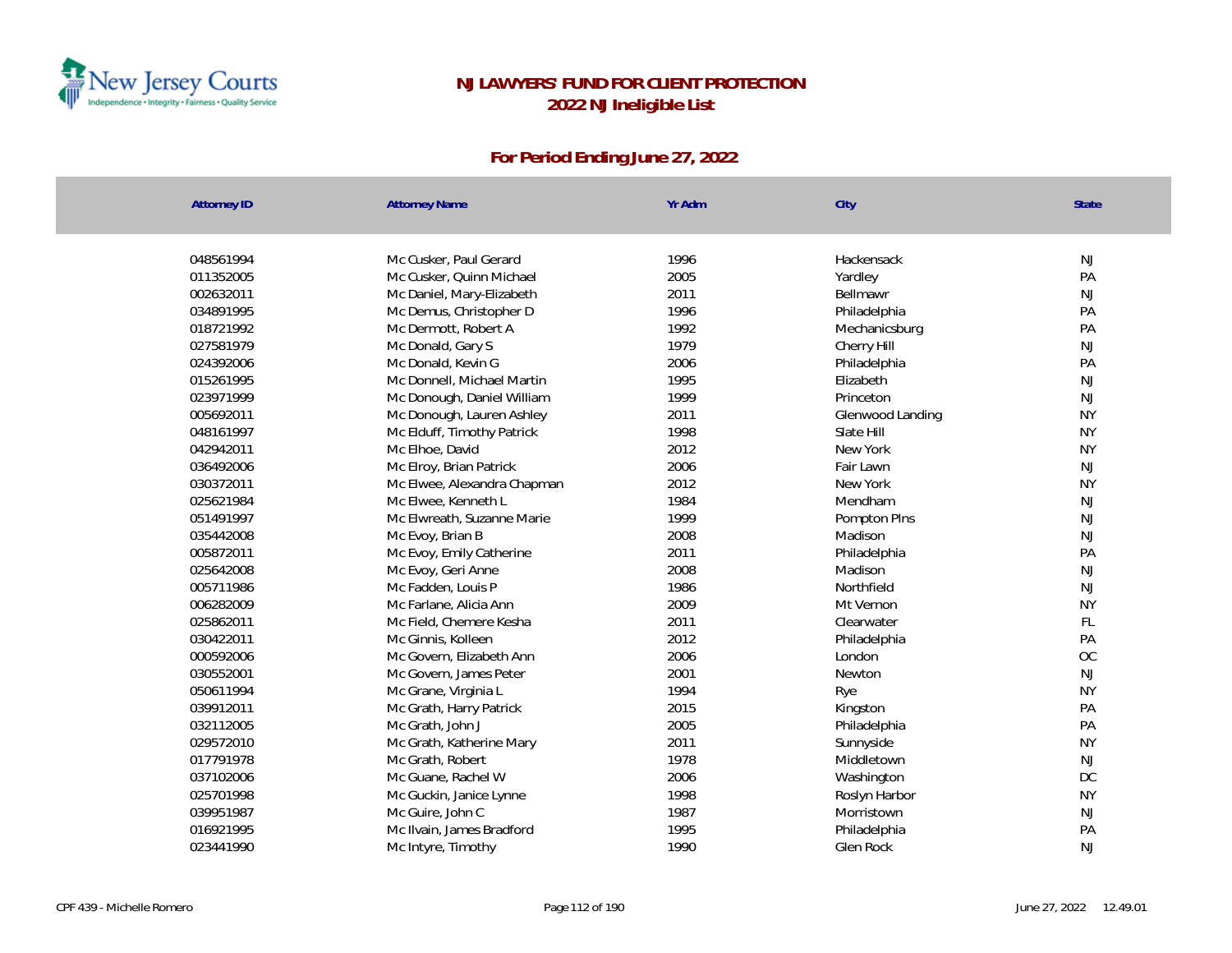

| <b>Attorney ID</b> | <b>Attorney Name</b>           | Yr Adm | City                | <b>State</b> |
|--------------------|--------------------------------|--------|---------------------|--------------|
|                    |                                |        |                     |              |
| 017851991          | Mc Kee, Albert W               | 1992   | New York            | <b>NY</b>    |
| 040822009          | Mc Kenna, John Joseph          | 2009   | Weehawken           | NJ           |
| 034342004          | Mc Kenna, Kristin Marie        | 2005   | Cherry Hill         | NJ           |
| 021501978          | Mc Kenna, Robert J             | 1978   | Newark              | NJ           |
| 047981996          | Mc Kevitt, Thomas              | 1998   | East Meadow         | <b>NY</b>    |
| 020421981          | Mc Kinney, James B             | 1981   | <b>Toms River</b>   | NJ           |
| 043561993          | Mc Kinney, Patricia A          | 1993   | <b>Elkins Park</b>  | PA           |
| 004802004          | Mc Kune, Sarah A               | 2004   | New York            | <b>NY</b>    |
| 031331990          | Mc Lafferty, Irene M           | 1990   | Cherry Hill         | NJ           |
| 029592010          | Mc Laughlin, Corinne Christine | 2010   | Bloomfield          | <b>NJ</b>    |
| 025392010          | Mc Laughlin, Mary A            | 2010   | Staten Island       | <b>NY</b>    |
| 016481998          | Mc Laughlin-Cheng, E June      | 1999   | Irvine              | CA           |
| 043562011          | Mc Laurin, Parker Vance        | 2011   | North York          | ON           |
| 020501992          | Mc Lean, Mendelssohn V         | 1992   | Clinton             | <b>MD</b>    |
| 032212000          | Mc Leer Morin, Maureen         | 2000   | Cranford            | NJ           |
| 045801998          | Mc Loughlin, William Patrick   | 1999   | Tuckahoe            | <b>NY</b>    |
| 016192010          | Mc Mahon, Jamie Kurylo         | 2010   | Brooklyn            | <b>NY</b>    |
| 027761985          | Mc Mahon, Michael E            | 1986   | Staten Island       | <b>NY</b>    |
| 030352008          | Mc Mahon, Michael Healy        | 2008   | New York            | <b>NY</b>    |
| 029092006          | Mc Mahon, Shana                | 2007   | Lancaster           | PA           |
| 000762009          | Mc Manus, Elizabeth Kiernan    | 2009   | New York            | <b>NY</b>    |
| 012141985          | Mc Morrin, Delores A           | 1985   | Mcdonough           | GA           |
| 052341993          | Mc Mullin, Jeanne              | 1994   | West Cornwall       | CT           |
| 028242003          | Mc Murray, Angelyn             | 2004   | Hope                | AR           |
| 026601981          | Mc Nabb, Charles L             | 1981   | Philadelphia        | PA           |
| 032342000          | Mc Nair, Saundra M             | 2000   | <b>District Hts</b> | <b>MD</b>    |
| 033011997          | Mc Niff, John Joseph           | 1998   | Flushing            | <b>NY</b>    |
| 041972011          | Mc Quid, Jenna L               | 2011   | Miami Beach         | FL           |
| 017892009          | Mc Roberts, Frederick Arthur   | 2009   | New York            | <b>NY</b>    |
| 026401978          | Mc Shane, James E              | 1978   | Edison              | <b>NJ</b>    |
| 012231980          | Mc Sherry, Joan P              | 1980   | Somerville          | NJ           |
| 044552010          | Mc Tear, Thomas J              | 2010   | Fort Washington     | PA           |
| 025691999          | Mc Williams, Thomas John       | 1999   | Wilmington          | DE           |
| 270572018          | Mcananey, Kevin G              | 2018   | Bethesda            | <b>MD</b>    |
| 170772015          | Mcbride, Theodore O            | 2015   | Los Angeles         | CA           |
|                    |                                |        |                     |              |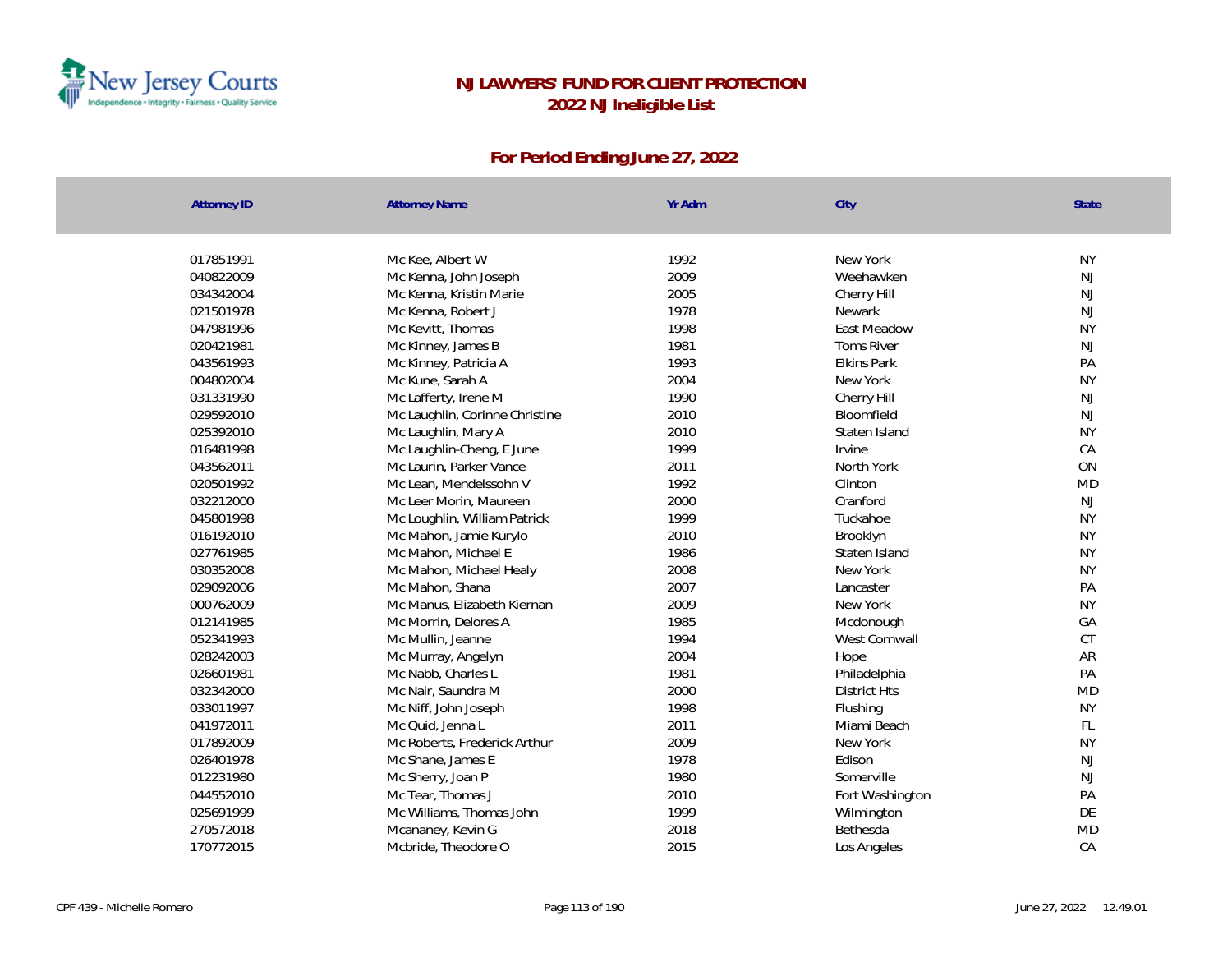

| <b>Attorney ID</b> | <b>Attorney Name</b>       | Yr Adm | City          | State     |
|--------------------|----------------------------|--------|---------------|-----------|
|                    |                            |        |               |           |
| 212162016          | Mccadden, Scott Edward     | 2016   | Media         | PA        |
| 326242020          | Mccarron, Tanner           | 2020   | Philadelphia  | PA        |
| 039492012          | Mccarthy, Alisha L         | 2012   | New York      | <b>NY</b> |
| 114772014          | Mccarthy, Kieran Lynn      | 2014   | Hampton Bays  | <b>NY</b> |
| 036371993          | Mccauley, Melina Fran      | 1993   | Chappaqua     | <b>NY</b> |
| 149642015          | Mccue, Chelsea Kathleen    | 2015   | New Rochelle  | <b>NY</b> |
| 039042012          | Mccutcheon, Ian Mcmahon    | 2013   | Conshohocken  | PA        |
| 042422002          | Mcdaniel, Charles M        | 2003   | Atlanta       | GA        |
| 259832018          | Mcdivitt, Robert E         | 2018   | Mount Laurel  | NJ        |
| 218622016          | Mcdonough, Brian M         | 2016   | Warren        | <b>NJ</b> |
| 081892014          | Mcglaughlin, Matthew David | 2014   | Springfield   | PA        |
| 038452010          | Mcgreevy, Laura Kathleen   | 2010   | New York      | <b>NY</b> |
| 001111999          | Mcguire, Hetal Desai       | 1999   | Tallahassee   | FL        |
| 180082016          | Mcintosh, Grant Cameron    | 2016   | New Brunswick | NJ        |
| 246902017          | Mckee, Devon Marie         | 2017   | Cherry Hill   | NJ        |
| 085922013          | Mckenzie, Elizabeth A      | 2013   | Washington    | <b>DC</b> |
| 139772014          | Mcmahon, Sean Lai          | 2014   | San Francisco | CA        |
| 033572012          | Mcmanus, Matthew Sean      | 2012   | New York      | <b>NY</b> |
| 030411998          | Mcmillan, Veronica Ann     | 1999   | New Windsor   | <b>NY</b> |
| 112592015          | Mcmorrin, Yasmine-Imani P  | 2015   | Culver City   | CA        |
| 179782016          | Mcnichol, Michael Vincent  | 2016   | Staten Island | <b>NY</b> |
| 018552001          | Mcpherson, Shevelle        | 2001   | Cherry Hill   | <b>NJ</b> |
| 098582014          | Mcwain, Patrick James      | 2014   | Billerica     | MA        |
| 007081975          | Meacham, Christopher L     | 1975   | Columbus      | GA        |
| 047121993          | Meagher, Christopher B     | 1993   | White Plains  | <b>NY</b> |
| 020992007          | Mears, Erin S              | 2007   | Harrison      | NJ        |
| 043792013          | Mecka, Thomas James        | 2013   | Garwood       | NJ        |
| 011391985          | Medetsky, Jeffrey A        | 1985   | Brooklyn      | <b>NY</b> |
| 047072006          | Medina, Adonaid Casado     | 2007   | Valhalla      | <b>NY</b> |
| 323502020          | Medina, Alexandra          | 2020   | New York      | <b>NY</b> |
| 081562016          | Medine, Robert Mario       | 2016   | New York      | <b>NY</b> |
| 031792009          | Medinets, Dov B            | 2009   | Brooklyn      | <b>NY</b> |
| 080432013          | Meditz, Gregory Joseph     | 2013   | Astoria       | <b>NY</b> |
| 032342009          | Medow, Stephen M           | 2009   | New Rochelle  | <b>NY</b> |
| 029631997          | Medzhibovsky, Leon         | 1998   | Plandome      | <b>NY</b> |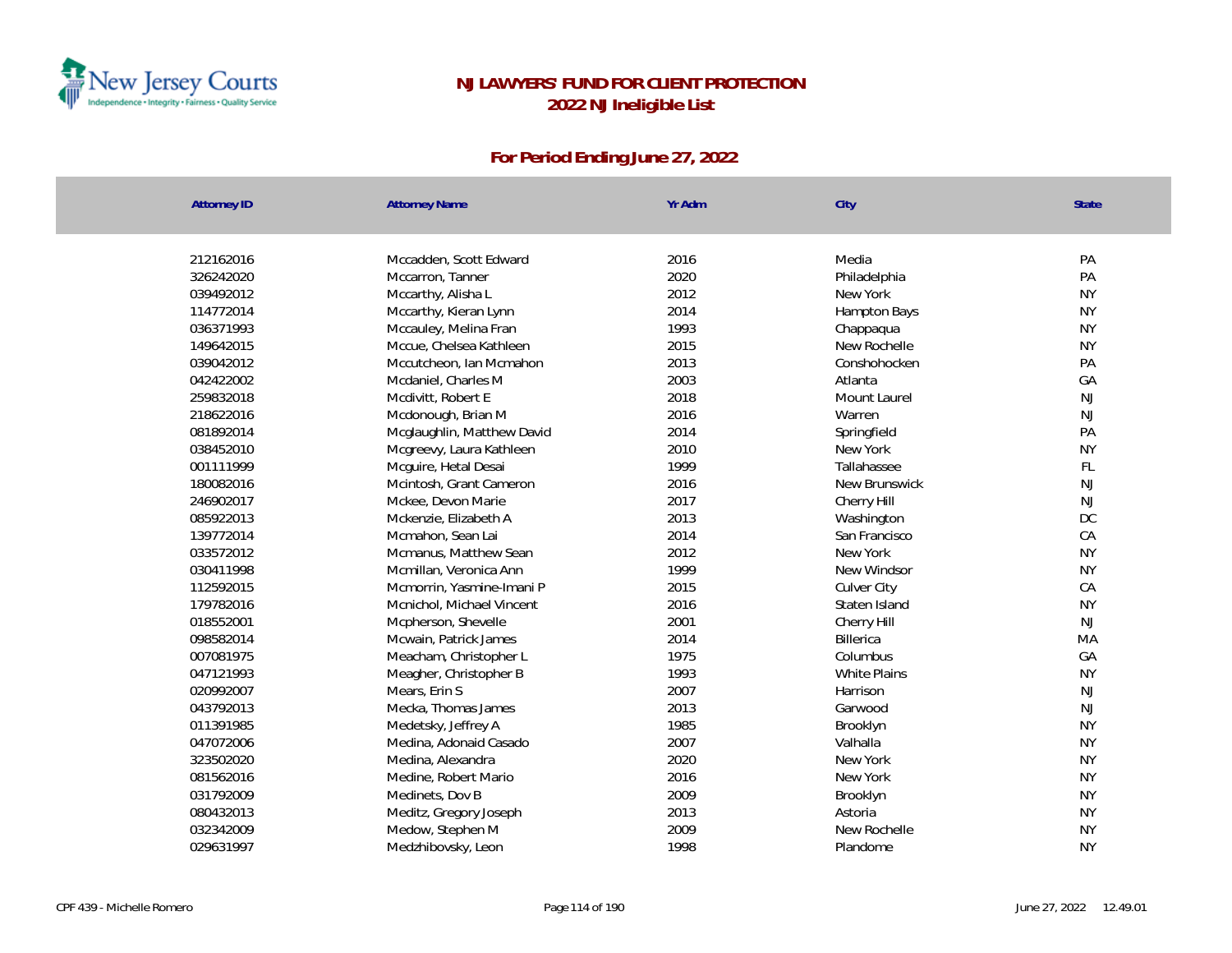

| <b>Attorney ID</b> | <b>Attorney Name</b>      | Yr Adm | City                 | State                  |
|--------------------|---------------------------|--------|----------------------|------------------------|
|                    |                           |        |                      |                        |
| 005932008          | Meehan, Eric John         | 2008   | Wendell              | <b>NC</b>              |
| 044031994          | Meehan, Michael A         | 1994   | Conshohocken         | PA                     |
| 009171980          | Meek, Robert W            | 1980   | Interlaken           | <b>NY</b>              |
| 011561987          | Mehl, Spence J            | 1987   | New York             | <b>NY</b>              |
| 008451997          | Mehler, Charles Vincent   | 1997   | Washington           | <b>DC</b>              |
| 030112009          | Mehrotra, Ashi            | 2010   | Brambleton           | VA                     |
| 031972005          | Mehta, Jennifer B         | 2006   | Haddonfield          | <b>NJ</b>              |
| 024212009          | Mehta, Nikita             | 2009   | New York             | <b>NY</b>              |
| 022601998          | Mehta, Sujal D            | 1998   | Monroe               | <b>NJ</b>              |
| 028152002          | Meier, Andrew Hodge       | 2003   | New York             | <b>NY</b>              |
| 036531996          | Meiner, Michele Julie     | 1996   | <b>Highland Park</b> | <b>NJ</b>              |
| 009781992          | Meiselman, Michael L      | 1992   | New York             | <b>NY</b>              |
| 059762014          | Mekhtiyev, Sergey         | 2014   | New York             | <b>NY</b>              |
| 020321989          | Melehan, Elizabeth C      | 1989   | Wailuku              | $\mathsf{H}\mathsf{I}$ |
| 018881986          | Melick, Amy E             | 1986   | Lawrence Twp         | <b>NJ</b>              |
| 020651975          | Mella, James A            | 1975   | Hopewell             | <b>NJ</b>              |
| 085392015          | Meller, Samuel Ethan      | 2015   | Augusta              | GA                     |
| 061052013          | Melly, Jeannine L         | 2013   | New York             | <b>NY</b>              |
| 352532021          | Melnick, Joanna N         | 2021   | New York             | <b>NY</b>              |
| 030412011          | Melvin, David James       | 2011   | Tampa                | FL                     |
| 022952005          | Melwani, Gloria Kui       | 2005   | New York             | <b>NY</b>              |
| 326882020          | Mena, Alexander Ronald    | 2020   | Edison               | <b>NJ</b>              |
| 370052021          | Menche, Robert J          | 2021   | Monsey               | <b>NY</b>              |
| 149712015          | Mendenhall, Nathan Landon | 2015   | Fort Smith           | AR                     |
| 188202016          | Mendicino, Sara M         | 2016   | Cohoes               | <b>NY</b>              |
| 039152004          | Mendys, Alissa Ann        | 2004   | <b>White Plains</b>  | <b>NY</b>              |
| 252292017          | Menendez, Danielle N      | 2017   | Staten Island        | <b>NY</b>              |
| 031171991          | Menking, Bonner           | 1991   | Pocono Pines         | PA                     |
| 026252002          | Menkowitz, Debra A        | 2003   | Rumson               | <b>NJ</b>              |
| 057432013          | Mentor, Junior            | 2013   | Pembroke Pines       | FL                     |
| 023652009          | Mentz, Lawrence G         | 2009   | New York             | <b>NY</b>              |
| 000122004          | Menu, Padmini Andromach   | 2004   | Ambler               | PA                     |
| 029002006          | Merley, Michael M         | 2006   | New York             | <b>NY</b>              |
| 027922003          | Mermelstein, Ari J        | 2004   | Teaneck              | NJ                     |
| 031361991          | Mermelstein, Laurie E     | 1991   | Brooklyn             | <b>NY</b>              |
|                    |                           |        |                      |                        |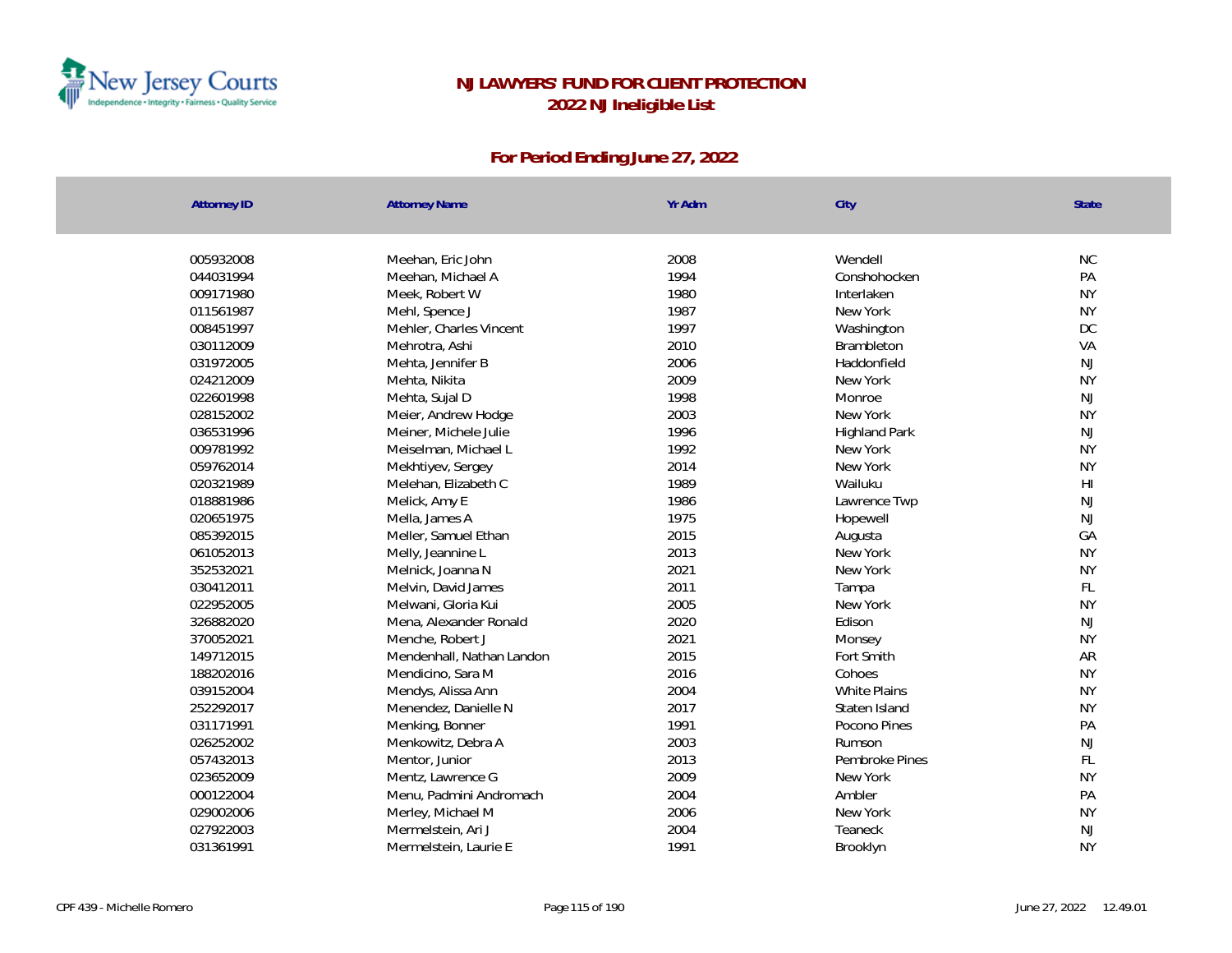

| New York<br>056952013<br>Mernick, Ephraim D<br>2013<br><b>NY</b><br>1986<br>FL<br>009461986<br>Merriwether, Keith M<br><b>Winter Park</b><br>2014<br><b>WA</b><br>125442014<br>Merry, Sarah A<br>Woodinville<br>2001<br>TX<br>010922001<br>Mescall, Stephen J.<br>Baytown<br><b>NY</b><br>069092013<br>Meserole, Justin Christopher<br>2013<br>Massapequa<br>2001<br>NJ<br>045171999<br>Mesiano, Catherine J<br>Cherry Hill<br>PA<br>007501989<br>1989<br>Messa, Jennifer A<br>Downingtown<br>030742012<br>2013<br>Cabin John<br><b>MD</b><br>Metz Meredith, Emily Elizabeth<br>1992<br>CA<br>036041991<br>Meyer, Bruce E<br>Alamo<br><b>NY</b><br>2004<br>Jericho<br>037002004<br>Meyer, Jeffery A<br>2010<br><b>NY</b><br>030052010<br>Meyer, Seth J<br>New York<br>2014<br><b>NY</b><br>137602014<br>Meyer, Zachary Greg<br>New York<br>036471995<br>Meyer-Shipp, Michele C<br>1995<br>Monroe Twp<br>NJ<br><b>NY</b><br>1994<br>055371994<br>Meyerson, Barry A<br>New York<br><b>NY</b><br>1984<br>015161984<br>Meyerson, Richard A<br>New York<br>2014<br><b>NJ</b><br>114942014<br>Meza, Eduardo<br>Hillside<br>NJ<br>1974<br>014571974<br>Michael, Guy S<br>Cherry Hill<br>NJ<br>011132004<br>Michaels, Jordana Sari<br>2004<br>Mountain Lakes<br>2004<br>UT<br>027542003<br>Michaelson, Dwight J<br>Salt Lake Cty<br><b>NY</b><br>039561993<br>1993<br>Michalec, Laura A<br>Thornwood<br>NJ<br>278732018<br>Michals, Tyler D<br>2018<br>Rumson<br>2014<br><b>NY</b><br>131672014<br>Smithtown<br>Michalski, Lauren Tracey<br>2016<br>PA<br>205932016<br>Michel, Joel<br>Philadelphia<br>040261985<br>1986<br><b>NY</b><br>Michelen, Oscar M<br>Albertson<br>1997<br>DE<br>036161997<br>Micheletti, Edward B<br>Wilmington<br>2008<br><b>NY</b><br>034812007<br>Michels, Jonathan S<br>New York<br>012441993<br>1993<br><b>NY</b><br>Michelstein, Steven D<br>New York<br>1988<br>NJ<br>041841988<br>Miele, Marigrace<br><b>Newark</b><br>R <sub>l</sub><br>1997<br>012341997<br>Mignone, Karen Ann<br>Providence<br>1991<br>NJ<br>000621991<br>Mikel, Katherine B<br>Edgewater<br>2004<br><b>NY</b><br>026262004<br>Mikhail, David<br>New York<br>2015<br><b>NY</b><br>170282015<br>New York<br>Mikorski, Maeghan O<br>TX<br>043432011<br>2012<br>Fort Worth<br>Mikus, Jessica Nicole<br>NJ<br>1975<br>016201975<br>Milanese, Robert A<br>Wyckoff<br>PA<br>2014<br>071272014<br>Milano, Mario Thomas<br>Philadelphia | <b>Attorney ID</b> | <b>Attorney Name</b> | Yr Adm | City | State |
|-----------------------------------------------------------------------------------------------------------------------------------------------------------------------------------------------------------------------------------------------------------------------------------------------------------------------------------------------------------------------------------------------------------------------------------------------------------------------------------------------------------------------------------------------------------------------------------------------------------------------------------------------------------------------------------------------------------------------------------------------------------------------------------------------------------------------------------------------------------------------------------------------------------------------------------------------------------------------------------------------------------------------------------------------------------------------------------------------------------------------------------------------------------------------------------------------------------------------------------------------------------------------------------------------------------------------------------------------------------------------------------------------------------------------------------------------------------------------------------------------------------------------------------------------------------------------------------------------------------------------------------------------------------------------------------------------------------------------------------------------------------------------------------------------------------------------------------------------------------------------------------------------------------------------------------------------------------------------------------------------------------------------------------------------------------------------------------------------------------------------------------------------------------------------------------------------------------------------------------------------------------------------------------------------------------------------------------------------------------------------------------------------------------------------------|--------------------|----------------------|--------|------|-------|
|                                                                                                                                                                                                                                                                                                                                                                                                                                                                                                                                                                                                                                                                                                                                                                                                                                                                                                                                                                                                                                                                                                                                                                                                                                                                                                                                                                                                                                                                                                                                                                                                                                                                                                                                                                                                                                                                                                                                                                                                                                                                                                                                                                                                                                                                                                                                                                                                                             |                    |                      |        |      |       |
|                                                                                                                                                                                                                                                                                                                                                                                                                                                                                                                                                                                                                                                                                                                                                                                                                                                                                                                                                                                                                                                                                                                                                                                                                                                                                                                                                                                                                                                                                                                                                                                                                                                                                                                                                                                                                                                                                                                                                                                                                                                                                                                                                                                                                                                                                                                                                                                                                             |                    |                      |        |      |       |
|                                                                                                                                                                                                                                                                                                                                                                                                                                                                                                                                                                                                                                                                                                                                                                                                                                                                                                                                                                                                                                                                                                                                                                                                                                                                                                                                                                                                                                                                                                                                                                                                                                                                                                                                                                                                                                                                                                                                                                                                                                                                                                                                                                                                                                                                                                                                                                                                                             |                    |                      |        |      |       |
|                                                                                                                                                                                                                                                                                                                                                                                                                                                                                                                                                                                                                                                                                                                                                                                                                                                                                                                                                                                                                                                                                                                                                                                                                                                                                                                                                                                                                                                                                                                                                                                                                                                                                                                                                                                                                                                                                                                                                                                                                                                                                                                                                                                                                                                                                                                                                                                                                             |                    |                      |        |      |       |
|                                                                                                                                                                                                                                                                                                                                                                                                                                                                                                                                                                                                                                                                                                                                                                                                                                                                                                                                                                                                                                                                                                                                                                                                                                                                                                                                                                                                                                                                                                                                                                                                                                                                                                                                                                                                                                                                                                                                                                                                                                                                                                                                                                                                                                                                                                                                                                                                                             |                    |                      |        |      |       |
|                                                                                                                                                                                                                                                                                                                                                                                                                                                                                                                                                                                                                                                                                                                                                                                                                                                                                                                                                                                                                                                                                                                                                                                                                                                                                                                                                                                                                                                                                                                                                                                                                                                                                                                                                                                                                                                                                                                                                                                                                                                                                                                                                                                                                                                                                                                                                                                                                             |                    |                      |        |      |       |
|                                                                                                                                                                                                                                                                                                                                                                                                                                                                                                                                                                                                                                                                                                                                                                                                                                                                                                                                                                                                                                                                                                                                                                                                                                                                                                                                                                                                                                                                                                                                                                                                                                                                                                                                                                                                                                                                                                                                                                                                                                                                                                                                                                                                                                                                                                                                                                                                                             |                    |                      |        |      |       |
|                                                                                                                                                                                                                                                                                                                                                                                                                                                                                                                                                                                                                                                                                                                                                                                                                                                                                                                                                                                                                                                                                                                                                                                                                                                                                                                                                                                                                                                                                                                                                                                                                                                                                                                                                                                                                                                                                                                                                                                                                                                                                                                                                                                                                                                                                                                                                                                                                             |                    |                      |        |      |       |
|                                                                                                                                                                                                                                                                                                                                                                                                                                                                                                                                                                                                                                                                                                                                                                                                                                                                                                                                                                                                                                                                                                                                                                                                                                                                                                                                                                                                                                                                                                                                                                                                                                                                                                                                                                                                                                                                                                                                                                                                                                                                                                                                                                                                                                                                                                                                                                                                                             |                    |                      |        |      |       |
|                                                                                                                                                                                                                                                                                                                                                                                                                                                                                                                                                                                                                                                                                                                                                                                                                                                                                                                                                                                                                                                                                                                                                                                                                                                                                                                                                                                                                                                                                                                                                                                                                                                                                                                                                                                                                                                                                                                                                                                                                                                                                                                                                                                                                                                                                                                                                                                                                             |                    |                      |        |      |       |
|                                                                                                                                                                                                                                                                                                                                                                                                                                                                                                                                                                                                                                                                                                                                                                                                                                                                                                                                                                                                                                                                                                                                                                                                                                                                                                                                                                                                                                                                                                                                                                                                                                                                                                                                                                                                                                                                                                                                                                                                                                                                                                                                                                                                                                                                                                                                                                                                                             |                    |                      |        |      |       |
|                                                                                                                                                                                                                                                                                                                                                                                                                                                                                                                                                                                                                                                                                                                                                                                                                                                                                                                                                                                                                                                                                                                                                                                                                                                                                                                                                                                                                                                                                                                                                                                                                                                                                                                                                                                                                                                                                                                                                                                                                                                                                                                                                                                                                                                                                                                                                                                                                             |                    |                      |        |      |       |
|                                                                                                                                                                                                                                                                                                                                                                                                                                                                                                                                                                                                                                                                                                                                                                                                                                                                                                                                                                                                                                                                                                                                                                                                                                                                                                                                                                                                                                                                                                                                                                                                                                                                                                                                                                                                                                                                                                                                                                                                                                                                                                                                                                                                                                                                                                                                                                                                                             |                    |                      |        |      |       |
|                                                                                                                                                                                                                                                                                                                                                                                                                                                                                                                                                                                                                                                                                                                                                                                                                                                                                                                                                                                                                                                                                                                                                                                                                                                                                                                                                                                                                                                                                                                                                                                                                                                                                                                                                                                                                                                                                                                                                                                                                                                                                                                                                                                                                                                                                                                                                                                                                             |                    |                      |        |      |       |
|                                                                                                                                                                                                                                                                                                                                                                                                                                                                                                                                                                                                                                                                                                                                                                                                                                                                                                                                                                                                                                                                                                                                                                                                                                                                                                                                                                                                                                                                                                                                                                                                                                                                                                                                                                                                                                                                                                                                                                                                                                                                                                                                                                                                                                                                                                                                                                                                                             |                    |                      |        |      |       |
|                                                                                                                                                                                                                                                                                                                                                                                                                                                                                                                                                                                                                                                                                                                                                                                                                                                                                                                                                                                                                                                                                                                                                                                                                                                                                                                                                                                                                                                                                                                                                                                                                                                                                                                                                                                                                                                                                                                                                                                                                                                                                                                                                                                                                                                                                                                                                                                                                             |                    |                      |        |      |       |
|                                                                                                                                                                                                                                                                                                                                                                                                                                                                                                                                                                                                                                                                                                                                                                                                                                                                                                                                                                                                                                                                                                                                                                                                                                                                                                                                                                                                                                                                                                                                                                                                                                                                                                                                                                                                                                                                                                                                                                                                                                                                                                                                                                                                                                                                                                                                                                                                                             |                    |                      |        |      |       |
|                                                                                                                                                                                                                                                                                                                                                                                                                                                                                                                                                                                                                                                                                                                                                                                                                                                                                                                                                                                                                                                                                                                                                                                                                                                                                                                                                                                                                                                                                                                                                                                                                                                                                                                                                                                                                                                                                                                                                                                                                                                                                                                                                                                                                                                                                                                                                                                                                             |                    |                      |        |      |       |
|                                                                                                                                                                                                                                                                                                                                                                                                                                                                                                                                                                                                                                                                                                                                                                                                                                                                                                                                                                                                                                                                                                                                                                                                                                                                                                                                                                                                                                                                                                                                                                                                                                                                                                                                                                                                                                                                                                                                                                                                                                                                                                                                                                                                                                                                                                                                                                                                                             |                    |                      |        |      |       |
|                                                                                                                                                                                                                                                                                                                                                                                                                                                                                                                                                                                                                                                                                                                                                                                                                                                                                                                                                                                                                                                                                                                                                                                                                                                                                                                                                                                                                                                                                                                                                                                                                                                                                                                                                                                                                                                                                                                                                                                                                                                                                                                                                                                                                                                                                                                                                                                                                             |                    |                      |        |      |       |
|                                                                                                                                                                                                                                                                                                                                                                                                                                                                                                                                                                                                                                                                                                                                                                                                                                                                                                                                                                                                                                                                                                                                                                                                                                                                                                                                                                                                                                                                                                                                                                                                                                                                                                                                                                                                                                                                                                                                                                                                                                                                                                                                                                                                                                                                                                                                                                                                                             |                    |                      |        |      |       |
|                                                                                                                                                                                                                                                                                                                                                                                                                                                                                                                                                                                                                                                                                                                                                                                                                                                                                                                                                                                                                                                                                                                                                                                                                                                                                                                                                                                                                                                                                                                                                                                                                                                                                                                                                                                                                                                                                                                                                                                                                                                                                                                                                                                                                                                                                                                                                                                                                             |                    |                      |        |      |       |
|                                                                                                                                                                                                                                                                                                                                                                                                                                                                                                                                                                                                                                                                                                                                                                                                                                                                                                                                                                                                                                                                                                                                                                                                                                                                                                                                                                                                                                                                                                                                                                                                                                                                                                                                                                                                                                                                                                                                                                                                                                                                                                                                                                                                                                                                                                                                                                                                                             |                    |                      |        |      |       |
|                                                                                                                                                                                                                                                                                                                                                                                                                                                                                                                                                                                                                                                                                                                                                                                                                                                                                                                                                                                                                                                                                                                                                                                                                                                                                                                                                                                                                                                                                                                                                                                                                                                                                                                                                                                                                                                                                                                                                                                                                                                                                                                                                                                                                                                                                                                                                                                                                             |                    |                      |        |      |       |
|                                                                                                                                                                                                                                                                                                                                                                                                                                                                                                                                                                                                                                                                                                                                                                                                                                                                                                                                                                                                                                                                                                                                                                                                                                                                                                                                                                                                                                                                                                                                                                                                                                                                                                                                                                                                                                                                                                                                                                                                                                                                                                                                                                                                                                                                                                                                                                                                                             |                    |                      |        |      |       |
|                                                                                                                                                                                                                                                                                                                                                                                                                                                                                                                                                                                                                                                                                                                                                                                                                                                                                                                                                                                                                                                                                                                                                                                                                                                                                                                                                                                                                                                                                                                                                                                                                                                                                                                                                                                                                                                                                                                                                                                                                                                                                                                                                                                                                                                                                                                                                                                                                             |                    |                      |        |      |       |
|                                                                                                                                                                                                                                                                                                                                                                                                                                                                                                                                                                                                                                                                                                                                                                                                                                                                                                                                                                                                                                                                                                                                                                                                                                                                                                                                                                                                                                                                                                                                                                                                                                                                                                                                                                                                                                                                                                                                                                                                                                                                                                                                                                                                                                                                                                                                                                                                                             |                    |                      |        |      |       |
|                                                                                                                                                                                                                                                                                                                                                                                                                                                                                                                                                                                                                                                                                                                                                                                                                                                                                                                                                                                                                                                                                                                                                                                                                                                                                                                                                                                                                                                                                                                                                                                                                                                                                                                                                                                                                                                                                                                                                                                                                                                                                                                                                                                                                                                                                                                                                                                                                             |                    |                      |        |      |       |
|                                                                                                                                                                                                                                                                                                                                                                                                                                                                                                                                                                                                                                                                                                                                                                                                                                                                                                                                                                                                                                                                                                                                                                                                                                                                                                                                                                                                                                                                                                                                                                                                                                                                                                                                                                                                                                                                                                                                                                                                                                                                                                                                                                                                                                                                                                                                                                                                                             |                    |                      |        |      |       |
|                                                                                                                                                                                                                                                                                                                                                                                                                                                                                                                                                                                                                                                                                                                                                                                                                                                                                                                                                                                                                                                                                                                                                                                                                                                                                                                                                                                                                                                                                                                                                                                                                                                                                                                                                                                                                                                                                                                                                                                                                                                                                                                                                                                                                                                                                                                                                                                                                             |                    |                      |        |      |       |
|                                                                                                                                                                                                                                                                                                                                                                                                                                                                                                                                                                                                                                                                                                                                                                                                                                                                                                                                                                                                                                                                                                                                                                                                                                                                                                                                                                                                                                                                                                                                                                                                                                                                                                                                                                                                                                                                                                                                                                                                                                                                                                                                                                                                                                                                                                                                                                                                                             |                    |                      |        |      |       |
|                                                                                                                                                                                                                                                                                                                                                                                                                                                                                                                                                                                                                                                                                                                                                                                                                                                                                                                                                                                                                                                                                                                                                                                                                                                                                                                                                                                                                                                                                                                                                                                                                                                                                                                                                                                                                                                                                                                                                                                                                                                                                                                                                                                                                                                                                                                                                                                                                             |                    |                      |        |      |       |
|                                                                                                                                                                                                                                                                                                                                                                                                                                                                                                                                                                                                                                                                                                                                                                                                                                                                                                                                                                                                                                                                                                                                                                                                                                                                                                                                                                                                                                                                                                                                                                                                                                                                                                                                                                                                                                                                                                                                                                                                                                                                                                                                                                                                                                                                                                                                                                                                                             |                    |                      |        |      |       |
|                                                                                                                                                                                                                                                                                                                                                                                                                                                                                                                                                                                                                                                                                                                                                                                                                                                                                                                                                                                                                                                                                                                                                                                                                                                                                                                                                                                                                                                                                                                                                                                                                                                                                                                                                                                                                                                                                                                                                                                                                                                                                                                                                                                                                                                                                                                                                                                                                             |                    |                      |        |      |       |
|                                                                                                                                                                                                                                                                                                                                                                                                                                                                                                                                                                                                                                                                                                                                                                                                                                                                                                                                                                                                                                                                                                                                                                                                                                                                                                                                                                                                                                                                                                                                                                                                                                                                                                                                                                                                                                                                                                                                                                                                                                                                                                                                                                                                                                                                                                                                                                                                                             |                    |                      |        |      |       |
|                                                                                                                                                                                                                                                                                                                                                                                                                                                                                                                                                                                                                                                                                                                                                                                                                                                                                                                                                                                                                                                                                                                                                                                                                                                                                                                                                                                                                                                                                                                                                                                                                                                                                                                                                                                                                                                                                                                                                                                                                                                                                                                                                                                                                                                                                                                                                                                                                             |                    |                      |        |      |       |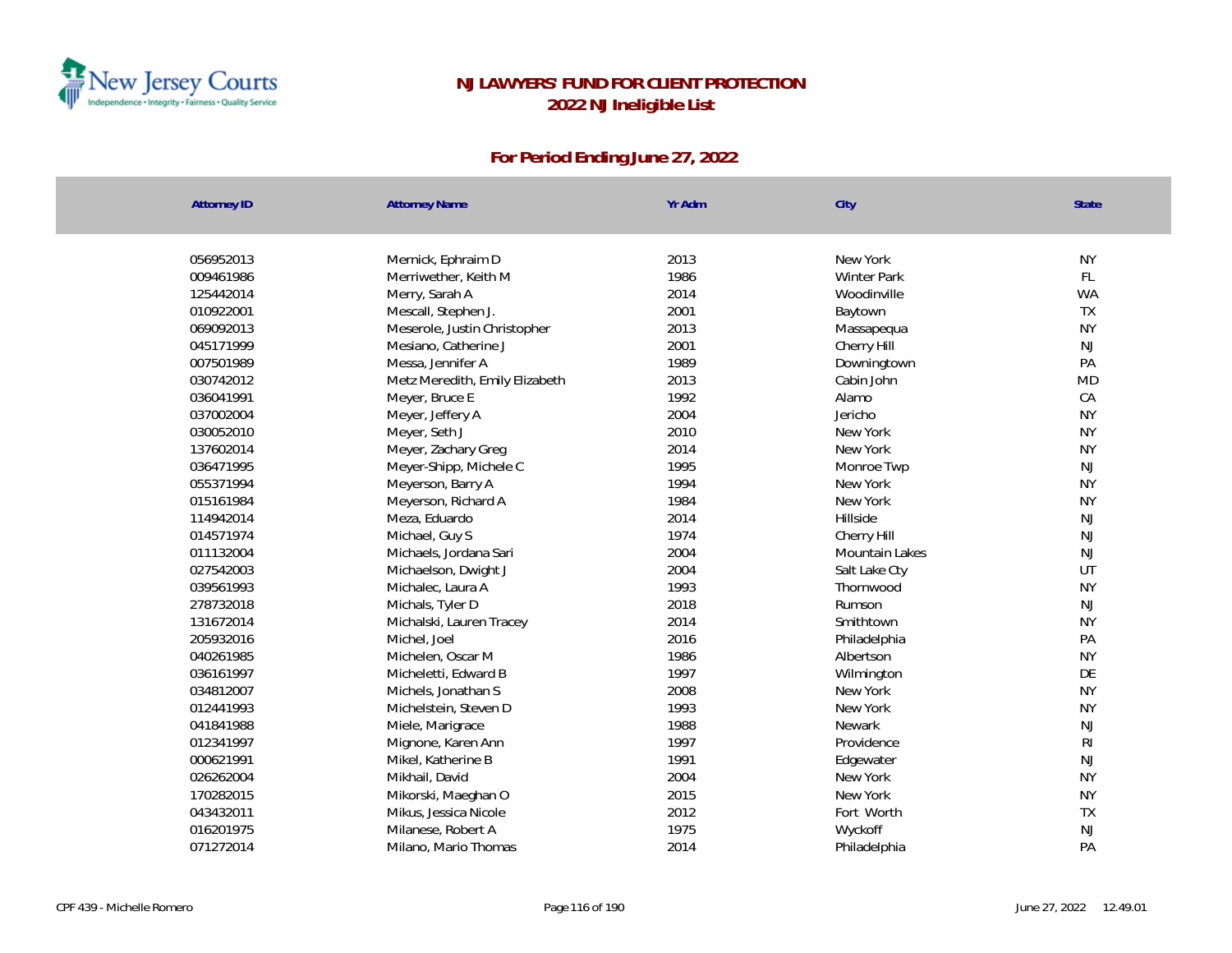

| <b>Attorney ID</b> | <b>Attorney Name</b>      | Yr Adm | City                 | State                             |
|--------------------|---------------------------|--------|----------------------|-----------------------------------|
|                    |                           |        |                      |                                   |
| 208042016          | Milby, Caroline Elizabeth | 2016   | Atlanta              | GA                                |
| 030492011          | Milianes, Courtney L      | 2011   | New York             | <b>NY</b>                         |
| 014712003          | Milina, Svetlana          | 2003   | New York             | <b>NY</b>                         |
| 031512004          | Militano, Joann           | 2004   | Weehawken            | NJ                                |
| 025222002          | Millard, Norman T         | 2002   | Philadelphia         | PA                                |
| 036092011          | Miller, Alice Buggy       | 2012   | <b>Milmont Park</b>  | PA                                |
| 019172010          | Miller, Amy Morilla       | 2010   | Stratford            | CT                                |
| 036262013          | Miller, Corey Marshall    | 2013   | Philadelphia         | PA                                |
| 004382009          | Miller, Daniel Robert     | 2009   | Poughkeepsie         | <b>NY</b>                         |
| 161452016          | Miller, Eric D            | 2016   | Philadelphia         | PA                                |
| 015371998          | Miller, Jaclyn Michele    | 1999   | New City             | <b>NY</b>                         |
| 007551981          | Miller, Joel              | 1981   | West Orange          | NJ                                |
| 021361986          | Miller, Judith S          | 1986   | Hackensack           | NJ                                |
| 008272010          | Miller, Julie Diane       | 2010   | Chicago              | $\ensuremath{\mathsf{IL}}\xspace$ |
| 043522010          | Miller, Kellye M          | 2010   | Piscataway           | NJ                                |
| 030502004          | Miller, Kimberly Elaine   | 2006   | Arlington            | VA                                |
| 039032009          | Miller, Kristina A        | 2009   | <b>Atlantic City</b> | $\mathsf{NJ}$                     |
| 023652005          | Miller, Marissa R         | 2005   | Millbrae             | CA                                |
| 017221995          | Miller, Mason Cottrell    | 1995   | Morris Plains        | NJ                                |
| 034412009          | Miller, Michael C         | 2009   | Brooklyn             | <b>NY</b>                         |
| 005881978          | Miller, Michael D         | 1978   | Haddon Heights       | NJ                                |
| 000631985          | Miller, Pamela T          | 1985   | Hackensack           | OC                                |
| 014382008          | Miller, Rachelle Laroche  | 2008   | New Brunswick        | <b>NJ</b>                         |
| 120662015          | Miller, Sonya C           | 2015   | Las Vegas            | <b>NV</b>                         |
| 020531981          | Miller, Thomas E          | 1981   | Morristown           | NJ                                |
| 034651989          | Miller, Wendy E           | 1990   | New York             | <b>NY</b>                         |
| 034651982          | Milligram, Steven I       | 1983   | Goshen               | <b>NY</b>                         |
| 033231993          | Millin, Anthony L         | 1994   | Potomac              | <b>MD</b>                         |
| 010121983          | Millman, Wendy B          | 1984   | New York             | <b>NY</b>                         |
| 022401986          | Mills, Grace M            | 1986   | Las Vegas            | <b>NV</b>                         |
| 015852009          | Mills, Lindsey T          | 2009   | Norristown           | PA                                |
| 030682011          | Mills, Rachel Amanda      | 2012   | Houston              | TX                                |
| 036031986          | Mills, Richard S          | 1986   | Morristown           | NJ                                |
| 030542004          | Milman, Anna              | 2004   | Huntingdon Valley    | PA                                |
| 020392002          | Milner, Jessica Ann       | 2002   | King Of Prussia      | PA                                |
|                    |                           |        |                      |                                   |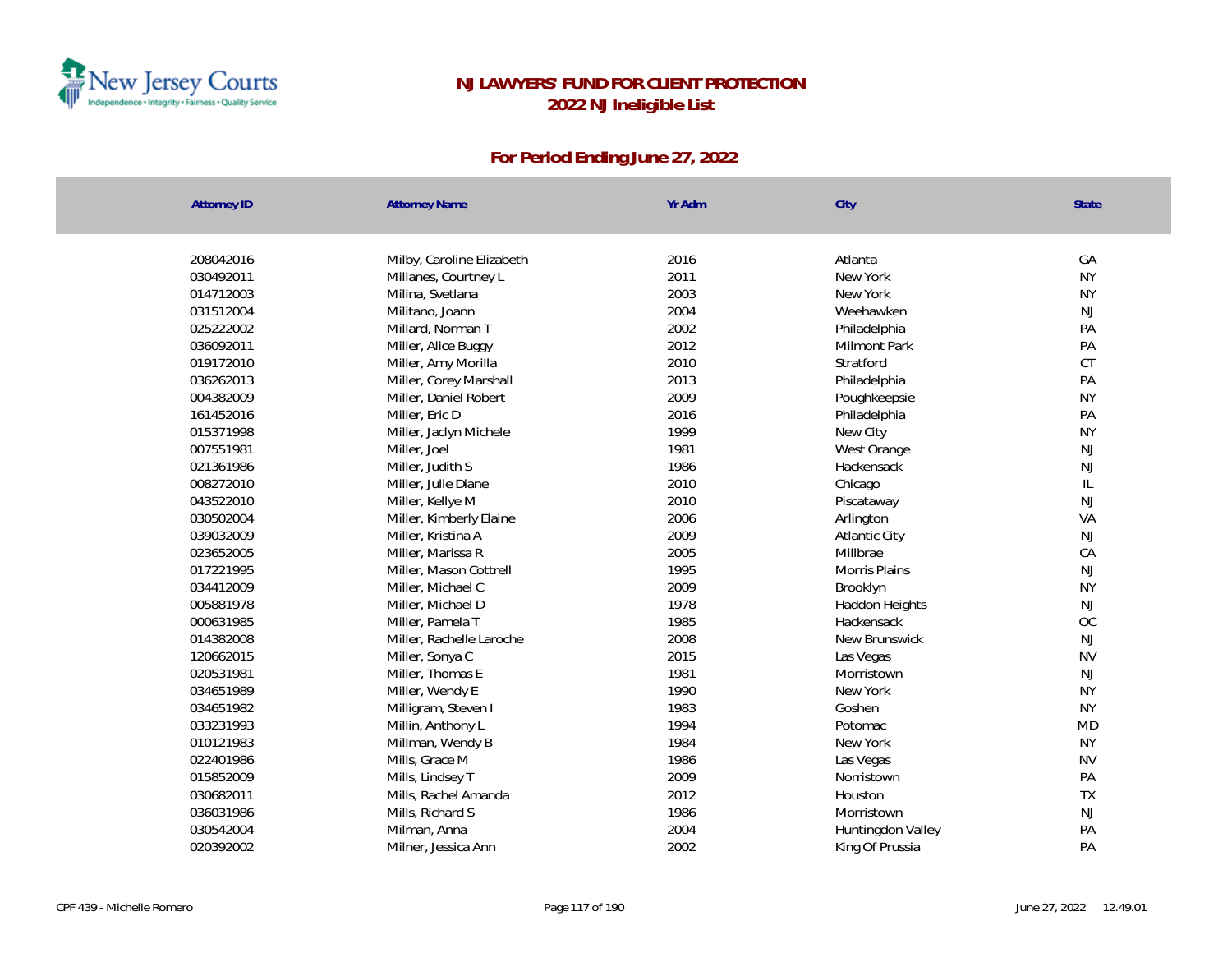

| <b>Attorney ID</b> | <b>Attorney Name</b>       | Yr Adm | City             | <b>State</b> |
|--------------------|----------------------------|--------|------------------|--------------|
|                    |                            |        |                  |              |
| 035792011          | Milojevic, Lana            | 2012   | Irvine           | CA           |
| 021031989          | Milstead, Michael J        | 1990   | Marlton          | NJ           |
| 132022014          | Mincieli, Toni Lee         | 2014   | Brooklyn         | <b>NY</b>    |
| 028801993          | Minervini, Francine A      | 1993   | Ramsey           | NJ           |
| 036082012          | Minick, Jonathan S         | 2012   | Miami            | FL           |
| 020732012          | Miniscalco, Kirsten Balzer | 2012   | Lansdale         | PA           |
| 007571978          | Mink, Rosalind S           | 1978   | West Orange      | NJ           |
| 024532008          | Minnefor, Michael R        | 2008   | New York         | <b>NY</b>    |
| 016312012          | Minnella, Matthew V        | 2012   | New York         | <b>NY</b>    |
| 036841994          | Minsley, Morton S          | 1994   | New York         | <b>NY</b>    |
| 048451997          | Minucci, Matthew David     | 1998   | Henderson        | <b>NV</b>    |
| 254002017          | Minwalla, Ljiljana         | 2017   | Philadelphia     | PA           |
| 029892001          | Mirabal, Maria Del Rosar   | 2001   | Plymouth Meeting | PA           |
| 074262014          | Miranda, Angelo G          | 2014   | Old Saybrook     | CT           |
| 007201993          | Mirville, Jean-R           | 1993   | Moorestown       | <b>NJ</b>    |
| 043061993          | Misa, Virginia B           | 1993   | Harrington Park  | <b>NJ</b>    |
| 038762010          | Miscione, John P L         | 2010   | Vermillion       | SD           |
| 232482017          | Misenhimer, Myleah N       | 2017   | Saratoga Spgs    | <b>NY</b>    |
| 008561975          | Mitchell, Roger S          | 1975   | Titusville       | NJ           |
| 005861977          | Mitchell, Ronald F         | 1977   | Ft Washington    | <b>MD</b>    |
| 030801994          | Mitchell, Sean E           | 1995   | Providence       | RI           |
| 003262007          | Mitchell, Stacy R          | 2007   | Kansas City      | <b>MO</b>    |
| 005512012          | Mittelman, Dov             | 2012   | Florham Park     | NJ           |
| 128802014          | Mizrahi, Evan Corey        | 2014   | Brooklyn         | <b>NY</b>    |
| 000092010          | Mladenovich, Milena        | 2010   | Newark           | DE           |
| 037342006          | Mo, Karen Y                | 2006   | New York         | <b>NY</b>    |
| 091502014          | Mocco, Joseph              | 2014   | North Bergen     | NJ           |
| 030842012          | Mogavero, Kristen A        | 2012   | Ossining         | <b>NY</b>    |
| 149862018          | Mohaber, Sharona Hakakian  | 2018   | Roslyn Estates   | <b>NY</b>    |
| 326992020          | Mohanty, Rohan             | 2020   | Philadelphia     | PA           |
| 134912014          | Mojiminiyi, Ademisope      | 2014   | New York         | <b>NY</b>    |
| 053222013          | Mokry, John S              | 2013   | Somerville       | NJ           |
| 045472011          | Molfetta, Frank G          | 2013   | Newark           | NJ           |
| 026812008          | Molina, Miguel A           | 2008   | Jersey City      | <b>NJ</b>    |
| 018481976          | Molino, Virginia L         | 1976   | Short Hills      | <b>NJ</b>    |
|                    |                            |        |                  |              |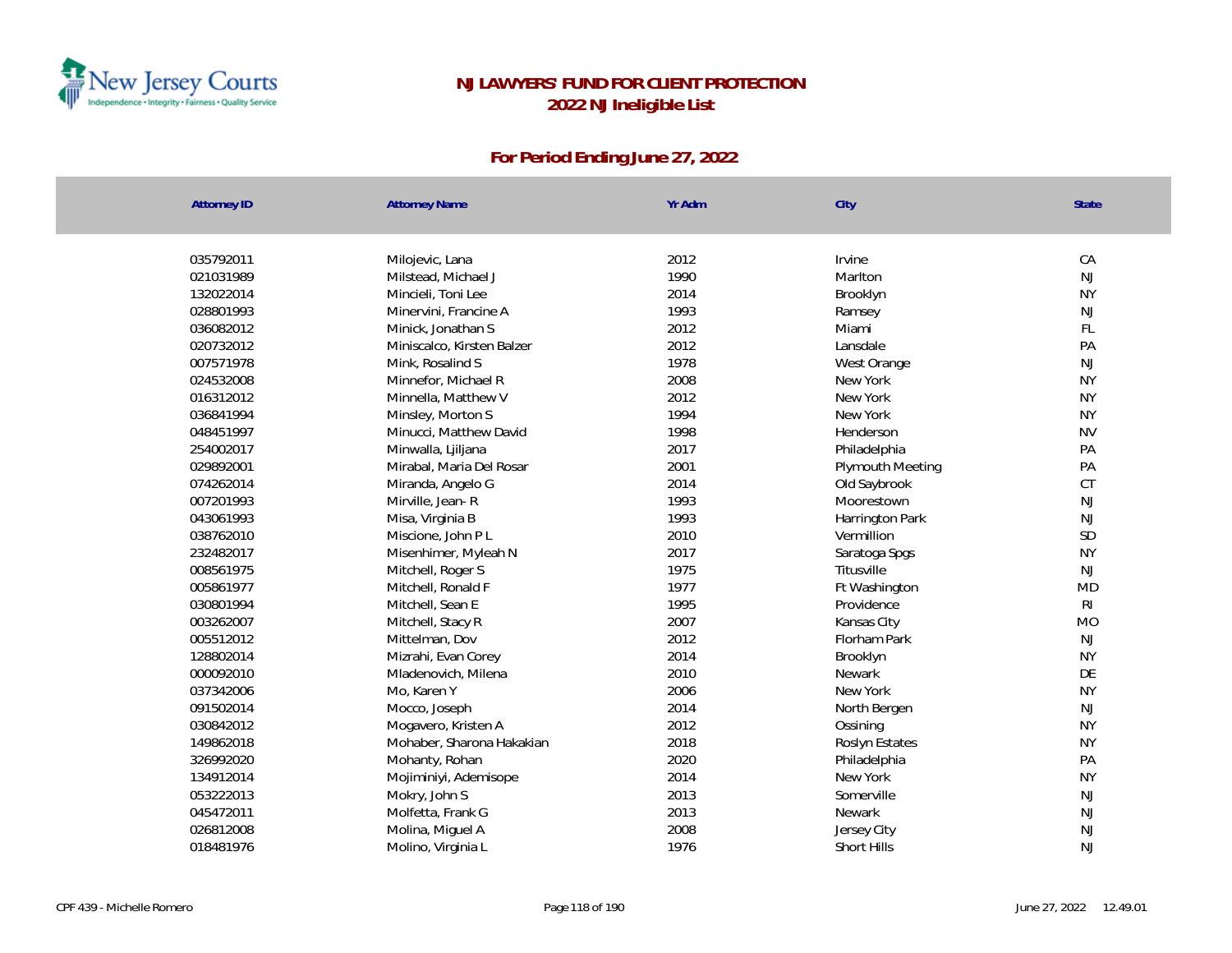

| 035861995<br>Molinoff, Jeffrey Sirota<br>1995<br>Washington           | DC            |
|-----------------------------------------------------------------------|---------------|
| 2003<br>037542003<br>Mollabashy, Ziaaddin<br>Indianapolis             | $\mathsf{IN}$ |
| 2018<br>208702018<br>Moller, Jess Alexander<br>Jersey City            | <b>NJ</b>     |
| 1995<br>047421995<br>Mollin, Daniel Zachary<br>New York               | <b>NY</b>     |
| 2003<br>042382002<br>Mollo, Albert P<br>Red Bank                      | NJ            |
| 1995<br>040991995<br>Mollo, Gabrielle Larissa<br>Northampton          | MA            |
| 2005<br>042252004<br>New York<br>Monaco, A J                          | <b>NY</b>     |
| 1993<br>055241993<br>Monaco, Ralph J<br>New London                    | CT            |
| 1987<br>009951987<br>Monahan, Mary C<br>Warren                        | <b>NJ</b>     |
| 1985<br>033931985<br>Monahan, Thomas P<br>Kenilworth                  | <b>NJ</b>     |
| 2016<br>170452016<br>Moncrief, Craig<br>Columbus                      | OH            |
| 036252003<br>2004<br>Mondesire, Jennifer Kathryn Powell<br>Mt. Laurel | <b>NJ</b>     |
| 027762005<br>2005<br>New Orleans<br>Mondino, Gabriel Omar             | LA            |
| 2012<br>030322012<br>Mondrow, Jordana Lia<br>New York                 | <b>NY</b>     |
| 2004<br>021622004<br>Mondrow, Scott<br>Edison                         | <b>NJ</b>     |
| 2014<br>104102014<br>Monir, Srabone<br>Troy                           | <b>NY</b>     |
| 1997<br>046681997<br>Monroe, Brian Keith<br>New York                  | <b>NY</b>     |
| 012021994<br>1994<br>Montalbano, John J<br>Brooklyn                   | <b>NY</b>     |
| 032932004<br>2004<br>Montalto, Patrice Suzanne<br>Bardonia            | <b>NY</b>     |
| 045222013<br>2013<br>Red Bank<br>Montano, Morgan Rose                 | <b>NJ</b>     |
| 2015<br>120452015<br>Montare, Ariadne S<br>Rhinebeck                  | <b>NY</b>     |
| 1988<br>037841988<br>Montoya, Jorge E<br>Cherry Hill                  | NJ            |
| 2004<br>040922003<br>Moon, Susan Young<br>Glendale                    | CA            |
| 021991995<br>Mooney, Christine Gower<br>1996<br>Berwyn                | PA            |
| 081332014<br>2014<br>Mooney, Katharine Elizabeth<br>Philadelphia      | PA            |
| 040431988<br>1988<br>Red Bank<br>Mooney, Phyllis Ann                  | <b>NJ</b>     |
| 2006<br>039132006<br>Moore De George, Heather E<br>Maywood            | NJ            |
| 1990<br>003201990<br>Moore, Barbara A<br>Jersey City                  | NJ            |
| 2018<br>West New York<br>272912018<br>Moore, Emma R                   | NJ            |
| 1999<br>037061998<br>Atlanta<br>Moore, Gregory                        | GA            |
| 2014<br>059472014<br>Moore, Heather L<br>Montclair                    | NJ            |
| 1990<br>003981990<br>Moore, Joanmarie R<br>Nutley                     | NJ            |
| 011821989<br>1989<br>Moore, Julia Meyer<br>New York                   | <b>NY</b>     |
| 1973<br>005851973<br>Moore, Stacy L<br>Mt Laurel                      | <b>NJ</b>     |
| 1989<br>017301989<br>Moore, Stephen E<br>Mt. Laurel                   | <b>NJ</b>     |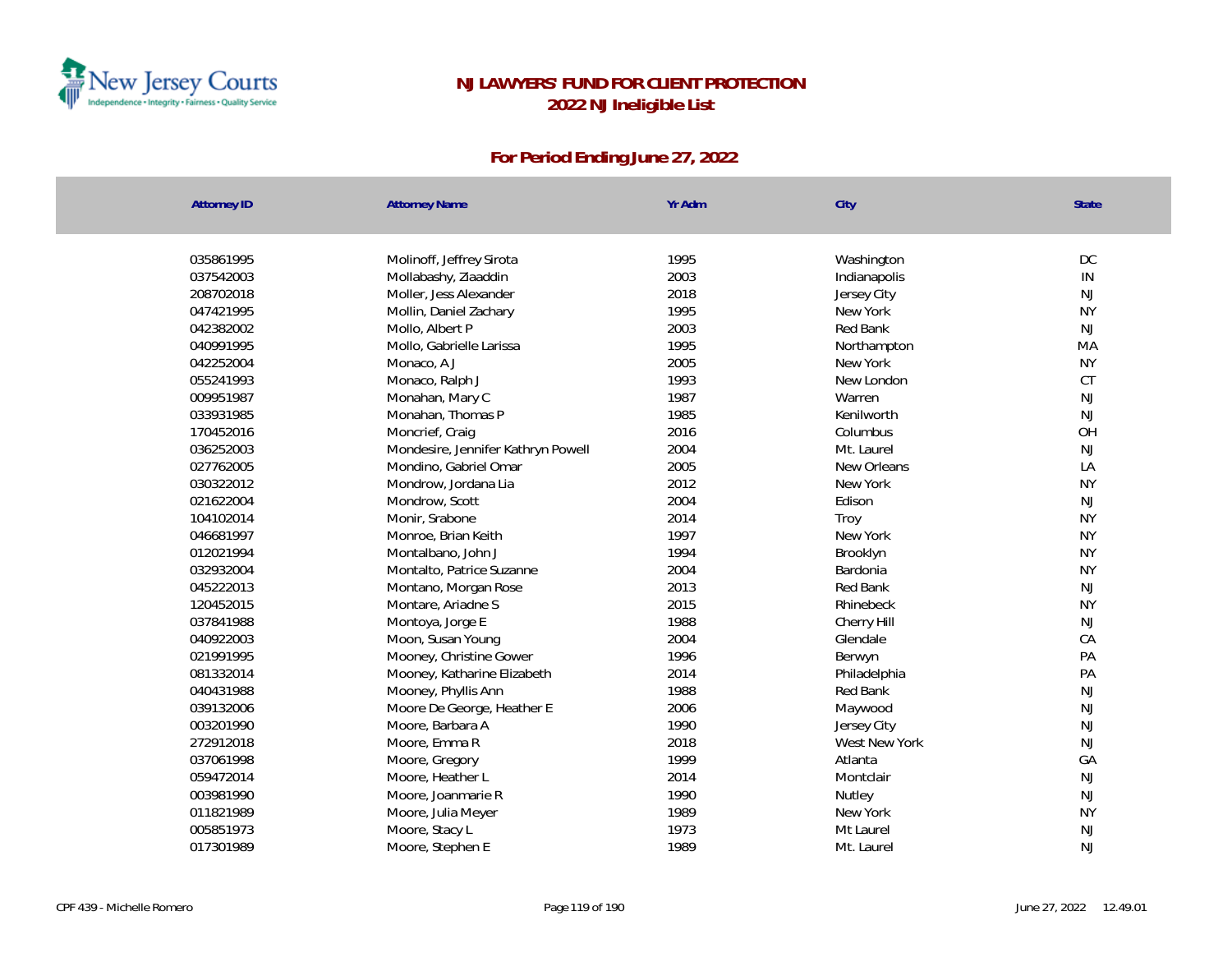

| <b>Attorney ID</b> | <b>Attorney Name</b>          | Yr Adm | City              | State         |
|--------------------|-------------------------------|--------|-------------------|---------------|
| 013082005          | Moore, Syreeta Joyce          | 2005   | Philadelphia      | PA            |
| 051352013          | Mor, Ariel Shir               | 2013   | <b>Ny</b>         | <b>NY</b>     |
| 169582015          | Moradi, Michael Meir          | 2015   | <b>Great Neck</b> | <b>NY</b>     |
| 037552008          | Morales, Clarissa             | 2008   | Round Rock        | <b>TX</b>     |
| 033452001          | Moran, Craig T                | 2001   | West Orange       | NJ            |
| 018431990          | Moran, Edward K               | 1990   | Windham           | <b>NY</b>     |
| 029052002          | Moran, Jackie Weisberg        | 2002   | New Brunswick     | NJ            |
| 025291980          | Moran, James L                | 1980   | Milford           | PA            |
| 014411994          | Moran, Jennifer S             | 1994   | Sea Bright        | $\mathsf{NJ}$ |
| 029432008          | Moran, Jonathan D             | 2008   | E Brunswick       | NJ            |
| 153252015          | Moran, Sean Robert            | 2015   | Philadelphia      | PA            |
| 020641997          | Morano, Rocco Giuseppe        | 1999   | Flushing          | <b>NY</b>     |
| 007851976          | Morcate, Carlos L             | 1978   | Miami             | FL            |
| 348082021          | Morejon, Alicia Maria Punales | 2021   | Union City        | NJ            |
| 027622003          | Moreno, David L               | 2004   | Matawan           | $\mathsf{NJ}$ |
| 007102007          | Moreno, Elizabeth A           | 2007   | San Francisco     | CA            |
| 037652000          | Moretsky, Alexander           | 2002   | Elkins Park       | PA            |
| 003881978          | Morgan, Ronald C              | 1978   | Mt Laurel         | NJ            |
| 029302011          | Moriarty, Jennifer Lauren     | 2011   | Haddon Township   | NJ            |
| 013752005          | Moriarty, Sean D              | 2005   | Haddon Twp        | $\mathsf{NJ}$ |
| 015921989          | Moro, Diana L                 | 1989   | Philadelphia      | PA            |
| 122722014          | Morrell, Alexandria Minnette  | 2014   | Stratham          | <b>NH</b>     |
| 045231997          | Morrell, Kimberly Lynn        | 1997   | Ithaca            | <b>NY</b>     |
| 029092000          | Morris, Donald E              | 2000   | Richmond          | VA            |
| 023942001          | Morris, Nicole Schreiner      | 2001   | Philadelphia      | PA            |
| 037232007          | Morris, Randi Brooke          | 2007   | Demarest          | $\mathsf{NJ}$ |
| 003181997          | Morris, Richard R             | 1997   | Los Angeles       | CA            |
| 129052014          | Morrison, Anya                | 2014   | Philadelphia      | PA            |
| 030572011          | Morrissey, Devon Elizabeth    | 2011   | Philadelphia      | PA            |
| 011592009          | Morrow, Dennis W              | 2009   | Philadelphia      | PA            |
| 000722005          | Morrow, Julia                 | 2005   | Philadelphia      | PA            |
| 016951985          | Morrow, Stanley L             | 1985   | St. Petersburg    | FL            |
| 239472017          | Morsy, Adam Hassan            | 2017   | Union             | NJ            |
| 295292020          | Mortimer, Matthew A           | 2020   | Folsoro           | PA            |
| 040812002          | Moschetta, Francesca M        | 2003   | New York          | <b>NY</b>     |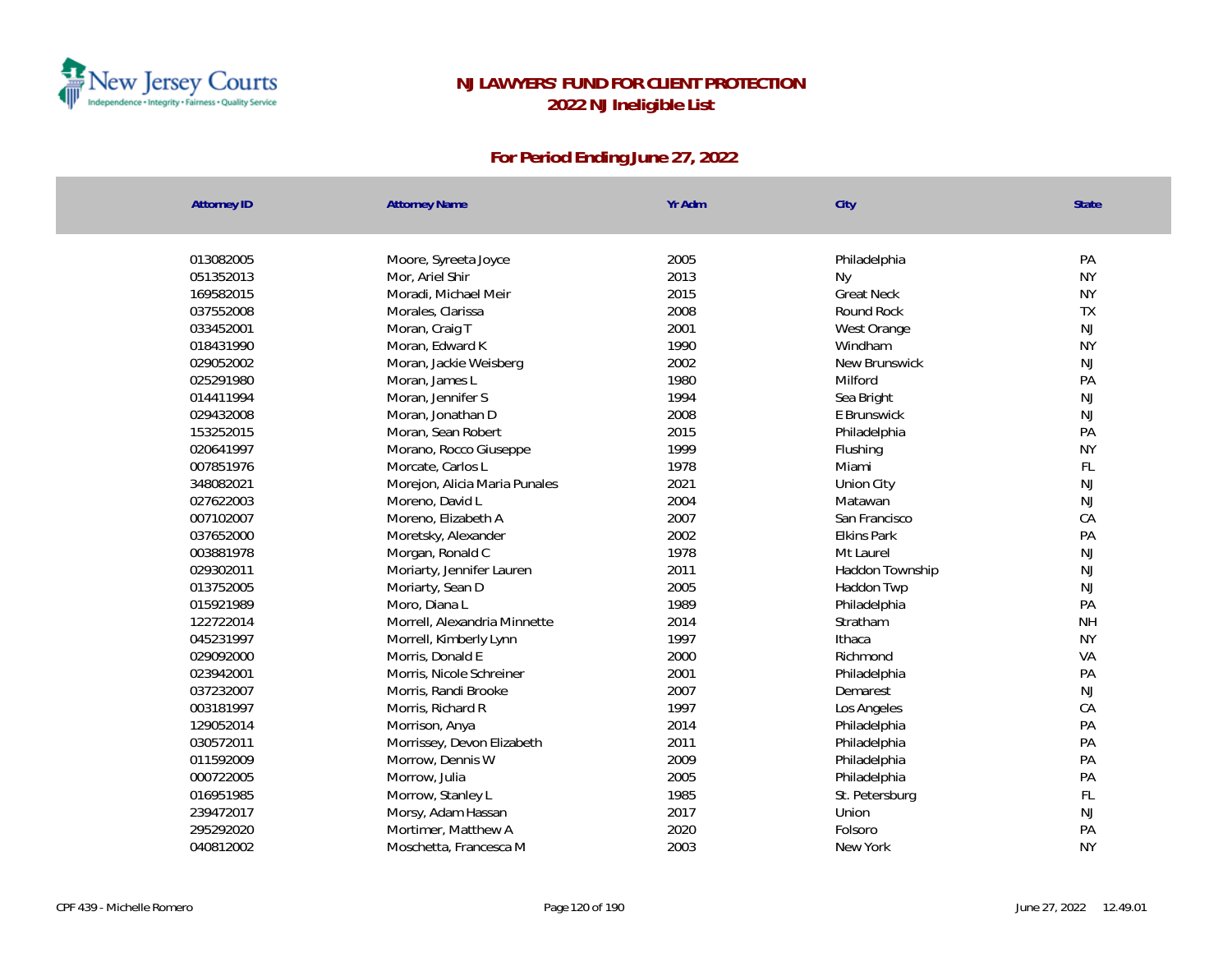

| <b>Attorney ID</b>     | <b>Attorney Name</b>          | Yr Adm       | City                    | State           |
|------------------------|-------------------------------|--------------|-------------------------|-----------------|
|                        |                               | 2006         | Belvidere               | NJ              |
| 024162006<br>024622010 | Mosco, Dit<br>Moscow, David F | 2011         |                         | PA              |
|                        |                               | 1991         | Philadelphia            |                 |
| 001081991              | Moscowitz, Jill F             | 2014         | South Orange<br>Seattle | NJ<br><b>WA</b> |
| 135302014              | Moses, Ahbra Williams         |              |                         |                 |
| 113842014              | Moses, Andrew Wade            | 2014<br>2018 | Seattle                 | <b>WA</b><br>NJ |
| 141432018              | Moskowitz, Alexander Samuel   | 2011         | Short Hills             | <b>NY</b>       |
| 004392011              | Moskowitz, Sarah C            |              | Brooklyn                |                 |
| 031101997              | Moskowitz, Seth Alan          | 1998         | New York                | <b>NY</b>       |
| 033972005              | Moss, Atinuke B               | 2006         | Media                   | PA              |
| 025212010              | Motamedinia, Lauren Tova      | 2010         | Tuckahoe                | <b>NY</b>       |
| 037041992              | Motelson, Michael J           | 1992         | Staten Island           | <b>NY</b>       |
| 051632014              | Motschmann, Cynthea Marie     | 2014         | Unionville              | CT              |
| 016941990              | Motyka, Carol A               | 1990         | Shelton                 | <b>CT</b>       |
| 019772011              | Mouquin, Jacquelyn L          | 2011         | Greenville              | R <sub>l</sub>  |
| 344262021              | Moussako, Abraham P           | 2021         | Glen Ridge              | NJ              |
| 043432010              | Movtady, Benjamin Y           | 2011         | <b>Great Neck</b>       | <b>NY</b>       |
| 049561988              | Moy, Robert B                 | 1989         | Uniondale               | <b>NY</b>       |
| 023722008              | Moya, Louis Elias             | 2008         | Taos                    | <b>NM</b>       |
| 199072016              | Moyer, Sara A                 | 2016         | Green Lane              | PA              |
| 040192002              | Moylan, Christopher I         | 2003         | Towson                  | <b>MD</b>       |
| 018722009              | Moynihan, Molly Ann           | 2010         | South Portland          | ME              |
| 075942013              | Mrozek, Eve Marie             | 2013         | Hoboken                 | NJ              |
| 035921993              | Mucci, Michele Ann            | 1994         | Morristown              | NJ              |
| 015471976              | Muhlstock, Steven D           | 1976         | Fort Lee                | NJ              |
| 232932017              | Muhm, Lenora C                | 2017         | New York                | <b>NY</b>       |
| 023932008              | Muir, Casey Ray               | 2008         | Philadelphia            | PA              |
| 139332016              | Muklewicz, Daniel             | 2016         | Philadelphia            | PA              |
| 040571995              | Mulder, Bradford Charles      | 1996         | Brooklyn                | <b>NY</b>       |
| 007231997              | Mulhern, John P               | 1997         | New York                | <b>NY</b>       |
| 099612014              | Mulla, Simone A               | 2014         | Cranford                | NJ              |
| 125762014              | Mullen, Daniel John           | 2014         | Philadelphia            | PA              |
| 169292015              | Mulligan, Jonathan P          | 2015         | Reno                    | <b>NV</b>       |
| 031571990              | Mulligan, Michael J           | 1990         | Port Ewen               | <b>NY</b>       |
| 031161991              | Mullin, Kathleen M            | 1991         | New York                | <b>NY</b>       |
| 033312004              | Mullins, Carolyn Elizabeth    | 2005         | Newport Beach           | CA              |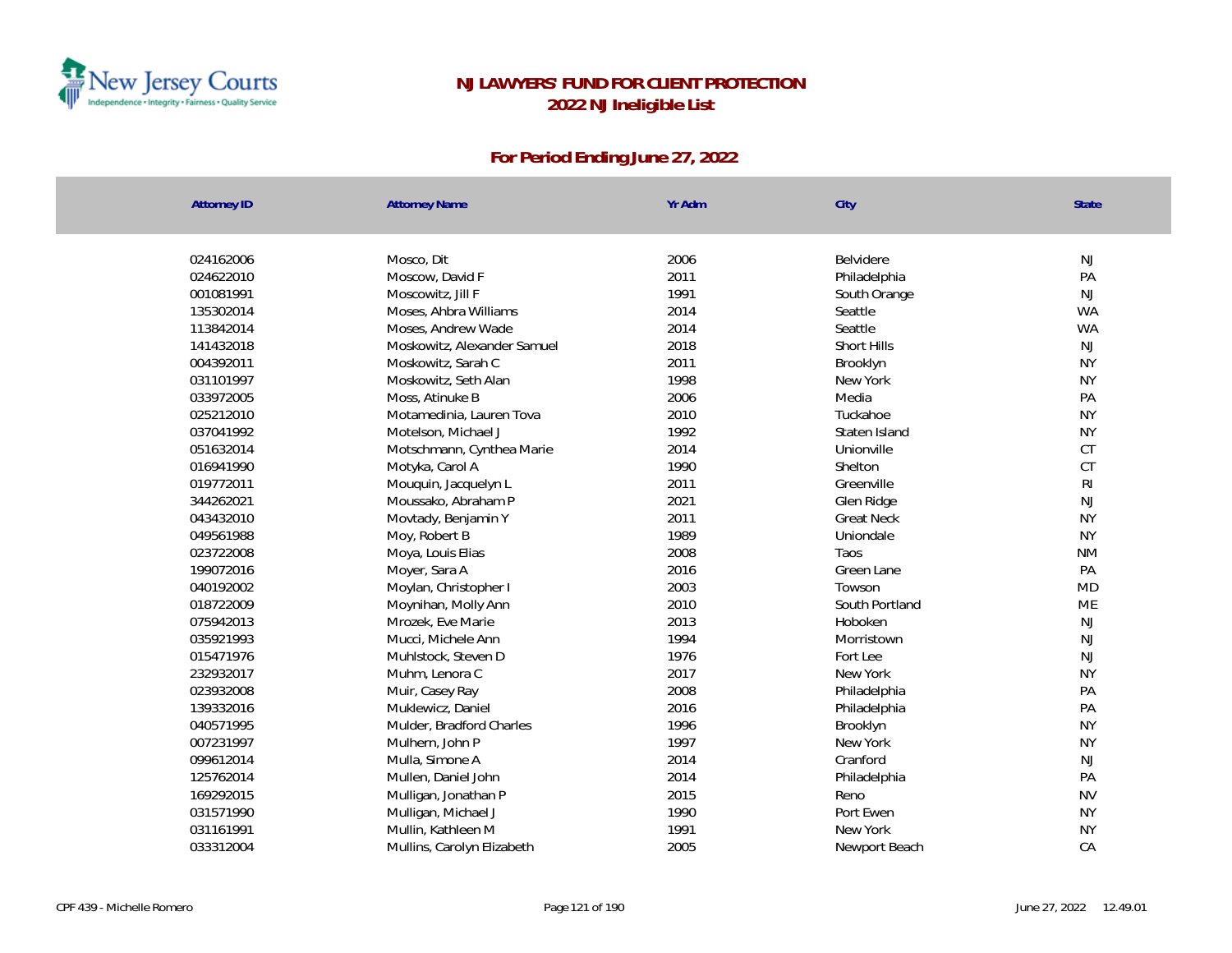

| Attorney ID            | <b>Attorney Name</b>     | Yr Adm       | City                | <b>State</b>    |
|------------------------|--------------------------|--------------|---------------------|-----------------|
|                        |                          |              |                     |                 |
| 013131984              | Mulnick, Fran J          | 1984         | Jersey City         | NJ              |
| 036312004              | Mulvaney, Timothy M      | 2004         | Fort Worth          | TX              |
| 047981993              | Mulvey, Deborah Metzger  | 1993         | Greenwood Village   | CO              |
| 129552015              | Mulvihill, Mariah J      | 2015         | Ridgewood           | <b>NJ</b>       |
| 146622015<br>004572006 | Munoz, Ana Isabel        | 2015         | Boston              | MA              |
|                        | Munroe, Jason E          | 2006         | San Diego           | CA              |
| 028241992              | Muraidekh, Alan          | 1992         | Brooklyn            | <b>NY</b>       |
| 003491986              | Murase, Satoru           | 1986<br>1996 | New York            | <b>NY</b><br>PA |
| 020101996              | Murawsky, Melissa Palat  |              | Philadelphia        |                 |
| 207212018              | Murillo, Edoardo         | 2018         | Roseland            | <b>NJ</b>       |
| 020691985              | Murnane, Brian T         | 1985         | Wilton              | CT              |
| 088042014              | Murphy, Adam Phillip     | 2014         | Chelsea             | AL              |
| 360122021              | Murphy, Aiden M          | 2021         | Jackson             | NJ              |
| 138242015              | Murphy, Claire Elizabeth | 2015         | Cedar Rapids        | IA              |
| 043102004              | Murphy, Dylan J          | 2005         | Brooklyn            | <b>NY</b>       |
| 025051992              | Murphy, Frank G          | 1992         | Chadds Ford         | PA              |
| 047461998              | Murphy, Harry Daniel     | 1998         | Westport            | CT              |
| 029601983              | Murphy, James J          | 1983         | Bayonne             | NJ              |
| 006121987              | Murphy, James T          | 1987         | Matawan             | <b>NJ</b>       |
| 005502003              | Murphy, Jennifer Alexis  | 2003         | Aberdeen            | <b>MD</b>       |
| 024782008              | Murphy, John             | 2008         | Chatham             | NJ              |
| 009191986              | Murphy, John M           | 1986         | <b>Colts Neck</b>   | <b>NJ</b>       |
| 047641992              | Murphy, Kenneth A        | 1993         | Philadelphia        | PA              |
| 051361995              | Murphy, Kenneth Charles  | 1997         | Uniondale           | <b>NY</b>       |
| 039631999              | Murphy, Kevin Francis    | 2000         | Westfield           | NJ              |
| 024112009              | Murphy, Kevin J          | 2010         | Haddonfield         | <b>NJ</b>       |
| 008641997              | Murphy, Marcia Angela    | 1997         | New York            | <b>NY</b>       |
| 004181986              | Murphy, Margaret A       | 1986         | <b>Midland Park</b> | <b>NJ</b>       |
| 034111994              | Murphy, Patrick J        | 1994         | Scranton            | PA              |
| 032342007              | Murphy, Peter S          | 2007         | Kennett Sq          | PA              |
| 031712010              | Murphy, Regina S E       | 2010         | Wilmington          | DE              |
| 006141993              | Murphy, Robert P         | 1993         | Philadelphia        | PA              |
| 164952015              | Murphy, Ryan J           | 2015         | Staten Island       | <b>NY</b>       |
| 078692014              | Murphy, Taj Paris        | 2014         | Oviedo              | FL              |
| 028272003              | Murray, Nicola Rosemarie | 2003         | Hilton              | <b>NY</b>       |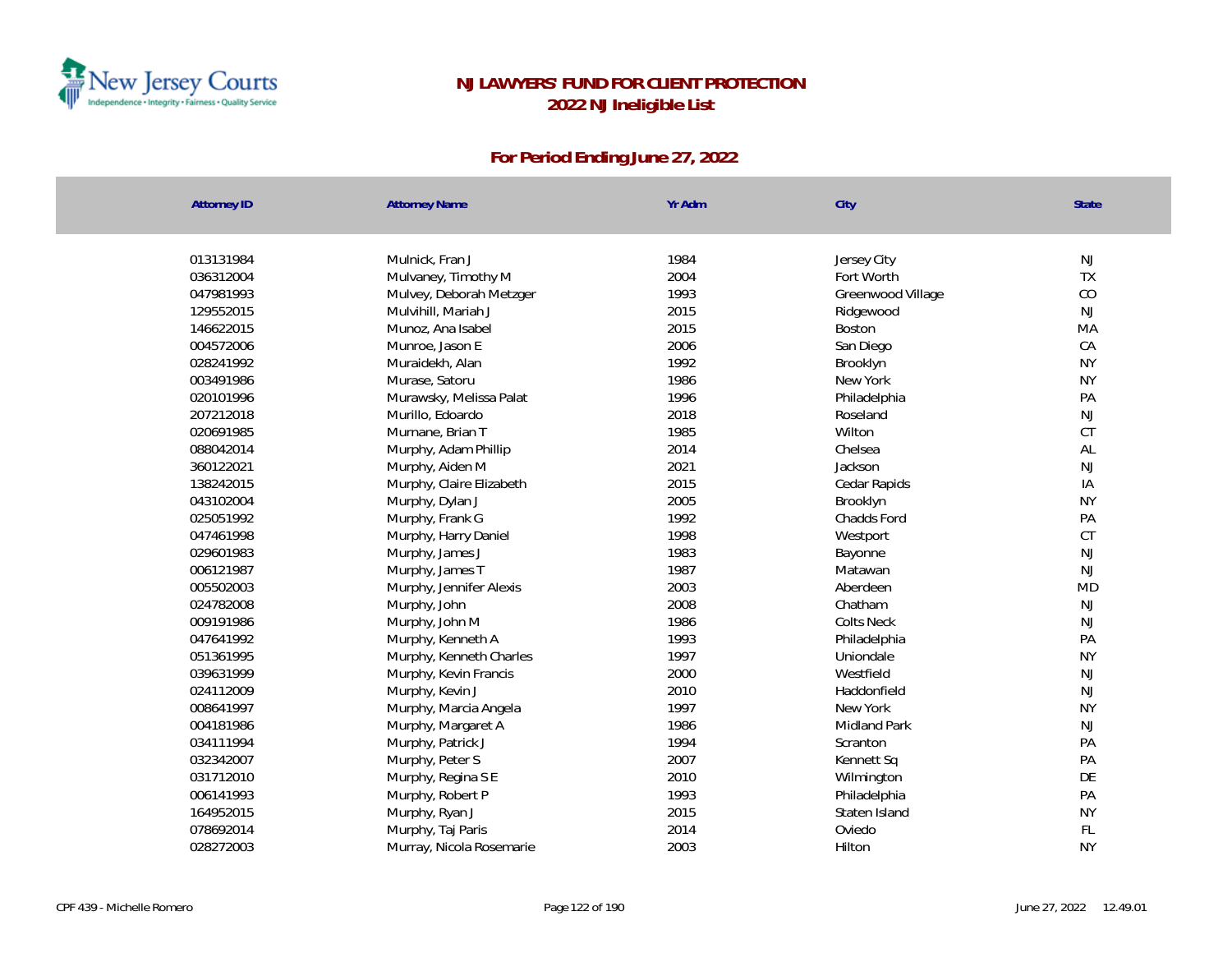

| <b>Attorney ID</b> | <b>Attorney Name</b>       | Yr Adm | City          | State         |
|--------------------|----------------------------|--------|---------------|---------------|
|                    |                            |        |               |               |
| 007061995          | Murray, Scott B            | 1995   | Cupertino     | CA            |
| 005132007          | Murray, William P          | 2007   | Tampa         | FL            |
| 034301980          | Muser, Richard K           | 1981   | New York      | <b>NY</b>     |
| 032852006          | Musheyeva, Yevgeniya       | 2006   | Briarwood     | <b>NY</b>     |
| 003611997          | Mushock, Jennifer          | 1997   | Naples        | FL            |
| 016022005          | Mushriqui, Jeana           | 2006   | Washington    | DC            |
| 042882006          | Mutinsky, Sarah E          | 2007   | Washington    | DC            |
| 026741998          | Muzio, Joseph Carlo        | 2000   | Mineola       | <b>NY</b>     |
| 032462001          | Myers, Courtney L          | 2001   | Cresskill     | NJ            |
| 011482006          | Myers, James Ernest        | 2006   | Secaucus      | NJ            |
| 218552017          | Myrtaj, Oltiana            | 2017   | Philadelphia  | PA            |
| 020311980          | Nachmias, Mark D           | 1980   | Moorestown    | $\mathsf{NJ}$ |
| 178692015          | Nader, Ronny A             | 2015   | Bernardsville | $\mathsf{NJ}$ |
| 013762007          | Nadipuram, Naveen M        | 2007   | Matawan       | NJ            |
| 034501984          | Nagel, Walter              | 1984   | Mclean        | VA            |
| 042122001          | Nagle, Jeffrey C           | 2001   | Norwalk       | <b>CT</b>     |
| 026491977          | Nagler, Stephen M          | 1977   | Laverock      | PA            |
| 039012001          | Nagy, Crystal E            | 2001   | Somerset      | NJ            |
| 373612021          | Nagy, Mariann T            | 2021   | Apex          | NC            |
| 011681988          | Najarian, Douglas J        | 1988   | Brooklyn      | <b>NY</b>     |
| 050711998          | Nakajima, Rika             | 1999   | Tokyo         | OC            |
| 130902014          | Nally, Melissa J           | 2014   | Kings Park    | <b>NY</b>     |
| 008892007          | Nam, Tae Woo               | 2007   | Seongnam      | <b>OC</b>     |
| 021192007          | Nantchouang, Cecile H      | 2008   | Bowie         | <b>MD</b>     |
| 013392001          | Naparty, Matthew W         | 2001   | Woodbury      | <b>NY</b>     |
| 118382014          | Napiorski, David J         | 2014   | Westfield     | NJ            |
| 041331996          | Napolitano, Theresa Marisa | 1997   | New York      | <b>NY</b>     |
| 048932011          | Narayanan, Arjun S         | 2011   | Oak Park      | $\mathsf{IL}$ |
| 063272013          | Nares, Kaitlin F           | 2013   | Denver        | CO            |
| 379762021          | Nash, Ashley Michelle      | 2021   | Princeton     | NJ            |
| 005412011          | Nash, David Jerome         | 2011   | Roselle Park  | NJ            |
| 030802005          | Nash, Robert Michael       | 2006   | IndiaIntic    | FL            |
| 296042019          | Nashak, Michael G          | 2019   | Brooklyn      | <b>NY</b>     |
| 028581989          | Nason, Deborah P           | 1989   | Glen Mills    | PA            |
| 144332015          | Nass, Evan H               | 2015   | New York      | <b>NY</b>     |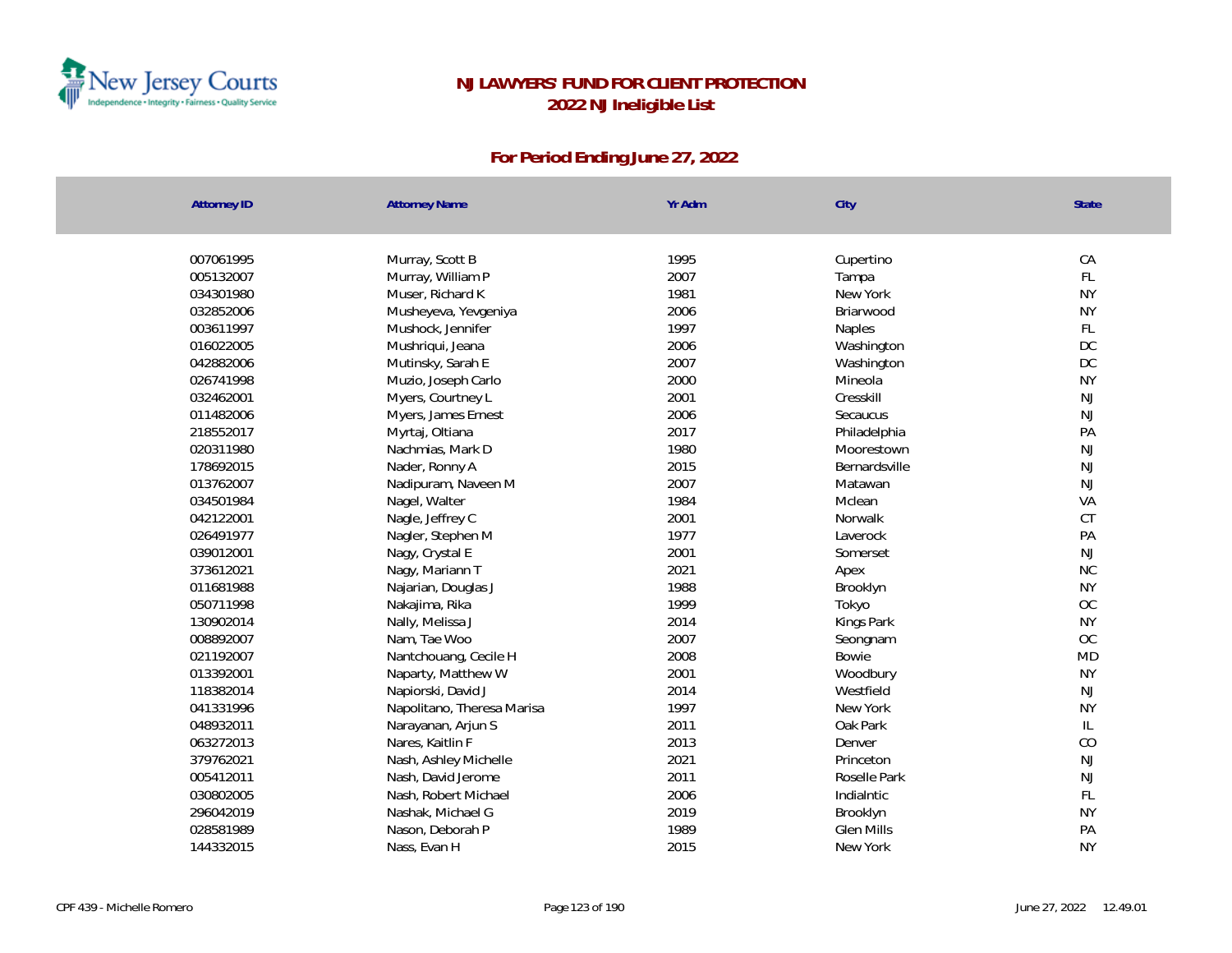

| <b>Attorney ID</b> | <b>Attorney Name</b>         | Yr Adm | City           | State         |
|--------------------|------------------------------|--------|----------------|---------------|
| 282512019          | Nass, Michael D              | 2019   | Ossining       | <b>NY</b>     |
| 048361998          | Nassif, Valere Laurence      | 1999   | Chatham        | NJ            |
| 042262012          | Nassirpour, Shahab           | 2012   | Brooklyn       | <b>NY</b>     |
| 017811998          | Nastasi, Nicholas Joseph     | 1998   | Devon          | PA            |
| 014081975          | Nathanson, Charles I         | 1975   | Cherry Hill    | NJ            |
| 002991985          | Naughton, Jeanne A           | 1985   | Mountain Lakes | $\mathsf{NJ}$ |
| 045921999          | Navarro, Janet C             | 2000   | Denville       | NJ            |
| 164862017          | Nayeem, Sarah R              | 2017   | Newtown        | PA            |
| 282962018          | Naylor, Sydney L             | 2018   | Lansdowne      | PA            |
| 037562003          | Nazzaro, Craig P             | 2003   | Brookhaven     | GA            |
| 290262018          | Neagle, Dawn Michelle        | 2018   | New York       | <b>NY</b>     |
| 059002014          | Neal, Sherman Levon          | 2014   | Las Vegas      | <b>NV</b>     |
| 316392019          | Neary, Frederick Koerner     | 2019   | San Francisco  | CA            |
| 035752011          | Nedialkova, Teodora Todorova | 2011   | Philadelphia   | PA            |
| 136952014          | Nedick, Brett Jared          | 2014   | Brooklyn       | <b>NY</b>     |
| 024002002          | Nee, Dawn Marie              | 2002   | Trenton        | NJ            |
| 114072015          | Nelkenbaum, Daniel           | 2015   | Valley Stream  | <b>NY</b>     |
| 017762004          | Nelson, Amanda L             | 2004   | Cherry Hill    | NJ            |
| 045522010          | Nelson, Andrew Spencer       | 2011   | Manalapan      | $\mathsf{NJ}$ |
| 029371980          | Nelson, Chris A              | 1980   | Woodbridge     | NJ            |
| 022522014          | Nelson, Dana F               | 2014   | Brooklyn       | <b>NY</b>     |
| 369482021          | Nelson, Henry T              | 2021   | Willingboro    | $\mathsf{NJ}$ |
| 028631977          | Nelson, John R               | 1978   | Westfield      | $\mathsf{NJ}$ |
| 212632017          | Nelson, S Michael            | 2017   | Newark         | NJ            |
| 000731974          | Nelson, Walter E             | 1974   | Barrington     | <b>NH</b>     |
| 004062001          | Nelson-Cashman, Marilyn      | 2001   | Scarsdale      | <b>NY</b>     |
| 034811985          | Nenner, David S              | 1986   | Philadelphia   | PA            |
| 019742011          | Netter, Lorraine C           | 2011   | Hurley         | <b>NY</b>     |
| 156272015          | Neufeld, Rachel Marie        | 2015   | Philadelphia   | PA            |
| 039862011          | Neuman, David J              | 2011   | Woodmere       | <b>NY</b>     |
| 007522006          | Neuman, Sharon Bliss         | 2006   | Tenafly        | NJ            |
| 001351991          | Neumann, Christopher J       | 1991   | New York       | <b>NY</b>     |
| 015222002          | Newcombe, Amy F              | 2002   | New Providence | $\mathsf{NJ}$ |
| 019692002          | Newcomer, Matthew T          | 2002   | Wynnewood      | PA            |
| 901162012          |                              | 2012   | New York       | <b>NY</b>     |
|                    | Newman, Eleanor Reiley       |        |                |               |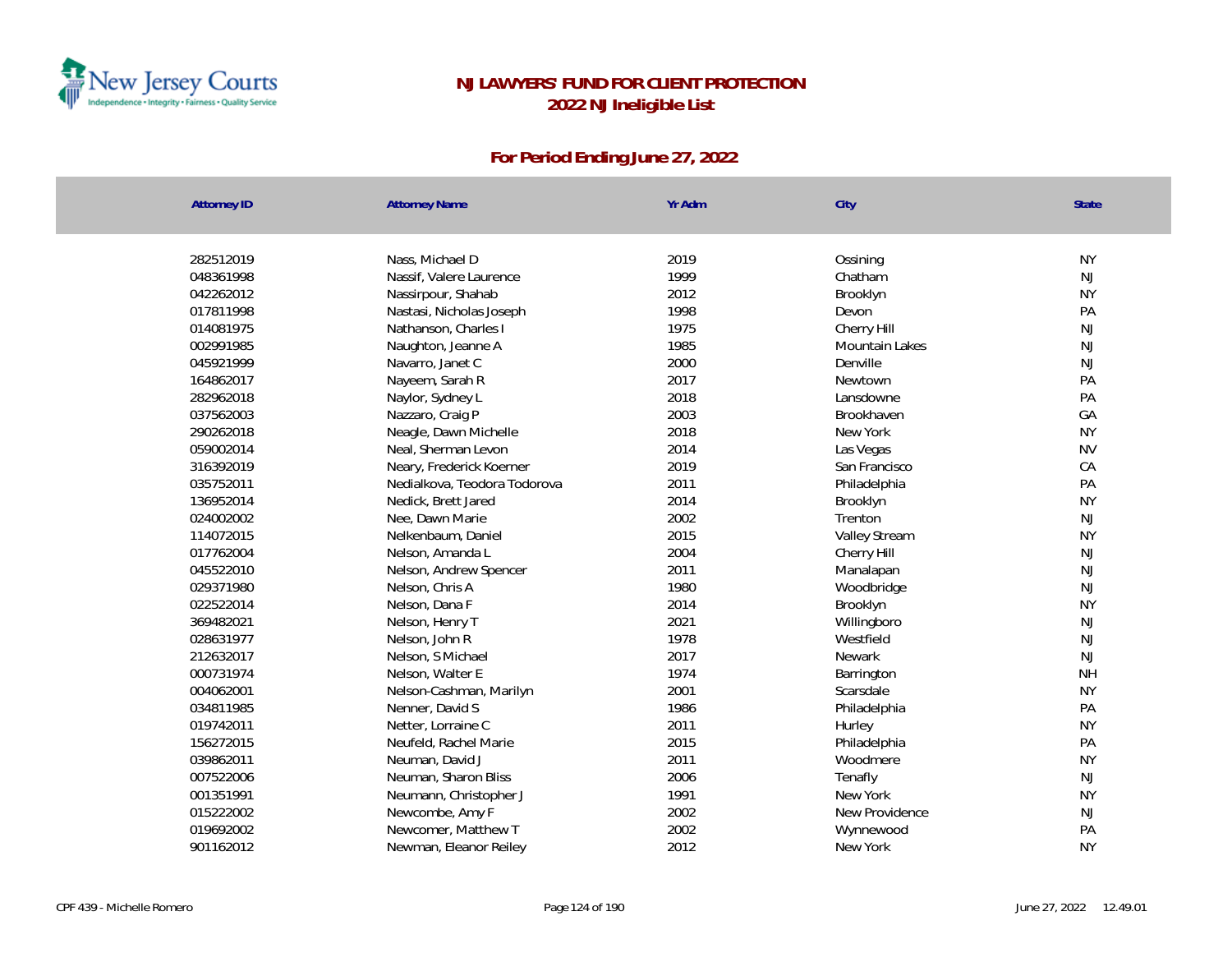

| <b>Attorney ID</b> | <b>Attorney Name</b>     | Yr Adm | City           | State     |
|--------------------|--------------------------|--------|----------------|-----------|
|                    |                          |        |                |           |
| 039752003          | Newman, Jeffrey K        | 2003   | Delran         | NJ        |
| 083722015          | Newman, Jonathan Yoel    | 2015   | New York       | <b>NY</b> |
| 029952004          | Newman, Kerry A          | 2004   | Wellesley      | MA        |
| 029971997          | Newman, Siana C          | 1999   | Philadelphia   | PA        |
| 000201990          | Ng, David                | 1990   | New York       | <b>NY</b> |
| 005171989          | Ng, Dennis J             | 1989   | Oradell        | NJ        |
| 029782006          | Ngui, Jason S            | 2006   | Woodbridge     | NJ        |
| 004472010          | Nguyen, Catherine        | 2010   | Philadelphia   | PA        |
| 006852009          | Nguyen, Christopher M    | 2009   | Sacramento     | CA        |
| 045441999          | Nguyen, Douglas D        | 2000   | Lilburn        | GA        |
| 029762008          | Nguyen, Nhat T           | 2008   | Washington     | DC        |
| 028962006          | Nguyen, Uyen Y           | 2006   | New York       | <b>NY</b> |
| 024091989          | Nicastri, Jamie K        | 1989   | Somers         | <b>NY</b> |
| 195462016          | Nicholson, Tiffany Marie | 2016   | Philadelphia   | PA        |
| 034162005          | Niebler, Margaret Ellen  | 2006   | Wauwatosa      | WI        |
| 348072021          | Nieto, Maria Amalia      | 2021   | River Edge     | <b>NJ</b> |
| 033582001          | Nigro, Jennifer P        | 2002   | East Hampton   | <b>NY</b> |
| 005221993          | Niknam, Omid U           | 1993   | Philadelphia   | PA        |
| 043222002          | Niman, Igor              | 2003   | Brooklyn       | <b>NY</b> |
| 037332002          | Nishikawa, Eri           | 2002   | New York       | <b>NY</b> |
| 173672015          | Nishikawa, Kelly         | 2015   | Rego Park      | <b>NY</b> |
| 029332008          | Nissenbaum, Yitzy        | 2009   | Passaic        | NJ        |
| 027181998          | Nitkewicz, Andrew Peter  | 1998   | Rockville Ctr  | <b>NY</b> |
| 004142003          | Nix, Jennifer            | 2003   | Philadelphia   | PA        |
| 356882020          | Njuguna, Felista W       | 2020   | Wilmington     | DE        |
| 165932015          | Nobles, Khalil           | 2015   | Brooklyn       | <b>NY</b> |
| 016242004          | Noh, Kyewon              | 2005   | Seoul          | <b>OC</b> |
| 046371984          | Nolan, James A           | 1984   | West Deptford  | NJ        |
| 013952011          | Nolan, Ryan Ashley       | 2011   | Philadelphia   | PA        |
| 049921995          | Nolan, Terrence John     | 1995   | East Hartford  | <b>CT</b> |
| 016221975          | Noonan, Michael J        | 1975   | Hackensack     | NJ        |
| 017121976          | Norgaard, Gary K         | 1976   | Englewood      | NJ        |
| 005612005          | Norgaisse, Annel-Stephan | 2005   | Queens Village | <b>NY</b> |
| 001351992          | Normane, Todd L          | 1992   | Pittsburgh     | PA        |
| 281642018          | Norris, Michael Declan   | 2018   | Philadelphia   | PA        |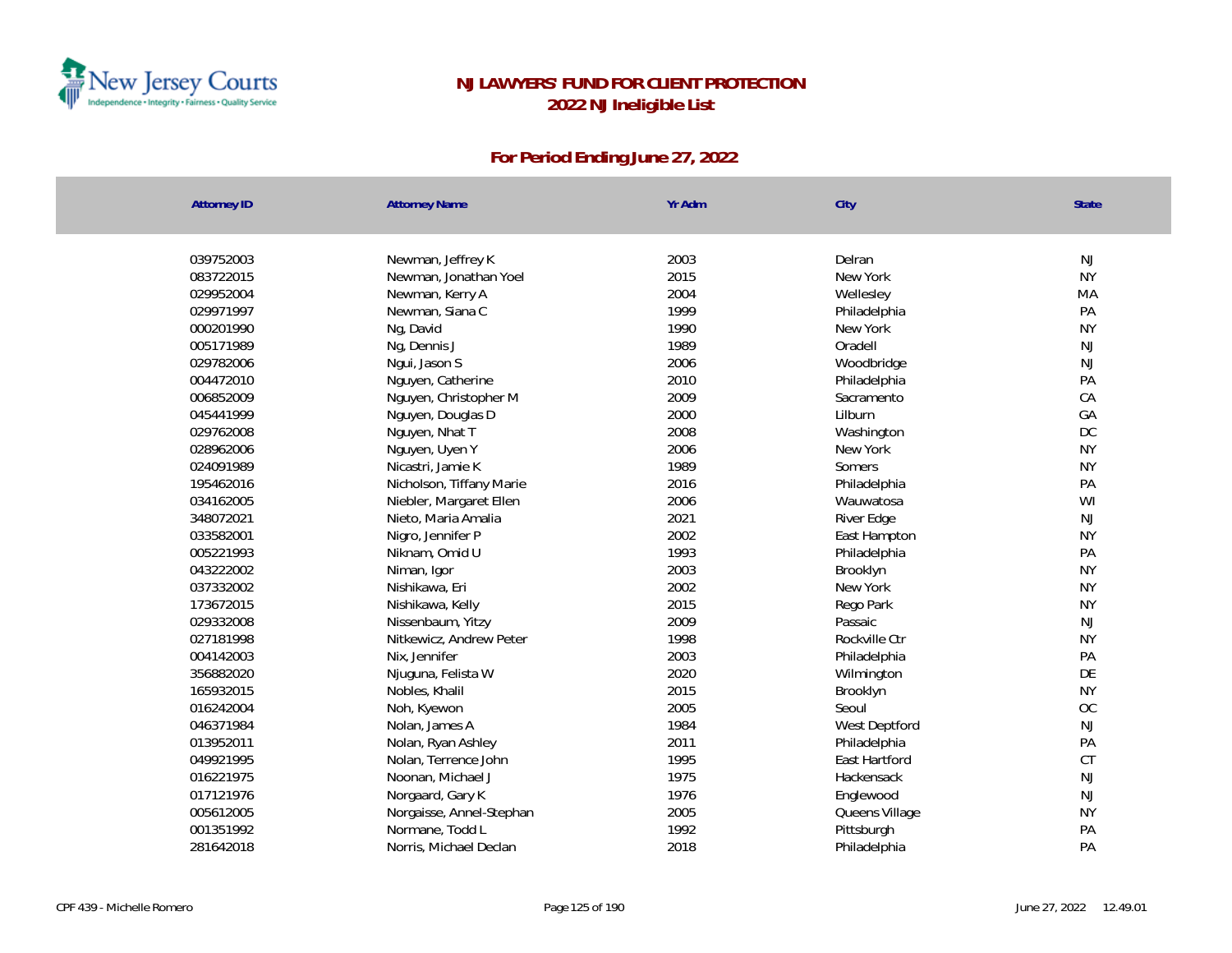

| <b>Attorney ID</b> | <b>Attorney Name</b>           | Yr Adm | City             | State     |
|--------------------|--------------------------------|--------|------------------|-----------|
|                    |                                |        |                  |           |
| 019661996          | Northridge, Keith C            | 1996   | Shrewsbury       | NJ        |
| 040482002          | Norton, Keith                  | 2002   | New York         | <b>NY</b> |
| 029442009          | Nosari, Katherine Keeling      | 2009   | Plymouth Meeting | PA        |
| 010952012          | Nouhian, Dina                  | 2013   | New York         | <b>NY</b> |
| 049742011          | Noumeh, Merna T                | 2011   | Fogelsville      | PA        |
| 232192018          | Novembre, Jennifer A           | 2018   | Elmont           | <b>NY</b> |
| 023492011          | Novison, Heather A             | 2012   | New York         | <b>NY</b> |
| 035582007          | Nowak, Christina               | 2009   | New York         | <b>NY</b> |
| 016881984          | Nowak, Gregory J               | 1984   | Philadelphia     | PA        |
| 019741983          | Nufrio, David A                | 1984   | Newton           | <b>NJ</b> |
| 036102004          | Nugent, Brian D                | 2004   | South            | <b>NY</b> |
| 029472010          | Nunez, Xavier                  | 2011   | New York         | <b>NY</b> |
| 030462004          | Nungesser, Donald M            | 2004   | Basking Ridge    | <b>NJ</b> |
| 015491991          | Nunzio, Justin G               | 1991   | Gaithersburg     | <b>MD</b> |
| 040982010          | Nurse, Bisha                   | 2011   | Paramus          | NJ        |
| 031712009          | Nussbaum, Lane M               | 2010   | Agoura Hills     | CA        |
| 048841995          | Nuttall, John P                | 1996   | Sea Girt         | <b>NJ</b> |
| 002662012          | Nutter, Caitlin                | 2012   | New York         | <b>NY</b> |
| 006362007          | Nuyen, Julie T                 | 2007   | New York         | <b>NY</b> |
| 043502004          | Nwabuzor, Nkechinyem Chukumalo | 2005   | Washington       | DC        |
| 179322016          | Nwankwo, Precious E            | 2016   | Maplewood        | NJ        |
| 002981991          | O'Boyle, Judith A              | 1991   | Vallejo          | CA        |
| 049701993          | O'Brien, Kimberly Anne         | 1994   | Melrose          | MA        |
| 009861999          | O'Brien, Matthew J             | 2000   | E Rutherford     | <b>NJ</b> |
| 037052004          | O'Brien, Patrick B             | 2004   | New York         | <b>NY</b> |
| 016811986          | O'Brien, Richard F             | 1986   | Medford          | <b>NJ</b> |
| 038342001          | O'Buckley, Donal Ambrose       | 2002   | Flushing         | <b>NY</b> |
| 022192012          | O'Callaghan, Kyle Patrick      | 2013   | Norwood          | PA        |
| 325842020          | O'Connell, Daniel P            | 2020   | Franklin Square  | <b>NY</b> |
| 000282002          | O'Connell, Kathleen S          | 2002   | Newtown Square   | PA        |
| 032901988          | O'Connor, Ann L                | 1989   | New York         | <b>NY</b> |
| 035562006          | O'Connor, Kathleen A           | 2006   | Garnet Valley    | PA        |
| 072822013          | O'Connor, Timothy Ryan         | 2013   | Bernardsville    | NJ        |
| 031781989          | O'Connor, Wendy R              | 1990   | Allentown        | PA        |
| 025692011          | O'Donnell, Melissa Hatch       | 2011   | Philadelphia     | PA        |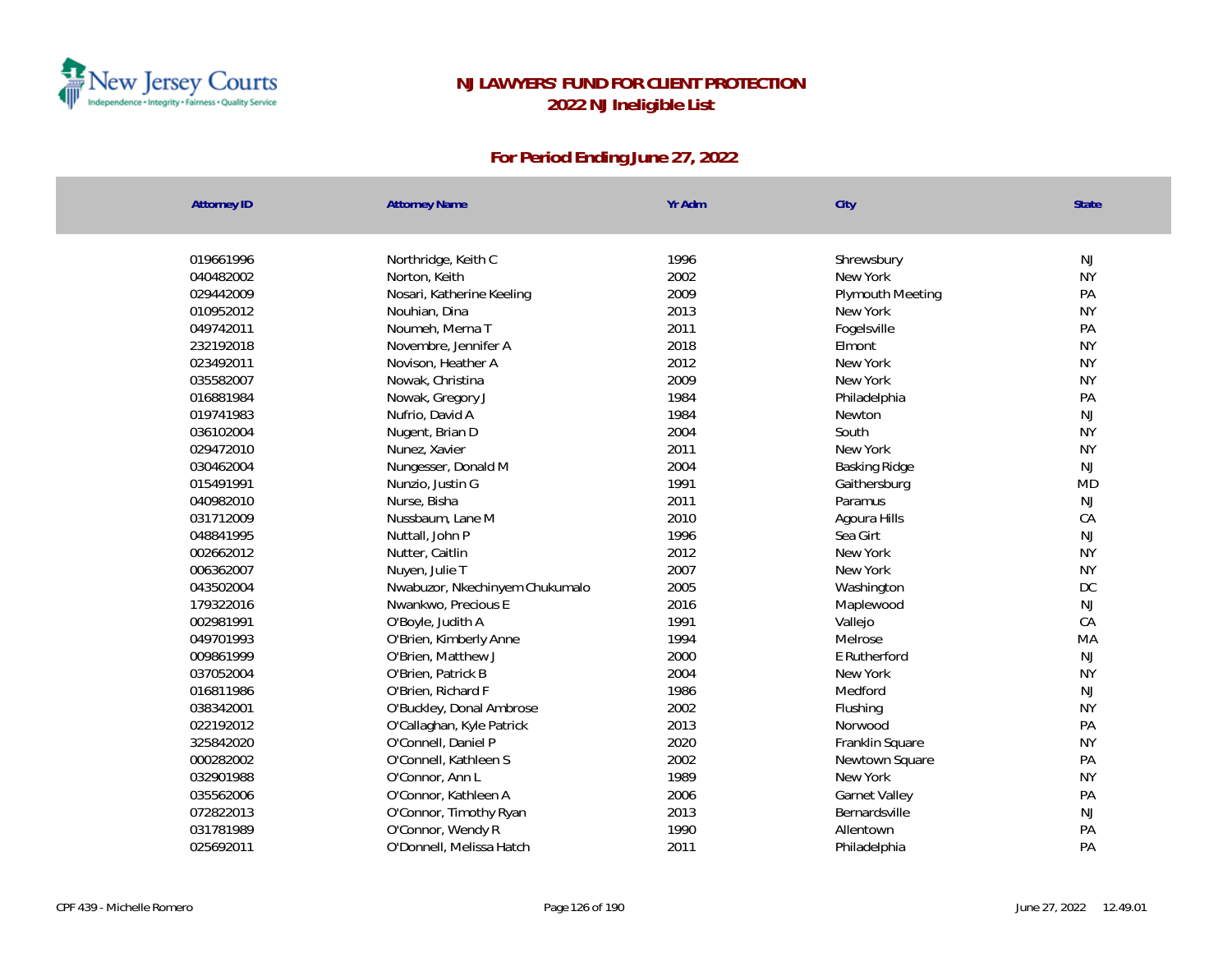

| <b>Attorney ID</b> | <b>Attorney Name</b>       | Yr Adm | City                 | <b>State</b>  |
|--------------------|----------------------------|--------|----------------------|---------------|
|                    |                            |        |                      |               |
| 018961987          | O'Donnell, Susan D         | 1988   | Wyckoff              | NJ            |
| 015821992          | O'Donnell, Susan M         | 1993   | North Caldwell       | NJ            |
| 341842021          | O'Dougherty, Neil          | 2021   | Morristown           | NJ            |
| 001611981          | O'Dowd, Peggy M            | 1981   | New Orleans          | LA            |
| 054052013          | O'Driscoll, Eavan Isabel   | 2013   | New York             | <b>NY</b>     |
| 025871985          | O'Grady, Dermot P          | 1985   | Flemington           | NJ            |
| 074692013          | O'Halloran, Julia Ard      | 2013   | Hoboken              | NJ            |
| 039941997          | O'Halloran, Neil James     | 1997   | Ridgewood            | NJ            |
| 011132002          | O'Hara, Peter J            | 2002   | Morrisville          | <b>NC</b>     |
| 022321993          | O'Hearn, Christine P       | 1993   | Westmont             | NJ            |
| 039672012          | O'Keefe, Kevin Joseph      | 2012   | Omaha                | <b>NE</b>     |
| 020712004          | O'Keeffe, Francine Vlantes | 2004   | New York             | <b>NY</b>     |
| 029641982          | O'Leary, Mark R            | 1982   | Chicago              | $\mathsf{IL}$ |
| 034051993          | O'Mahony, William J        | 1994   | Brooklyn             | <b>NY</b>     |
| 008541977          | O'Malley, Brian S          | 1977   | <b>Haddon Hts</b>    | NJ            |
| 050641991          | O'Malley, Maureen          | 1992   | New York             | <b>NY</b>     |
| 014542009          | O'Malley, Michael J        | 2009   | Chicago              | $\mathsf{IL}$ |
| 003351986          | O'Malley, Thomas J         | 1987   | Media                | PA            |
| 010732004          | O'Molesky, Gregory M       | 2004   | Worthington          | OH            |
| 249752018          | O'Neill, James Michael     | 2018   | North Caldwell       | NJ            |
| 086262013          | O'Neill, Kaitlyn M         | 2013   | New York             | <b>NY</b>     |
| 018042001          | O'Neill, Laura J           | 2001   | Ramsey               | NJ            |
| 357972021          | O'Neill, Lauran M          | 2021   | Hackensack           | NJ            |
| 031041998          | O'Neill, Michael J         | 1999   | Radnor               | PA            |
| 030541985          | O'Neill, Timothy G         | 1985   | Mclean               | VA            |
| 313612020          | O'Rourke, Delphine P       | 2020   | Gladwyne             | PA            |
| 040932010          | O'Shea, Laura A            | 2010   | <b>Bronx</b>         | <b>NY</b>     |
| 005102007          | O'Sullivan, Kelly Anne M   | 2007   | Denville             | NJ            |
| 048421993          | O'Sullivan, Patrick J      | 1993   | Cazenovia            | <b>NY</b>     |
| 007732008          | Obi, Udoka U A             | 2008   | Newport News         | VA            |
| 018552007          | Ocasio, Sandro G           | 2007   | <b>Scotch Plains</b> | NJ            |
| 007652010          | Odhner, Christopher S      | 2010   | Langhorne            | PA            |
| 037912012          | Oelrich, Lauren Michelle   | 2012   | Pittsburgh           | PA            |
| 119132016          | Oetinger, William David    | 2016   | Doylestown           | PA            |
| 009051995          | Ofshtein, Eleanora         | 1995   | Brooklyn             | <b>NY</b>     |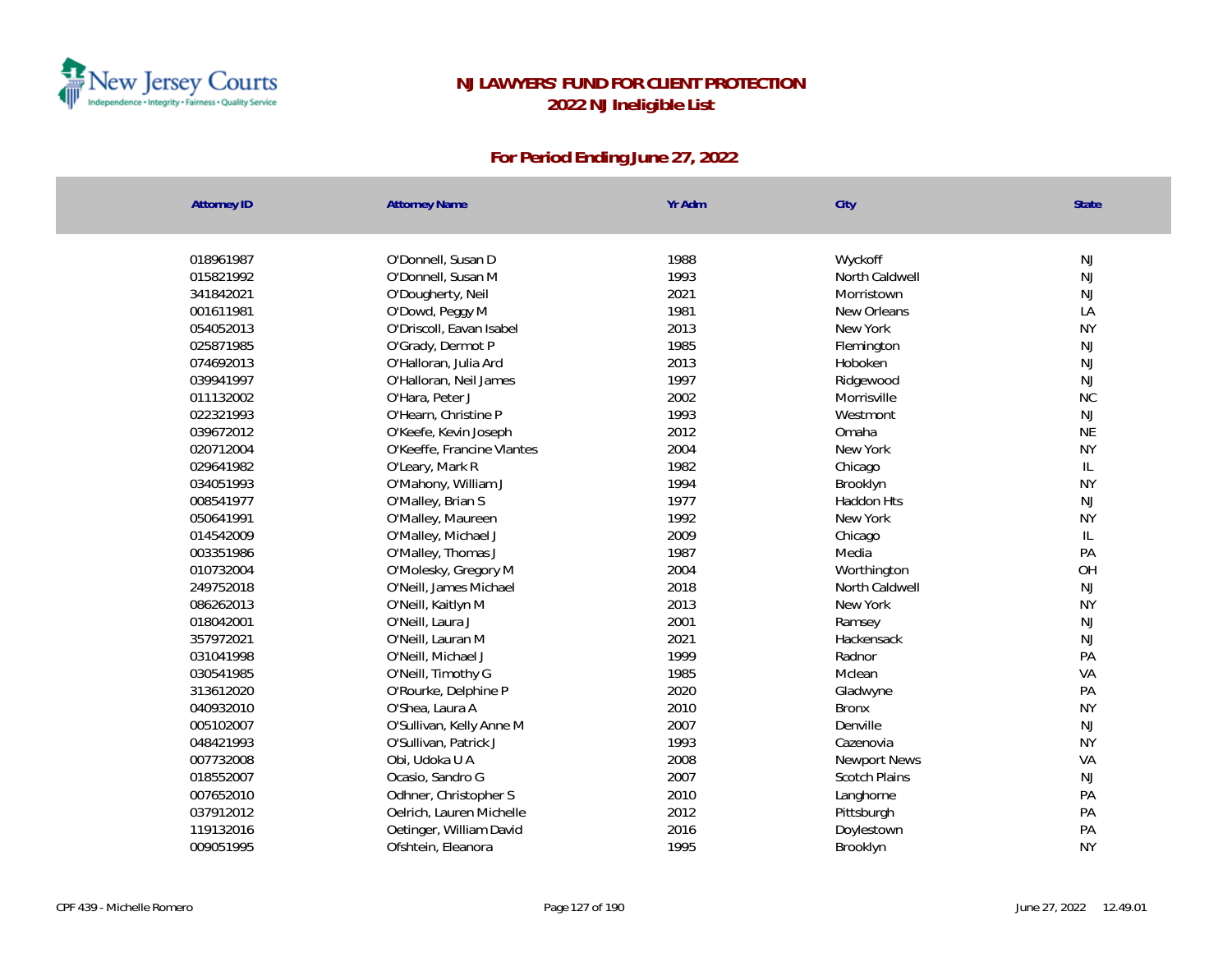

| <b>Attorney ID</b> | <b>Attorney Name</b>        | Yr Adm | City                   | <b>State</b> |
|--------------------|-----------------------------|--------|------------------------|--------------|
| 311312020          | Ogolikhina, Tiffany         | 2020   | Carlstadt              | NJ           |
| 026512010          | Oguchi, Leslie N            | 2011   | Richmond               | <b>TX</b>    |
| 029252000          | Oh, Caroline E              | 2000   | <b>Bedford Corners</b> | <b>NY</b>    |
| 048771996          | Oh, Junghoon Kenneth        | 1997   | Seoul                  | OC           |
| 158642016          | Oh, Rebecca E               | 2016   | Seattle                | <b>WA</b>    |
| 098182015          | Ojo-Ohikuare, Nicole        | 2015   | Meriden                | CT           |
| 023342013          | Okafor, Jennifer C          | 2013   | Maplewood              | <b>NJ</b>    |
| 020082008          | Okai, L Klorkor             | 2008   | Accra                  | OC           |
| 006792006          | Okcuoglu, Selen Judy        | 2006   | Moorestown             | <b>NJ</b>    |
| 007631999          | Okechuku, Michael I         | 1999   | Orange                 | <b>NJ</b>    |
| 040252003          | Okeson, Peter J             | 2004   | Staten Island          | <b>NY</b>    |
| 016761999          | Olawski-Stiener, Joan Marie | 1999   | Warren                 | <b>NJ</b>    |
| 020962007          | Oliver, Christian R         | 2007   | San Diego              | CA           |
| 036451989          | Oliver, Fernando J          | 1989   | Oradell                | <b>NJ</b>    |
| 027731999          | Oliver, Michael Harris      | 1999   | Manalapan              | NJ           |
| 175452015          | Oliver, Robert D            | 2015   | Philadelphia           | PA           |
| 087602013          | Oller, Brianna Marie        | 2013   | New York               | <b>NY</b>    |
| 033972011          | Olsen, Kristin              | 2012   | New York               | <b>NY</b>    |
| 015311983          | Olson, Wanda J              | 1983   | New York               | <b>NY</b>    |
| 010101992          | Oltmans, Steven L           | 1992   | Arvada                 | CO           |
| 266112018          | Oluyede, Bretta             | 2018   | New York               | <b>NY</b>    |
| 022251999          | Ominsky, Douglas Todd       | 1999   | Gladwyne               | PA           |
| 115412014          | Onni, Nicole Anya           | 2014   | Monmouth Beach         | NJ           |
| 096802013          | Ontell, Michael Jared       | 2013   | Ramsey                 | <b>NJ</b>    |
| 043432004          | Onua, Nnenna                | 2006   | Brooklyn               | <b>NY</b>    |
| 088742013          | Opisso, Christopher M       | 2013   | New York               | <b>NY</b>    |
| 014922007          | Opoku-Asare, Jennifer T     | 2007   | Burtonsville           | <b>MD</b>    |
| 069172013          | Oppenheim, Jay Y            | 2013   | Baltimore              | <b>MD</b>    |
| 162002016          | Oppenheimer, Michael M      | 2016   | Woodmere               | <b>NY</b>    |
| 017562009          | Opthof, Victoria K          | 2009   | Palmerton              | PA           |
| 265432018          | Orbach, Rachel M            | 2018   | New York               | <b>NY</b>    |
| 094472013          | Orem, Clint L               | 2013   | Hockessin              | DE           |
| 264581970          | Oremland, Lawrence R        | 1970   | Tucson                 | AZ           |
| 038002018          | Oriala, Dorine Tresore      | 2018   | Florham Park           | NJ           |
| 026162009          | Orloski, Michelle Christine | 2009   | Philadelphia           | PA           |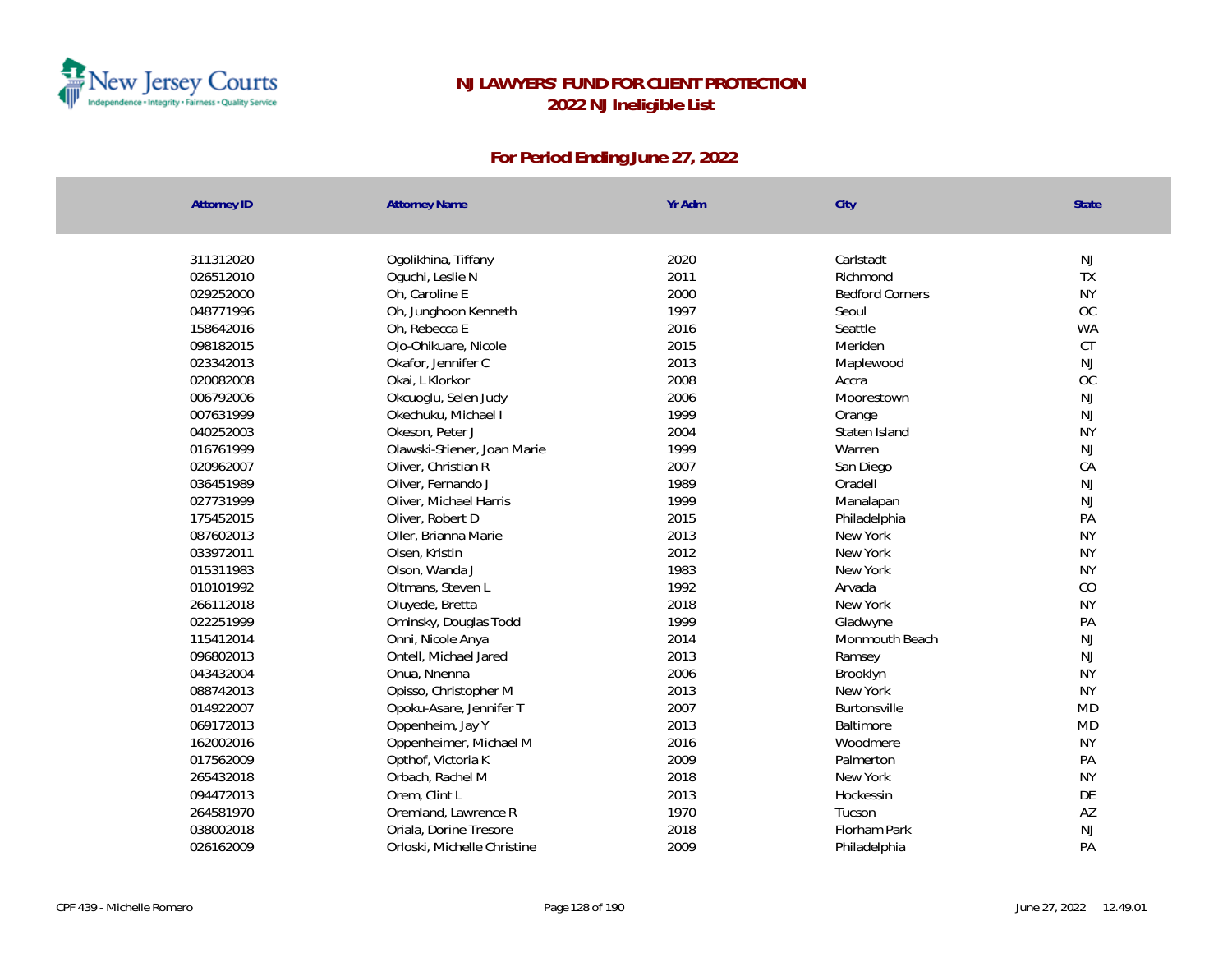

| <b>Attorney ID</b> | <b>Attorney Name</b>            | Yr Adm | City               | <b>State</b>  |
|--------------------|---------------------------------|--------|--------------------|---------------|
|                    |                                 |        |                    |               |
| 379472021          | Orlowski-Scherer, Henry Richard | 2021   | New Brunswick      | <b>NJ</b>     |
| 154652015          | Ornedo, Tiffany Kim             | 2015   | Newark             | NJ            |
| 285992018          | Oropeza, Jose                   | 2018   | New York           | <b>NY</b>     |
| 032211999          | Orr, Douglas Andrew             | 1999   | Cape Coral         | FL.           |
| 006061984          | Orr, Rosemary B                 | 1984   | <b>Hilton Head</b> | SC            |
| 004481989          | Orth, John D                    | 1989   | River Edge         | NJ            |
| 039322013          | Osach, Andrew B                 | 2013   | Philadelphia       | PA            |
| 009482010          | Osborn, Corinne M               | 2010   | Yonkers            | <b>NY</b>     |
| 055841994          | Osborne, Stacy E                | 1994   | Mount Vernon       | <b>NY</b>     |
| 034602003          | Osei, Edward K                  | 2003   | Newtown            | PA            |
| 123502014          | Osgood, Ruxandra Maria          | 2014   | Havertown          | PA            |
| 007902012          | Osivandi, Cedric K              | 2012   | RÜschlikon         | OC            |
| 024521992          | Osner, Donna K                  | 1992   | Somers Point       | NJ            |
| 036381988          | Ossam, David L                  | 1988   | Hanscom Afb        | MA            |
| 156222015          | Osterberg, Michael Matthew      | 2015   | El Paso            | TX            |
| 038692013          | Osterbye, Raymond Charles       | 2013   | Keansburg          | NJ            |
| 028771999          | Ostien, Paul H                  | 2000   | Wilmington         | DE            |
| 034192014          | Ostrovskaya, Marina             | 2014   | Kew Gardens        | <b>NY</b>     |
| 022261999          | Ostrovsky, Dana Frank           | 1999   | Mount Laurel       | $\mathsf{NJ}$ |
| 373202021          | Otis, Adriana Nicole            | 2021   | Fort Lee           | NJ            |
| 028131987          | Ottey, Cesar V                  | 1987   | Union              | NJ            |
| 133722014          | Otto, Trevor Reynolds           | 2014   | West Chester       | PA            |
| 221622017          | Ould, Tiffany Nicole            | 2017   | Birmingham         | AL            |
| 039262005          | Ouseley, Alexis Catherine       | 2006   | Philadelphia       | PA            |
| 038151990          | Outtrim, Elissa R               | 1990   | West Chester       | PA            |
| 029012007          | Overton, Inshirah A             | 2007   | Newark             | <b>NJ</b>     |
| 029852011          | Owen, Andrew G                  | 2014   | New York           | <b>NY</b>     |
| 011221996          | Oz, Shlomit Joy                 | 1996   | <b>Bronx</b>       | <b>NY</b>     |
| 029652007          | Ozerkis, Mark Lee               | 2007   | Newton             | MA            |
| 003032005          | Ozuzu, Stanley O                | 2005   | East Orange        | <b>NJ</b>     |
| 029902011          | Ozzimo, Gregory Frank           | 2012   | Brooklyn           | <b>NY</b>     |
| 041602004          | Pace, Kerry Anne                | 2005   | Shoreham           | <b>NY</b>     |
| 023782006          | Pace, Vincent A                 | 2007   | Northbrook         | $\mathsf{IL}$ |
| 169782015          | Pachner, Anna Kathryn           | 2015   | Philadelphia       | PA            |
| 000191987          | Pack, Stuart M                  | 1987   | Phoenix            | AZ            |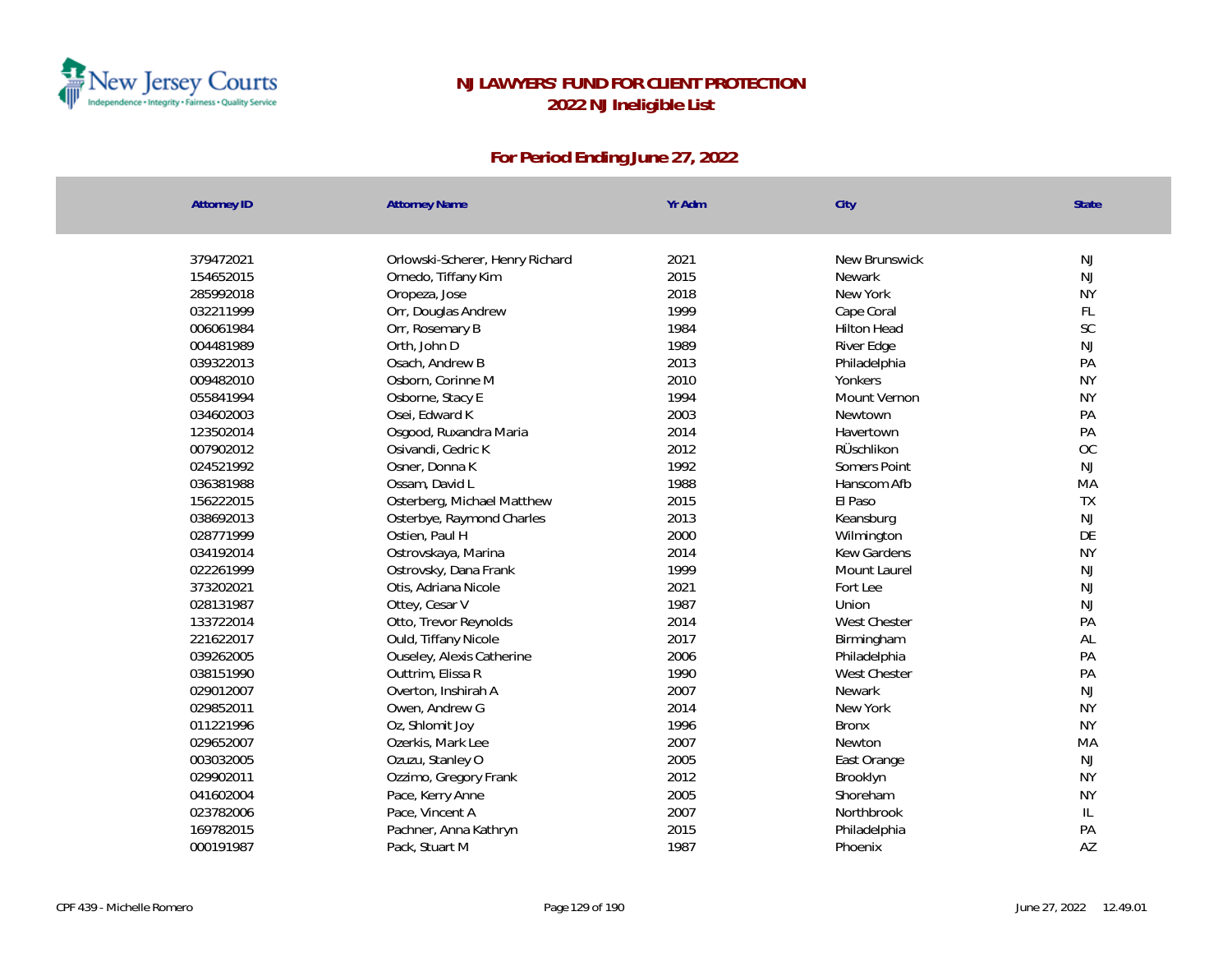

| <b>Attorney ID</b> | <b>Attorney Name</b>        | Yr Adm | City               | State     |
|--------------------|-----------------------------|--------|--------------------|-----------|
|                    |                             |        |                    |           |
| 036561995          | Packer, Jamie Todd          | 1995   | Port Washington    | <b>NY</b> |
| 039621997          | Packman, Kimberly A         | 1997   | Moorestown         | NJ        |
| 049101996          | Pada, Andres                | 1996   | Tenafly            | NJ        |
| 012721994          | Padgett, James D            | 1994   | Manasquan          | NJ        |
| 041961988          | Padilla Iv, Miquel          | 1988   | Virginia Beach     | VA        |
| 009341985          | Padilla, Lydia E            | 1985   | New York           | <b>NY</b> |
| 007602007          | Padmanabhan, Kartic         | 2007   | <b>Great Falls</b> | VA        |
| 034941984          | Pagan, Eddie, J             | 1985   | Stockton           | NJ        |
| 042512003          | Pagano, Alexander Russell   | 2003   | Morris Plains      | NJ        |
| 157762015          | Pagano, Mary Emily          | 2015   | Media              | PA        |
| 052702013          | Page, Lisa Goodrich         | 2013   | Greenwich          | <b>CT</b> |
| 016632011          | Paik, Jee Won               | 2012   | Seoul              | OC        |
| 039701995          | Pakenham, Kathleen Margaret | 1996   | New York           | <b>NY</b> |
| 113002016          | Pal, Navneet                | 2016   | Carteret           | NJ        |
| 039291997          | Paladini, Vincent Mark      | 1997   | <b>Great Falls</b> | VA        |
| 017462008          | Palatiello, Jordan Scott    | 2008   | Islandia           | <b>NY</b> |
| 042271997          | Palatnick, Stuart Ross      | 1997   | Westbury           | <b>NY</b> |
| 262932020          | Palermo, Nicole A           | 2020   | New York           | <b>NY</b> |
| 024991996          | Palestis, Monica Dodd       | 1996   | Dover              | NJ        |
| 284322019          | Paley, Meredith Sharoky     | 2019   | Livingston         | NJ        |
| 175042015          | Palma, Devon Elizabeth      | 2015   | Ronkonkoma         | <b>NY</b> |
| 011992009          | Palumbi, Maura Lynn         | 2009   | Valencia           | PA        |
| 039471998          | Palumbo, Anthony P          | 1998   | Staten Island      | <b>NY</b> |
| 002931985          | Palumbo, Diane O            | 1986   | Laguna Niguel      | CA        |
| 023502009          | Palumbo, Norman A S         | 2009   | Tampa              | FL        |
| 041312011          | Pandey, Nikhil A            | 2011   | East Windsor       | NJ        |
| 000111976          | Pandolfe, John T            | 1976   | Spring Lake        | NJ        |
| 032192005          | Paneth, Michael             | 2006   | Brooklyn           | <b>NY</b> |
| 082652013          | Pang, Melissa K             | 2013   | Philadelphia       | PA        |
| 002402002          | Panik, Jonathan Andrew      | 2002   | Bernardsville      | NJ        |
| 049421991          | Panjwani, Andrea D          | 1992   | Bardonia           | <b>NY</b> |
| 042372005          | Panossian, Haig             | 2006   | Paramus            | NJ        |
| 023912009          | Panse, Shaunik Ramanand     | 2009   | Washington         | DC        |
| 016272000          | Pantaleo, Danielle Nicole   | 2000   | Matawan            | NJ        |
| 010461975          | Pantirer, Larry             | 1975   | Short Hills        | NJ        |
|                    |                             |        |                    |           |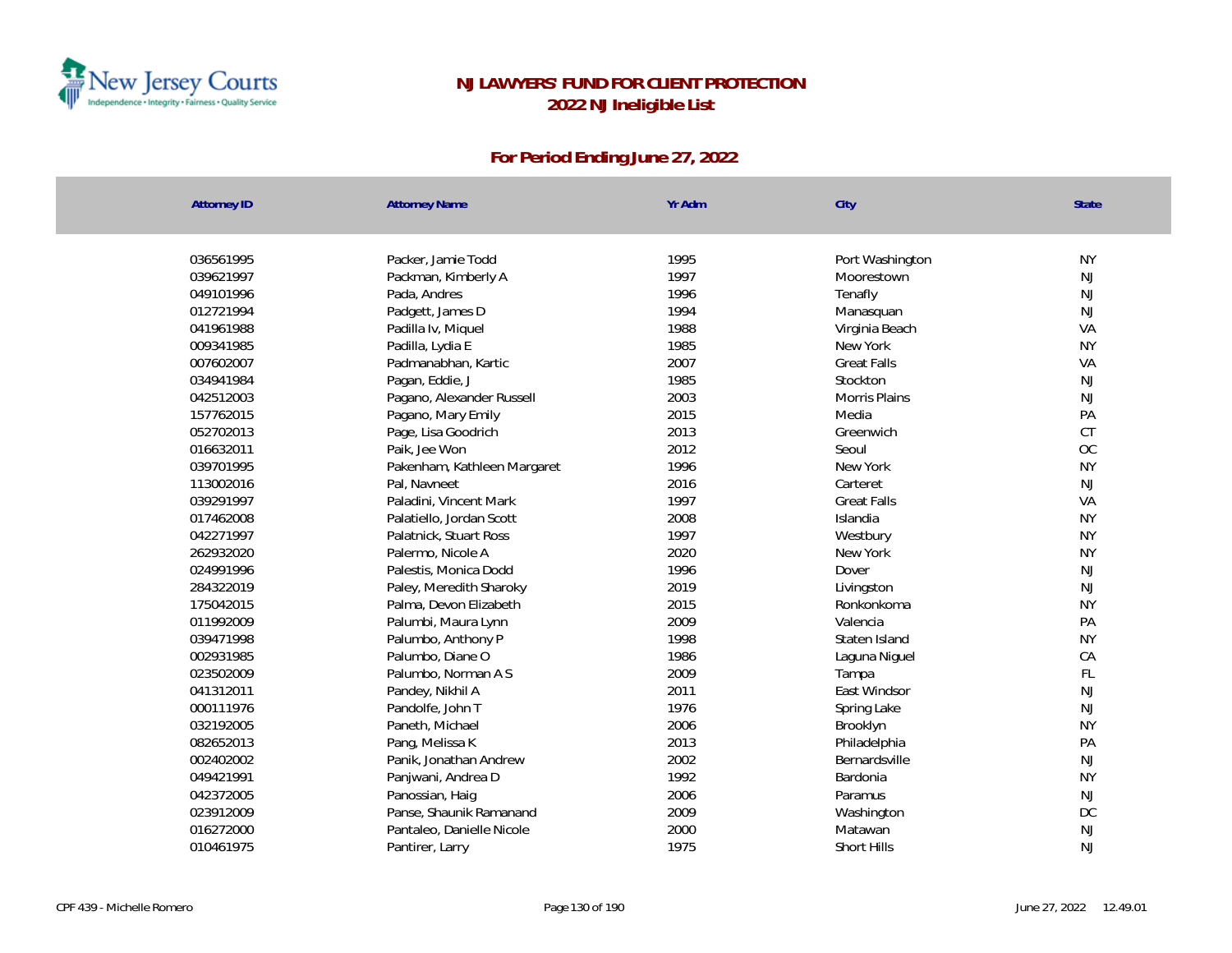

| <b>Attorney ID</b> | <b>Attorney Name</b>      | Yr Adm | City              | State          |
|--------------------|---------------------------|--------|-------------------|----------------|
|                    |                           |        |                   |                |
| 015082006          | Panzer, Jamie Lynn        | 2006   | Kansas City       | <b>MO</b>      |
| 351982021          | Papageorgiou, Filippos A  | 2021   | Brooklyn          | <b>NY</b>      |
| 051031992          | Papantonis, Pericles C    | 1993   | Glen Gardner      | <b>NJ</b>      |
| 046451997          | Papp, Chris J             | 1998   | Fort Mill         | SC             |
| 217742017          | Parambath, Joshua Paul    | 2017   | Media             | PA             |
| 010831981          | Paranac, Joseph P         | 1981   | Newark            | NJ             |
| 352752021          | Parcero, Juan D           | 2021   | New York          | <b>NY</b>      |
| 008581985          | Pardes, Robert M          | 1986   | <b>Toms River</b> | NJ             |
| 047862013          | Parizzi, Peter A          | 2013   | Pennsville        | <b>NJ</b>      |
| 039652004          | Park, Alice               | 2006   | New York          | <b>NY</b>      |
| 175842015          | Park, Gun                 | 2015   | Flushing          | <b>NY</b>      |
| 049372014          | Park, Hye Jin             | 2014   | Hanam             | OC             |
| 008691997          | Park, Inho Andrew         | 1998   | New York          | <b>NY</b>      |
| 053542014          | Park, Jack Seungho        | 2014   | Ann Arbor         | M <sub>l</sub> |
| 041822011          | Park, Jane Elizabeth      | 2012   | Germantown        | <b>MD</b>      |
| 005912004          | Park, Joanne Y            | 2004   | Philipsburg       | PA             |
| 029762006          | Park, Jung Sung           | 2006   | Daegu             | <b>OC</b>      |
| 114482014          | Park, Minyoung            | 2014   | Knoxville         | TN             |
| 040152005          | Park, Richard Y           | 2005   | Hyde Park         | <b>NY</b>      |
| 004822009          | Park, Yulee               | 2009   | Philadelphia      | PA             |
| 048801990          | Parke, Richard E          | 1990   | New York          | <b>NY</b>      |
| 045511999          | Parker, Fred Muller       | 1999   | Vineland          | <b>NJ</b>      |
| 007461997          | Parker, Gerald Belmont    | 1997   | Tyrone            | PA             |
| 030462007          | Parker, Katherine M       | 2008   | Wilmington        | DE             |
| 017942008          | Parness, Brian Scott      | 2008   | Matawan           | NJ             |
| 006982000          | Pascariu, Corinne E.      | 2000   | Garden City       | <b>NY</b>      |
| 016381998          | Pascu, Paul Albert        | 1999   | Cherry Hill       | <b>NJ</b>      |
| 010712010          | Pasquale, Frank Anthony   | 2011   | Baltimore         | <b>MD</b>      |
| 035781997          | Patalano, Daniel Joseph   | 1997   | Livingston        | <b>NJ</b>      |
| 076162014          | Patchen, Benjamin Richard | 2014   | Philadelphia      | PA             |
| 145642015          | Patel, Ankit Dineshkum    | 2015   | Streamwood        | $\mathsf{IL}$  |
| 076032014          | Patel, Bhavin             | 2014   | Charlotte         | NC             |
| 166192016          | Patel, Chandni H          | 2016   | <b>Buffalo</b>    | <b>NY</b>      |
| 068132013          | Patel, Dhara Kamlesh      | 2013   | Philadelphia      | PA             |
| 358852021          | Patel, Evani Ramesh       | 2021   | Wilmington        | DE             |
|                    |                           |        |                   |                |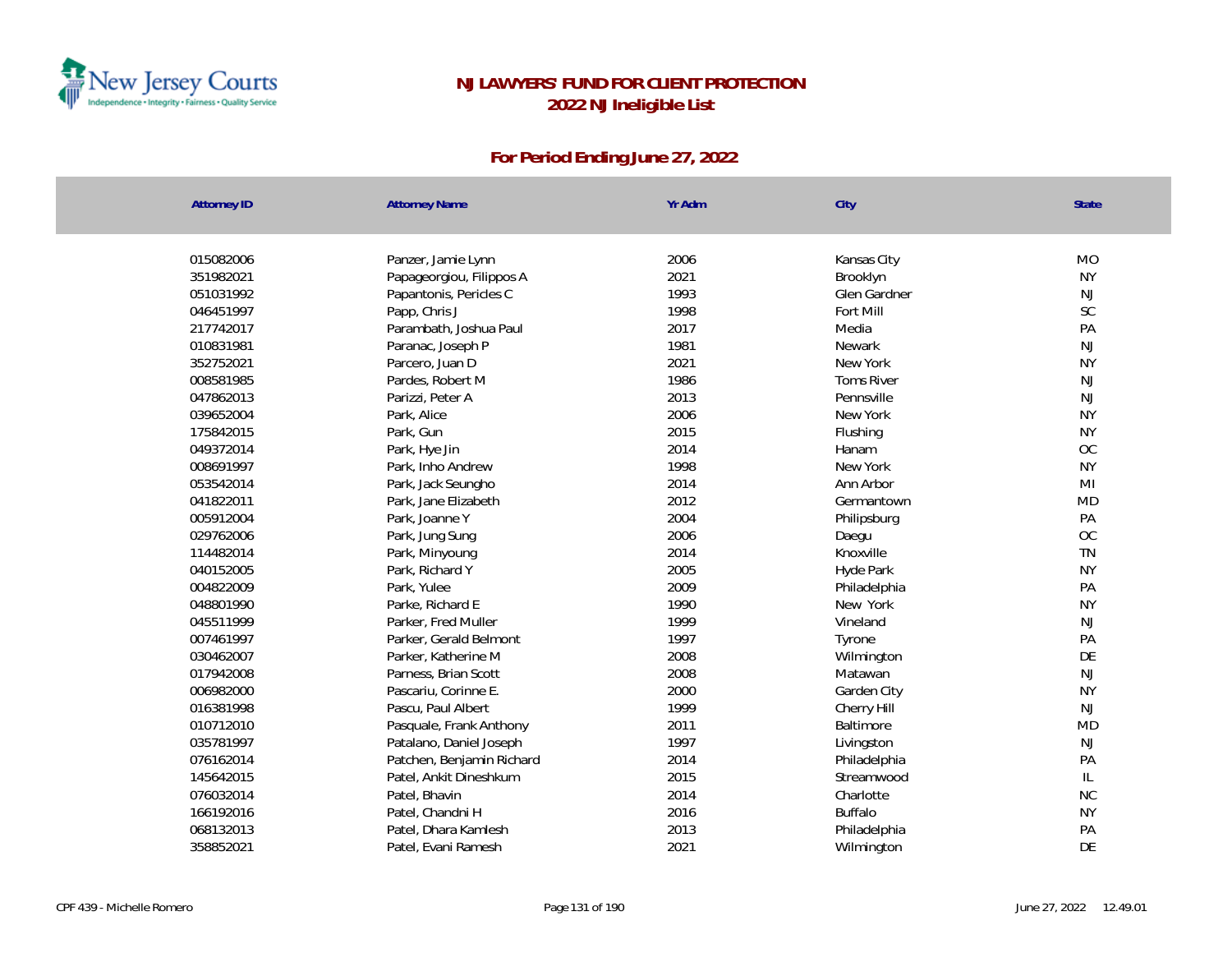

| <b>Attorney ID</b> | <b>Attorney Name</b>        | Yr Adm | City                 | State     |
|--------------------|-----------------------------|--------|----------------------|-----------|
|                    |                             |        |                      |           |
| 016092009          | Patel, K Janice             | 2009   | Philadelphia         | PA        |
| 047452005          | Patel, Ketul A              | 2006   | Secaucus             | NJ        |
| 008542011          | Patel, Kiran                | 2011   | New York             | <b>NY</b> |
| 066932013          | Patel, Kunal M              | 2013   | Cupertino            | CA        |
| 048332014          | Patel, Megha Chandresh      | 2014   | Newton               | PA        |
| 034372011          | Patel, Neel                 | 2011   | New York             | <b>NY</b> |
| 004562011          | Patel, Priya B              | 2011   | Warren               | <b>NJ</b> |
| 004301995          | Patel, Salil P              | 1995   | Phoenixville         | PA        |
| 064292013          | Patel, Saurin Falgun        | 2013   | Allentown            | PA        |
| 033092011          | Patel, Sheel D              | 2011   | Massapequa           | <b>NY</b> |
| 365972021          | Patel, Sheena B             | 2021   | Maplewood            | <b>NJ</b> |
| 010312008          | Patka, Yuhtyng Tsuei        | 2008   | New York             | <b>NY</b> |
| 131552014          | Patouhas, Jonathan Nicholas | 2014   | Marlton              | <b>NJ</b> |
| 029802007          | Patterson, Abigail Burns    | 2007   | New York             | <b>NY</b> |
| 033192003          | Patterson, George M         | 2003   | Weehawken            | <b>NJ</b> |
| 064082013          | Patterson, Jessica G        | 2013   | Atlanta              | GA        |
| 033221986          | Patterson, Scott R          | 1986   | Cherry Hill          | NJ        |
| 032332006          | Patterson, Tonia Ann        | 2006   | Philadelphia         | PA        |
| 043152000          | Pattillo, Darrol M          | 2004   | <b>Bronx</b>         | <b>NY</b> |
| 136622014          | Patton, Cortez Edward       | 2014   | Philadelphia         | PA        |
| 182752016          | Paul, Cody Irvin            | 2016   | Brooklyn             | <b>NY</b> |
| 005752003          | Paul, Rustin                | 2003   | New York             | <b>NY</b> |
| 029381989          | Pavin, Gregory G            | 1989   | Washington Towns     | <b>NJ</b> |
| 085972013          | Pavlish, Vincent Paul       | 2013   | Jersey City          | <b>NJ</b> |
| 034552000          | Pawar, Vikrant              | 2001   | New York             | <b>NY</b> |
| 028401986          | Pawlowski, Paul C           | 1986   | <b>Scotch Plains</b> | NJ        |
| 048502011          | Payabyab, Edward Tan        | 2012   | Alexandria           | VA        |
| 001391996          | Payne, David Ralph          | 1996   | Burlington           | <b>NJ</b> |
| 104032014          | Payne, Linda M              | 2014   | <b>Toms River</b>    | NJ        |
| 022512002          | Pcolka, Carrie A            | 2002   | Minnetonka           | <b>MN</b> |
| 016482005          | Pearce, Renee C             | 2005   | New York             | <b>NY</b> |
| 031231992          | Pearson, James W            | 1993   | Philadelphia         | PA        |
| 082872014          | Pearson, Jon Theodore       | 2014   | Las Vegas            | <b>NV</b> |
| 029362008          | Pechersky, Yana             | 2008   | Hallandale           | FL        |
| 006571999          | Pedalino, Jason Peter       | 1999   | Morristown           | <b>NJ</b> |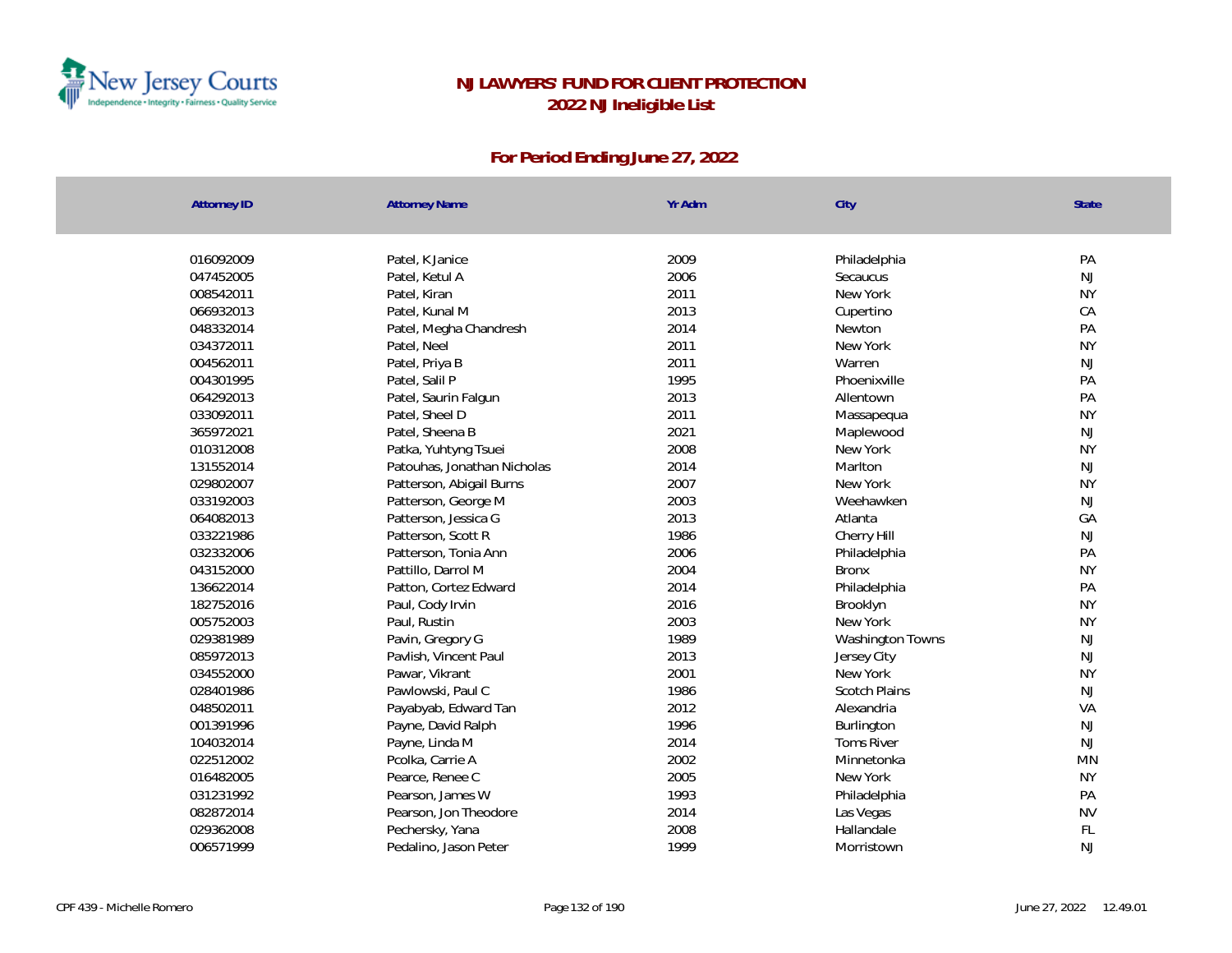

| <b>Attorney ID</b>     | <b>Attorney Name</b>                 | Yr Adm       | City                    | <b>State</b>    |
|------------------------|--------------------------------------|--------------|-------------------------|-----------------|
| 044841997              | Pedersen, Erik Jon                   | 1997         | Basking Ridge           | $\mathsf{NJ}$   |
| 023992008              | Pedersen, Shelley J                  | 2008         |                         | <b>NJ</b>       |
| 265532018              |                                      | 2018         | Jamesburg               | OC              |
| 037712006              | Pei, Shiyuan<br>Pelagatti, Gustine J | 2006         | Shanghai<br>Cherry Hill | $\mathsf{NJ}$   |
| 007061986              | Pelesky, Charles J                   | 1986         | Hillsborough            | <b>NJ</b>       |
| 312272019              | Pelham, Sarah Muriel                 | 2019         | Nashville               | <b>TN</b>       |
| 018022010              | Pellecchia, Jenna M                  | 2010         | Philadelphia            | PA              |
| 141742014              |                                      | 2014         |                         | <b>NY</b>       |
| 007832010              | Pellegrino, Marc D                   | 2010         | Brooklyn                | <b>NJ</b>       |
|                        | Pelman, Andrew                       |              | Jackson                 | <b>MD</b>       |
| 042632010              | Peloso, Brooke Courtney              | 2011<br>2015 | Rockville               | PA              |
| 133432015<br>019301984 | Pelotte, Yvelisse B                  | 1984         | Philadelphia            | <b>NJ</b>       |
|                        | Pendleton, Brian J                   |              | Short Hills             |                 |
| 036972012              | Penett, Thomas A                     | 2013<br>1983 | Staten Island           | <b>NY</b><br>PA |
| 012161982              | Pennington, David L                  |              | Philadelphia            |                 |
| 011551992              | Pennington, Eric S                   | 1992         | South Orange            | NJ              |
| 029981996              | Pennington, Lara Brett               | 1996         | Maplewood               | <b>NJ</b>       |
| 033402004              | Pennington, Melissa Anne             | 2004         | Mexico City             | OC              |
| 021602002              | Pennington, Rebecca Y                | 2002         | Madison                 | <b>NJ</b>       |
| 044041999              | Pepe, Douglas J                      | 2000         | New York                | <b>NY</b>       |
| 017901978              | Pepe, Russell A                      | 1978         | Hackensack              | $\mathsf{NJ}$   |
| 206522017              | Peppenelli, Jenna R                  | 2017         | New Hartford            | <b>NY</b>       |
| 023942012              | Pepper, Bryan Michael                | 2012         | Los Angeles             | CA              |
| 031612002              | Pepper, Jeni S                       | 2002         | Newark                  | NJ              |
| 023341993              | Pepsny, Richard J                    | 1993         | Atlantic Highlands      | <b>NJ</b>       |
| 041811985              | Peragine, Paul F                     | 1986         | New York                | <b>NY</b>       |
| 250191972              | Peranio, Edward S                    | 1972         | Livingston              | NJ              |
| 346762021              | Perconti, Garrett Joseph             | 2021         | <b>Boonton Township</b> | <b>NJ</b>       |
| 009371993              | Perez, Alexander J                   | 1996         | San Francisco           | CA              |
| 151722015              | Perez, Ana J                         | 2015         | <b>Bronx</b>            | <b>NY</b>       |
| 004462001              | Perez, Bianka                        | 2001         | <b>Bronx</b>            | <b>NY</b>       |
| 035342011              | Perez, Genevieve Elizabeth           | 2012         | Mamaroneck              | <b>NY</b>       |
| 012261979              | Perez, Ignacio                       | 1979         | Round Rock              | TX              |
| 004121974              | Perez, John                          | 1974         | <b>Toms River</b>       | <b>NJ</b>       |
| 316552019              | Perez, Manuel                        | 2019         | New York                | <b>NY</b>       |
| 031422002              | Perez-Maltes, Joseph A               | 2002         | Saint Louis             | <b>MO</b>       |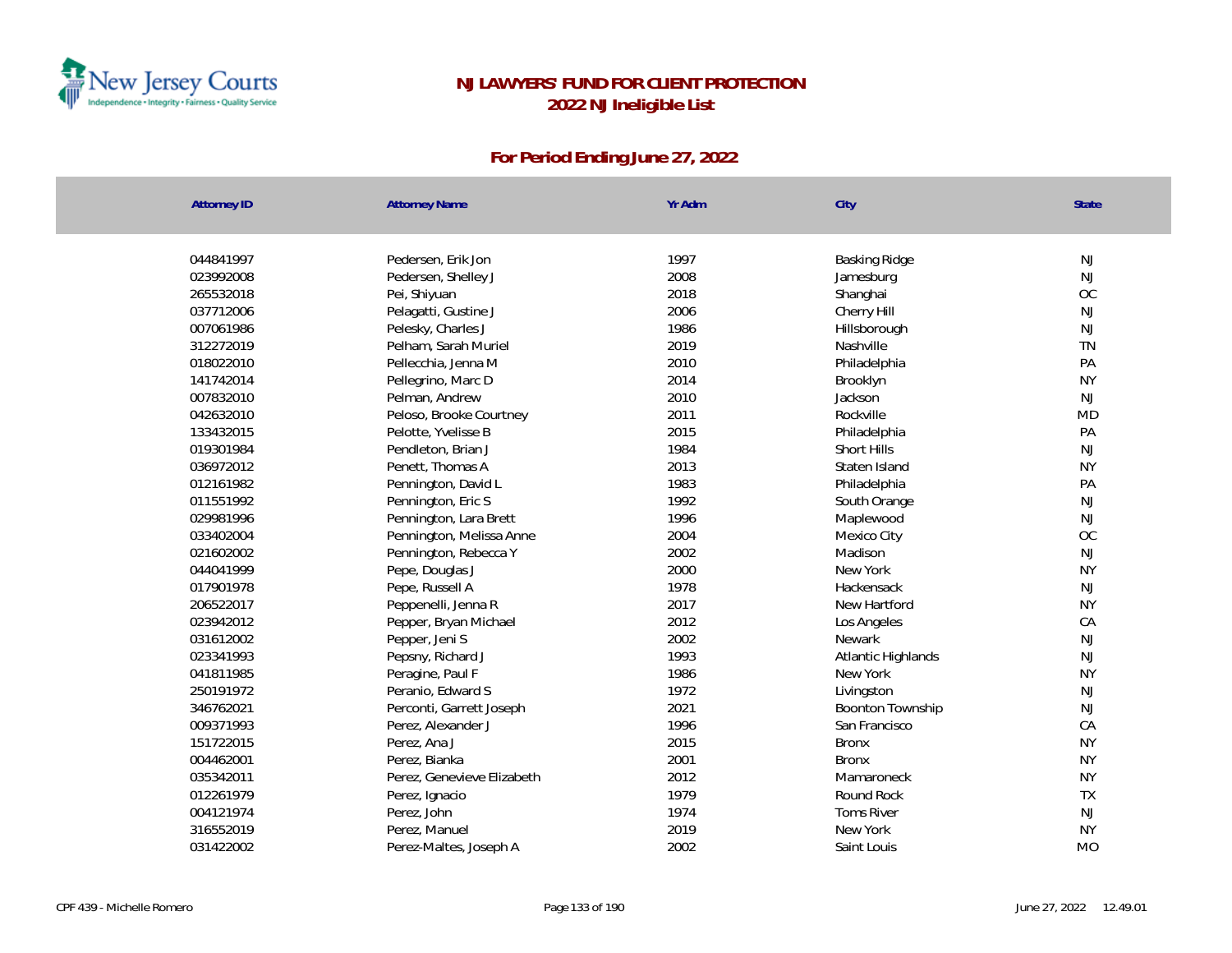

| <b>Attorney ID</b> | <b>Attorney Name</b>    | Yr Adm                                   | City               | State         |
|--------------------|-------------------------|------------------------------------------|--------------------|---------------|
|                    |                         |                                          |                    |               |
| 047242005          | Perilman, Blair Frances | 2006                                     | San Francisco      | CA            |
| 089912014          | Peritz, Jon             | 2014                                     | New York           | <b>NY</b>     |
| 008062006          | Perkins, David L        | 2006                                     | East Meadow        | <b>NY</b>     |
| 271491971          | Perkins, Francis R      | 1971                                     | <b>Newark</b>      | <b>NJ</b>     |
| 021652012          | Perkins, Julia Diane    | 2013                                     | Philadelphia       | PA            |
| 025391989          | Perlberger, Norman A    | 1990                                     | <b>Merion Sta</b>  | PA            |
| 040501996          | Permutt, Robert Jason   | 1996                                     | Purchase           | <b>NY</b>     |
| 005171983          | Perrella, Nicholas R    | 1983                                     | West New York      | $\mathsf{NJ}$ |
| 011362003          | Perri, Justin B         | 2003                                     | Rockville Centre   | <b>NY</b>     |
| 097002014          | Perrin, Ayodeji K       | 2014                                     | Minneapolis        | <b>MN</b>     |
| 015022004          | Perro, Concetta M       | 2004                                     | <b>Belle Mead</b>  | NJ            |
| 013702000          | Perron, Regina Novak    | 2000                                     | Flemington         | NJ            |
| 029791989          | Perry, Debra M          | 1989                                     | Newark             | NJ            |
| 009021984          | Perry, Kathy R          | 1984                                     | East Orange        | NJ            |
| 007632003          | Perry, Phaedra F        | 2003                                     | New York           | <b>NY</b>     |
| 005522002          | Persaud, Mona A         | 2002                                     | Jamaica            | <b>NY</b>     |
| 111972015          | Persun, Laura Jean      | 2015                                     | Philadelphia       | PA            |
| 098342014          | Pertz, Richard          | 2014                                     | Remsen             | <b>NY</b>     |
| 080832014          | Pesenson, Alina         | 2014                                     | New York           | <b>NY</b>     |
| 012722012          | Peters, Michael         | 2012                                     | New York           | <b>NY</b>     |
| 013432004          | Petersen, John Viktor   | 2004                                     | Paoli              | PA            |
| 014431990          | Peterson, David M       | 1990                                     | New York           | <b>NY</b>     |
| 105652014          | Peterson, Jennifer      | 2014                                     | Port Monmouth      | NJ            |
| 045792006          | Petigara, Vishal S      | 2007                                     | Newtown            | PA            |
| 020861980          | Petkanics, Bryan G      | 1980                                     | New York           | <b>NY</b>     |
| 026841994          | Petrella, Michael E     | 1994                                     | New York           | <b>NY</b>     |
| 003972003          | Petrelli, Thomas J      | 2003                                     | Philadelphia       | PA            |
| 036602007          | Petrillo, Dana P        | 2007                                     | Philadelphia       | PA            |
| 035932012          | Petro, Joseph Anthony   | 2012                                     | Princeton Junction | NJ            |
| 221032017          | Petrosino, Matthew A    | 2017                                     | New York           | <b>NY</b>     |
| 036472003          |                         | 2003<br>Petti, Anna Domenica Di Gabriele | New York           | <b>NY</b>     |
| 020022000          | Petty, Robin Lynne      | 2000                                     | Philadelphia       | PA            |
| 087832013          | Pezzoli, Timothy John   | 2013                                     | Staten Island      | <b>NY</b>     |
| 006912002          | Pflumm, Paul            | 2002                                     | Maple Shade        | NJ            |
| 027502002          | Phelan, Erin M          | 2003                                     | Garden City        | <b>NY</b>     |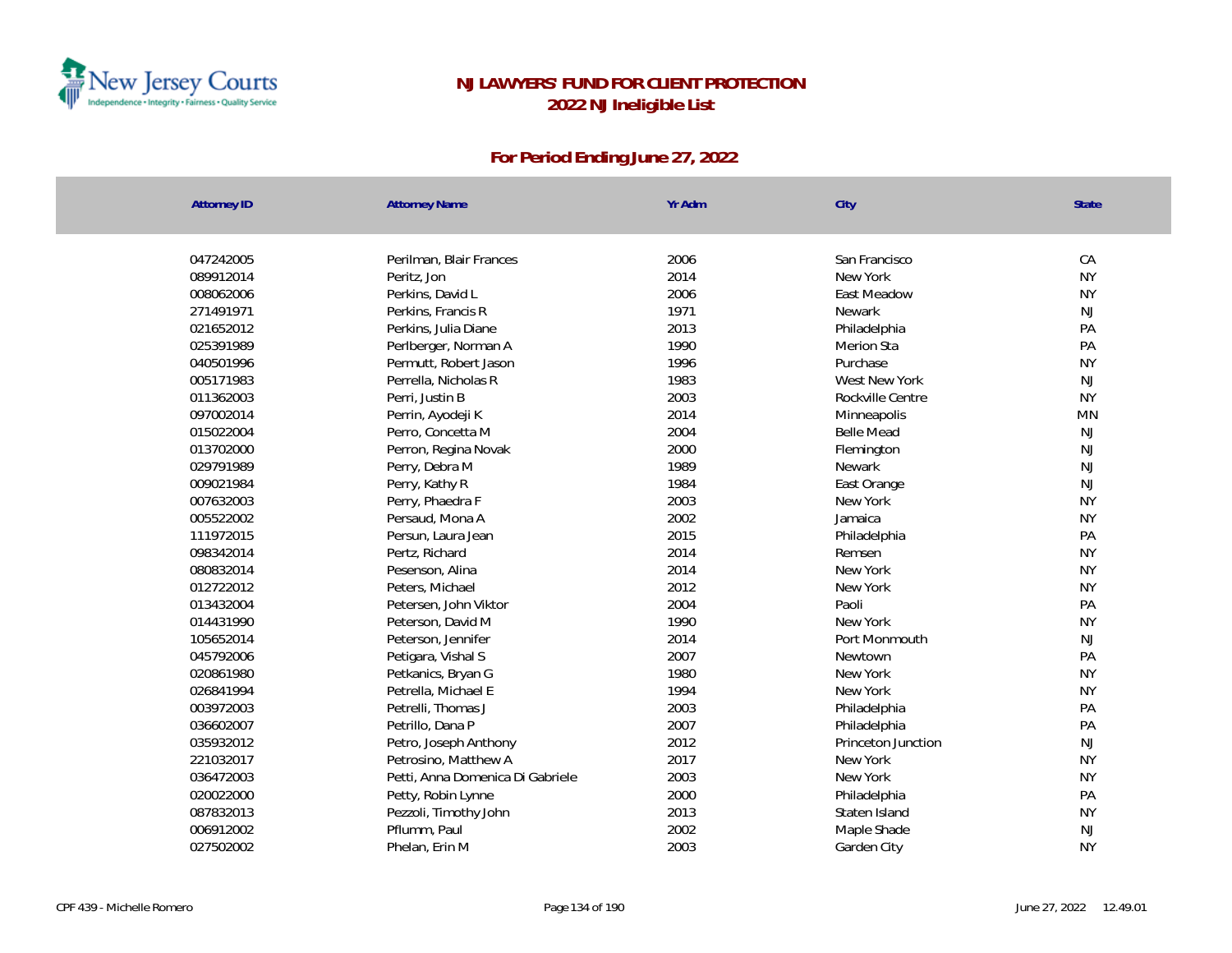

| <b>Attorney ID</b> | <b>Attorney Name</b>     | Yr Adm | City                | State        |
|--------------------|--------------------------|--------|---------------------|--------------|
|                    |                          |        |                     |              |
| 022212006          | Phelan, Geoffrey T       | 2006   | Toronto             | ON           |
| 249432018          | Philipp, Ralf M          | 2018   | New Rochelle        | <b>NY</b>    |
| 000422009          | Phillips, Allegra        | 2009   | Fort Lauderdale     | <b>FL</b>    |
| 020192007          | Phillips, Charles Edward | 2007   | New York            | <b>NY</b>    |
| 054121992          | Phillips, Cynthia A      | 1993   | Egg Harbor Township | NJ           |
| 037442005          | Pianelli, Alyssa Nobile  | 2006   | Farmington          | CT           |
| 003522012          | Piccinnini, John T       | 2012   | Long Island City    | <b>NY</b>    |
| 031612004          | Picciocchi, Marianna     | 2004   | Wayne               | NJ           |
| 029611996          | Piccirillo, John M       | 1996   | Brooklyn            | <b>NY</b>    |
| 002161975          | Piccoli, Russell         | 1975   | Paradise Valley     | AZ           |
| 042781999          | Pickering, Jason W H     | 2002   | Jenkintown          | PA           |
| 032262005          | Pickett, Daniel          | 2005   | Basking Ridge       | NJ           |
| 003422009          | Pickles, Joyce S         | 2009   | <b>Blue Bell</b>    | PA           |
| 009801975          | Pieper, Thomas C         | 1975   | Matawan             | NJ           |
| 031382004          | Pierre, Mitchelle Cala   | 2004   | South Orange        | NJ           |
| 033671986          | Pierry, Joseph P         | 1986   | Long Beach          | CA           |
| 000622006          | Pietras, Lisa Janei      | 2007   | Wilimington         | DE           |
| 044341997          | Pilecki, Elizabeth Mary  | 1998   | Brooklyn            | <b>NY</b>    |
| 045982010          | Pillischer, Matthew      | 2010   | Doylestown          | PA           |
| 135202014          | Pimentel, Mery Y         | 2014   | Dallas              | TX           |
| 323742021          | Pinales, Yessica J       | 2021   | Newrk               | NJ           |
| 003771982          | Pincus, Brian P          | 1982   | Philadelphia        | PA           |
| 011241990          | Pinczower, Kenneth E     | 1990   | <b>Bronx</b>        | <b>NY</b>    |
| 036661987          | Pine, Dianne F           | 1987   | <b>Great Neck</b>   | <b>NY</b>    |
| 003351996          | Pineda, Hermes Guilbeaux | 1996   | Lincolnshire        | $\mathbb{L}$ |
| 034831986          | Pines, Sharon E          | 1987   | Hackensack          | NJ           |
| 259842018          | Pinette, Julie Vassar    | 2018   | Bridgeport          | CT           |
| 018442006          | Pinkhas, Aleksandr       | 2006   | Fair Lawn           | NJ           |
| 033822012          | Pinos, Catherine         | 2013   | Lebanon             | <b>NH</b>    |
| 030832004          | Pinto, Jeana M           | 2004   | Wappingers Falls    | <b>NY</b>    |
| 131662015          | Pionati, Kristen S       | 2015   | Wilmington          | DE           |
| 034382001          | Pipersburgh, Denise J    | 2002   | West Orange         | NJ           |
| 168952015          | Pirolli, Catherine T     | 2015   | Stroudsburg         | PA           |
| 349712021          | Piron, Nicholas D        | 2021   | Syracuse            | <b>NY</b>    |
| 033331989          | Pirone, Dana M           | 1989   | Trooper             | PA           |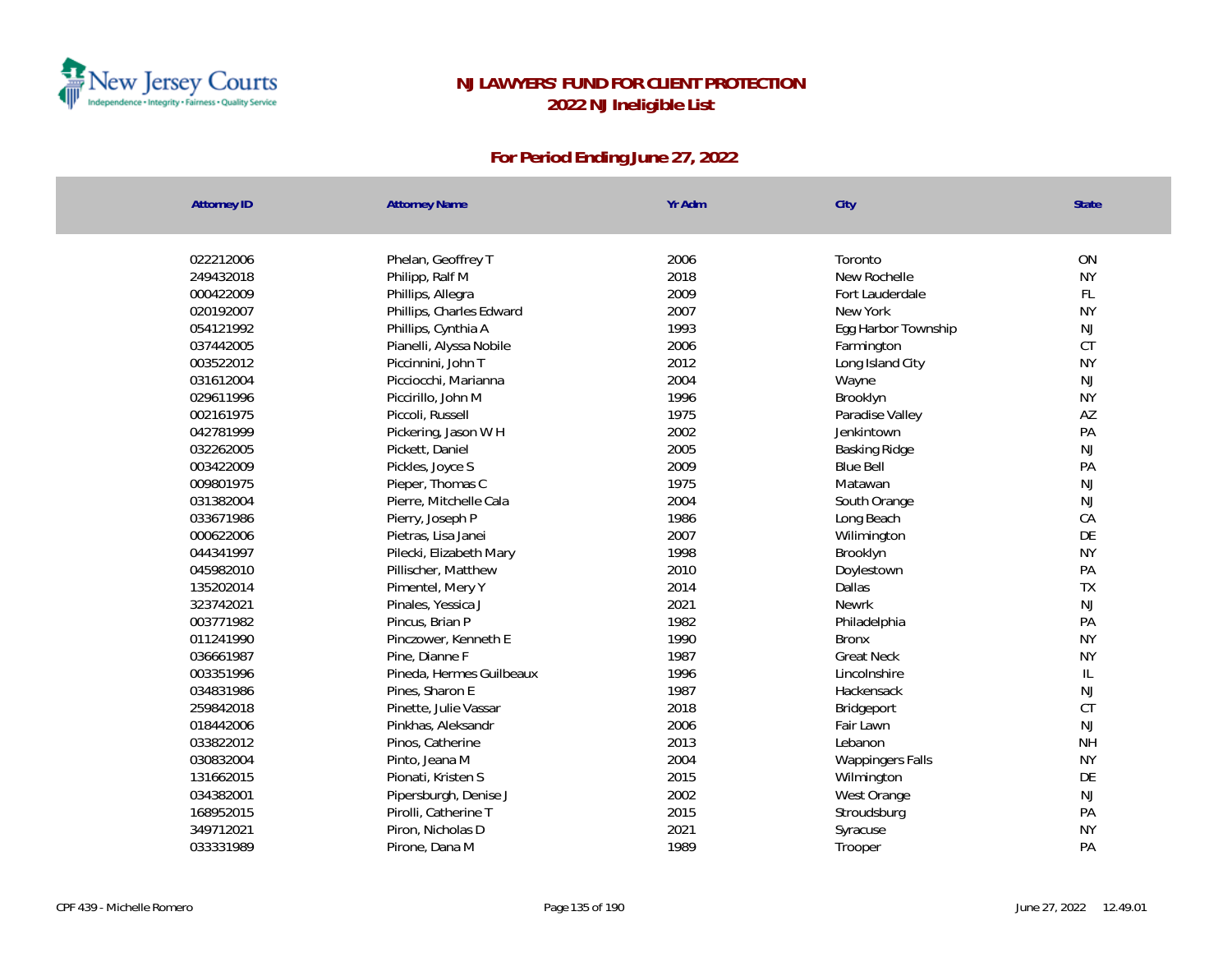

| <b>Attorney ID</b> | <b>Attorney Name</b>       | Yr Adm | City                    | State         |
|--------------------|----------------------------|--------|-------------------------|---------------|
|                    |                            |        |                         |               |
| 012662003          | Pirraglia, Anthony         | 2003   | New York                | <b>NY</b>     |
| 027882004          | Pisano, Lauren E           | 2004   | Gaithersburg            | <b>MD</b>     |
| 013252012          | Pisciotta, Allison Lindsay | 2012   | Boca Raton              | FL            |
| 002412009          | Pisciotta, Christopher P   | 2009   | Maplewood               | $\mathsf{NJ}$ |
| 026242012          | Pisciotta, Matthew Richard | 2012   | Boca Raton              | FL            |
| 003721992          | Pita, Henry M              | 1992   | New York                | <b>NY</b>     |
| 013702007          | Pitney, Alexandra C        | 2009   | Larchmont               | <b>NY</b>     |
| 033452008          | Pitre, Valerie Renee       | 2008   | Monument                | CO            |
| 269142018          | Pitts, Eva                 | 2018   | New York                | <b>NY</b>     |
| 091782014          | Pitts, Sarah G             | 2014   | Brooklyn                | <b>NY</b>     |
| 037592000          | Piyatissa, Pushpa L        | 2000   | <b>Great Neck</b>       | <b>NY</b>     |
| 036921991          | Plaskon, Leslie A          | 1991   | New York                | <b>NY</b>     |
| 261292018          | Plata, Tracey A            | 2018   | San Antonio             | TX            |
| 015982009          | Plate, Lauren Beth         | 2009   | Pittsburgh              | PA            |
| 018831986          | Platek, Todd L             | 1987   | <b>Berkeley Heights</b> | NJ            |
| 026542009          | Platt, Keith M             | 2009   | Princeton               | NJ            |
| 044862004          | Pleasant, Krishana L       | 2004   | Jersey City             | NJ            |
| 013932005          | Pledger, Walter C          | 2006   | Arlington               | VA            |
| 035871996          | Pliner, Susan Beth         | 1996   | Hungtingdon Valley      | PA            |
| 125992015          | Plumley, Jay D             | 2015   | Albany                  | <b>NY</b>     |
| 000622009          | Plunkett, Kaelia S         | 2009   | Owings Mills            | <b>MD</b>     |
| 023391982          | Pocaro, Jeffrey R          | 1982   | Fanwood                 | NJ            |
| 135422014          | Podaras, Evangelia         | 2014   | Astoria                 | <b>NY</b>     |
| 024971990          | Podlaski, Kevin P          | 1990   | Fort Wayne              | IN            |
| 016571986          | Pohle, Thomas M            | 1987   | Mount Holly             | $\mathsf{NJ}$ |
| 003081988          | Poland, Richard L          | 1988   | Long Beach              | CA            |
| 007441976          | Poland, Todd M             | 1976   | Bedminster              | NJ            |
| 308552021          | Polidoro, Zachary A        | 2021   | Brooklyn                | <b>NY</b>     |
| 007571992          | Politano, Julie B          | 1992   | Oakhurst                | NJ            |
| 026781996          | Politi, Michael J          | 1998   | Nutley                  | NJ            |
| 011591977          | Pollak, Lisa J             | 1977   | Morristown              | NJ            |
| 347782021          | Pollan, Jennifer Kriss     | 2021   | Wellesley               | MA            |
| 341002021          | Pollaro, Robert M          | 2021   | Princeton               | NJ            |
| 166942015          | Polster, Laura Segal       | 2015   | Portland                | <b>OR</b>     |
| 031192012          | Polyakov, Vyacheslav       | 2012   | Brooklyn                | <b>NY</b>     |
|                    |                            |        |                         |               |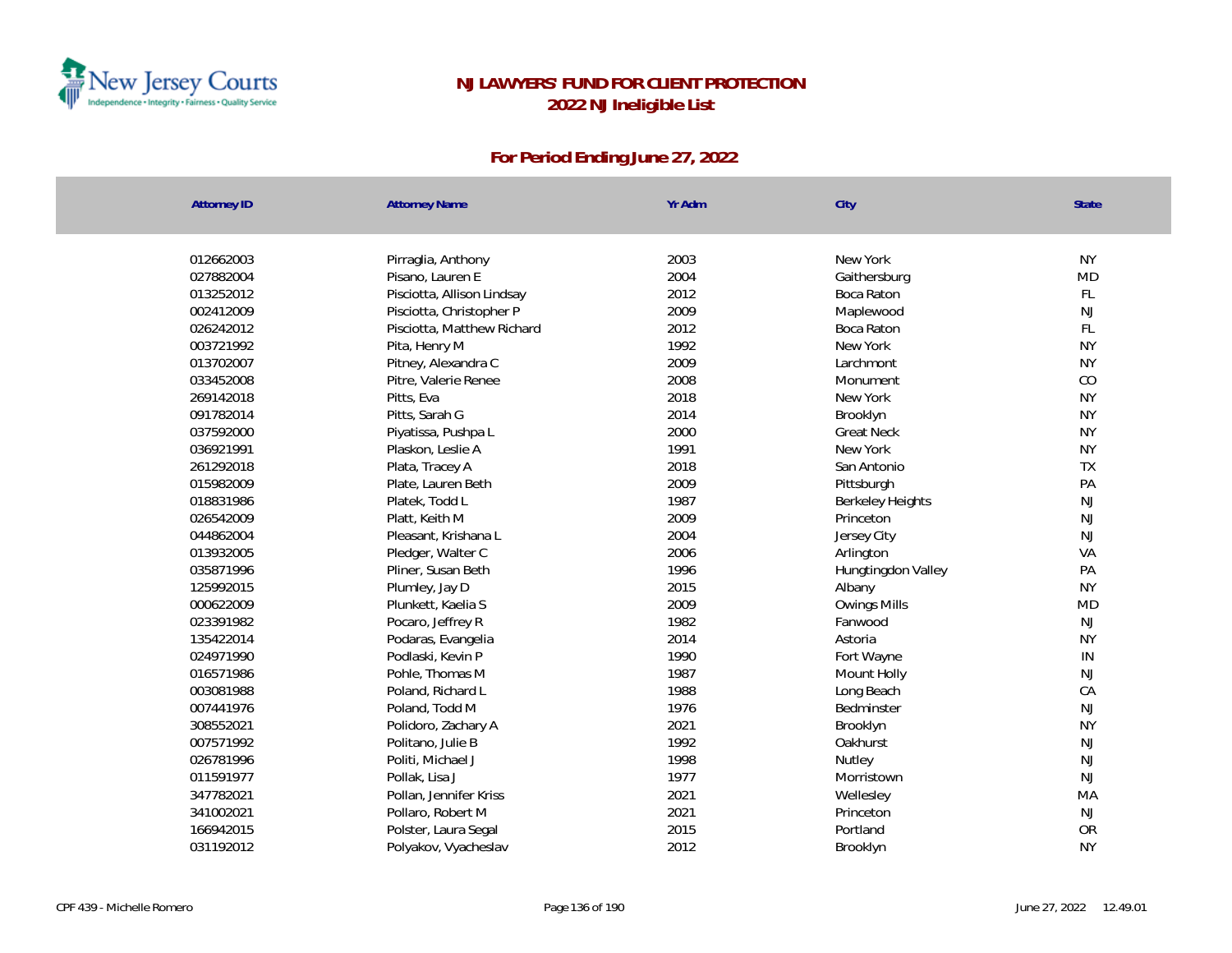

| <b>Attorney ID</b> | <b>Attorney Name</b>     | Yr Adm | City                 | State     |
|--------------------|--------------------------|--------|----------------------|-----------|
|                    |                          |        |                      |           |
| 263052018          | Pomager, Andrew F        | 2018   | Philadelphia         | PA        |
| 045831997          | Pomento, Eileen A        | 1998   | Pottsville           | PA        |
| 051811995          | Pomeranc, Jason Howard   | 1995   | New York             | <b>NY</b> |
| 035712001          | Pomerantz, Michael D     | 2002   | Trenton              | NJ        |
| 164032015          | Ponkshe, Sameer Prabhu   | 2015   | Warwick              | <b>NY</b> |
| 014201991          | Ponziano, Robert B       | 1993   | San Diego            | CA        |
| 026622003          | Poole, Alyssa Kusturiss  | 2003   | Philadelphia         | PA        |
| 041551992          | Poon, Philana W          | 1993   | Hong Kong            | <b>OC</b> |
| 036571989          | Poon, Yee L              | 1989   | New York             | <b>NY</b> |
| 087702013          | Poore, Audrey Rae        | 2013   | Boston               | MA        |
| 369252021          | Pope, Jill M             | 2021   | Orangeburg           | <b>NY</b> |
| 038862001          | Popper, Suzanne M        | 2002   | Manalapan            | NJ        |
| 046361994          | Pordy, Hope A            | 1994   | New York             | <b>NY</b> |
| 051032013          | Portesy, Anthony Rudolph | 2013   | Port Jefferson Stati | <b>NY</b> |
| 118162015          | Portillo, Whitman J      | 2015   | Kearny               | <b>NJ</b> |
| 035931991          | Portner, Kenneth M       | 1992   | Philadelphia         | PA        |
| 000091990          | Portnoi, Robin J         | 1990   | New Canaan           | CT        |
| 048871995          | Posner, Avram E          | 1997   | Woodmere             | <b>NY</b> |
| 013351989          | Posner, Cindy B          | 1989   | Pomona               | <b>NY</b> |
| 043272010          | Posner, Joshua E         | 2010   | New York             | <b>NY</b> |
| 021982011          | Post, Christopher R      | 2011   | Croton On Hudson     | <b>NY</b> |
| 041371995          | Potenza, Michael Robb    | 1995   | Montclair            | <b>NJ</b> |
| 003521995          | Potter, Catherine L      | 1995   | Fairfax              | VA        |
| 009771985          | Poulos, George           | 1985   | Astoria              | <b>NY</b> |
| 014912010          | Powell, Jerome Winston   | 2017   | Secaucus             | NJ        |
| 039432007          | Powell, Krista A         | 2007   | Purchase             | <b>NY</b> |
| 015391980          | Powell, Stephen E        | 1980   | Staten Island        | <b>NY</b> |
| 013282003          | Powenski, Sarah L        | 2003   | Philadelphia         | PA        |
| 018882009          | Powers, Eileen           | 2010   | State College        | PA        |
| 039711994          | Powlen, Noah D           | 1994   | Brooklyn             | <b>NY</b> |
| 024822006          | Pozner, Jason A          | 2006   | Roseland             | NJ        |
| 260822018          | Prabhakar, Allisha A     | 2018   | New York             | <b>NY</b> |
| 012581990          | Preite, Ralph E          | 1990   | New York             | <b>NY</b> |
| 003711986          | Prentice, Richard D      | 1986   | Portland             | ME        |
| 025422001          | Pressler, George W       | 2001   | New York             | <b>NY</b> |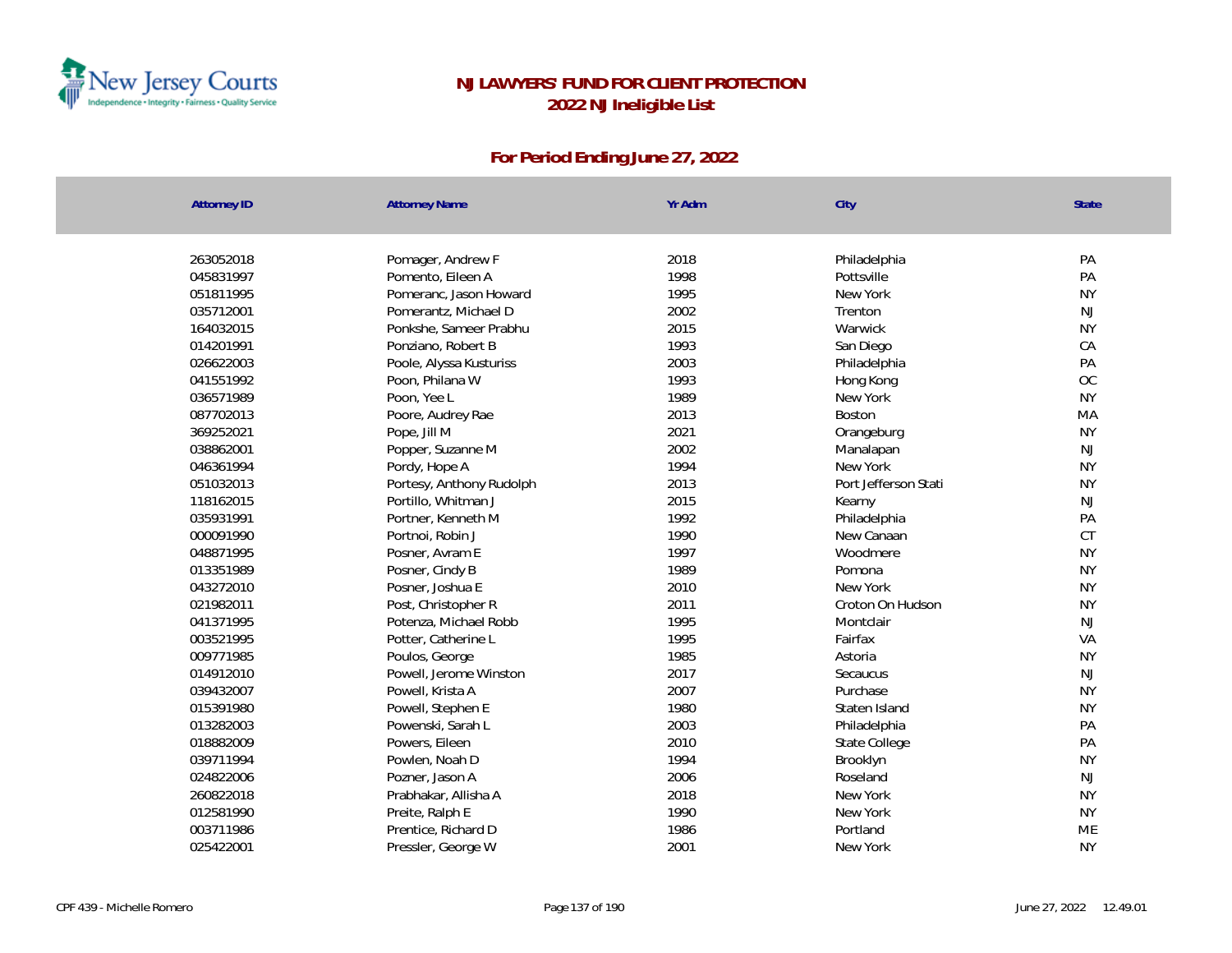

| <b>Attorney ID</b> | <b>Attorney Name</b>      | Yr Adm | City               | State     |
|--------------------|---------------------------|--------|--------------------|-----------|
|                    |                           |        |                    |           |
| 272232018          | Prestifilippo, Adam M     | 2018   | Baldwin            | <b>NY</b> |
| 019862006          | Prestifilippo, Joseph R   | 2006   | Totowa             | <b>NJ</b> |
| 051421998          | Preston, James Frederick  | 1998   | Bethlehem          | PA        |
| 024181986          | Preston, Susan P          | 1986   | Brookside          | <b>NJ</b> |
| 018671998          | Prettyman, Tom Clifton    | 1998   | Albuquerque        | <b>NM</b> |
| 007682010          | Previtera, Melinda Marie  | 2010   | Philadelphia       | PA        |
| 010701993          | Price, Geoffrey A         | 1993   | Randolph           | NJ        |
| 052122013          | Price, Joline R           | 2013   | Harrisburg         | PA        |
| 033262012          | Price, Jonea M            | 2013   | Fort Lauderdale    | FL        |
| 163802016          | Price, Meghan Rose        | 2016   | Havertown          | PA        |
| 176922016          | Prifti, Ardit             | 2016   | Philadelphia       | PA        |
| 013232012          | Prigoff, Stephanie Morgan | 2012   | Port Washington    | <b>NY</b> |
| 070412013          | Prikazsky, Bianca Eva     | 2013   | New York           | <b>NY</b> |
| 180142015          | Prince, Jessica L         | 2015   | <b>Bronx</b>       | <b>NY</b> |
| 013101983          | Principato, Salvatore     | 1983   | Clayton            | <b>NJ</b> |
| 022542006          | Priscott, Jill Nicole     | 2007   | Wexford            | PA        |
| 014612000          | Prochniak, Evan David     | 2001   | Swarthmore         | PA        |
| 010201978          | Profita, Michael          | 1978   | Paramus            | NJ        |
| 008162012          | Prokop, Natalie H         | 2012   | <b>Great Falls</b> | VA        |
| 006652005          | Prosachik, Rebekah S      | 2005   | Oswego             | <b>NY</b> |
| 144882015          | Prosky, Timothy Ryan      | 2015   | Greensboro         | NC        |
| 016672010          | Protess, Amanda B         | 2010   | New York           | <b>NY</b> |
| 007271984          | Pruzinsky, Anthony J      | 1984   | New York           | <b>NY</b> |
| 298262019          | Psonis, Aggeliki          | 2019   | <b>Little Neck</b> | <b>NY</b> |
| 031252004          | Puder, Josiah J           | 2004   | Los Angeles        | CA        |
| 016812008          | Pudleiner, Jason Gary     | 2009   | Hagerstown         | <b>MD</b> |
| 028641994          | Purcell, Stephen G        | 1994   | Red Bank           | NJ        |
| 007132014          | Pustel, Gary V            | 2014   | Mineola            | <b>NY</b> |
| 032701988          | Puzio, Francis M          | 1988   | Garfield           | NJ        |
| 013831983          | Pyne, Donna C             | 1983   | Garwood            | NJ        |
| 164592016          | Python, Ryan Patrick      | 2016   | New York           | <b>NY</b> |
| 026272009          | Qiu, Mengjun              | 2010   | Aventura           | FL        |
| 080862014          | Quaynor, Tetteh A         | 2014   | The Colony         | <b>TX</b> |
| 040512002          | Queen, Rashida L          | 2003   | Crofton            | <b>MD</b> |
| 029432013          | Quietmeyer, Robert Andrew | 2013   | Harrisburg         | PA        |
|                    |                           |        |                    |           |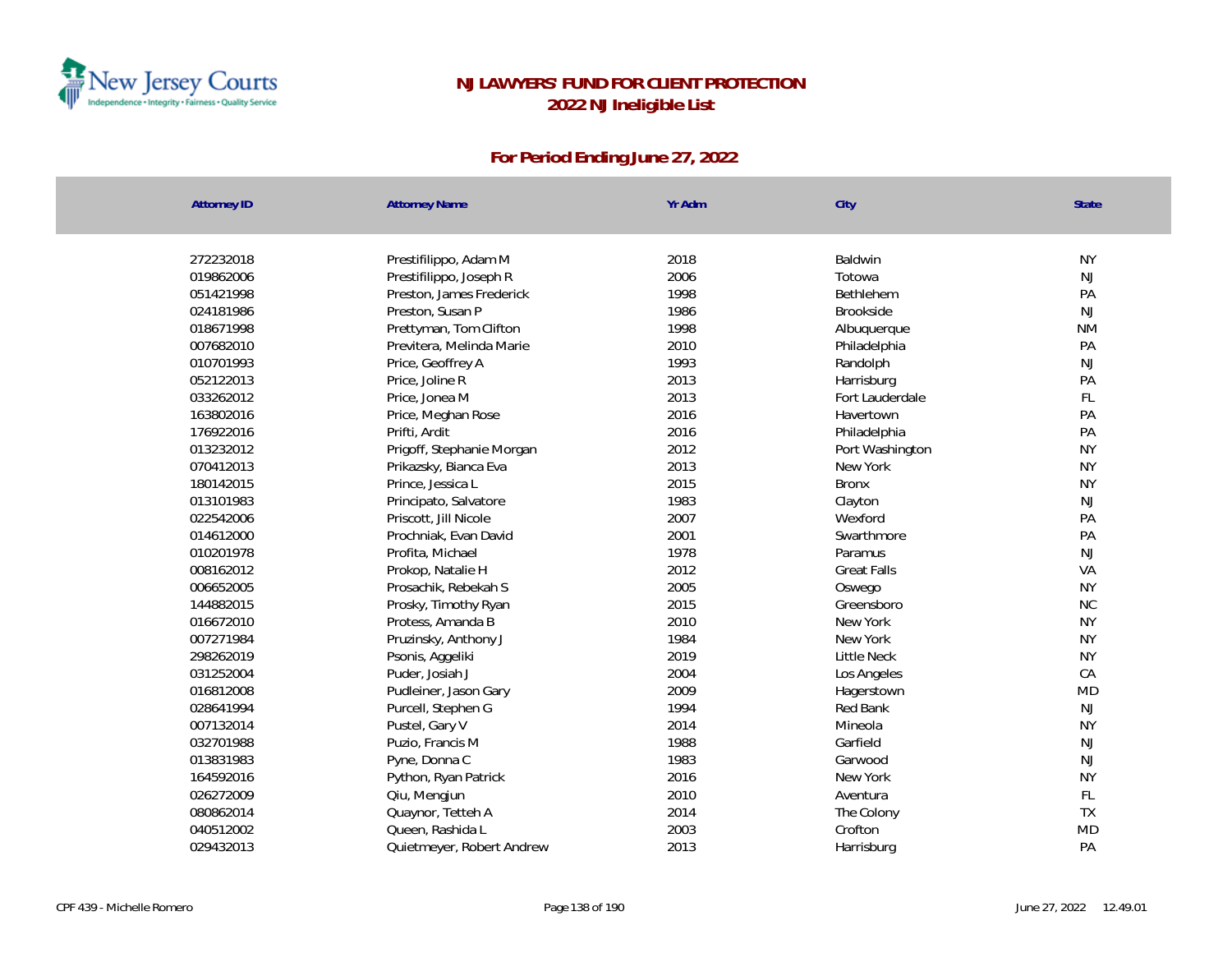

| <b>Attorney ID</b> | <b>Attorney Name</b>    | Yr Adm | City           | State     |
|--------------------|-------------------------|--------|----------------|-----------|
|                    |                         |        |                |           |
| 032722009          | Quigg, Matthew William  | 2009   | Norristown     | PA        |
| 019292011          | Quine, Alison T         | 2011   | Shenorock      | <b>NY</b> |
| 036452005          | Quinlan, James Joseph   | 2005   | Princeton      | <b>NJ</b> |
| 010681993          | Quinn, Francis F        | 1993   | New York       | <b>NY</b> |
| 160352016          | Quinn, Matthew Lawrence | 2016   | Philadelphia   | PA        |
| 000392015          | Quinn, Nicole Laduca    | 2015   | Clayton        | NC        |
| 031192010          | Quinn, Robert J         | 2010   | Katonah        | <b>NY</b> |
| 091322014          | Quinto, Olivia J        | 2014   | Richmond Hill  | <b>NY</b> |
| 032392008          | Quiroz, Liliana L       | 2008   | Elizabeth      | <b>NJ</b> |
| 011532006          | Qureshi-Iqbal, Nina G   | 2006   | Wilmington     | DE        |
| 010192001          | Raad, Lauren Renee      | 2001   | Little Silver  | NJ        |
| 016312004          | Raatzs, Kurt David      | 2004   | Voorhees       | NJ        |
| 091942016          | Rabe, Scott Roblan      | 2016   | New York       | <b>NY</b> |
| 038821987          | Rabinovich, Laurence J  | 1987   | New York       | <b>NY</b> |
| 204102016          | Rabinowitz, Katie Shaw  | 2016   | Wynnewood      | PA        |
| 038111988          | Raborn, James A         | 1988   | Flemington     | <b>NJ</b> |
| 027932006          | Race, Glenn M           | 2006   | East Brunswick | NJ        |
| 343162021          | Rachiele, Julia Teresa  | 2021   | Dallas         | <b>TX</b> |
| 016192012          | Rackman, David          | 2012   | Woodmere       | <b>NY</b> |
| 039952013          | Rader, Scott David      | 2013   | New York       | <b>NY</b> |
| 020452000          | Radigan, Michael Gerard | 2001   | Hazlet         | <b>NJ</b> |
| 001162010          | Radulski, Erin Kathleen | 2010   | Wilmington     | DE        |
| 031662010          | Radwan, Gregory I       | 2011   | New Rochelle   | <b>NY</b> |
| 015902009          | Rady, Arnold I          | 2009   | Westfield      | NJ        |
| 031861991          | Raffa, Marshall V       | 1991   | Union          | NJ        |
| 216172016          | Raffaele, Mary          | 2016   | Berwyn         | PA        |
| 025591997          | Raffaelli, Giovanna M   | 1997   | Pipersville    | PA        |
| 005421978          | Rafferty, James E       | 1978   | Philadelphia   | PA        |
| 045942010          | Ragavanis, Elizabeth M  | 2010   | New Haven      | CT        |
| 037351999          | Raghavan, Nisha Desai   | 2000   | Sleepy Hollow  | <b>NY</b> |
| 288151973          | Ragsdale, Richard A     | 1973   | Skillman       | NJ        |
| 155642015          | Rahav, Amanda Rachel    | 2015   | Harrison       | <b>NY</b> |
| 000422006          | Raheen, Syed Wali       | 2006   | Chantilly      | VA        |
| 011351996          | Rahim, Subhana A        | 1996   | Brooklyn       | <b>NY</b> |
| 039982012          | Rahman, Faisal          | 2013   | River Edge     | <b>NJ</b> |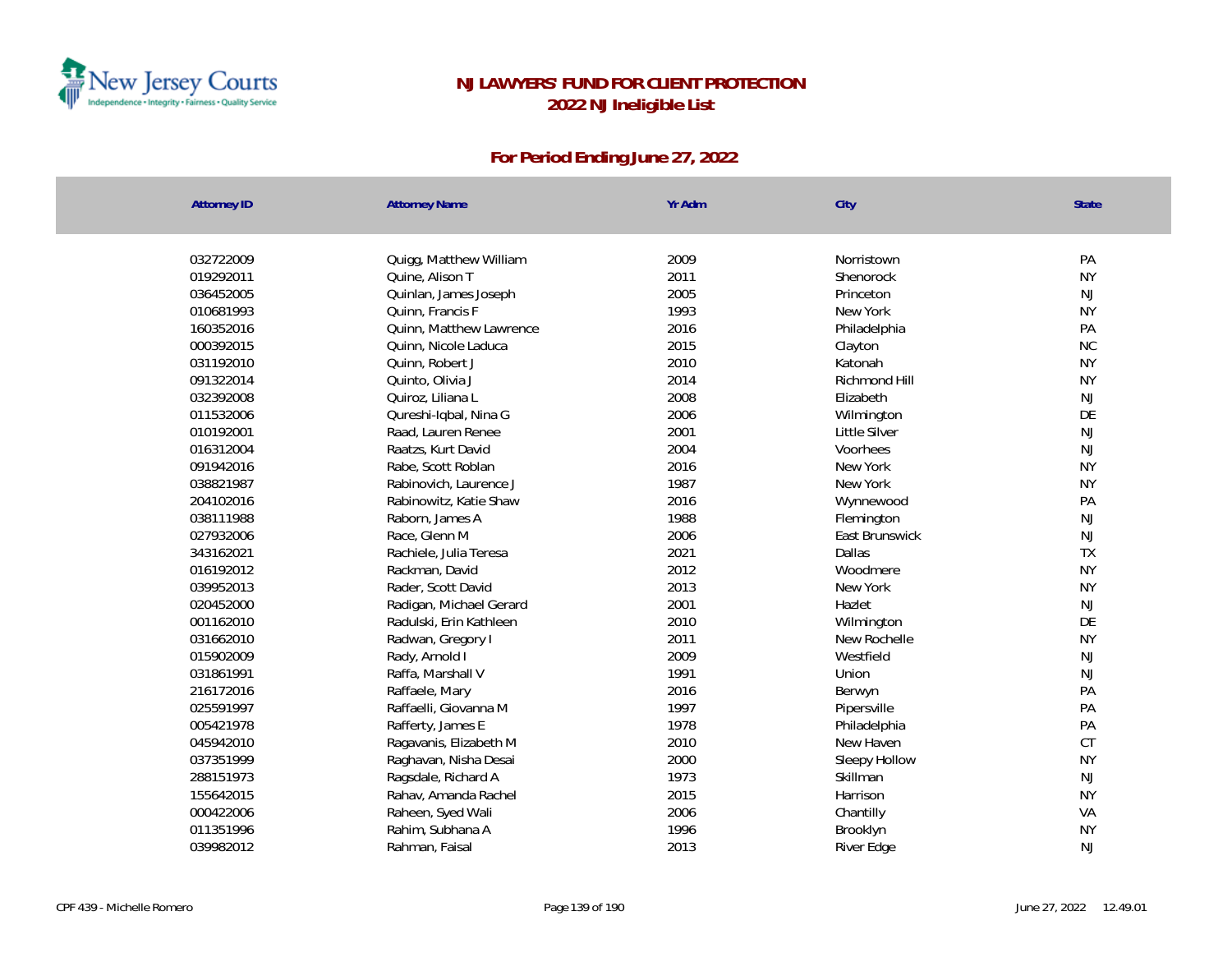

| 336582021<br>Raimondi, Andrew Ferdinand<br>2021<br>Jersey City    | <b>NY</b>     |
|-------------------------------------------------------------------|---------------|
| 2012<br>036012012<br>Raimondi, Shannon<br><b>Toms River</b>       | $\mathsf{NJ}$ |
| 1989<br>050381988<br>Raith, Mark A<br>Mount Penn                  | PA            |
| 2012<br>019102012<br>Raitses, Or<br>Bethpage                      | <b>NY</b>     |
| 2009<br>035172008<br>Raju, Shruti<br>New York                     | <b>NY</b>     |
| 1986<br>035771985<br>Rak, Lorraine K<br>Newark                    | NJ            |
| 1984<br>026171984<br>Rak, Ronald C<br>New Brunswick               | NJ            |
| 2000<br>043241999<br>San Leandro<br>Ramirez, Josh                 | CA            |
| 2016<br>162292016<br>Ramirez, Juan Martin<br>Philadelphia         | PA            |
| 2014<br>045562014<br>Ramirez, Richard E<br>Philadelphia           | PA            |
| 038831990<br>1990<br>Toms River<br>Ramirez, Richard P             | NJ            |
| 2015<br>144622015<br>Ramirez, Suhey<br><b>Bronx</b>               | <b>NY</b>     |
| 014982011<br>2011<br>Ramones, Richard J<br>Philadelphia           | PA            |
| 1987<br>004741987<br>Ramos Sousa, Edward<br>New York              | <b>NY</b>     |
| 120152014<br>2014<br><b>White Plains</b><br>Ramos, Stephanie Lynn | <b>NY</b>     |
| 2000<br>042271999<br>Ramsey, Jill Ecell<br>Piscataway             | <b>NJ</b>     |
| 016861994<br>1994<br>Rana, Harminderpal Sing<br>Queens            | <b>NY</b>     |
| 012402008<br>2008<br>Penn Valley<br>Rand, Melissa Wolf            | PA            |
| 2013<br>040902012<br>Randall, John Thomas<br>Montclair            | $\mathsf{NJ}$ |
| 027601976<br>1976<br>Randall, Michael Allan<br>Princeton          | NJ            |
| 1992<br>004871992<br>White Plains<br>Rangachar, Sumana S          | <b>NY</b>     |
| 1987<br>004941987<br>Ranieri, Patricia A<br>Gwynedd Valley        | PA            |
| 1980<br>007251980<br>Rasch, MS<br>New York                        | <b>NY</b>     |
| 2014<br>091192014<br>Rashad, Amina<br>Uniondale                   | <b>NY</b>     |
| 2004<br>024002004<br>Merchantville<br>Rasi, Mary-Noelle           | NJ            |
| 1987<br>005621987<br>Raskob, Casey W<br>Croton-On-Hudson          | <b>NY</b>     |
| 2019<br>311222019<br>Raso, Ashleigh E<br>Minneapolis              | MN            |
| 2014<br>088842014<br>Rast, Lisa Marie<br>Hapeville                | GA            |
| 2011<br>045992010<br>Rattner, Adam Charles<br>New York            | <b>NY</b>     |
| 011361983<br>1983<br>Ratych, Jurij W<br>Woodbridge                | NJ            |
| 2001<br>006972001<br>Raulerson, Anne<br>Allenhurst                | NJ            |
| 2009<br>036772008<br>Rausch, Thomas L<br>Dayton                   | NJ            |
| 014422011<br>2012<br>Ravelo, Michael P<br>Hackensack              | NJ            |
| 1998<br>047681998<br>Rawlins, Gary Newlin<br><b>White Plains</b>  | <b>NY</b>     |
| 2010<br>012882010<br>New York<br>Ray, Anurima Sonu                | <b>NY</b>     |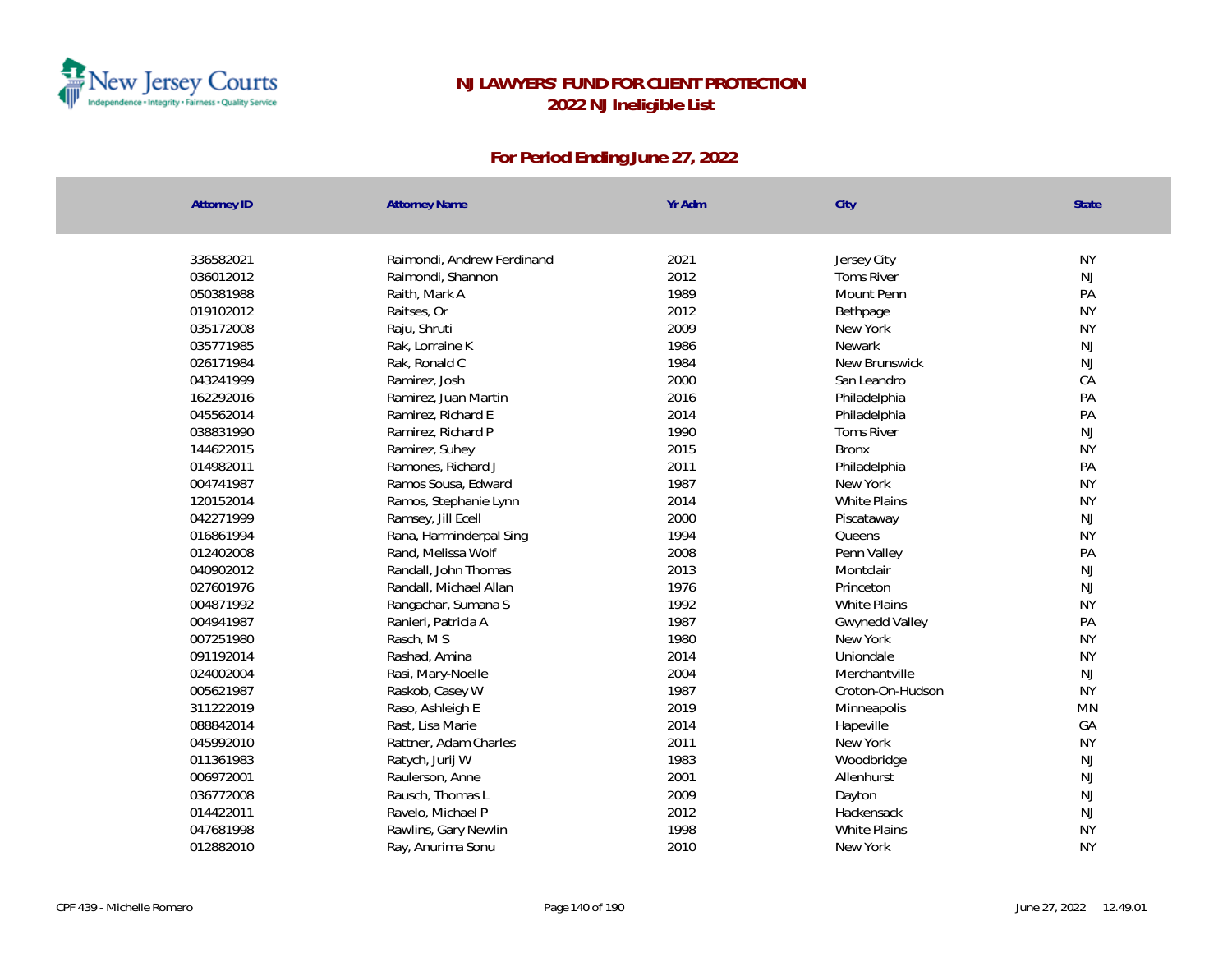

| <b>Attorney ID</b> | <b>Attorney Name</b>    | Yr Adm | City                    | State     |
|--------------------|-------------------------|--------|-------------------------|-----------|
|                    |                         |        |                         |           |
| 012042005          | Ray, Mohar              | 2005   | New York                | <b>NY</b> |
| 030522001          | Rayer, Kimberly Ann     | 2002   | Fort Washington         | PA        |
| 003211978          | Raymar, Donald L        | 1978   | <b>Berkeley Heights</b> | NJ        |
| 010831994          | Raymond, James T        | 1994   | Fair Haven              | NJ        |
| 134152014          | Rayner, Daniel F        | 2014   | Hoboken                 | NJ        |
| 018612006          | Raynes, Diana           | 2006   | Teaneck                 | NJ        |
| 017081990          | Recchia, Patricia J     | 1990   | Staten Island           | <b>NY</b> |
| 149982015          | Reed, Cynthia Cameron   | 2015   | New York                | <b>NY</b> |
| 006512015          | Reed, Matthew John      | 2015   | Scranton                | PA        |
| 027801985          | Reeves, Judith N        | 1986   | Staten Island           | <b>NY</b> |
| 039052009          | Reeves, William J       | 2009   | Hightstown              | NJ        |
| 035382009          | Reff, George            | 2010   | Houston                 | TX        |
| 030851988          | Regenstreich, Bruce N   | 1988   | New York                | <b>NY</b> |
| 017582011          | Regev, Elissa Denniston | 2012   | Brooklyn                | <b>NY</b> |
| 282182018          | Regina, Alyssa M        | 2018   | Coram                   | <b>NY</b> |
| 009551985          | Regulski, Matthew P     | 1985   | Robbinsville            | NJ        |
| 023641987          | Reich, Pauline C        | 1987   | Tokyo                   | OC        |
| 011431977          | Reichel, Aaron I        | 1977   | Queens                  | <b>NY</b> |
| 041782009          | Reid, Christopher G     | 2010   | Brooklyn                | <b>NY</b> |
| 000322009          | Reid, Janet T           | 2009   | Darby                   | PA        |
| 023852008          | Reid, Portia Lynn       | 2008   | Middletown              | NJ        |
| 009962000          | Reid, Shaun Carlysle    | 2000   | Brooklyn                | <b>NY</b> |
| 277481972          | Reilert, Robert E       | 1972   | Margate                 | NJ        |
| 270042018          | Reilly, Barbara Nee     | 2018   | <b>Bronx</b>            | <b>NY</b> |
| 038861995          | Reilly, Liwayway Ann    | 1996   | Jersey City             | NJ        |
| 042292002          | Reilly, Malcolm James   | 2003   | Portland                | <b>OR</b> |
| 017442010          | Reilly, Matthew William | 2011   | Cherry Hill             | NJ        |
| 017351986          | Reilly, Patricia Mary   | 1986   | Manasquan               | NJ        |
| 002031982          | Reilly, William G       | 1982   | Summit                  | NJ        |
| 040102008          | Reimer, Eric Zev        | 2009   | <b>Bronx</b>            | <b>NY</b> |
| 031522005          | Reiners, Andrew J       | 2005   | Moorestown              | NJ        |
| 210222016          | Reinhart, Michelle L    | 2016   | Philadelphia            | PA        |
| 019481992          | Reinheimer, Kurt E      | 1992   | <b>Toms River</b>       | NJ        |
| 008162008          | Reinitz, Ariel Saul     | 2008   | Roseland                | NJ        |
| 011221992          | Reinstein, Richard A    | 1992   | Oradell                 | NJ        |
|                    |                         |        |                         |           |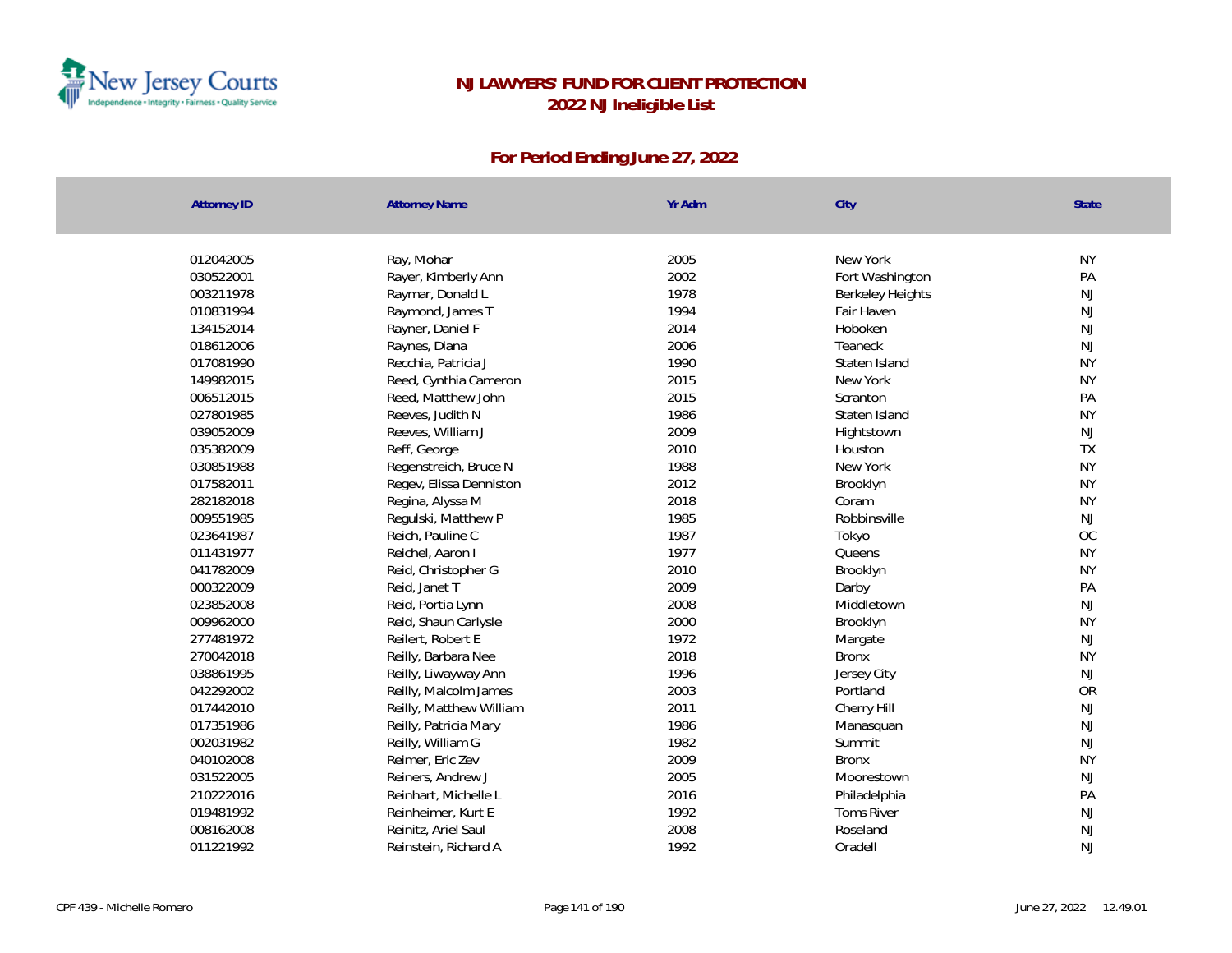

| <b>Attorney ID</b> | <b>Attorney Name</b>                | Yr Adm | City                  | State     |
|--------------------|-------------------------------------|--------|-----------------------|-----------|
|                    |                                     |        |                       |           |
| 001551997          | Reisman, Vivian G                   | 1997   | Closter               | NJ        |
| 015262012          | Reiss, Bradley P                    | 2012   | <b>Highland Mills</b> | <b>NY</b> |
| 050761991          | Reiss, Deanna                       | 1991   | Staten Island         | <b>NY</b> |
| 178232015          | Ren, John                           | 2015   | New York              | <b>NY</b> |
| 170472015          | Rende, Kathleen M                   | 2015   | New York              | <b>NY</b> |
| 058552014          | Renfrew, Alison N                   | 2014   | Sharon                | MA        |
| 037282001          | Renzulli, Ryan                      | 2002   | Little Falls          | NJ        |
| 018941983          | Replogle, Daniel M                  | 1984   | Oaklyn                | NJ        |
| 042822000          | Resnick, Steven David               | 2000   | Lafayette Hill        | PA        |
| 006942000          | Resnick-Parigian, Abby              | 2000   | Ocean                 | NJ        |
| 017581983          | Restaino, Emil T                    | 1984   | Belleville            | NJ        |
| 041392011          | Retter, Aaron C                     | 2011   | New York              | <b>NY</b> |
| 131712014          | Reuter, Melissa                     | 2014   | Southampton           | PA        |
| 027141982          | Reuther, Charles E                  | 1982   | Lawrenceville         | NJ        |
| 036242005          | Reveron, Roberto Antonio            | 2007   | New York              | <b>NY</b> |
| 090512013          | Rexon, Samuel Tim                   | 2013   | Sea Cliff             | <b>NY</b> |
| 029852010          | Reyes, Aidee Josefina               | 2010   | Reading               | PA        |
| 037792011          | Reynolds, Amanda S                  | 2011   | Salt Lake City        | UT        |
| 005391986          | Reynolds, Stephen R                 | 1986   | Red Bank              | NJ        |
| 045972004          | Rheinstein, Jason Edward            | 2004   | Severna Park          | <b>MD</b> |
| 037161990          | Rhodes, Kimberly L                  | 1991   | Palos Verdes Estates  | CA        |
| 079012013          | Rhodes, William Michael             | 2013   | Philadelphia          | PA        |
| 069332014          | Riad, Rania                         | 2014   | New York              | <b>NY</b> |
| 024211990          | Ricchini-Disipio, Catherine Therese | 1990   | Cherry Hill           | NJ        |
| 011362007          | Ricciardi, Susan C                  | 2007   | Belford               | NJ        |
| 235222018          | Rice, James Michael                 | 2018   | New Brunswick         | NJ        |
| 006801990          | Richards, Andrew L                  | 1990   | Woodbury              | <b>NY</b> |
| 043482010          | Richards, Ryan Campbell             | 2010   | Naples                | FL        |
| 176242015          | Richards, William L                 | 2015   | Commack               | <b>NY</b> |
| 001842011          | Richardson, Darryl K                | 2011   | Union                 | NJ        |
| 028912010          | Richbourg, Jeffery P                | 2011   | Irvine                | CA        |
| 045452004          | Richburg, Joseph Franklin           | 2005   | New York              | <b>NY</b> |
| 001492012          | Richerts, James J                   | 2012   | Morgantown            | PA        |
| 016182010          | Richman, Deborah                    | 2010   | Philadelphia          | PA        |
| 032591996          | Richman, Stephanie                  | 1996   | Hillsborough          | NJ        |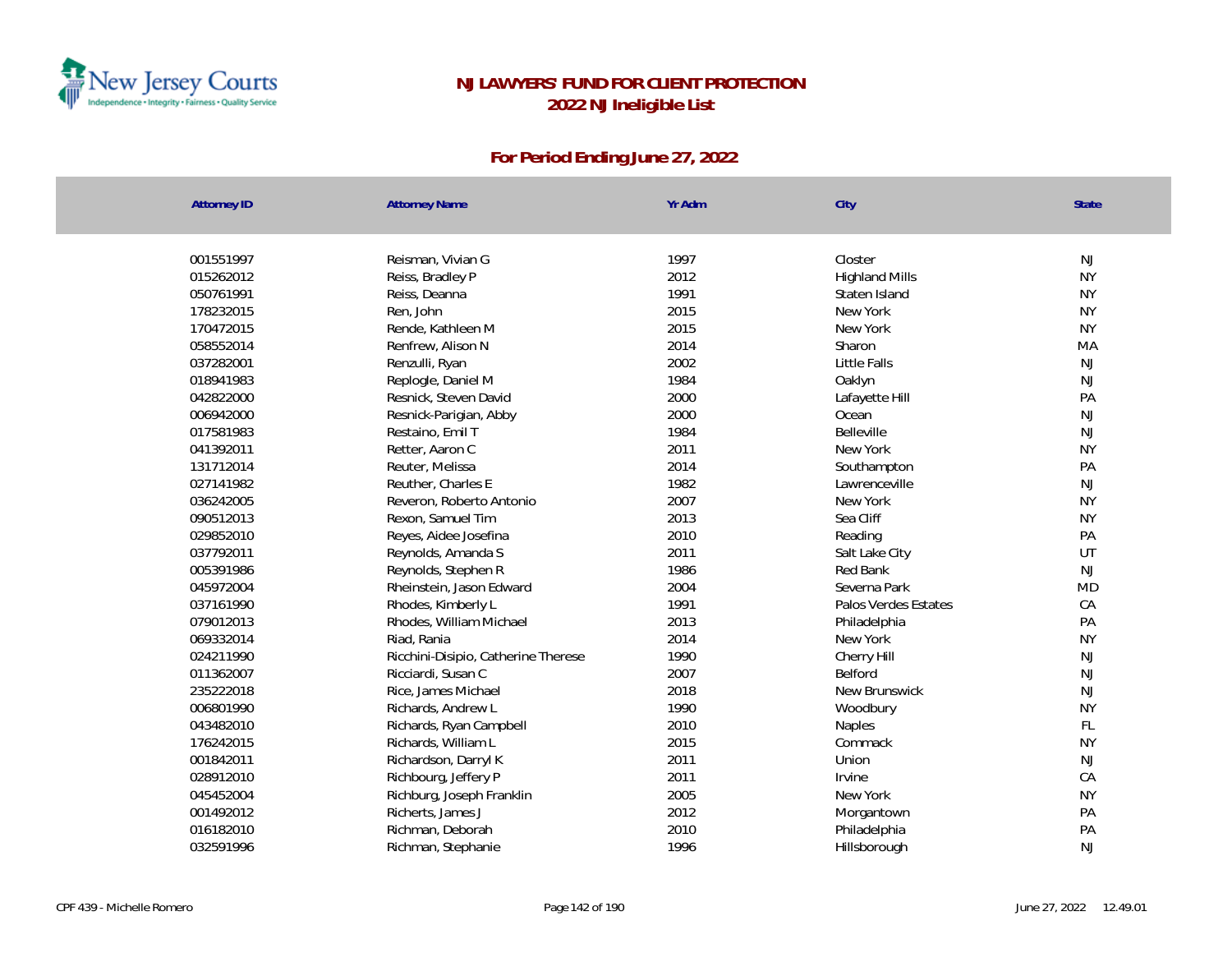

| Attorney ID | <b>Attorney Name</b>         | Yr Adm | City                   | <b>State</b>  |
|-------------|------------------------------|--------|------------------------|---------------|
|             |                              |        |                        |               |
| 019672012   | Richwine, Sara Elizabeth     | 2012   | New Haven              | CT            |
| 011152005   | Ricker, Christopher D        | 2005   | Canton                 | OH            |
| 336472021   | Rickert, Donald Oliver       | 2021   | Hudson                 | OH            |
| 021341989   | Rickman, Brett D             | 1989   | Fortescue              | NJ            |
| 047371990   | Ricks, Sarah E               | 1990   | Camden                 | <b>NJ</b>     |
| 261872018   | Riddle, Annette N            | 2018   | Nome                   | AK            |
| 046111989   | Riddle, John R               | 1989   | Shrewsbury             | NJ            |
| 029582009   | Rider, Christopher H         | 2009   | Philadelphia           | PA            |
| 232182017   | Riegert, Sean Michael        | 2017   | New York               | <b>NY</b>     |
| 016682005   | Rienzi, Peter M              | 2006   | New York               | <b>NY</b>     |
| 040252008   | Riepl, Bridget M             | 2008   | Oakhurst               | <b>NJ</b>     |
| 001742005   | Riester, Michelle Cruz       | 2005   | Wayne                  | NJ            |
| 332722020   | Rifici, Michelle Lynn        | 2020   | Quantico               | VA            |
| 040891991   | Rifkind, Steven A            | 1991   | Monroe Township        | <b>NJ</b>     |
| 020462008   | Rigano, Margaret Ward        | 2008   | Garden City            | <b>NY</b>     |
| 043242008   | Rigby, Jeffrey M             | 2009   | Wilmington             | DE            |
| 328472020   | Riggio, Dorothy H            | 2020   | New York               | <b>NY</b>     |
| 289252018   | Rii, Eunbin                  | 2018   | Chicago                | $\mathsf{IL}$ |
| 002431982   | Riley, James K               | 1982   | Pearl River            | <b>NY</b>     |
| 018421989   | Rinde, Jonathan E            | 1989   | Bala Cynwyd            | PA            |
| 021481976   | Ringle, Richard A            | 1976   | South Orange           | <b>NJ</b>     |
| 178962016   | Ringold, Matthew S           | 2016   | Huntingdon Valley      | PA            |
| 268721972   | Riordan, John L              | 1972   | <b>Upper Montclair</b> | NJ            |
| 179252016   | Ripp, Brandi Ilana           | 2016   | New York               | <b>NY</b>     |
| 015722002   | Ritigstein, Stephanie Felice | 2002   | Audubon                | NJ            |
| 033541993   | Ritter, Jennifer L           | 1994   | Brooklyn               | <b>NY</b>     |
| 012651974   | Ritvo, Harold                | 1974   | Fort Lee               | <b>NJ</b>     |
| 004242008   | Riva, Robert Augusto         | 2008   | New York               | <b>NY</b>     |
| 129792014   | Rivera, Fernando I           | 2014   | Philadelphia           | PA            |
| 003722007   | Rivera, Orlando Mitchel      | 2007   | Cherry Hill            | NJ            |
| 248452018   | Rivon, Marquise J            | 2018   | <b>Bronx</b>           | <b>NY</b>     |
| 020501989   | Rizzo, Elizabeth M           | 1989   | New York               | <b>NY</b>     |
| 011061991   | Rizzo, Frank J               | 1991   | Media                  | PA            |
| 003041982   | Rizzo, Vincent J             | 1982   | Bloomfield             | NJ            |
| 110382014   | Roach, Courtney D            | 2014   | New York               | <b>NY</b>     |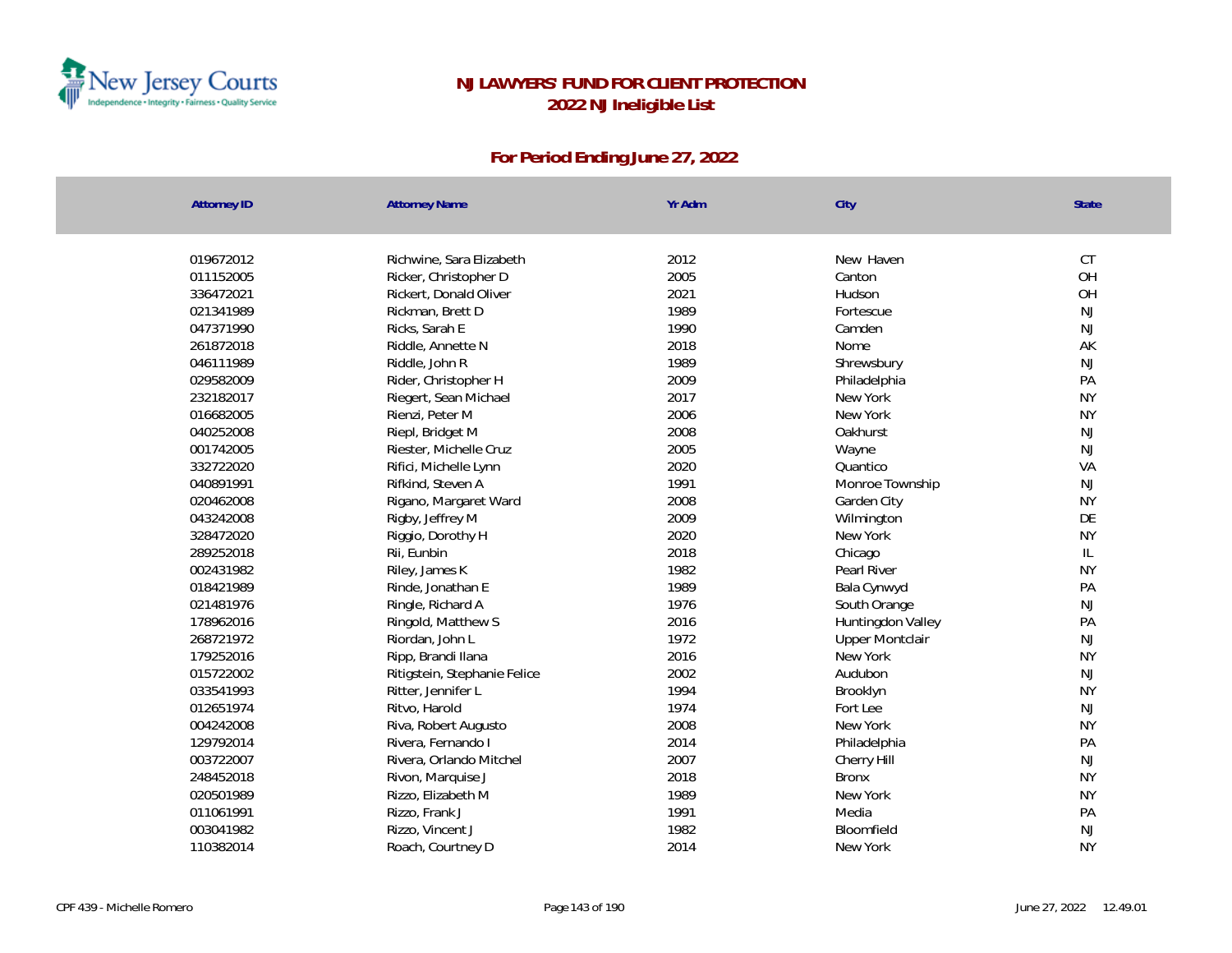

| 041822001<br>Robbins, Christine Marie<br>2002<br>West Palm Beach | FL        |
|------------------------------------------------------------------|-----------|
| 1998<br>042551997<br>Robbins, Dorit Toby<br>Toronto              | ON        |
| 2011<br>032012010<br>Robbins, Jennifer Leigh<br>New York         | <b>NY</b> |
| 2004<br>038042004<br>Roberts, Craig A<br>New York                | <b>NY</b> |
| 1990<br>010431990<br>Roberts, Dianne I<br>New York               | <b>NY</b> |
| 2002<br>032342002<br>Roberts, Gaspar S<br>Mamaroneck             | <b>NY</b> |
| 2020<br>281622020<br>Roberts, Kijon Mikhail<br>Brooklyn          | <b>NY</b> |
| 2017<br>233002017<br>Robertson, Darren<br>New York               | <b>NY</b> |
| 2002<br>Robinson, Colin R<br>025352001<br>Wilmington             | DE        |
| 2000<br>010332000<br>Robinson, Keshia<br>Largo                   | FL        |
| 142882015<br>2015<br>Robinson, Michelle N<br>Brooklyn            | <b>NY</b> |
| 024571977<br>1977<br>Robinson, Patrick A<br>Bridgewater          | NJ        |
| 2004<br>001912004<br>Robinson, Richard Donnell<br>Mount Holly    | NJ        |
| 019222013<br>Robinson, Wolfgang Glenn<br>2013<br>Chatham         | <b>NJ</b> |
| 145712016<br>2016<br>New York<br>Rocco, Sarah M                  | <b>NY</b> |
| 2015<br>141722015<br>Roche, Shawn P<br>Rochester                 | <b>NY</b> |
| 001682001<br>2001<br>Orchard Park<br>Roche, Vivian Perry         | <b>NY</b> |
| 009081990<br>1990<br>Rockfol, Maria<br>Park Ridge                | NJ        |
| 2014<br>086392014<br>Rockoff, Zachary Mark<br>New York           | <b>NY</b> |
| 004202012<br>2012<br>Rodas, Rudy A<br>Trenton                    | NJ        |
| 2010<br>001742010<br>Rodgers, Rachel Anne<br>New York            | <b>NY</b> |
| 2015<br>Chatham<br>103342015<br>Rodilosso, Christopher Adam      | <b>NJ</b> |
| Rodin, Lisa<br>1995<br><b>Kew Gardens</b><br>021731994           | <b>NY</b> |
| 2008<br>040752008<br>Rodrigues, John M<br>New York               | <b>NY</b> |
| 1995<br>039331995<br>Rodrigues, Nancy<br>Mendham                 | <b>NJ</b> |
| 184722016<br>2016<br>Rodriguez, Alisha S<br>Philadelphia         | PA        |
| 010031981<br>1981<br>Rodriguez, George L<br>Bedminster           | <b>NJ</b> |
| Rodriguez, Hector I<br>1982<br>020851982<br>New Brunswick        | <b>NJ</b> |
| 2013<br>062122013<br>Rodriguez, Juan Carlos<br>Philadelphia      | PA        |
| 2012<br>037072012<br>Rodriguez, Krystal M<br>Brooklyn            | <b>NY</b> |
| 2017<br>049702017<br>Rodriguez, Thais Enid<br>Brooklyn           | <b>NY</b> |
| 2011<br>025402011<br>Rodriguez, Yazmin<br>New York               | <b>NY</b> |
| 359232021<br>2021<br>Roeill, Daniela Marie<br>Marlboro           | <b>NJ</b> |
| 2014<br>070772014<br>Rogers, Julia Alexa<br><b>West Chester</b>  | PA        |
| 1993<br>012311993<br>Rogers, Katheryne W<br>Bryn Mawr            | PA        |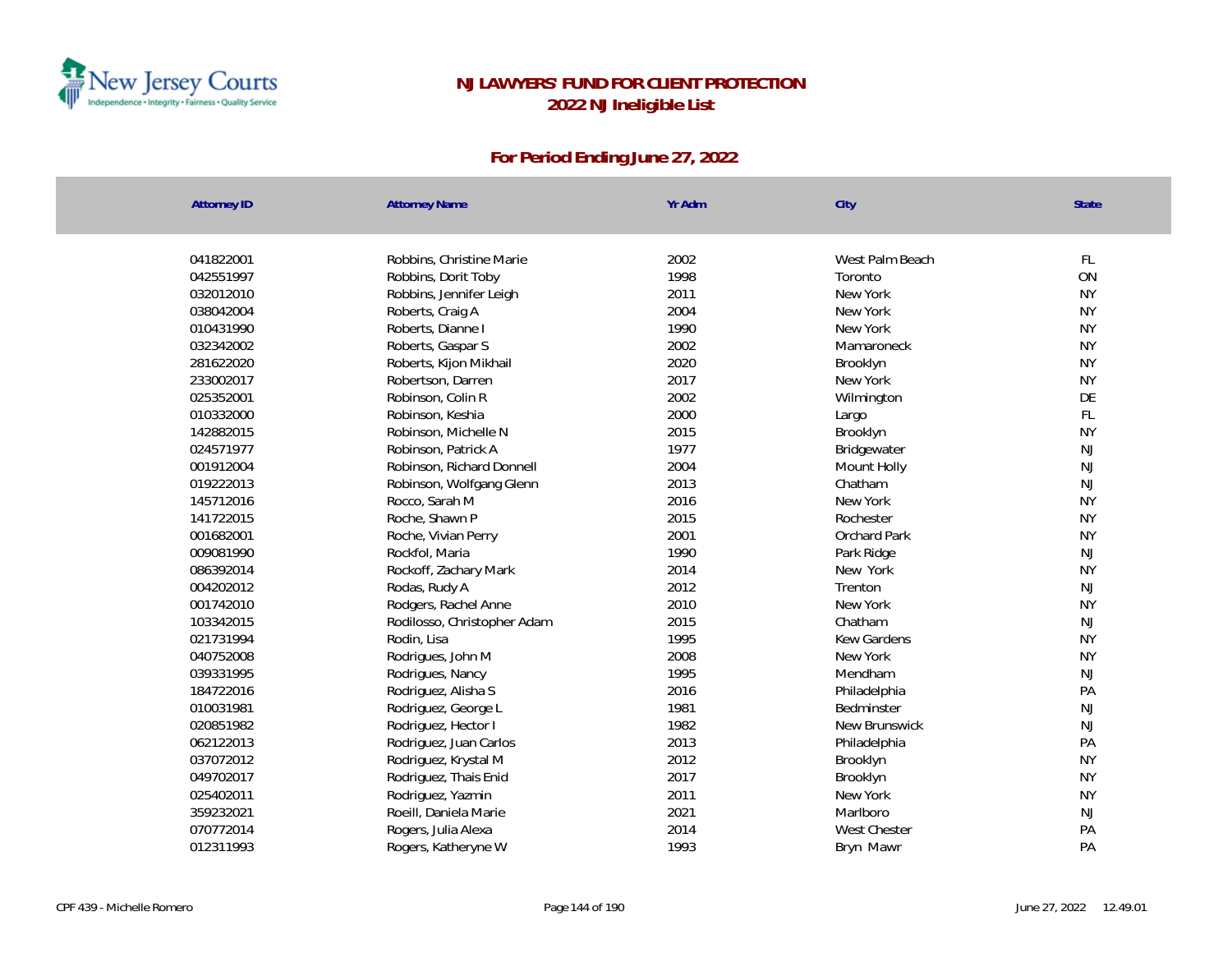

| <b>Attorney ID</b> | <b>Attorney Name</b>      | Yr Adm | City                 | State     |
|--------------------|---------------------------|--------|----------------------|-----------|
|                    |                           |        |                      |           |
| 007451974          | Rogers, Mary B            | 1974   | Ocean Grove          | NJ        |
| 172882016          | Roggio, Elizabeth Conroy  | 2016   | Philadelphia         | PA        |
| 001371988          | Rohde, David L            | 1988   | Media                | PA        |
| 005962012          | Roitshtein, Paul H        | 2012   | New York             | <b>NY</b> |
| 007141988          | Roleke, Christine M       | 1988   | Stuart               | <b>FL</b> |
| 010532001          | Rolfe, Jennifer E         | 2001   | New York             | <b>NY</b> |
| 040851983          | Rollo, Giuseppe M         | 1983   | Philadelphia         | PA        |
| 089662013          | Rolnik, Scott Elliot      | 2013   | New York             | <b>NY</b> |
| 030912008          | Rolo, Derek John          | 2008   | Goshen               | <b>NY</b> |
| 298922021          | Romain, Felicia Katherine | 2021   | Brooklyn             | <b>NY</b> |
| 013382004          | Roman, Bryant Alexander   | 2005   | New York             | <b>NY</b> |
| 365852021          | Romano, Angeli R          | 2021   | Collingswood         | NJ        |
| 027892003          | Romano, Stephen J         | 2003   | Seaford              | <b>NY</b> |
| 279592019          | Romanowski, Eric Thomas   | 2019   | Cherry Hill          | NJ        |
| 015781993          | Rome, Jonathan M          | 1994   | Philadelphia         | PA        |
| 124972017          | Romeo, Jevon Bertram      | 2017   | Brooklyn             | <b>NY</b> |
| 326232020          | Romeo, Michael R          | 2020   | Philadelphia         | PA        |
| 009831995          | Romero, Philip Michael    | 1995   | Teaneck              | NJ        |
| 075572013          | Romero, Stephany Gissel   | 2013   | Waldorf              | <b>MD</b> |
| 266912019          | Rommes, Chloe Lea         | 2019   | Brooklyn             | <b>NY</b> |
| 042532005          | Romney, Edgar H           | 2005   | Brooklyn             | <b>NY</b> |
| 093272015          | Ronckovitz, Thomas P      | 2015   | <b>Woodland Park</b> | NJ        |
| 028881982          | Rondeau, Eugene M         | 1982   | <b>Toms River</b>    | NJ        |
| 012102010          | Rong, Matthew Y           | 2010   | Philadelphia         | PA        |
| 013832012          | Rongo, Kari Lynn          | 2012   | Bronxville           | <b>NY</b> |
| 082742014          | Roomina, Yasamin Tara     | 2014   | New York             | <b>NY</b> |
| 107642014          | Rooney, Megan R           | 2014   | White Plains         | <b>NY</b> |
| 001351998          | Rooney, Michael T         | 1998   | Philadelphia         | PA        |
| 030591996          | Roosa, Steven B           | 1996   | New York             | <b>NY</b> |
| 245432017          | Roque, Timothy James      | 2017   | New York             | <b>NY</b> |
| 147522015          | Rosado, Javier            | 2015   | Norwalk              | CT        |
| 030592001          | Rosciglione, Marcello     | 2001   | Scottsdale           | AZ        |
| 017661989          | Rose, Hal L               | 1989   | Bellmore             | <b>NY</b> |
| 005952012          | Rose, Jesse C             | 2013   | Astoria              | <b>NY</b> |
| 062242014          | Rose, Robert G            | 2014   | Washington           | DC        |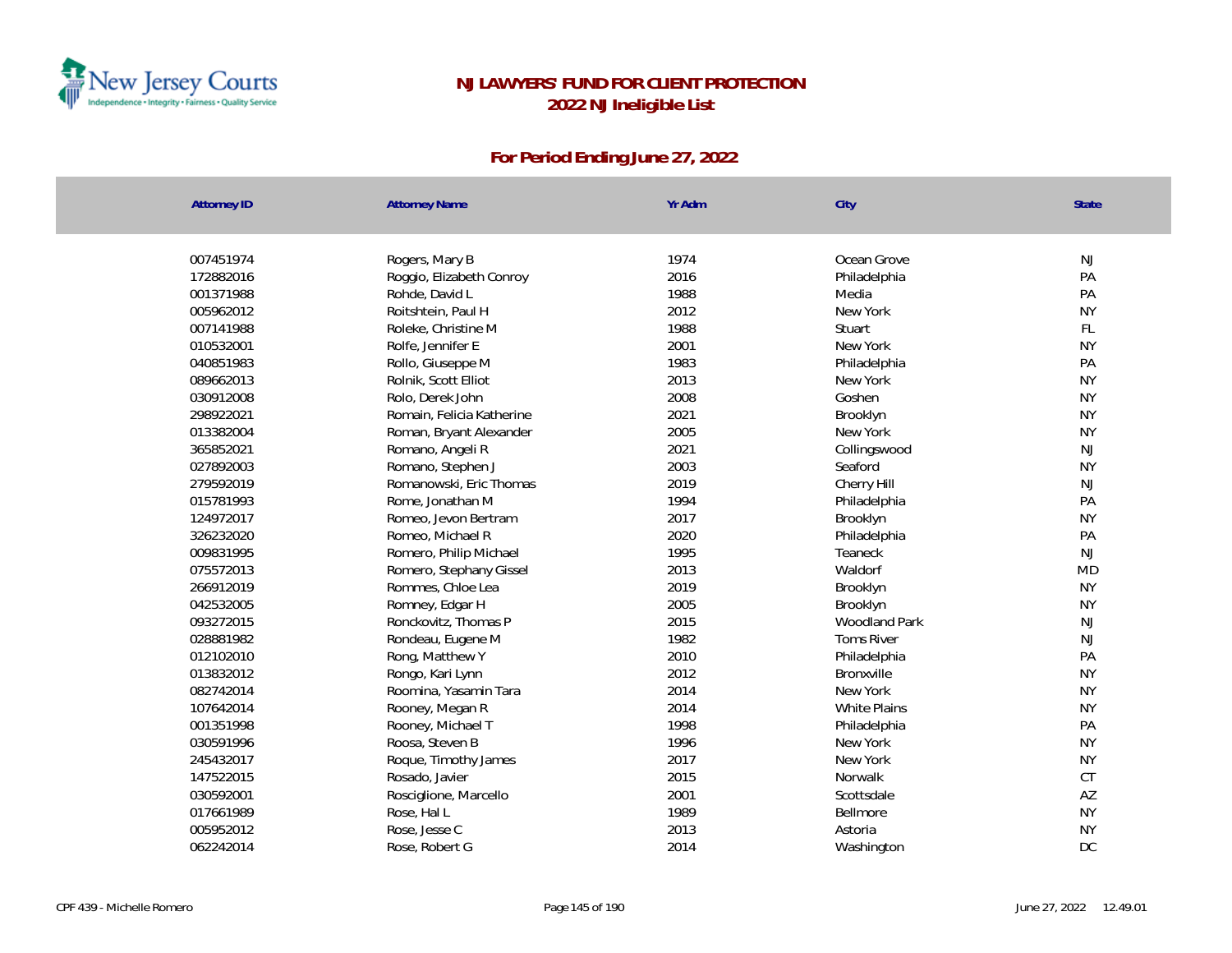

| <b>Attorney ID</b>     | <b>Attorney Name</b>                | Yr Adm       | City                   | <b>State</b>    |
|------------------------|-------------------------------------|--------------|------------------------|-----------------|
|                        |                                     |              |                        |                 |
| 030622007<br>026372009 | Roselle, Anthony Joseph             | 2007<br>2009 | Basking Ridge          | NJ<br><b>NY</b> |
|                        | Rosemberg, Kacey                    |              | Brooklyn               | <b>NY</b>       |
| 036541993              | Rosen, Adam B<br>Rosen, Brian Adam  | 1993<br>2014 | Plainview<br>New York  | <b>NY</b>       |
| 084552014              |                                     | 1974         |                        | <b>NJ</b>       |
| 008621974<br>018081984 | Rosen, Edward S<br>Rosen, Kenneth J | 1984         | Park Ridge<br>Teaneck  | NJ              |
| 036571991              | Rosen, Lance S                      | 1993         |                        | PA              |
|                        | Rosen, Sondra E                     | 1996         | Fort Washington        | NJ              |
| 037001996<br>007152007 |                                     | 2007         | Millburn<br>Carbondale |                 |
| 018831995              | Rosen, Zvi S                        | 1995         |                        | IL<br>PA        |
|                        | Rosenau, Ira Alan                   | 2002         | Bala Cynwyd            | <b>NY</b>       |
| 039992001              | Rosenbaum, Dara L                   |              | <b>White Plains</b>    |                 |
| 035091986              | Rosenbaum, Marcia F                 | 1986         | Wynnewood              | PA              |
| 037072010              | Rosenbaum, Yonina S                 | 2010         | <b>Bronx</b>           | <b>NY</b>       |
| 003822001              | Rosenberg, Diane N                  | 2001         | Teaneck                | <b>NJ</b>       |
| 039791990              | Rosenberg, Eric L                   | 1990         | Boca Raton             | FL              |
| 031822010              | Rosenberg, Evan David               | 2010         | North Miami Beach      | FL              |
| 008532006              | Rosenberg, Shoshana Eleanor         | 2006         | Princeton              | <b>NJ</b>       |
| 022921996              | Rosenblatt, Lawrence                | 1996         | Hackensack             | <b>NJ</b>       |
| 017911981              | Rosenbloom, Betsy A                 | 1981         | Wayne                  | <b>NJ</b>       |
| 214642019              | Rosenblum, Erika Hannah             | 2019         | Woodbury               | <b>NY</b>       |
| 177182015              | Rosencrans, Kayla A                 | 2015         | York                   | PA              |
| 199222016              | Rosenfeld, Rebecca B                | 2016         | South Orange           | <b>NJ</b>       |
| 011682007              | Rosengarten, Avi                    | 2007         | Brooklyn               | <b>NY</b>       |
| 032152011              | Rosenhaus, Jordan B                 | 2011         | <b>Bronx</b>           | <b>NY</b>       |
| 038542007              | Rosenkrans, Kyle L                  | 2007         | Montclair              | <b>NJ</b>       |
| 027741996              | Rosenman, Jaime F                   | 1996         | Gladwyne               | PA              |
| 029042010              | Rosenthal, David L                  | 2010         | Freehold               | <b>NJ</b>       |
| 037851994              | Rosenthal, Douglas U                | 1994         | Spring Valley          | <b>NY</b>       |
| 011091986              | Rosenthal, Robert M                 | 1986         | Gwynedd Valley         | PA              |
| 019462011              | Rosenzweig, Will Jonathan           | 2011         | Washington             | DC              |
| 014911982              | Rosetto, Bruce C                    | 1982         | Boca Raton             | FL              |
| 045612010              | Rosich, Nicole Marie                | 2010         | Fredericksburg         | VA              |
| 053121993              | Rosmarin, Laura A                   | 1993         | <b>Bedford Hills</b>   | <b>NY</b>       |
| 016121993              | Rosner, Michael N                   | 1993         | Los Angeles            | CA              |
| 007371980              | Rosoff, David M                     | 1980         | White Plains           | <b>NY</b>       |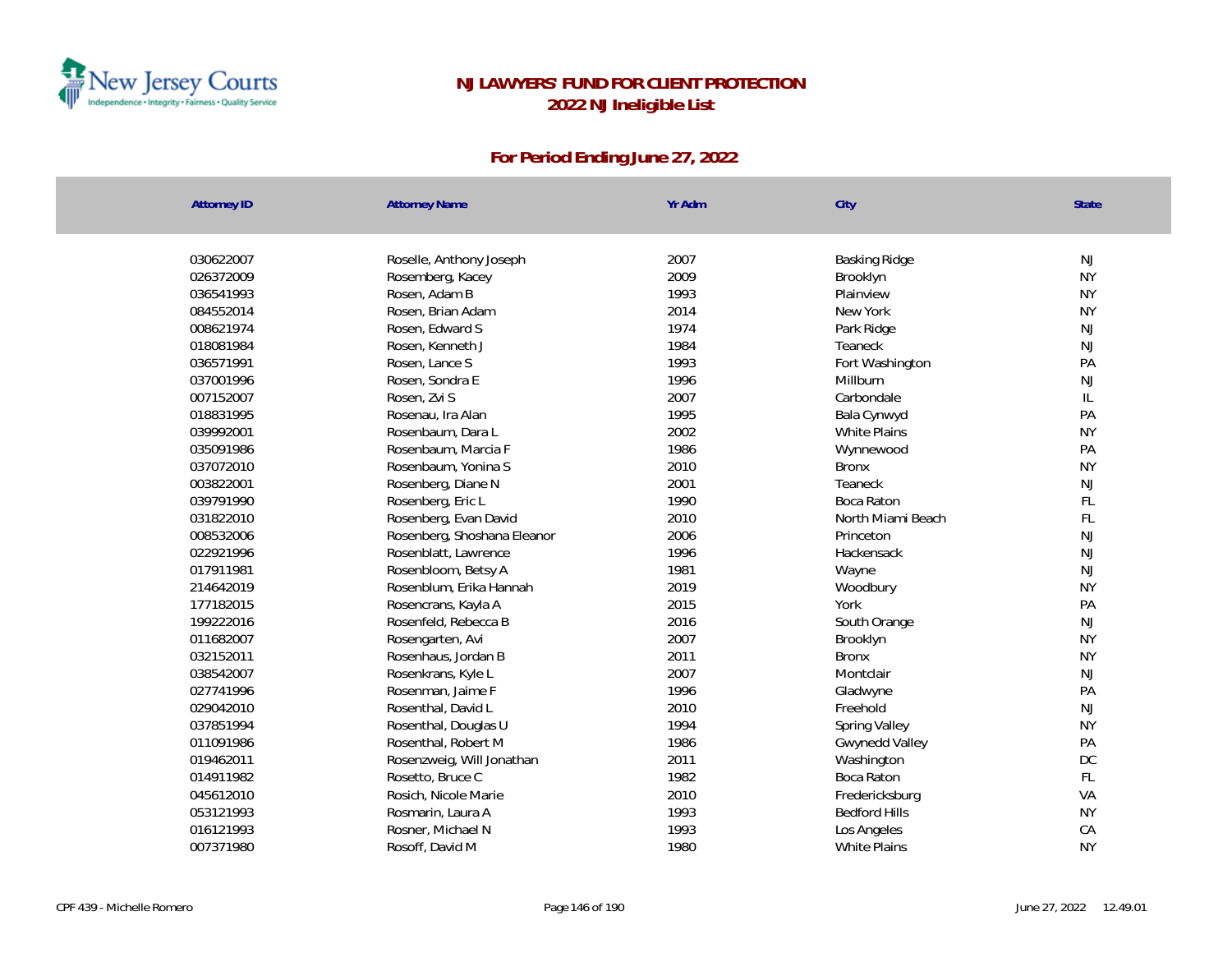

| <b>Attorney ID</b> | <b>Attorney Name</b>     | Yr Adm | City              | State         |
|--------------------|--------------------------|--------|-------------------|---------------|
|                    |                          |        |                   |               |
| 017681974          | Rosoff, Laurence E       | 1974   | Haddon Twp        | NJ            |
| 909302012          | Ross, Amanda Jacqueline  | 2012   | Manhasset         | <b>NY</b>     |
| 005261991          | Ross, Beth A             | 1991   | <b>Great Neck</b> | <b>NY</b>     |
| 026312010          | Ross, Brian C            | 2010   | Southamtpon       | NJ            |
| 006802003          | Ross, Christopher R      | 2003   | Patchogue         | <b>NY</b>     |
| 036532011          | Ross, David L            | 2011   | Chicago           | $\mathsf{IL}$ |
| 152142016          | Ross, Jasmine L          | 2016   | Hillsborough      | NC            |
| 034372007          | Ross, Kristen L          | 2007   | Radnor            | PA            |
| 242092017          | Ross, Lydia Arden        | 2017   | Jersey City       | NJ            |
| 040292012          | Ross, Michael L          | 2013   | Brooklyn          | <b>NY</b>     |
| 008731998          | Ross, Robert Karl        | 1998   | Wayne             | NJ            |
| 183932016          | Ross, Ryan E             | 2016   | <b>Colts Neck</b> | NJ            |
| 008501999          | Ross, Sandra Rhee        | 1999   | Cranford          | $\mathsf{NJ}$ |
| 040071992          | Rossi, Ralph A           | 1992   | Albany            | <b>NY</b>     |
| 038251987          | Rostan, David            | 1987   | Edison            | $\mathsf{NJ}$ |
| 011572002          | Rota, Albert J           | 2002   | Dallas            | <b>TX</b>     |
| 041192012          | Rotblat, Alter Josef     | 2012   | Brooklyn          | <b>NY</b>     |
| 000141993          | Roth, David S            | 1993   | New York          | <b>NY</b>     |
| 015131981          | Roth, Dennis             | 1981   | The Villages      | $\mathsf{FL}$ |
| 021032001          | Roth, Erika Maricich     | 2001   | Springfield       | NJ            |
| 031361995          | Roth, Michael B          | 1995   | <b>Briarcliff</b> | <b>NY</b>     |
| 011701989          | Rothenberg, Joy M        | 1989   | Cincinnati        | OH            |
| 020921989          | Rothfeld, Samuel A       | 1990   | East Orange       | NJ            |
| 038631993          | Rothstein, John A        | 1993   | Canton            | MA            |
| 038122000          | Rothstein, Yosef         | 2001   | New York          | <b>NY</b>     |
| 123682014          | Rotsides, Nicolas Gordon | 2014   | Mount Holly       | NJ            |
| 039281997          | Rousakis, John           | 1997   | New York          | <b>NY</b>     |
| 287452019          | Rouse, Tanner            | 2019   | Media             | PA            |
| 010361979          | Rovins, Robert L         | 1979   | Mays Landing      | NJ            |
| 019281982          | Rowan, Robert W          | 1983   | Wallingford       | PA            |
| 032671980          | Rowland, Michael J       | 1980   | Denville          | NJ            |
| 024702000          | Rowland, Thomas Mark     | 2001   | Maplewood         | NJ            |
| 020432002          | Roxas, Vanessa           | 2002   | Swedesboro        | NJ            |
| 085122014          | Roy, Rakesh              | 2014   | Floral Park       | <b>NY</b>     |
| 021172008          | Roy, Sushmita            | 2009   | New York          | <b>NY</b>     |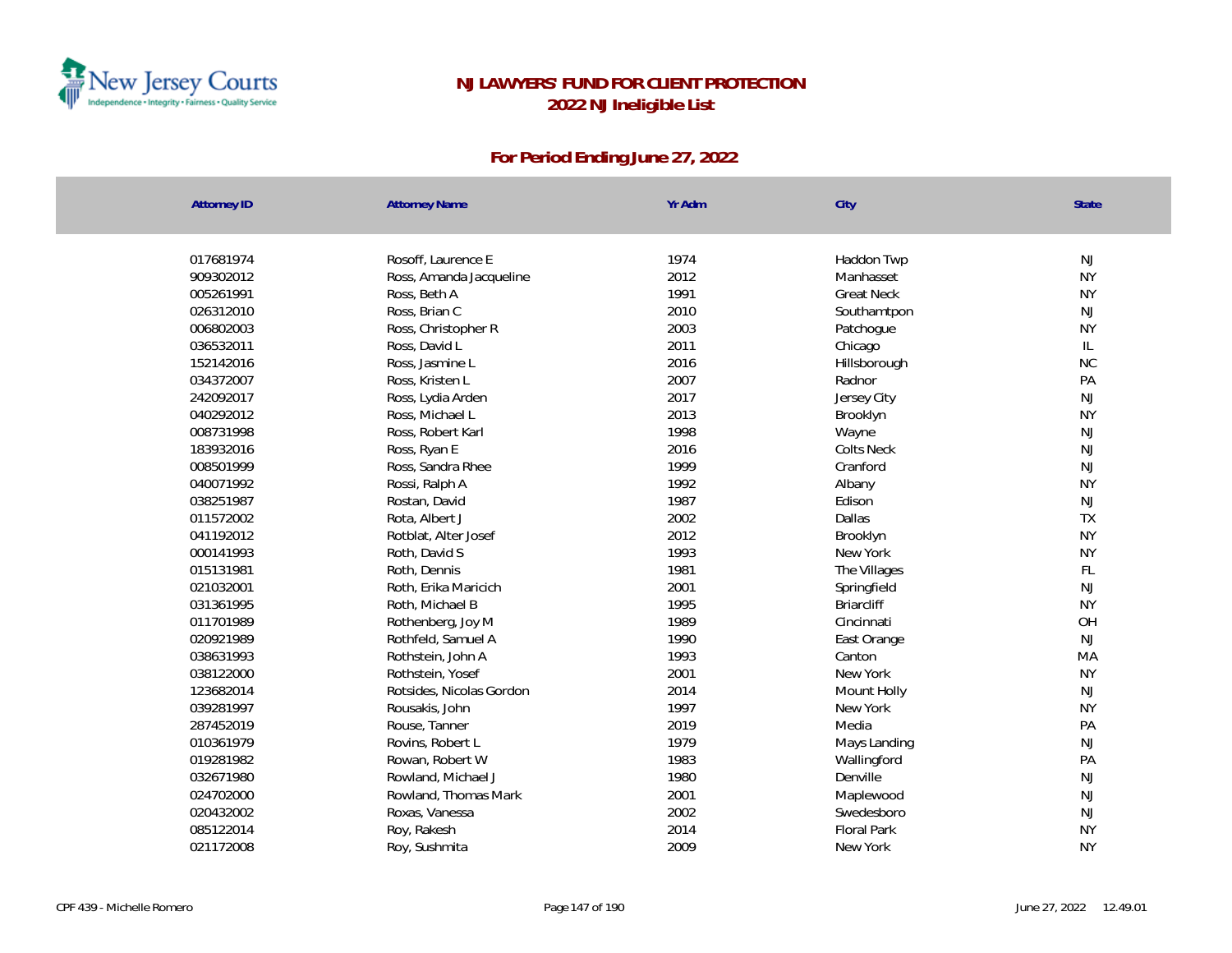

| <b>Attorney ID</b> | <b>Attorney Name</b>        | Yr Adm       | City              | State     |
|--------------------|-----------------------------|--------------|-------------------|-----------|
|                    |                             | 1983         | Lebanon           | NJ        |
| 001191983          | Royal, Peter E              |              |                   | <b>NY</b> |
| 037242000          | Royzman, Elvira             | 2000         | Brooklyn          |           |
| 030032010          | Rozek, Lindsey P            | 2010         | Shaker Hts        | OH        |
| 047171989          | Rozen, Michael K            | 1989         | New York          | <b>NY</b> |
| 000391985          | Rozier, Elizabeth S         | 1985<br>2017 | <b>Toms River</b> | NJ        |
| 247612017          | Ruan, Angela                |              | Bridgewater       | NJ        |
| 030311980          | Ruane, Edward P             | 1980         | Cranford          | NJ        |
| 279972019          | Ruane, Megan Elizabeth      | 2019         | Westwood          | NJ        |
| 017792003          | Rubel, Daniel P             | 2003         | West Hempstead    | <b>NY</b> |
| 070762013          | Rubel, Todd Robert          | 2013         | Mc Lean           | VA        |
| 113772014          | Rubenstein, Jessica Michele | 2014         | New York          | <b>NY</b> |
| 056382015          | Rubenstein, Michael Matthew | 2015         | Naples            | FL        |
| 126062014          | Rubin, Andrew R             | 2014         | New York          | <b>NY</b> |
| 008711981          | Rubin, Howard M             | 1981         | Old Bethpage      | <b>NY</b> |
| 024472010          | Rubin, Ida Lazara           | 2010         | Union City        | <b>NJ</b> |
| 174892016          | Rubin, Rachelle L T         | 2016         | New York          | <b>NY</b> |
| 038131983          | Rubin, Robert I             | 1985         | West Palm Beach   | FL        |
| 018082000          | Rubin, Samuel Jed           | 2001         | Demarest          | NJ        |
| 044512006          | Rubino, Jenni Elena         | 2006         | Thornwood         | <b>NY</b> |
| 031211998          | Rudder, Suzanne O'Herron    | 1998         | Haddonfield       | NJ        |
| 010881981          | Rudenstein, David S         | 1981         | Philadelphia      | PA        |
| 037841995          | Rudick, Brian Scott         | 1995         | Ft. Mill          | <b>NC</b> |
| 054021992          | Rudman, Samuel H            | 1993         | Melville          | <b>NY</b> |
| 034662008          | Ruesch, Meghan Eileen       | 2008         | Indianapolis      | IN        |
| 016561986          | Ruffing, Gregory J          | 1987         | Basking Ridge     | NJ        |
| 017131992          | Ruffo, Edward A             | 1992         | New York          | <b>NY</b> |
| 066562013          | Ruggieri, Julie C           | 2013         | Washington        | <b>DC</b> |
| 030612003          | Ruggieri, Robert Gerald     | 2003         | Philadelphia      | PA        |
| 077552014          | Ruggiero, Christina Lynn    | 2014         | Wilmington        | DE        |
| 125652014          | Ruggiero, Teisha Marie      | 2014         | Brooklyn          | <b>NY</b> |
| 148012015          | Ruiz, Karol Yorlany         | 2015         | Newark            | NJ        |
| 040231989          | Rule, Caroline              | 1989         | New York          | <b>NY</b> |
| 259272018          | Rullo, David V              | 2018         | Verona            | NJ        |
| 214202018          | Rullo, Michael J            | 2018         | Philadelphia      | PA        |
| 015652008          | Rumennik, Elliot            | 2008         | Clermont          | FL        |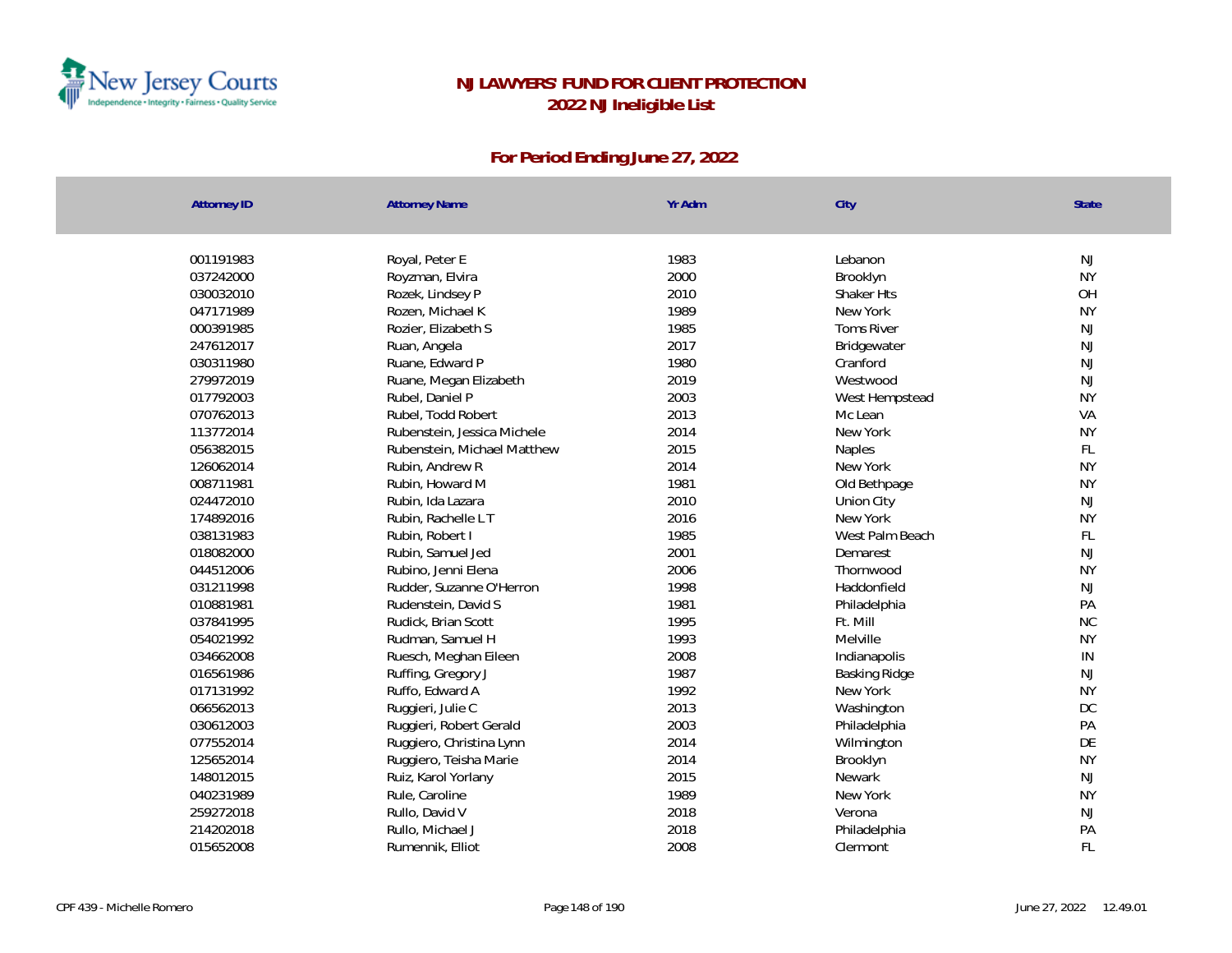

| <b>Attorney ID</b>     | <b>Attorney Name</b>                              | Yr Adm       | City                    | State           |
|------------------------|---------------------------------------------------|--------------|-------------------------|-----------------|
| 029782009              |                                                   | 2009         | New York                | <b>NY</b>       |
|                        | Ruocco, Jaclyn                                    |              |                         |                 |
| 003862009              | Ruotolo, Rosanna                                  | 2009<br>1982 | Franklin Square         | <b>NY</b>       |
| 022171982<br>292882019 | Rupinski, Kathleen Conolly                        | 2019         | Mount Holly<br>Portland | NJ<br><b>OR</b> |
|                        | Ruplin, Ferdinand                                 |              |                         | <b>NY</b>       |
| 007861998<br>036471996 | Rurak, Megan Maureen<br>Rusconi, Mikaela Vittoria | 1998<br>1997 | Cohoes<br>New York      | <b>NY</b>       |
|                        |                                                   |              |                         |                 |
| 013662006              | Russell, Renee R                                  | 2006         | Brooklyn                | <b>NY</b>       |
| 019621978<br>334192020 | Russo, Arthur J                                   | 1978<br>2020 | Phillipsburg            | NJ<br>NJ        |
|                        | Russo, Michael D                                  |              | Springfield             |                 |
| 074712015              | Russo, Michael Joseph                             | 2015         | New York                | <b>NY</b>       |
| 015681986              | Russo, Nancy                                      | 1986         | Phillipsburg            | NJ              |
| 077072013              | Rutigliano, Paul J                                | 2013         | New York                | <b>NY</b>       |
| 017311989              | Ryan, Barbara A                                   | 1989         | New York                | <b>NY</b>       |
| 007531981              | Ryan, Charles E                                   | 1981         | Park Ridge              | $\mathsf{NJ}$   |
| 033532009              | Ryan, Christine E                                 | 2010         | Alpharetta              | GA              |
| 173882016              | Ryan, Jennifer Rose                               | 2016         | Doylestown              | PA              |
| 031261989              | Ryan, John J                                      | 1989         | Tuckerton               | $\mathsf{NJ}$   |
| 012121986              | Ryan, Matthew K                                   | 1986         | West Palm Beach         | FL              |
| 228421973              | Ryan, Michael B                                   | 1973         | Harrington Park         | $\mathsf{NJ}$   |
| 009501974              | Ryan, Peter V                                     | 1974         | Newark                  | $\mathsf{NJ}$   |
| 231451969              | Ryan, William                                     | 1969         | Greensboro              | <b>NC</b>       |
| 030512001              | Ryba, Lauren E                                    | 2001         | Schenectady             | <b>NY</b>       |
| 039232007              | Rybeck, Daniel Edward                             | 2007         | Mantua                  | NJ              |
| 026011994              | Rynne, Barbara Jane                               | 1994         | Charlotte               | <b>NC</b>       |
| 001952004              | Ryu, Hyunkweon                                    | 2004         | Vienna                  | VA              |
| 036572002              | Ryu, Sara Jiyun                                   | 2002         | Vienna                  | VA              |
| 091702013              | Sabalbaro, Jose Marlow Ma                         | 2013         | Philadelphia            | PA              |
| 032692012              | Sabino, Michael Anthony                           | 2012         | Garden City             | <b>NY</b>       |
| 024991989              | Sabo, Michael G                                   | 1989         | Turnersville            | NJ              |
| 127982014              | Sabri, Suraya                                     | 2014         | Ashburn                 | VA              |
| 008961978              | Sacco, George Francis                             | 1978         | Staten Island           | <b>NY</b>       |
| 264192018              | Sachdev, Neeti                                    | 2018         | Hicksville              | <b>NY</b>       |
| 003522004              | Sachdeva, Rompel                                  | 2004         | Garden City             | <b>NY</b>       |
| 037842006              | Sachs-Michaels, Leyda A                           | 2006         | Brooklyn                | <b>NY</b>       |
| 016651982              | Sack, Joseph W                                    | 1982         | Rye                     | <b>NY</b>       |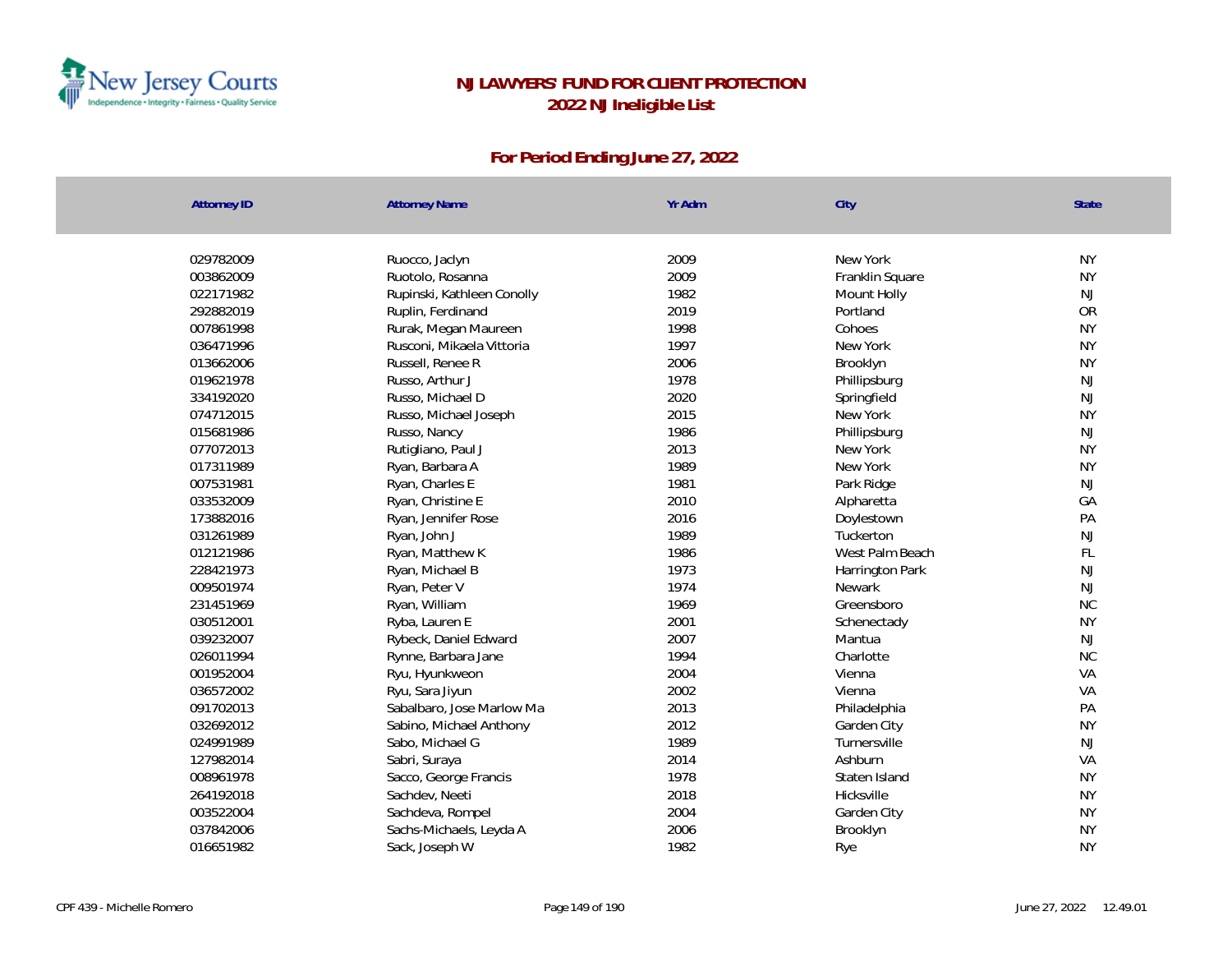

| <b>Attorney ID</b>     | <b>Attorney Name</b>       | Yr Adm       | City              | <b>State</b>           |
|------------------------|----------------------------|--------------|-------------------|------------------------|
|                        |                            | 2007         | <b>Blue Bell</b>  | PA                     |
| 009492007<br>007042006 | Sack, Morgan A             | 2006         | <b>Bronx</b>      | <b>NY</b>              |
|                        | Sackey, Chotsani J         |              | New York          |                        |
| 037702010              | Sackler, Henry A           | 2010<br>1986 | Woodmere          | <b>NY</b><br><b>NY</b> |
| 039801985              | Sacks, Lawrence J          |              |                   |                        |
| 010991982              | Sacks-Wilner, Steven L     | 1982         | Hillsborough      | NJ                     |
| 037872005              | Sacunas, Abby L            | 2006         | Cherry Hill       | NJ                     |
| 004082006              | Safdar, Saleem Muhammad    | 2006         | Laurel            | <b>MD</b>              |
| 240692017              | Saferstein, Brent Harrison | 2017         | Parsippany        | NJ                     |
| 051912013              | Safier, Paul J             | 2013         | Philadelphia      | PA                     |
| 020131985              | Safran, Lawrence I         | 1986         | New York          | <b>NY</b>              |
| 248462017              | Saggurti, Anita Rao        | 2017         | Nyc               | <b>NY</b>              |
| 042051989              | Saint-Antoine, Susan M     | 1990         | Philadelphia      | PA                     |
| 048841998              | Saint-Cyr, Stephanie P     | 1998         | Moorestown        | NJ                     |
| 034852007              | Saint-Laurent, Pascelle R  | 2008         | New York          | <b>NY</b>              |
| 032721992              | Saito, Yasuhiro            | 1993         | Rego Park         | <b>NY</b>              |
| 007842005              | Sakacs, Ryan Campbell      | 2005         | Staten Island     | <b>NY</b>              |
| 010142012              | Sakow, Jaclyn J            | 2012         | Brooklyn          | <b>NY</b>              |
| 184802016              | Sakran, Sura               | 2016         | Melville          | <b>NY</b>              |
| 034941994              | Salaam, Sharifa R          | 1994         | West Orange       | NJ                     |
| 130552015              | Salame, Robert             | 2015         | New York          | <b>NY</b>              |
| 293992018              | Salazar, Anais             | 2018         | New York          | <b>NY</b>              |
| 083592013              | Salazar, David             | 2013         | Whittier          | CA                     |
| 076762013              | Salcedo, Donna S           | 2013         | Los Angeles       | CA                     |
| 008952010              | Salib, Andrew B            | 2011         | Jersey City       | NJ                     |
| 118432014              | Salsano, Melissa           | 2014         | Jersey City       | <b>NJ</b>              |
| 032671984              | Salsberg, Mark R           | 1985         | Merrick           | <b>NY</b>              |
| 901792012              | Saltzman, Genna            | 2012         | <b>Great Neck</b> | <b>NY</b>              |
| 348252021              | Salvatierra, Danney G      | 2021         | New York          | <b>NY</b>              |
| 042631999              | Salyer, JC                 | 2000         | New York          | <b>NY</b>              |
| 036212008              | Salzberger, Anna Rozin     | 2008         | Brooklyn          | <b>NY</b>              |
| 031611985              | Samanoglu, Murat L         | 1986         | Ramsey            | NJ                     |
| 023251997              | Samay, Christian Edward    | 1997         | Cranford          | <b>NJ</b>              |
| 007631996              | Samberg, Peter             | 1996         | Ardley On Hudson  | <b>NY</b>              |
| 045432010              | Samizay, Zorah             | 2011         | New York          | <b>NY</b>              |
| 035812001              | Samman, Emil Anthony       | 2001         | New York          | <b>NY</b>              |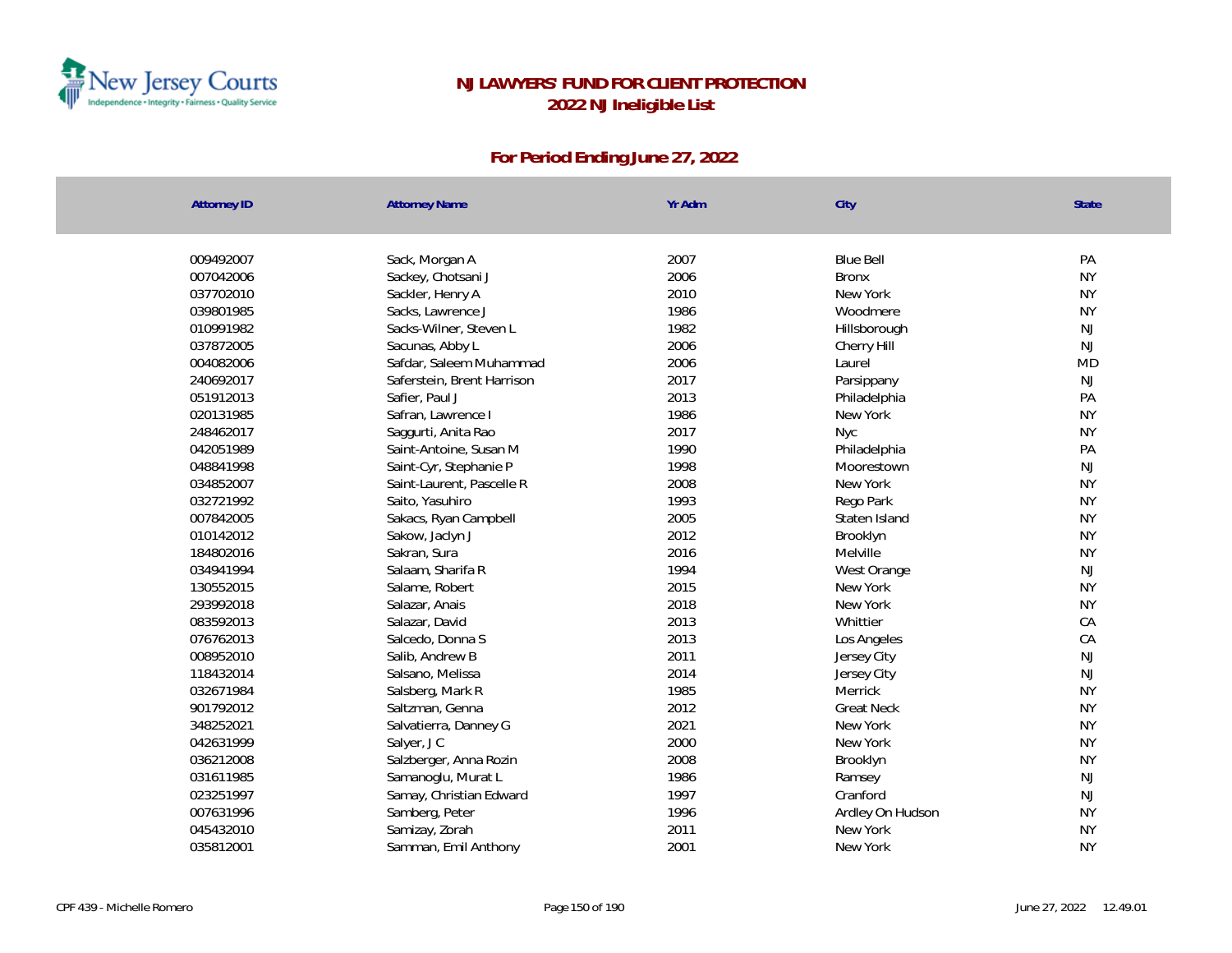

| <b>Attorney ID</b> | <b>Attorney Name</b>         | Yr Adm | City                | <b>State</b>  |
|--------------------|------------------------------|--------|---------------------|---------------|
| 021762007          | Samra, Shelly                | 2007   | New York            | <b>NY</b>     |
| 345462021          | Samradli, Samantha Stephanie | 2021   | Staatsburg          | <b>NY</b>     |
| 159722015          | Samuels, Elliot J            | 2015   | Valley Stream       | <b>NY</b>     |
| 051071996          | Sanchala, Tejash V           | 1996   | Scarsdale           | <b>NY</b>     |
| 350122021          | Sanchez, Louis E             | 2021   | Wallkill            | <b>NY</b>     |
| 092532013          | Sandler, Chad Morgan         | 2013   | West Hempstead      | <b>NY</b>     |
| 032772003          | Sandler, Sherry Jessica      | 2003   | Melville            | <b>NY</b>     |
| 002051980          | Sands, Carol J               | 1980   | Gibbsboro           | NJ            |
| 149772015          | Sanford, Cass A              | 2015   | New York            | <b>NY</b>     |
| 012371977          | Sankin, Alan R               | 1977   | Tiburon             | CA            |
| 032072006          | Sanlate, Geida D             | 2007   | Pittsburgh          | PA            |
| 013972008          | Sansiveri, Sean C            | 2008   | Alexandria          | VA            |
| 086652014          | Santamaria, Jesse Scott      | 2014   | New York            | <b>NY</b>     |
| 018311987          | Santiago, Jose R             | 1987   | Lake Hopatcong      | NJ            |
| 023591981          | Santoliquido, Joseph C       | 1981   | Elizabeth           | NJ            |
| 003321976          | Santora, Rocco T             | 1976   | Hammonton           | NJ            |
| 026211993          | Santori, Peter D             | 1996   | Chicago             | L             |
| 028631990          | Santoro, David M             | 1991   | Staten Island       | <b>NY</b>     |
| 035452000          | Santos, Gregory Timothy      | 2001   | Coppell             | TX            |
| 043052006          | Santos, Rui O                | 2006   | <b>Tinton Falls</b> | NJ            |
| 015271990          | Sanzalone, Lisa A            | 1990   | Westfield           | NJ            |
| 032591984          | Saperstein, Alan W           | 1985   | Brooklyn            | <b>NY</b>     |
| 287121973          | Sapienza, Stephen P          | 1973   | <b>Bunnell</b>      | $\mathsf{FL}$ |
| 038561990          | Sargente, Christopher        | 1990   | Ridgewood           | <b>NJ</b>     |
| 028751997          | Sarkees, Marie T             | 1999   | Philadelphia        | PA            |
| 030392012          | Sarmadi, Mona                | 2013   | Brooklyn            | <b>NY</b>     |
| 003212013          | Sarna, Ilana Ariel           | 2013   | Engelwood           | NJ            |
| 020221988          | Sarno, John J                | 1988   | Martinsville        | NJ            |
| 021092005          | Sarok, Louis                 | 2005   | Summit              | NJ            |
| 009541979          | Sarowitz, Lawrence S         | 1980   | Cherry Hill         | NJ            |
| 005342011          | Sarta, Nicholas M            | 2011   | Brooklyn            | <b>NY</b>     |
| 028972010          | Sarto, Victor V              | 2010   | Brooklyn            | <b>NY</b>     |
| 045332010          | Sarvas, Jeffrey Paul         | 2010   | Linwood             | NJ            |
| 026422007          | Sasanuma, Joe M              | 2008   | Shinagawa-Ku, Tokyo | OC            |
| 035201989          | Satkiewicz, Jeremy J         | 1989   | Riverside           | CT            |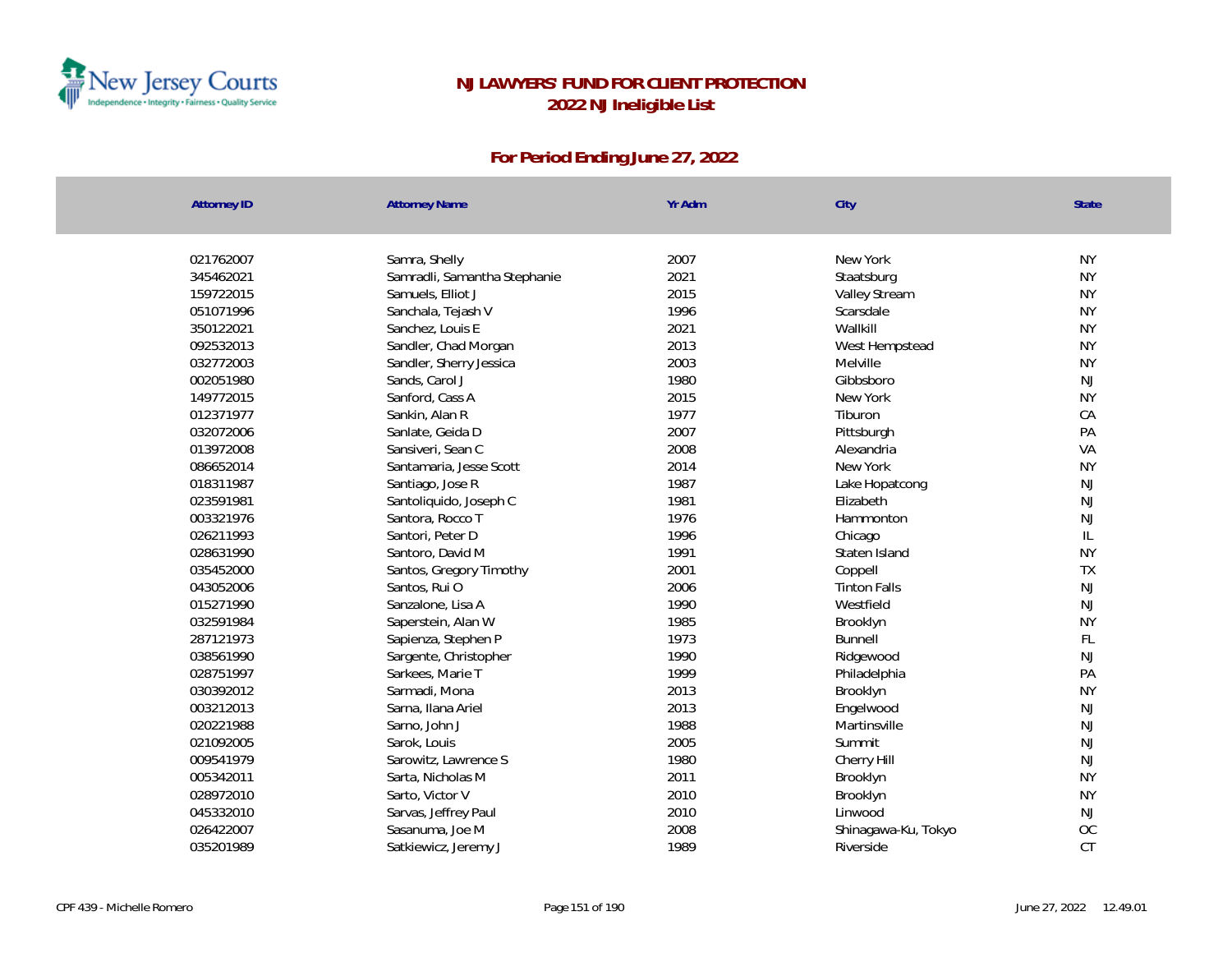

| <b>Attorney ID</b> | <b>Attorney Name</b>       | Yr Adm | City             | <b>State</b> |
|--------------------|----------------------------|--------|------------------|--------------|
|                    |                            |        |                  |              |
| 012601985          | Sattel, Linda M            | 1986   | Moorestown       | NJ           |
| 113592014          | Sauchelli, Jillian Gelb    | 2014   | New York         | <b>NY</b>    |
| 000382003          | Saud, Jose                 | 2003   | Jersey City      | <b>NJ</b>    |
| 038272004          | Saunders, Alexander Xavier | 2004   | Ridgewood        | <b>NJ</b>    |
| 039361989          | Saunders, Craig A          | 1989   | New York         | <b>NY</b>    |
| 037331986          | Saunders, Gwenn M          | 1987   | Huntington Beach | CA           |
| 124722014          | Saunders, Jonelle C        | 2014   | Washington       | DC           |
| 006692006          | Saunders, Judie A          | 2006   | Red Bank         | NJ           |
| 296732019          | Saunders, Vandana          | 2019   | Edgewater        | <b>NJ</b>    |
| 048671988          | Sauro, Robert A            | 1988   | Alpharetta       | GA           |
| 041422009          | Sauter, Henry T            | 2009   | Morrisville      | <b>NC</b>    |
| 043762000          | Savage, Dionne T           | 2002   | Philadelphia     | PA           |
| 031182005          | Savage, Jodi Michelle      | 2006   | Brooklyn         | <b>NY</b>    |
| 022211984          | Savastano, John            | 1984   | Phoenix          | AZ           |
| 017581993          | Saville, Stephen A         | 1993   | Bear             | DE           |
| 008322001          | Savino, Angela             | 2001   | Parsippany       | <b>NJ</b>    |
| 089362014          | Savoglou, Athena           | 2014   | Cape Coral       | FL           |
| 037661988          | Savoia, Marilyn R          | 1988   | Maplewood        | NJ           |
| 079782013          | Sawh, Simone L             | 2013   | Fairview         | <b>NJ</b>    |
| 022112012          | Sawicki, Kristen           | 2012   | Philadelphia     | PA           |
| 015952012          | Sawyer, Alexandria         | 2012   | New York         | <b>NY</b>    |
| 132242014          | Sawyer, Lauren E           | 2014   | New York         | <b>NY</b>    |
| 047581997          | Saxton, Natasha M          | 1997   | New Rochelle     | <b>NY</b>    |
| 014482013          | Sayad, Joseph Blaise       | 2013   | Brooklyn         | <b>NY</b>    |
| 135572014          | Saywack, Priam Samantha    | 2014   | Queens           | <b>NY</b>    |
| 091222014          | Sazanowicz, Rachel M       | 2014   | Brooklyn         | <b>NY</b>    |
| 032941999          | Sbano, Gabrielle           | 1999   | Brooklyn         | <b>NY</b>    |
| 173112015          | Sblendorio, Jessica L      | 2015   | New York         | <b>NY</b>    |
| 000051977          | Scally, John J             | 1977   | West Orange      | NJ           |
| 081822013          | Scarangella, Nicole        | 2013   | Ardsley          | <b>NY</b>    |
| 042421999          | Scarano, Danielle          | 2000   | New York         | <b>NY</b>    |
| 022332013          | Scarpati, Michael L        | 2013   | New York         | <b>NY</b>    |
| 040261993          | Scerbak, Adrienne A        | 1993   | New York         | <b>NY</b>    |
| 020442004          | Schaal, Eric James         | 2004   | New Hope         | PA           |
| 008272004          | Schachter, Jessica L       | 2004   | Clark            | <b>NJ</b>    |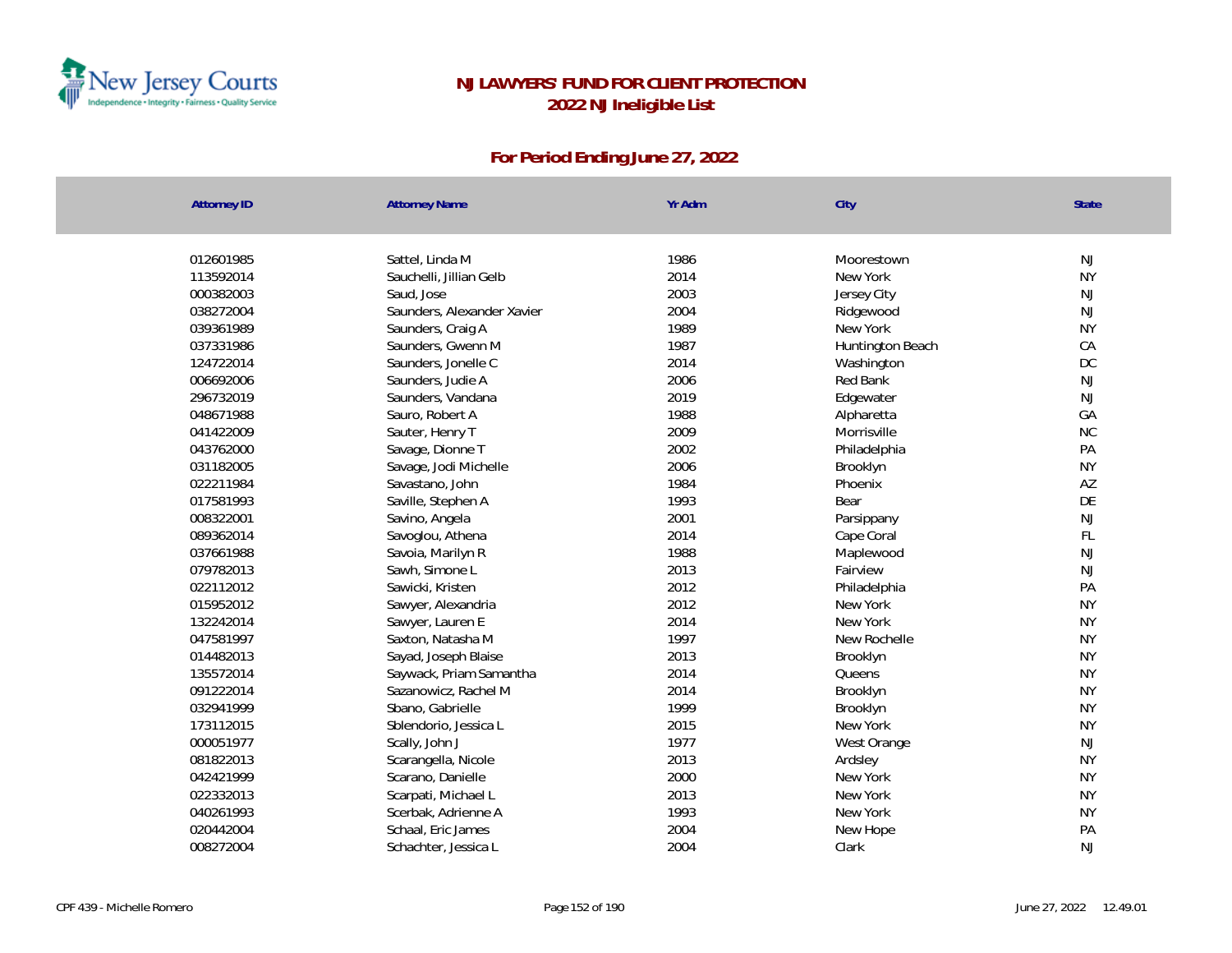

| <b>Attorney ID</b> | <b>Attorney Name</b>      | Yr Adm | City                    | <b>State</b> |
|--------------------|---------------------------|--------|-------------------------|--------------|
| 008311983          | Schadegg, John M          | 1983   | East Orange             | NJ           |
| 041132001          | Schaefer, Danielle Ivane  | 2001   | New York                | <b>NY</b>    |
| 012401996          | Schaer, Eric S            | 1996   | New York                | <b>NY</b>    |
| 176542015          | Schafer, Sean Donald      | 2015   | <b>Washington Cross</b> | PA           |
| 008382011          | Schanfield, Naomi         | 2011   | <b>Bronx</b>            | <b>NY</b>    |
| 001231983          | Schapiro, Louis A         | 1983   | Englewood               | NJ           |
| 036711985          | Schatoff, Alla            | 1986   | Philadelphia            | PA           |
| 026901994          | Schaubeck, Patricia M     | 1994   | Southold                | <b>NY</b>    |
| 044082000          | Schechter, Brian S        | 2000   | Woodmere                | <b>NY</b>    |
| 001462010          | Scheffler, Karen A        | 2010   | Palmyra                 | NJ           |
| 020912006          | Scheib, Megan Susan       | 2007   | Philadelphia            | PA           |
| 250062017          | Schein, Jennifer M        | 2017   | New York                | <b>NY</b>    |
| 044972011          | Scheitrum, Matthew P      | 2011   | Philadelphia            | PA           |
| 040332013          | Schemo, Kseniya           | 2013   | New York                | <b>NY</b>    |
| 051441998          | Schenone, Kristin         | 1999   | Roseville               | CA           |
| 137732014          | Scher, Alexander Leo      | 2014   | Glenmont                | <b>NY</b>    |
| 005212014          | Schera, Stefanie A        | 2014   | New City                | <b>NY</b>    |
| 038882005          | Schidlow, Michael S       | 2006   | Larchmont               | <b>NY</b>    |
| 024892008          | Schiffer, Jason D         | 2008   | Bethlehem               | PA           |
| 023342010          | Schilgen, Ashley J        | 2010   | Philadelphia            | PA           |
| 031992002          | Schiller, Joshua G        | 2003   | Cincinnati              | OH           |
| 036011992          | Schimkat, Katherine Renee | 1992   | <b>Coral Gables</b>     | FL           |
| 072062013          | Schindel, Elyse S         | 2013   | <b>Tinton Falls</b>     | <b>NJ</b>    |
| 120132014          | Schiro, Thomas John       | 2014   | Raleigh                 | <b>NC</b>    |
| 046842005          | Schlick, Daphne R         | 2006   | New York                | <b>NY</b>    |
| 002912006          | Schlottman, Christy H     | 2006   | Easton                  | PA           |
| 160212015          | Schmelkin, Adam E         | 2015   | Brooklyn                | <b>NY</b>    |
| 002221977          | Schmelz, William J        | 1977   | Monmouth Bch            | <b>NJ</b>    |
| 011852007          | Schmid, Christina Marie   | 2007   | New York                | <b>NY</b>    |
| 026051985          | Schmidt, Frederick D      | 1986   | Tuckahoe                | <b>NY</b>    |
| 043861999          | Schmidt, Jana             | 1999   | New York                | <b>NY</b>    |
| 006051989          | Schmidt, Jean L           | 1989   | New York                | <b>NY</b>    |
| 048351996          | Schmidt, Joel             | 1996   | New York                | <b>NY</b>    |
| 112392015          | Schmidt, Laura Elizabeth  | 2015   | Philadelphia            | PA           |
| 045671994          | Schnapp, Daniel E         | 1994   | Dix Hills               | <b>NY</b>    |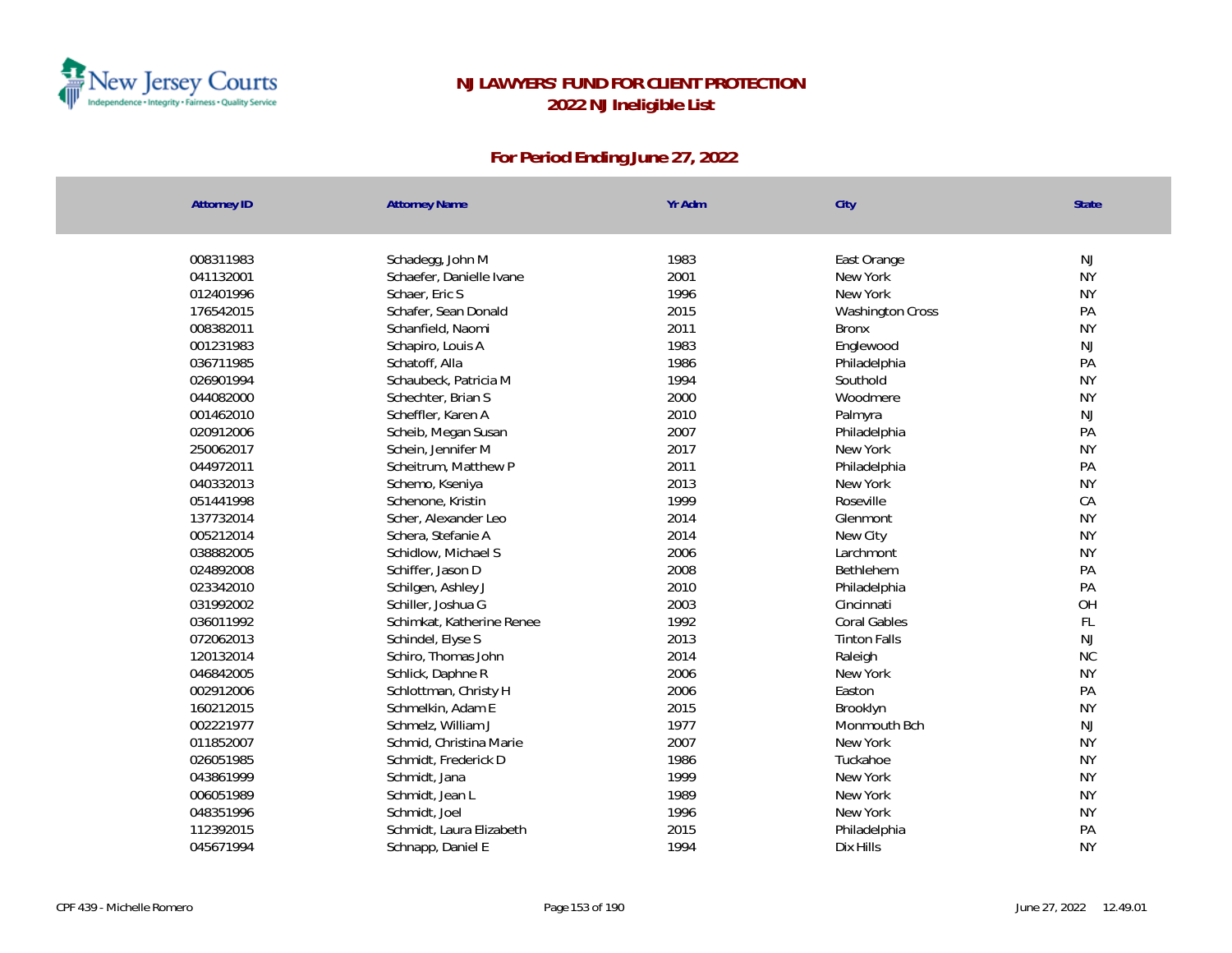

| <b>Attorney ID</b> | <b>Attorney Name</b>      | Yr Adm | City               | State         |
|--------------------|---------------------------|--------|--------------------|---------------|
| 003661987          | Schneider, Ann M          | 1987   | New York           | <b>NY</b>     |
| 014702009          | Schneider, Aryeh Benjamin | 2009   | New York           | <b>NY</b>     |
| 021322005          | Schneider, Christine L    | 2006   | <b>River Vale</b>  | NJ            |
| 034741985          | Schneider, Iris           | 1986   | New York           | <b>NY</b>     |
| 037341987          | Schneider, Scott I        | 1987   | New York           | <b>NY</b>     |
| 015121991          | Schneider, Solomon B      | 1991   | London             | <b>OC</b>     |
| 043871998          | Schneider, Spencer H      | 1999   | Weston             | CT            |
| 030362004          | Schneier, Ilene T         | 2004   | New York           | <b>NY</b>     |
| 007921992          | Schnell, Gordon           | 1992   | Pound Ridge        | <b>NY</b>     |
| 024711993          | Schonbrun, David I        | 1993   | White Plains       | <b>NY</b>     |
| 041492010          | Schonfeld, Jeremy Adam    | 2010   | New York           | <b>NY</b>     |
| 025352003          | Schonfeld, Simcha D       | 2003   | Brooklyn           | <b>NY</b>     |
| 020972012          | Schrader, Sarah M         | 2013   | <b>Nichols</b>     | <b>NY</b>     |
| 051011994          | Schreck, Cheryl           | 1994   | Lawrence           | <b>NY</b>     |
| 016572004          | Schreiber, John J         | 2004   | Clermont           | FL            |
| 007881999          | Schreibman, Isaac Samuel  | 1999   | Wauconda           | $\mathbb{L}$  |
| 043651986          | Schroeder, Jack B         | 1987   | New York           | <b>NY</b>     |
| 011692006          | Schroeder, Mitchell Jonas | 2006   | Nyack              | <b>NY</b>     |
| 023481991          | Schulman, Bryan N         | 1991   | <b>Winter Park</b> | FL            |
| 021802002          | Schulson, Jill Rosenberg  | 2002   | Philadelphia       | PA            |
| 043352008          | Schulte, William J        | 2008   | Ocean Grove        | NJ            |
| 023182012          | Schulze, Janet Y          | 2012   | Bethlehem          | PA            |
| 006682005          | Schumacher, Aaron D       | 2005   | New Haven          | <b>CT</b>     |
| 013082000          | Schuman, Joann            | 2000   | Woodland Park      | NJ            |
| 045492010          | Schurkman, Zachary Gische | 2010   | Brooklyn           | <b>NY</b>     |
| 088462013          | Schuster, Brian M         | 2013   | Doylestown         | PA            |
| 009331973          | Schuster, John I          | 1973   | Eatontown          | $\mathsf{NJ}$ |
| 027002005          | Schutz, Andrew T          | 2006   | Whitefish Bay      | WI            |
| 012651980          | Schwab, Barbara A         | 1980   | Livingston         | NJ            |
| 094852013          | Schwab, Edward Milo       | 2013   | Grand Junction     | CO            |
| 033862009          | Schwark, Thomas Mather    | 2010   | Summit             | $\mathsf{NJ}$ |
| 018662007          | Schwartz, Andrea Gail     | 2007   | Philadelphia       | PA            |
| 018761978          | Schwartz, Bernard A       | 1978   | Wyckoff            | $\mathsf{NJ}$ |
| 032101990          | Schwartz, Evan S          | 1990   | Garden City        | <b>NY</b>     |
| 007291984          | Schwartz, Garrison S      | 1984   | New York           | <b>NY</b>     |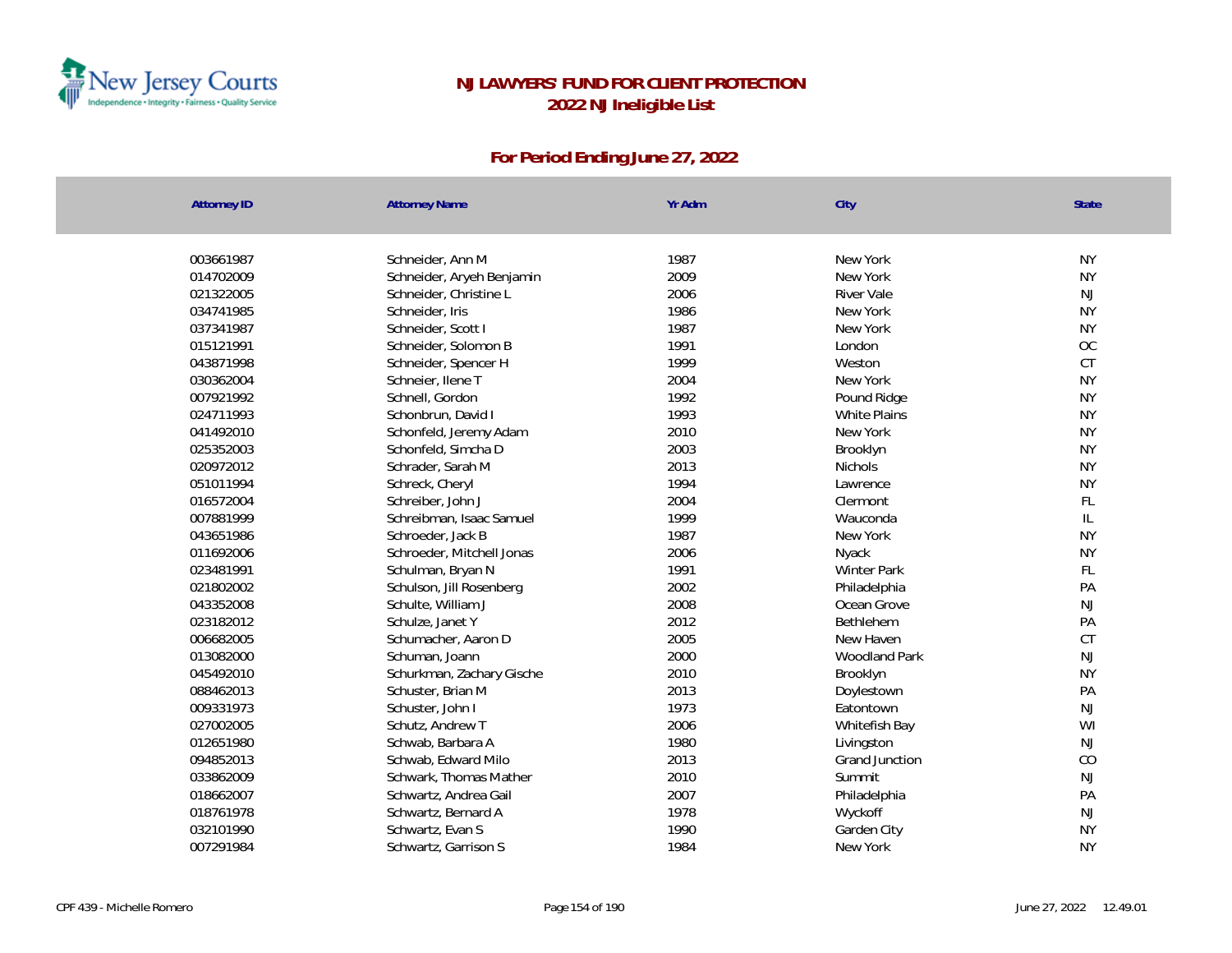

| <b>Attorney ID</b> | <b>Attorney Name</b>         | Yr Adm | City            | <b>State</b> |
|--------------------|------------------------------|--------|-----------------|--------------|
|                    |                              |        |                 |              |
| 040491994          | Schwartz, Jeffrey M          | 1994   | Woodmere        | <b>NY</b>    |
| 175552017          | Schwartz, Jennifer Danielle  | 2017   | New Rochelle    | <b>NY</b>    |
| 041562011          | Schwartz, Joseph J           | 2012   | Brooklyn        | <b>NY</b>    |
| 153332015          | Schwartz, Judah              | 2015   | Brooklyn        | <b>NY</b>    |
| 351612021          | Schwartz, Lauren Elyse       | 2021   | New York        | <b>NY</b>    |
| 025401996          | Schwartz, Melissa Anne       | 1996   | Media           | PA           |
| 036172003          | Schwartz, Michael            | 2004   | New York        | <b>NY</b>    |
| 050341988          | Schwartz, Michele P          | 1988   | Dallas          | TX           |
| 030632009          | Schwartz, Natalio            | 2010   | Houston         | TX           |
| 038272009          | Schwartz, Paul M             | 2010   | New York        | <b>NY</b>    |
| 016341975          | Schwartz, Robert M           | 1975   | N Caldwell      | NJ           |
| 017832010          | Schwartz, Robert Nathaniel   | 2013   | Hackensack      | NJ           |
| 032922010          | Schwartz, Todd Adam          | 2010   | Ft. Lauderdale  | FL           |
| 014302012          | Schwartz, Zev                | 2012   | Brooklyn        | <b>NY</b>    |
| 022321975          | Schwartzman, Howard K        | 1975   | Park Ridge      | <b>NJ</b>    |
| 262242017          | Schweitzer, Aaron            | 2017   | Port Washington | <b>NY</b>    |
| 030401995          | Schweitzer, Felicia Goldberg | 1995   | Bethesda        | <b>MD</b>    |
| 031722005          | Schweizer, Carolyn M         | 2006   | Philadelphia    | PA           |
| 168102015          | Schweppenheiser, Casey J     | 2015   | Scranton        | PA           |
| 025111990          | Scicchitano, Gregory A       | 1991   | Syracuse        | <b>NY</b>    |
| 049491997          | Scifo, Joann Maria           | 1997   | Plainview       | <b>NY</b>    |
| 122002014          | Sciola, Daniel James         | 2014   | Exton           | PA           |
| 000291985          | Sciretta, Antonia M          | 1985   | Staten Island   | <b>NY</b>    |
| 033812002          | Scolavino, Ruben M           | 2002   | N Miami Beach   | FL           |
| 077362013          | Scolnick, Jennifer           | 2013   | Tenafly         | <b>NJ</b>    |
| 032481987          | Scolnick, Judith S           | 1988   | New York        | <b>NY</b>    |
| 002722006          | Scott, Dana L                | 2006   | Philadelphia    | PA           |
| 175782015          | Scott, David Wilson          | 2015   | Warrenton       | VA           |
| 040002008          | Scott, Eric Thomas           | 2009   | Cinnaminson     | <b>NJ</b>    |
| 008371990          | Scott, Jonathan C            | 1991   | Dallas          | <b>TX</b>    |
| 035331995          | Scott, Mark E                | 1995   | Atlanta         | GA           |
| 038041990          | Scott, Phillip R             | 1990   | Cambria Heights | <b>NY</b>    |
| 135752015          | Scott, Rose Linda            | 2015   | Philadelphia    | PA           |
| 202322016          | Scott, Stephen Forrest       | 2016   | Philadelphia    | PA           |
| 018452009          | Scott-Mc Laughlin, Malaika N | 2009   | New York        | <b>NY</b>    |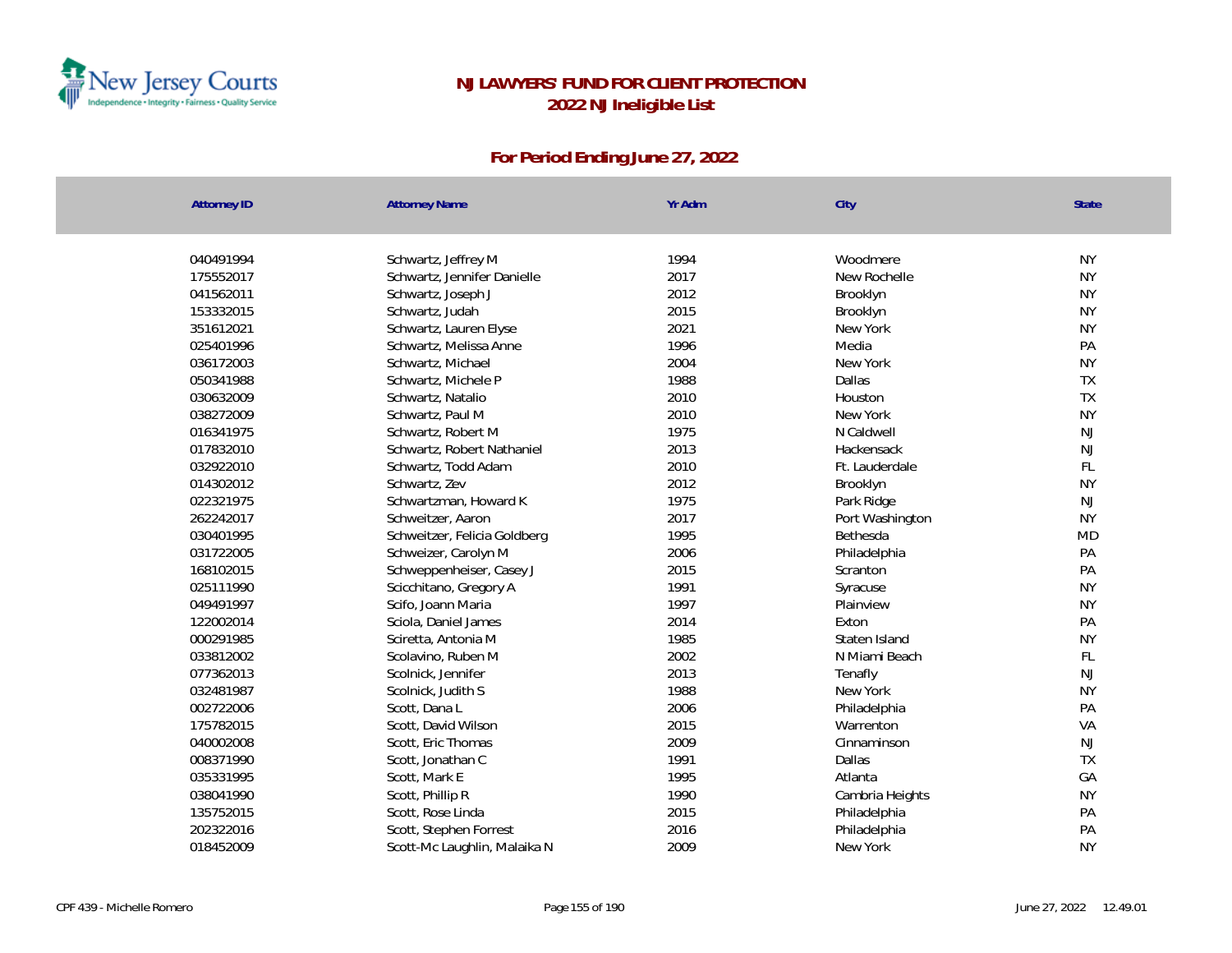

| <b>Attorney ID</b> | <b>Attorney Name</b>    | Yr Adm | City                 | State     |
|--------------------|-------------------------|--------|----------------------|-----------|
|                    |                         |        |                      |           |
| 035722004          | Scotti, Brian A         | 2004   | Alexandria           | VA        |
| 019891976          | Scotti, Neil A          | 1976   | <b>Beverly Hills</b> | CA        |
| 014402003          | Screven, Ahmed M        | 2007   | Newark               | NJ        |
| 021201989          | Scrivo, Florence A      | 1989   | Totowa               | NJ        |
| 033722011          | Scully, Kevin M         | 2012   | Brooklyn             | <b>NY</b> |
| 006981990          | Scunziano, Nicholas P   | 1990   | Brooklyn             | <b>NY</b> |
| 022222000          | Secemski, David Samuel  | 2001   | Teaneck              | NJ        |
| 024181997          | Secunda, Paul Michael   | 1998   | Milwaukee            | WI        |
| 020421999          | Seems, Peter T          | 2000   | <b>Toms River</b>    | NJ        |
| 041572009          | Seger, Rachel M         | 2009   | <b>Bronx</b>         | <b>NY</b> |
| 080742013          | Seghrouchni, Maryam K   | 2013   | New York             | <b>NY</b> |
| 156802016          | Seiden, Daniel M        | 2016   | Woodbury             | <b>NY</b> |
| 016661980          | Seiden, Peter G         | 1981   | New York             | <b>NY</b> |
| 147762015          | Seidler, Samantha Jayne | 2015   | Brooklyn             | <b>NY</b> |
| 001041974          | Seidman, Bernard H      | 1974   | New York             | <b>NY</b> |
| 024902004          | Seigal, Robert          | 2004   | Commack              | <b>NY</b> |
| 006381994          | Seigerman, Stacia A     | 1994   | Cortlandt Manor      | <b>NY</b> |
| 030682006          | Seijo, Grissel          | 2006   | Miami                | FL        |
| 175272015          | Seiler, Jason H         | 2015   | Jericho              | <b>NY</b> |
| 033552011          | Seldon, Adam R          | 2011   | White Plains         | <b>NY</b> |
| 139572014          | Seleski, Christopher M  | 2014   | New York             | <b>NY</b> |
| 032632010          | Seligman, Ira W         | 2011   | Woodbury             | <b>NY</b> |
| 017621982          | Seligman, Shelly W      | 1982   | Newtown              | PA        |
| 032912004          | Seltzer, Beth Targan    | 2004   | Newark               | NJ        |
| 101732014          | Seltzer, Stacey Lauren  | 2014   | New York             | <b>NY</b> |
| 043111984          | Semaya, Robert J        | 1984   | New York             | <b>NY</b> |
| 050491992          | Semler, John K          | 1992   | Summit               | NJ        |
| 004041977          | Sendzik, Jay C          | 1977   | <b>Bricktown</b>     | NJ        |
| 028022010          | Senft, Tara Nicole      | 2010   | Babylon              | <b>NY</b> |
| 015502008          | Sereda, John Robert     | 2008   | Philadelphia         | PA        |
| 040491986          | Serpico, John G         | 1987   | Brooklyn             | <b>NY</b> |
| 036882000          | Serrano, Angelena       | 2002   | Brooklyn             | <b>NY</b> |
| 026111995          | Serrao, Vincent Joseph  | 1995   | East Brunswick       | NJ        |
| 049241988          | Sessa, Christopher B    | 1989   | Bryn Mawr            | PA        |
| 040062008          | Seth, Anita M           | 2009   | Norristown           | PA        |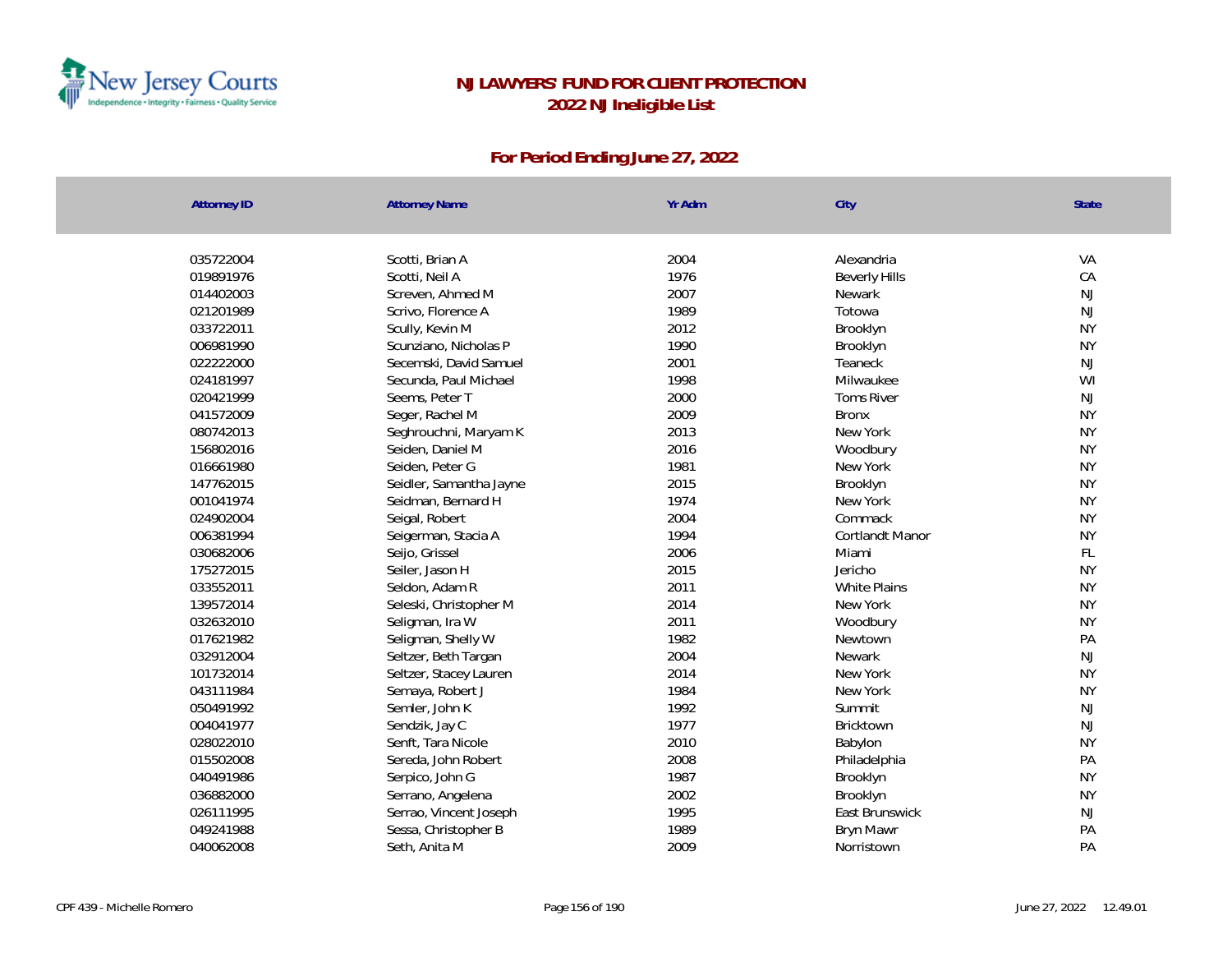

| Attorney ID | <b>Attorney Name</b>       | Yr Adm | City                | <b>State</b>             |
|-------------|----------------------------|--------|---------------------|--------------------------|
|             |                            |        |                     |                          |
| 001201990   | Severud, Stephen N         | 1990   | Hackettstown        | <b>NJ</b>                |
| 014542001   | Sexton, James J            | 2001   | New City            | <b>NY</b>                |
| 037041993   | Sgambati, Stephanie L      | 1993   | New Haven           | CT                       |
| 015852005   | Sgrignoli, Bryan R         | 2005   | Media               | PA                       |
| 004652006   | Shababb, Robert Michael    | 2006   | Wayne               | NJ                       |
| 027001982   | Shackil, Richard A         | 1983   | Paterson            | <b>NJ</b>                |
| 032482011   | Shade, Brian W             | 2011   | Goshen              | <b>NY</b>                |
| 020332005   | Shaffar, Suzanne Lee       | 2006   | Lexington           | KY                       |
| 003511990   | Shafran, Peter W           | 1991   | Hastings-On-Hudson  | <b>NY</b>                |
| 015672010   | Shagalov, Elchonon         | 2010   | New York            | <b>NY</b>                |
| 906392012   | Shah, Arjun D              | 2012   | Westwood            | NJ                       |
| 005832012   | Shah, Eesha S              | 2012   | Anaheim             | CA                       |
| 095872014   | Shah, Niral T              | 2014   | Brooklyn            | <b>NY</b>                |
| 018402001   | Shahlapour, Zahra          | 2001   | New York            | <b>NY</b>                |
| 217242016   | Shahmehdi, Sana Khashang   | 2016   | Morristown          | <b>NJ</b>                |
| 044552006   | Shaikh, Ameer U            | 2007   | Dublin              | CA                       |
| 030802009   | Shaikh, Nilufer R          | 2009   | New York            | <b>NY</b>                |
| 034702002   | Shainbrown, Ian S          | 2002   | Livingston          | <b>NJ</b>                |
| 035762006   | Shakhnevich, Steven        | 2006   | Brooklyn            | <b>NY</b>                |
| 118522014   | Shalhoub, Raymond J        | 2014   | Watervliet          | <b>NY</b>                |
| 231541971   | Shalita, Paul              | 1971   | Lawrence Twp        | NJ                       |
| 019312012   | Shamalov, Rachel Regina    | 2012   | <b>Forest Hills</b> | <b>NY</b>                |
| 041241986   | Shamoon, Charles H         | 1986   | New York            | <b>NY</b>                |
| 034022008   | Shamroth, Tara Mairead     | 2009   | Brooklyn            | <b>NY</b>                |
| 054921993   | Shapiro, Alan N            | 1993   | Rumson              | NJ                       |
| 073912013   | Shapiro, Danyelle Melissa  | 2013   | New York            | <b>NY</b>                |
| 031222000   | Shapiro, Menashe Y         | 2001   | New York            | <b>NY</b>                |
| 005281983   | Shapiro, Richard E         | 1983   | Princeton           | <b>NJ</b>                |
| 035931999   | Shapochnikov, Elana        | 2000   | New York            | <b>NY</b>                |
| 033441999   | Shaps, Matthew Lewis       | 1999   | San Francisco       | CA                       |
| 026942003   | Sharei, Rochanne Elizabeth | 2003   | Walnut Creek        | ${\mathsf C}{\mathsf A}$ |
| 028451984   | Sharfstein, Philip L       | 1985   | East Hills          | <b>NY</b>                |
| 050941997   | Sharif, Khadijah Fatinah   | 1997   | West Orange         | NJ                       |
| 034462001   | Sharpe, Cynthia Salazar    | 2002   | San Jose            | CA                       |
| 904592012   | Shatzkes, Tiffany R        | 2012   | New York            | <b>NY</b>                |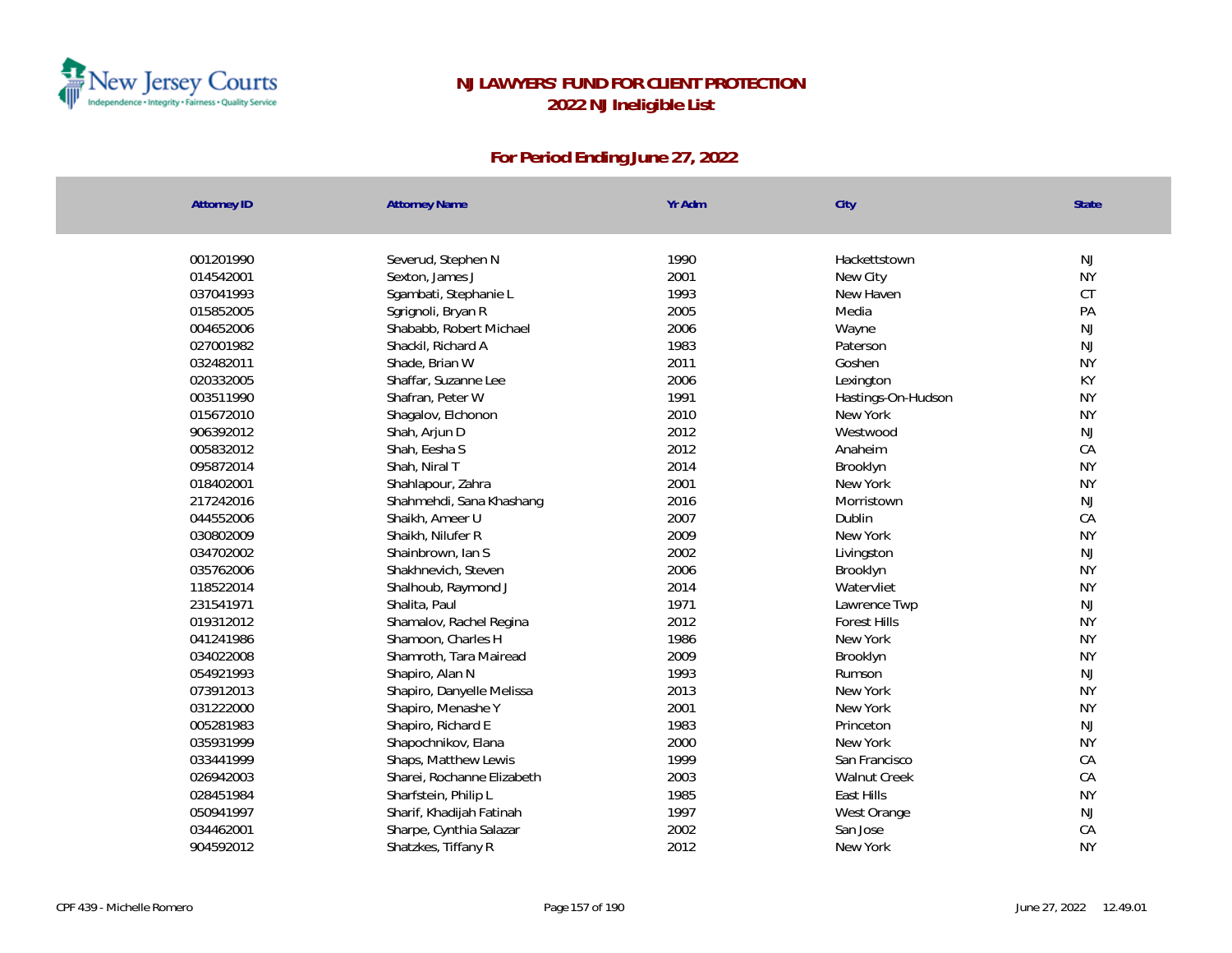

| <b>Attorney ID</b> | <b>Attorney Name</b>             | Yr Adm | City               | State         |
|--------------------|----------------------------------|--------|--------------------|---------------|
|                    |                                  |        |                    |               |
| 008341983          | Shaughnessy, James M             | 1983   | Clinton            | CT            |
| 029841994          | Shaw Lorello, Loretta            | 1994   | Piscataway         | NJ            |
| 042412009          | Shaw, Kenneth R                  | 2009   | New York           | <b>NY</b>     |
| 017422001          | Shaw, Michelle A                 | 2001   | Williamstown       | MA            |
| 012971974          | Shaw, Norman                     | 1974   | Livingston         | <b>NJ</b>     |
| 008221998          | Shea, Joseph A                   | 1999   | Eatonton           | GA            |
| 001261982          | Sheak, JC                        | 1982   | I awrenceville     | <b>NJ</b>     |
| 028461987          | Shedlock, Jean Ann               | 1987   | No Haledon         | NJ            |
| 005951973          | Sheedy, John J                   | 1973   | Arlington          | TX            |
| 009631974          | Sheehan, Edward D                | 1974   | Chapel Hill        | <b>NC</b>     |
| 130752015          | Sheffy, Michael J                | 2015   | <b>Great Neck</b>  | <b>NY</b>     |
| 046482011          | Shefki, Adam                     | 2011   | <b>Butler</b>      | NJ            |
| 127422014          | Sheikh, Jawad Ahmad              | 2014   | Hanover            | <b>MD</b>     |
| 035432000          | Sheldon, Steven J                | 2001   | <b>Winter Park</b> | FL            |
| 045641995          | Shelko, Loree Jill               | 1995   | Royal Oak          | MI            |
| 035852012          | Sheller Insana, Lauren Alexandra | 2012   | Philadelphia       | PA            |
| 038091995          | Shelling, Douglas F              | 1997   | Silver Spring      | <b>MD</b>     |
| 008032006          | Shelton, Karen E                 | 2006   | Pollok             | TX            |
| 003901998          | Shelton, Karen Helene            | 1998   | Pennsauken         | NJ            |
| 015461994          | Shendell, Gary R                 | 1994   | Boca Raton         | FL            |
| 018012008          | Shenfeld, Jessica                | 2008   | New York           | <b>NY</b>     |
| 342682021          | Sher, Zachary J                  | 2021   | Lawrence           | <b>NY</b>     |
| 019911985          | Sherer, Stanley R                | 1985   | Hawthorne          | <b>NJ</b>     |
| 026042001          | Sheridan, Karrie Ann             | 2001   | Bayside            | <b>NY</b>     |
| 237391970          | Sheridan, Philip F               | 1970   | Hackensack         | NJ            |
| 002372003          | Sherman, Lorraine                | 2003   | Washington         | DC            |
| 039972010          | Sherwood, Andrew Marten          | 2011   | New York           | <b>NY</b>     |
| 184462016          | Sheryll, Jay P                   | 2016   | Center Moriches    | <b>NY</b>     |
| 024832003          | Shewack, C Richard               | 2003   | Jersey City        | <b>NJ</b>     |
| 002082005          | Shi, Hui                         | 2005   | Beijing            | OC            |
| 177692015          | Shi, Jingshi                     | 2015   | Philadelphia       | PA            |
| 049192011          | Shieh, Isaac E                   | 2012   | Trenton            | <b>NJ</b>     |
| 036662001          | Shih, Daniel C                   | 2001   | Hong Kong          | OC            |
| 036792009          | Shim, Daniel J                   | 2009   | Winnetka           | $\mathsf{IL}$ |
| 037732009          | Shimanova, Milana                | 2010   | <b>Great Neck</b>  | <b>NY</b>     |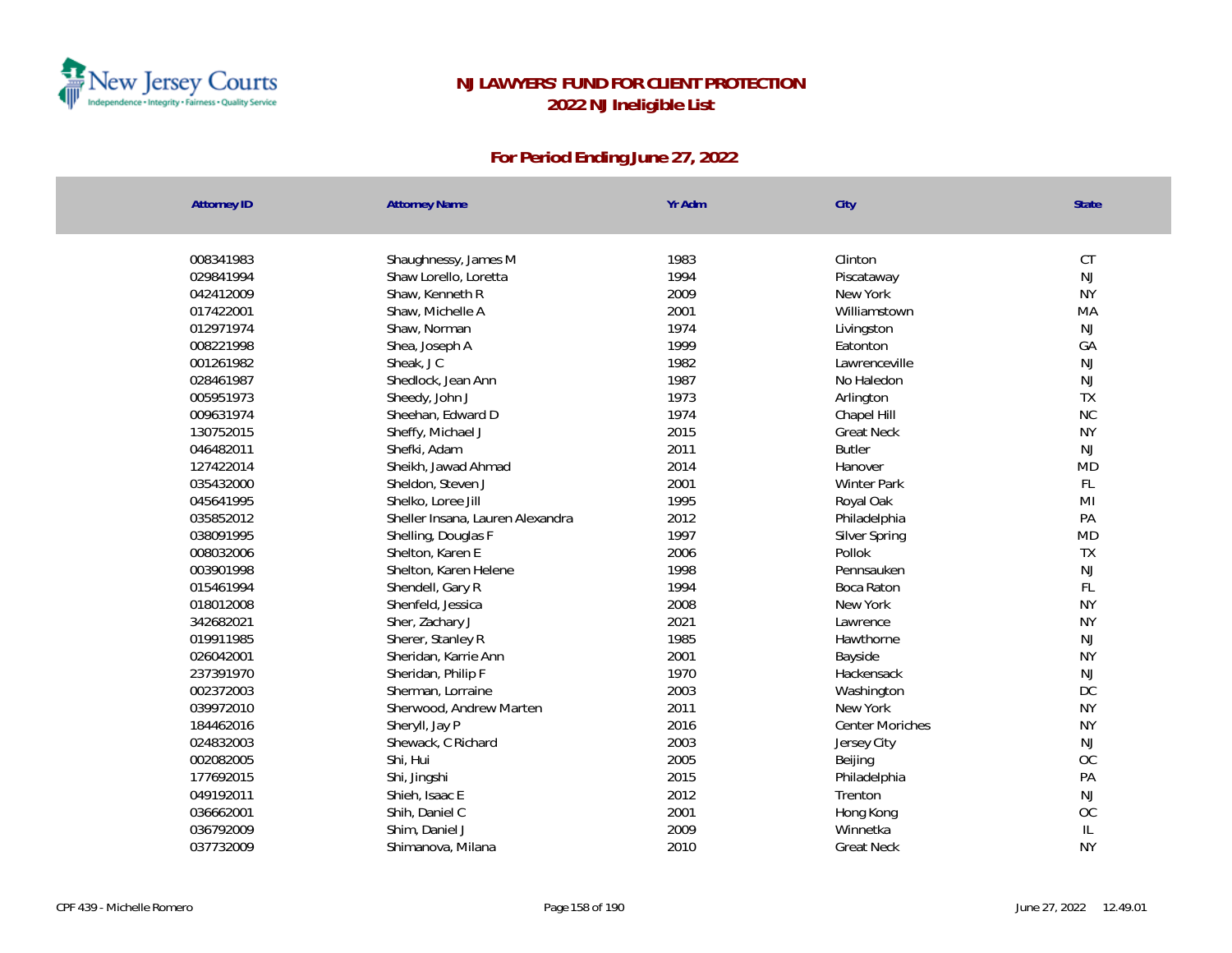

| <b>Attorney ID</b> | <b>Attorney Name</b>  | Yr Adm | City                | State     |
|--------------------|-----------------------|--------|---------------------|-----------|
|                    |                       |        |                     |           |
| 032792010          | Shimellis, Minelik    | 2010   | Rego Park           | <b>NY</b> |
| 158022016          | Shimko, Amanda J      | 2016   | Philadelphia        | PA        |
| 039182007          | Shimpi, Nikhil Arun   | 2008   | Rockville           | <b>MD</b> |
| 018182000          | Shin, Christina Eunzu | 2000   | Vienna              | VA        |
| 005702011          | Shin, Dong Eun        | 2011   | New York            | <b>NY</b> |
| 027762009          | Shin, Michael P       | 2009   | <b>Forest Hills</b> | <b>NY</b> |
| 020491995          | Shin, Patrick         | 1995   | Short Hills         | <b>NJ</b> |
| 022202008          | Shin, Ryan J          | 2008   | Hauppauge           | <b>NY</b> |
| 047602011          | Shin, Soung Jae       | 2012   | Gaithersburg        | MD        |
| 066602013          | Shin, Yangho Charles  | 2013   | Florham Park        | <b>NJ</b> |
| 037022011          | Shin-Li, Mik          | 2011   | Bellevue            | <b>WA</b> |
| 049122011          | Shinnar, Michal B     | 2012   | Greenbelt           | <b>MD</b> |
| 044181984          | Shipman, Peter R      | 1984   | Hempstead           | <b>NY</b> |
| 060442013          | Shirvan, Randi        | 2013   | New York            | <b>NY</b> |
| 041531985          | Shkolnik, Hunter J    | 1985   | Melville            | <b>NY</b> |
| 020722000          | Shmaruk, Ilona        | 2000   | Iselin              | <b>NJ</b> |
| 140722014          | Shockey, Joni Nicole  | 2014   | Washington          | DC        |
| 254731969          | Shore, MB             | 1969   | Hightstown          | <b>NJ</b> |
| 073162013          | Shorr, Jenna Ashley   | 2013   | Hackensack          | NJ        |
| 008181999          | Shotter, John Joseph  | 1999   | Ocean               | NJ        |
| 133552014          | Shotts, Brian Philip  | 2014   | Cherry Hill         | <b>NJ</b> |
| 039912010          | Showell, Monica A     | 2011   | Brooklyn            | <b>NY</b> |
| 050591993          | Showers, Jennifer L   | 1993   | Wayne               | PA        |
| 040792004          | Shprecher, Renee M    | 2004   | Phoenix             | AZ        |
| 003401974          | Shramenko, Andre      | 1974   | Secaucus            | <b>NJ</b> |
| 011341992          | Shrier, Leonard A     | 1992   | New York            | <b>NY</b> |
| 025492003          | Shroff, Raina A       | 2003   | Philadelphia        | PA        |
| 022391984          | Shron, Lewis J        | 1984   | Hackensack          | <b>NJ</b> |
| 250852017          | Shtern, Yulian        | 2017   | New York            | <b>NY</b> |
| 009662011          | Shteysel, Maria       | 2012   | Brooklyn            | <b>NY</b> |
| 014322000          | Shtindler, Yana       | 2001   | Glen Head           | <b>NY</b> |
| 045142011          | Shukla, Anjuli        | 2011   | Mountain View       | CA        |
| 031881986          | Shulan, Bruce C       | 1986   | Warren              | <b>NJ</b> |
| 000041992          | Shulman, Carren       | 1992   | New York            | <b>NY</b> |
| 147602015          | Shulman, Jacquelyn    | 2015   | Long Beach          | <b>NY</b> |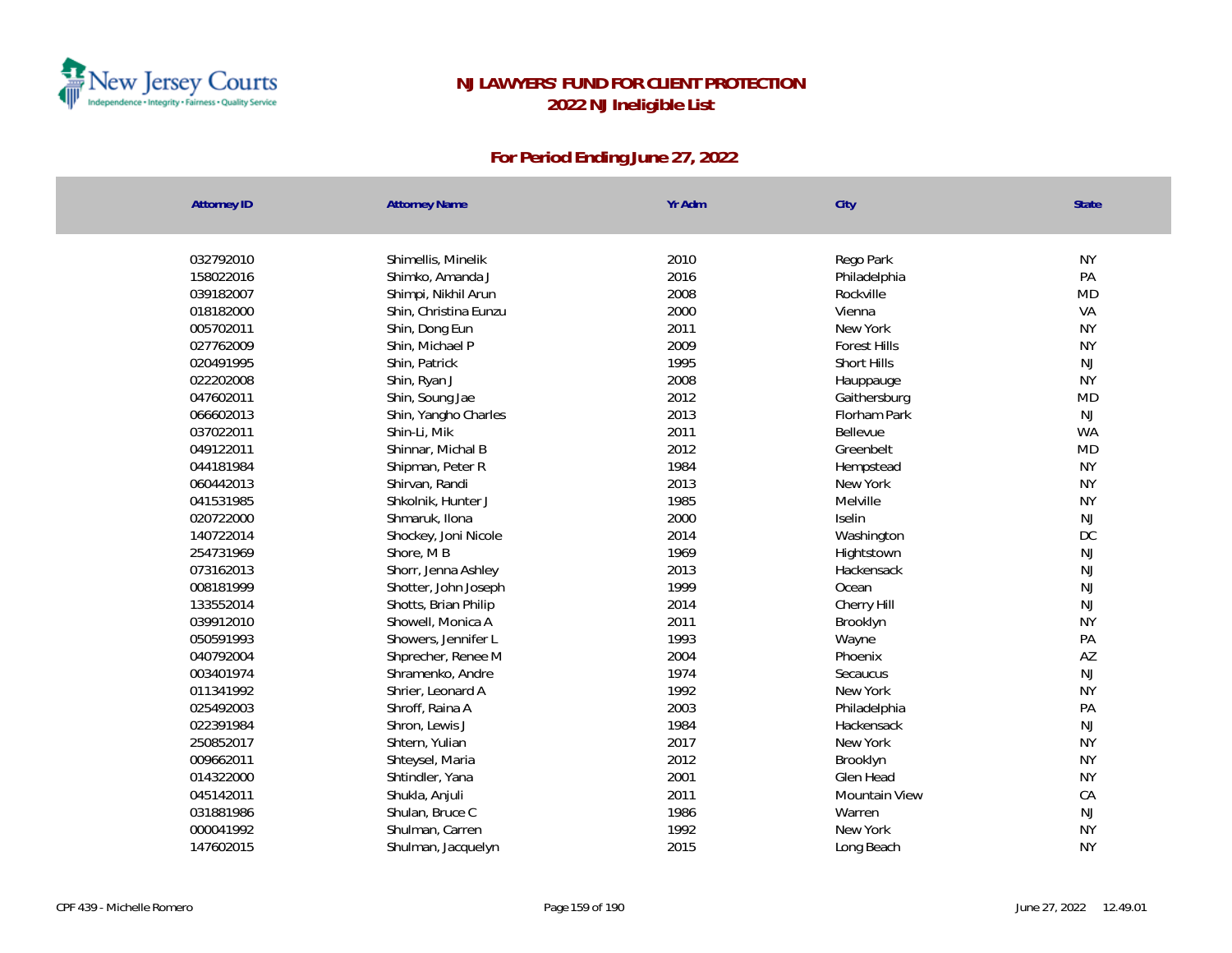

| <b>Attorney ID</b> | <b>Attorney Name</b>        | Yr Adm | City              | <b>State</b> |
|--------------------|-----------------------------|--------|-------------------|--------------|
| 001431995          | Shupack, Stephanie          | 1995   | Montville         | <b>NJ</b>    |
| 063052013          | Shvarts, Marina             | 2013   | Woodland Hills    | CA           |
| 292392019          | Sibiski, Meghan Elizabeth   | 2019   | Towson            | <b>MD</b>    |
| 030241998          | Sica, Gary P                | 1999   | <b>Colts Neck</b> | <b>NJ</b>    |
| 037681996          | Sichel, Robert Louis        | 1996   | Princeton         | <b>NJ</b>    |
| 049182011          | Siciliano, Joseph           | 2012   | Toronto           | ON           |
| 101682015          | Sidari, Amanda Marie        | 2015   | Philadelphia      | PA           |
| 141702014          | Sieber, Emily D             | 2014   | Philadelphia      | PA           |
| 009202012          | Siegel, Andrew J            | 2012   | Malvern           | PA           |
| 033492003          | Siegel, Jeffrey Scott       | 2003   | New York          | <b>NY</b>    |
| 043642011          | Siegel, Jennifer M          | 2012   | Ridgewood         | <b>NJ</b>    |
| 034141992          | Siegel, Steven N            | 1992   | Hackensack        | NJ           |
| 048462011          | Siemann, Carson C           | 2012   | New York          | <b>NY</b>    |
| 138132014          | Signoriello, John Baptist   | 2014   | New York          | <b>NY</b>    |
| 176532015          | Silber, Jordan M            | 2015   | Woodbury          | <b>NY</b>    |
| 013131986          | Silberman, Arnold L         | 1986   | New York          | <b>NY</b>    |
| 028642004          | Silberman, Jeffrey D        | 2004   | New York          | <b>NY</b>    |
| 008461976          | Silberman, Michael S        | 1977   | Penn Valley       | PA           |
| 023952006          | Sileski, Michael John       | 2006   | Philadelphia      | PA           |
| 024501986          | Silfen, Andrew I            | 1986   | Rye Brook         | <b>NY</b>    |
| 031582011          | Silkowitz, Naomi Sternlicht | 2012   | New York          | <b>NY</b>    |
| 900922012          | Silpe, Emily Anna           | 2012   | Tarrytown         | <b>NY</b>    |
| 083102013          | Silver, Jason J             | 2013   | New York City     | <b>NY</b>    |
| 133952014          | Silver, Matthew Ross        | 2014   | New York          | <b>NY</b>    |
| 025401991          | Silver, Sherry L            | 1991   | Florham Park      | <b>NJ</b>    |
| 013982010          | Silverberg, Geoffrey David  | 2011   | Wilmington        | DE           |
| 006311995          | Silverman, Ian Robert       | 1995   | Arlington         | MA           |
| 034642002          | Silverman, Ryan Andrew      | 2002   | Philadelphia      | PA           |
| 024681989          | Silverman, Scott R          | 1989   | Boca Raton        | FL.          |
| 021341999          | Silvestro, Joseph           | 2000   | Media             | PA           |
| 122622014          | Simchowitz, Samantha Min    | 2014   | New York          | <b>NY</b>    |
| 007411998          | Simcox, Holly N             | 2000   | Seminole          | FL           |
| 060662013          | Simeonov, Elesha L          | 2013   | Philadelphia      | PA           |
| 054612014          | Simha, Mordecai Yehuda      | 2014   | Overland Park     | KS           |
| 103082015          | Simmons, Jacqulyn N         | 2015   | New York          | <b>NY</b>    |
|                    |                             |        |                   |              |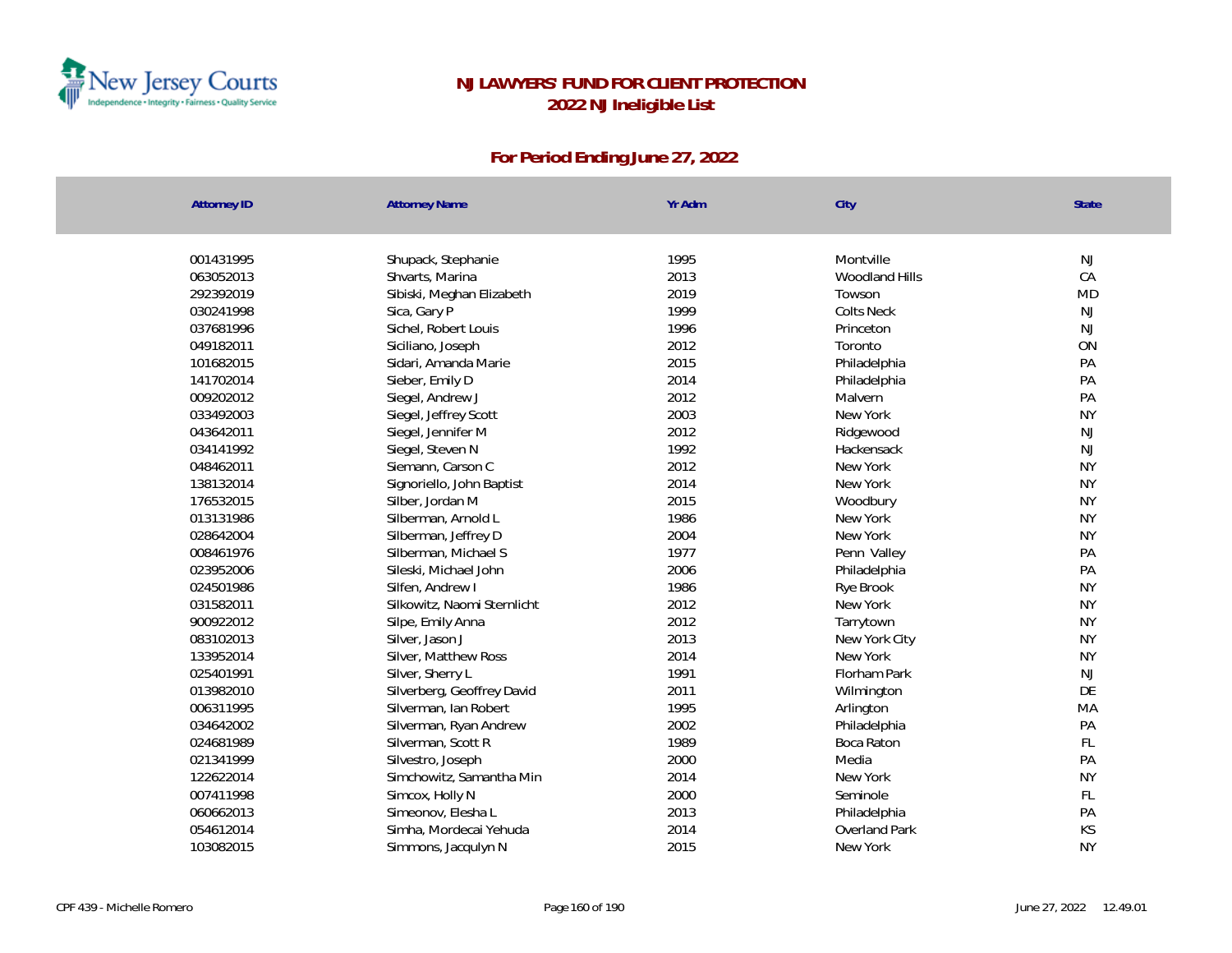

| 2019<br>NJ<br>313272019<br>Simmons, Jasmine B<br>Newark<br>2008<br><b>NY</b><br>023812008<br>Simon, David N<br>Woodmere<br>2009<br>024532009<br>Simon, Frantzou Roosevelt<br>Avenel<br>NJ<br><b>NY</b><br>024791990<br>1990<br>New York<br>Simon, Jo Anne<br>Simon, Melvin E<br>1970<br>NJ<br>263321970<br>W Orange<br>2001<br>NJ<br>034452001<br>Simon, Michael L<br><b>Berkeley Heights</b><br>NJ<br>021611977<br>Simon, Michael S<br>1977<br>Titusville<br><b>NY</b><br>Simon, Ruth<br>1985<br>Plainview<br>043841984<br>1985<br>005831985<br>Florham Park<br>NJ<br>Simon, Ruth V<br>TX<br>2013<br>094642013<br>Simon, Tara M<br>Houston<br>2012<br><b>NY</b><br>023882012<br>Simpson, Amanda Margaret<br>New York<br>015091999<br>1999<br>Simpson, Everett F<br>Audubon<br>NJ<br>1998<br>015711997<br>Sin, Seung Cho<br>Lansdale<br>PA<br>1998<br>Oradell<br>NJ<br>028991998<br>Sinclair, Cristina Z<br>2018<br>PA<br>265212018<br>Sinclair, Thomas Joseph<br>Glenside<br>1995<br>NJ<br>011921995<br>Holmdel<br>Singer, Barbara Conroy<br><b>NY</b><br>158692015<br>2015<br>Singer, Lauren G<br>Plainview<br><b>NY</b><br>021832008<br>Singfer, Benjamin A<br>2008<br>Long Island City<br>2014<br>PA<br>129952014<br><b>Blue Bell</b><br>Singh, June Patricia<br>2018<br><b>NC</b><br>234682018<br>Singh, Peter Donovan<br>Raleigh<br><b>NY</b><br>105502014<br>2014<br>Hicksville<br>Singh, Raja K<br><b>NY</b><br>119052014<br>Singh, Sameer<br>2014<br>New York<br>2001<br>030301999<br>PA<br>Singh, Tanuja<br>Wayne<br>1997<br><b>NY</b><br>033591997<br>Siolas, George Peter<br>New York<br>2000<br>NJ<br>011702000<br>Sista, Lawrence V<br>Springfield<br>2016<br>179352016<br>PA<br>Sisti, Michael John<br>Yardley<br>FL<br>007512004<br>2004<br>West Palm Bch<br>Sisun, Scott M<br>NJ<br>2012<br>019372012<br>Siva, Deeban Mani<br>Kendall Park<br>2019<br><b>NY</b><br>New York<br>317412019<br>Skaller, Madeleine L<br>1979<br>010331979<br>Florham Park<br>NJ<br>Skarbnik, John H<br>FL<br>2001<br>012051999<br>Skeete, Kurt Adrian<br>Jacksonville Beach<br>OH<br>2019<br>305732019<br>Cincinnati<br>Skibowski, Brittany K | <b>Attorney ID</b> | <b>Attorney Name</b> | Yr Adm | City         | State |  |
|--------------------------------------------------------------------------------------------------------------------------------------------------------------------------------------------------------------------------------------------------------------------------------------------------------------------------------------------------------------------------------------------------------------------------------------------------------------------------------------------------------------------------------------------------------------------------------------------------------------------------------------------------------------------------------------------------------------------------------------------------------------------------------------------------------------------------------------------------------------------------------------------------------------------------------------------------------------------------------------------------------------------------------------------------------------------------------------------------------------------------------------------------------------------------------------------------------------------------------------------------------------------------------------------------------------------------------------------------------------------------------------------------------------------------------------------------------------------------------------------------------------------------------------------------------------------------------------------------------------------------------------------------------------------------------------------------------------------------------------------------------------------------------------------------------------------------------------------------------------------------------------------------------------------------------------------------------------------------------------------------------------------------------------------------------------------------------------------------------------------------------------------|--------------------|----------------------|--------|--------------|-------|--|
|                                                                                                                                                                                                                                                                                                                                                                                                                                                                                                                                                                                                                                                                                                                                                                                                                                                                                                                                                                                                                                                                                                                                                                                                                                                                                                                                                                                                                                                                                                                                                                                                                                                                                                                                                                                                                                                                                                                                                                                                                                                                                                                                            |                    |                      |        |              |       |  |
|                                                                                                                                                                                                                                                                                                                                                                                                                                                                                                                                                                                                                                                                                                                                                                                                                                                                                                                                                                                                                                                                                                                                                                                                                                                                                                                                                                                                                                                                                                                                                                                                                                                                                                                                                                                                                                                                                                                                                                                                                                                                                                                                            |                    |                      |        |              |       |  |
|                                                                                                                                                                                                                                                                                                                                                                                                                                                                                                                                                                                                                                                                                                                                                                                                                                                                                                                                                                                                                                                                                                                                                                                                                                                                                                                                                                                                                                                                                                                                                                                                                                                                                                                                                                                                                                                                                                                                                                                                                                                                                                                                            |                    |                      |        |              |       |  |
|                                                                                                                                                                                                                                                                                                                                                                                                                                                                                                                                                                                                                                                                                                                                                                                                                                                                                                                                                                                                                                                                                                                                                                                                                                                                                                                                                                                                                                                                                                                                                                                                                                                                                                                                                                                                                                                                                                                                                                                                                                                                                                                                            |                    |                      |        |              |       |  |
|                                                                                                                                                                                                                                                                                                                                                                                                                                                                                                                                                                                                                                                                                                                                                                                                                                                                                                                                                                                                                                                                                                                                                                                                                                                                                                                                                                                                                                                                                                                                                                                                                                                                                                                                                                                                                                                                                                                                                                                                                                                                                                                                            |                    |                      |        |              |       |  |
|                                                                                                                                                                                                                                                                                                                                                                                                                                                                                                                                                                                                                                                                                                                                                                                                                                                                                                                                                                                                                                                                                                                                                                                                                                                                                                                                                                                                                                                                                                                                                                                                                                                                                                                                                                                                                                                                                                                                                                                                                                                                                                                                            |                    |                      |        |              |       |  |
|                                                                                                                                                                                                                                                                                                                                                                                                                                                                                                                                                                                                                                                                                                                                                                                                                                                                                                                                                                                                                                                                                                                                                                                                                                                                                                                                                                                                                                                                                                                                                                                                                                                                                                                                                                                                                                                                                                                                                                                                                                                                                                                                            |                    |                      |        |              |       |  |
|                                                                                                                                                                                                                                                                                                                                                                                                                                                                                                                                                                                                                                                                                                                                                                                                                                                                                                                                                                                                                                                                                                                                                                                                                                                                                                                                                                                                                                                                                                                                                                                                                                                                                                                                                                                                                                                                                                                                                                                                                                                                                                                                            |                    |                      |        |              |       |  |
|                                                                                                                                                                                                                                                                                                                                                                                                                                                                                                                                                                                                                                                                                                                                                                                                                                                                                                                                                                                                                                                                                                                                                                                                                                                                                                                                                                                                                                                                                                                                                                                                                                                                                                                                                                                                                                                                                                                                                                                                                                                                                                                                            |                    |                      |        |              |       |  |
|                                                                                                                                                                                                                                                                                                                                                                                                                                                                                                                                                                                                                                                                                                                                                                                                                                                                                                                                                                                                                                                                                                                                                                                                                                                                                                                                                                                                                                                                                                                                                                                                                                                                                                                                                                                                                                                                                                                                                                                                                                                                                                                                            |                    |                      |        |              |       |  |
|                                                                                                                                                                                                                                                                                                                                                                                                                                                                                                                                                                                                                                                                                                                                                                                                                                                                                                                                                                                                                                                                                                                                                                                                                                                                                                                                                                                                                                                                                                                                                                                                                                                                                                                                                                                                                                                                                                                                                                                                                                                                                                                                            |                    |                      |        |              |       |  |
|                                                                                                                                                                                                                                                                                                                                                                                                                                                                                                                                                                                                                                                                                                                                                                                                                                                                                                                                                                                                                                                                                                                                                                                                                                                                                                                                                                                                                                                                                                                                                                                                                                                                                                                                                                                                                                                                                                                                                                                                                                                                                                                                            |                    |                      |        |              |       |  |
|                                                                                                                                                                                                                                                                                                                                                                                                                                                                                                                                                                                                                                                                                                                                                                                                                                                                                                                                                                                                                                                                                                                                                                                                                                                                                                                                                                                                                                                                                                                                                                                                                                                                                                                                                                                                                                                                                                                                                                                                                                                                                                                                            |                    |                      |        |              |       |  |
|                                                                                                                                                                                                                                                                                                                                                                                                                                                                                                                                                                                                                                                                                                                                                                                                                                                                                                                                                                                                                                                                                                                                                                                                                                                                                                                                                                                                                                                                                                                                                                                                                                                                                                                                                                                                                                                                                                                                                                                                                                                                                                                                            |                    |                      |        |              |       |  |
|                                                                                                                                                                                                                                                                                                                                                                                                                                                                                                                                                                                                                                                                                                                                                                                                                                                                                                                                                                                                                                                                                                                                                                                                                                                                                                                                                                                                                                                                                                                                                                                                                                                                                                                                                                                                                                                                                                                                                                                                                                                                                                                                            |                    |                      |        |              |       |  |
|                                                                                                                                                                                                                                                                                                                                                                                                                                                                                                                                                                                                                                                                                                                                                                                                                                                                                                                                                                                                                                                                                                                                                                                                                                                                                                                                                                                                                                                                                                                                                                                                                                                                                                                                                                                                                                                                                                                                                                                                                                                                                                                                            |                    |                      |        |              |       |  |
|                                                                                                                                                                                                                                                                                                                                                                                                                                                                                                                                                                                                                                                                                                                                                                                                                                                                                                                                                                                                                                                                                                                                                                                                                                                                                                                                                                                                                                                                                                                                                                                                                                                                                                                                                                                                                                                                                                                                                                                                                                                                                                                                            |                    |                      |        |              |       |  |
|                                                                                                                                                                                                                                                                                                                                                                                                                                                                                                                                                                                                                                                                                                                                                                                                                                                                                                                                                                                                                                                                                                                                                                                                                                                                                                                                                                                                                                                                                                                                                                                                                                                                                                                                                                                                                                                                                                                                                                                                                                                                                                                                            |                    |                      |        |              |       |  |
|                                                                                                                                                                                                                                                                                                                                                                                                                                                                                                                                                                                                                                                                                                                                                                                                                                                                                                                                                                                                                                                                                                                                                                                                                                                                                                                                                                                                                                                                                                                                                                                                                                                                                                                                                                                                                                                                                                                                                                                                                                                                                                                                            |                    |                      |        |              |       |  |
|                                                                                                                                                                                                                                                                                                                                                                                                                                                                                                                                                                                                                                                                                                                                                                                                                                                                                                                                                                                                                                                                                                                                                                                                                                                                                                                                                                                                                                                                                                                                                                                                                                                                                                                                                                                                                                                                                                                                                                                                                                                                                                                                            |                    |                      |        |              |       |  |
|                                                                                                                                                                                                                                                                                                                                                                                                                                                                                                                                                                                                                                                                                                                                                                                                                                                                                                                                                                                                                                                                                                                                                                                                                                                                                                                                                                                                                                                                                                                                                                                                                                                                                                                                                                                                                                                                                                                                                                                                                                                                                                                                            |                    |                      |        |              |       |  |
|                                                                                                                                                                                                                                                                                                                                                                                                                                                                                                                                                                                                                                                                                                                                                                                                                                                                                                                                                                                                                                                                                                                                                                                                                                                                                                                                                                                                                                                                                                                                                                                                                                                                                                                                                                                                                                                                                                                                                                                                                                                                                                                                            |                    |                      |        |              |       |  |
|                                                                                                                                                                                                                                                                                                                                                                                                                                                                                                                                                                                                                                                                                                                                                                                                                                                                                                                                                                                                                                                                                                                                                                                                                                                                                                                                                                                                                                                                                                                                                                                                                                                                                                                                                                                                                                                                                                                                                                                                                                                                                                                                            |                    |                      |        |              |       |  |
|                                                                                                                                                                                                                                                                                                                                                                                                                                                                                                                                                                                                                                                                                                                                                                                                                                                                                                                                                                                                                                                                                                                                                                                                                                                                                                                                                                                                                                                                                                                                                                                                                                                                                                                                                                                                                                                                                                                                                                                                                                                                                                                                            |                    |                      |        |              |       |  |
|                                                                                                                                                                                                                                                                                                                                                                                                                                                                                                                                                                                                                                                                                                                                                                                                                                                                                                                                                                                                                                                                                                                                                                                                                                                                                                                                                                                                                                                                                                                                                                                                                                                                                                                                                                                                                                                                                                                                                                                                                                                                                                                                            |                    |                      |        |              |       |  |
|                                                                                                                                                                                                                                                                                                                                                                                                                                                                                                                                                                                                                                                                                                                                                                                                                                                                                                                                                                                                                                                                                                                                                                                                                                                                                                                                                                                                                                                                                                                                                                                                                                                                                                                                                                                                                                                                                                                                                                                                                                                                                                                                            |                    |                      |        |              |       |  |
|                                                                                                                                                                                                                                                                                                                                                                                                                                                                                                                                                                                                                                                                                                                                                                                                                                                                                                                                                                                                                                                                                                                                                                                                                                                                                                                                                                                                                                                                                                                                                                                                                                                                                                                                                                                                                                                                                                                                                                                                                                                                                                                                            |                    |                      |        |              |       |  |
|                                                                                                                                                                                                                                                                                                                                                                                                                                                                                                                                                                                                                                                                                                                                                                                                                                                                                                                                                                                                                                                                                                                                                                                                                                                                                                                                                                                                                                                                                                                                                                                                                                                                                                                                                                                                                                                                                                                                                                                                                                                                                                                                            |                    |                      |        |              |       |  |
|                                                                                                                                                                                                                                                                                                                                                                                                                                                                                                                                                                                                                                                                                                                                                                                                                                                                                                                                                                                                                                                                                                                                                                                                                                                                                                                                                                                                                                                                                                                                                                                                                                                                                                                                                                                                                                                                                                                                                                                                                                                                                                                                            |                    |                      |        |              |       |  |
|                                                                                                                                                                                                                                                                                                                                                                                                                                                                                                                                                                                                                                                                                                                                                                                                                                                                                                                                                                                                                                                                                                                                                                                                                                                                                                                                                                                                                                                                                                                                                                                                                                                                                                                                                                                                                                                                                                                                                                                                                                                                                                                                            |                    |                      |        |              |       |  |
|                                                                                                                                                                                                                                                                                                                                                                                                                                                                                                                                                                                                                                                                                                                                                                                                                                                                                                                                                                                                                                                                                                                                                                                                                                                                                                                                                                                                                                                                                                                                                                                                                                                                                                                                                                                                                                                                                                                                                                                                                                                                                                                                            |                    |                      |        |              |       |  |
|                                                                                                                                                                                                                                                                                                                                                                                                                                                                                                                                                                                                                                                                                                                                                                                                                                                                                                                                                                                                                                                                                                                                                                                                                                                                                                                                                                                                                                                                                                                                                                                                                                                                                                                                                                                                                                                                                                                                                                                                                                                                                                                                            |                    |                      |        |              |       |  |
|                                                                                                                                                                                                                                                                                                                                                                                                                                                                                                                                                                                                                                                                                                                                                                                                                                                                                                                                                                                                                                                                                                                                                                                                                                                                                                                                                                                                                                                                                                                                                                                                                                                                                                                                                                                                                                                                                                                                                                                                                                                                                                                                            | 023312012          | Skinner, David T     | 2013   | Philadelphia | PA    |  |
| <b>NY</b><br>000832007<br>2007<br>New York<br>Skir, Dale Sheri                                                                                                                                                                                                                                                                                                                                                                                                                                                                                                                                                                                                                                                                                                                                                                                                                                                                                                                                                                                                                                                                                                                                                                                                                                                                                                                                                                                                                                                                                                                                                                                                                                                                                                                                                                                                                                                                                                                                                                                                                                                                             |                    |                      |        |              |       |  |
| $\mathbb{L}$<br>2015<br>177572015<br>Skoutelas, Perry Paul<br>Chicago                                                                                                                                                                                                                                                                                                                                                                                                                                                                                                                                                                                                                                                                                                                                                                                                                                                                                                                                                                                                                                                                                                                                                                                                                                                                                                                                                                                                                                                                                                                                                                                                                                                                                                                                                                                                                                                                                                                                                                                                                                                                      |                    |                      |        |              |       |  |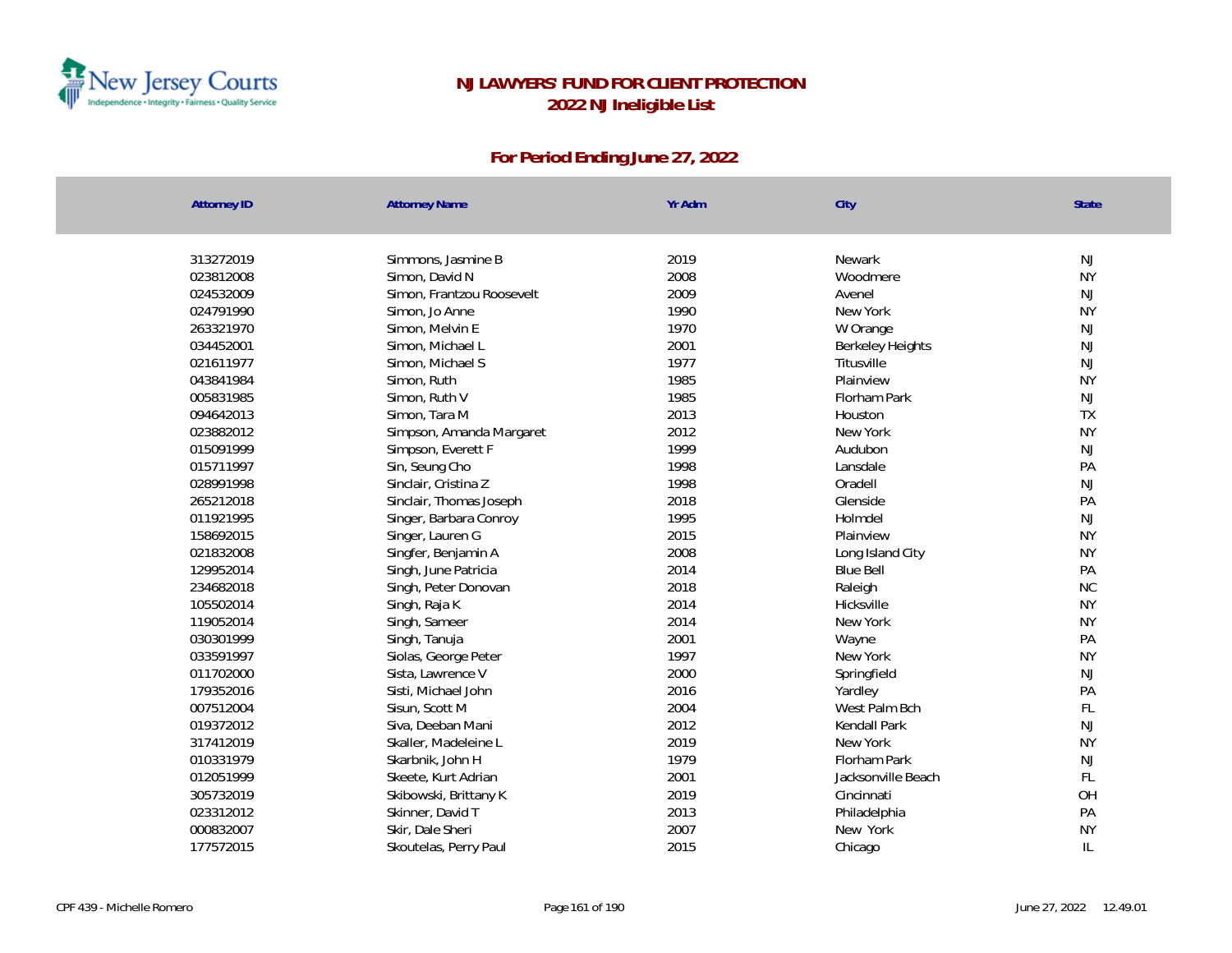

| <b>Attorney ID</b> | <b>Attorney Name</b>       | Yr Adm | City               | <b>State</b>                      |
|--------------------|----------------------------|--------|--------------------|-----------------------------------|
|                    |                            |        |                    |                                   |
| 000801992          | Skovron, Stephen E         | 1992   | Lansdale           | PA                                |
| 036652001          | Skowronski, Stephanie S    | 2002   | Jersey City        | <b>NJ</b>                         |
| 258562017          | Slamowitz, Charles Lee     | 2017   | New York           | <b>NY</b>                         |
| 025131980          | Slaton, Harrison A         | 1980   | Maplewood          | NJ                                |
| 005161995          | Slaughter, Gail E          | 1995   | Saluda             | $\rm NC$                          |
| 014931983          | Slavin, Jane R             | 1984   | New York           | <b>NY</b>                         |
| 127552014          | Slavin, Joshua E           | 2014   | North Charleston   | SC                                |
| 025971992          | Slavitt, John E            | 1992   | San Carlos         | CA                                |
| 022181985          | Slayton, Scott T           | 1986   | Arlington          | TX                                |
| 149112015          | Slepak, Sofya              | 2015   | New York           | <b>NY</b>                         |
| 014091992          | Slimowicz, Anthony R       | 1992   | New York           | <b>NY</b>                         |
| 020102001          | Slivinski, Richard J       | 2002   | Brooklyn           | <b>NY</b>                         |
| 008492012          | Slocum, Grace Lim          | 2013   | Eagleville         | PA                                |
| 033062004          | Slotsky, Karen Louise      | 2004   | Portland           | <b>OR</b>                         |
| 032941981          | Slovak, Patricia C         | 1981   | Chicago            | $\ensuremath{\mathsf{IL}}\xspace$ |
| 023151975          | Slovinsky, Claudia         | 1975   | New York           | <b>NY</b>                         |
| 041111997          | Smeraglia, Vincent Anthony | 1997   | Whitehouse Station | NJ                                |
| 006721989          | Smink, Linda A             | 1989   | Colonia            | NJ                                |
| 362462021          | Smith, David Ryan          | 2021   | New York           | <b>NY</b>                         |
| 026391995          | Smith, David William       | 1995   | Horsham            | PA                                |
| 015561983          | Smith, Eric W              | 1983   | Fort Pierce        | FL                                |
| 062652013          | Smith, James Edward        | 2013   | <b>Brunswick</b>   | ME                                |
| 059552013          | Smith, Joanna Bryn         | 2013   | Wilkes-Barre       | PA                                |
| 039692012          | Smith, Justin D            | 2012   | Jefferson City     | <b>MO</b>                         |
| 026691987          | Smith, Karen A             | 1987   | Villanova          | PA                                |
| 002941992          | Smith, Kevin G             | 1992   | Lynchburg          | VA                                |
| 053721994          | Smith, Kristen Suzanne     | 1995   | Alexandria         | VA                                |
| 088222013          | Smith, Lauren Elizabeth    | 2013   | New York           | <b>NY</b>                         |
| 034751990          | Smith, Leslie H            | 1990   | Philadelphia       | PA                                |
| 128022016          | Smith, Nicole M            | 2016   | Old Bridge         | NJ                                |
| 024071981          | Smith, Patricia A          | 1982   | Cherry Hill        | <b>NJ</b>                         |
| 210922017          | Smith, Samantha Ann        | 2017   | Cranberry Townsh   | PA                                |
| 122552014          | Smith, Sara E              | 2014   | <b>Bronx</b>       | <b>NY</b>                         |
| 009702000          | Smith, Stephanie M M       | 2000   | Bethesda           | <b>MD</b>                         |
| 011121991          | Smith, Terry               | 1991   | Chicago            | IL                                |
|                    |                            |        |                    |                                   |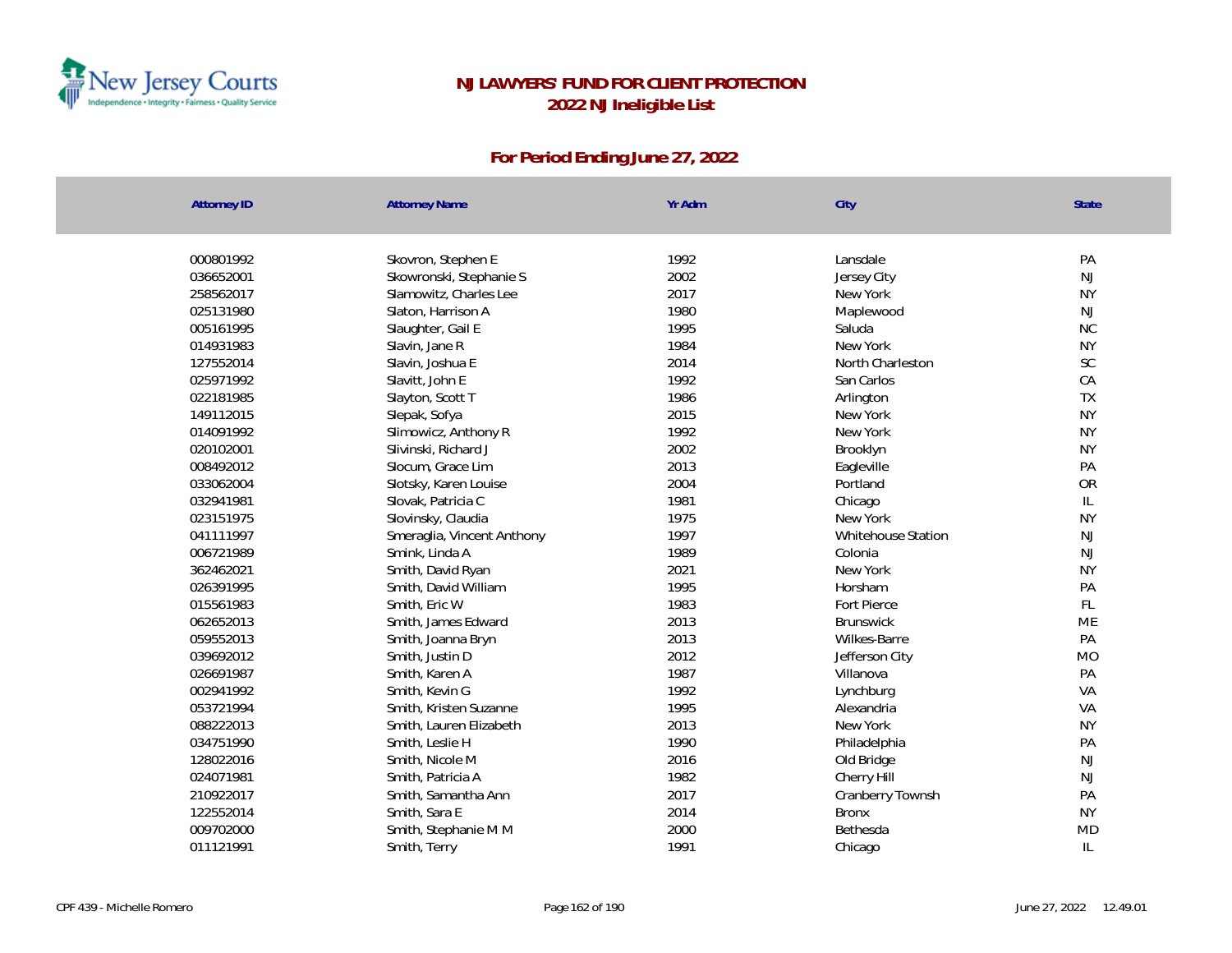

| <b>Attorney ID</b> | <b>Attorney Name</b>       | Yr Adm | City              | <b>State</b>  |
|--------------------|----------------------------|--------|-------------------|---------------|
|                    |                            |        |                   |               |
| 020351983          | Smith, Theodore S          | 1983   | Florham Pk        | NJ            |
| 009391997          | Smith, Thomas Andrew       | 1997   | Madison           | NJ            |
| 046291994          | Smith, William J           | 1994   | New York          | <b>NY</b>     |
| 004211978          | Smith, William R           | 1978   | Union Beach       | NJ            |
| 028062012          | Smola, Susan               | 2013   | Wilmington        | DE            |
| 037011998          | Smolizza, Christian M      | 1998   | Phoenixville      | PA            |
| 038482007          | Smollik, Megan S           | 2007   | Jersey City       | NJ            |
| 021382012          | Smolow, Joshua P           | 2012   | <b>Great Neck</b> | <b>NY</b>     |
| 068342014          | Smursz, Zvi                | 2014   | Toronto           | ON            |
| 007701998          | Snyder, Kathleen           | 1999   | Media             | PA            |
| 020522008          | Snyder, Sandra A           | 2008   | West Chester      | PA            |
| 010751975          | Snyder, Stuart D           | 1975   | Surf City         | <b>NJ</b>     |
| 099382015          | Socienski, Jessica O       | 2015   | Kennett Square    | PA            |
| 032642012          | Sodano, Nicole             | 2012   | N Miami Beach     | FL            |
| 019191980          | Soderman, Paul J           | 1980   | Wall Township     | NJ            |
| 040022008          | Sofair-Fisch, Adam L       | 2008   | Brooklyn          | <b>NY</b>     |
| 024932009          | Sofield, Michael J         | 2009   | Marietta          | GA            |
| 006941993          | Softness, David R          | 1993   | Miami             | $\mathsf{FL}$ |
| 026951982          | Solan, Lawrence M          | 1982   | South Orange      | NJ            |
| 022591987          | Soll, Warren K             | 1987   | <b>Blue Bell</b>  | PA            |
| 046681988          | Solodar, Todd E            | 1988   | Allentown         | PA            |
| 079542014          | Solomon, Elisa S           | 2014   | New York          | <b>NY</b>     |
| 146712015          | Solonyy, Roman A           | 2015   | Rego Park         | <b>NY</b>     |
| 015992012          | Solop, Elliot Steven       | 2012   | Red Bank          | NJ            |
| 245362017          | Soloperto, Adam P          | 2017   | Boston            | MA            |
| 295602019          | Solowan, Ashley            | 2019   | Albany            | <b>NY</b>     |
| 016022009          | Soltis, Jason John         | 2009   | Washington        | DC            |
| 027122008          | Somer, Jared               | 2009   | New York          | <b>NY</b>     |
| 037532010          | Somer, Jennifer Sara       | 2011   | Freehold          | <b>NJ</b>     |
| 035281988          | Somoye, Kehinde A          | 1989   | Blackwood         | NJ            |
| 018692003          | Son, Soh-Yung Erica        | 2003   | Old Tappan        | NJ            |
| 013112007          | Sondhi, Amit               | 2007   | Hicksville        | <b>NY</b>     |
| 043912002          | Sondhi, Asha               | 2003   | Edison            | <b>NJ</b>     |
| 040692013          | Song, Alexander Jung-Kwang | 2013   | Winter Garden     | FL            |
| 171812015          | Song, Joo Yeon             | 2015   | Seoul             | OC            |
|                    |                            |        |                   |               |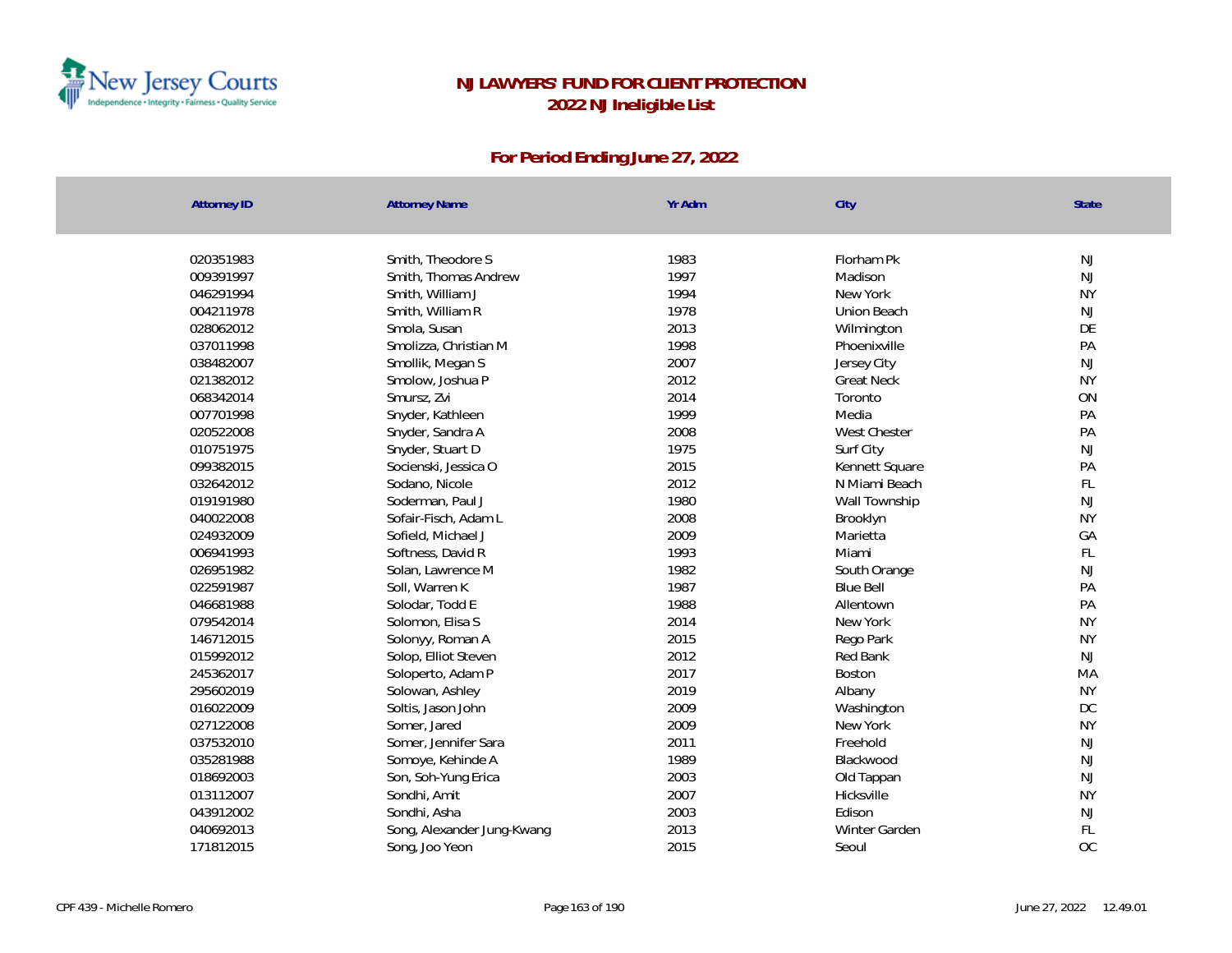

| <b>Attorney ID</b> | <b>Attorney Name</b>            | Yr Adm | City                 | State          |
|--------------------|---------------------------------|--------|----------------------|----------------|
|                    |                                 |        |                      |                |
| 014942003          | Song, Kathryn                   | 2003   | Irvine               | CA             |
| 020172008          | Song, Tae K                     | 2008   | Duluth               | GA             |
| 035081984          | Sonnenschein, Eric A            | 1984   | Brooklyn             | <b>NY</b>      |
| 240762017          | Sonricker, Andrew K             | 2017   | Mount Laurel         | <b>NJ</b>      |
| 018261987          | Sonu, Andrew C                  | 1987   | Reston               | VA             |
| 117142014          | Sookhdeo, Anetta                | 2014   | South Richmond H     | <b>NY</b>      |
| 140152014          | Soria, Chiara Michele Pellus    | 2014   | Miami                | FL             |
| 045861991          | Soriano, Enrico C               | 1991   | Woodbridge           | VA             |
| 035342002          | Sorin, Boris                    | 2003   | New York             | <b>NY</b>      |
| 026032005          | Sosa, Jennifer J                | 2006   | Boston               | MA             |
| 025362003          | Sosa, Victor M                  | 2003   | Philadelphia         | PA             |
| 045052011          | Soto, Judith N                  | 2012   | Teaneck              | <b>NJ</b>      |
| 032921993          | Soto, Nancy                     | 1993   | Melbourne            | OC             |
| 376142021          | Sotomayor, Eduardo Rafael       | 2021   | Farmingdale          | <b>NY</b>      |
| 019601996          | Soudah, Randa Gabriela          | 1996   | Venice               | CA             |
| 092892013          | Southard, Grady R               | 2013   | New York             | <b>NY</b>      |
| 012332011          | Spadaccino, Dylan Brent         | 2011   | Plymouth Meeting     | PA             |
| 021441976          | Spagna, Susan L                 | 1976   | New York             | <b>NY</b>      |
| 040292005          | Spalletta, Jesse Pearl          | 2006   | San Francisco        | CA             |
| 039792007          | Spallone, Joseph A              | 2007   | Boston               | MA             |
| 034922000          | Spaman, Kira Feeny              | 2000   | Horsham              | PA             |
| 037832011          | Spampinato, Tanya K             | 2011   | Cranford             | <b>NJ</b>      |
| 007662008          | Spaziano, Sergio A              | 2008   | Providence           | R <sub>l</sub> |
| 019242005          | Spencer, Jennifer               | 2006   | Yonkers              | <b>NY</b>      |
| 017822008          | Sperber, Lisa                   | 2008   | Charlotte            | NC             |
| 047671995          | Spetter, Victoria C             | 1997   | Newton               | MA             |
| 038222008          | Spicehandler, Daniel Jacob Best | 2008   | Swiftwater           | PA             |
| 023511995          | Spiegel, Steven J               | 1995   | Warwick              | <b>NY</b>      |
| 037672007          | Spina, Kelly Courtney           | 2007   | Melville             | <b>NY</b>      |
| 038752011          | Spinaci, Valerio                | 2012   | Fort Lauderdale      | FL             |
| 004021985          | Spinella, Stephen A             | 1985   | Sherman Oaks         | CA             |
| 038091984          | Spiridakis, John N              | 1986   | Bayside              | <b>NY</b>      |
| 018612004          | Spivak, Dina Karen              | 2005   | <b>Beverly Hills</b> | CA             |
| 022262001          | Spletzer, Sarah May             | 2001   | Eagleville           | PA             |
| 028341985          | Sporn, Jessica Beth             | 1987   | Montclair            | <b>NJ</b>      |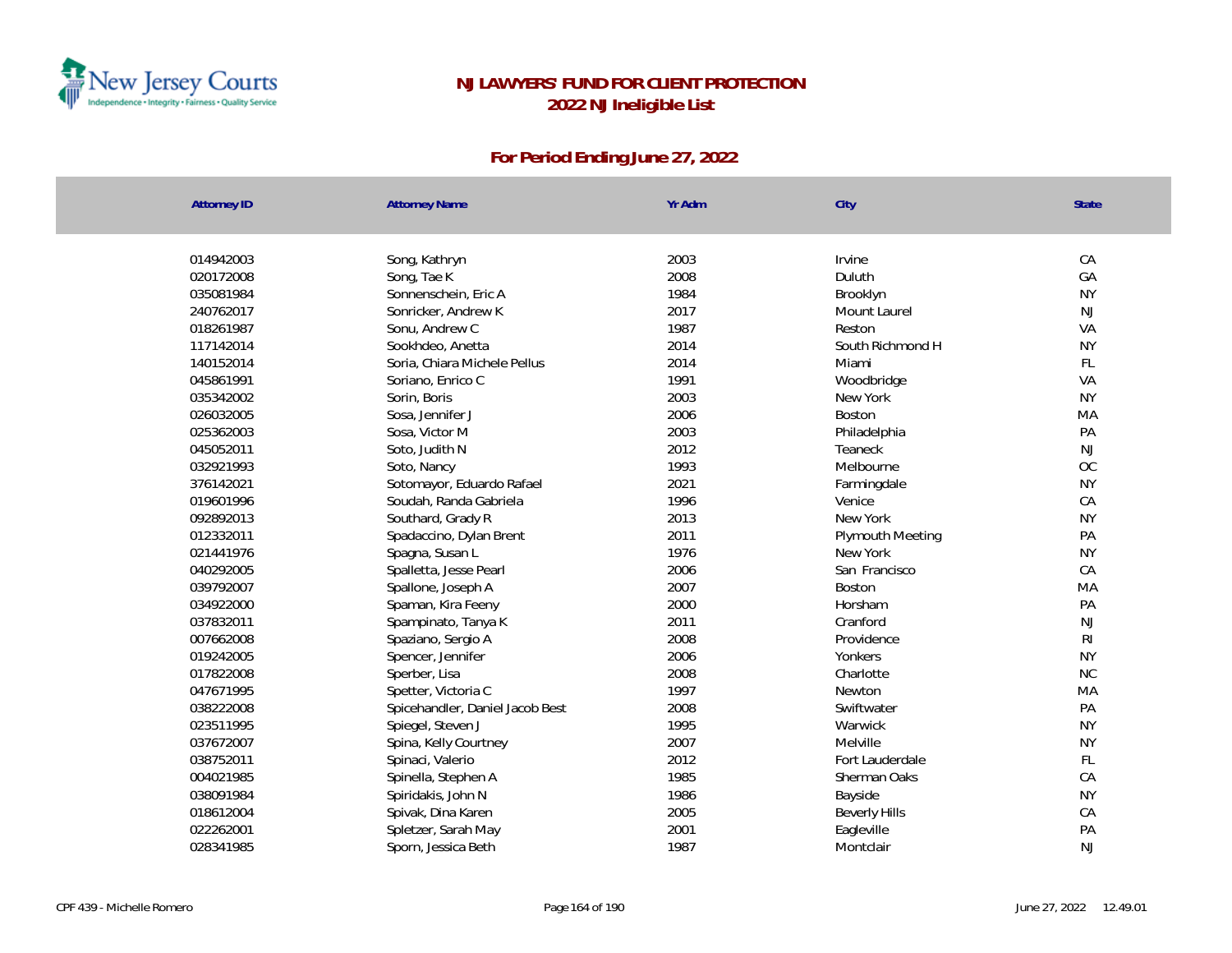

| <b>Attorney ID</b> | <b>Attorney Name</b>      | Yr Adm | City           | <b>State</b>  |
|--------------------|---------------------------|--------|----------------|---------------|
| 008731997          | Springer, Iris            | 1997   | New York       | <b>NY</b>     |
| 048971994          | Sprofera, Salvatore W     | 1994   | Boston         | MA            |
| 026051983          | Sproviero, Scott G        | 1984   | Lyndhurst      | <b>NJ</b>     |
| 095462014          | Spry, Bryan Louis         | 2014   | Erie           | PA            |
| 021111998          | Squires, William Joseph   | 1998   | Boston         | MA            |
| 031172009          | Sreepada, Sunila          | 2009   | New York       | <b>NY</b>     |
| 017082000          | Sroczynski, Jamie Magnani | 2000   | Boston         | MA            |
| 037952005          | Srulowitz, Stephanie E    | 2005   | New York       | <b>NY</b>     |
| 033751999          | St Bernard, Kenneth       | 2000   | Astoria        | <b>NY</b>     |
| 000301998          | St Onge, Kevin Michael    | 1998   | Milford        | <b>NH</b>     |
| 011911983          | Stack, Barbara Oif        | 1983   | Hoboken        | <b>NJ</b>     |
| 320012021          | Stadtmauer, Chaim Ian     | 2021   | Teaneck        | <b>NJ</b>     |
| 019612000          | Stagaard, Heather Anne    | 2000   | Summit         | NJ            |
| 020311987          | Staggard, Richard A       | 1987   | Jacksonville   | FL.           |
| 030692009          | Stagias, Georgia G        | 2009   | Astoria        | <b>NY</b>     |
| 021081975          | Stahl, Stanley P          | 1976   | Cherry Hill    | <b>NJ</b>     |
| 136012014          | Stahlmann, Christopher F  | 2014   | New York       | <b>NY</b>     |
| 037882010          | Stamoulis, Alexandre G    | 2010   | Astoria        | <b>NY</b>     |
| 262972018          | Stampone, Tyler J         | 2018   | Cheltenham     | PA            |
| 010232005          | Stanberry, Christopher A  | 2005   | Bloomfield     | NJ            |
| 032442008          | Standish, David Francis   | 2008   | Matawan        | NJ            |
| 039052007          | Stango, Jaisen J          | 2008   | Orlando        | FL            |
| 139882016          | Stanton, Giancarlo Mercer | 2016   | Woodbridge     | CT            |
| 168462015          | Stanton, Mark C           | 2015   | Richmond       | VA            |
| 129432015          | Stanton, Susan Elizabeth  | 2015   | Chicago        | $\mathsf{IL}$ |
| 051751997          | Stanziale, Laurie A       | 1997   | New York       | <b>NY</b>     |
| 043761992          | Star, Gregg N             | 1994   | Woodmere       | <b>NY</b>     |
| 045931988          | Starick, Paul H           | 1988   | Leonardo       | <b>NJ</b>     |
| 027022003          | Stark, April B            | 2003   | Holliswood     | <b>NY</b>     |
| 033202004          | Starkey, Cassidy Adam     | 2004   | Glenside       | PA            |
| 011071998          | Starr, Kim                | 1998   | Boston         | MA            |
| 030141993          | Staufenberg, Lynn E       | 1993   | Red Bank       | <b>NJ</b>     |
| 061792013          | Stead, Christopher M      | 2013   | East Orange    | <b>NJ</b>     |
| 025162012          | Stearns, Ryan V           | 2012   | <b>Buffalo</b> | <b>NY</b>     |
| 044941995          | Steele, Christopher J     | 1995   | Dix Hills      | <b>NY</b>     |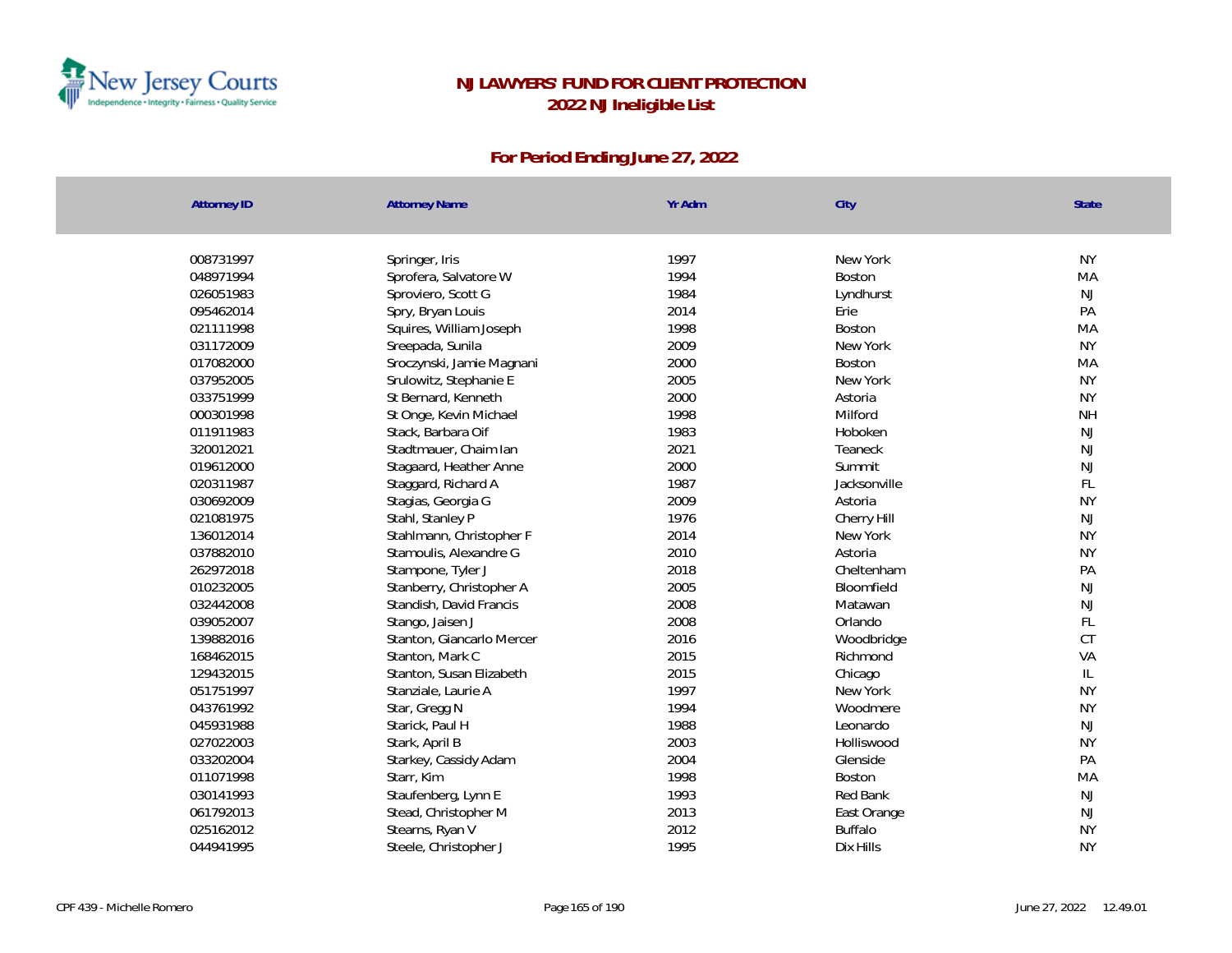

| <b>Attorney ID</b> | <b>Attorney Name</b>          | Yr Adm | City         | State         |
|--------------------|-------------------------------|--------|--------------|---------------|
|                    |                               |        |              |               |
| 167212016          | Steenburg, David Michael      | 2016   | Washington   | DC            |
| 048291994          | Steffe, Juliette Michelle     | 1997   | Aledo        | TX            |
| 047551991          | Steffen, Suzanne M            | 1991   | Lafayette HI | PA            |
| 046312010          | Stein, James D                | 2010   | Atlanta      | GA            |
| 134302014          | Stein, Joshua Y               | 2014   | Flushing     | <b>NY</b>     |
| 014282012          | Stein, Julie Rebecca          | 2012   | New York     | <b>NY</b>     |
| 044421995          | Stein, Kara Helaine           | 1995   | Bethesda     | <b>MD</b>     |
| 024651986          | Stein, Patricia A             | 1986   | New York     | <b>NY</b>     |
| 034102005          | Stein, Saul                   | 2005   | Brooklyn     | <b>NY</b>     |
| 043761991          | Stein-Fernandez, Nora L       | 1991   | Collegeville | PA            |
| 017172012          | Steinberg, Alexander Joseph   | 2012   | New York     | <b>NY</b>     |
| 028862012          | Steinberg, Bari Nicole        | 2012   | <b>Ny</b>    | <b>NY</b>     |
| 038592006          | Steinberg, Merryl Evan        | 2007   | River Edge   | NJ            |
| 092762013          | Steinberger, Joshua Zachary   | 2013   | New York     | <b>NY</b>     |
| 020012004          | Steinbrecher, Michael Patrick | 2005   | Philadelphia | PA            |
| 009181994          | Steincolor, Deborah           | 1994   | Montclair    | NJ            |
| 041842000          | Steinmetz, Stacey             | 2000   | New Market   | <b>MD</b>     |
| 049372011          | Steller, Kyle Aisling         | 2012   | Poughkeepsie | <b>NY</b>     |
| 027872011          | Steller, Lauren Elizabeth     | 2011   | Westfield    | NJ            |
| 043001993          | Stellings, David Soskin       | 1994   | New York     | <b>NY</b>     |
| 002002006          | Stelmakh, Katsiaryna G        | 2006   | Seattle      | <b>WA</b>     |
| 075342015          | Stendig, Emma Caroline        | 2015   | Clifton      | NJ            |
| 023251982          | Stepanuk, Kevin D             | 1984   | Philadelphia | PA            |
| 005892010          | Stephens, Tiana Melisse       | 2010   | Wellesley    | MA            |
| 009571978          | Sterling, Lucie               | 1978   | Freehold     | $\mathsf{NJ}$ |
| 024261986          | Stern, Andrew J               | 1986   | Cherry Hill  | NJ            |
| 046181991          | Stern, Andrew W               | 1991   | New York     | <b>NY</b>     |
| 035641998          | Stern, Jason Adam             | 1999   | New York     | <b>NY</b>     |
| 003941991          | Stern, Mark D                 | 1991   | Goshen       | <b>NY</b>     |
| 016811998          | Stern, Natalie Jacoby         | 1998   | Lincroft     | NJ            |
| 034392007          | Stern, Rachel Lauren          | 2007   | New York     | <b>NY</b>     |
| 030932011          | Sternberg, Adam Joshua        | 2012   | New York     | <b>NY</b>     |
| 031351980          | Sternick, Mark C              | 1980   | Flushing     | <b>NY</b>     |
| 009671991          | Steven, Michael T             | 1991   | Bethel       | ME            |
| 214372016          | Stewart, Ayoola W             | 2016   | ------------ | <b>NY</b>     |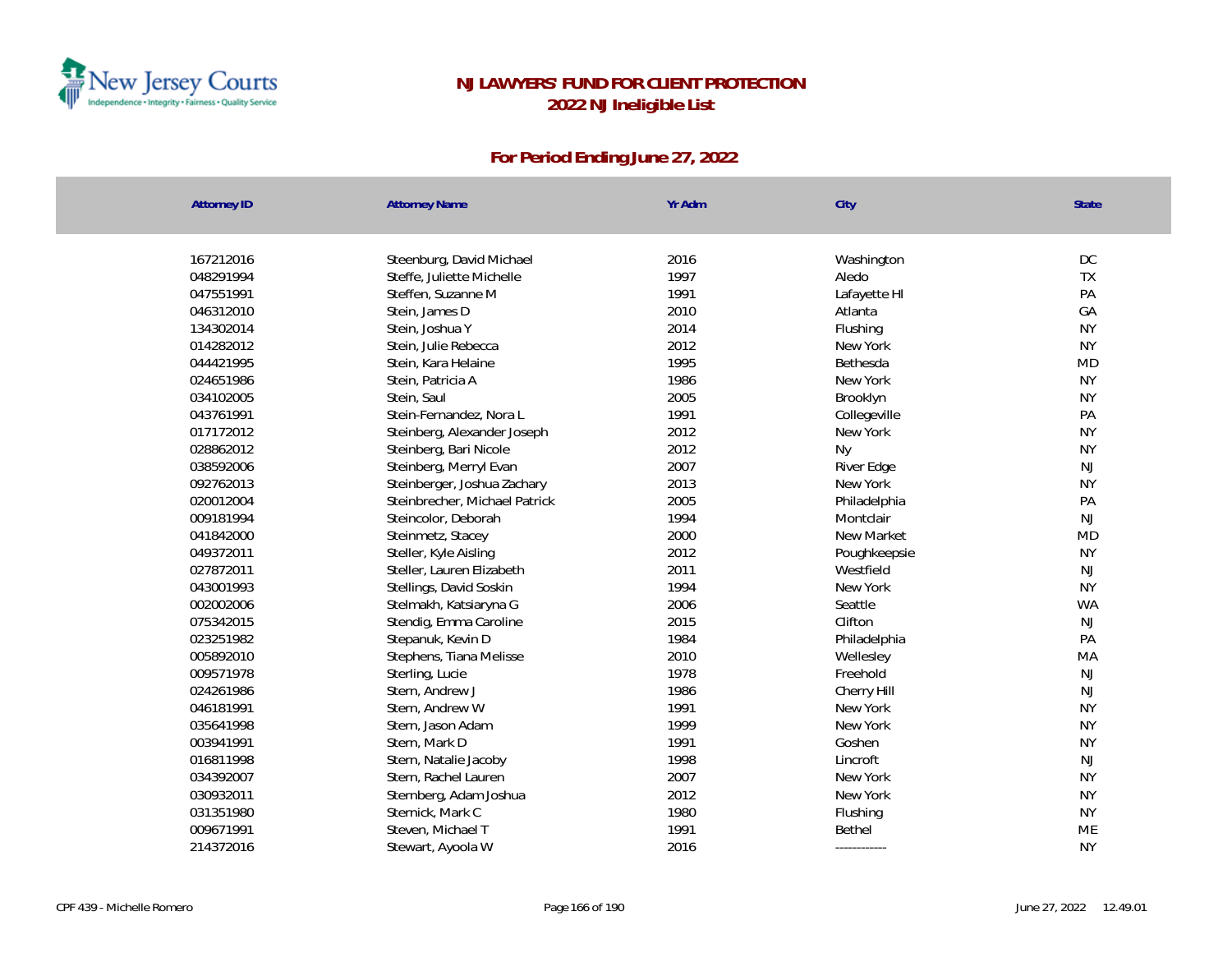

| <b>Attorney ID</b> | <b>Attorney Name</b>             | Yr Adm | City              | State     |
|--------------------|----------------------------------|--------|-------------------|-----------|
|                    |                                  |        |                   |           |
| 231472018          | Stewart, Katherine Ann           | 2018   | San Jose          | CA        |
| 158182015          | Stewart, Kimberly Sara           | 2015   | Woodbury          | <b>NY</b> |
| 026371998          | Stewart, Robert Anthony          | 1998   | Mamaroneck        | <b>NY</b> |
| 000201992          | Stickel, Karen L                 | 1992   | Burlington        | <b>NJ</b> |
| 041411990          | Stickelman, Timothy G            | 1991   | <b>Bay Shore</b>  | <b>NY</b> |
| 037952007          | Stickler, Ira                    | 2007   | New York          | <b>NY</b> |
| 016632003          | Stienes, Robert Andrew           | 2004   | Radnor            | PA        |
| 013411984          | Stier, Eileen D                  | 1984   | Garden City       | <b>NY</b> |
| 078912013          | Stiers, Joshua A                 | 2013   | Brownsburg        | IN        |
| 027902010          | Stivaly, Christina               | 2010   | North Caldwell    | <b>NJ</b> |
| 010682002          | Stoehr, Steven A                 | 2002   | St Louis          | <b>MO</b> |
| 044451998          | Stolba, James                    | 1998   | South Farmingdale | <b>NY</b> |
| 041861995          | Stoler, Jonathan Howard          | 1996   | New York          | <b>NY</b> |
| 037751999          | Stolyar, Larissa                 | 1999   | Dix Hills         | <b>NY</b> |
| 010631990          | Stolzenberg, Howard B            | 1990   | Scarsdale         | <b>NY</b> |
| 026051991          | Stoma, Meredith Kaplan           | 1991   | Newark            | <b>NJ</b> |
| 004172013          | Stone, Lauren Elizabeth          | 2013   | Mckinney          | <b>TX</b> |
| 036021989          | Stoner, Jeffrey R                | 1989   | Moorestown        | <b>NJ</b> |
| 019111982          | Stoner, William S                | 1982   | Princeton         | NJ        |
| 048052014          | Storey, Renee Joyreen            | 2014   | Astoria           | <b>NY</b> |
| 038352004          | Stoupakis, Stelios               | 2004   | Livingston        | NJ        |
| 068122013          | Stout, Kerriann                  | 2013   | Harrison          | <b>NY</b> |
| 010762001          | Strain, Daniele B                | 2001   | New York          | <b>NY</b> |
| 044621997          | Stranburg, Brooke Alison         | 1998   | New York          | <b>NY</b> |
| 009261973          | Strauss, Joe E                   | 1973   | Costa Mesa        | CA        |
| 018422010          | Strauss, Steven Frederick        | 2010   | Brooklyn          | <b>NY</b> |
| 004291979          | Strelov, Jerome J                | 1979   | New York          | <b>NY</b> |
| 215232016          | Strenfel, David Matthew          | 2016   | Paoli             | PA        |
| 028141977          | Strickland, Sidney L             | 1977   | Arlington         | VA        |
| 008151980          | Striffler, Eugene                | 1981   | Florham Park      | <b>NJ</b> |
| 084922013          | Stringer, Justine Alexandra      | 2013   | New York          | <b>NY</b> |
| 003461999          | Strongosky, Chris M              | 2000   | New York          | <b>NY</b> |
| 021411995          | Stroup, Dolores L                | 1995   | Flemington        | <b>NJ</b> |
| 172812016          | Strout, Matthew K                | 2016   | Philadelphia      | PA        |
| 004591984          | Student-Stirling, Marjorie Marie | 1984   | <b>Naples</b>     | <b>FL</b> |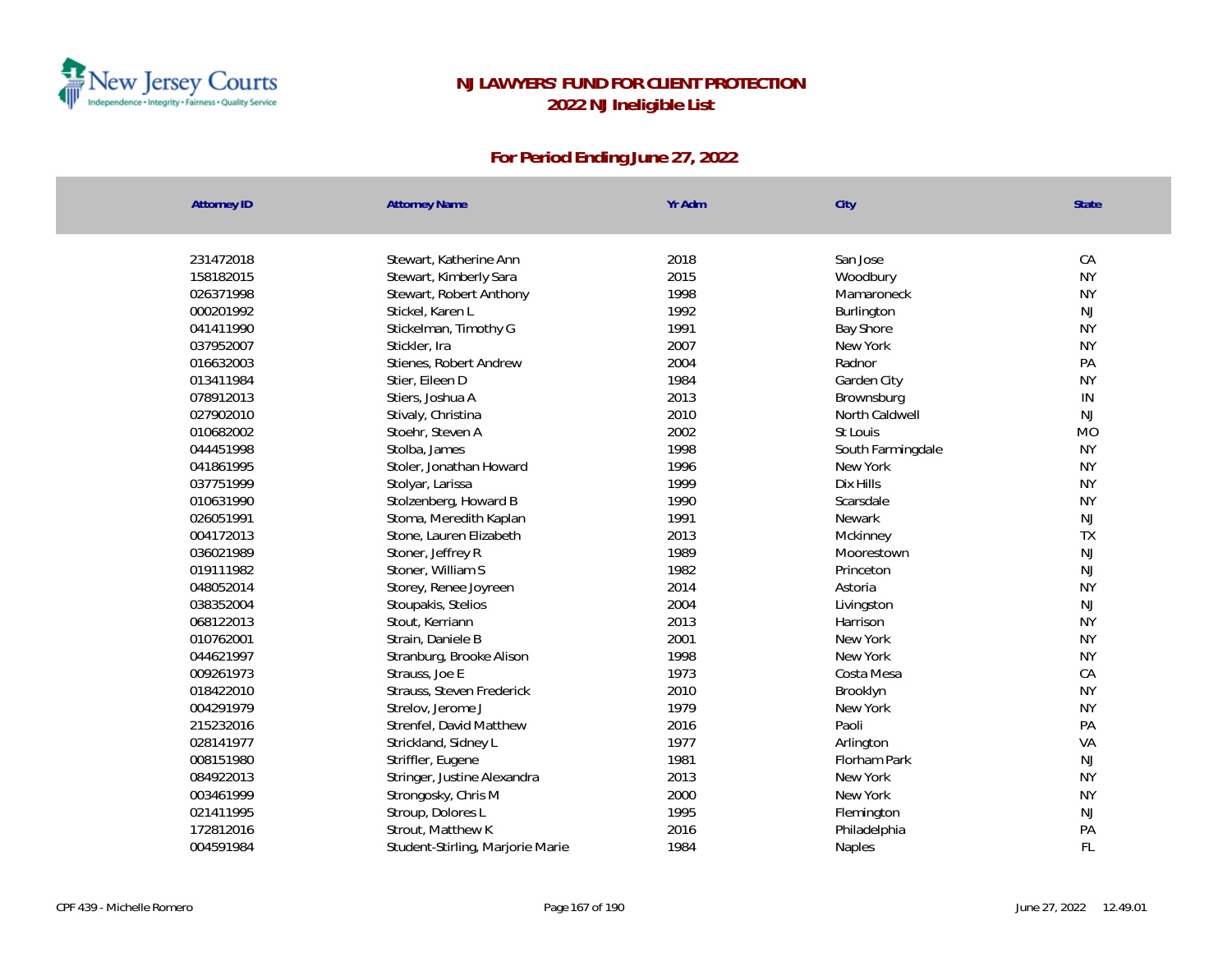

| Attorney ID | <b>Attorney Name</b>          | Yr Adm | City                | State     |
|-------------|-------------------------------|--------|---------------------|-----------|
|             |                               |        |                     |           |
| 021772006   | Stumm, Alexis Marie           | 2006   | Moorestown          | <b>NJ</b> |
| 011591985   | Stylianou, Theresa L          | 1985   | Brooklyn            | <b>NY</b> |
| 043652011   | Suarez, Gina Grace            | 2012   | Lyndhurst           | <b>NJ</b> |
| 025731982   | Suarez, Joseph M              | 1982   | Jersey City         | <b>NJ</b> |
| 011921976   | Suarez, Michael D             | 1976   | Roseland            | <b>NJ</b> |
| 247032018   | Subick, Saige A               | 2018   | New York            | <b>NY</b> |
| 111542014   | Subranni, John Lord           | 2014   | Pacific Grove       | CA        |
| 157772015   | Suddock, Kara B               | 2015   | Brooklyn            | <b>NY</b> |
| 035512008   | Sudentas, Paul B              | 2008   | New York            | <b>NY</b> |
| 147622015   | Sugarman, Danielle T          | 2015   | <b>Bronx</b>        | <b>NY</b> |
| 005702000   | Sugg, Gwynne Barrett          | 2000   | Rumson              | <b>NJ</b> |
| 018301999   | Suggs, Edmenson L             | 1999   | Sagamore Hills      | OH        |
| 004632003   | Suh, Jang-Suk                 | 2003   | Seoul               | OC        |
| 005281994   | Suh, Yoon S                   | 1994   | Carlstadt           | <b>NJ</b> |
| 026442011   | Sulaimanee, Huseina A         | 2012   | North Bergen        | <b>NJ</b> |
| 049602011   | Sulima, Melissa A             | 2012   | Wilkes-Barre        | PA        |
| 045431995   | Sulit-Peralejo, Apple Blossom | 1995   | Egg Harbor Township | <b>NJ</b> |
| 041482006   | Sullivan, Danielle Claire     | 2006   | Ridgewood           | <b>NJ</b> |
| 240642017   | Sullivan, Douglas H           | 2017   | North Wales         | PA        |
| 263492018   | Sullivan, John C              | 2018   | Flushing            | <b>NY</b> |
| 030381997   | Sullivan, Mark R              | 1998   | Moorestown          | NJ        |
| 010392012   | Sullivan, Matthew F           | 2012   | Philadelphia        | PA        |
| 021651988   | Sullivan, Michael C           | 1988   | Bernardsville       | <b>NJ</b> |
| 029452012   | Sullivan, Terrence Patrick    | 2012   | Allentown           | PA        |
| 004482002   | Sumas, John James             | 2002   | Springfield         | <b>NJ</b> |
| 072022013   | Sun, Christine                | 2013   | Edison              | <b>NJ</b> |
| 044702004   | Sun, Julia J                  | 2004   | Brooklyn            | <b>NY</b> |
| 338142021   | Sun, Richard                  | 2021   | Summit              | <b>NJ</b> |
| 000202010   | Sun, Yuan                     | 2010   | Hong Kong           | OC        |
| 029032011   | Sundar, Tina                  | 2011   | Sunnyvale           | CA        |
| 012591996   | Sung, Chan W                  | 1996   | Seoul               | OC        |
| 037422010   | Sung, Ha Jong                 | 2011   | Seoul               | OC        |
| 025352009   | Supplee, Jennifer Anne        | 2009   | Philadelphia        | PA        |
| 033922008   | Sur, Diana H                  | 2009   | New York            | <b>NY</b> |
| 128682015   | Surya, Kristen S              | 2015   | New York            | <b>NY</b> |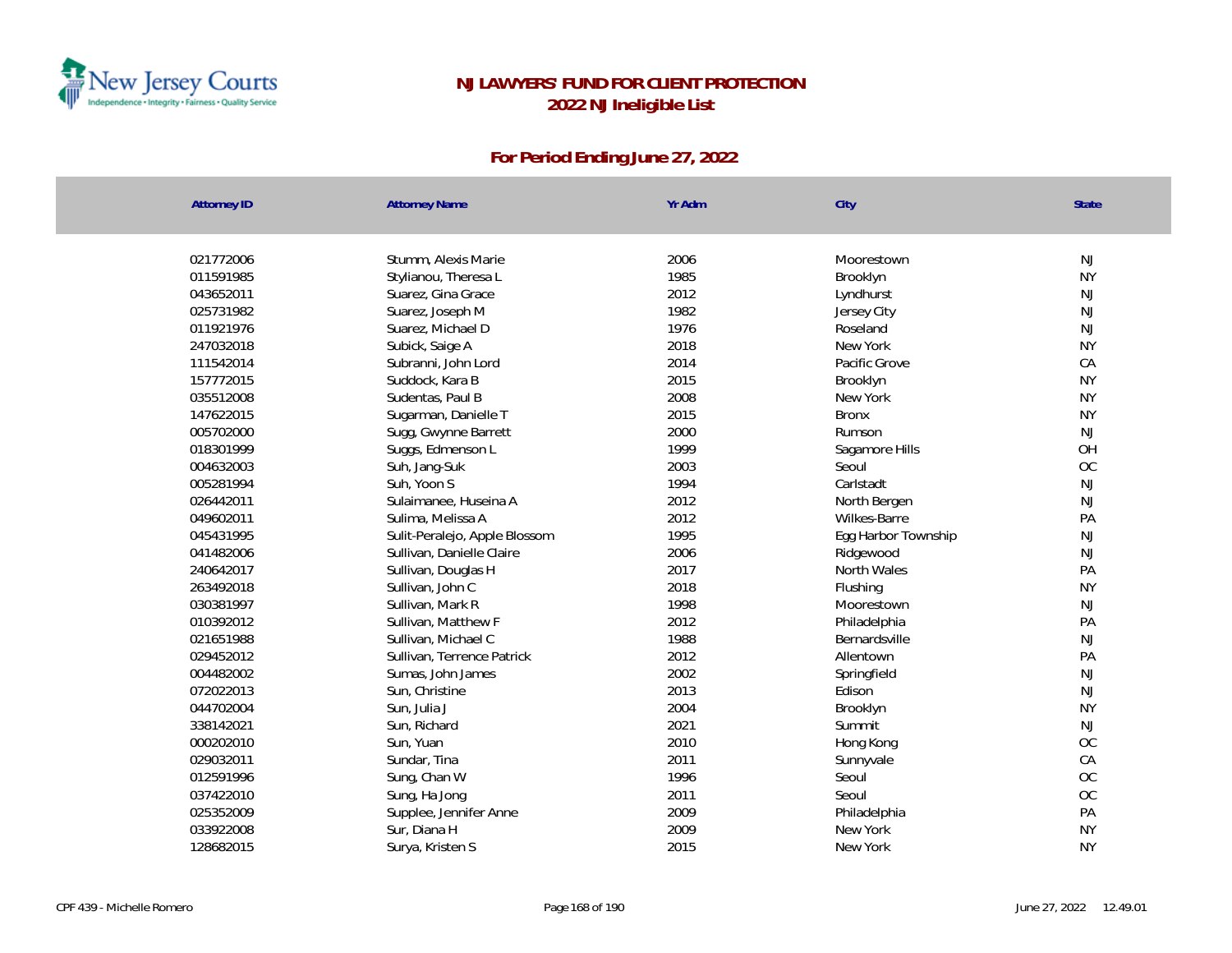

| <b>Attorney ID</b> | <b>Attorney Name</b>           | Yr Adm | City                | <b>State</b> |
|--------------------|--------------------------------|--------|---------------------|--------------|
|                    |                                |        |                     |              |
| 093322014          | Suss, Lauren S                 | 2014   | New York            | <b>NY</b>    |
| 156192016          | Sussman, Hillel E              | 2016   | New York            | <b>NY</b>    |
| 016462004          | Sussman, Jessica Lauren        | 2005   | Morristown          | NJ           |
| 025251986          | Sussman, Neil A                | 1986   | New York            | <b>NY</b>    |
| 017601979          | Susswein, Philip M             | 1979   | New York            | <b>NY</b>    |
| 265182018          | Sutjiawan, Gabrielle           | 2018   | New York            | <b>NY</b>    |
| 025181989          | Sutphin, Dawn Getty            | 1990   | Prospect Park       | PA           |
| 088002013          | Sutro, Steven Adam             | 2013   | New York            | <b>NY</b>    |
| 041922003          | Suzuki, Yuko                   | 2003   | Tokyo               | OC           |
| 132502015          | Svoboda-Kindle, Katherine Joan | 2015   | Philadelphia        | PA           |
| 037742010          | Swansen, Matthew Thomas        | 2011   | Scarsdale           | <b>NY</b>    |
| 019332011          | Swartz, Elise M                | 2011   | New York            | <b>NY</b>    |
| 121562014          | Swartz, Eric Bryant            | 2014   | Roseland            | <b>NJ</b>    |
| 005261980          | Sweeney, Deidre A              | 1980   | New York            | <b>NY</b>    |
| 030532010          | Sweeney, Ryan Elizabeth        | 2010   | Pearl River         | <b>NY</b>    |
| 270282018          | Sweeney, Sara B                | 2018   | <b>Ballston Spa</b> | <b>NY</b>    |
| 127262016          | Sweet, John William            | 2016   | Bethlehem           | PA           |
| 028522007          | Swenson, Tara E                | 2007   | Washington          | DC           |
| 023502004          | Swiatek, Lisa A                | 2004   | Philadelphia        | PA           |
| 034311990          | Swinton, Daniel S              | 1990   | Warren Twp          | NJ           |
| 030651985          | Switzenbaum, Robin             | 1986   | Philadelphia        | PA           |
| 020002008          | Switzer, Lindsay Scarborough   | 2008   | Tuckahoe            | NJ           |
| 034411989          | Sykes, Kenneth J               | 1989   | Harleysville        | PA           |
| 039132007          | Sylva, Summer Lee Haunani      | 2008   | Waimanalo           | H1           |
| 035632009          | Szabo, Elizabeth C             | 2009   | Chicago             | $\mathbb{L}$ |
| 008611986          | Szafranowski, Jeanne M         | 1986   | Manchester          | NJ           |
| 015511989          | Szemiot, Richard J             | 1989   | Springfield         | NJ           |
| 121052014          | Szlafrok, Stuart Elliot        | 2014   | Brooklyn            | <b>NY</b>    |
| 017631993          | Tabano, James R                | 1993   | Hillsdale           | NJ           |
| 013052004          | Tabas, Lauren R                | 2005   | Mount Laurel        | NJ           |
| 028112010          | Tablin-Wolf, Alex J            | 2011   | Philadelphia        | PA           |
| 008211989          | Taccetta, Joseph P             | 1989   | Fort Mill           | SC           |
| 094322014          | Taglioli, Daniel Emery         | 2014   | Allentown           | PA           |
| 039701999          | Tait, John                     | 2001   | White Plains        | <b>NY</b>    |
| 029532011          | Taitz, Michelle E              | 2012   | Atlanta             | GA           |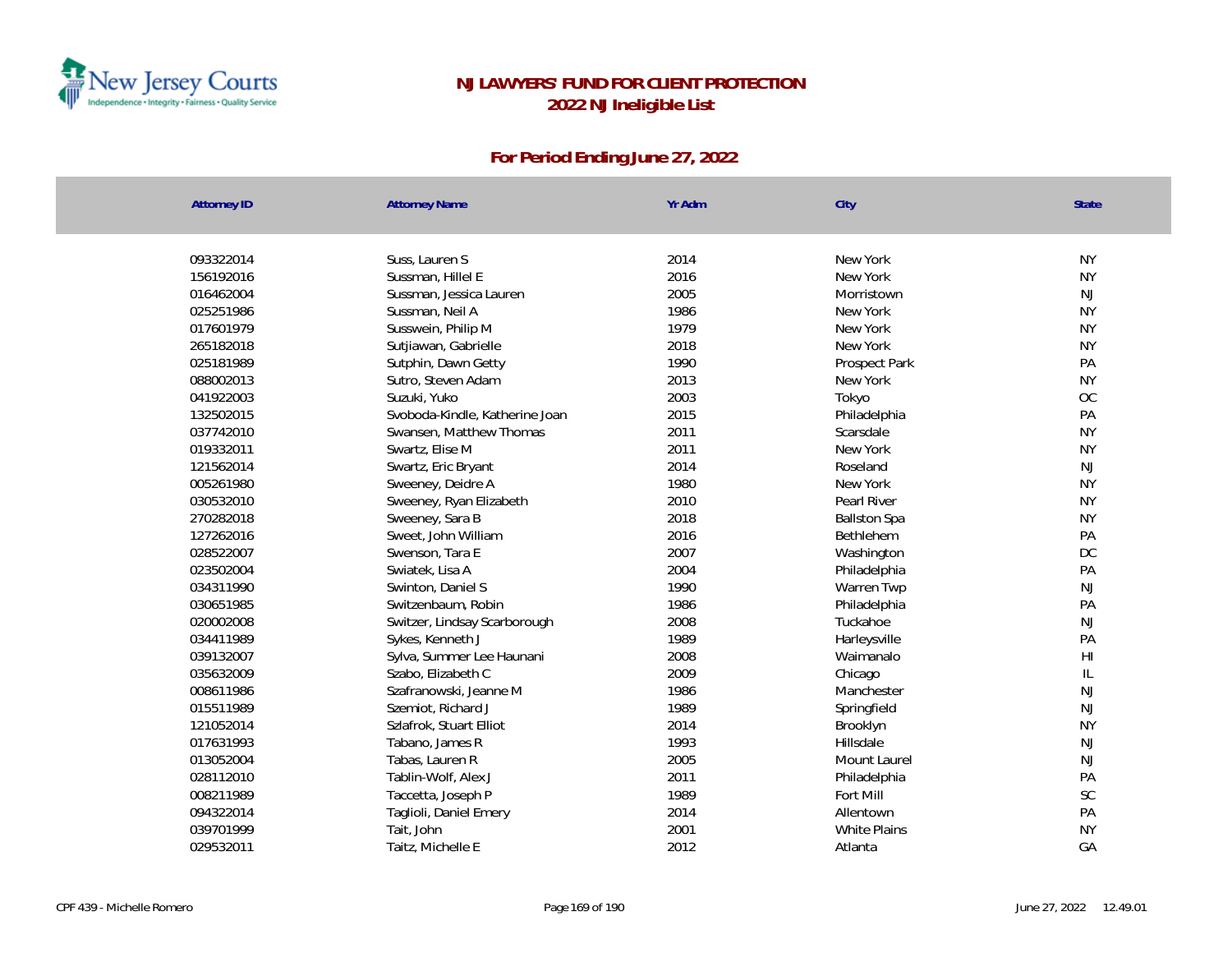

| <b>Attorney ID</b> | <b>Attorney Name</b>      | Yr Adm | City                 | State         |
|--------------------|---------------------------|--------|----------------------|---------------|
| 036972011          | Talton, Jasmine J         | 2011   | Dallas               | <b>TX</b>     |
| 065122013          | Tamburri, Nicholas M      | 2013   | Short Hills          | $\mathsf{NJ}$ |
| 000541978          | Tan, Anne E               | 1978   | Belvidere            | NJ            |
| 065482014          | Tan, Kim L                | 2014   | Baltimore            | <b>MD</b>     |
| 150262015          | Tancredi, Damien Nicholas | 2015   | Philadelphia         | PA            |
| 015121990          | Tandoh, Paul B            | 1990   | Newark               | NJ            |
| 045851993          | Tanenbaum, Jerry L        | 1993   | Philadelphia         | PA            |
| 133682014          | Tang, Weiqi               | 2014   | New York             | <b>NY</b>     |
| 037572008          | Tanne, Mariel A           | 2009   | New York             | <b>NY</b>     |
| 036622011          | Tanner, Ron Joseph        | 2012   | Philadelphia         | PA            |
| 027692002          | Tansey, Douglas W         | 2002   | Bedminster           | NJ            |
| 017392007          | Tapia, Caridad Mose       | 2007   | Cary                 | <b>NC</b>     |
| 008721999          | Tapia, Edwin J            | 1999   | North Brunswick      | NJ            |
| 041551986          | Tapia, Fernando J         | 1986   | New York             | <b>NY</b>     |
| 137232015          | Tarasoff, Matthew Eli     | 2015   | Hutington Statio     | <b>NY</b>     |
| 005252005          | Taraszki, Craig A         | 2005   | St Petersburg        | FL            |
| 050281997          | Tarlow, David Nathan      | 1997   | <b>Beverly Hills</b> | CA            |
| 039522008          | Tate, George W            | 2009   | Orlando              | FL            |
| 017201979          | Tato, Joseph A            | 1979   | Chatham              | NJ            |
| 022571984          | Taub, Michael J           | 1985   | New York             | <b>NY</b>     |
| 046392010          | Taveras, Elizabeth        | 2010   | Brooklyn             | <b>NY</b>     |
| 024642007          | Taylor, Alexandra Jamie   | 2007   | Farmingdale          | <b>NJ</b>     |
| 148822015          | Taylor, Bray              | 2015   | Brookhaven           | GA            |
| 133082014          | Taylor, Brittany Marie    | 2014   | New York             | <b>NY</b>     |
| 010542007          | Taylor, Byron C           | 2007   | Jersey City          | $\mathsf{NJ}$ |
| 265302018          | Taylor, Elizabeth M       | 2018   | Wilmington           | DE            |
| 011851989          | Taylor, John S            | 1989   | Newark               | NJ            |
| 022831995          | Taylor, Lauren Lonergan   | 1995   | Mount Laurel         | NJ            |
| 029822006          | Taylor, Lauren W          | 2007   | North Andover        | NJ            |
| 041821991          | Taylor, Lisa Roberts      | 1991   | Broomall             | PA            |
| 042351991          | Taylor, Maryann N         | 1991   | Holmdel              | $\mathsf{NJ}$ |
| 027341977          | Taylor, Thomas J          | 1977   | Perth Amboy          | NJ            |
| 002481990          | Taylor, Wendy Rutledge    | 1990   | Whitehouse Station   | NJ            |
| 038182011          | Taylor, William R         | 2012   | San Francisco        | CA            |
| 010111996          | Teague, Tommy D           | 1996   | <b>Baton Rouge</b>   | LA            |
|                    |                           |        |                      |               |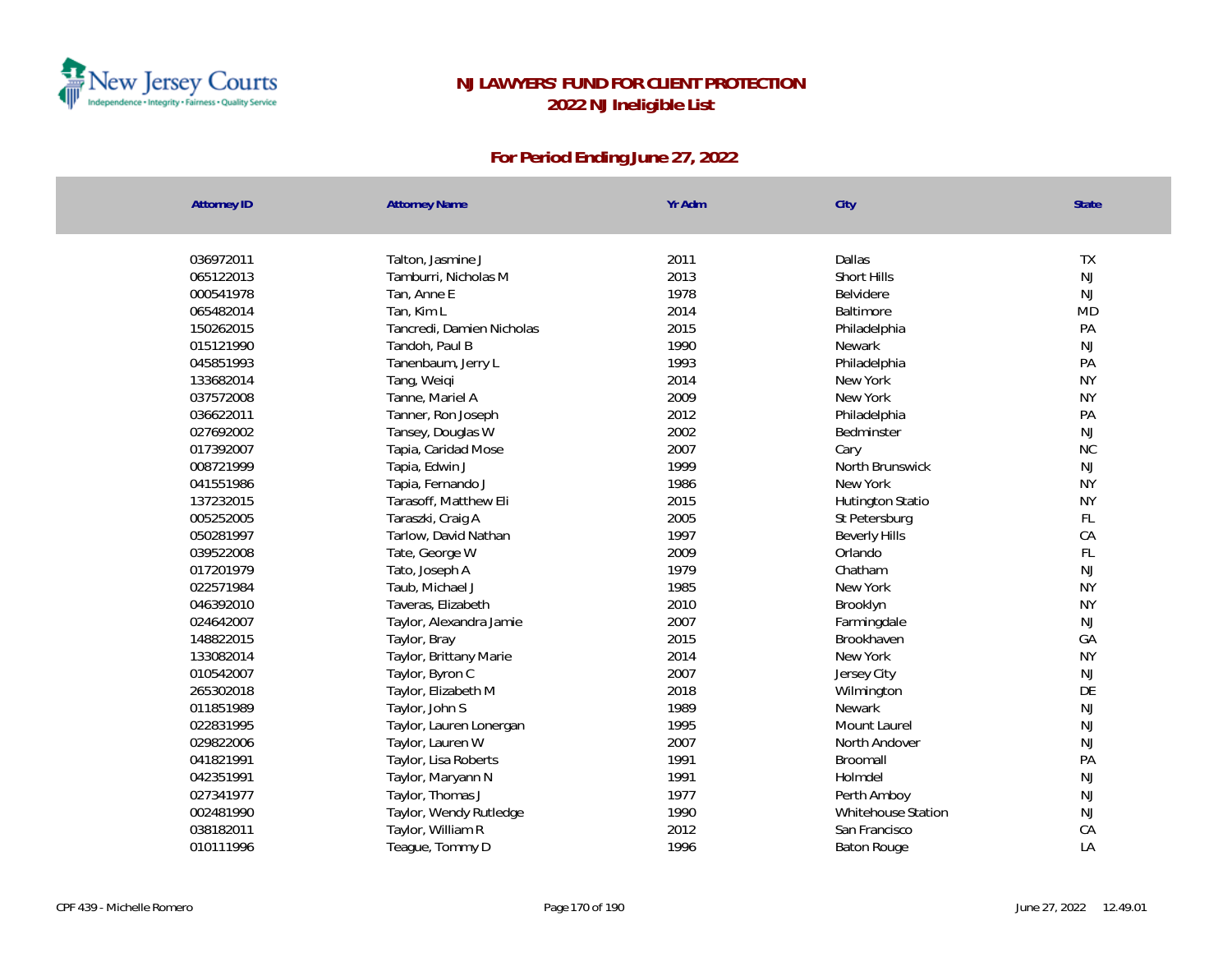

| Attorney ID | <b>Attorney Name</b>      | Yr Adm | City             | State         |
|-------------|---------------------------|--------|------------------|---------------|
|             |                           |        |                  |               |
| 018952002   | Tears, Gregory M          | 2002   | Cherry Hill      | NJ            |
| 007441995   | Teich, Stanley J          | 1995   | New City         | <b>NY</b>     |
| 032501986   | Teichman, Howard A        | 1986   | Bridgewater      | NJ            |
| 091972014   | Teitelbaum, Genna D       | 2014   | Staten Island    | <b>NY</b>     |
| 009502008   | Teji, Upneet Singh        | 2008   | Chicago          | IL            |
| 008012001   | Temple, David P           | 2003   | Philadelphia     | PA            |
| 024601999   | Temple, Teresa M          | 1999   | Chatham          | NJ            |
| 059001994   | Tenenbaum, Harlan S       | 1995   | Princeton        | NJ            |
| 053211994   | Teng, Paul                | 1995   | New Hyde Pk      | <b>NY</b>     |
| 017531975   | Tenhoeve, John E          | 1975   | Hackensack       | NJ            |
| 010122010   | Tenorio, Grace Figueroa   | 2010   | Walnut Creek     | CA            |
| 038332004   | Tenreiro, George          | 2004   | Newark           | NJ            |
| 907042012   | Tensen, Harleigh S        | 2012   | New York         | <b>NY</b>     |
| 027551990   | Tepper, Miles M           | 1990   | Cedar Grove      | NJ            |
| 016402015   | Termini, Jessica Ashley   | 2015   | Staten Island    | <b>NY</b>     |
| 006822006   | Terranova, Anthony Philip | 2006   | Hackensack       | $\mathsf{NJ}$ |
| 127102015   | Terrill, Lydia Shaw       | 2015   | Philadelphia     | PA            |
| 043072003   | Terwilliger, Raymond J    | 2003   | Newtown          | PA            |
| 269512018   | Tesser, Randall T         | 2018   | Brooklyn         | <b>NY</b>     |
| 007471995   | Tessler, David Alan       | 1995   | Livingston       | $\mathsf{NJ}$ |
| 050521992   | Thakkar, Pinakini         | 1992   | Weehawken        | $\mathsf{NJ}$ |
| 037361987   | Thalheimer, David S       | 1988   | Philadelphia     | PA            |
| 042602010   | Tham, Bryan Yang-Ming     | 2011   | Lancaster        | PA            |
| 018972002   | Thauer, Susan B           | 2002   | Philadelphia     | PA            |
| 038081996   | Thebaud, Shirley          | 1998   | White Plains     | <b>NY</b>     |
| 002721998   | Thelman, Kimberly M       | 1999   | Downingtown      | PA            |
| 020672015   | Theranger, Margaret Jenny | 2015   | Kennett Square   | PA            |
| 280352020   | Thiruchelvam, Edwin P     | 2020   | New Smyrna Beach | FL            |
| 251642017   | Thomas, Albert Isaiah     | 2017   | Plano            | TX            |
| 029291988   | Thomas, Charles D         | 1988   | San Jose         | CA            |
| 017461984   | Thomas, Charlotte E       | 1985   | Philadelphia     | PA            |
| 025531978   | Thomas, David E           | 1978   | South Orange     | NJ            |
| 027861994   | Thomas, Erika             | 1994   | New York         | <b>NY</b>     |
| 032321987   | Thomas, Gary A            | 1987   | South River      | NJ            |
| 007622002   | Thomas, Gillian C         | 2002   | Brooklyn         | <b>NY</b>     |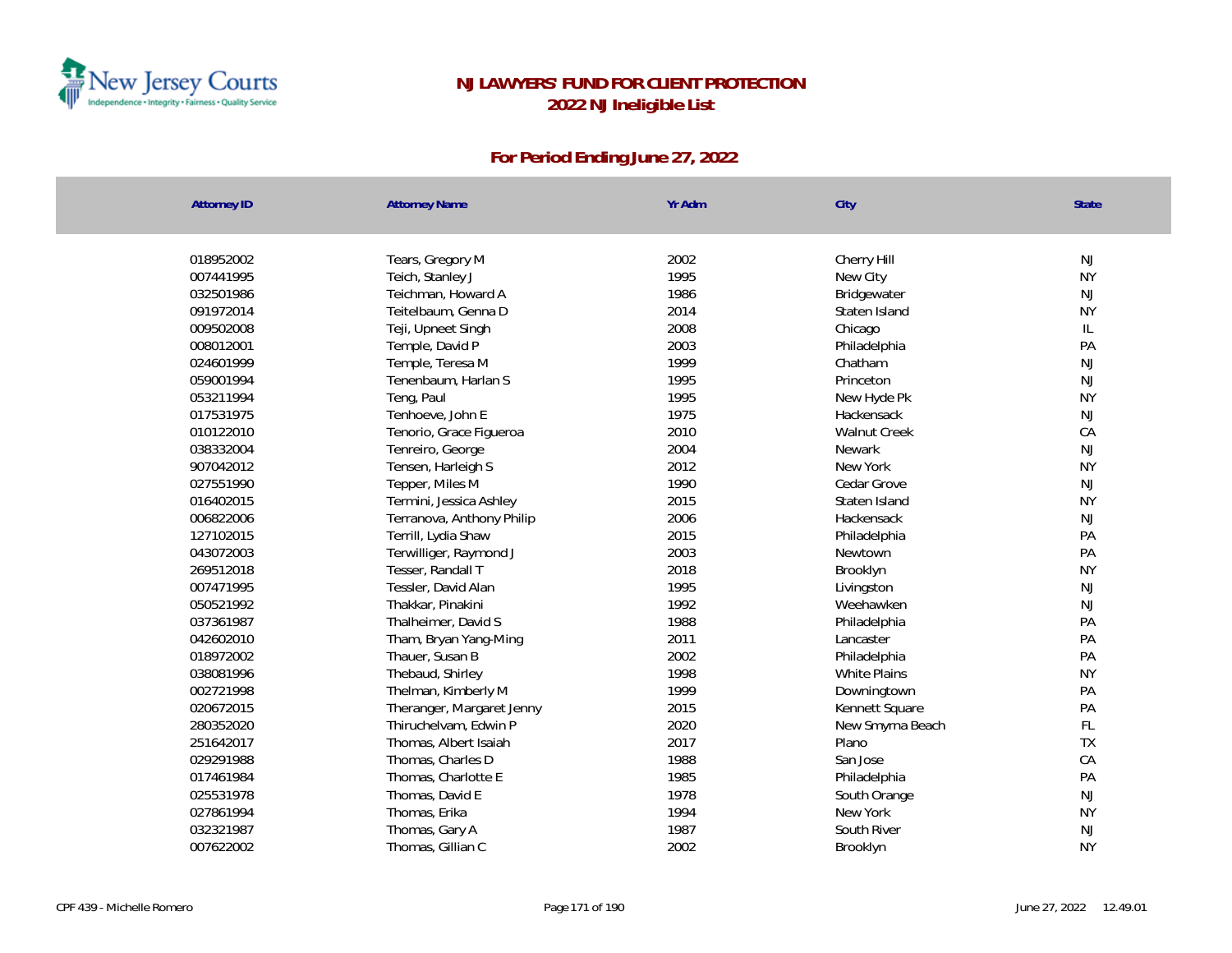

| <b>Attorney ID</b> | <b>Attorney Name</b>       | Yr Adm | City                  | <b>State</b> |
|--------------------|----------------------------|--------|-----------------------|--------------|
|                    |                            |        |                       |              |
| 016082013          | Thomas, Heather Anne       | 2013   | Norristown            | PA           |
| 003992012          | Thomas, Joshua Louis       | 2012   | <b>Chadds Ford</b>    | PA           |
| 009231995          | Thomas, Kimberly           | 1995   | Dumore                | PA           |
| 126782014          | Thomas, Melissa D          | 2014   | Havertown             | PA           |
| 045342010          | Thomas, Rhea Luane         | 2011   | Pittsburgh            | PA           |
| 039302010          | Thomas, Sherry S           | 2010   | Philadelphia          | PA           |
| 025431982          | Thomason, Charles L        | 1982   | Prospect              | KY           |
| 044071997          | Thompson, Crystal Michele  | 1998   | <b>Bushkill</b>       | PA           |
| 030141992          | Thompson, Deirdre Rafferty | 1992   | Kinnelon              | <b>NJ</b>    |
| 000562006          | Thompson, Jason L          | 2006   | <b>Elkins Park</b>    | PA           |
| 004042012          | Thompson, Krista Lynn      | 2012   | Cranberry Township    | PA           |
| 031092000          | Thompson, Mark P           | 2000   | West Chester          | PA           |
| 042902006          | Thompson, Mark W           | 2006   | Plano                 | <b>TX</b>    |
| 176222015          | Thompson, Shane            | 2015   | Philadelphia          | PA           |
| 015811985          | Thomson, William F         | 1986   | <b>Fairless Hills</b> | PA           |
| 039172000          | Thorpe, Robyn              | 2000   | Washington            | DC           |
| 015861986          | Ticse, Bing G              | 1986   | Millstone Township    | <b>NJ</b>    |
| 026012001          | Tidd, David                | 2002   | Blandon               | PA           |
| 039492004          | Tiegel, Alyson Weckstein   | 2004   | Roseland              | NJ           |
| 046841990          | Tiernan, Mary M            | 1990   | Philadelphia          | PA           |
| 155772016          | Tigner, Drucilla Hughes    | 2016   | Philadelphia          | PA           |
| 003701993          | Tilis, Harry F             | 1993   | Central Islip         | <b>NY</b>    |
| 028202010          | Tillem, Marissa D          | 2010   | Montclair             | <b>NJ</b>    |
| 032942010          | Timchenko, Alena           | 2010   | New York              | <b>NY</b>    |
| 176972017          | Timko, Amy L               | 2017   | Philadelphia          | PA           |
| 041141983          | Timko, James M             | 1984   | <b>White Plains</b>   | <b>NY</b>    |
| 038342004          | Timourian, Mara R          | 2004   | Olivebridge           | <b>NY</b>    |
| 014362007          | Ting, Catherine Malia      | 2008   | Philadelphia          | PA           |
| 023162007          | Ting, Eu                   | 2007   | New York              | <b>NY</b>    |
| 045352011          | Ting, Rosalind             | 2011   | Astoria               | <b>NY</b>    |
| 265412018          | Tippy, Matthew Joseph      | 2018   | New York              | <b>NY</b>    |
| 071232014          | Tobin, Arielle N           | 2014   | Washington            | DC           |
| 018321991          | Todd, Joel S               | 1991   | West Chester          | PA           |
| 038592009          | Toker, Matthew I           | 2009   | Bridgewater           | <b>NJ</b>    |
| 305092019          | Toledano, Tamar            | 2019   | Lakewood              | <b>NJ</b>    |
|                    |                            |        |                       |              |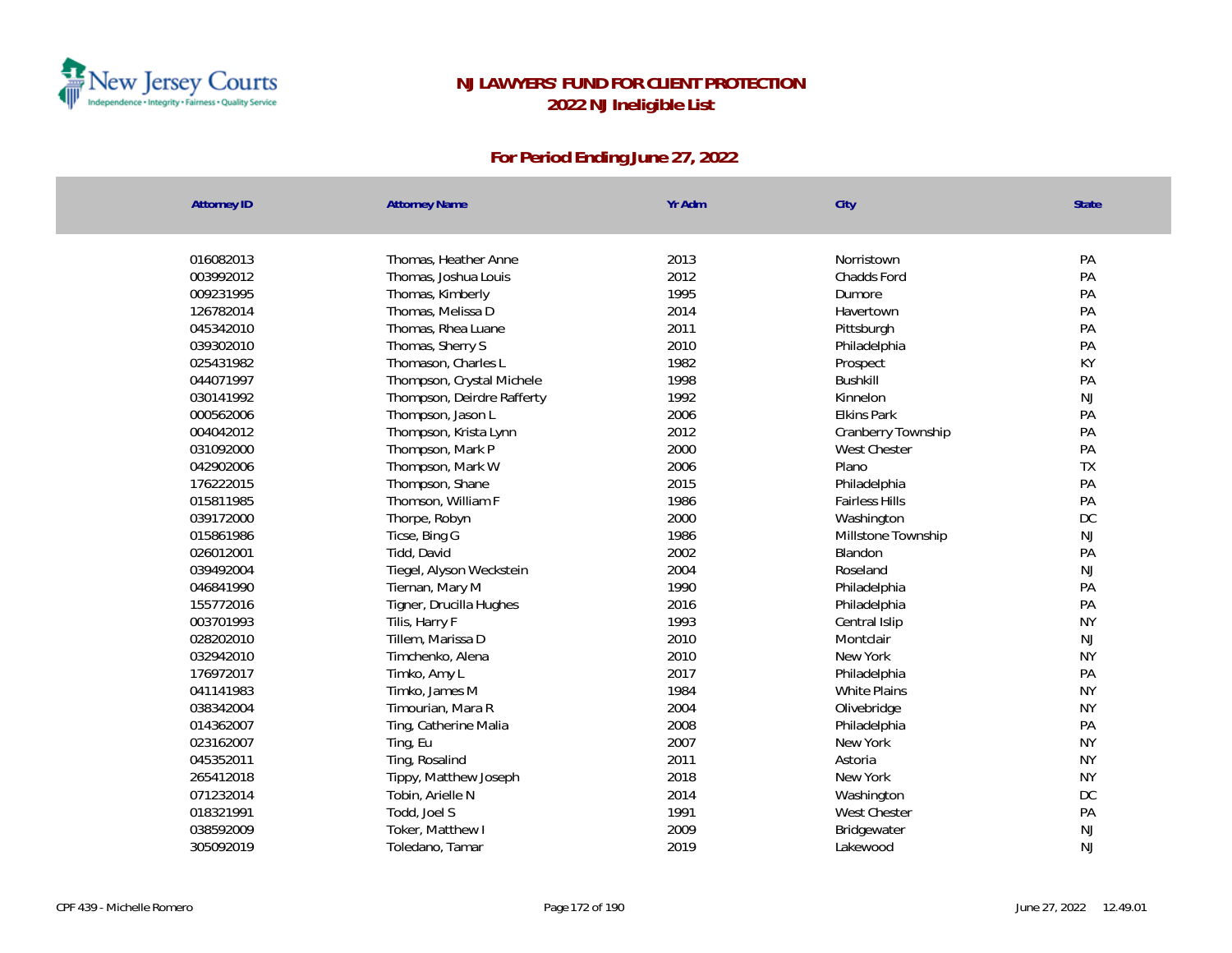

| Attorney ID | <b>Attorney Name</b>             | Yr Adm | City            | State         |
|-------------|----------------------------------|--------|-----------------|---------------|
|             |                                  |        |                 |               |
| 035001983   | Toll, Pollyann O                 | 1983   | Cherry Hill     | NJ            |
| 089732014   | Tomar, Saraswati                 | 2014   | Astoria         | <b>NY</b>     |
| 041802002   | Tomarazzo, Annette               | 2003   | Hoboken         | NJ            |
| 049171995   | Tomasella, Moira                 | 1996   | Rochelle Park   | $\mathsf{NJ}$ |
| 021922002   | Tomczak, Gregory Edward          | 2002   | Tempe           | AZ            |
| 039081987   | Tomlinson, Alice K               | 1987   | Central Islip   | <b>NY</b>     |
| 005211998   | Tompkins, Jeanne Marie           | 1998   | Rock Tavern     | <b>NY</b>     |
| 032202010   | Tooley, Ryan R                   | 2011   | Philadelphia    | PA            |
| 057181994   | Toomey, Kimberly Susan           | 1995   | Wayne           | PA            |
| 017661977   | Topchik, Meryl J                 | 1977   | Philadelphia    | PA            |
| 024882000   | Torreggiani, Dennis Eugene       | 2000   | Brooklyn        | <b>NY</b>     |
| 021911980   | Torres, Linda P                  | 1980   | Springfield     | <b>NJ</b>     |
| 017501997   | Torres, Maria Elena              | 1998   | <b>Bronx</b>    | <b>NY</b>     |
| 138812014   | Torruella, Jorge Oscar           | 2014   | New York        | <b>NY</b>     |
| 023952002   | Tortorici, Emma Marie            | 2003   | Danville        | CA            |
| 114902014   | Toscano, Cristina Lauren         | 2014   | New York        | <b>NY</b>     |
| 009572012   | Townsend Smith, Nicole Elizabeth | 2021   | Washington      | DC            |
| 033572008   | Trainer, Naomi                   | 2008   | Middle Island   | <b>NY</b>     |
| 000272011   | Tran, Linh Thi Ngoc              | 2011   | Toronto         | ON            |
| 123252015   | Tran, Tam Thi Thanh              | 2015   | Philadelphia    | PA            |
| 020172006   | Travis, Andrew Heaton            | 2006   | Greensboro      | <b>NC</b>     |
| 004821980   | Treacy, Michael D                | 1980   | Scituate        | MA            |
| 022811994   | Treese, Leanne P                 | 1994   | Skillman        | NJ            |
| 043922004   | Treloar, Joseph W                | 2004   | New York        | <b>NY</b>     |
| 907422012   | Tremer, Brian L                  | 2012   | Chatham         | NJ            |
| 036322008   | Trenk, Miriam                    | 2008   | Clifton         | NJ            |
| 040981988   | Trentalange, Gale M              | 1988   | Staten Island   | <b>NY</b>     |
| 237442019   | Trice, Sakeena F                 | 2019   | Camden          | NJ            |
| 025962007   | Triebl, Jacqueline A             | 2007   | Lansdale        | PA            |
| 028462012   | Trifelitti, Ryan                 | 2012   | Philadelphia    | PA            |
| 026292011   | Trimboli, Nicholas James         | 2012   | Rock Hill       | SC            |
| 045382010   | Trofa, Jennifer A                | 2011   | Ocean City      | $\mathsf{NJ}$ |
| 155492015   | Trompeter, David                 | 2015   | Massapequa Park | <b>NY</b>     |
| 001851981   | Tropper, Martin D                | 1981   | Brooklyn        | <b>NY</b>     |
| 018352001   | Trotter, Joel Christopher        | 2002   | Philadellphia   | PA            |
|             |                                  |        |                 |               |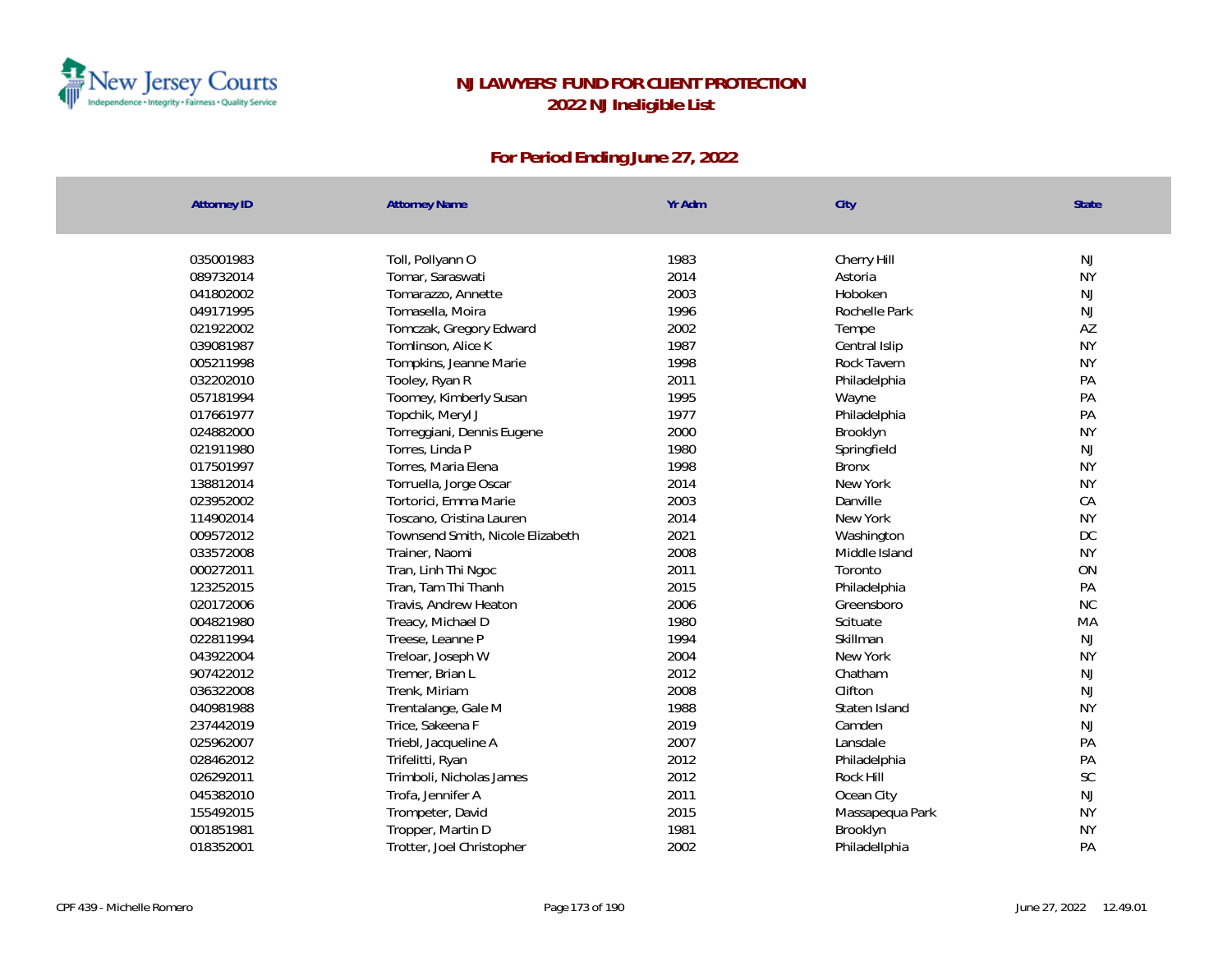

| <b>Attorney ID</b> | <b>Attorney Name</b>      | Yr Adm | City                | <b>State</b>  |
|--------------------|---------------------------|--------|---------------------|---------------|
|                    |                           |        |                     |               |
| 024922012          | Troxel, Jeremy J          | 2012   | Los Angeles         | CA            |
| 029952002          | Trucillo, Michael L       | 2002   | <b>Colts Neck</b>   | <b>NJ</b>     |
| 005872005          | Trummer-Napolitano, Linda | 2005   | <b>White Plains</b> | <b>NY</b>     |
| 025022002          | Tryczynski, Christina     | 2003   | Pittsburgh          | PA            |
| 002701998          | Tsai, Anna Hui            | 1998   | Columbia            | <b>MO</b>     |
| 016761990          | Tsukamoto, Aogu A         | 1990   | Morristown          | NJ            |
| 016072009          | Tsukerman, Irina          | 2009   | Brooklyn            | <b>NY</b>     |
| 029592011          | Tsvasman, Rimma           | 2011   | New York            | <b>NY</b>     |
| 018321997          | Tubbs, Andrew Scott       | 1999   | Harrisburg          | PA            |
| 051941997          | Tubbs, Tracey Dey         | 1997   | Mechanicsburg       | PA            |
| 043151996          | Tuber, Hope Ellen         | 1997   | Roslyn              | <b>NY</b>     |
| 166592015          | Tucker, Jameelah H        | 2015   | Brooklyn            | <b>NY</b>     |
| 041372011          | Tucker, Philip J          | 2011   | New York            | <b>NY</b>     |
| 048211997          | Tufaro, Paul Scott        | 1997   | Holmdel             | NJ            |
| 031012000          | Tuk, J Bryan              | 2000   | Kennett Square      | PA            |
| 002882010          | Tulier, Roberto Omar      | 2010   | Satellite Bch       | FL            |
| 001352001          | Tulio, Alison H           | 2001   | King Of Prussia     | PA            |
| 032612000          | Tulshan, Aurora Nalin     | 2000   | Charleston          | $\mathsf{SC}$ |
| 041672009          | Turano, Joseph D          | 2009   | Brooklyn            | <b>NY</b>     |
| 114872014          | Turcios, Melissa L        | 2014   | Washington          | $DC$          |
| 021762005          | Turinas, Alice W          | 2006   | Florham Park        | NJ            |
| 007911985          | Turner, Charles I         | 1985   | Hackensack          | <b>NJ</b>     |
| 041692008          | Turner, Nicole Margaret   | 2016   | New Providence      | <b>NJ</b>     |
| 045772005          | Turner, Rebecca D         | 2006   | Herndon             | VA            |
| 027441988          | Turner, Veronica Saltz    | 1988   | Dunnellon           | FL            |
| 102072014          | Turoff, Jennifer B        | 2014   | Haworth             | <b>NJ</b>     |
| 039501995          | Turok, William L          | 1996   | Jersey City         | <b>NJ</b>     |
| 034652009          | Turpin, Molly S           | 2009   | East Brunswick      | <b>NJ</b>     |
| 106922014          | Turpin, Sakkara           | 2014   | Baltimore           | <b>MD</b>     |
| 042061995          | Tusa, Joseph Seth         | 1995   | Southold            | <b>NY</b>     |
| 021931977          | Tutak, James J            | 1977   | Kearny              | NJ            |
| 158422015          | Tuthill, Shanti Jennifer  | 2015   | Levittown           | <b>NY</b>     |
| 040741993          | Tygar, Howard H           | 1993   | Brooklyn            | <b>NY</b>     |
| 212892018          | Tylek, Bianca             | 2018   | New York            | <b>NY</b>     |
| 025542000          | Tyler, David W            | 2000   | New York            | <b>NY</b>     |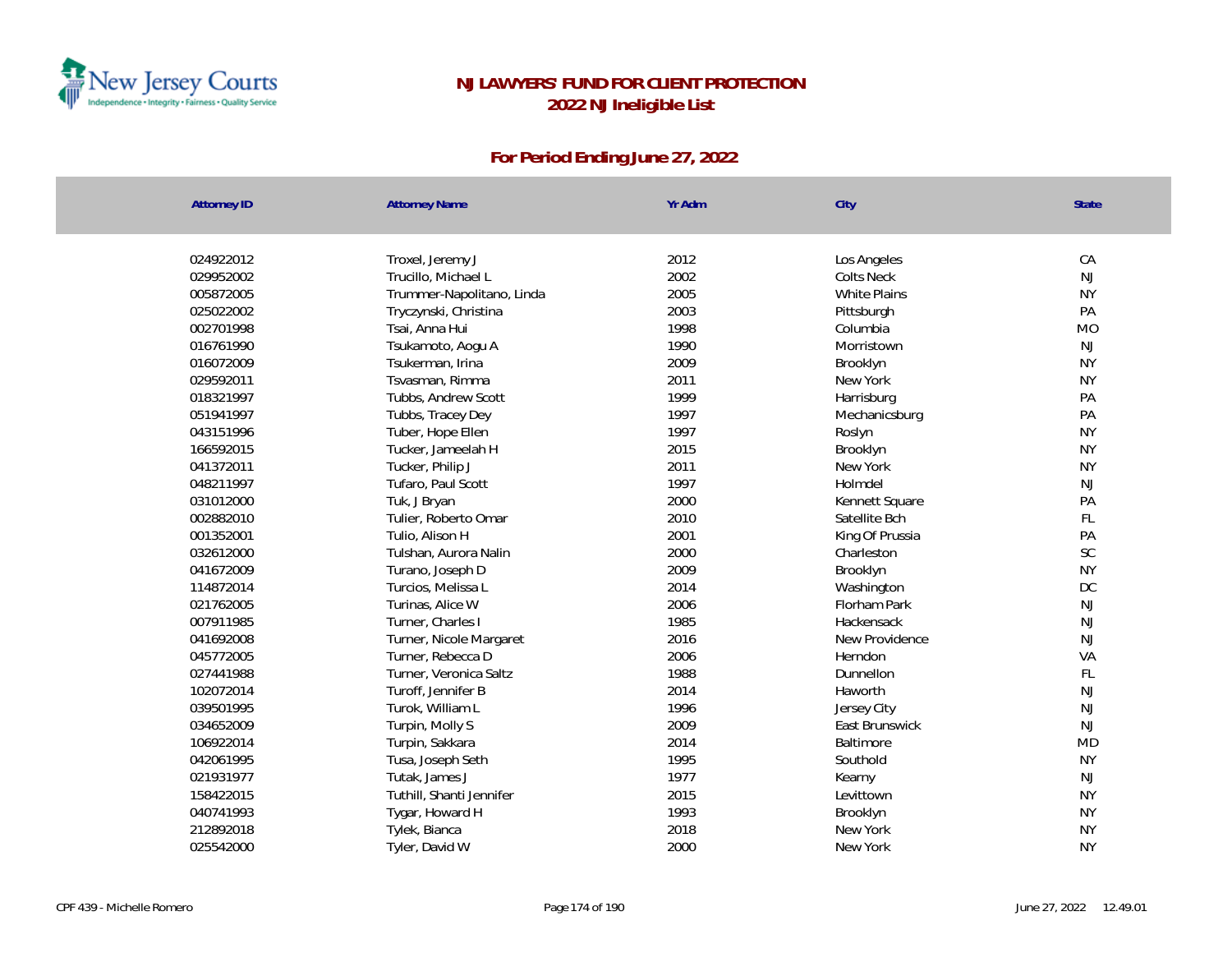

| <b>Attorney ID</b> | <b>Attorney Name</b>        | Yr Adm | City                | State         |
|--------------------|-----------------------------|--------|---------------------|---------------|
|                    |                             |        |                     |               |
| 030492010          | Tyman, Daniel E             | 2013   | Round Rock          | TX            |
| 007302001          | Tynday, John Anthony        | 2001   | New York            | <b>NY</b>     |
| 018051998          | Ucinski, Theodore Waclaw    | 1998   | Garden City         | <b>NY</b>     |
| 040912005          | Udell, Robb                 | 2006   | Miami               | FL            |
| 025232011          | Udoji, Adaeze               | 2011   | New York            | <b>NY</b>     |
| 234192016          | Ulett, Tracy-Ann            | 2016   | Washington          | DC            |
| 042562010          | Um, Shin Young              | 2011   | Seoul               | OC            |
| 047022005          | Ungar, Shari                | 2005   | Fort Lee            | NJ            |
| 345582021          | Ungeheuer, Sarah Jane       | 2021   | New York            | <b>NY</b>     |
| 043842005          | Unger, Jeffrey              | 2005   | Roseland            | $\mathsf{NJ}$ |
| 018531983          | Unger, Neal M               | 1984   | East Brunswick      | $\mathsf{NJ}$ |
| 033601982          | Unger, Stephanie S          | 1983   | Baltimore           | <b>MD</b>     |
| 013141974          | Unterman, Dennis M          | 1974   | Ladera Ranch        | CA            |
| 003012006          | Upadhye, Shilpa M           | 2006   | Oak Brook           | $\mathsf{IL}$ |
| 012191984          | Urbania, Paul J             | 1984   | Shrewsbury          | $\mathsf{NJ}$ |
| 030862008          | Uriel, Jacob                | 2008   | Brooklyn            | <b>NY</b>     |
| 022931992          | Usdin, Warren E             | 1992   | New York            | <b>NY</b>     |
| 038812011          | Usher, Mikhail              | 2011   | Brooklyn            | <b>NY</b>     |
| 000582005          | Usher-Martin, Keisha Aldrea | 2005   | Philadelphia        | PA            |
| 158982016          | Uszakiewicz, Kellie-Lyn     | 2016   | Hoboken             | NJ            |
| 033801996          | Uzzell, Lysander D          | 1996   | Newark              | NJ            |
| 023102001          | Vaccarelli, Lisa Burgin     | 2001   | Media               | PA            |
| 001861999          | Vaccaro, Joseph             | 1999   | Philadelphia        | PA            |
| 005361998          | Vaccaro, Steven Richard     | 1998   | Glen Head           | <b>NY</b>     |
| 095622013          | Vachon, Nicole Kathleen     | 2013   | New York            | <b>NY</b>     |
| 023662006          | Vaiman, Julie I             | 2007   | Brooklyn            | <b>NY</b>     |
| 165402017          | Vairavan, Devi Alamelu      | 2017   | Jersey City         | $\mathsf{NJ}$ |
| 005352002          | Valentin, Maria I           | 2002   | <b>White Plains</b> | <b>NY</b>     |
| 282862018          | Valentino, Michael Thomas   | 2018   | Hasbrouck Heights   | NJ            |
| 020372006          | Valentino, Rosalie Consuelo | 2006   | Muttontown          | <b>NY</b>     |
| 030981999          | Valla, Samuel Maurice       | 1999   | Ivyland             | PA            |
| 277052018          | Vallely, Erick R            | 2018   | Seaford             | <b>NY</b>     |
| 085872013          | Valsan, Dawn                | 2013   | Reading             | PA            |
| 026552011          | Van Batavia, Lisa Marie     | 2011   | Dobbs Ferry         | <b>NY</b>     |
| 048731995          | Van Buskirk, Paul A         | 1996   | Florham Park        | <b>NJ</b>     |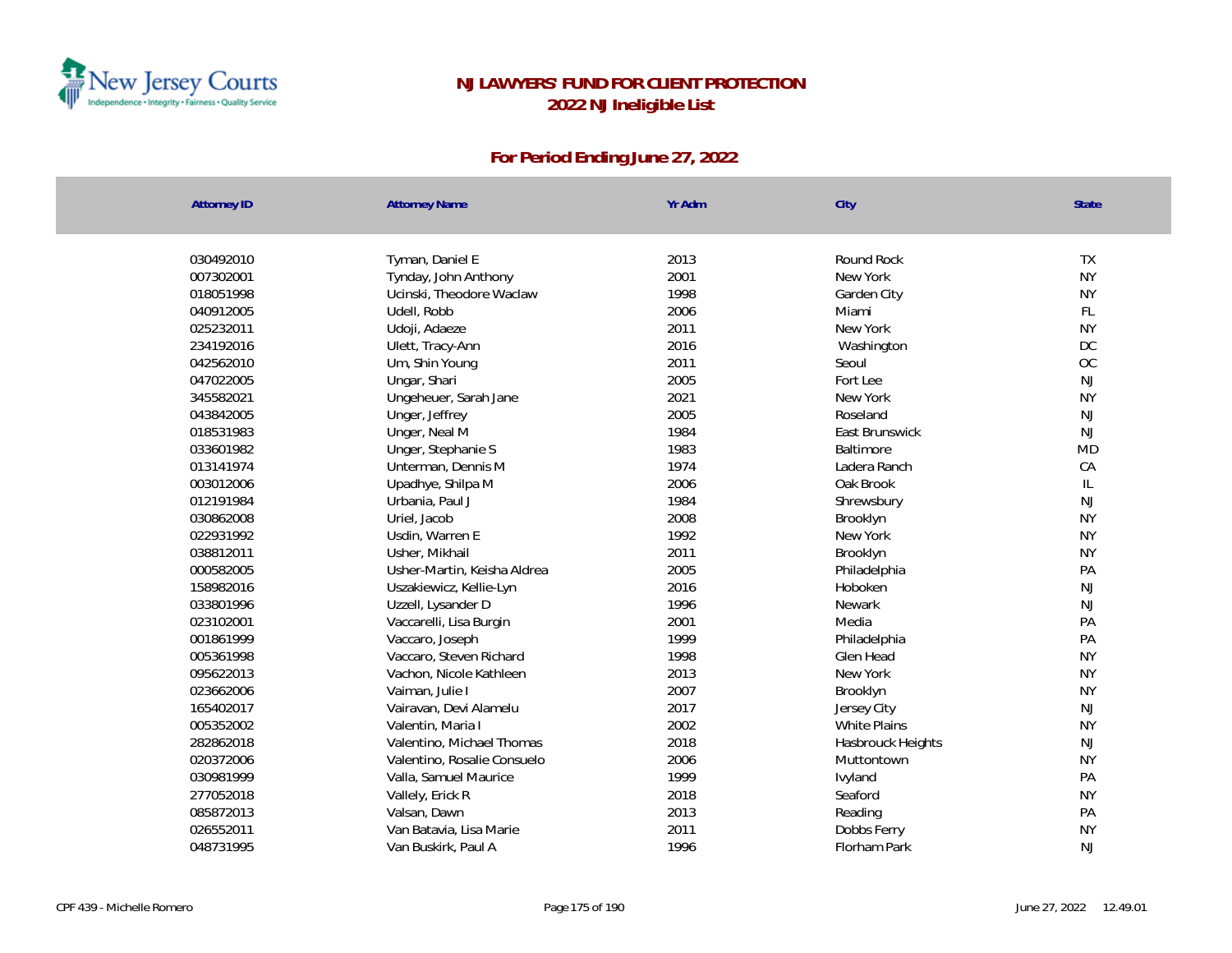

| Attorney ID | <b>Attorney Name</b>        | Yr Adm | City             | <b>State</b>  |
|-------------|-----------------------------|--------|------------------|---------------|
|             |                             |        |                  |               |
| 020392003   | Van Denbergh, Jennifer S    | 2004   | Chappaqua        | <b>NY</b>     |
| 177812015   | Van Der Wall, John Richard  | 2015   | Trabuco Canyon   | CA            |
| 073532013   | Van Horn, Jolee M           | 2013   | Harrisburg       | PA            |
| 030702012   | Van Zandt, Rebecca Kitchens | 2012   | New York         | <b>NY</b>     |
| 149962017   | Vance, Lindsey Taylor       | 2017   | Atlanta          | GA            |
| 039031997   | Vance, Tara Lea             | 1998   | Yonkers          | <b>NY</b>     |
| 007001984   | Vandecastle, Mary L         | 1984   | Watchung         | NJ            |
| 019801976   | Vander Heide, Martin        | 1976   | <b>Sussex</b>    | NJ            |
| 037861986   | Varady, Andrew S            | 1987   | New York         | <b>NY</b>     |
| 013431989   | Vardilli, Michael S         | 1989   | Bayonne          | NJ            |
| 050821998   | Varela, Anaysa              | 1998   | Oak Ridge        | <b>NC</b>     |
| 113502014   | Vargo, Charles Gerard       | 2014   | Philadelphia     | PA            |
| 027252003   | Varley, Myles P             | 2003   | Babylon          | <b>NY</b>     |
| 039342010   | Varnavides, Gary A          | 2010   | New York         | <b>NY</b>     |
| 000571990   | Varoli, David J             | 1990   | Katonah          | <b>NY</b>     |
| 005172007   | Vasher, Brent N             | 2007   | Fort Washington  | PA            |
| 015772008   | Vasserman, Raquel Michaela  | 2008   | Brooklyn         | <b>NY</b>     |
| 013942008   | Vaughn, Robbie L            | 2008   | <b>Bay Shore</b> | <b>NY</b>     |
| 165612015   | Vaysberg, Anna              | 2015   | Matawan          | NJ            |
| 123932014   | Vazirova, Karina            | 2014   | London           | OC            |
| 018202005   | Vazquez, Steven L           | 2005   | Summit           | <b>NJ</b>     |
| 046122006   | Veenstra, Chantal D         | 2007   | New York         | <b>NY</b>     |
| 043112004   | Veitch, Meghan              | 2004   | Rockville Centre | <b>NY</b>     |
| 038882004   | Veith, James C              | 2004   | Lansdale         | PA            |
| 006961991   | Velantzas-Austin, Tina      | 1991   | Somerset         | $\mathsf{NJ}$ |
| 347212021   | Velez, Bianca Lili          | 2021   | New York         | <b>NY</b>     |
| 015942007   | Velter, Felix               | 2007   | Southampton      | PA            |
| 040841995   | Veon, Kim Livesey           | 1996   | <b>Blue Bell</b> | PA            |
| 015221994   | Veon, Richard A             | 1994   | Conshohocken     | PA            |
| 090552014   | Vera Mera, Jorge L          | 2014   | Washington       | DC            |
| 024661986   | Verchick, Michele C         | 1986   | Westfield        | NJ            |
| 004301988   | Verderame, Mary C           | 1988   | Hackensack       | $\mathsf{NJ}$ |
| 112382014   | Vernick, Lindsay Jessica    | 2014   | Maple Glen       | PA            |
| 048142011   | Verone, Adam C              | 2012   | Trenton          | $\mathsf{NJ}$ |
| 023911986   | Verrecchio, Roseann B       | 1987   | Rodanthe         | <b>NC</b>     |
|             |                             |        |                  |               |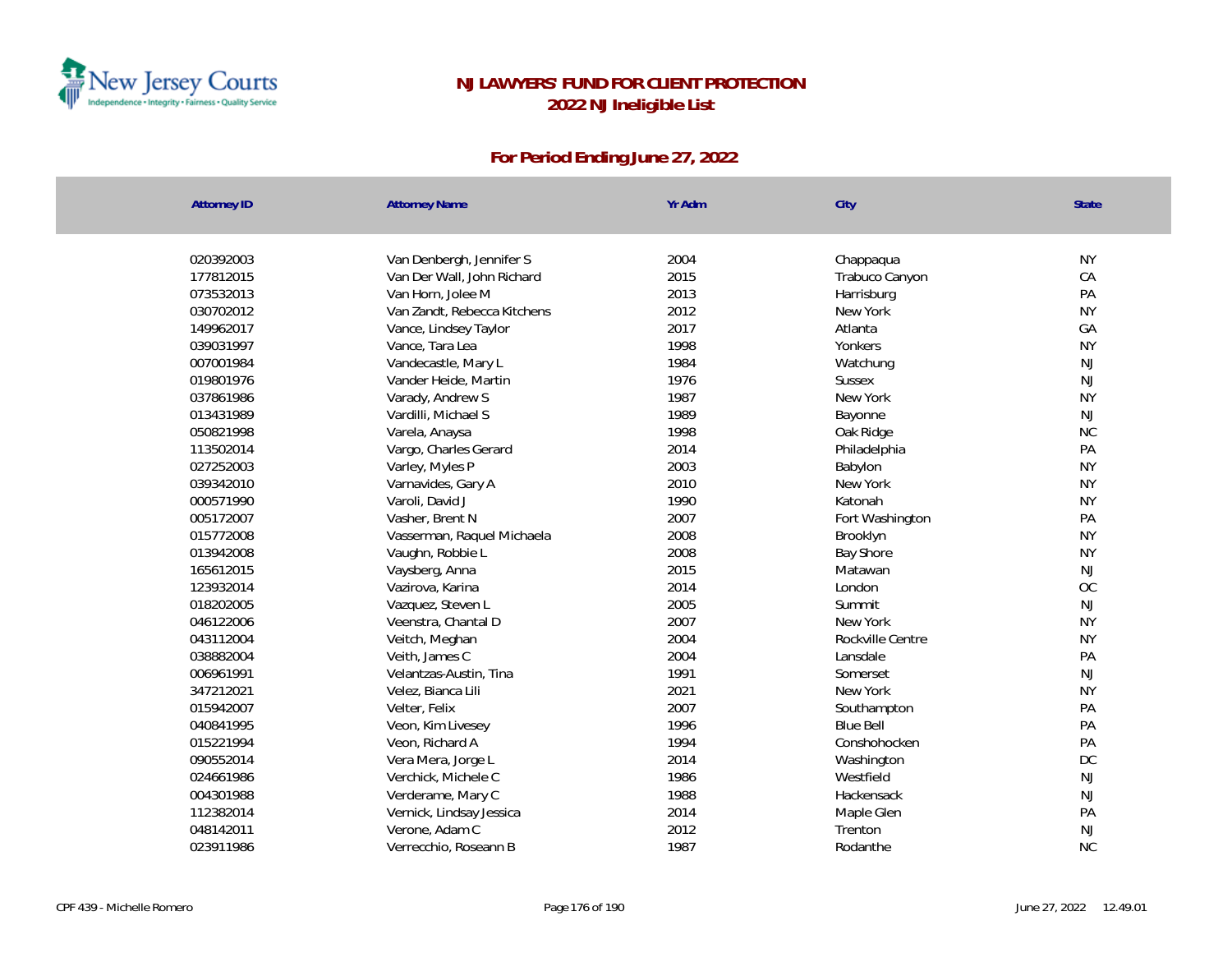

| 003742004<br>2004<br><b>NY</b><br>Verrelli, Valentino A<br>Mineola<br>1994<br><b>NY</b><br>056271994<br>Verschell, David T<br>Bethpage<br>2007<br>VA<br>007332007<br>Vertolli, Kimberly A<br>Alexandria<br>2016<br>New Castle<br>DE<br>207362016<br>Vesprey, Randolph M<br>2000<br>NJ<br>002322000<br>Veteri, Joseph<br>Springfield<br>1985<br><b>NY</b><br>034111984<br>Vezeris, David J<br>New York<br>1987<br><b>NY</b><br>042351986<br>Victor, Brian K<br>New York<br>NJ<br>1983<br>025061982<br>Vidulich, Joseph P<br>Parsippany,<br>2015<br>173222015<br><b>NY</b><br>Viets, Whitney Meredith<br>New York<br>1994<br><b>NJ</b><br>011541994<br>Vigren, John C<br>Blairstown<br>1989<br>020841989<br>Vilanova, Maureen E<br>Boston<br>MA<br>1983<br>016921983<br>Villano, Laurie A<br>Springfield<br>NJ<br>2018<br>257802018<br><b>NJ</b><br>Villemson, Kai<br>Mount Laurel<br><b>NY</b><br>2012<br>041002011<br>Vinas, Rosanna<br><b>Bronx</b><br>2008<br>032982007<br><b>NY</b><br>Vincenzi, Janette M<br>Nanuet<br>NJ<br>1976<br>011891976<br>Viniar, Carl B<br>Cherry Hill<br>2007<br>Austin<br>TX<br>024122006<br>Vinish, Daniel E<br><b>NY</b><br>2014<br>109462014<br>Vir, Garima<br>Long Island City<br>1994<br><b>NY</b><br>035571994<br>Virdone, John<br>Westbury<br>2021<br><b>NY</b><br>351932021<br>Virmani, Priyanka L<br>New York<br>2001<br><b>NY</b><br>New York<br>030542001<br>Visceglia, Vincent Daniel<br>2012<br>022582011<br>Mt. Sinai<br><b>NY</b><br>Viscount-Tommasino, Lisa M<br>2013<br><b>NY</b><br>017662012<br>Vislocky, Nicholas B<br>New York<br>1981<br>Lodi<br><b>NJ</b><br>002851981<br>Viso, Anthony<br>1992<br><b>NY</b><br>054321991<br>Visser, James M<br><b>Bronx</b><br>2010<br>038152010<br>PA<br>Visser, Joanna L<br>Philadelphia |  |
|------------------------------------------------------------------------------------------------------------------------------------------------------------------------------------------------------------------------------------------------------------------------------------------------------------------------------------------------------------------------------------------------------------------------------------------------------------------------------------------------------------------------------------------------------------------------------------------------------------------------------------------------------------------------------------------------------------------------------------------------------------------------------------------------------------------------------------------------------------------------------------------------------------------------------------------------------------------------------------------------------------------------------------------------------------------------------------------------------------------------------------------------------------------------------------------------------------------------------------------------------------------------------------------------------------------------------------------------------------------------------------------------------------------------------------------------------------------------------------------------------------------------------------------------------------------------------------------------------------------------------------------------------------------------------------------------------------------------------------------------------------------------------------|--|
|                                                                                                                                                                                                                                                                                                                                                                                                                                                                                                                                                                                                                                                                                                                                                                                                                                                                                                                                                                                                                                                                                                                                                                                                                                                                                                                                                                                                                                                                                                                                                                                                                                                                                                                                                                                    |  |
|                                                                                                                                                                                                                                                                                                                                                                                                                                                                                                                                                                                                                                                                                                                                                                                                                                                                                                                                                                                                                                                                                                                                                                                                                                                                                                                                                                                                                                                                                                                                                                                                                                                                                                                                                                                    |  |
|                                                                                                                                                                                                                                                                                                                                                                                                                                                                                                                                                                                                                                                                                                                                                                                                                                                                                                                                                                                                                                                                                                                                                                                                                                                                                                                                                                                                                                                                                                                                                                                                                                                                                                                                                                                    |  |
|                                                                                                                                                                                                                                                                                                                                                                                                                                                                                                                                                                                                                                                                                                                                                                                                                                                                                                                                                                                                                                                                                                                                                                                                                                                                                                                                                                                                                                                                                                                                                                                                                                                                                                                                                                                    |  |
|                                                                                                                                                                                                                                                                                                                                                                                                                                                                                                                                                                                                                                                                                                                                                                                                                                                                                                                                                                                                                                                                                                                                                                                                                                                                                                                                                                                                                                                                                                                                                                                                                                                                                                                                                                                    |  |
|                                                                                                                                                                                                                                                                                                                                                                                                                                                                                                                                                                                                                                                                                                                                                                                                                                                                                                                                                                                                                                                                                                                                                                                                                                                                                                                                                                                                                                                                                                                                                                                                                                                                                                                                                                                    |  |
|                                                                                                                                                                                                                                                                                                                                                                                                                                                                                                                                                                                                                                                                                                                                                                                                                                                                                                                                                                                                                                                                                                                                                                                                                                                                                                                                                                                                                                                                                                                                                                                                                                                                                                                                                                                    |  |
|                                                                                                                                                                                                                                                                                                                                                                                                                                                                                                                                                                                                                                                                                                                                                                                                                                                                                                                                                                                                                                                                                                                                                                                                                                                                                                                                                                                                                                                                                                                                                                                                                                                                                                                                                                                    |  |
|                                                                                                                                                                                                                                                                                                                                                                                                                                                                                                                                                                                                                                                                                                                                                                                                                                                                                                                                                                                                                                                                                                                                                                                                                                                                                                                                                                                                                                                                                                                                                                                                                                                                                                                                                                                    |  |
|                                                                                                                                                                                                                                                                                                                                                                                                                                                                                                                                                                                                                                                                                                                                                                                                                                                                                                                                                                                                                                                                                                                                                                                                                                                                                                                                                                                                                                                                                                                                                                                                                                                                                                                                                                                    |  |
|                                                                                                                                                                                                                                                                                                                                                                                                                                                                                                                                                                                                                                                                                                                                                                                                                                                                                                                                                                                                                                                                                                                                                                                                                                                                                                                                                                                                                                                                                                                                                                                                                                                                                                                                                                                    |  |
|                                                                                                                                                                                                                                                                                                                                                                                                                                                                                                                                                                                                                                                                                                                                                                                                                                                                                                                                                                                                                                                                                                                                                                                                                                                                                                                                                                                                                                                                                                                                                                                                                                                                                                                                                                                    |  |
|                                                                                                                                                                                                                                                                                                                                                                                                                                                                                                                                                                                                                                                                                                                                                                                                                                                                                                                                                                                                                                                                                                                                                                                                                                                                                                                                                                                                                                                                                                                                                                                                                                                                                                                                                                                    |  |
|                                                                                                                                                                                                                                                                                                                                                                                                                                                                                                                                                                                                                                                                                                                                                                                                                                                                                                                                                                                                                                                                                                                                                                                                                                                                                                                                                                                                                                                                                                                                                                                                                                                                                                                                                                                    |  |
|                                                                                                                                                                                                                                                                                                                                                                                                                                                                                                                                                                                                                                                                                                                                                                                                                                                                                                                                                                                                                                                                                                                                                                                                                                                                                                                                                                                                                                                                                                                                                                                                                                                                                                                                                                                    |  |
|                                                                                                                                                                                                                                                                                                                                                                                                                                                                                                                                                                                                                                                                                                                                                                                                                                                                                                                                                                                                                                                                                                                                                                                                                                                                                                                                                                                                                                                                                                                                                                                                                                                                                                                                                                                    |  |
|                                                                                                                                                                                                                                                                                                                                                                                                                                                                                                                                                                                                                                                                                                                                                                                                                                                                                                                                                                                                                                                                                                                                                                                                                                                                                                                                                                                                                                                                                                                                                                                                                                                                                                                                                                                    |  |
|                                                                                                                                                                                                                                                                                                                                                                                                                                                                                                                                                                                                                                                                                                                                                                                                                                                                                                                                                                                                                                                                                                                                                                                                                                                                                                                                                                                                                                                                                                                                                                                                                                                                                                                                                                                    |  |
|                                                                                                                                                                                                                                                                                                                                                                                                                                                                                                                                                                                                                                                                                                                                                                                                                                                                                                                                                                                                                                                                                                                                                                                                                                                                                                                                                                                                                                                                                                                                                                                                                                                                                                                                                                                    |  |
|                                                                                                                                                                                                                                                                                                                                                                                                                                                                                                                                                                                                                                                                                                                                                                                                                                                                                                                                                                                                                                                                                                                                                                                                                                                                                                                                                                                                                                                                                                                                                                                                                                                                                                                                                                                    |  |
|                                                                                                                                                                                                                                                                                                                                                                                                                                                                                                                                                                                                                                                                                                                                                                                                                                                                                                                                                                                                                                                                                                                                                                                                                                                                                                                                                                                                                                                                                                                                                                                                                                                                                                                                                                                    |  |
|                                                                                                                                                                                                                                                                                                                                                                                                                                                                                                                                                                                                                                                                                                                                                                                                                                                                                                                                                                                                                                                                                                                                                                                                                                                                                                                                                                                                                                                                                                                                                                                                                                                                                                                                                                                    |  |
|                                                                                                                                                                                                                                                                                                                                                                                                                                                                                                                                                                                                                                                                                                                                                                                                                                                                                                                                                                                                                                                                                                                                                                                                                                                                                                                                                                                                                                                                                                                                                                                                                                                                                                                                                                                    |  |
|                                                                                                                                                                                                                                                                                                                                                                                                                                                                                                                                                                                                                                                                                                                                                                                                                                                                                                                                                                                                                                                                                                                                                                                                                                                                                                                                                                                                                                                                                                                                                                                                                                                                                                                                                                                    |  |
|                                                                                                                                                                                                                                                                                                                                                                                                                                                                                                                                                                                                                                                                                                                                                                                                                                                                                                                                                                                                                                                                                                                                                                                                                                                                                                                                                                                                                                                                                                                                                                                                                                                                                                                                                                                    |  |
|                                                                                                                                                                                                                                                                                                                                                                                                                                                                                                                                                                                                                                                                                                                                                                                                                                                                                                                                                                                                                                                                                                                                                                                                                                                                                                                                                                                                                                                                                                                                                                                                                                                                                                                                                                                    |  |
|                                                                                                                                                                                                                                                                                                                                                                                                                                                                                                                                                                                                                                                                                                                                                                                                                                                                                                                                                                                                                                                                                                                                                                                                                                                                                                                                                                                                                                                                                                                                                                                                                                                                                                                                                                                    |  |
| 1982<br>IL<br>004111982<br>Vitali, Richard L<br>Alton                                                                                                                                                                                                                                                                                                                                                                                                                                                                                                                                                                                                                                                                                                                                                                                                                                                                                                                                                                                                                                                                                                                                                                                                                                                                                                                                                                                                                                                                                                                                                                                                                                                                                                                              |  |
| 1990<br><b>NY</b><br>045721990<br>Vitek, Anna Maria<br>New York                                                                                                                                                                                                                                                                                                                                                                                                                                                                                                                                                                                                                                                                                                                                                                                                                                                                                                                                                                                                                                                                                                                                                                                                                                                                                                                                                                                                                                                                                                                                                                                                                                                                                                                    |  |
| 2002<br><b>NY</b><br>021472002<br>Vitello, Theresa Ann<br>New York                                                                                                                                                                                                                                                                                                                                                                                                                                                                                                                                                                                                                                                                                                                                                                                                                                                                                                                                                                                                                                                                                                                                                                                                                                                                                                                                                                                                                                                                                                                                                                                                                                                                                                                 |  |
| 2020<br>PA<br>323362020<br>Vito, Frank C<br>Philadelphia                                                                                                                                                                                                                                                                                                                                                                                                                                                                                                                                                                                                                                                                                                                                                                                                                                                                                                                                                                                                                                                                                                                                                                                                                                                                                                                                                                                                                                                                                                                                                                                                                                                                                                                           |  |
| 1991<br><b>NJ</b><br>000171991<br>Vitureira, Jorge L<br>Millington                                                                                                                                                                                                                                                                                                                                                                                                                                                                                                                                                                                                                                                                                                                                                                                                                                                                                                                                                                                                                                                                                                                                                                                                                                                                                                                                                                                                                                                                                                                                                                                                                                                                                                                 |  |
| 2001<br>CT<br>028022000<br>Volkman, Rachel<br>Fairfield                                                                                                                                                                                                                                                                                                                                                                                                                                                                                                                                                                                                                                                                                                                                                                                                                                                                                                                                                                                                                                                                                                                                                                                                                                                                                                                                                                                                                                                                                                                                                                                                                                                                                                                            |  |
| 2019<br>214332019<br>Volkov, Cheyna R<br><b>NY</b><br>New York                                                                                                                                                                                                                                                                                                                                                                                                                                                                                                                                                                                                                                                                                                                                                                                                                                                                                                                                                                                                                                                                                                                                                                                                                                                                                                                                                                                                                                                                                                                                                                                                                                                                                                                     |  |
| 1978<br><b>NJ</b><br>025091978<br>Voll, Richard A<br>Ridgewood                                                                                                                                                                                                                                                                                                                                                                                                                                                                                                                                                                                                                                                                                                                                                                                                                                                                                                                                                                                                                                                                                                                                                                                                                                                                                                                                                                                                                                                                                                                                                                                                                                                                                                                     |  |
| PA<br>2013<br>023302012<br>Volz, Rebecca Helen<br>Philadelphia                                                                                                                                                                                                                                                                                                                                                                                                                                                                                                                                                                                                                                                                                                                                                                                                                                                                                                                                                                                                                                                                                                                                                                                                                                                                                                                                                                                                                                                                                                                                                                                                                                                                                                                     |  |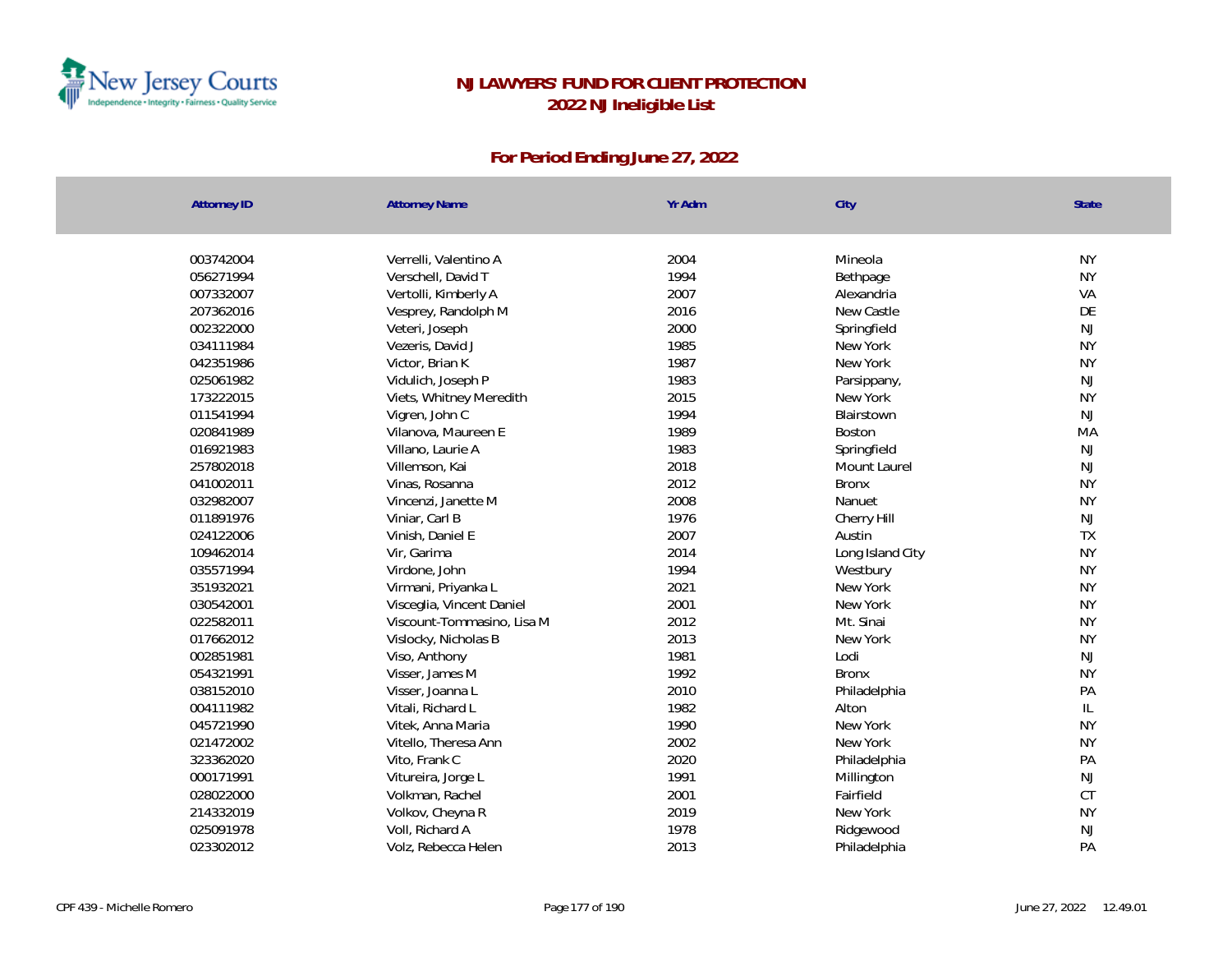

| <b>Attorney ID</b> | <b>Attorney Name</b>      | Yr Adm | City            | State         |
|--------------------|---------------------------|--------|-----------------|---------------|
|                    |                           |        |                 |               |
| 019971999          | Voshell, Colleen Casey    | 2000   | Wayne           | PA            |
| 019391990          | Voss, Sandra L            | 1990   | Ocean City      | NJ            |
| 042402002          | Votta, William J          | 2002   | Allentown       | PA            |
| 039881997          | Vrontos, Kliopatra        | 1997   | Summit          | NJ            |
| 354382021          | Vulcain, Carl Andre       | 2021   | Rosedale        | <b>NY</b>     |
| 023291976          | Wachsberger, Chaim        | 1976   | New York        | <b>NY</b>     |
| 003961985          | Wade, Katherine S         | 1985   | Cherry Hill     | NJ            |
| 091302014          | Wadell, Samantha Rebecca  | 2014   | New York        | <b>NY</b>     |
| 050612013          | Wadhwani, Arden           | 2013   | London          | OC            |
| 025881987          | Wadyka, Steven J          | 1987   | Washington      | DC            |
| 340532021          | Waged, Faisal             | 2021   | Dover           | NJ            |
| 049181993          | Wagner-Mele, Amy          | 1993   | West Nyack      | <b>NY</b>     |
| 034631980          | Wahl, Stephen F           | 1981   | Arlington       | TX            |
| 017521984          | Wahrenberger, Judith Anne | 1984   | Westfield       | NJ            |
| 027402007          | Waldauer, Jonathan Max    | 2008   | Brooklyn        | <b>NY</b>     |
| 011892002          | Waldman, David R          | 2005   | New York        | <b>NY</b>     |
| 085422013          | Waldman, Michael Harrison | 2013   | Hoboken         | NJ            |
| 037421985          | Waldt, Dean J             | 1985   | Phoenix         | AZ            |
| 008591996          | Walfish, John Lawrence    | 1996   | Royersford      | PA            |
| 010302008          | Walia, Gurpreet Singh     | 2008   | Jericho         | <b>NY</b>     |
| 257892019          | Walk, Kenneth R           | 2019   | Lake Hopatcong  | NJ            |
| 009461987          | Walker, Jan C             | 1987   | New York        | <b>NY</b>     |
| 028331989          | Walker, Kevin B           | 1989   | Morristown      | NJ            |
| 005602005          | Walker, Rebecca Draper    | 2005   | Wilmington      | DE            |
| 027812009          | Walker, Romain D          | 2009   | S Plainfield    | NJ            |
| 013751995          | Walker, V Carl            | 1995   | Brooklyn        | <b>NY</b>     |
| 038421983          | Walko, Andrew J           | 1983   | Margate City    | $\mathsf{NJ}$ |
| 006792012          | Walkow, Alan N            | 2012   | Oakhurst        | NJ            |
| 016572000          | Wall, Christopher Matthew | 2000   | <b>Brielle</b>  | NJ            |
| 024821978          | Wall, Joshua              | 1978   | Philadelphia    | PA            |
| 013172006          | Wallace, Divya            | 2006   | King Of Prussia | PA            |
| 023641985          | Wallace, James D          | 1985   | Cherry Hill     | NJ            |
| 000592010          | Wallace, Jared Lee        | 2010   | Philadelphia    | PA            |
| 040732001          | Wallace, Matthew Aaron    | 2002   | Howell          | NJ            |
| 037912007          | Wallach, Tracy            | 2007   | New York        | <b>NY</b>     |
|                    |                           |        |                 |               |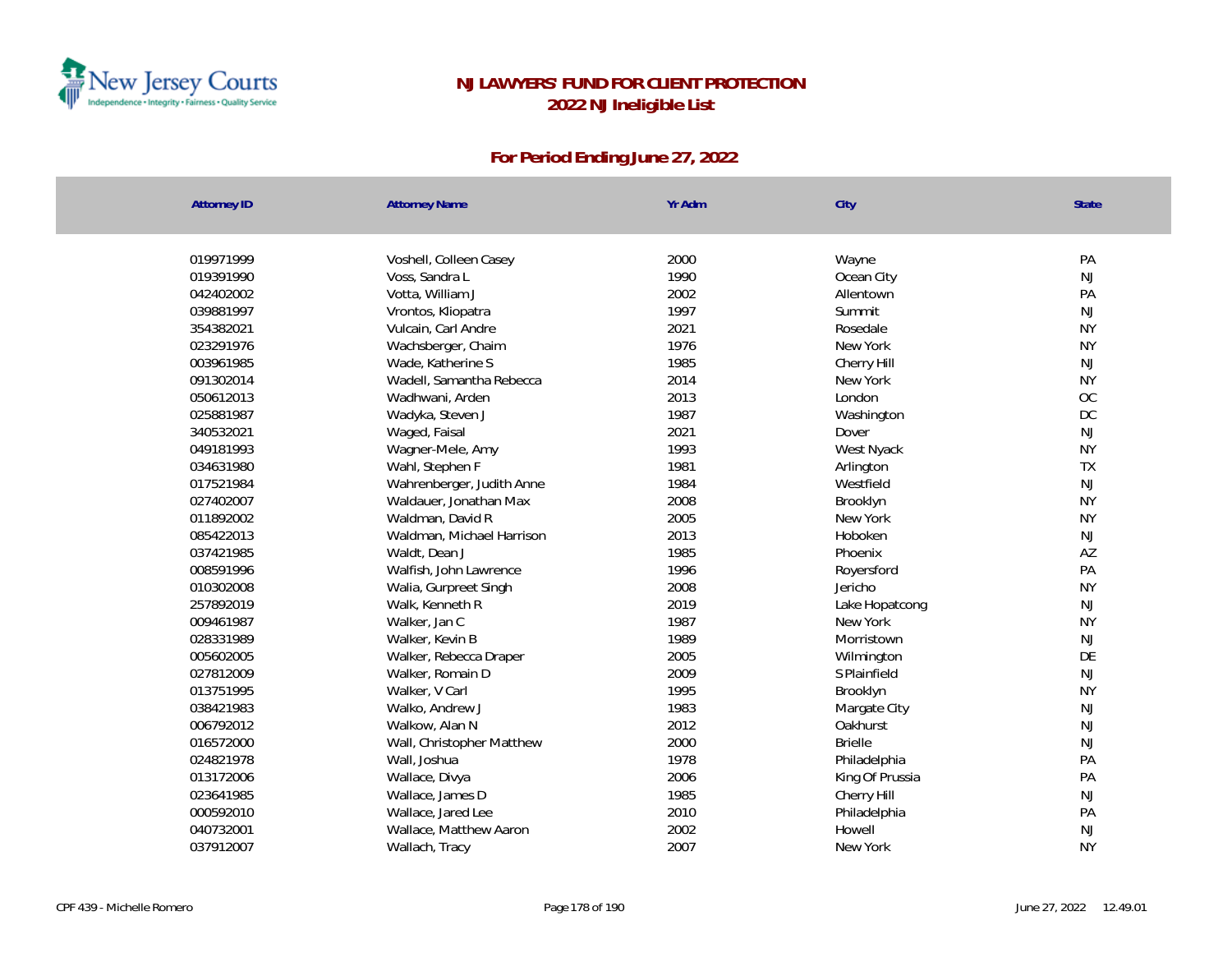

| 023811977<br>1977<br>NJ<br>Wallenstein, Laura B<br>Cherry Hill<br>2000<br>VA<br>048941998<br>Walls, Michael J<br>Sterling<br>2014<br>FL<br>139112014<br>Walser, Thomas R Mendez<br>Boca Raton<br>1990<br>NJ<br>021591990<br>Walsh, Edward<br>Florham Park<br>2013<br>NJ<br>092952013<br>Walsh, Jared Thomas<br>Kingston<br>1993<br>NJ<br>051591993<br>Westfield<br>Walsh, John J<br>VA<br>032401992<br>1993<br>Walsh, Kathleen G<br>Occoquan<br><b>NY</b><br>027852011<br>2011<br>Walsh, Kenneth D<br>New York<br>1988<br>NJ<br>011831988<br>Walsh, Michael F<br>Fair Haven<br>2010<br>DE<br>007052010<br>Walsh, Thomas D<br>Wilmington<br>2005<br>AZ<br>015812004<br>Walter, Betsy<br>Scottsdale<br>2010<br>PA<br>018342010<br>Stroudsburg<br>Walters, Kathleen E<br>1978<br><b>NY</b><br>001641978<br>Walton, Alfred G<br>Scarsdale<br>2013<br>PA<br>079402013<br>Wampole, Courtnee Lynn<br>Souderton<br>2002<br><b>NV</b><br>035922002<br>Henderson<br>Wang, Anthony K<br>2018<br>NJ<br>297222018<br>Jersey City<br>Wang, Jingtao<br>2014<br>NJ<br>068602014<br>Wang, Mary<br>Avenel<br>2003<br>MA<br>028122003<br>Cambridge<br>Wang, Min<br>1994<br>NJ<br>056481994<br>Wang, Shiping J<br>Watchung<br>2009<br><b>NY</b><br>035762009<br>Wang, Shirley Y<br>Bayside<br>FL<br>142232015<br>2015<br>Miami<br>Ward, James J<br>2021<br><b>NY</b><br>311602021<br>New York<br>Ward, James K<br>1993<br>057751993<br><b>NY</b><br>Ward, John F<br>Riverdale<br>1986<br>NJ<br>033131986<br>Newton<br>Ward, Megan A<br>2020<br><b>NY</b><br>325522020<br>Ward, Serena R<br>New York<br>1977<br>021591977<br><b>Toms River</b><br>NJ<br>Ward, William A<br>2016<br>PA<br>211212016<br>Ward, William S<br>Philadelphia<br>1979<br>NJ<br>017181979<br>Wardell, Edward S<br>Cherry Hill<br>2010<br>NJ<br>046322010<br>Ware, Fleming<br>Union City<br>1997<br>NJ<br>031661997<br>Ware, Sandra J<br>Woodbury<br>1981<br>NJ<br>021441981<br>Warhaftig, Jeri L<br>Newark<br>NJ<br>002591990<br>1990<br>Red Bank<br>Warner, Mary E<br>037341993<br>1993<br>MA<br>Warren, Cynthia L<br>Boston<br>2012<br>VA<br>047872011<br>Warren, David Spencer<br>Henrico<br>2014<br>NJ<br>123892014<br>Warren, Shannon Alyssa<br>Westville | <b>Attorney ID</b> | <b>Attorney Name</b> | Yr Adm | City | State |
|------------------------------------------------------------------------------------------------------------------------------------------------------------------------------------------------------------------------------------------------------------------------------------------------------------------------------------------------------------------------------------------------------------------------------------------------------------------------------------------------------------------------------------------------------------------------------------------------------------------------------------------------------------------------------------------------------------------------------------------------------------------------------------------------------------------------------------------------------------------------------------------------------------------------------------------------------------------------------------------------------------------------------------------------------------------------------------------------------------------------------------------------------------------------------------------------------------------------------------------------------------------------------------------------------------------------------------------------------------------------------------------------------------------------------------------------------------------------------------------------------------------------------------------------------------------------------------------------------------------------------------------------------------------------------------------------------------------------------------------------------------------------------------------------------------------------------------------------------------------------------------------------------------------------------------------------------------------------------------------------------------------------------------------------------------------------------------------------------------------------------------------------------------------------------------------------------------------|--------------------|----------------------|--------|------|-------|
|                                                                                                                                                                                                                                                                                                                                                                                                                                                                                                                                                                                                                                                                                                                                                                                                                                                                                                                                                                                                                                                                                                                                                                                                                                                                                                                                                                                                                                                                                                                                                                                                                                                                                                                                                                                                                                                                                                                                                                                                                                                                                                                                                                                                                  |                    |                      |        |      |       |
|                                                                                                                                                                                                                                                                                                                                                                                                                                                                                                                                                                                                                                                                                                                                                                                                                                                                                                                                                                                                                                                                                                                                                                                                                                                                                                                                                                                                                                                                                                                                                                                                                                                                                                                                                                                                                                                                                                                                                                                                                                                                                                                                                                                                                  |                    |                      |        |      |       |
|                                                                                                                                                                                                                                                                                                                                                                                                                                                                                                                                                                                                                                                                                                                                                                                                                                                                                                                                                                                                                                                                                                                                                                                                                                                                                                                                                                                                                                                                                                                                                                                                                                                                                                                                                                                                                                                                                                                                                                                                                                                                                                                                                                                                                  |                    |                      |        |      |       |
|                                                                                                                                                                                                                                                                                                                                                                                                                                                                                                                                                                                                                                                                                                                                                                                                                                                                                                                                                                                                                                                                                                                                                                                                                                                                                                                                                                                                                                                                                                                                                                                                                                                                                                                                                                                                                                                                                                                                                                                                                                                                                                                                                                                                                  |                    |                      |        |      |       |
|                                                                                                                                                                                                                                                                                                                                                                                                                                                                                                                                                                                                                                                                                                                                                                                                                                                                                                                                                                                                                                                                                                                                                                                                                                                                                                                                                                                                                                                                                                                                                                                                                                                                                                                                                                                                                                                                                                                                                                                                                                                                                                                                                                                                                  |                    |                      |        |      |       |
|                                                                                                                                                                                                                                                                                                                                                                                                                                                                                                                                                                                                                                                                                                                                                                                                                                                                                                                                                                                                                                                                                                                                                                                                                                                                                                                                                                                                                                                                                                                                                                                                                                                                                                                                                                                                                                                                                                                                                                                                                                                                                                                                                                                                                  |                    |                      |        |      |       |
|                                                                                                                                                                                                                                                                                                                                                                                                                                                                                                                                                                                                                                                                                                                                                                                                                                                                                                                                                                                                                                                                                                                                                                                                                                                                                                                                                                                                                                                                                                                                                                                                                                                                                                                                                                                                                                                                                                                                                                                                                                                                                                                                                                                                                  |                    |                      |        |      |       |
|                                                                                                                                                                                                                                                                                                                                                                                                                                                                                                                                                                                                                                                                                                                                                                                                                                                                                                                                                                                                                                                                                                                                                                                                                                                                                                                                                                                                                                                                                                                                                                                                                                                                                                                                                                                                                                                                                                                                                                                                                                                                                                                                                                                                                  |                    |                      |        |      |       |
|                                                                                                                                                                                                                                                                                                                                                                                                                                                                                                                                                                                                                                                                                                                                                                                                                                                                                                                                                                                                                                                                                                                                                                                                                                                                                                                                                                                                                                                                                                                                                                                                                                                                                                                                                                                                                                                                                                                                                                                                                                                                                                                                                                                                                  |                    |                      |        |      |       |
|                                                                                                                                                                                                                                                                                                                                                                                                                                                                                                                                                                                                                                                                                                                                                                                                                                                                                                                                                                                                                                                                                                                                                                                                                                                                                                                                                                                                                                                                                                                                                                                                                                                                                                                                                                                                                                                                                                                                                                                                                                                                                                                                                                                                                  |                    |                      |        |      |       |
|                                                                                                                                                                                                                                                                                                                                                                                                                                                                                                                                                                                                                                                                                                                                                                                                                                                                                                                                                                                                                                                                                                                                                                                                                                                                                                                                                                                                                                                                                                                                                                                                                                                                                                                                                                                                                                                                                                                                                                                                                                                                                                                                                                                                                  |                    |                      |        |      |       |
|                                                                                                                                                                                                                                                                                                                                                                                                                                                                                                                                                                                                                                                                                                                                                                                                                                                                                                                                                                                                                                                                                                                                                                                                                                                                                                                                                                                                                                                                                                                                                                                                                                                                                                                                                                                                                                                                                                                                                                                                                                                                                                                                                                                                                  |                    |                      |        |      |       |
|                                                                                                                                                                                                                                                                                                                                                                                                                                                                                                                                                                                                                                                                                                                                                                                                                                                                                                                                                                                                                                                                                                                                                                                                                                                                                                                                                                                                                                                                                                                                                                                                                                                                                                                                                                                                                                                                                                                                                                                                                                                                                                                                                                                                                  |                    |                      |        |      |       |
|                                                                                                                                                                                                                                                                                                                                                                                                                                                                                                                                                                                                                                                                                                                                                                                                                                                                                                                                                                                                                                                                                                                                                                                                                                                                                                                                                                                                                                                                                                                                                                                                                                                                                                                                                                                                                                                                                                                                                                                                                                                                                                                                                                                                                  |                    |                      |        |      |       |
|                                                                                                                                                                                                                                                                                                                                                                                                                                                                                                                                                                                                                                                                                                                                                                                                                                                                                                                                                                                                                                                                                                                                                                                                                                                                                                                                                                                                                                                                                                                                                                                                                                                                                                                                                                                                                                                                                                                                                                                                                                                                                                                                                                                                                  |                    |                      |        |      |       |
|                                                                                                                                                                                                                                                                                                                                                                                                                                                                                                                                                                                                                                                                                                                                                                                                                                                                                                                                                                                                                                                                                                                                                                                                                                                                                                                                                                                                                                                                                                                                                                                                                                                                                                                                                                                                                                                                                                                                                                                                                                                                                                                                                                                                                  |                    |                      |        |      |       |
|                                                                                                                                                                                                                                                                                                                                                                                                                                                                                                                                                                                                                                                                                                                                                                                                                                                                                                                                                                                                                                                                                                                                                                                                                                                                                                                                                                                                                                                                                                                                                                                                                                                                                                                                                                                                                                                                                                                                                                                                                                                                                                                                                                                                                  |                    |                      |        |      |       |
|                                                                                                                                                                                                                                                                                                                                                                                                                                                                                                                                                                                                                                                                                                                                                                                                                                                                                                                                                                                                                                                                                                                                                                                                                                                                                                                                                                                                                                                                                                                                                                                                                                                                                                                                                                                                                                                                                                                                                                                                                                                                                                                                                                                                                  |                    |                      |        |      |       |
|                                                                                                                                                                                                                                                                                                                                                                                                                                                                                                                                                                                                                                                                                                                                                                                                                                                                                                                                                                                                                                                                                                                                                                                                                                                                                                                                                                                                                                                                                                                                                                                                                                                                                                                                                                                                                                                                                                                                                                                                                                                                                                                                                                                                                  |                    |                      |        |      |       |
|                                                                                                                                                                                                                                                                                                                                                                                                                                                                                                                                                                                                                                                                                                                                                                                                                                                                                                                                                                                                                                                                                                                                                                                                                                                                                                                                                                                                                                                                                                                                                                                                                                                                                                                                                                                                                                                                                                                                                                                                                                                                                                                                                                                                                  |                    |                      |        |      |       |
|                                                                                                                                                                                                                                                                                                                                                                                                                                                                                                                                                                                                                                                                                                                                                                                                                                                                                                                                                                                                                                                                                                                                                                                                                                                                                                                                                                                                                                                                                                                                                                                                                                                                                                                                                                                                                                                                                                                                                                                                                                                                                                                                                                                                                  |                    |                      |        |      |       |
|                                                                                                                                                                                                                                                                                                                                                                                                                                                                                                                                                                                                                                                                                                                                                                                                                                                                                                                                                                                                                                                                                                                                                                                                                                                                                                                                                                                                                                                                                                                                                                                                                                                                                                                                                                                                                                                                                                                                                                                                                                                                                                                                                                                                                  |                    |                      |        |      |       |
|                                                                                                                                                                                                                                                                                                                                                                                                                                                                                                                                                                                                                                                                                                                                                                                                                                                                                                                                                                                                                                                                                                                                                                                                                                                                                                                                                                                                                                                                                                                                                                                                                                                                                                                                                                                                                                                                                                                                                                                                                                                                                                                                                                                                                  |                    |                      |        |      |       |
|                                                                                                                                                                                                                                                                                                                                                                                                                                                                                                                                                                                                                                                                                                                                                                                                                                                                                                                                                                                                                                                                                                                                                                                                                                                                                                                                                                                                                                                                                                                                                                                                                                                                                                                                                                                                                                                                                                                                                                                                                                                                                                                                                                                                                  |                    |                      |        |      |       |
|                                                                                                                                                                                                                                                                                                                                                                                                                                                                                                                                                                                                                                                                                                                                                                                                                                                                                                                                                                                                                                                                                                                                                                                                                                                                                                                                                                                                                                                                                                                                                                                                                                                                                                                                                                                                                                                                                                                                                                                                                                                                                                                                                                                                                  |                    |                      |        |      |       |
|                                                                                                                                                                                                                                                                                                                                                                                                                                                                                                                                                                                                                                                                                                                                                                                                                                                                                                                                                                                                                                                                                                                                                                                                                                                                                                                                                                                                                                                                                                                                                                                                                                                                                                                                                                                                                                                                                                                                                                                                                                                                                                                                                                                                                  |                    |                      |        |      |       |
|                                                                                                                                                                                                                                                                                                                                                                                                                                                                                                                                                                                                                                                                                                                                                                                                                                                                                                                                                                                                                                                                                                                                                                                                                                                                                                                                                                                                                                                                                                                                                                                                                                                                                                                                                                                                                                                                                                                                                                                                                                                                                                                                                                                                                  |                    |                      |        |      |       |
|                                                                                                                                                                                                                                                                                                                                                                                                                                                                                                                                                                                                                                                                                                                                                                                                                                                                                                                                                                                                                                                                                                                                                                                                                                                                                                                                                                                                                                                                                                                                                                                                                                                                                                                                                                                                                                                                                                                                                                                                                                                                                                                                                                                                                  |                    |                      |        |      |       |
|                                                                                                                                                                                                                                                                                                                                                                                                                                                                                                                                                                                                                                                                                                                                                                                                                                                                                                                                                                                                                                                                                                                                                                                                                                                                                                                                                                                                                                                                                                                                                                                                                                                                                                                                                                                                                                                                                                                                                                                                                                                                                                                                                                                                                  |                    |                      |        |      |       |
|                                                                                                                                                                                                                                                                                                                                                                                                                                                                                                                                                                                                                                                                                                                                                                                                                                                                                                                                                                                                                                                                                                                                                                                                                                                                                                                                                                                                                                                                                                                                                                                                                                                                                                                                                                                                                                                                                                                                                                                                                                                                                                                                                                                                                  |                    |                      |        |      |       |
|                                                                                                                                                                                                                                                                                                                                                                                                                                                                                                                                                                                                                                                                                                                                                                                                                                                                                                                                                                                                                                                                                                                                                                                                                                                                                                                                                                                                                                                                                                                                                                                                                                                                                                                                                                                                                                                                                                                                                                                                                                                                                                                                                                                                                  |                    |                      |        |      |       |
|                                                                                                                                                                                                                                                                                                                                                                                                                                                                                                                                                                                                                                                                                                                                                                                                                                                                                                                                                                                                                                                                                                                                                                                                                                                                                                                                                                                                                                                                                                                                                                                                                                                                                                                                                                                                                                                                                                                                                                                                                                                                                                                                                                                                                  |                    |                      |        |      |       |
|                                                                                                                                                                                                                                                                                                                                                                                                                                                                                                                                                                                                                                                                                                                                                                                                                                                                                                                                                                                                                                                                                                                                                                                                                                                                                                                                                                                                                                                                                                                                                                                                                                                                                                                                                                                                                                                                                                                                                                                                                                                                                                                                                                                                                  |                    |                      |        |      |       |
|                                                                                                                                                                                                                                                                                                                                                                                                                                                                                                                                                                                                                                                                                                                                                                                                                                                                                                                                                                                                                                                                                                                                                                                                                                                                                                                                                                                                                                                                                                                                                                                                                                                                                                                                                                                                                                                                                                                                                                                                                                                                                                                                                                                                                  |                    |                      |        |      |       |
|                                                                                                                                                                                                                                                                                                                                                                                                                                                                                                                                                                                                                                                                                                                                                                                                                                                                                                                                                                                                                                                                                                                                                                                                                                                                                                                                                                                                                                                                                                                                                                                                                                                                                                                                                                                                                                                                                                                                                                                                                                                                                                                                                                                                                  |                    |                      |        |      |       |
|                                                                                                                                                                                                                                                                                                                                                                                                                                                                                                                                                                                                                                                                                                                                                                                                                                                                                                                                                                                                                                                                                                                                                                                                                                                                                                                                                                                                                                                                                                                                                                                                                                                                                                                                                                                                                                                                                                                                                                                                                                                                                                                                                                                                                  |                    |                      |        |      |       |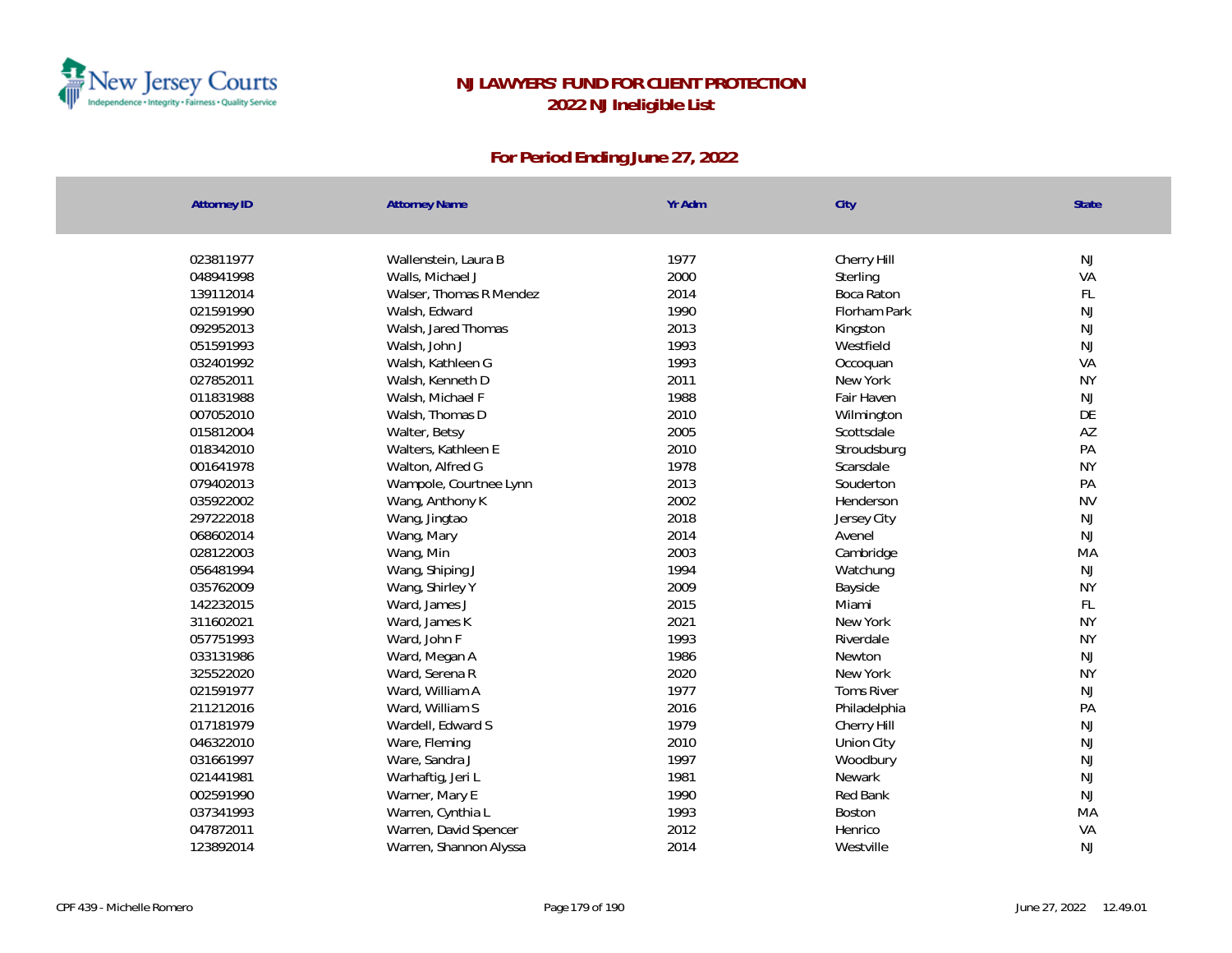

| <b>Attorney ID</b> | <b>Attorney Name</b>         | Yr Adm | City            | <b>State</b>  |
|--------------------|------------------------------|--------|-----------------|---------------|
|                    |                              |        |                 |               |
| 034531995          | Washington, Angela Jean      | 1995   | Bowie           | <b>MD</b>     |
| 237822017          | Washington, Melissa E        | 2017   | Washington      | <b>WA</b>     |
| 008361992          | Waskawich, Michele           | 1992   | West Caldwell   | <b>NJ</b>     |
| 036282003          | Wassner, Brien Michael       | 2003   | New York        | <b>NY</b>     |
| 035421985          | Waties, David W              | 1986   | Marlton         | $\mathsf{NJ}$ |
| 168712015          | Watman, Jeremy J             | 2015   | Stamford        | CT            |
| 119812015          | Watson, Deanna E             | 2015   | Drexel Hill     | PA            |
| 003851987          | Watson, Evolea C             | 1987   | Cherry Hill     | $\mathsf{NJ}$ |
| 021452006          | Watts, Gregory G             | 2006   | Washington      | <b>DC</b>     |
| 030172012          | Weaderhorn, Jason D          | 2012   | Uniondale       | <b>NY</b>     |
| 056032013          | Weaver, Paul G               | 2013   | Conshohocken    | PA            |
| 040422005          | Weaver, Stephen Jeffrey      | 2006   | Los Angeles     | CA            |
| 025531991          | Weaver, Stephen R            | 1991   | Furlong         | PA            |
| 035372007          | Webb, Adrianne Walvoord      | 2007   | Philadelphia    | PA            |
| 065622013          | Webb, Lauren M               | 2013   | Brooklyn        | <b>NY</b>     |
| 155292015          | Weber, Alana B               | 2015   | Teaneck         | NJ            |
| 032371993          | Weber, Aron G                | 1993   | New City        | <b>NY</b>     |
| 027731991          | Weber, Richard E             | 1991   | Hackensack      | NJ            |
| 013681982          | Weber, William J             | 1982   | West Chester    | PA            |
| 013552002          | Weckerly, Michele L          | 2003   | Sewell          | NJ            |
| 016502009          | Weeks, Tessa Kennedy         | 2009   | Moraga          | CA            |
| 010912003          | Weems, Ruby Roselle          | 2003   | Cleveland       | OH            |
| 132422014          | Weerasooriya, Nishana Mihiri | 2014   | Lake Grove      | <b>NY</b>     |
| 037061999          | Weible, Robert               | 2001   | Gladstone       | NJ            |
| 033682004          | Weidberg, Ira M              | 2004   | New York        | <b>NY</b>     |
| 009351980          | Weinberg, Lyn A              | 1980   | Wynnewood       | PA            |
| 002521983          | Weinberger, Jeff A           | 1983   | New City        | <b>NY</b>     |
| 026141987          | Weiner, Allison E            | 1987   | Atlantic City   | NJ            |
| 013871987          | Weiner, Barry M              | 1987   | Monroe Township | NJ            |
| 037772008          | Weiner, Jessica N            | 2008   | Greenlawn       | <b>NY</b>     |
| 027161989          | Weingrow, Jeffrey S          | 1989   | Chicago         | $\mathsf{IL}$ |
| 033111989          | Weinmann, Steven R           | 1989   | Montara         | CA            |
| 052331992          | Weinschneider, Devorah S     | 1992   | New York        | <b>NY</b>     |
| 016892008          | Weinstein, Jaime L           | 2008   | Horsham         | PA            |
| 008472002          | Weinstein, Jeffrey           | 2003   | Silver Spring   | <b>MD</b>     |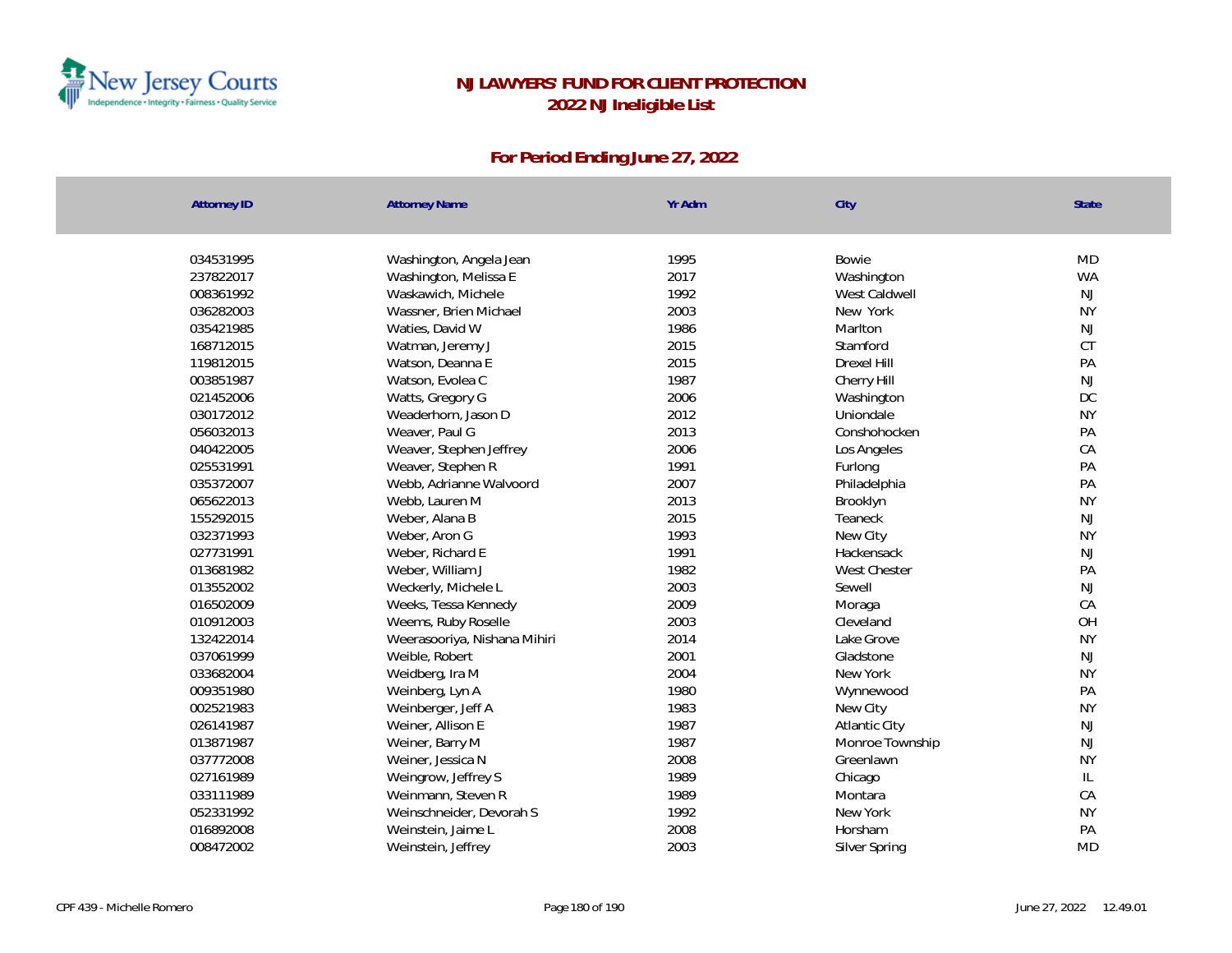

| Attorney ID | <b>Attorney Name</b>       | Yr Adm | City                | State          |
|-------------|----------------------------|--------|---------------------|----------------|
|             |                            |        |                     |                |
| 024201996   | Weinstein, Jennifer Hope   | 1996   | Syosset             | <b>NY</b>      |
| 388422021   | Weinstein, Jesse Scott     | 2021   | Brooklyn            | <b>NY</b>      |
| 010961980   | Weinstein, Kevin           | 1980   | Moorestown          | NJ             |
| 014821983   | Weinstein, Michael P       | 1983   | Philadelphia        | PA             |
| 000901989   | Weinstein, Richard M       | 1989   | Hoboken             | NJ             |
| 032312002   | Weinstein, Steven Paul     | 2003   | Horsham             | PA             |
| 033632013   | Weinstock, Andrew C        | 2013   | Passaic             | $\mathsf{NJ}$  |
| 012391976   | Weinstock, Barry C         | 1976   | Bedminster          | NJ             |
| 199472016   | Weinstock, Samuel Benjamin | 2016   | Philadelphia        | PA             |
| 029052000   | Weintraub, Joel            | 2001   | Nashua              | <b>NH</b>      |
| 031161995   | Weintraub, Racquel Crespi  | 1996   | New York            | <b>NY</b>      |
| 027802011   | Weisberg, Margot P         | 2012   | New York            | <b>NY</b>      |
| 007431995   | Weisbrot, N Ari            | 1995   | New Milford         | $\mathsf{NJ}$  |
| 042841997   | Weisenberg, Ronald Barry   | 1997   | New York            | <b>NY</b>      |
| 038581996   | Weiser, Anatoly Simon      | 1996   | San Diego           | CA             |
| 015641980   | Weiser, Steven H           | 1981   | San Diego           | CA             |
| 159432015   | Weisfeld, Andrew Raymond   | 2015   | Tuckahoe            | <b>NY</b>      |
| 032472012   | Weisman, Alison Leigh      | 2012   | New York            | <b>NY</b>      |
| 036321998   | Weiss, Bernard             | 1998   | Morristown          | NJ             |
| 024802005   | Weiss, David J             | 2005   | Brooklyn            | <b>NY</b>      |
| 067622014   | Weiss, Elliot Stephen      | 2014   | Reno                | <b>NV</b>      |
| 012951987   | Weiss, Eric A              | 1987   | Newtown Square      | PA             |
| 162902015   | Weiss, John Anderson       | 2015   | <b>Grand Rapids</b> | M <sub>l</sub> |
| 033451986   | Weiss, Monroe              | 1986   | New York            | <b>NY</b>      |
| 346732021   | Weiss, Samuel Shack        | 2021   | Pleasantville       | <b>NY</b>      |
| 028962010   | Weiss, William A           | 2010   | Philadelphia        | PA             |
| 042871996   | Weisser, Jason Drew        | 1997   | West Palm Bch       | FL             |
| 001061991   | Weissman, Darryl           | 1991   | West Orange         | NJ             |
| 082262013   | Weisz, Tzvi                | 2013   | Lakewood            | NJ             |
| 018901981   | Welch, Margaret M          | 1981   | Newark              | NJ             |
| 020001981   | Welcome, Marcia D Banas    | 1981   | Chicago             | $\mathbb{L}$   |
| 041782011   | Weldon, Matthew J          | 2011   | New York            | <b>NY</b>      |
| 009261998   | Welgos, Christopher R      | 1998   | <b>Bound Brook</b>  | NJ             |
| 037382004   | Wellikoff, Scott M         | 2005   | Boca Raton          | FL             |
| 010841991   | Wells, Catherine P         | 1991   | W Orange            | NJ             |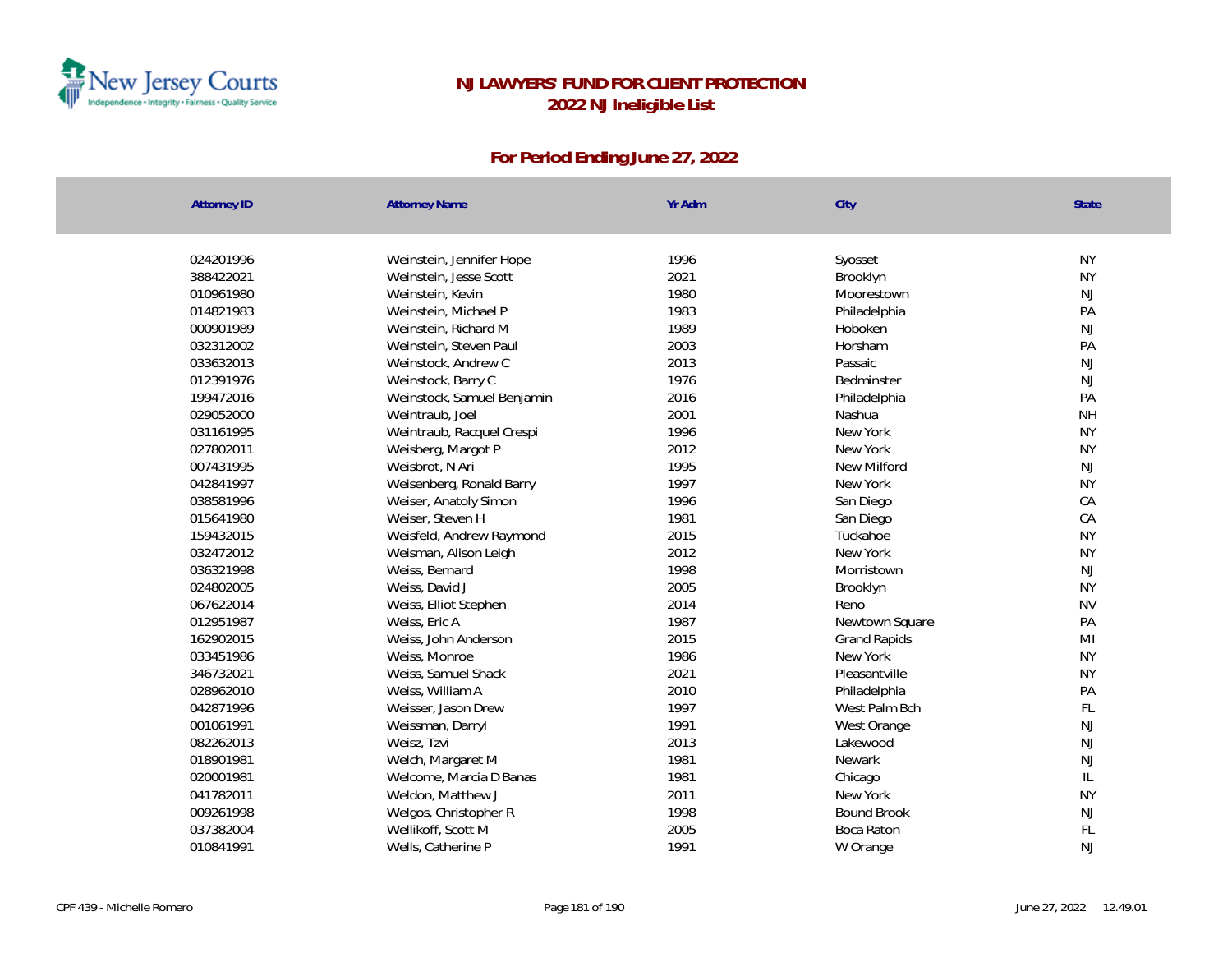

| <b>Attorney ID</b> | <b>Attorney Name</b>          | Yr Adm | City                | State         |
|--------------------|-------------------------------|--------|---------------------|---------------|
|                    |                               |        |                     |               |
| 006421993          | Wells, Paul F                 | 1993   | <b>Buffalo</b>      | <b>NY</b>     |
| 034461993          | Welsh, James N                | 1993   | Phoenix             | AZ            |
| 127122014          | Wendle, Katharine Rose        | 2014   | <b>White Plains</b> | <b>NY</b>     |
| 030952006          | Weng, Jenny                   | 2007   | Brooklyn            | <b>NY</b>     |
| 037302011          | Wenocur, Brooke L             | 2011   | Livingston          | NJ            |
| 027021979          | Wenzel, Glenn R               | 1979   | W Milford           | NJ            |
| 046962011          | Wermuth, David S              | 2011   | <b>New Milford</b>  | NJ            |
| 038772008          | Werner, Matthew J             | 2008   | Chester             | NJ            |
| 001691982          | Werner, Michael R             | 1982   | Palm Bch Gdns       | FL            |
| 068052014          | Werner, Stephen S             | 2014   | Harrisburg          | PA            |
| 040672000          | Wesley, Danielle              | 2000   | Norristown          | PA            |
| 022041990          | West, Richard A               | 1990   | Millburn            | NJ            |
| 031172011          | Westfall Casey, Laura         | 2011   | Jersey City         | NJ            |
| 032731990          | Weston, Ross L                | 1990   | New York            | <b>NY</b>     |
| 026231996          | Wexelman, Pami Gail           | 1997   | Jericho             | <b>NY</b>     |
| 023981986          | Weyl, Lewin J                 | 1986   | Hillsborough        | NJ            |
| 034461994          | Whallon, Christopher C        | 1994   | Newark              | DE            |
| 019272004          | Wheatley, Crystal Renee       | 2004   | Totowa              | NJ            |
| 016382012          | Wheeland, Brieanna A          | 2012   | <b>Bryn Mawr</b>    | PA            |
| 005472009          | Wheeler, Caleb H              | 2009   | London              | OC            |
| 040822010          | Wheeler, Michael J            | 2010   | Redmond             | <b>WA</b>     |
| 259301973          | Whipple, Lawrence A           | 1973   | Basking Ridge       | NJ            |
| 115162014          | Whitacre, Xenia D             | 2014   | Jamesburg           | NJ            |
| 026971976          | Whitcomb, Philip B            | 1976   | Jensen Beach        | FL            |
| 028672006          | White Burgos, Susan Catherine | 2006   | Rockville Centre    | <b>NY</b>     |
| 034282011          | White, Adva L                 | 2012   | Lynbrook            | <b>NY</b>     |
| 009701974          | White, Alan G                 | 1974   | Parsippany          | $\mathsf{NJ}$ |
| 209922017          | White, Arianna Nicole         | 2017   | Washington          | <b>DC</b>     |
| 902272012          | White, Carmen Jewel Bloom     | 2012   | Reading             | PA            |
| 077922013          | White, Chrishana Melissa      | 2013   | Brooklyn            | <b>NY</b>     |
| 017771974          | White, Claude E               | 1974   | West Caldwell       | NJ            |
| 020071989          | White, David F                | 1989   | Mt. Laurel          | NJ            |
| 043741986          | White, Gale                   | 1987   | Cherry Hill         | NJ            |
| 027991981          | White, James G                | 1981   | Teaneck             | NJ            |
| 030152012          | White, Jared D                | 2012   | New York            | <b>NY</b>     |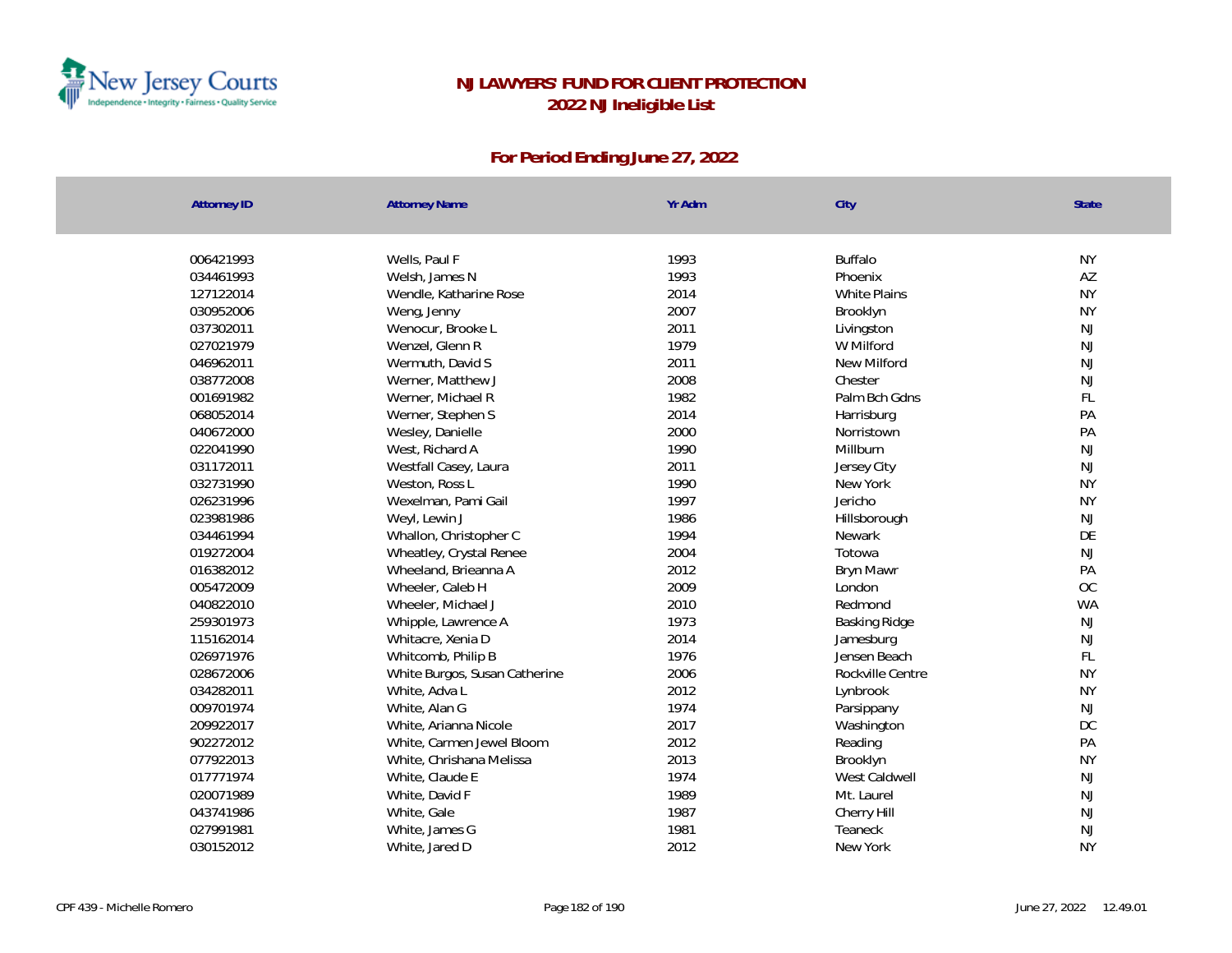

| <b>Attorney ID</b> | <b>Attorney Name</b>      | Yr Adm | City              | State     |
|--------------------|---------------------------|--------|-------------------|-----------|
|                    |                           |        |                   |           |
| 000582012          | White, Ryan Brent         | 2012   | Raynham           | MA        |
| 049142011          | White, Shaun Gregory      | 2011   | Staten Island     | <b>NY</b> |
| 026411983          | White, Thomas D           | 1984   | Staten Island     | <b>NY</b> |
| 038122012          | Whiting, Zachary Albright | 2013   | New York          | <b>NY</b> |
| 208982016          | Whitman, Benjamin         | 2016   | New York          | <b>NY</b> |
| 016392007          | Whitney, Jessica Marie    | 2008   | Baltimore         | <b>MD</b> |
| 004331974          | Whitney, Timothy E        | 1974   | Edison            | <b>NJ</b> |
| 041771996          | Whyte, Kristi Marie       | 1996   | West Berlin       | <b>NJ</b> |
| 032362008          | Wicks, Edward I           | 2008   | Philadelphia      | PA        |
| 024532000          | Wiegand, Martha Anne      | 2000   | Canonsburg        | PA        |
| 038911984          | Wiener, Marlyn J          | 1985   | Boynton Beach     | FL        |
| 038752008          | Wiesel, Allan A           | 2008   | Woodmere          | <b>NY</b> |
| 047501984          | Wiesen, Kenneth B         | 1985   | <b>Great Neck</b> | <b>NY</b> |
| 009671996          | Wiggins, Grayce Elizabeth | 1996   | Silver Spring     | <b>MD</b> |
| 129642014          | Wiggins, Jamie T          | 2014   | Philadelphia      | PA        |
| 032562010          | Wik, Patricia Carol       | 2010   | New Providence    | <b>NJ</b> |
| 013071980          | Wilcox, Gwynne A          | 1980   | New York          | <b>NY</b> |
| 284511972          | Wildenhain, Ernest D      | 1972   | Warren            | NJ        |
| 043802002          | Wilf, Adam D              | 2003   | Marlton           | <b>NJ</b> |
| 039051988          | Wilgard, Mark A           | 1988   | Melville          | <b>NY</b> |
| 208582016          | Wilhelm, Stephanie Amelia | 2016   | King Of Prussia   | PA        |
| 039861993          | Wilk, John F              | 1993   | Hackensack        | <b>NJ</b> |
| 042402010          | Wilkens, Daniel Ernest    | 2011   | Bayonne           | <b>NJ</b> |
| 038342009          | Wilkinson, Christian T    | 2009   | Hoboken           | <b>NJ</b> |
| 026132002          | Willecke, Tara Jones      | 2002   | New York          | <b>NY</b> |
| 039702010          | Willem, Melissa Megan     | 2010   | Manahawkin        | <b>NJ</b> |
| 008352011          | Williams, Aarin Michele   | 2011   | Newark            | <b>NJ</b> |
| 029852008          | Williams, Brian O         | 2009   | Port Saint Lucie  | FL        |
| 005022013          | Williams, Eric Mathew     | 2013   | Durham            | <b>NC</b> |
| 001841997          | Williams, Evan Charles    | 1997   | Dpo               | AP        |
| 313032021          | Williams, John A          | 2021   | Morgantown        | <b>WV</b> |
| 037642000          | Williams, Jonathan Mark   | 2000   | Watchung          | <b>NJ</b> |
| 026822001          | Williams, Kelly A         | 2001   | Wilmington        | DE        |
| 023902008          | Williams, Lindsey Marie   | 2009   | Pittsburgh        | PA        |
| 032152003          | Williams, Mark P          | 2003   | Moorestown        | <b>NJ</b> |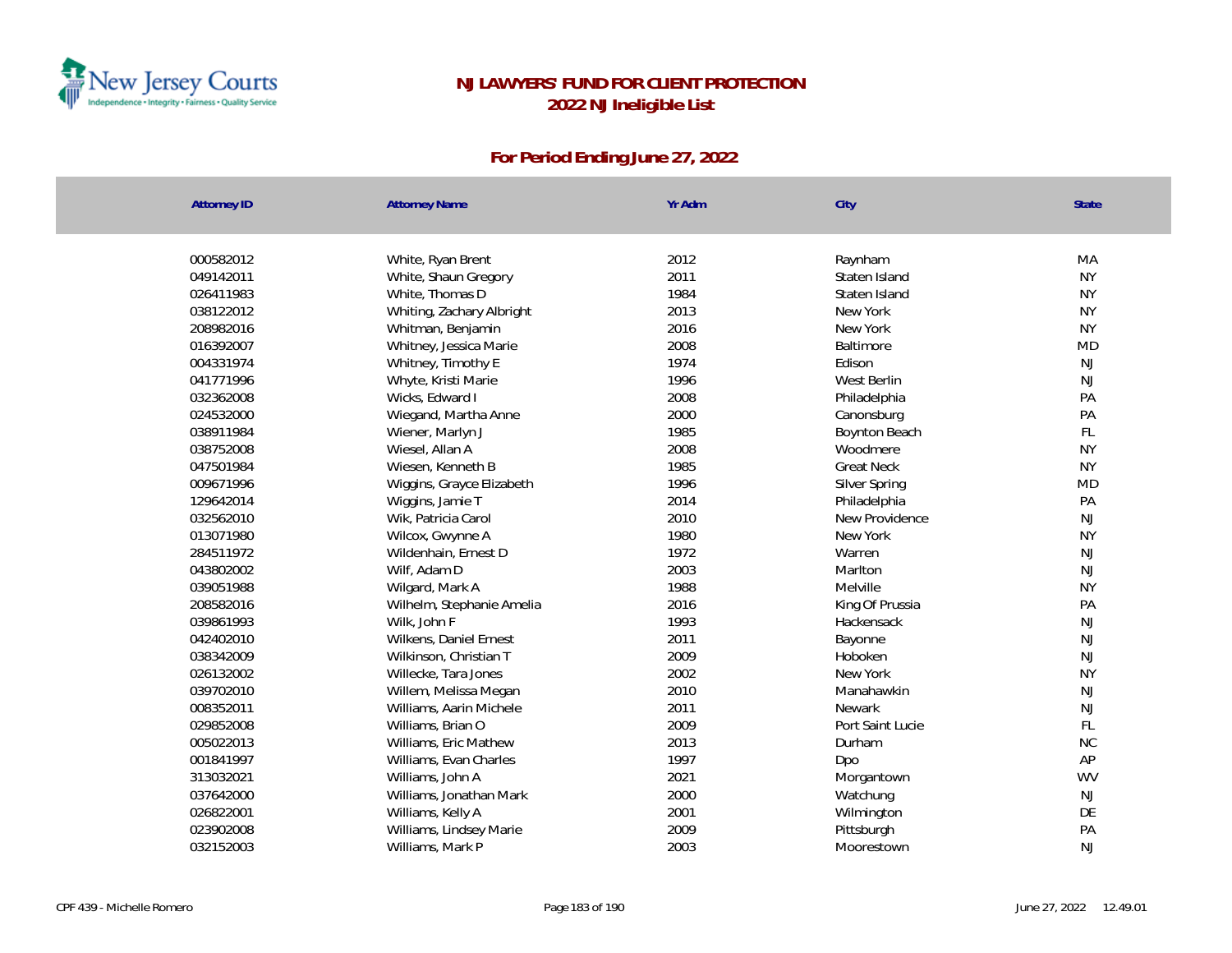

| <b>Attorney ID</b> | <b>Attorney Name</b>      | Yr Adm | City           | <b>State</b> |
|--------------------|---------------------------|--------|----------------|--------------|
|                    |                           |        |                |              |
| 045252004          | Williams, Natasha Sabrina | 2006   | Philadelphia   | PA           |
| 037911999          | Williams, Richard C       | 2000   | Flemington     | NJ           |
| 238952017          | Williams, Samantha B      | 2017   | Brooklyn       | <b>NY</b>    |
| 030662001          | Williams, Sarah Margot Nu | 2001   | New Rochelle   | <b>NY</b>    |
| 039412010          | Williams, Sean S          | 2010   | East Brunswick | NJ           |
| 112572015          | Williams, Steven Douglas  | 2015   | Chesapeake     | VA           |
| 026402008          | Williams, Tishekia Estell | 2008   | Pittsburgh     | PA           |
| 011191975          | Williamson, Daniel A      | 1975   | Plainfield     | NJ           |
| 216392016          | Williamson, Jon Cotter    | 2016   | Malvern        | PA           |
| 262012018          | Willis, Jennifer C        | 2018   | Haverford      | PA           |
| 006091989          | Willis, Stephen J         | 1989   | Wilmington     | DE           |
| 044032006          | Wills, Lindsay Michaela   | 2006   | Atlanta        | GA           |
| 041752007          | Wilner, Jared lan         | 2007   | New York       | <b>NY</b>    |
| 014921995          | Wilner, Marc Robert       | 1996   | Fair Lawn      | NJ           |
| 051061992          | Wilshinsky, Karen S       | 1992   | New York       | <b>NY</b>    |
| 021482007          | Wilson, Bridget M         | 2007   | Ridgewood      | NJ           |
| 031982009          | Wilson, Conor Bergin      | 2009   | Philadelphia   | PA           |
| 908922012          | Wilson, Damias Alexander  | 2012   | Melville       | <b>NY</b>    |
| 036262007          | Wilson, Derell D          | 2007   | Baldwin        | <b>NY</b>    |
| 012051985          | Wilson, Jeffrey S         | 1984   | Florham Park   | NJ           |
| 103542014          | Wilson, Jonathan Paul     | 2014   | Hatboro        | PA           |
| 005302000          | Wilson, Kevin E           | 2000   | Washington     | DC           |
| 032751998          | Wilson, Mark Andrew       | 1998   | Burlingame     | CA           |
| 037242006          | Wilson, Melissa Brooke    | 2006   | San Francisco  | CA           |
| 009171977          | Wilson, Roger C           | 1977   | New Milford    | NJ           |
| 002122001          | Wilson, Timothy J         | 2001   | <b>Newark</b>  | DE           |
| 034402011          | Winegrad, Lawrence Elliot | 2011   | San Diego      | CA           |
| 002601991          | Winkler, James L          | 1991   | New York       | <b>NY</b>    |
| 309342019          | Winkler, Jennifer Diane   | 2019   | Pompton Lakes  | NJ           |
| 028702006          | Winning, Stephen Michael  | 2007   | Bala Cynwyd    | PA           |
| 008681993          | Winslow, Cary L           | 1993   | Princeton      | NJ           |
| 037822002          | Winston, Eric M           | 2002   | Manalapan      | NJ           |
| 002641985          | Winston, Jill Quentzel    | 1985   | Palm Beach     | FL           |
| 022031997          | Winters, Daniel J         | 1997   | Conshohocken   | PA           |
| 000481999          | Wise, Coren Jay           | 1999   | Philadelphia   | PA           |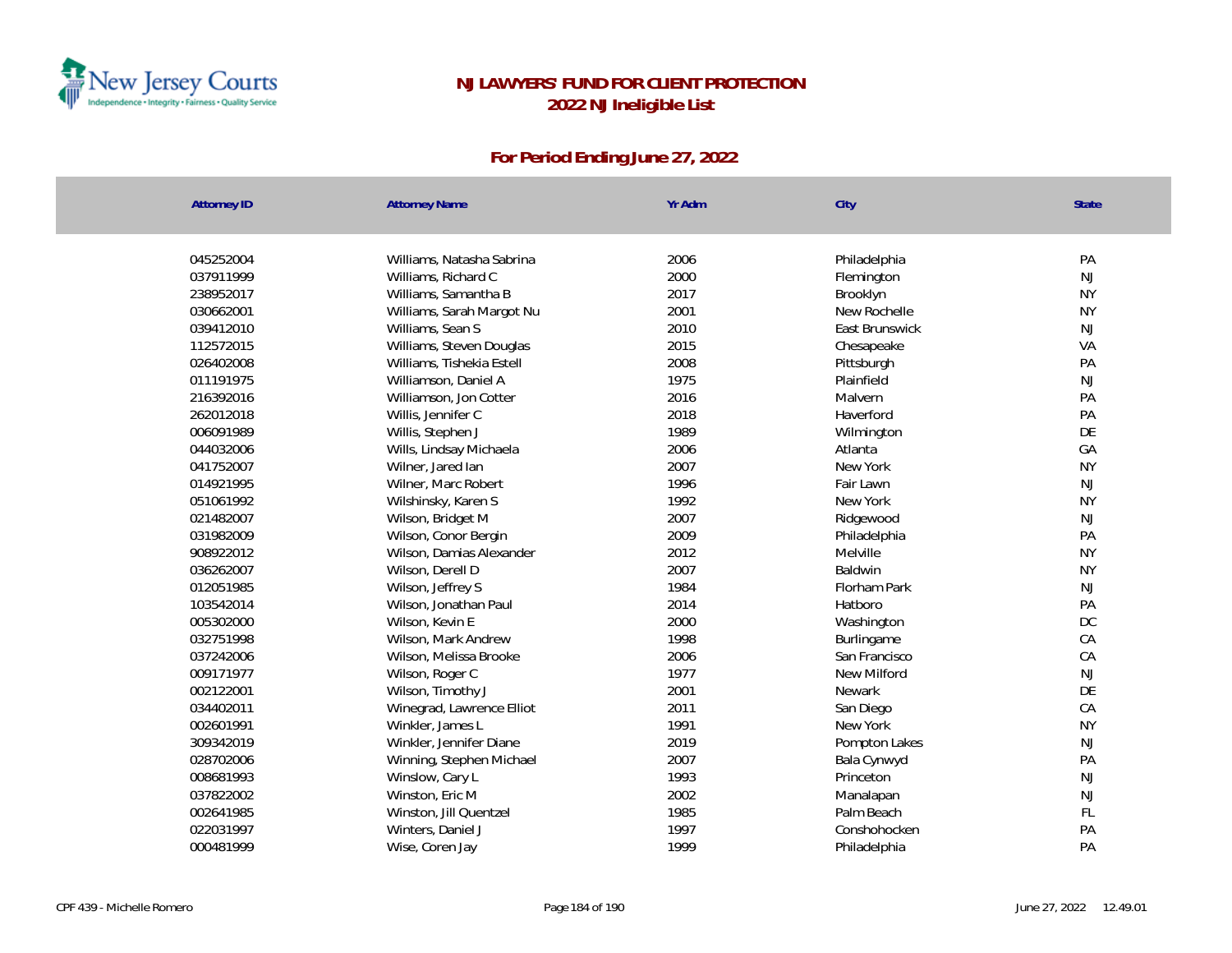

| 029082017<br>2017<br>PA<br>Wise, James Stanley<br>Philadelphia<br>NJ<br>001661994<br>Witherspoon, David J<br>1994<br>Newark<br>1977<br><b>NJ</b><br>004501977<br>Witkowski, Vincent J<br>Woodstown<br>1992<br>PA<br>049001992<br>Witowski, Lisa A<br>Lansdale<br>2014<br><b>NY</b><br>089812014<br>Wityk, Daniel Joseph<br>New York<br>1975<br><b>NJ</b><br>Wizmur, Leonard R<br>003611975<br>Maple Shade<br>2005<br><b>NY</b><br>038932004<br>Wnek, Jennifer L<br>New York<br>CT<br>042612010<br>2010<br>Wilton<br>Wohlberg, Daniel Robert<br>040921996<br>1996<br><b>NJ</b><br>Wojtylak, Melissa A<br>Marlton<br>042351988<br>1988<br>CA<br>Wolensky, Gary A<br>Irvine<br>1983<br><b>NJ</b><br>024051982<br>Wolf, Daniel L<br>Marlton<br>2005<br><b>NY</b><br>019202005<br>Wolf, Martin<br>Brooklyn<br>1993<br>PA<br>052621993<br>Wolf, Matthew S<br>Philadelphia<br>2002<br>015712002<br><b>White Plains</b><br><b>NY</b><br>Wolf, Tara Lynn<br><b>NJ</b><br>041782001<br>2002<br>Metuchen<br>Wolfe, Thomas M<br>2014<br><b>NY</b><br>116912014<br>Wolff, Jacqueline Spagnola<br>New York<br>2013<br>PA<br>049052013<br>Wolff, Karenina<br>Philadelphia<br><b>NJ</b><br>024722001<br>Wolfson, Jennifer Sheidy<br>2002<br>Old Bridge<br>028222000<br>2001<br><b>NY</b><br>Wolkowitz, Jared S<br>Brooklyn<br>147292015<br>2015<br>VA<br>Woll, David Carey<br>Vienna<br>2004<br>AZ<br>042542004<br>Woll, Natalie<br>Scottsdale<br>2016<br>PA<br>209932016<br>Wollaston, Andrew James<br>Mountville<br>2014<br><b>NY</b><br>102972014<br>Woller, Scott Dean<br><b>Great Neck</b><br>1999<br>PA<br>020811999<br>Wolson, Joshua D.<br>Philadelphia<br>215802016<br>2016<br><b>NY</b><br>Won, Sarah<br>New York<br>039492000<br>Won, Tae - Hoon Charles<br>2000<br><b>NY</b><br><b>Bronx</b><br>2008<br>CA<br>002792008<br>Won, Tina J<br>Modesto<br>DC<br>2002<br>015682002<br>Wonder, Patricia A<br>Washington<br>1992<br><b>NY</b><br>030121992<br>New York<br>Wong, Jaime Y<br>2021<br><b>NY</b><br>353902021<br>New York<br>Wong, Jane C<br>2012<br><b>NY</b><br>909432012<br>Wong, Kadeen Lissandra<br>New York | <b>Attorney ID</b> | <b>Attorney Name</b> | Yr Adm | City | State |
|-------------------------------------------------------------------------------------------------------------------------------------------------------------------------------------------------------------------------------------------------------------------------------------------------------------------------------------------------------------------------------------------------------------------------------------------------------------------------------------------------------------------------------------------------------------------------------------------------------------------------------------------------------------------------------------------------------------------------------------------------------------------------------------------------------------------------------------------------------------------------------------------------------------------------------------------------------------------------------------------------------------------------------------------------------------------------------------------------------------------------------------------------------------------------------------------------------------------------------------------------------------------------------------------------------------------------------------------------------------------------------------------------------------------------------------------------------------------------------------------------------------------------------------------------------------------------------------------------------------------------------------------------------------------------------------------------------------------------------------------------------------------------------------------------------------------------------------------------------------------------------------------------------------------------------------------------------------------------------------------------------------------------------------------------------------------------------------------------------------------|--------------------|----------------------|--------|------|-------|
|                                                                                                                                                                                                                                                                                                                                                                                                                                                                                                                                                                                                                                                                                                                                                                                                                                                                                                                                                                                                                                                                                                                                                                                                                                                                                                                                                                                                                                                                                                                                                                                                                                                                                                                                                                                                                                                                                                                                                                                                                                                                                                                   |                    |                      |        |      |       |
|                                                                                                                                                                                                                                                                                                                                                                                                                                                                                                                                                                                                                                                                                                                                                                                                                                                                                                                                                                                                                                                                                                                                                                                                                                                                                                                                                                                                                                                                                                                                                                                                                                                                                                                                                                                                                                                                                                                                                                                                                                                                                                                   |                    |                      |        |      |       |
|                                                                                                                                                                                                                                                                                                                                                                                                                                                                                                                                                                                                                                                                                                                                                                                                                                                                                                                                                                                                                                                                                                                                                                                                                                                                                                                                                                                                                                                                                                                                                                                                                                                                                                                                                                                                                                                                                                                                                                                                                                                                                                                   |                    |                      |        |      |       |
|                                                                                                                                                                                                                                                                                                                                                                                                                                                                                                                                                                                                                                                                                                                                                                                                                                                                                                                                                                                                                                                                                                                                                                                                                                                                                                                                                                                                                                                                                                                                                                                                                                                                                                                                                                                                                                                                                                                                                                                                                                                                                                                   |                    |                      |        |      |       |
|                                                                                                                                                                                                                                                                                                                                                                                                                                                                                                                                                                                                                                                                                                                                                                                                                                                                                                                                                                                                                                                                                                                                                                                                                                                                                                                                                                                                                                                                                                                                                                                                                                                                                                                                                                                                                                                                                                                                                                                                                                                                                                                   |                    |                      |        |      |       |
|                                                                                                                                                                                                                                                                                                                                                                                                                                                                                                                                                                                                                                                                                                                                                                                                                                                                                                                                                                                                                                                                                                                                                                                                                                                                                                                                                                                                                                                                                                                                                                                                                                                                                                                                                                                                                                                                                                                                                                                                                                                                                                                   |                    |                      |        |      |       |
|                                                                                                                                                                                                                                                                                                                                                                                                                                                                                                                                                                                                                                                                                                                                                                                                                                                                                                                                                                                                                                                                                                                                                                                                                                                                                                                                                                                                                                                                                                                                                                                                                                                                                                                                                                                                                                                                                                                                                                                                                                                                                                                   |                    |                      |        |      |       |
|                                                                                                                                                                                                                                                                                                                                                                                                                                                                                                                                                                                                                                                                                                                                                                                                                                                                                                                                                                                                                                                                                                                                                                                                                                                                                                                                                                                                                                                                                                                                                                                                                                                                                                                                                                                                                                                                                                                                                                                                                                                                                                                   |                    |                      |        |      |       |
|                                                                                                                                                                                                                                                                                                                                                                                                                                                                                                                                                                                                                                                                                                                                                                                                                                                                                                                                                                                                                                                                                                                                                                                                                                                                                                                                                                                                                                                                                                                                                                                                                                                                                                                                                                                                                                                                                                                                                                                                                                                                                                                   |                    |                      |        |      |       |
|                                                                                                                                                                                                                                                                                                                                                                                                                                                                                                                                                                                                                                                                                                                                                                                                                                                                                                                                                                                                                                                                                                                                                                                                                                                                                                                                                                                                                                                                                                                                                                                                                                                                                                                                                                                                                                                                                                                                                                                                                                                                                                                   |                    |                      |        |      |       |
|                                                                                                                                                                                                                                                                                                                                                                                                                                                                                                                                                                                                                                                                                                                                                                                                                                                                                                                                                                                                                                                                                                                                                                                                                                                                                                                                                                                                                                                                                                                                                                                                                                                                                                                                                                                                                                                                                                                                                                                                                                                                                                                   |                    |                      |        |      |       |
|                                                                                                                                                                                                                                                                                                                                                                                                                                                                                                                                                                                                                                                                                                                                                                                                                                                                                                                                                                                                                                                                                                                                                                                                                                                                                                                                                                                                                                                                                                                                                                                                                                                                                                                                                                                                                                                                                                                                                                                                                                                                                                                   |                    |                      |        |      |       |
|                                                                                                                                                                                                                                                                                                                                                                                                                                                                                                                                                                                                                                                                                                                                                                                                                                                                                                                                                                                                                                                                                                                                                                                                                                                                                                                                                                                                                                                                                                                                                                                                                                                                                                                                                                                                                                                                                                                                                                                                                                                                                                                   |                    |                      |        |      |       |
|                                                                                                                                                                                                                                                                                                                                                                                                                                                                                                                                                                                                                                                                                                                                                                                                                                                                                                                                                                                                                                                                                                                                                                                                                                                                                                                                                                                                                                                                                                                                                                                                                                                                                                                                                                                                                                                                                                                                                                                                                                                                                                                   |                    |                      |        |      |       |
|                                                                                                                                                                                                                                                                                                                                                                                                                                                                                                                                                                                                                                                                                                                                                                                                                                                                                                                                                                                                                                                                                                                                                                                                                                                                                                                                                                                                                                                                                                                                                                                                                                                                                                                                                                                                                                                                                                                                                                                                                                                                                                                   |                    |                      |        |      |       |
|                                                                                                                                                                                                                                                                                                                                                                                                                                                                                                                                                                                                                                                                                                                                                                                                                                                                                                                                                                                                                                                                                                                                                                                                                                                                                                                                                                                                                                                                                                                                                                                                                                                                                                                                                                                                                                                                                                                                                                                                                                                                                                                   |                    |                      |        |      |       |
|                                                                                                                                                                                                                                                                                                                                                                                                                                                                                                                                                                                                                                                                                                                                                                                                                                                                                                                                                                                                                                                                                                                                                                                                                                                                                                                                                                                                                                                                                                                                                                                                                                                                                                                                                                                                                                                                                                                                                                                                                                                                                                                   |                    |                      |        |      |       |
|                                                                                                                                                                                                                                                                                                                                                                                                                                                                                                                                                                                                                                                                                                                                                                                                                                                                                                                                                                                                                                                                                                                                                                                                                                                                                                                                                                                                                                                                                                                                                                                                                                                                                                                                                                                                                                                                                                                                                                                                                                                                                                                   |                    |                      |        |      |       |
|                                                                                                                                                                                                                                                                                                                                                                                                                                                                                                                                                                                                                                                                                                                                                                                                                                                                                                                                                                                                                                                                                                                                                                                                                                                                                                                                                                                                                                                                                                                                                                                                                                                                                                                                                                                                                                                                                                                                                                                                                                                                                                                   |                    |                      |        |      |       |
|                                                                                                                                                                                                                                                                                                                                                                                                                                                                                                                                                                                                                                                                                                                                                                                                                                                                                                                                                                                                                                                                                                                                                                                                                                                                                                                                                                                                                                                                                                                                                                                                                                                                                                                                                                                                                                                                                                                                                                                                                                                                                                                   |                    |                      |        |      |       |
|                                                                                                                                                                                                                                                                                                                                                                                                                                                                                                                                                                                                                                                                                                                                                                                                                                                                                                                                                                                                                                                                                                                                                                                                                                                                                                                                                                                                                                                                                                                                                                                                                                                                                                                                                                                                                                                                                                                                                                                                                                                                                                                   |                    |                      |        |      |       |
|                                                                                                                                                                                                                                                                                                                                                                                                                                                                                                                                                                                                                                                                                                                                                                                                                                                                                                                                                                                                                                                                                                                                                                                                                                                                                                                                                                                                                                                                                                                                                                                                                                                                                                                                                                                                                                                                                                                                                                                                                                                                                                                   |                    |                      |        |      |       |
|                                                                                                                                                                                                                                                                                                                                                                                                                                                                                                                                                                                                                                                                                                                                                                                                                                                                                                                                                                                                                                                                                                                                                                                                                                                                                                                                                                                                                                                                                                                                                                                                                                                                                                                                                                                                                                                                                                                                                                                                                                                                                                                   |                    |                      |        |      |       |
|                                                                                                                                                                                                                                                                                                                                                                                                                                                                                                                                                                                                                                                                                                                                                                                                                                                                                                                                                                                                                                                                                                                                                                                                                                                                                                                                                                                                                                                                                                                                                                                                                                                                                                                                                                                                                                                                                                                                                                                                                                                                                                                   |                    |                      |        |      |       |
|                                                                                                                                                                                                                                                                                                                                                                                                                                                                                                                                                                                                                                                                                                                                                                                                                                                                                                                                                                                                                                                                                                                                                                                                                                                                                                                                                                                                                                                                                                                                                                                                                                                                                                                                                                                                                                                                                                                                                                                                                                                                                                                   |                    |                      |        |      |       |
|                                                                                                                                                                                                                                                                                                                                                                                                                                                                                                                                                                                                                                                                                                                                                                                                                                                                                                                                                                                                                                                                                                                                                                                                                                                                                                                                                                                                                                                                                                                                                                                                                                                                                                                                                                                                                                                                                                                                                                                                                                                                                                                   |                    |                      |        |      |       |
|                                                                                                                                                                                                                                                                                                                                                                                                                                                                                                                                                                                                                                                                                                                                                                                                                                                                                                                                                                                                                                                                                                                                                                                                                                                                                                                                                                                                                                                                                                                                                                                                                                                                                                                                                                                                                                                                                                                                                                                                                                                                                                                   |                    |                      |        |      |       |
|                                                                                                                                                                                                                                                                                                                                                                                                                                                                                                                                                                                                                                                                                                                                                                                                                                                                                                                                                                                                                                                                                                                                                                                                                                                                                                                                                                                                                                                                                                                                                                                                                                                                                                                                                                                                                                                                                                                                                                                                                                                                                                                   |                    |                      |        |      |       |
|                                                                                                                                                                                                                                                                                                                                                                                                                                                                                                                                                                                                                                                                                                                                                                                                                                                                                                                                                                                                                                                                                                                                                                                                                                                                                                                                                                                                                                                                                                                                                                                                                                                                                                                                                                                                                                                                                                                                                                                                                                                                                                                   |                    |                      |        |      |       |
|                                                                                                                                                                                                                                                                                                                                                                                                                                                                                                                                                                                                                                                                                                                                                                                                                                                                                                                                                                                                                                                                                                                                                                                                                                                                                                                                                                                                                                                                                                                                                                                                                                                                                                                                                                                                                                                                                                                                                                                                                                                                                                                   |                    |                      |        |      |       |
|                                                                                                                                                                                                                                                                                                                                                                                                                                                                                                                                                                                                                                                                                                                                                                                                                                                                                                                                                                                                                                                                                                                                                                                                                                                                                                                                                                                                                                                                                                                                                                                                                                                                                                                                                                                                                                                                                                                                                                                                                                                                                                                   |                    |                      |        |      |       |
|                                                                                                                                                                                                                                                                                                                                                                                                                                                                                                                                                                                                                                                                                                                                                                                                                                                                                                                                                                                                                                                                                                                                                                                                                                                                                                                                                                                                                                                                                                                                                                                                                                                                                                                                                                                                                                                                                                                                                                                                                                                                                                                   |                    |                      |        |      |       |
| 2014<br>OC<br>128142014<br>Wong, Tat Fu<br>Hong Kong                                                                                                                                                                                                                                                                                                                                                                                                                                                                                                                                                                                                                                                                                                                                                                                                                                                                                                                                                                                                                                                                                                                                                                                                                                                                                                                                                                                                                                                                                                                                                                                                                                                                                                                                                                                                                                                                                                                                                                                                                                                              |                    |                      |        |      |       |
| 037281990<br>Wood, Christopher B<br>1990<br>Wall Township<br>NJ                                                                                                                                                                                                                                                                                                                                                                                                                                                                                                                                                                                                                                                                                                                                                                                                                                                                                                                                                                                                                                                                                                                                                                                                                                                                                                                                                                                                                                                                                                                                                                                                                                                                                                                                                                                                                                                                                                                                                                                                                                                   |                    |                      |        |      |       |
| 2009<br>FL<br>038692009<br>Wood, Meghan E<br>Miami                                                                                                                                                                                                                                                                                                                                                                                                                                                                                                                                                                                                                                                                                                                                                                                                                                                                                                                                                                                                                                                                                                                                                                                                                                                                                                                                                                                                                                                                                                                                                                                                                                                                                                                                                                                                                                                                                                                                                                                                                                                                |                    |                      |        |      |       |
| 2004<br><b>NJ</b><br>009802004<br>Wood, Robert E<br>Little Silver                                                                                                                                                                                                                                                                                                                                                                                                                                                                                                                                                                                                                                                                                                                                                                                                                                                                                                                                                                                                                                                                                                                                                                                                                                                                                                                                                                                                                                                                                                                                                                                                                                                                                                                                                                                                                                                                                                                                                                                                                                                 |                    |                      |        |      |       |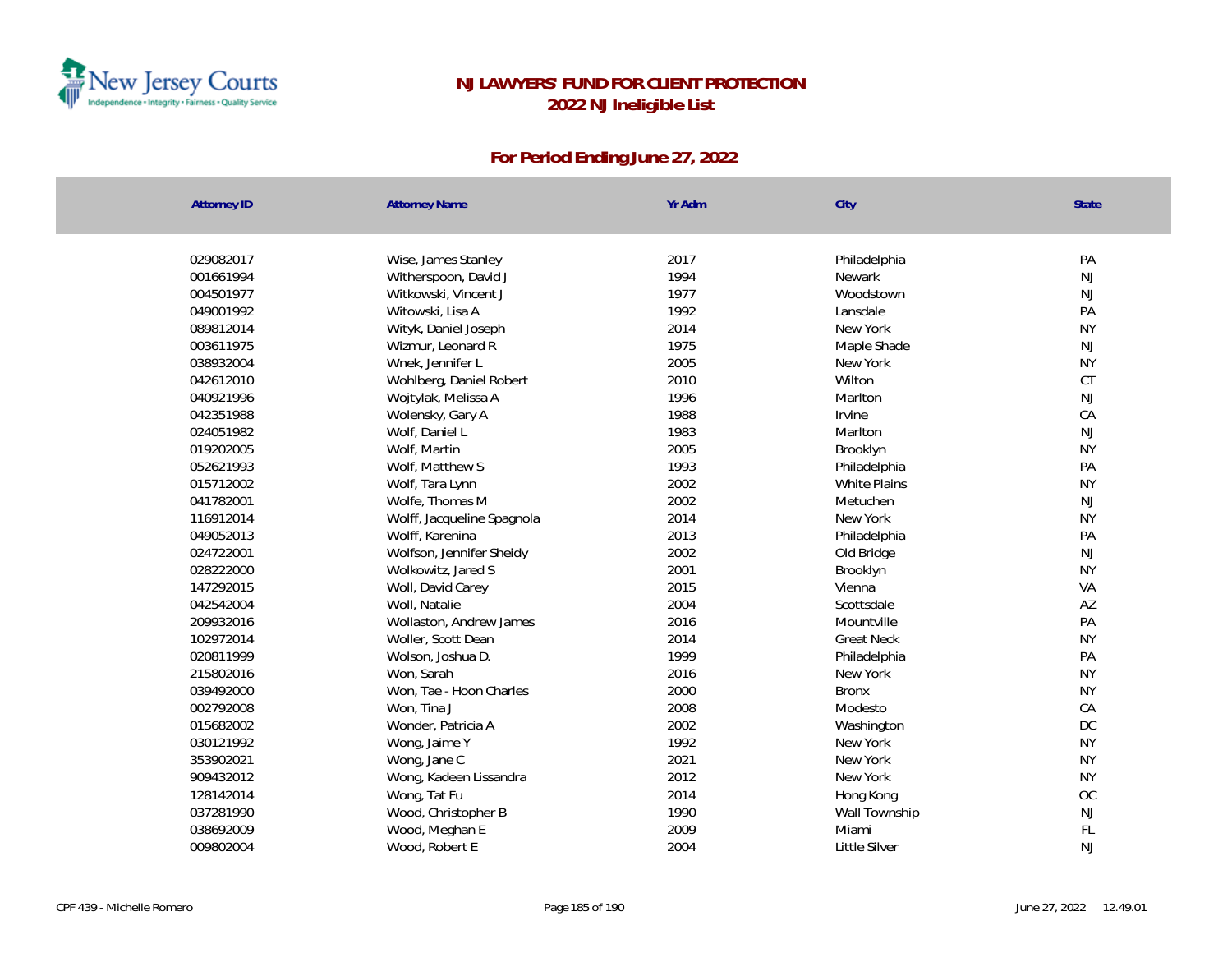

| <b>Attorney ID</b> | <b>Attorney Name</b>      | Yr Adm | City                | State         |
|--------------------|---------------------------|--------|---------------------|---------------|
|                    |                           |        |                     |               |
| 030501992          | Wooden, Renata D          | 1992   | Newark              | NJ            |
| 015631986          | Woodie, Kimberley J       | 1986   | King Of Prussia     | PA            |
| 006842009          | Woodley, Alicia Bianca Ji | 2009   | Philadelphia        | PA            |
| 006221998          | Woods, Maria Katherine    | 1998   | Floral Park         | <b>NY</b>     |
| 264742018          | Woolsey, Alexandra R      | 2018   | Plymouth Meeting    | PA            |
| 006452012          | Wooters, Meredith H       | 2012   | <b>West Chester</b> | PA            |
| 042342011          | Worthley, Lillian C       | 2011   | New York            | <b>NY</b>     |
| 025041989          | Wortmann, Carol T         | 1989   | Union               | NJ            |
| 039012007          | Wren, Tyler E             | 2007   | Glenmoore           | PA            |
| 047402005          | Wright, Aaron J           | 2006   | Brooklyn            | <b>NY</b>     |
| 171232015          | Wright, Charles A         | 2015   | Chicago             | $\mathsf{IL}$ |
| 174462016          | Wright, Dwayne Kwaysee    | 2016   | Jamaica             | <b>NY</b>     |
| 040362002          | Wright, Kathleen Connell  | 2002   | Wilmington          | DE            |
| 039362007          | Wright, Kerri-Ann J       | 2007   | <b>Bronx</b>        | <b>NY</b>     |
| 900852012          | Wright, Kristina Marie    | 2013   | Denver              | CO            |
| 112322014          | Wright, Roxanne Rose      | 2014   | Chicago             | $\mathsf{IL}$ |
| 022091978          | Wronko, Kevin D           | 1978   | Little Falls        | <b>NJ</b>     |
| 007772006          | Wu, George Tatung         | 2006   | Chicago             | IL            |
| 001372009          | Wu, Hui-Ju                | 2009   | Middletown          | DE            |
| 023651995          | Wu, Jay Hong              | 1996   | Taipei              | OC            |
| 043692011          | Wu, Jibo                  | 2011   | Ambler              | PA            |
| 252942017          | Wu, Jingcong              | 2017   | Brooklyn            | <b>NY</b>     |
| 039272004          | Wu, Yu-Chieh              | 2004   | Hsin-Chu            | OC            |
| 020232011          | Wurgaft, Matthew Adam     | 2011   | Newark              | <b>NJ</b>     |
| 046322011          | Wyche, Selah T            | 2012   | Philadelphia        | PA            |
| 002172007          | Wynne, Andrew G           | 2007   | Washington          | <b>DC</b>     |
| 046932006          | Wynter, Dionnie S         | 2007   | Riverview           | FL            |
| 024741977          | Wyse, James P             | 1977   | Morristown          | NJ            |
| 003592011          | Xia, Jing                 | 2011   | New York            | <b>NY</b>     |
| 011682011          | Yacoob, Joel Naim         | 2011   | Brooklyn            | <b>NY</b>     |
| 033851995          | Yaffe, Scott Mark         | 1996   | Millburn            | NJ            |
| 000772002          | Yampaglia, Mark E         | 2002   | Rutherford          | NJ            |
| 004221987          | Yanavok, Jay A            | 1987   | Kenvil              | NJ            |
| 175852017          | Yang, Si                  | 2017   | Flushing            | <b>NY</b>     |
| 024622008          | Yannuzzi, Lauren Marie    | 2008   | Amherst             | <b>NY</b>     |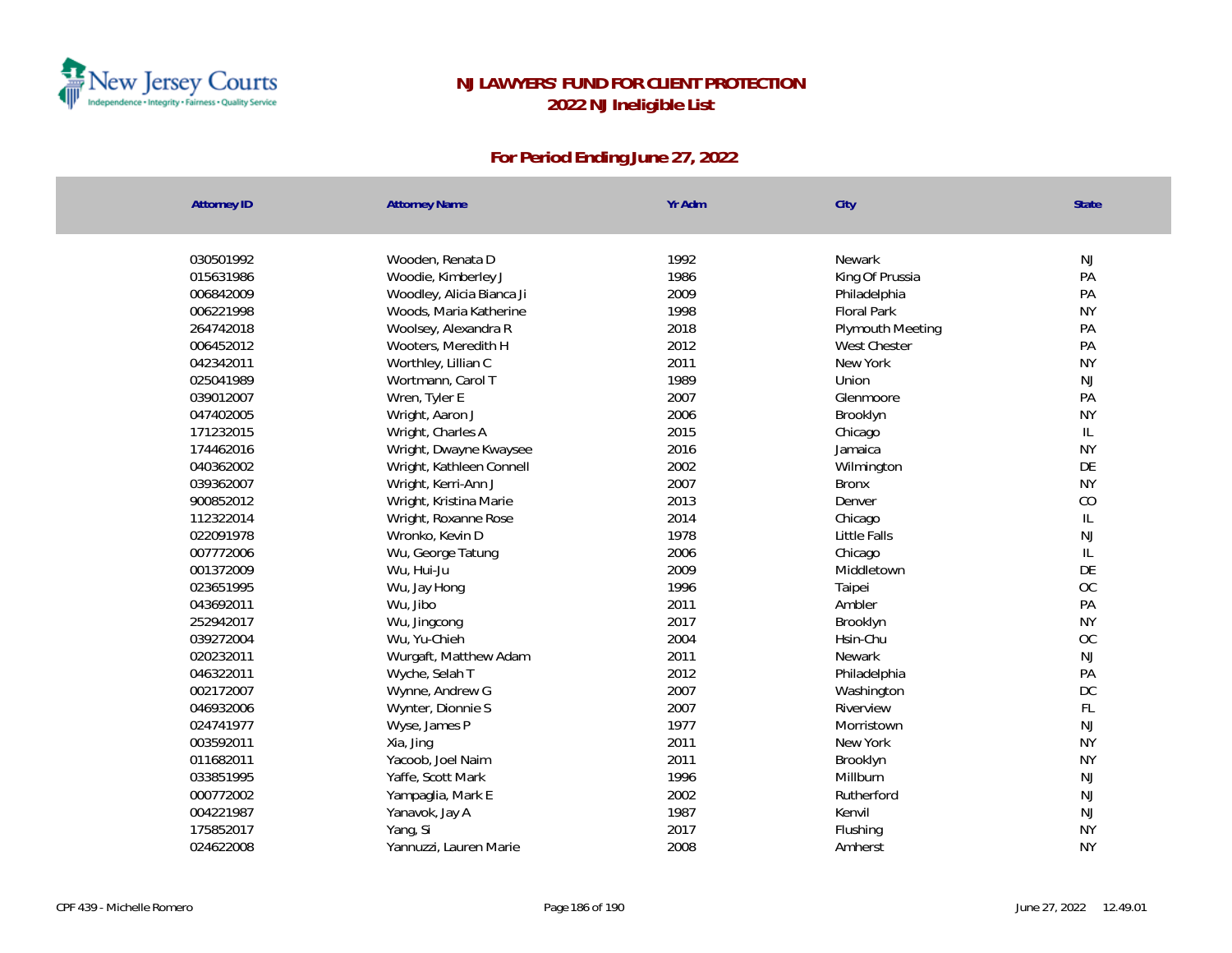

| <b>Attorney ID</b> | <b>Attorney Name</b>      | Yr Adm | City                 | <b>State</b> |
|--------------------|---------------------------|--------|----------------------|--------------|
|                    |                           |        |                      |              |
| 040621999          | Yap, Michael A            | 2000   | Redondo Beach        | CA           |
| 089112014          | Yaron, David              | 2014   | Westbury             | <b>NY</b>    |
| 031782003          | Yatrakis, Danielle Kiwak  | 2003   | Greenwood Vlg        | CO           |
| 238222018          | Yazdanpanah, Michael      | 2018   | New York             | <b>NY</b>    |
| 109362014          | Ye, Janice                | 2014   | New York             | <b>NY</b>    |
| 000782005          | Ye, Michael Xuehai        | 2005   | Mc Lean              | VA           |
| 025202002          | Yeager, Joe P             | 2002   | Wilmington           | DE           |
| 005872009          | Yen, Vanessa Y            | 2009   | New York             | <b>NY</b>    |
| 027322012          | Yesner, Scott D           | 2013   | Media                | PA           |
| 057012013          | Yevin, Meredith A         | 2013   | <b>Great Neck</b>    | <b>NY</b>    |
| 029172001          | Yi, Judy                  | 2001   | Kansas City          | <b>MO</b>    |
| 148562015          | Yi, Sang W                | 2015   | Voorhees             | <b>NJ</b>    |
| 007152008          | Yi, Sue Kyung             | 2008   | Philadelphia         | PA           |
| 006592003          | Yildirim, Seval           | 2003   | Irvine               | CA           |
| 005281988          | Yockey, JD                | 1988   | Trevose              | PA           |
| 087972013          | Yong, Chris               | 2013   | Brooklyn             | <b>NY</b>    |
| 025051995          | Yonteff, Andrew Jay       | 1996   | Englewood Cliffs     | NJ           |
| 012632011          | Yoon, Eric H              | 2011   | Cherry Hill          | NJ           |
| 041412012          | Yoon, Hyung-Mo            | 2012   | Seoul                | OC           |
| 032072011          | Yoon, Sae Bom             | 2012   | Seoul S Korea        | OC           |
| 013062011          | Yoon, Sung Jin            | 2013   | Flushing             | <b>NY</b>    |
| 189842016          | Yoon, Sungmin             | 2016   | Anseong, Gyeonggi-Do | OC           |
| 021552007          | York, Lydia E             | 2007   | Wilmington           | DE           |
| 005841975          | Yoskowitz, Marlene        | 1975   | Union                | NJ           |
| 013592001          | Youn, Hyunsang            | 2002   | Seoul                | OC           |
| 032162005          | Youn, Yeowan              | 2005   | Seoul                | OC           |
| 122302014          | Younan, Patrick A         | 2014   | Glen Ridge           | NJ           |
| 058872013          | Young Galla, Kathryn Anne | 2013   | Philadelphia         | PA           |
| 019142012          | Young, Cindy              | 2012   | New York             | <b>NY</b>    |
| 014121999          | Young, Daniel M           | 2001   | Oradell              | <b>NJ</b>    |
| 302452019          | Young, Danielle C         | 2019   | Cleveland            | OH           |
| 043931984          | Young, Hayes R            | 1984   | Jersey City          | NJ           |
| 029901995          | Young, Keita Archie       | 1995   | Jersey City          | NJ           |
| 169952016          | Young, Melanie Edelman    | 2016   | Abington             | PA           |
| 003021991          | Young, Rosalyn D          | 1991   | Wellington           | FL           |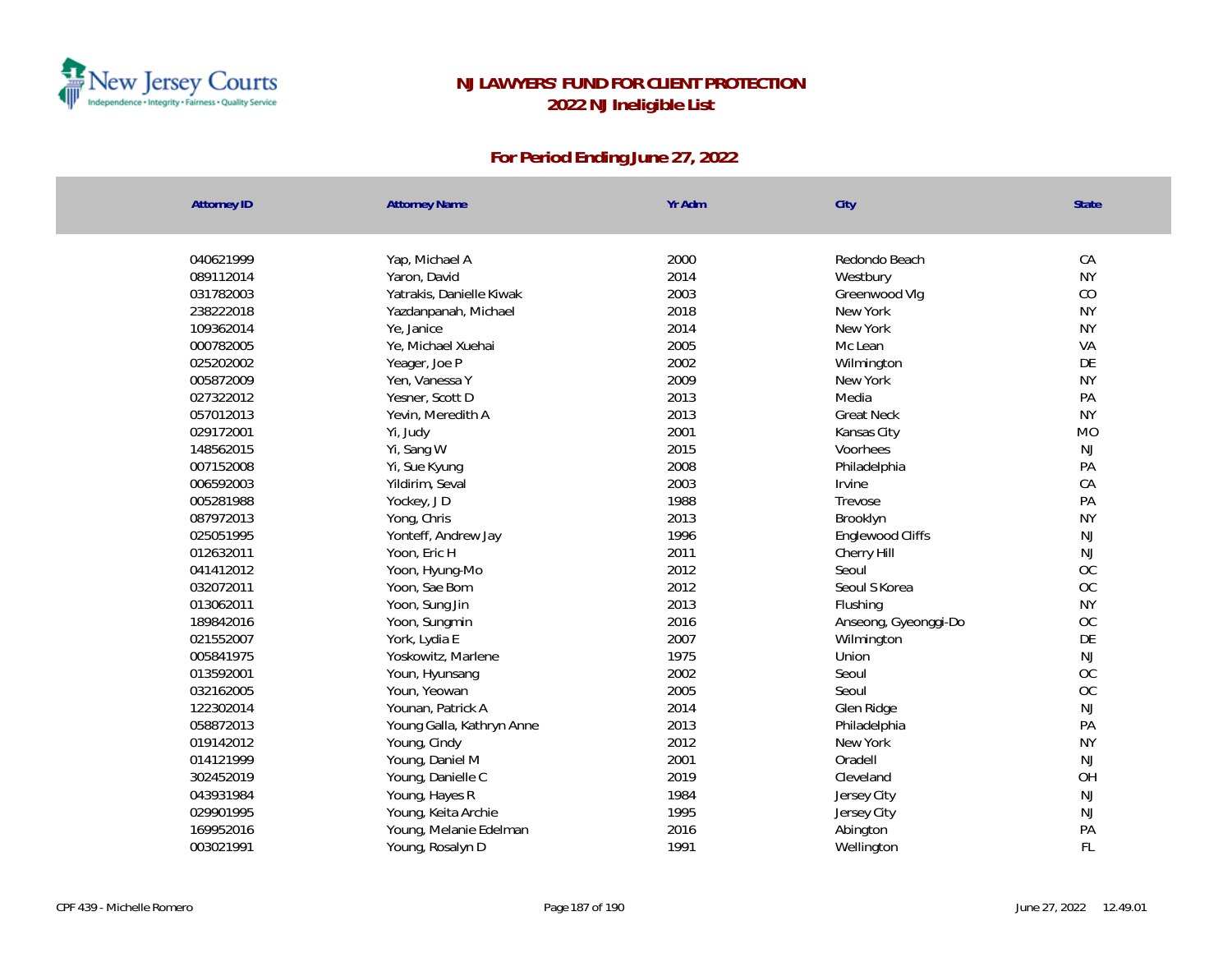

| New York<br><b>NY</b><br>038051998<br>Young, Soo Mi B<br>1998<br>1992<br>NJ<br>006651992<br>Young, Sun W<br>Cliffside Park<br>1999<br><b>NY</b><br>015201998<br>Youngman, William W<br>Goshen<br><b>NY</b><br>Youssef, Michael M<br>2002<br>023462002<br>Brooklyn<br><b>NY</b><br>046791998<br>Yu Jahnes, Lock See<br>1998<br>New York<br>033902009<br>2009<br>NJ<br>Yu, Diana S<br>Parsippany<br><b>NY</b><br>2014<br>119882014<br>Yu, Minning<br>Long Island City<br>2010<br>M <sub>l</sub><br>036802009<br>Yu, Stephen M<br>Ann Arbor<br>OC<br>2006<br>013942005<br>Yu, Wenshu<br>Beijing<br>2011<br><b>DC</b><br>036942011<br>Yu, Xiang<br>Washington<br>2009<br>008242009<br>Yuabov, Julia<br>NJ<br>Voorhees<br>DC<br>2008<br>027192008<br>Yudkoff, Dari Michal<br>Washington<br>1989<br><b>NY</b><br>003391989<br>Yuzek, Dean G<br>New York<br>2016<br>PA<br>177342016<br>Zabel, Shannon G<br>Ardmore<br>2015<br>NJ<br>169882015<br>Zacarias, Johanna Stephanie<br>Mahwah<br><b>NY</b><br>1994<br>041181993<br>New York<br>Zaccaro, John A<br>KY<br>2003<br>010502003<br>Zacchea, Peter M<br>Lexington<br>2021<br><b>NY</b><br>317602021<br>Zacharias, Kaitlyn A<br>New York<br>2004<br><b>NY</b><br>039462004<br><b>White Plains</b><br>Zadjelovich, Michael J<br>2010<br><b>NY</b><br>000792010<br>Zafar, Arwa S<br>New Rochelle<br>1976<br>010761976<br>Zagoria, Robert B<br><b>NJ</b><br>Princeton<br>2016<br>177452016<br>Zahid, Farhan<br><b>MO</b><br>Kansas City<br>2013<br>027642012<br>PA<br>Zahner, Zachary J<br>Bensalem<br>032812013<br>2013<br>$\mathsf{NJ}$<br>Zalewski, Carolyn Grace<br>Wallington<br>013072011<br>2011<br>$\mathsf{NJ}$<br>Zambrzycki, Marilyn<br>Pittstown<br><b>NY</b><br>906842012<br>Zandsberg, Maya M<br>2012<br>New York<br>Zangrilli, Joseph P<br>2012<br><b>NY</b><br>024262012<br>White Plains<br>2012<br><b>NY</b><br>004232012<br>Zanow, Yuri Markus<br>Brooklyn<br>1999<br>002461999<br><b>NJ</b><br>Zapata, Joseph Raymond<br>Trenton<br>NJ<br>027412003<br>2003<br>Zappasodi, Anthony James<br>Blackwood<br>2015<br>PA<br>149472015<br>Zappitella, Michael L<br>Lancaster<br>NJ<br>206202017<br>2017<br>Zaremba, Justin Alexander<br>Boonton<br><b>NY</b><br>2014<br>059722014<br>Zaremba, Natalie Elizabeth<br><b>White Plains</b><br>2015<br><b>NY</b><br>109622015<br>Zarifpoor, Michael<br><b>Great Neck</b><br>2000<br>NJ<br>005922000<br>Hackensack | <b>Attorney ID</b> | <b>Attorney Name</b> | Yr Adm | City | <b>State</b> |
|-----------------------------------------------------------------------------------------------------------------------------------------------------------------------------------------------------------------------------------------------------------------------------------------------------------------------------------------------------------------------------------------------------------------------------------------------------------------------------------------------------------------------------------------------------------------------------------------------------------------------------------------------------------------------------------------------------------------------------------------------------------------------------------------------------------------------------------------------------------------------------------------------------------------------------------------------------------------------------------------------------------------------------------------------------------------------------------------------------------------------------------------------------------------------------------------------------------------------------------------------------------------------------------------------------------------------------------------------------------------------------------------------------------------------------------------------------------------------------------------------------------------------------------------------------------------------------------------------------------------------------------------------------------------------------------------------------------------------------------------------------------------------------------------------------------------------------------------------------------------------------------------------------------------------------------------------------------------------------------------------------------------------------------------------------------------------------------------------------------------------------------------------------------------------------------------------------------------------------------------------------------------------------------------------------------------------------------------------------------------------------------------------------------------|--------------------|----------------------|--------|------|--------------|
|                                                                                                                                                                                                                                                                                                                                                                                                                                                                                                                                                                                                                                                                                                                                                                                                                                                                                                                                                                                                                                                                                                                                                                                                                                                                                                                                                                                                                                                                                                                                                                                                                                                                                                                                                                                                                                                                                                                                                                                                                                                                                                                                                                                                                                                                                                                                                                                                                 |                    |                      |        |      |              |
|                                                                                                                                                                                                                                                                                                                                                                                                                                                                                                                                                                                                                                                                                                                                                                                                                                                                                                                                                                                                                                                                                                                                                                                                                                                                                                                                                                                                                                                                                                                                                                                                                                                                                                                                                                                                                                                                                                                                                                                                                                                                                                                                                                                                                                                                                                                                                                                                                 |                    |                      |        |      |              |
|                                                                                                                                                                                                                                                                                                                                                                                                                                                                                                                                                                                                                                                                                                                                                                                                                                                                                                                                                                                                                                                                                                                                                                                                                                                                                                                                                                                                                                                                                                                                                                                                                                                                                                                                                                                                                                                                                                                                                                                                                                                                                                                                                                                                                                                                                                                                                                                                                 |                    |                      |        |      |              |
|                                                                                                                                                                                                                                                                                                                                                                                                                                                                                                                                                                                                                                                                                                                                                                                                                                                                                                                                                                                                                                                                                                                                                                                                                                                                                                                                                                                                                                                                                                                                                                                                                                                                                                                                                                                                                                                                                                                                                                                                                                                                                                                                                                                                                                                                                                                                                                                                                 |                    |                      |        |      |              |
|                                                                                                                                                                                                                                                                                                                                                                                                                                                                                                                                                                                                                                                                                                                                                                                                                                                                                                                                                                                                                                                                                                                                                                                                                                                                                                                                                                                                                                                                                                                                                                                                                                                                                                                                                                                                                                                                                                                                                                                                                                                                                                                                                                                                                                                                                                                                                                                                                 |                    |                      |        |      |              |
|                                                                                                                                                                                                                                                                                                                                                                                                                                                                                                                                                                                                                                                                                                                                                                                                                                                                                                                                                                                                                                                                                                                                                                                                                                                                                                                                                                                                                                                                                                                                                                                                                                                                                                                                                                                                                                                                                                                                                                                                                                                                                                                                                                                                                                                                                                                                                                                                                 |                    |                      |        |      |              |
|                                                                                                                                                                                                                                                                                                                                                                                                                                                                                                                                                                                                                                                                                                                                                                                                                                                                                                                                                                                                                                                                                                                                                                                                                                                                                                                                                                                                                                                                                                                                                                                                                                                                                                                                                                                                                                                                                                                                                                                                                                                                                                                                                                                                                                                                                                                                                                                                                 |                    |                      |        |      |              |
|                                                                                                                                                                                                                                                                                                                                                                                                                                                                                                                                                                                                                                                                                                                                                                                                                                                                                                                                                                                                                                                                                                                                                                                                                                                                                                                                                                                                                                                                                                                                                                                                                                                                                                                                                                                                                                                                                                                                                                                                                                                                                                                                                                                                                                                                                                                                                                                                                 |                    |                      |        |      |              |
|                                                                                                                                                                                                                                                                                                                                                                                                                                                                                                                                                                                                                                                                                                                                                                                                                                                                                                                                                                                                                                                                                                                                                                                                                                                                                                                                                                                                                                                                                                                                                                                                                                                                                                                                                                                                                                                                                                                                                                                                                                                                                                                                                                                                                                                                                                                                                                                                                 |                    |                      |        |      |              |
|                                                                                                                                                                                                                                                                                                                                                                                                                                                                                                                                                                                                                                                                                                                                                                                                                                                                                                                                                                                                                                                                                                                                                                                                                                                                                                                                                                                                                                                                                                                                                                                                                                                                                                                                                                                                                                                                                                                                                                                                                                                                                                                                                                                                                                                                                                                                                                                                                 |                    |                      |        |      |              |
|                                                                                                                                                                                                                                                                                                                                                                                                                                                                                                                                                                                                                                                                                                                                                                                                                                                                                                                                                                                                                                                                                                                                                                                                                                                                                                                                                                                                                                                                                                                                                                                                                                                                                                                                                                                                                                                                                                                                                                                                                                                                                                                                                                                                                                                                                                                                                                                                                 |                    |                      |        |      |              |
|                                                                                                                                                                                                                                                                                                                                                                                                                                                                                                                                                                                                                                                                                                                                                                                                                                                                                                                                                                                                                                                                                                                                                                                                                                                                                                                                                                                                                                                                                                                                                                                                                                                                                                                                                                                                                                                                                                                                                                                                                                                                                                                                                                                                                                                                                                                                                                                                                 |                    |                      |        |      |              |
|                                                                                                                                                                                                                                                                                                                                                                                                                                                                                                                                                                                                                                                                                                                                                                                                                                                                                                                                                                                                                                                                                                                                                                                                                                                                                                                                                                                                                                                                                                                                                                                                                                                                                                                                                                                                                                                                                                                                                                                                                                                                                                                                                                                                                                                                                                                                                                                                                 |                    |                      |        |      |              |
|                                                                                                                                                                                                                                                                                                                                                                                                                                                                                                                                                                                                                                                                                                                                                                                                                                                                                                                                                                                                                                                                                                                                                                                                                                                                                                                                                                                                                                                                                                                                                                                                                                                                                                                                                                                                                                                                                                                                                                                                                                                                                                                                                                                                                                                                                                                                                                                                                 |                    |                      |        |      |              |
|                                                                                                                                                                                                                                                                                                                                                                                                                                                                                                                                                                                                                                                                                                                                                                                                                                                                                                                                                                                                                                                                                                                                                                                                                                                                                                                                                                                                                                                                                                                                                                                                                                                                                                                                                                                                                                                                                                                                                                                                                                                                                                                                                                                                                                                                                                                                                                                                                 |                    |                      |        |      |              |
|                                                                                                                                                                                                                                                                                                                                                                                                                                                                                                                                                                                                                                                                                                                                                                                                                                                                                                                                                                                                                                                                                                                                                                                                                                                                                                                                                                                                                                                                                                                                                                                                                                                                                                                                                                                                                                                                                                                                                                                                                                                                                                                                                                                                                                                                                                                                                                                                                 |                    |                      |        |      |              |
|                                                                                                                                                                                                                                                                                                                                                                                                                                                                                                                                                                                                                                                                                                                                                                                                                                                                                                                                                                                                                                                                                                                                                                                                                                                                                                                                                                                                                                                                                                                                                                                                                                                                                                                                                                                                                                                                                                                                                                                                                                                                                                                                                                                                                                                                                                                                                                                                                 |                    |                      |        |      |              |
|                                                                                                                                                                                                                                                                                                                                                                                                                                                                                                                                                                                                                                                                                                                                                                                                                                                                                                                                                                                                                                                                                                                                                                                                                                                                                                                                                                                                                                                                                                                                                                                                                                                                                                                                                                                                                                                                                                                                                                                                                                                                                                                                                                                                                                                                                                                                                                                                                 |                    |                      |        |      |              |
|                                                                                                                                                                                                                                                                                                                                                                                                                                                                                                                                                                                                                                                                                                                                                                                                                                                                                                                                                                                                                                                                                                                                                                                                                                                                                                                                                                                                                                                                                                                                                                                                                                                                                                                                                                                                                                                                                                                                                                                                                                                                                                                                                                                                                                                                                                                                                                                                                 |                    |                      |        |      |              |
|                                                                                                                                                                                                                                                                                                                                                                                                                                                                                                                                                                                                                                                                                                                                                                                                                                                                                                                                                                                                                                                                                                                                                                                                                                                                                                                                                                                                                                                                                                                                                                                                                                                                                                                                                                                                                                                                                                                                                                                                                                                                                                                                                                                                                                                                                                                                                                                                                 |                    |                      |        |      |              |
|                                                                                                                                                                                                                                                                                                                                                                                                                                                                                                                                                                                                                                                                                                                                                                                                                                                                                                                                                                                                                                                                                                                                                                                                                                                                                                                                                                                                                                                                                                                                                                                                                                                                                                                                                                                                                                                                                                                                                                                                                                                                                                                                                                                                                                                                                                                                                                                                                 |                    |                      |        |      |              |
|                                                                                                                                                                                                                                                                                                                                                                                                                                                                                                                                                                                                                                                                                                                                                                                                                                                                                                                                                                                                                                                                                                                                                                                                                                                                                                                                                                                                                                                                                                                                                                                                                                                                                                                                                                                                                                                                                                                                                                                                                                                                                                                                                                                                                                                                                                                                                                                                                 |                    |                      |        |      |              |
|                                                                                                                                                                                                                                                                                                                                                                                                                                                                                                                                                                                                                                                                                                                                                                                                                                                                                                                                                                                                                                                                                                                                                                                                                                                                                                                                                                                                                                                                                                                                                                                                                                                                                                                                                                                                                                                                                                                                                                                                                                                                                                                                                                                                                                                                                                                                                                                                                 |                    |                      |        |      |              |
|                                                                                                                                                                                                                                                                                                                                                                                                                                                                                                                                                                                                                                                                                                                                                                                                                                                                                                                                                                                                                                                                                                                                                                                                                                                                                                                                                                                                                                                                                                                                                                                                                                                                                                                                                                                                                                                                                                                                                                                                                                                                                                                                                                                                                                                                                                                                                                                                                 |                    |                      |        |      |              |
|                                                                                                                                                                                                                                                                                                                                                                                                                                                                                                                                                                                                                                                                                                                                                                                                                                                                                                                                                                                                                                                                                                                                                                                                                                                                                                                                                                                                                                                                                                                                                                                                                                                                                                                                                                                                                                                                                                                                                                                                                                                                                                                                                                                                                                                                                                                                                                                                                 |                    |                      |        |      |              |
|                                                                                                                                                                                                                                                                                                                                                                                                                                                                                                                                                                                                                                                                                                                                                                                                                                                                                                                                                                                                                                                                                                                                                                                                                                                                                                                                                                                                                                                                                                                                                                                                                                                                                                                                                                                                                                                                                                                                                                                                                                                                                                                                                                                                                                                                                                                                                                                                                 |                    |                      |        |      |              |
|                                                                                                                                                                                                                                                                                                                                                                                                                                                                                                                                                                                                                                                                                                                                                                                                                                                                                                                                                                                                                                                                                                                                                                                                                                                                                                                                                                                                                                                                                                                                                                                                                                                                                                                                                                                                                                                                                                                                                                                                                                                                                                                                                                                                                                                                                                                                                                                                                 |                    |                      |        |      |              |
|                                                                                                                                                                                                                                                                                                                                                                                                                                                                                                                                                                                                                                                                                                                                                                                                                                                                                                                                                                                                                                                                                                                                                                                                                                                                                                                                                                                                                                                                                                                                                                                                                                                                                                                                                                                                                                                                                                                                                                                                                                                                                                                                                                                                                                                                                                                                                                                                                 |                    |                      |        |      |              |
|                                                                                                                                                                                                                                                                                                                                                                                                                                                                                                                                                                                                                                                                                                                                                                                                                                                                                                                                                                                                                                                                                                                                                                                                                                                                                                                                                                                                                                                                                                                                                                                                                                                                                                                                                                                                                                                                                                                                                                                                                                                                                                                                                                                                                                                                                                                                                                                                                 |                    |                      |        |      |              |
|                                                                                                                                                                                                                                                                                                                                                                                                                                                                                                                                                                                                                                                                                                                                                                                                                                                                                                                                                                                                                                                                                                                                                                                                                                                                                                                                                                                                                                                                                                                                                                                                                                                                                                                                                                                                                                                                                                                                                                                                                                                                                                                                                                                                                                                                                                                                                                                                                 |                    |                      |        |      |              |
|                                                                                                                                                                                                                                                                                                                                                                                                                                                                                                                                                                                                                                                                                                                                                                                                                                                                                                                                                                                                                                                                                                                                                                                                                                                                                                                                                                                                                                                                                                                                                                                                                                                                                                                                                                                                                                                                                                                                                                                                                                                                                                                                                                                                                                                                                                                                                                                                                 |                    |                      |        |      |              |
|                                                                                                                                                                                                                                                                                                                                                                                                                                                                                                                                                                                                                                                                                                                                                                                                                                                                                                                                                                                                                                                                                                                                                                                                                                                                                                                                                                                                                                                                                                                                                                                                                                                                                                                                                                                                                                                                                                                                                                                                                                                                                                                                                                                                                                                                                                                                                                                                                 |                    |                      |        |      |              |
|                                                                                                                                                                                                                                                                                                                                                                                                                                                                                                                                                                                                                                                                                                                                                                                                                                                                                                                                                                                                                                                                                                                                                                                                                                                                                                                                                                                                                                                                                                                                                                                                                                                                                                                                                                                                                                                                                                                                                                                                                                                                                                                                                                                                                                                                                                                                                                                                                 |                    |                      |        |      |              |
|                                                                                                                                                                                                                                                                                                                                                                                                                                                                                                                                                                                                                                                                                                                                                                                                                                                                                                                                                                                                                                                                                                                                                                                                                                                                                                                                                                                                                                                                                                                                                                                                                                                                                                                                                                                                                                                                                                                                                                                                                                                                                                                                                                                                                                                                                                                                                                                                                 |                    |                      |        |      |              |
|                                                                                                                                                                                                                                                                                                                                                                                                                                                                                                                                                                                                                                                                                                                                                                                                                                                                                                                                                                                                                                                                                                                                                                                                                                                                                                                                                                                                                                                                                                                                                                                                                                                                                                                                                                                                                                                                                                                                                                                                                                                                                                                                                                                                                                                                                                                                                                                                                 |                    |                      |        |      |              |
|                                                                                                                                                                                                                                                                                                                                                                                                                                                                                                                                                                                                                                                                                                                                                                                                                                                                                                                                                                                                                                                                                                                                                                                                                                                                                                                                                                                                                                                                                                                                                                                                                                                                                                                                                                                                                                                                                                                                                                                                                                                                                                                                                                                                                                                                                                                                                                                                                 |                    | Zayas, Lizzette      |        |      |              |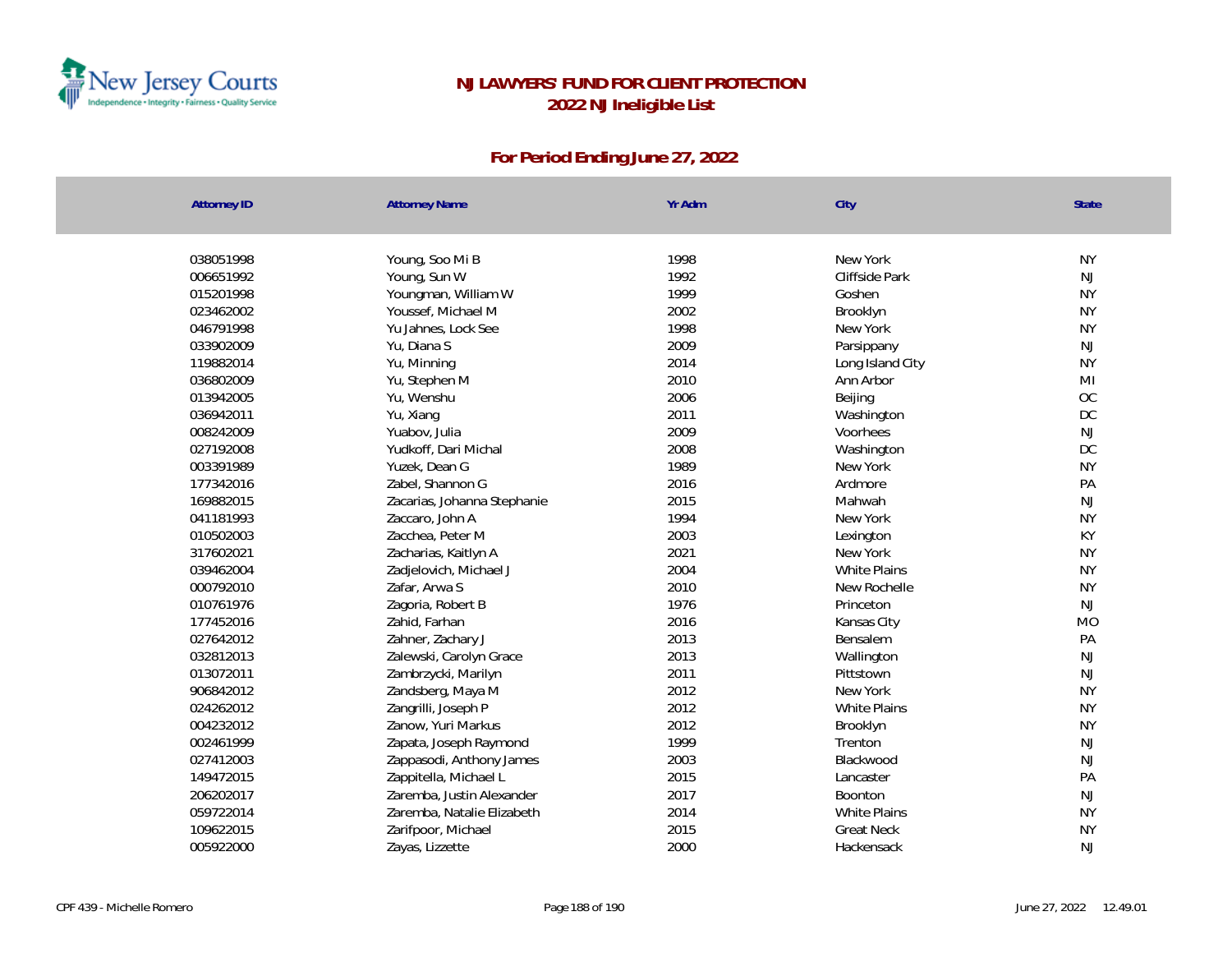

| <b>Attorney ID</b> | <b>Attorney Name</b>     | Yr Adm | City                | <b>State</b>  |
|--------------------|--------------------------|--------|---------------------|---------------|
|                    |                          |        |                     |               |
| 001421982          | Zayas, Richard R         | 1982   | <b>Stony Point</b>  | <b>NY</b>     |
| 001331977          | Zborowski, Thomas F      | 1977   | Long Valley         | $\mathsf{NJ}$ |
| 030832009          | Zecher, Robert Adam      | 2010   | New York            | <b>NY</b>     |
| 039781985          | Zeilberger, Kenneth E    | 1986   | Parkland            | FL            |
| 031732000          | Zeitler, Richard J       | 2000   | New York            | <b>NY</b>     |
| 005382007          | Zeitoun-Sedki, Anne      | 2007   | <b>Great Neck</b>   | <b>NY</b>     |
| 008092000          | Zelenetsky, Ava L        | 2000   | White Plains        | <b>NY</b>     |
| 032851987          | Zelenty, Paul L          | 1987   | Morristown          | $\mathsf{NJ}$ |
| 036952005          | Zelinger, Chaim A        | 2005   | New York            | <b>NY</b>     |
| 028912006          | Zelley, Geoffrey Andrew  | 2006   | Wilmington          | DE            |
| 029462008          | Zemble, Richard J        | 2009   | Wilmington          | DE            |
| 019112002          | Zemsky, Daniel Eric      | 2002   | Westfield           | NJ            |
| 210842016          | Zeng, Ying               | 2016   | Philadelphia        | PA            |
| 116522014          | Zero, Dominick Anthony   | 2014   | New Haven           | CT            |
| 040712001          | Zettlemoyer, John Joseph | 2001   | Emmaus              | PA            |
| 200512017          | Zhang, Jenny Xiaoying    | 2017   | Harrison            | NJ            |
| 062892013          | Zhang, Yinan             | 2013   | Beijing             | <b>OC</b>     |
| 004232008          | Zhang, Yu                | 2008   | Beijing             | <b>OC</b>     |
| 113992014          | Zhu, Szyuan Shannon      | 2014   | New York            | <b>NY</b>     |
| 042101989          | Ziegelheim, Jeffrey S    | 1990   | Metuchen            | NJ            |
| 044011991          | Ziegler, Jacqueline M    | 1991   | Port St Lucie       | FL            |
| 033731986          | Zielinski, Robert F      | 1987   | Jenkintown          | PA            |
| 158652015          | Ziff, Ashley Charen      | 2015   | Long Island City    | <b>NY</b>     |
| 039962010          | Zilkha, Genan Faye       | 2010   | New York            | <b>NY</b>     |
| 213372017          | Zimet, Sean Edward       | 2017   | Jersey City         | NJ            |
| 006651975          | Zimmer, Richard A        | 1975   | Washington          | <b>DC</b>     |
| 265702018          | Zimmerman, Max D         | 2018   | Brooklyn            | <b>NY</b>     |
| 041621999          | Zimring, Joshua          | 2000   | Jersey City         | NJ            |
| 026661997          | Ziskin, Suzanne Harmon   | 1997   | Commack             | <b>NY</b>     |
| 042452011          | Zitman, Colleen E        | 2011   | Brooklyn            | <b>NY</b>     |
| 018171975          | Ziznewski, Joseph W      | 1975   | Metuchen            | NJ            |
| 005361982          | Zlotkin, Jacob           | 1982   | Freehold            | NJ            |
| 283311972          | Zlotnick, Norman L       | 1972   | Egg Harbor Township | $\mathsf{NJ}$ |
| 004121990          | Zoecklein, Carl G        | 1990   | Clifton             | $\mathsf{NJ}$ |
| 011121992          | Zollner, Diana K         | 1992   | Rahway              | NJ            |
|                    |                          |        |                     |               |